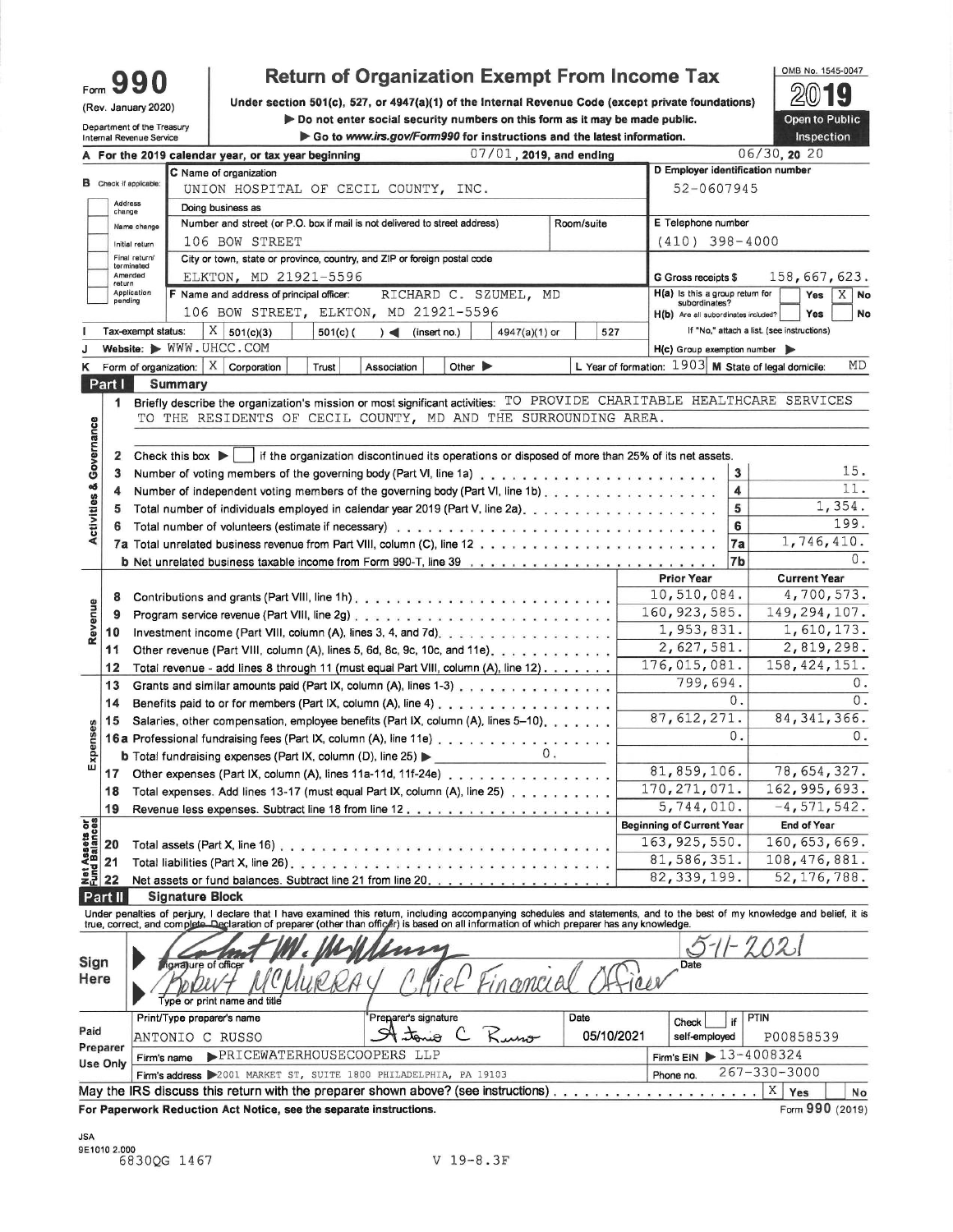|            | 52-0607945<br>UNION HOSPITAL OF CECIL COUNTY, INC.                                                                                                                                                                                                                                                                                                                                                                                 |
|------------|------------------------------------------------------------------------------------------------------------------------------------------------------------------------------------------------------------------------------------------------------------------------------------------------------------------------------------------------------------------------------------------------------------------------------------|
|            | Form 990 (2019)<br>Page 2<br>Part III<br><b>Statement of Program Service Accomplishments</b>                                                                                                                                                                                                                                                                                                                                       |
|            | $\mathbf{x}$<br>1 Briefly describe the organization's mission:<br>UNION HOSPITAL OF CECIL COUNTY, INC.'S MISSION IS TO PROVIDE<br>CHARITABLE HEALTHCARE SERVICES TO THE RESIDENTS OF CECIL COUNTY,<br>MARYLAND, WESTERN NEW CASTLE COUNTY, DELAWARE, AND SOUTHERN CHESTER                                                                                                                                                          |
|            | COUNTY, PENNSYLVANIA.<br>2 Did the organization undertake any significant program services during the year which were not listed on the                                                                                                                                                                                                                                                                                            |
|            | $\mathbf{X}$<br><b>Yes</b><br>No<br>If "Yes," describe these new services on Schedule O.<br>3 Did the organization cease conducting, or make significant changes in how it conducts, any program                                                                                                                                                                                                                                   |
|            | $X \mid Y$ es<br><b>No</b><br>If "Yes," describe these changes on Schedule O.<br>4 Describe the organization's program service accomplishments for each of its three largest program services, as measured by<br>expenses. Section $501(c)(3)$ and $501(c)(4)$ organizations are required to report the amount of grants and allocations to others,<br>the total expenses, and revenue, if any, for each program service reported. |
|            | (Expenses \$ 158,808,328. including grants of \$ 0. ) (Revenue \$ 149,294,107. )<br>4a (Code:<br>ATTACHMENT 1                                                                                                                                                                                                                                                                                                                      |
|            |                                                                                                                                                                                                                                                                                                                                                                                                                                    |
|            | including grants of \$ (Revenue \$)<br>4b (Code: ) (Expenses \$                                                                                                                                                                                                                                                                                                                                                                    |
|            | including grants of \$<br>) (Revenue \$<br>) (Expenses \$<br>4c (Code:                                                                                                                                                                                                                                                                                                                                                             |
|            |                                                                                                                                                                                                                                                                                                                                                                                                                                    |
|            | 4d Other program services (Describe on Schedule O.)<br>(Expenses \$<br>) (Revenue \$<br>including grants of \$                                                                                                                                                                                                                                                                                                                     |
| <b>JSA</b> | 158,808,328.<br>4e Total program service expenses ><br>Form 990 (2019)                                                                                                                                                                                                                                                                                                                                                             |
|            | 9E1020 2.000<br>6830QG 1467<br>$V$ 19-8.3F                                                                                                                                                                                                                                                                                                                                                                                         |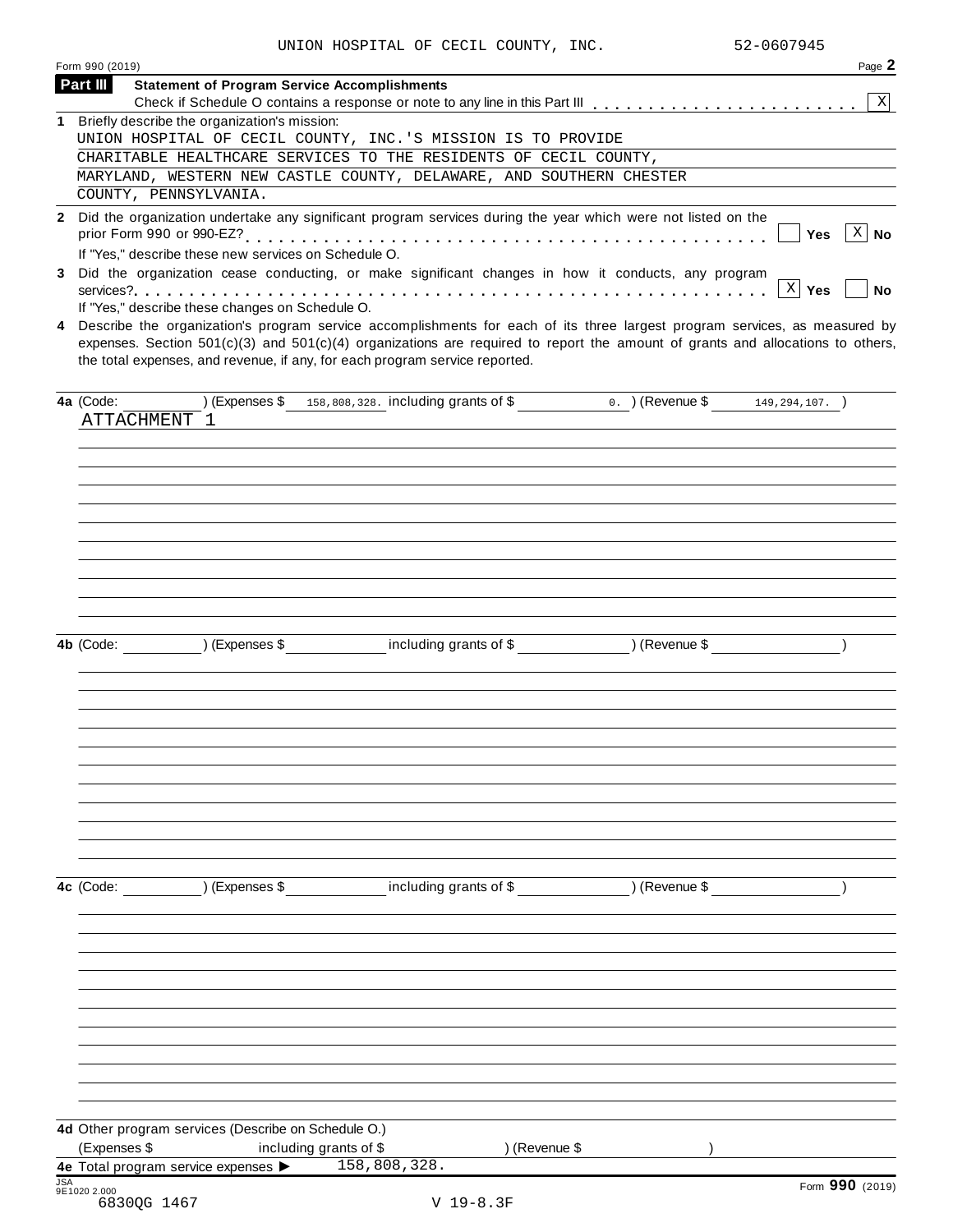| Part IV      | <b>Checklist of Required Schedules</b>                                                                                  |                 |             |    |
|--------------|-------------------------------------------------------------------------------------------------------------------------|-----------------|-------------|----|
|              |                                                                                                                         |                 | Yes         | No |
| 1            | Is the organization described in section $501(c)(3)$ or $4947(a)(1)$ (other than a private foundation)? If "Yes,"       |                 |             |    |
|              |                                                                                                                         | 1               | Χ           |    |
| $\mathbf{2}$ | Is the organization required to complete Schedule B, Schedule of Contributors (see instructions)?                       | $\overline{2}$  | $\mathbf X$ |    |
| 3            | Did the organization engage in direct or indirect political campaign activities on behalf of or in opposition to        |                 |             |    |
|              | candidates for public office? If "Yes," complete Schedule C, Part I.                                                    | 3               |             | Χ  |
| 4            | Section 501(c)(3) organizations. Did the organization engage in lobbying activities, or have a section 501(h)           |                 |             |    |
|              |                                                                                                                         | 4               |             | X  |
| 5            | Is the organization a section $501(c)(4)$ , $501(c)(5)$ , or $501(c)(6)$ organization that receives membership dues,    |                 |             |    |
|              | assessments, or similar amounts as defined in Revenue Procedure 98-19? If "Yes," complete Schedule C, Part III          | 5               |             | Χ  |
| 6            | Did the organization maintain any donor advised funds or any similar funds or accounts for which donors                 |                 |             |    |
|              | have the right to provide advice on the distribution or investment of amounts in such funds or accounts? If             |                 |             | X  |
|              |                                                                                                                         | 6               |             |    |
| 7            | Did the organization receive or hold a conservation easement, including easements to preserve open space,               |                 |             | Χ  |
|              | the environment, historic land areas, or historic structures? If "Yes," complete Schedule D, Part II.                   | $\overline{7}$  |             |    |
| 8            | Did the organization maintain collections of works of art, historical treasures, or other similar assets? If "Yes,"     |                 |             | Χ  |
|              | Did the organization report an amount in Part X, line 21, for escrow or custodial account liability, serve as a         | 8               |             |    |
| 9            | custodian for amounts not listed in Part X; or provide credit counseling, debt management, credit repair, or            |                 |             |    |
|              |                                                                                                                         | 9               |             | X  |
| 10           | Did the organization, directly or through a related organization, hold assets in donor-restricted endowments            |                 |             |    |
|              |                                                                                                                         | 10              |             | Χ  |
| 11           | If the organization's answer to any of the following questions is "Yes," then complete Schedule D, Parts VI,            |                 |             |    |
|              | VII, VIII, IX, or X as applicable.                                                                                      |                 |             |    |
|              | a Did the organization report an amount for land, buildings, and equipment in Part X, line 10? If "Yes,"                |                 |             |    |
|              |                                                                                                                         | 11a             | Χ           |    |
|              | <b>b</b> Did the organization report an amount for investments-other securities in Part X, line 12 that is 5% or more   |                 |             |    |
|              | of its total assets reported in Part X, line 16? If "Yes," complete Schedule D, Part VII                                | 11 <sub>b</sub> | Χ           |    |
|              | c Did the organization report an amount for investments-program related in Part X, line 13 that is 5% or more           |                 |             |    |
|              | of its total assets reported in Part X, line 16? If "Yes," complete Schedule D, Part VIII                               | 11c             |             | Χ  |
|              | d Did the organization report an amount for other assets in Part X, line 15, that is 5% or more of its total assets     |                 |             |    |
|              | reported in Part X, line 16? If "Yes," complete Schedule D, Part IX.                                                    | 11d             | Χ           |    |
|              | e Did the organization report an amount for other liabilities in Part X, line 25? If "Yes," complete Schedule D, Part X | 11e             | Χ           |    |
| f            | Did the organization's separate or consolidated financial statements for the tax year include a footnote that addresses |                 |             |    |
|              | the organization's liability for uncertain tax positions under FIN 48 (ASC 740)? If "Yes," complete Schedule D, Part X  | 11f             | Χ           |    |
|              | 12a Did the organization obtain separate, independent audited financial statements for the tax year? If "Yes," complete |                 |             |    |
|              |                                                                                                                         | 12a             | Χ           |    |
|              | <b>b</b> Was the organization included in consolidated, independent audited financial statements for the tax year? If   |                 |             |    |
|              | "Yes," and if the organization answered "No" to line 12a, then completing Schedule D, Parts XI and XII is optional      | 12 <sub>b</sub> | Χ           |    |
| 13           | Is the organization a school described in section $170(b)(1)(A)(ii)$ ? If "Yes," complete Schedule E.                   | 13              |             | X  |
|              | 14a Did the organization maintain an office, employees, or agents outside of the United States?.                        | 14a             |             | X  |
|              | <b>b</b> Did the organization have aggregate revenues or expenses of more than \$10,000 from grantmaking,               |                 |             |    |
|              | fundraising, business, investment, and program service activities outside the United States, or aggregate               |                 |             |    |
|              | foreign investments valued at \$100,000 or more? If "Yes," complete Schedule F, Parts I and IV                          | 14b             | Χ           |    |
| 15           | Did the organization report on Part IX, column (A), line 3, more than \$5,000 of grants or other assistance to or       |                 |             |    |
|              |                                                                                                                         | 15              |             | Χ  |
| 16           | Did the organization report on Part IX, column (A), line 3, more than \$5,000 of aggregate grants or other              |                 |             |    |
|              | assistance to or for foreign individuals? If "Yes," complete Schedule F, Parts III and IV                               | 16              |             | Χ  |
| 17           | Did the organization report a total of more than \$15,000 of expenses for professional fundraising services on          |                 |             |    |
|              | Part IX, column (A), lines 6 and 11e? If "Yes," complete Schedule G, Part I (see instructions)                          | 17              |             | Χ  |
| 18           | Did the organization report more than \$15,000 total of fundraising event gross income and contributions on             |                 |             |    |
|              |                                                                                                                         | 18              |             | Χ  |
| 19           | Did the organization report more than \$15,000 of gross income from gaming activities on Part VIII, line 9a?            |                 |             |    |
|              |                                                                                                                         | 19              |             | Χ  |
|              | 20a Did the organization operate one or more hospital facilities? If "Yes," complete Schedule H                         | 20a             | Χ           |    |
|              | <b>b</b> If "Yes" to line 20a, did the organization attach a copy of its audited financial statements to this return?   | 20 <sub>b</sub> | Χ           |    |
| 21           | Did the organization report more than \$5,000 of grants or other assistance to any domestic organization or             |                 |             |    |
|              | domestic government on Part IX, column (A), line 1? If "Yes," complete Schedule I, Parts I and II                       | 21              |             | Χ  |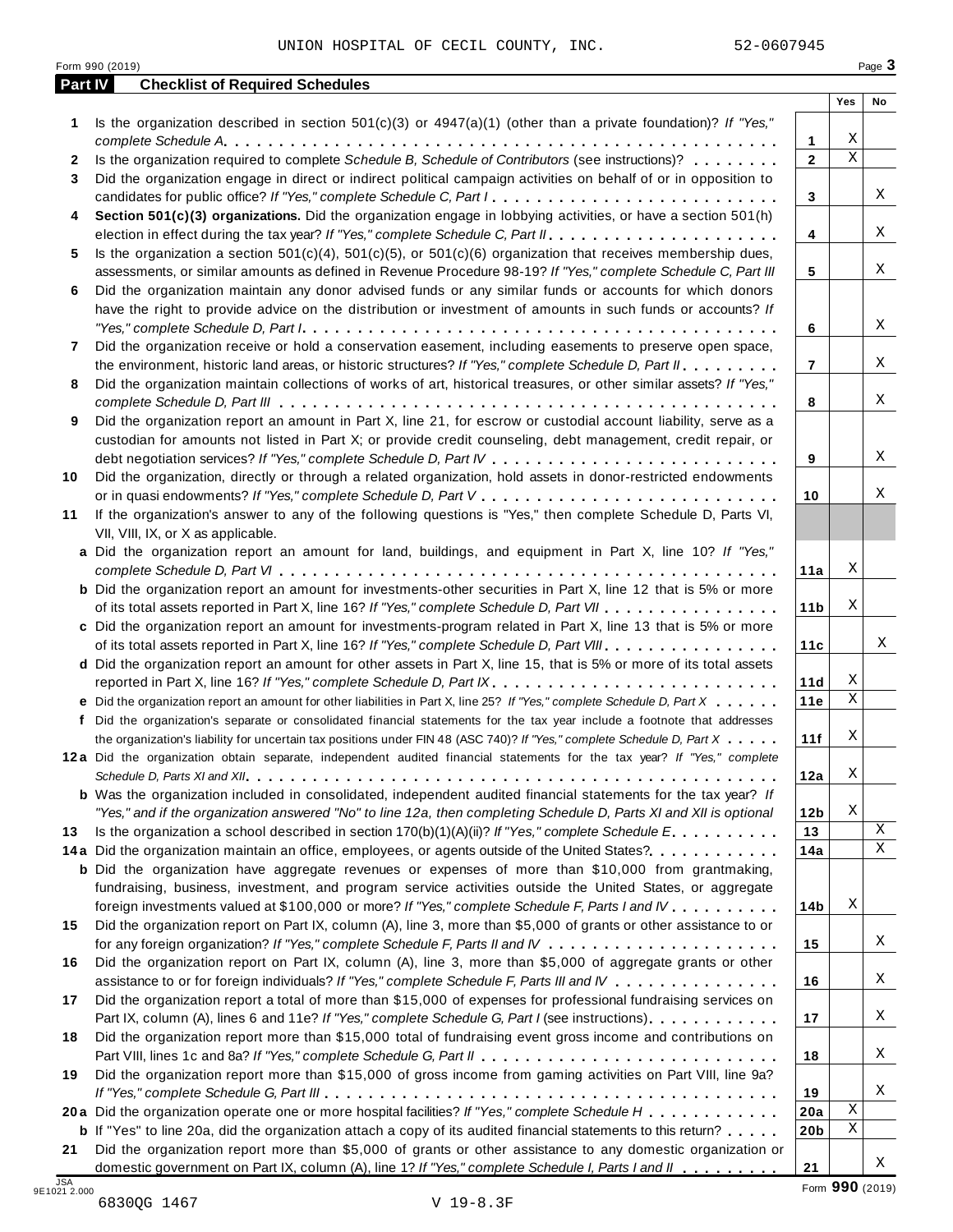|               | Form 990 (2019)                                                                                                           |                 |            | Page 4      |
|---------------|---------------------------------------------------------------------------------------------------------------------------|-----------------|------------|-------------|
| Part IV       | <b>Checklist of Required Schedules (continued)</b>                                                                        |                 |            |             |
|               |                                                                                                                           |                 | Yes        | No          |
| 22            | Did the organization report more than \$5,000 of grants or other assistance to or for domestic individuals on             |                 |            |             |
|               | Part IX, column (A), line 2? If "Yes," complete Schedule I, Parts I and III                                               | 22              |            | Χ           |
| 23            | Did the organization answer "Yes" to Part VII, Section A, line 3, 4, or 5 about compensation of the                       |                 |            |             |
|               | organization's current and former officers, directors, trustees, key employees, and highest compensated                   |                 |            |             |
|               |                                                                                                                           | 23              | Χ          |             |
|               | 24a Did the organization have a tax-exempt bond issue with an outstanding principal amount of more than                   |                 |            |             |
|               | \$100,000 as of the last day of the year, that was issued after December 31, 2002? If "Yes," answer lines 24b             |                 | Χ          |             |
|               | through 24d and complete Schedule K. If "No," go to line 25a                                                              | 24a             |            | X           |
|               | <b>b</b> Did the organization invest any proceeds of tax-exempt bonds beyond a temporary period exception?                | 24b             |            |             |
|               | c Did the organization maintain an escrow account other than a refunding escrow at any time during the year               | 24c             |            | Χ           |
|               | d Did the organization act as an "on behalf of" issuer for bonds outstanding at any time during the year?                 | 24d             |            | X           |
|               | 25a Section 501(c)(3), 501(c)(4), and 501(c)(29) organizations. Did the organization engage in an excess benefit          |                 |            |             |
|               | transaction with a disqualified person during the year? If "Yes," complete Schedule L, Part I                             | 25a             |            | Χ           |
|               | <b>b</b> Is the organization aware that it engaged in an excess benefit transaction with a disqualified person in a prior |                 |            |             |
|               | year, and that the transaction has not been reported on any of the organization's prior Forms 990 or 990-EZ?              |                 |            |             |
|               |                                                                                                                           | 25 <sub>b</sub> |            | Χ           |
| 26            | Did the organization report any amount on Part X, line 5 or 22, for receivables from or payables to any current           |                 |            |             |
|               | or former officer, director, trustee, key employee, creator or founder, substantial contributor, or 35%                   |                 |            |             |
|               | controlled entity or family member of any of these persons? If "Yes," complete Schedule L, Part II.                       | 26              |            | Χ           |
| 27            | Did the organization provide a grant or other assistance to any current or former officer, director, trustee, key         |                 |            |             |
|               | employee, creator or founder, substantial contributor or employee thereof, a grant selection committee                    |                 |            |             |
|               | member, or to a 35% controlled entity (including an employee thereof) or family member of any of these                    |                 |            |             |
|               |                                                                                                                           | 27              |            | Χ           |
| 28            | Was the organization a party to a business transaction with one of the following parties (see Schedule L,                 |                 |            |             |
|               | Part IV instructions, for applicable filing thresholds, conditions, and exceptions):                                      |                 |            |             |
|               | a A current or former officer, director, trustee, key employee, creator or founder, or substantial contributor? If        |                 |            |             |
|               |                                                                                                                           | 28a             |            | Χ           |
|               | <b>b</b> A family member of any individual described in line 28a? If "Yes," complete Schedule L, Part IV.                 | 28 <sub>b</sub> |            | X           |
|               | c A 35% controlled entity of one or more individuals and/or organizations described in lines 28a or 28b? If               |                 |            |             |
|               |                                                                                                                           | 28c             |            | Χ           |
| 29            | Did the organization receive more than \$25,000 in non-cash contributions? If "Yes," complete Schedule M                  | 29              |            | X           |
| 30            | Did the organization receive contributions of art, historical treasures, or other similar assets, or qualified            |                 |            |             |
|               |                                                                                                                           | 30              |            | Χ           |
| 31            | Did the organization liquidate, terminate, or dissolve and cease operations? If "Yes," complete Schedule N, Part I        | 31              |            | $\mathbf X$ |
| 32            | Did the organization sell, exchange, dispose of, or transfer more than 25% of its net assets? If "Yes,"                   |                 |            |             |
|               |                                                                                                                           | 32              |            | Χ           |
| 33            | Did the organization own 100% of an entity disregarded as separate from the organization under Regulations                |                 |            |             |
|               | sections 301.7701-2 and 301.7701-3? If "Yes," complete Schedule R, Part /                                                 | 33              |            | Χ           |
| 34            | Was the organization related to any tax-exempt or taxable entity? If "Yes," complete Schedule R, Part II, III,            |                 |            |             |
|               |                                                                                                                           | 34              | X          |             |
|               | 35a Did the organization have a controlled entity within the meaning of section 512(b)(13)?                               | 35a             |            | X           |
|               | b If "Yes" to line 35a, did the organization receive any payment from or engage in any transaction with a                 |                 |            |             |
|               | controlled entity within the meaning of section 512(b)(13)? If "Yes," complete Schedule R, Part V, line 2                 | 35 <sub>b</sub> |            |             |
| 36            | Section 501(c)(3) organizations. Did the organization make any transfers to an exempt non-charitable                      |                 |            |             |
|               | related organization? If "Yes," complete Schedule R, Part V, line 2.                                                      | 36              |            | Χ           |
| 37            | Did the organization conduct more than 5% of its activities through an entity that is not a related organization          |                 |            |             |
|               | and that is treated as a partnership for federal income tax purposes? If "Yes," complete Schedule R, Part VI              | 37              |            | Χ           |
| 38            | Did the organization complete Schedule O and provide explanations in Schedule O for Part VI, lines 11b and                |                 |            |             |
|               | 19? Note: All Form 990 filers are required to complete Schedule O.                                                        | 38              | Χ          |             |
| <b>Part V</b> | <b>Statements Regarding Other IRS Filings and Tax Compliance</b>                                                          |                 |            |             |
|               | Check if Schedule O contains a response or note to any line in this Part V                                                |                 |            |             |
|               |                                                                                                                           |                 | <b>Yes</b> | No          |
|               | 184<br>1a Enter the number reported in Box 3 of Form 1096. Enter -0- if not applicable   1a                               |                 |            |             |
|               | 0.<br><b>b</b> Enter the number of Forms W-2G included in line 1a. Enter -0- if not applicable $\ldots$ ,,,,,<br>1b       |                 |            |             |
|               | c Did the organization comply with backup withholding rules for reportable payments to vendors and                        |                 |            |             |
|               |                                                                                                                           | 1 <sub>c</sub>  |            |             |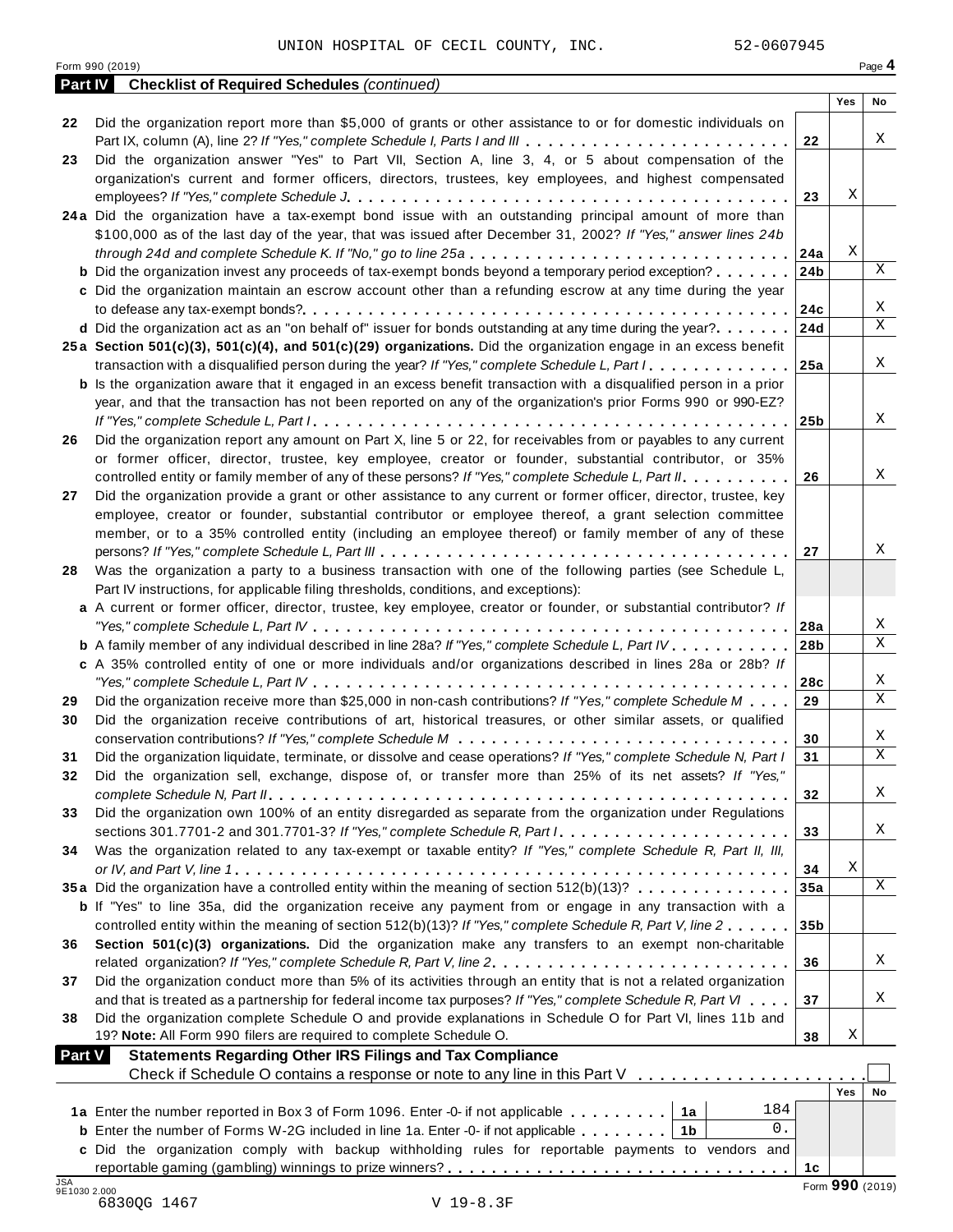|        | Form 990 (2019)                                                                                                                              |     |     | Page 5 |
|--------|----------------------------------------------------------------------------------------------------------------------------------------------|-----|-----|--------|
| Part V | <b>Statements Regarding Other IRS Filings and Tax Compliance (continued)</b>                                                                 |     |     |        |
|        |                                                                                                                                              |     | Yes | No     |
|        | 2a Enter the number of employees reported on Form W-3, Transmittal of Wage and Tax                                                           |     |     |        |
|        | 1,354<br>Statements, filed for the calendar year ending with or within the year covered by this return. 2a                                   |     |     |        |
|        | <b>b</b> If at least one is reported on line 2a, did the organization file all required federal employment tax returns?                      | 2b  | Χ   |        |
|        | <b>Note:</b> If the sum of lines 1a and 2a is greater than 250, you may be required to e-file (see instructions)                             |     |     |        |
|        | 3a Did the organization have unrelated business gross income of \$1,000 or more during the year?                                             | 3a  | Χ   |        |
|        | <b>b</b> If "Yes," has it filed a Form 990-T for this year? If "No" to line 3b, provide an explanation on Schedule O                         | 3b  | Χ   |        |
|        | 4a At any time during the calendar year, did the organization have an interest in, or a signature or other authority over,                   |     |     |        |
|        | a financial account in a foreign country (such as a bank account, securities account, or other financial account)?                           | 4a  |     | Χ      |
|        | <b>b</b> If "Yes," enter the name of the foreign country $\blacktriangleright$                                                               |     |     |        |
|        | See instructions for filing requirements for FinCEN Form 114, Report of Foreign Bank and Financial Accounts (FBAR).                          |     |     |        |
|        | 5a Was the organization a party to a prohibited tax shelter transaction at any time during the tax year?                                     | 5a  |     | Χ      |
|        | <b>b</b> Did any taxable party notify the organization that it was or is a party to a prohibited tax shelter transaction?                    | 5b  |     | Χ      |
|        | c If "Yes" to line 5a or 5b, did the organization file Form 8886-T?                                                                          | 5c  |     |        |
|        | 6a Does the organization have annual gross receipts that are normally greater than \$100,000, and did the                                    |     |     |        |
|        | organization solicit any contributions that were not tax deductible as charitable contributions?                                             | 6a  |     | Χ      |
|        | <b>b</b> If "Yes," did the organization include with every solicitation an express statement that such contributions or                      |     |     |        |
|        |                                                                                                                                              | 6b  |     |        |
| 7      | Organizations that may receive deductible contributions under section 170(c).                                                                |     |     |        |
|        | a Did the organization receive a payment in excess of \$75 made partly as a contribution and partly for goods                                |     |     |        |
|        |                                                                                                                                              | 7а  |     | Χ      |
|        | <b>b</b> If "Yes," did the organization notify the donor of the value of the goods or services provided?                                     | 7b  |     |        |
|        | c Did the organization sell, exchange, or otherwise dispose of tangible personal property for which it was                                   |     |     |        |
|        |                                                                                                                                              | 7с  |     | Χ      |
|        | 7d<br>d If "Yes," indicate the number of Forms 8282 filed during the year                                                                    |     |     |        |
|        | e Did the organization receive any funds, directly or indirectly, to pay premiums on a personal benefit contract?                            | 7е  |     | Χ      |
|        | f Did the organization, during the year, pay premiums, directly or indirectly, on a personal benefit contract?                               | 7f  |     | Χ      |
|        | g If the organization received a contribution of qualified intellectual property, did the organization file Form 8899 as required?           | 7g  |     |        |
|        | h If the organization received a contribution of cars, boats, airplanes, or other vehicles, did the organization file a Form 1098-C?         | 7h  |     |        |
| 8      | Sponsoring organizations maintaining donor advised funds. Did a donor advised fund maintained by the                                         |     |     |        |
|        | sponsoring organization have excess business holdings at any time during the year?                                                           | 8   |     |        |
| 9      | Sponsoring organizations maintaining donor advised funds.                                                                                    |     |     |        |
|        | a Did the sponsoring organization make any taxable distributions under section 4966?                                                         | 9а  |     |        |
|        | <b>b</b> Did the sponsoring organization make a distribution to a donor, donor advisor, or related person?                                   | 9b  |     |        |
|        | 10 Section 501(c)(7) organizations. Enter:                                                                                                   |     |     |        |
|        | 10a <br>a Initiation fees and capital contributions included on Part VIII, line 12                                                           |     |     |        |
|        | 10b                                                                                                                                          |     |     |        |
|        | <b>b</b> Gross receipts, included on Form 990, Part VIII, line 12, for public use of club facilities                                         |     |     |        |
| 11     | Section 501(c)(12) organizations. Enter:<br>11a                                                                                              |     |     |        |
|        | b Gross income from other sources (Do not net amounts due or paid to other sources                                                           |     |     |        |
|        | 11b                                                                                                                                          |     |     |        |
|        |                                                                                                                                              | 12a |     |        |
|        | 12a Section 4947(a)(1) non-exempt charitable trusts. Is the organization filing Form 990 in lieu of Form 1041?<br>12b                        |     |     |        |
|        | <b>b</b> If "Yes," enter the amount of tax-exempt interest received or accrued during the year                                               |     |     |        |
| 13     | Section 501(c)(29) qualified nonprofit health insurance issuers.                                                                             | 13а |     |        |
|        | a Is the organization licensed to issue qualified health plans in more than one state?                                                       |     |     |        |
|        | Note: See the instructions for additional information the organization must report on Schedule O.                                            |     |     |        |
|        | <b>b</b> Enter the amount of reserves the organization is required to maintain by the states in which                                        |     |     |        |
|        | 13b<br>the organization is licensed to issue qualified health plans $\ldots \ldots \ldots \ldots \ldots \ldots \ldots$                       |     |     |        |
|        | 13c                                                                                                                                          |     |     | Χ      |
|        | 14a Did the organization receive any payments for indoor tanning services during the tax year?                                               | 14a |     |        |
|        | <b>b</b> If "Yes," has it filed a Form 720 to report these payments? If "No," provide an explanation on Schedule $0 \cdot \cdot \cdot \cdot$ | 14b |     |        |
| 15     | Is the organization subject to the section 4960 tax on payment(s) of more than \$1,000,000 in remuneration or                                |     |     |        |
|        |                                                                                                                                              | 15  |     | Χ      |
|        | If "Yes," see instructions and file Form 4720, Schedule N.                                                                                   |     |     |        |
| 16     | Is the organization an educational institution subject to the section 4968 excise tax on net investment income?                              | 16  |     | Χ      |
|        | If "Yes," complete Form 4720, Schedule O.                                                                                                    |     |     |        |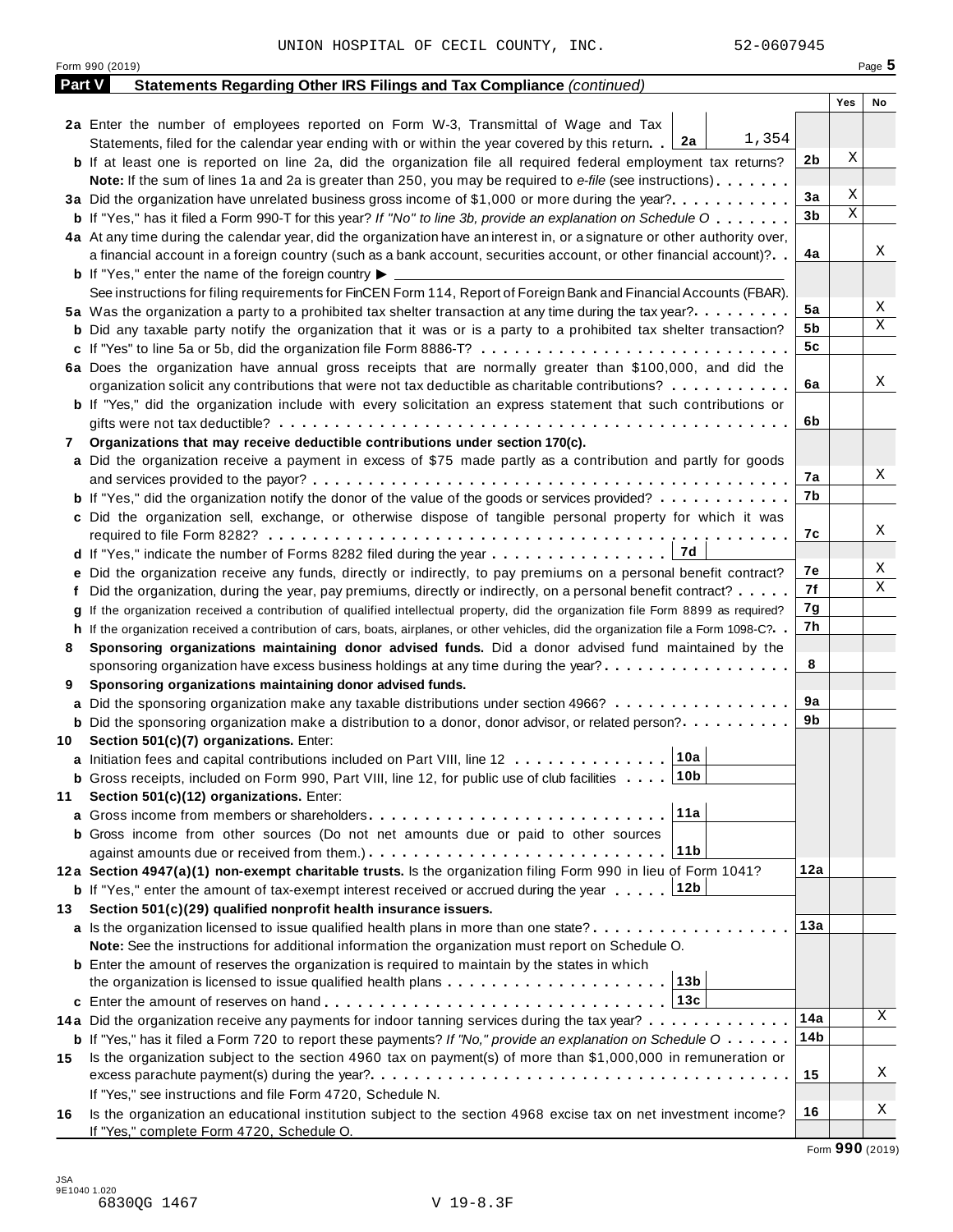|         | 52-0607945<br>UNION HOSPITAL OF CECIL COUNTY, INC.<br>Form 990 (2019)                                                                                                              |                 |     | Page $6$ |
|---------|------------------------------------------------------------------------------------------------------------------------------------------------------------------------------------|-----------------|-----|----------|
| Part VI | Governance, Management, and Disclosure For each "Yes" response to lines 2 through 7b below, and for a "No"                                                                         |                 |     |          |
|         | response to line 8a, 8b, or 10b below, describe the circumstances, processes, or changes on Schedule O. See instructions.                                                          |                 |     |          |
|         |                                                                                                                                                                                    |                 |     | X        |
|         | <b>Section A. Governing Body and Management</b>                                                                                                                                    |                 |     |          |
|         |                                                                                                                                                                                    |                 | Yes | No       |
|         | 15<br>1a<br>1a Enter the number of voting members of the governing body at the end of the tax year                                                                                 |                 |     |          |
|         | If there are material differences in voting rights among members of the governing body, or<br>if the governing body delegated broad authority to an executive committee or similar |                 |     |          |
|         | committee, explain on Schedule O.                                                                                                                                                  |                 |     |          |
| b       | 11<br>1b<br>Enter the number of voting members included on line 1a, above, who are independent                                                                                     |                 |     |          |
| 2       | Did any officer, director, trustee, or key employee have a family relationship or a business relationship with                                                                     |                 |     |          |
|         |                                                                                                                                                                                    | 2               |     | X        |
| 3       | Did the organization delegate control over management duties customarily performed by or under the direct                                                                          |                 |     |          |
|         | supervision of officers, directors, trustees, or key employees to a management company or other person?                                                                            | 3               |     | Χ        |
| 4       | Did the organization make any significant changes to its governing documents since the prior Form 990 was filed?                                                                   | 4               |     | Χ        |
| 5       | Did the organization become aware during the year of a significant diversion of the organization's assets?                                                                         | 5               |     | X        |
| 6       |                                                                                                                                                                                    | 6               | Χ   |          |
| 7a      | Did the organization have members, stockholders, or other persons who had the power to elect or appoint                                                                            |                 |     |          |
|         |                                                                                                                                                                                    | 7a              | X   |          |
|         | b Are any governance decisions of the organization reserved to (or subject to approval by) members,                                                                                |                 |     |          |
|         | stockholders, or persons other than the governing body? $\dots \dots \dots \dots \dots \dots \dots \dots \dots \dots \dots \dots$                                                  | 7b              | Χ   |          |
| 8       | Did the organization contemporaneously document the meetings held or written actions undertaken during                                                                             |                 |     |          |
|         | the year by the following:                                                                                                                                                         |                 |     |          |
| а       |                                                                                                                                                                                    | 8a              | Χ   |          |
|         |                                                                                                                                                                                    | 8b              | Χ   |          |
| 9       | Is there any officer, director, trustee, or key employee listed in Part VII, Section A, who cannot be reached at                                                                   |                 |     |          |
|         | the organization's mailing address? If "Yes," provide the names and addresses on Schedule O.                                                                                       | 9               |     | Χ        |
|         | Section B. Policies (This Section B requests information about policies not required by the Internal Revenue Code.)                                                                |                 |     |          |
|         |                                                                                                                                                                                    |                 | Yes | No       |
|         | 10a Did the organization have local chapters, branches, or affiliates?                                                                                                             | 10a             |     | Χ        |
|         | <b>b</b> If "Yes," did the organization have written policies and procedures governing the activities of such chapters,                                                            |                 |     |          |
|         | affiliates, and branches to ensure their operations are consistent with the organization's exempt purposes?                                                                        | 10 <sub>b</sub> |     |          |
|         | 11a Has the organization provided a complete copy of this Form 990 to all members of its governing body before filing the form?                                                    | 11a             | Χ   |          |
| b       | Describe in Schedule O the process, if any, used by the organization to review this Form 990.                                                                                      |                 |     |          |
| 12a     | Did the organization have a written conflict of interest policy? If "No," go to line 13                                                                                            | 12a             | X   |          |
|         | <b>b</b> Were officers, directors, or trustees, and key employees required to disclose annually interests that could give                                                          |                 |     |          |
|         |                                                                                                                                                                                    | 12 <sub>b</sub> | X   |          |
|         | Did the organization regularly and consistently monitor and enforce compliance with the policy? If "Yes,"                                                                          |                 |     |          |
|         |                                                                                                                                                                                    | 12c             | X   |          |
| 13      | Did the organization have a written whistleblower policy?                                                                                                                          | 13              | Χ   |          |
| 14      | Did the organization have a written document retention and destruction policy?                                                                                                     | 14              | Χ   |          |
| 15      | Did the process for determining compensation of the following persons include a review and approval by                                                                             |                 |     |          |
|         | independent persons, comparability data, and contemporaneous substantiation of the deliberation and decision?                                                                      |                 |     |          |
| а       |                                                                                                                                                                                    | 15a             | Χ   |          |
| b       |                                                                                                                                                                                    | 15 <sub>b</sub> | Χ   |          |
|         | If "Yes" to line 15a or 15b, describe the process in Schedule O (see instructions).                                                                                                |                 |     |          |
|         | 16a Did the organization invest in, contribute assets to, or participate in a joint venture or similar arrangement                                                                 |                 |     |          |
|         |                                                                                                                                                                                    | 16a             |     | X        |
|         | <b>b</b> If "Yes," did the organization follow a written policy or procedure requiring the organization to evaluate its                                                            |                 |     |          |
|         | participation in joint venture arrangements under applicable federal tax law, and take steps to safeguard the                                                                      |                 |     |          |
|         |                                                                                                                                                                                    | 16 <sub>b</sub> |     |          |
|         | <b>Section C. Disclosure</b>                                                                                                                                                       |                 |     |          |
| 17      | List the states with which a copy of this Form 990 is required to be filed $\blacktriangleright \frac{MD}{D}$                                                                      |                 |     |          |
| 18      | Section 6104 requires an organization to make its Forms 1023 (1024 or 1024-A, if applicable), 990, and 990-T (Section 501(c)                                                       |                 |     |          |
|         | (3)s only) available for public inspection. Indicate how you made these available. Check all that apply.                                                                           |                 |     |          |
|         | $\mathbf{X}$<br>Own website<br>Another's website<br>Upon request<br>Other (explain on Schedule O)                                                                                  |                 |     |          |
| 19      | Describe on Schedule O whether (and if so, how) the organization made its governing documents, conflict of interest policy,                                                        |                 |     |          |
|         | and financial statements available to the public during the tax year.                                                                                                              |                 |     |          |

**20** and infancial statements available to the public during the tax year.<br>State the name, address, and telephone number of the person who possesses the organization's books and records<br>DERON G. BROWN 106 BOW STREET ELKTON, MD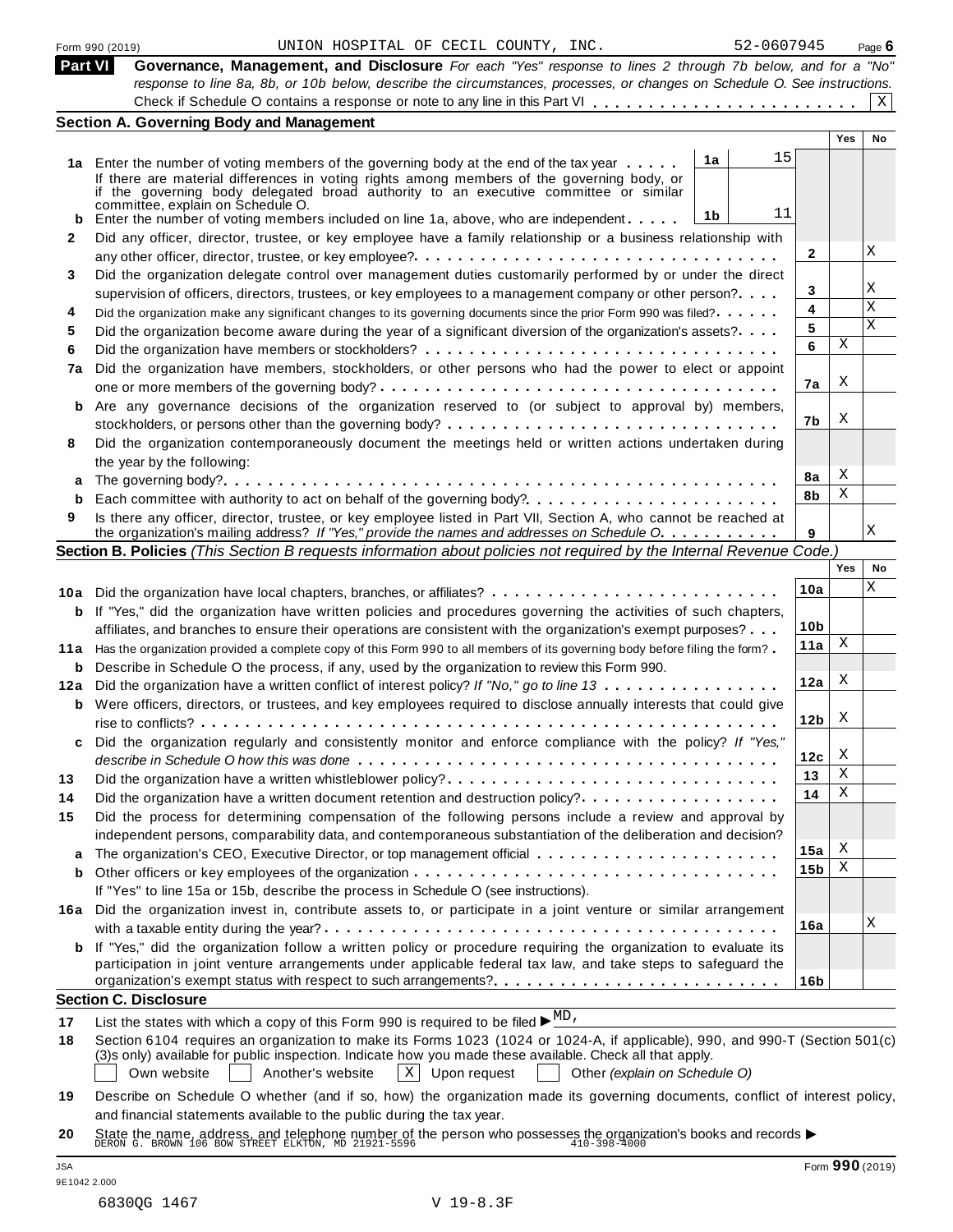| <b>Part VIII</b> Compensation of Officers, Directors, Trustees, Key Employees, Highest Compensated Employees, and<br><b>Independent Contractors</b> |  |  |  |  |  |  |  |  |  |  |  |
|-----------------------------------------------------------------------------------------------------------------------------------------------------|--|--|--|--|--|--|--|--|--|--|--|
|                                                                                                                                                     |  |  |  |  |  |  |  |  |  |  |  |
| Section A. Officers, Directors, Trustees, Key Employees, and Highest Compensated Employees                                                          |  |  |  |  |  |  |  |  |  |  |  |

**1a** Complete this table for all persons required to be listed. Report compensation for the calendar year ending with or within the organization's tax year.

anization's lax year.<br>● List all of the organization's **current** officers, directors, trustees (whether individuals or organizations), regardless of amount of<br>nnensation Enter -0- in columns (D) (E) and (E) if no compensa compensation. Enter -0- in columns (D), (E), and (F) if no compensation was paid.

• List all of the organization's **current** key employees, if any. See instructions for definition of "key employee."<br>● List the experientials five expect highest expressed explores (other than an efficer director of

**Example in the organization's current** key employees, if any. See instructions for definition of key employee.<br>• List the organization's five **current** highest compensated employees (other than an officer, director, trust who received reportable compensation (Box 5 of Form W-2 and/or Box 7 of Form 1099-MISC) of more than \$100,000 from the

organization and any related organizations.<br>• List all of the organization's **former** officers, key employees, and highest compensated employees who received more than<br>\$1.00.000 of reportable componention from the erganiza \$100,000 of reportable compensation from the organization and any related organizations.

% List all of the organization's **former directors or trustees** that received, in the capacity as a former director or trustee of the organization, more than \$10,000 of reportable compensation from the organization and any related organizations. See instructions for the order in which to list the persons above.

 $\mathbf{r}$ 

Check this box if neither the organization nor any related organization compensated any current officer, director, or trustee.

|                                                    |                                                                             |                                         |                                 |         | (C)          |                                 |        |                                 |                                  |                                                       |
|----------------------------------------------------|-----------------------------------------------------------------------------|-----------------------------------------|---------------------------------|---------|--------------|---------------------------------|--------|---------------------------------|----------------------------------|-------------------------------------------------------|
| (A)                                                | (B)                                                                         | Position<br>(do not check more than one |                                 |         |              | (D)                             | (E)    | (F)                             |                                  |                                                       |
| Name and title                                     | Average<br>hours                                                            | box, unless person is both an           |                                 |         |              |                                 |        | Reportable<br>compensation      | Reportable<br>compensation       | <b>Estimated amount</b><br>of other                   |
|                                                    | per week                                                                    |                                         | officer and a director/trustee) |         |              |                                 |        | from the                        | from related                     | compensation                                          |
|                                                    | (list any<br>hours for<br>related<br>organizations<br>below<br>dotted line) | Individual trustee<br>or director       | Institutional trustee           | Officer | Key employee | Highest compensated<br>employee | Former | organization<br>(W-2/1099-MISC) | organizations<br>(W-2/1099-MISC) | from the<br>organization and<br>related organizations |
|                                                    |                                                                             |                                         |                                 |         |              |                                 |        |                                 |                                  |                                                       |
| (1) FAHD RAHMAN                                    | 40.00                                                                       |                                         |                                 |         |              |                                 |        |                                 |                                  |                                                       |
| PHYSICIAN                                          | 0.                                                                          |                                         |                                 |         |              | Χ                               |        | 690,364.                        | 0.                               | 30,866.                                               |
| (2) JUSTIN SAUSVILLE, MD                           | 40.00                                                                       |                                         |                                 |         |              |                                 |        |                                 |                                  |                                                       |
| DIRECTOR, PHYSICIAN                                | 0.                                                                          | X                                       |                                 |         |              |                                 |        | 548,284.                        | 0.                               | 30,922.                                               |
| (3) RICHARD C. SZUMEL, MD                          | 28.00                                                                       |                                         |                                 |         |              |                                 |        |                                 |                                  |                                                       |
| PRESIDENT & CEO                                    | 12.00                                                                       | Χ                                       |                                 | Χ       |              |                                 |        | 0.                              | 482,681                          | 85,791.                                               |
| $(4)$ ROGER D. WU                                  | 40.00                                                                       |                                         |                                 |         |              |                                 |        |                                 |                                  |                                                       |
| PHYSICIAN                                          | Ο.                                                                          |                                         |                                 |         |              | Χ                               |        | 510,574.                        | 0.                               | 26,736.                                               |
| (5) NAVEED HASAN                                   | 40.00                                                                       |                                         |                                 |         |              |                                 |        |                                 |                                  |                                                       |
| PHYSICIAN                                          | 0.                                                                          |                                         |                                 |         |              | Χ                               |        | 486,224.                        | 0.                               | 26,467.                                               |
| $(6)$ HANHAN LI                                    | 40.00                                                                       |                                         |                                 |         |              |                                 |        |                                 |                                  |                                                       |
| PHYSICIAN                                          | 0.                                                                          |                                         |                                 |         |              | Χ                               |        | 472,539.                        | 0.                               | 12,630.                                               |
| (7) EUGENIA M. GRAY                                | 40.00                                                                       |                                         |                                 |         |              |                                 |        |                                 |                                  |                                                       |
| PHYSICIAN                                          | 0.                                                                          |                                         |                                 |         |              | X                               |        | 409,824.                        | 0.                               | 19,353.                                               |
| (8) CRAIG M. BABBITT                               | 40.00                                                                       |                                         |                                 |         |              |                                 |        |                                 |                                  |                                                       |
| IN-HOUSE LEGAL COUNSEL                             | 0.                                                                          |                                         |                                 |         | Χ            |                                 |        | 336,181.                        | 0.                               | 11,280.                                               |
| (9) JAMES G. RAAB                                  | 29.00                                                                       |                                         |                                 |         |              |                                 |        |                                 |                                  |                                                       |
| SENIOR VP/CFO THRU 10/2020                         | 11.00                                                                       |                                         |                                 | Χ       |              |                                 |        | 0.                              | 299,349.                         | 25,456.                                               |
| (10) DR. RYAN GERACIMOS                            | 30.00                                                                       |                                         |                                 |         |              |                                 |        |                                 |                                  |                                                       |
| CHIEF MEDICAL OFFICER                              | 10.00                                                                       |                                         |                                 |         | X            |                                 |        | 0.                              | 302,901.                         | 3,052.                                                |
| $(11)$ JOSE MA, MD                                 | 39.50                                                                       |                                         |                                 |         |              |                                 |        |                                 |                                  |                                                       |
| <b>DIRECTOR</b>                                    | .50                                                                         | Χ                                       |                                 |         |              |                                 |        | 270,651.                        | 0.                               | 29,621.                                               |
| $(12)$ AARON Z. ROYSTON (THRU $\overline{10/19}$ ) | 30.00                                                                       |                                         |                                 |         |              |                                 |        |                                 |                                  |                                                       |
| VP OF PROVIDER ENTERPRISE                          | 10.00                                                                       |                                         |                                 |         | Χ            |                                 |        | 242,445.                        | 0.                               | 4,172.                                                |
| (13) MARIE VASBINDER                               | 39.00                                                                       |                                         |                                 |         |              |                                 |        |                                 |                                  |                                                       |
| SR. VP/CHIEF NURSE OFFICER                         | 1.00                                                                        |                                         |                                 |         | Χ            |                                 |        | 0.                              | 217,446.                         | 2,394.                                                |
| (14) JOAN PIRRUNG                                  | 40.00                                                                       |                                         |                                 |         |              |                                 |        |                                 |                                  |                                                       |
| VP OF NURSING                                      | $0$ .                                                                       |                                         |                                 |         | X            |                                 |        | $0$ .                           | 159,909.                         | 40,282.                                               |

JSA Form **990** (2019)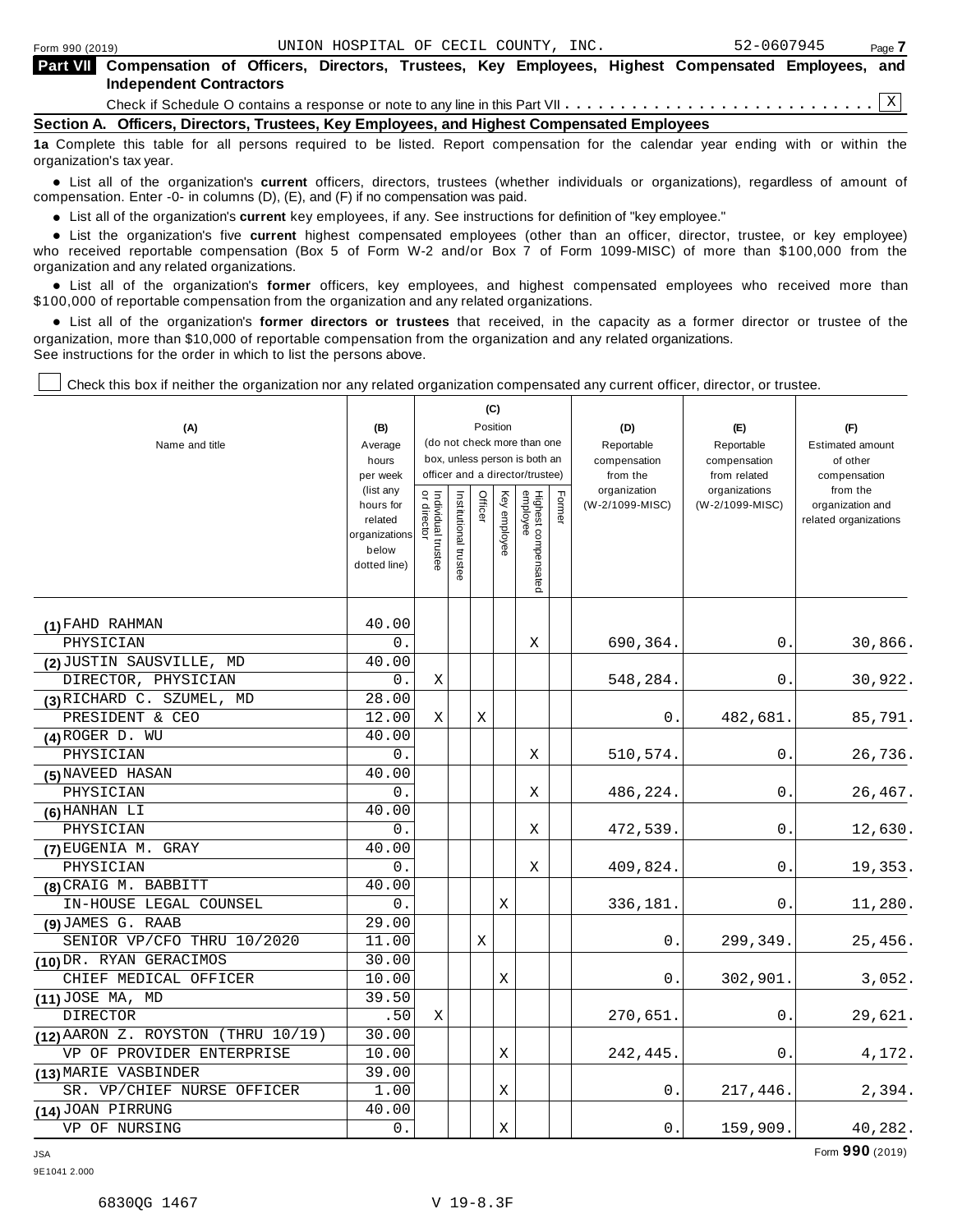| (A)                                                                                                                                                                                                                                              | (B)                  |                                           |                       | (C)          |                                                                  |        | (D)                             | (E)               | (F)                      |
|--------------------------------------------------------------------------------------------------------------------------------------------------------------------------------------------------------------------------------------------------|----------------------|-------------------------------------------|-----------------------|--------------|------------------------------------------------------------------|--------|---------------------------------|-------------------|--------------------------|
| Name and title                                                                                                                                                                                                                                   | Average              |                                           |                       | Position     |                                                                  |        | Reportable                      | Reportable        | Estimated                |
|                                                                                                                                                                                                                                                  | hours per            |                                           |                       |              | (do not check more than one                                      |        | compensation                    | compensation from | amount of                |
|                                                                                                                                                                                                                                                  | week (list any       |                                           |                       |              | box, unless person is both an<br>officer and a director/trustee) |        | from                            | related           | other                    |
|                                                                                                                                                                                                                                                  | hours for<br>related |                                           |                       |              |                                                                  |        | the                             | organizations     | compensation<br>from the |
|                                                                                                                                                                                                                                                  | organizations        |                                           |                       | Officer      |                                                                  | Former | organization<br>(W-2/1099-MISC) | (W-2/1099-MISC)   | organization             |
|                                                                                                                                                                                                                                                  | below dotted         |                                           |                       |              |                                                                  |        |                                 |                   | and related              |
|                                                                                                                                                                                                                                                  | line)                |                                           |                       | Key employee |                                                                  |        |                                 |                   | organizations            |
|                                                                                                                                                                                                                                                  |                      | <br>  Individual trustee<br>  or director | Institutional trustee |              | Highest compensated<br>employee                                  |        |                                 |                   |                          |
|                                                                                                                                                                                                                                                  |                      |                                           |                       |              |                                                                  |        |                                 |                   |                          |
| (15) AMY MARSTON                                                                                                                                                                                                                                 | 40.00                |                                           |                       |              |                                                                  |        |                                 |                   |                          |
| CAMPUS OPERATIONS OFFICER                                                                                                                                                                                                                        | 0.                   |                                           |                       |              | Χ                                                                |        | 0                               | 159,954.          | 27,668.                  |
| (16) MICHELLE TWUM-DANSO                                                                                                                                                                                                                         | 40.00                |                                           |                       |              |                                                                  |        |                                 |                   |                          |
| ASSOCIATE VP HUMAN RESOURCES                                                                                                                                                                                                                     | 0.                   |                                           |                       |              | Χ                                                                |        | 180,320.                        | 0.                | 3,611.                   |
| (17) DERON BROWN                                                                                                                                                                                                                                 | 40.00                |                                           |                       |              |                                                                  |        |                                 |                   |                          |
| EXEC DIRECTOR OF FINANCE                                                                                                                                                                                                                         |                      |                                           |                       |              |                                                                  |        |                                 |                   |                          |
| (18) CYDNEY TEAL                                                                                                                                                                                                                                 | 0.                   |                                           |                       |              | Χ                                                                |        | 151,471.                        | 0.                | 4,150.                   |
|                                                                                                                                                                                                                                                  | 0.                   |                                           |                       |              |                                                                  |        |                                 |                   |                          |
| FORMER VP MEDICAL AFFAIRS                                                                                                                                                                                                                        | 0.                   |                                           |                       |              |                                                                  | Χ      | 0                               | 102,263.          | 7,159.                   |
| (19) RAYMOND HAMM                                                                                                                                                                                                                                | .50                  |                                           |                       |              |                                                                  |        |                                 |                   |                          |
| CHAIRMAN<br>(20) DWIGHT THOMEY                                                                                                                                                                                                                   | .60                  | Χ                                         |                       | Χ            |                                                                  |        | 0                               | 0.                |                          |
| VICE CHAIRMAN/TREASURER                                                                                                                                                                                                                          | .50                  |                                           |                       |              |                                                                  |        | 0                               |                   |                          |
| (21) DAVID FERGUSON, PH.D.                                                                                                                                                                                                                       | .50<br>.50           | Χ                                         |                       | Χ            |                                                                  |        |                                 | 0.                |                          |
| SECRETARY                                                                                                                                                                                                                                        | .60                  |                                           |                       |              |                                                                  |        |                                 |                   |                          |
|                                                                                                                                                                                                                                                  |                      | Χ                                         |                       | Χ            |                                                                  |        | 0                               | 0.                |                          |
| (22) KELLY ALBANESE BEDDER                                                                                                                                                                                                                       | .50                  |                                           |                       |              |                                                                  |        |                                 |                   |                          |
| <b>DIRECTOR</b>                                                                                                                                                                                                                                  | 1.50                 | Χ                                         |                       |              |                                                                  |        | 0                               | 0.                |                          |
| (23) MARY BOLT, PH.D.                                                                                                                                                                                                                            | .50                  |                                           |                       |              |                                                                  |        |                                 |                   |                          |
| DIRECTOR                                                                                                                                                                                                                                         | .50                  | Χ                                         |                       |              |                                                                  |        | 0                               | 0.                |                          |
| (24) REVEREND KEVIN BROWN                                                                                                                                                                                                                        | .50                  |                                           |                       |              |                                                                  |        |                                 |                   |                          |
| <b>DIRECTOR</b>                                                                                                                                                                                                                                  | .50                  | Χ                                         |                       |              |                                                                  |        | 0                               | 0.                |                          |
| 25) CHRISTY DRYER, DNP                                                                                                                                                                                                                           | .50                  |                                           |                       |              |                                                                  |        |                                 |                   |                          |
| <b>DIRECTOR</b>                                                                                                                                                                                                                                  | .50                  | Χ                                         |                       |              |                                                                  |        | $\Omega$                        | 0.                |                          |
| 1b Sub-total                                                                                                                                                                                                                                     |                      |                                           |                       |              |                                                                  |        | 4,298,877.                      | 1,724,503.        | 391,610.                 |
| c Total from continuation sheets to Part VII, Section A                                                                                                                                                                                          |                      |                                           |                       |              |                                                                  |        | $\Omega$ .                      | $\Omega$ .        | 0.                       |
|                                                                                                                                                                                                                                                  |                      |                                           |                       |              |                                                                  | ▶      | 4,298,877.                      | 1,724,503.        | 391,610.                 |
| 2 Total number of individuals (including but not limited to those listed above) who received more than \$100,000 of                                                                                                                              |                      |                                           |                       |              |                                                                  |        |                                 |                   |                          |
|                                                                                                                                                                                                                                                  |                      | 11                                        |                       |              |                                                                  |        |                                 |                   |                          |
| reportable compensation from the organization ▶                                                                                                                                                                                                  |                      |                                           |                       |              |                                                                  |        |                                 |                   |                          |
|                                                                                                                                                                                                                                                  |                      |                                           |                       |              |                                                                  |        |                                 |                   | Yes                      |
|                                                                                                                                                                                                                                                  |                      |                                           |                       |              |                                                                  |        |                                 |                   |                          |
| Did the organization list any former officer, director, or trustee, key employee, or highest compensated<br>employee on line 1a? If "Yes," complete Schedule J for such individual                                                               |                      |                                           |                       |              |                                                                  |        |                                 |                   | Χ<br>3                   |
| 3                                                                                                                                                                                                                                                |                      |                                           |                       |              |                                                                  |        |                                 |                   |                          |
| For any individual listed on line 1a, is the sum of reportable compensation and other compensation from the<br>4                                                                                                                                 |                      |                                           |                       |              |                                                                  |        |                                 |                   |                          |
| organization and related organizations greater than \$150,000? If "Yes," complete Schedule J for such                                                                                                                                            |                      |                                           |                       |              |                                                                  |        |                                 |                   | Χ<br>4                   |
|                                                                                                                                                                                                                                                  |                      |                                           |                       |              |                                                                  |        |                                 |                   |                          |
| Did any person listed on line 1a receive or accrue compensation from any unrelated organization or individual                                                                                                                                    |                      |                                           |                       |              |                                                                  |        |                                 |                   | 5                        |
| for services rendered to the organization? If "Yes," complete Schedule J for such person                                                                                                                                                         |                      |                                           |                       |              |                                                                  |        |                                 |                   |                          |
| 5.<br><b>Section B. Independent Contractors</b><br>1.                                                                                                                                                                                            |                      |                                           |                       |              |                                                                  |        |                                 |                   |                          |
| Complete this table for your five highest compensated independent contractors that received more than \$100,000 of<br>compensation from the organization. Report compensation for the calendar year ending with or within the organization's tax |                      |                                           |                       |              |                                                                  |        |                                 |                   |                          |
| year.                                                                                                                                                                                                                                            |                      |                                           |                       |              |                                                                  |        |                                 |                   |                          |
|                                                                                                                                                                                                                                                  |                      |                                           |                       |              |                                                                  |        |                                 |                   |                          |
| (A)<br>Name and business address                                                                                                                                                                                                                 |                      |                                           |                       |              |                                                                  |        | (B)<br>Description of services  |                   | (C)<br>Compensation      |
| - 2                                                                                                                                                                                                                                              |                      |                                           |                       |              |                                                                  |        |                                 |                   |                          |
| ATTACHMENT                                                                                                                                                                                                                                       |                      |                                           |                       |              |                                                                  |        |                                 |                   | No.<br>х                 |

**2** Total number of independent contractors (including but not limited to those listed above) who received<br>more than \$100,000 in compensation from the organization  $\rightarrow$  105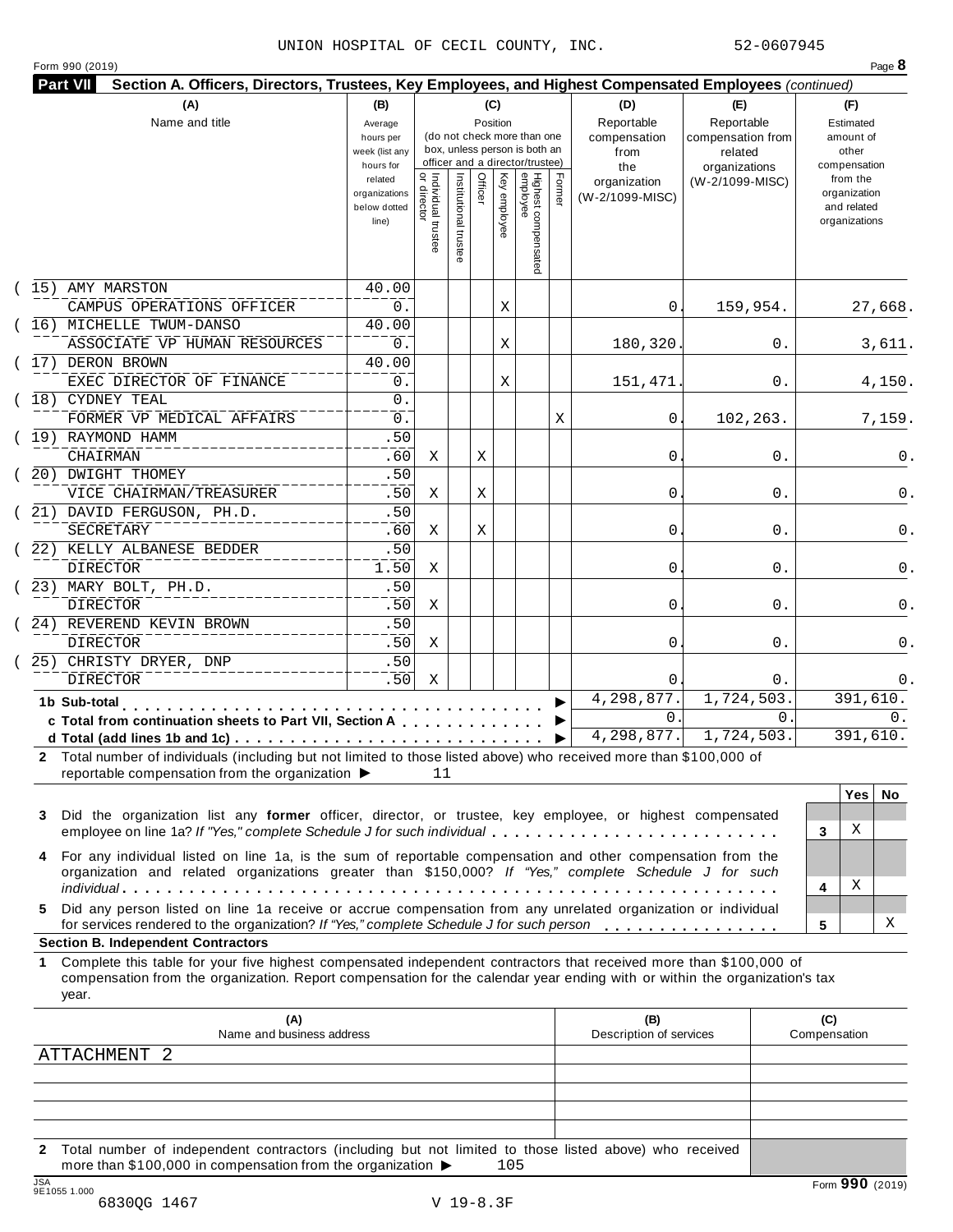### UNION HOSPITAL OF CECIL COUNTY, INC. 52-0607945

| Form 990 (2019) | $P$ aqe <b>o</b> |
|-----------------|------------------|
|-----------------|------------------|

| Section A. Officers, Directors, Trustees, Key Employees, and Highest Compensated Employees (continued)<br>Part VII                                                                                                                                              |                                                                                  |                                   |                    |         |                 |                                                                    |        |                                                |                                        |         |                     |                                                                          |       |
|-----------------------------------------------------------------------------------------------------------------------------------------------------------------------------------------------------------------------------------------------------------------|----------------------------------------------------------------------------------|-----------------------------------|--------------------|---------|-----------------|--------------------------------------------------------------------|--------|------------------------------------------------|----------------------------------------|---------|---------------------|--------------------------------------------------------------------------|-------|
| (A)<br>Name and title                                                                                                                                                                                                                                           | (B)<br>Average<br>hours per                                                      |                                   |                    |         | (C)<br>Position | (do not check more than one<br>box, unless person is both an       |        | (D)<br>Reportable<br>compensation              | (E)<br>Reportable<br>compensation from | related |                     | (F)<br>Estimated<br>amount of<br>other                                   |       |
|                                                                                                                                                                                                                                                                 | week (list any<br>hours for<br>related<br>organizations<br>below dotted<br>line) | Individual trustee<br>or director | Institutional trus | Officer | Key employee    | officer and a director/trustee)<br>Highest compensated<br>employee | Former | from<br>the<br>organization<br>(W-2/1099-MISC) | organizations<br>(W-2/1099-MISC)       |         |                     | compensation<br>from the<br>organization<br>and related<br>organizations |       |
| 26) MORGAN MILLER, MLIS                                                                                                                                                                                                                                         | .50                                                                              |                                   |                    |         |                 |                                                                    |        |                                                |                                        |         |                     |                                                                          |       |
| <b>DIRECTOR</b><br>27) ROBERT PALSGROVE                                                                                                                                                                                                                         | .50<br>.50                                                                       | Χ                                 |                    |         |                 |                                                                    |        | 0                                              |                                        | 0.      |                     |                                                                          |       |
| <b>DIRECTOR</b>                                                                                                                                                                                                                                                 | .50                                                                              | Χ                                 |                    |         |                 |                                                                    |        | 0                                              |                                        | 0.      |                     |                                                                          |       |
| 28) CARL ROBERTS, PH.D.<br><b>DIRECTOR</b>                                                                                                                                                                                                                      | .50<br>.50                                                                       | Χ                                 |                    |         |                 |                                                                    |        | 0                                              |                                        | 0.      |                     |                                                                          |       |
| 29) DAVID TROLIO                                                                                                                                                                                                                                                | .50                                                                              |                                   |                    |         |                 |                                                                    |        |                                                |                                        |         |                     |                                                                          |       |
| <b>DIRECTOR</b><br>30) JACQUES RENE                                                                                                                                                                                                                             | .50<br>.50                                                                       | Χ                                 |                    |         |                 |                                                                    |        | 0                                              |                                        | 0.      |                     |                                                                          |       |
| <b>DIRECTOR</b>                                                                                                                                                                                                                                                 | .50                                                                              | Χ                                 |                    |         |                 |                                                                    |        | 0                                              |                                        | 0.      |                     |                                                                          |       |
|                                                                                                                                                                                                                                                                 |                                                                                  |                                   |                    |         |                 |                                                                    |        |                                                |                                        |         |                     |                                                                          |       |
|                                                                                                                                                                                                                                                                 |                                                                                  |                                   |                    |         |                 |                                                                    |        |                                                |                                        |         |                     |                                                                          |       |
|                                                                                                                                                                                                                                                                 |                                                                                  |                                   |                    |         |                 |                                                                    |        |                                                |                                        |         |                     |                                                                          |       |
|                                                                                                                                                                                                                                                                 |                                                                                  |                                   |                    |         |                 |                                                                    |        |                                                |                                        |         |                     |                                                                          |       |
|                                                                                                                                                                                                                                                                 |                                                                                  |                                   |                    |         |                 |                                                                    |        |                                                |                                        |         |                     |                                                                          |       |
|                                                                                                                                                                                                                                                                 |                                                                                  |                                   |                    |         |                 |                                                                    |        |                                                |                                        |         |                     |                                                                          |       |
| 1b Sub-total<br>c Total from continuation sheets to Part VII, Section A                                                                                                                                                                                         |                                                                                  |                                   |                    |         |                 |                                                                    |        | 0.                                             |                                        | 0       |                     |                                                                          | $0$ . |
| 2 Total number of individuals (including but not limited to those listed above) who received more than \$100,000 of<br>reportable compensation from the organization ▶                                                                                          | $\sim$ 11                                                                        |                                   |                    |         |                 |                                                                    |        |                                                |                                        |         |                     |                                                                          |       |
| Did the organization list any former officer, director, or trustee, key employee, or highest compensated<br>3<br>employee on line 1a? If "Yes," complete Schedule J for such individual                                                                         |                                                                                  |                                   |                    |         |                 |                                                                    |        |                                                |                                        |         | 3                   | Yes   No<br>Χ                                                            |       |
| For any individual listed on line 1a, is the sum of reportable compensation and other compensation from the<br>organization and related organizations greater than \$150,000? If "Yes," complete Schedule J for such                                            |                                                                                  |                                   |                    |         |                 |                                                                    |        |                                                |                                        |         | 4                   | Χ                                                                        |       |
| Did any person listed on line 1a receive or accrue compensation from any unrelated organization or individual<br>5.<br>for services rendered to the organization? If "Yes," complete Schedule J for such person                                                 |                                                                                  |                                   |                    |         |                 |                                                                    |        |                                                |                                        |         | 5                   |                                                                          | Χ     |
| <b>Section B. Independent Contractors</b>                                                                                                                                                                                                                       |                                                                                  |                                   |                    |         |                 |                                                                    |        |                                                |                                        |         |                     |                                                                          |       |
| Complete this table for your five highest compensated independent contractors that received more than \$100,000 of<br>1.<br>compensation from the organization. Report compensation for the calendar year ending with or within the organization's tax<br>year. |                                                                                  |                                   |                    |         |                 |                                                                    |        |                                                |                                        |         |                     |                                                                          |       |
| (A)<br>Name and business address                                                                                                                                                                                                                                |                                                                                  |                                   |                    |         |                 |                                                                    |        | (B)<br>Description of services                 |                                        |         | (C)<br>Compensation |                                                                          |       |
|                                                                                                                                                                                                                                                                 |                                                                                  |                                   |                    |         |                 |                                                                    |        |                                                |                                        |         |                     |                                                                          |       |
|                                                                                                                                                                                                                                                                 |                                                                                  |                                   |                    |         |                 |                                                                    |        |                                                |                                        |         |                     |                                                                          |       |
|                                                                                                                                                                                                                                                                 |                                                                                  |                                   |                    |         |                 |                                                                    |        |                                                |                                        |         |                     |                                                                          |       |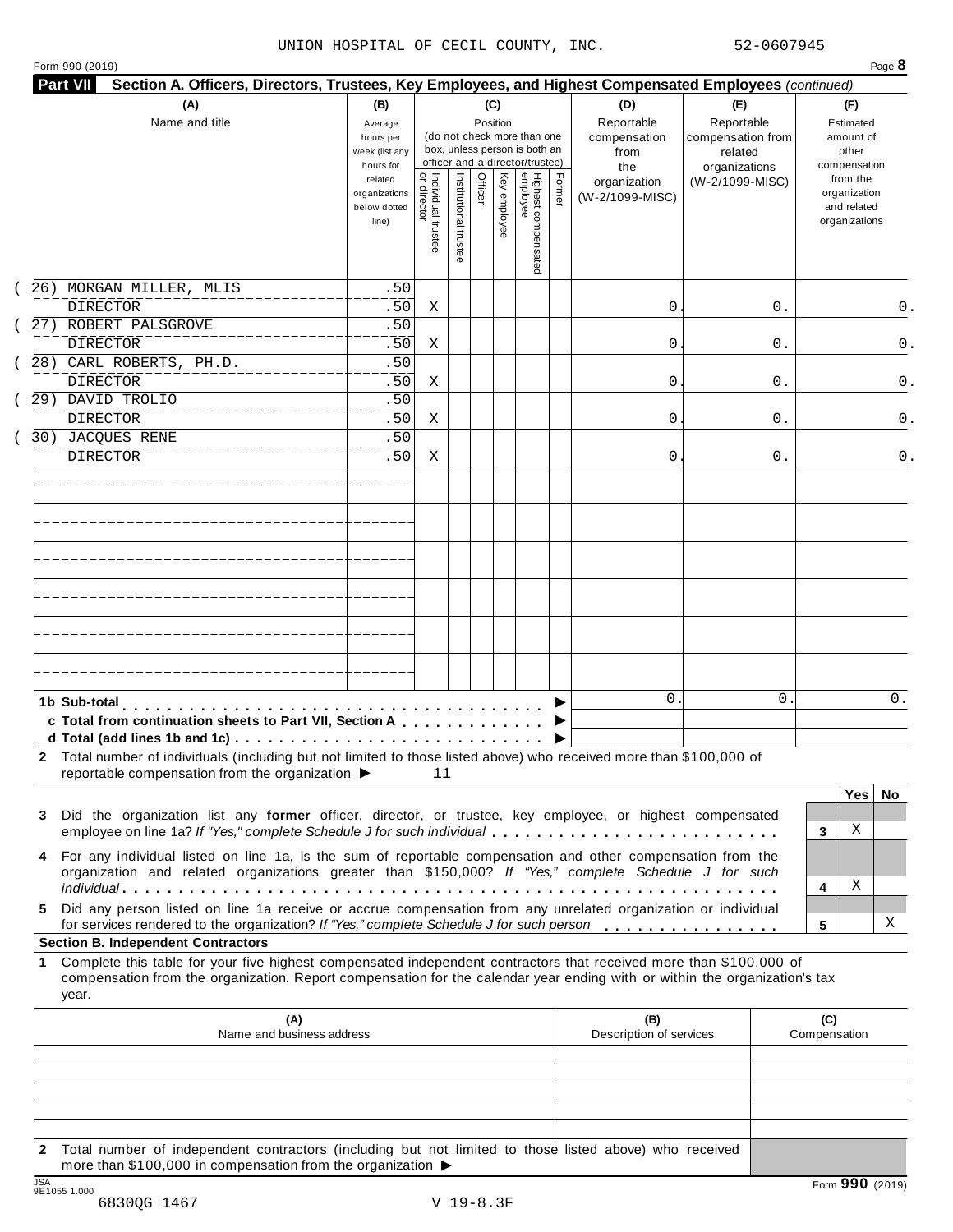**Part VIII Statement of Revenue**

|                                                           |     |                                                                                                                                                                                                                                               |      |                |                 |                      | (A)<br>Total revenue | Check if Schedule O contains a response or note to any line in this Part VIII<br>(B)<br>Related or exempt<br>function revenue | (C)<br>Unrelated<br>business revenue | (D)<br>Revenue excluded<br>from tax under<br>sections 512-514 |
|-----------------------------------------------------------|-----|-----------------------------------------------------------------------------------------------------------------------------------------------------------------------------------------------------------------------------------------------|------|----------------|-----------------|----------------------|----------------------|-------------------------------------------------------------------------------------------------------------------------------|--------------------------------------|---------------------------------------------------------------|
|                                                           | 1a  | Federated campaigns <b>Federated</b>                                                                                                                                                                                                          |      |                | 1а              |                      |                      |                                                                                                                               |                                      |                                                               |
|                                                           | b   | Membership dues <b>All Accords</b> Membership dues                                                                                                                                                                                            |      |                | 1b              |                      |                      |                                                                                                                               |                                      |                                                               |
|                                                           | c   | Fundraising events <b>Fundraising</b>                                                                                                                                                                                                         |      |                | 1с              |                      |                      |                                                                                                                               |                                      |                                                               |
|                                                           | d   | Related organizations <b>contains</b> and <b>Related</b> organizations <b>and</b> a set of the set of the set of the set of the set of the set of the set of the set of the set of the set of the set of the set of the set of the set of the |      |                | 1d              | 156,049.             |                      |                                                                                                                               |                                      |                                                               |
|                                                           | е   | Government grants (contributions)                                                                                                                                                                                                             |      |                | 1е              | 4,182,127.           |                      |                                                                                                                               |                                      |                                                               |
|                                                           | f   | All other contributions, gifts, grants,                                                                                                                                                                                                       |      |                |                 |                      |                      |                                                                                                                               |                                      |                                                               |
|                                                           |     | and similar amounts not included above                                                                                                                                                                                                        |      |                | 1f              | 362,397.             |                      |                                                                                                                               |                                      |                                                               |
| Contributions, Gifts, Grants<br>and Other Similar Amounts | g   | Noncash contributions included in                                                                                                                                                                                                             |      |                |                 |                      |                      |                                                                                                                               |                                      |                                                               |
|                                                           |     | lines $1a-1f$ . $\ldots$ . $\ldots$ . $\ldots$ .                                                                                                                                                                                              |      |                | $1g$ \$         |                      |                      |                                                                                                                               |                                      |                                                               |
|                                                           |     |                                                                                                                                                                                                                                               |      |                |                 |                      | 4,700,573.           |                                                                                                                               |                                      |                                                               |
|                                                           |     |                                                                                                                                                                                                                                               |      |                |                 | <b>Business Code</b> |                      |                                                                                                                               |                                      |                                                               |
|                                                           | 2a  | NET PATIENT SERVICE REVENUE                                                                                                                                                                                                                   |      |                |                 | 621990               | 148,076,991.         | 148,076,991.                                                                                                                  |                                      |                                                               |
|                                                           | b   | OTHER OPERATING REVENUE                                                                                                                                                                                                                       |      |                | 621990          | 1,035,242.           | 1,035,242.           |                                                                                                                               |                                      |                                                               |
|                                                           | c   | ADULT DAY CARE                                                                                                                                                                                                                                |      |                | 623990          | 181,874.             | 181,874.             |                                                                                                                               |                                      |                                                               |
| Program Service<br>Revenue                                | d   |                                                                                                                                                                                                                                               |      |                |                 |                      |                      |                                                                                                                               |                                      |                                                               |
|                                                           |     |                                                                                                                                                                                                                                               |      |                |                 |                      |                      |                                                                                                                               |                                      |                                                               |
|                                                           | f   | All other program service revenue                                                                                                                                                                                                             |      |                |                 |                      |                      |                                                                                                                               |                                      |                                                               |
|                                                           | g   | Total. Add lines 2a-2f ▶                                                                                                                                                                                                                      |      |                |                 |                      | 149,294,107.         |                                                                                                                               |                                      |                                                               |
|                                                           | 3   | Investment income (including dividends, interest, and                                                                                                                                                                                         |      |                |                 |                      |                      |                                                                                                                               |                                      |                                                               |
|                                                           |     |                                                                                                                                                                                                                                               |      |                |                 |                      | 1,148,394.           |                                                                                                                               | $-101,800.$                          | 1,250,194.                                                    |
|                                                           | 4   | Income from investment of tax-exempt bond proceeds $\blacktriangleright$                                                                                                                                                                      |      |                |                 |                      | 0.                   |                                                                                                                               |                                      |                                                               |
|                                                           | 5   |                                                                                                                                                                                                                                               |      |                |                 |                      | 0.                   |                                                                                                                               |                                      |                                                               |
|                                                           |     |                                                                                                                                                                                                                                               |      | (i) Real       |                 | (ii) Personal        |                      |                                                                                                                               |                                      |                                                               |
|                                                           | 6а  | Gross rents <b>Called Called Called Called Called Called Called Called Called Called Called Called Called Called Called Called Called Called Called Called Called Called Called Ca</b>                                                        | 6a   |                | 79,768.         |                      |                      |                                                                                                                               |                                      |                                                               |
|                                                           | b   | Less: rental expenses                                                                                                                                                                                                                         | 6b   |                | 7,988.          |                      |                      |                                                                                                                               |                                      |                                                               |
|                                                           | c   | Rental income or (loss)                                                                                                                                                                                                                       | 6с   |                | 71,780.         |                      |                      |                                                                                                                               |                                      |                                                               |
|                                                           | d   | Net rental income or (loss) $\ldots$ , $\ldots$ , $\ldots$                                                                                                                                                                                    |      |                |                 |                      | 71,780.              |                                                                                                                               |                                      | 71,780.                                                       |
|                                                           | 7а  | Gross amount from                                                                                                                                                                                                                             |      | (i) Securities |                 | (ii) Other           |                      |                                                                                                                               |                                      |                                                               |
|                                                           |     | sales<br>of<br>assets                                                                                                                                                                                                                         |      |                |                 |                      |                      |                                                                                                                               |                                      |                                                               |
|                                                           |     | other than inventory                                                                                                                                                                                                                          | 7a   |                | 456,024.        | 241,239.             |                      |                                                                                                                               |                                      |                                                               |
|                                                           | b   | Less: cost or other basis                                                                                                                                                                                                                     |      |                |                 |                      |                      |                                                                                                                               |                                      |                                                               |
| evenue                                                    |     | and sales expenses                                                                                                                                                                                                                            | 7b   |                |                 | 235,484.             |                      |                                                                                                                               |                                      |                                                               |
|                                                           | c   | Gain or (loss) <b>Canada</b>                                                                                                                                                                                                                  | 7c   |                | 456,024.        | 5,755.               |                      |                                                                                                                               |                                      |                                                               |
|                                                           | d   | Net gain or (loss) $\cdots$ $\cdots$ $\cdots$ $\cdots$ $\cdots$ $\cdots$                                                                                                                                                                      |      |                |                 |                      | 461,779.             |                                                                                                                               |                                      | 461,779.                                                      |
| Other                                                     |     | income from fundraising<br>8a Gross                                                                                                                                                                                                           |      |                |                 |                      |                      |                                                                                                                               |                                      |                                                               |
|                                                           |     | events (not including \$                                                                                                                                                                                                                      |      |                |                 |                      |                      |                                                                                                                               |                                      |                                                               |
|                                                           |     | of contributions reported on line                                                                                                                                                                                                             |      |                |                 |                      |                      |                                                                                                                               |                                      |                                                               |
|                                                           |     | 1c). See Part IV, line 18                                                                                                                                                                                                                     |      |                | 8а              | 0.                   |                      |                                                                                                                               |                                      |                                                               |
|                                                           | b   | Less: direct expenses                                                                                                                                                                                                                         |      |                | 8b              | 0.                   |                      |                                                                                                                               |                                      |                                                               |
|                                                           | с   | Net income or (loss) from fundraising events.                                                                                                                                                                                                 |      |                |                 | ▶                    | $\mathsf{0}$ .       |                                                                                                                               |                                      |                                                               |
|                                                           | 9а  | Gross<br>income                                                                                                                                                                                                                               | from | gaming         |                 |                      |                      |                                                                                                                               |                                      |                                                               |
|                                                           |     | activities. See Part IV, line 19                                                                                                                                                                                                              |      |                | 9а              | 0.                   |                      |                                                                                                                               |                                      |                                                               |
|                                                           | b   | Less: direct expenses extending the set of the set of the set of the set of the set of the set of the set of the set of the set of the set of the set of the set of the set of the set of the set of the set of the set of the                |      |                | 9b              | $\mathbf{0}$ .       |                      |                                                                                                                               |                                      |                                                               |
|                                                           | c   | Net income or (loss) from gaming activities.                                                                                                                                                                                                  |      |                |                 | ▶                    | 0.                   |                                                                                                                               |                                      |                                                               |
|                                                           | 10a | Gross sales of inventory,                                                                                                                                                                                                                     |      | less           |                 |                      |                      |                                                                                                                               |                                      |                                                               |
|                                                           |     | returns and allowances 10a                                                                                                                                                                                                                    |      |                |                 | 0.                   |                      |                                                                                                                               |                                      |                                                               |
|                                                           | b   | Less: cost of goods sold.                                                                                                                                                                                                                     |      |                | 10 <sub>b</sub> | $\mathbf{0}$ .       |                      |                                                                                                                               |                                      |                                                               |
|                                                           | c   | Net income or (loss) from sales of inventory                                                                                                                                                                                                  |      |                |                 |                      | $\mathsf{0}$ .       |                                                                                                                               |                                      |                                                               |
|                                                           |     |                                                                                                                                                                                                                                               |      |                |                 | <b>Business Code</b> |                      |                                                                                                                               |                                      |                                                               |
| Miscellaneous<br>Revenue                                  | 11a | LABORATORY REVENUE                                                                                                                                                                                                                            |      |                |                 | 621500               | 1,848,210.           |                                                                                                                               | 1,848,210.                           |                                                               |
|                                                           | b   | CAFETERIA/FOOD SERVICE REVENUE                                                                                                                                                                                                                |      |                |                 | 722210               | 737,871.             |                                                                                                                               |                                      | 737,871.                                                      |
|                                                           | c   | PARKING REVENUE                                                                                                                                                                                                                               |      |                |                 | 900009               | 34,645.              |                                                                                                                               |                                      | 34,645.                                                       |
|                                                           | d   | All other revenue entitled and all other revenue of the set of the set of the set of the set of the set of the                                                                                                                                |      |                |                 |                      | 126,792.             |                                                                                                                               |                                      | 126,792.                                                      |
|                                                           | е   |                                                                                                                                                                                                                                               |      |                |                 |                      | 2,747,518.           |                                                                                                                               |                                      |                                                               |
|                                                           | 12  |                                                                                                                                                                                                                                               |      |                |                 |                      | 158, 424, 151.       | 149, 294, 107.                                                                                                                | 1,746,410.                           | 2,683,061.                                                    |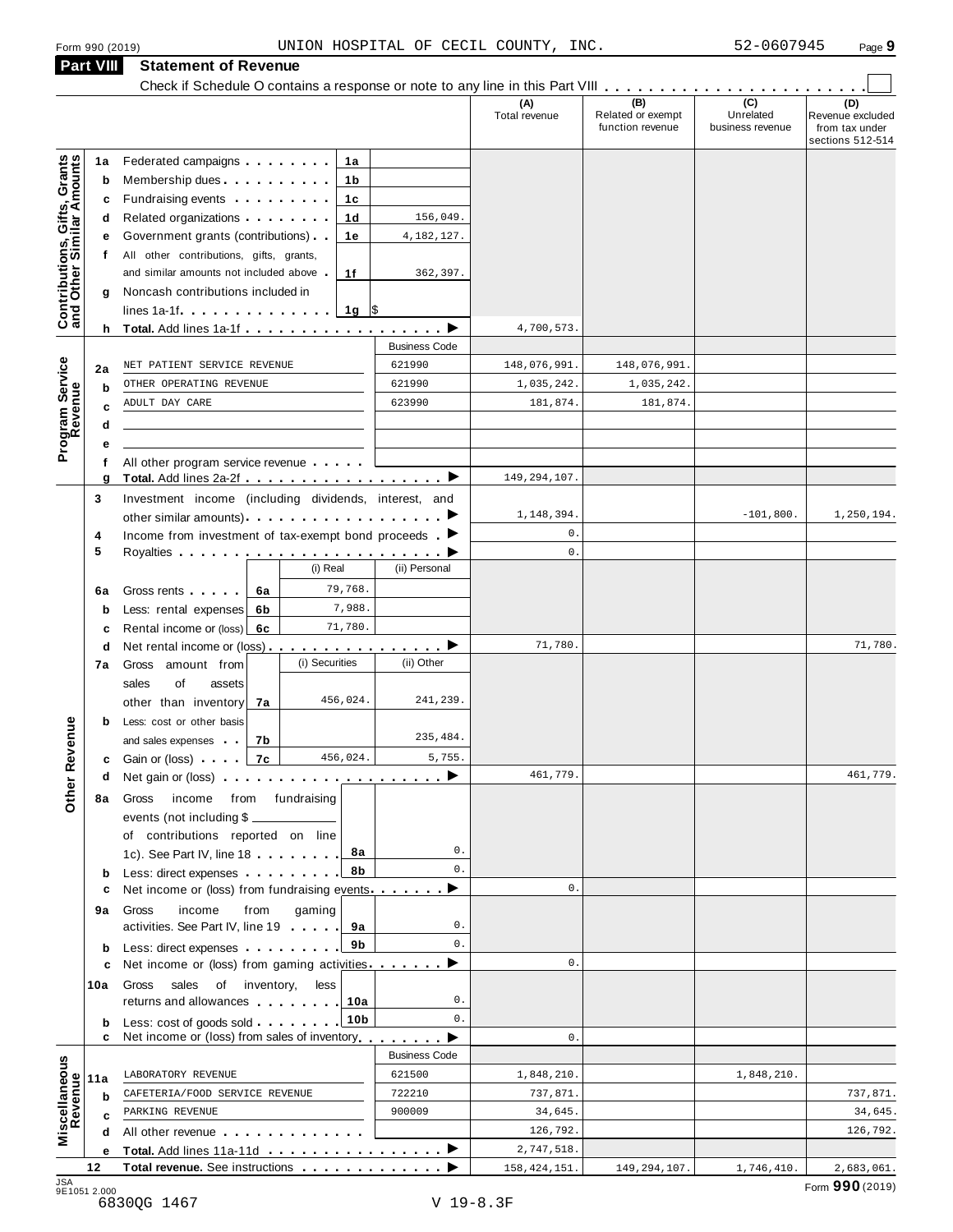### **Part IX Statement of Functional Expenses** Section 501(c)(3) and 501(c)(4) organizations must complete all columns. All other organizations must complete column (A). Check if Schedule O contains a response or note to any line in this Part  $\begin{array}{c|c|c|c|c} \hline \text{Check if Schedule O contains a response or note to any line in this Part } \mathbb{X} & \text{if } \mathbb{X} & \text{if } \mathbb{X} & \text{if } \mathbb{X} & \text{if } \mathbb{X} & \text{if } \mathbb{X} & \text{if } \mathbb{X} & \text{if } \mathbb{X} & \text{if } \mathbb{X} & \text{if } \math$ *Do no* **(A) (B) (C) (D)** *t include amounts reported on lines 6b, 7b,* **8b, 9b, and 10b of Part VIII.** The construction of *B***, 9b, and 10b of Part VIII.** expenses Management and general expenses Fundraising expenses **1** Grants and other assistance to domestic organizations and domestic governments. See Part IV, line 21 m m m **2** Grants and other assistance to domestic individuals. See Part IV, line 22 **3** Grants and other assistance to foreign organizations, foreign governments, and foreign individuals. See Part IV, lines <sup>15</sup> and <sup>16</sup> <sup>m</sup> <sup>m</sup> <sup>m</sup> <sup>m</sup> <sup>m</sup> **<sup>4</sup>** Benefits paid to or for members <sup>m</sup> <sup>m</sup> <sup>m</sup> <sup>m</sup> <sup>m</sup> <sup>m</sup> <sup>m</sup> <sup>m</sup> <sup>m</sup> **5** Compensation of current officers, directors, trustees, and key employees m m m m m m m m m m **6** Compensation not included above to disqualified persons (as defined under section 4958(f)(1)) and persons described in section 4958(c)(3)(B) 7 Other salaries and wages **manual manual metallicity 8** Pension plan accruals and contributions (include section 401(k) and 403(b) employer contributions) **9** Section 401(k) and 403(b) employer contributions<br>9 Other employee benefits 9 Other employee benefits **10** Payroll taxes **10** Fees for services (nonemployees): **11** A) amount, list line 11g expenses on Schedule O.  $A1 \cup B$ <br>**12** Advertising and promotion **13** Office expenses **13** Office expenses<br>**14** Information technology............. **15** Royalties m m m m m m m m m m m m m m m m m m m m **16** Occupancy m m m m m m m m m m m m m m m m m m **16** Occupancy ...................<br>17 Travel..................... **18** Payments of travel or entertainment expenses for any federal, state, or local public officials<br>**19** Conferences, conventions, and meetings **19** Conferences, conventions, and meetings **with meetings**<br>20 Interest **manual meetings 21** Payments to affiliates m m m m m m m m m m m m m m 21 Payments to affiliates<br>22 Depreciation, depletion, and amortization <sub>1</sub> . . . **22** Depreciation, depletion, and amortization **manufation**<br>23 Insurance 24 Other expenses. Itemize expenses not covered | Fees for services (nonemployees):<br>**a** Management ..................<br>**b** Legal ......................... **cd** Lobbying m m m m m m m m m m m m m m m m m m m **d** Lobbying **e**<br> **e** Professional fundraising services. See Part IV, line 17 **P** Professional fundraising services. See Part IV, line 17<br>**f** Investment management fees **g** Other. (If line 11g amount exceeds 10% of line 25, column Legal m m m m m m m m m m m m m m m m m m m m m Accounting m m m m m m m m m m m m m m m m m m (A) amount, list line 11g expenses on Schedule O.)  $\text{ATCH} \quad 3$ m m m m m m m m m m m m m m m m for any federal, state, or local public officials above (List miscellaneous expenses on line 24e. If line 24e amount exceeds 10% of line 25, column (A) amount, list line 24e expenses on Schedule O.) **a** MEDICAL SUPPLIES<br> **b** REPAIRS & MAINTENANCE 3,446,139. 3,445,586. 553. **c**DIETARY<br>dother expenses 337,375. 337,375. **e** All other expenses **25 Total functional expenses.** Add lines 1 through 24e **26 Joint costs.** Complete this line only if the organization reported in column (B) joint costs from a combined educational campaign and fundraising solicitation. Check here  $\blacktriangleright \begin{array}{|c} \hline \end{array}$  if X 0. 0. 0.  $\Omega$ 3,660,804. 3,595,392. 65,412. 0. 67,717,527. 66,507,545. 1,209,982. 820,306. 820,306. 7,427,905. 7,323,234. 104,671. 4,714,824. 4,650,980. 63,844. 983,609. 491,805. 491,804 858,780. 256,500. 256,500. 0. 0. 72,154. 72,154. 28,142,493. 27,148,628. 993,865 324,812. 324,812. 1,996,714. 1,992,612. 4,102. 200,668. 200,668.  $\Omega$ 3,962,675. 3,962,675. 111,383. 103,190. 8,193.  $\Omega$ 70,636. 44,340. 26,296. 1,898,836. 1,898,836. 3,888,934. 3,888,934. 9,028,578. 9,028,578. 2,557,266. 2,534,833. 22,433. aMEDICAL SUPPLIES 19,708,713. 19,706,222. 2,491 DIETARY 808,062. 801,777. 6,285. 162,995,693. 158,808,328. 4,187,365

following SOP 98-2 (ASC 958-720)

0.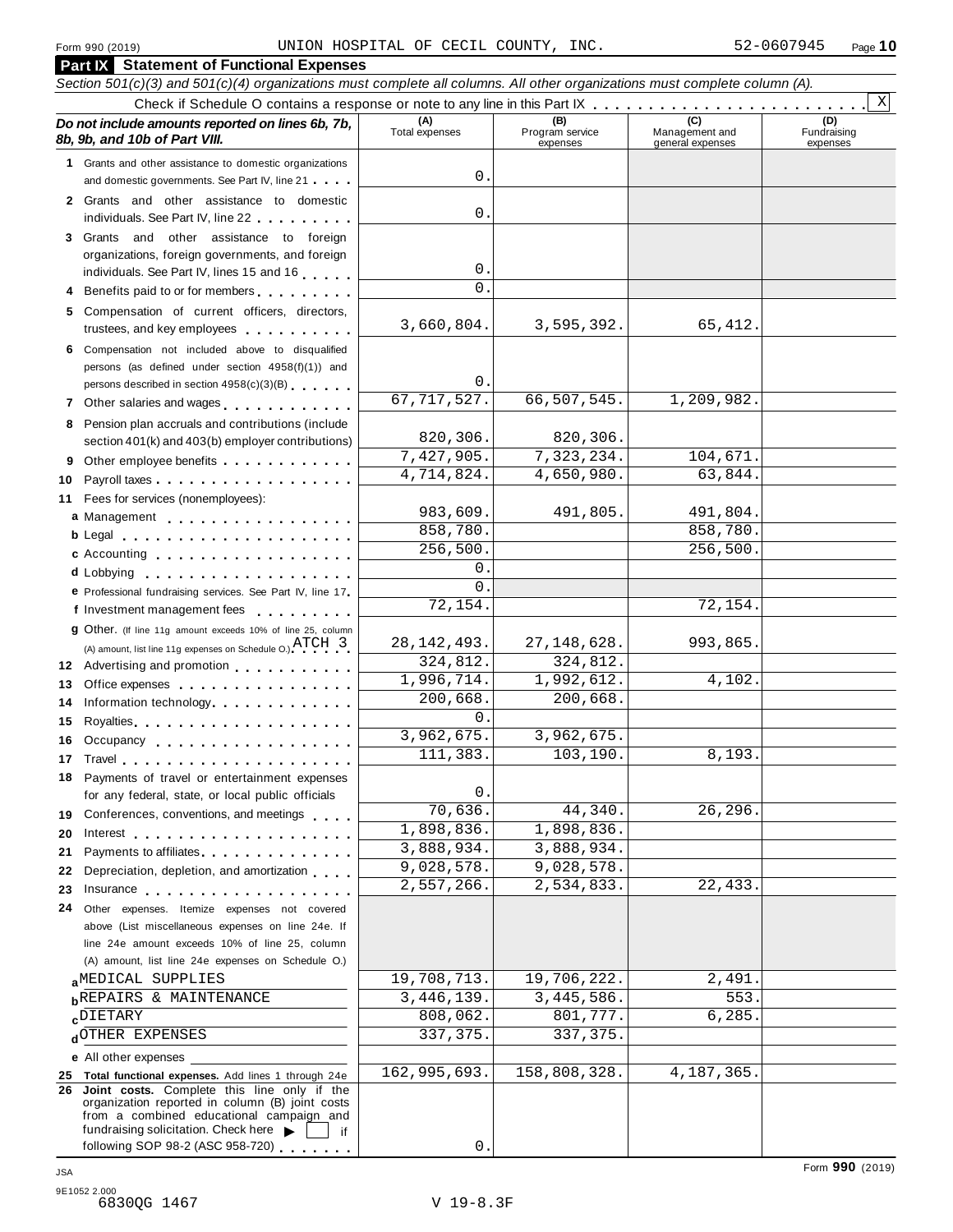| × |  |
|---|--|
|   |  |

|                      | Form 990 (2019) |                                                                                                                 |                             |                      | Page 11                  |
|----------------------|-----------------|-----------------------------------------------------------------------------------------------------------------|-----------------------------|----------------------|--------------------------|
|                      | Part X          | <b>Balance Sheet</b>                                                                                            |                             |                      |                          |
|                      |                 | Check if Schedule O contains a response or note to any line in this Part X                                      |                             |                      |                          |
|                      |                 |                                                                                                                 | (A)<br>Beginning of year    |                      | (B)<br>End of year       |
|                      |                 |                                                                                                                 | 6, 198, 168.                | $\blacktriangleleft$ | 37, 308, 503.            |
|                      | $\mathbf{2}$    |                                                                                                                 | 0                           | $\mathbf{2}$         | 0.                       |
|                      | 3               |                                                                                                                 | $\Omega$                    | $\mathbf{3}$         | 0.                       |
|                      | 4               |                                                                                                                 | 14,069,712.                 | $\overline{4}$       | 14, 177, 794.            |
|                      | 5               | Loans and other receivables from any current or former officer, director,                                       |                             |                      |                          |
|                      |                 | trustee, key employee, creator or founder, substantial contributor, or 35%                                      |                             |                      |                          |
|                      |                 | controlled entity or family member of any of these persons                                                      | 0.                          | 5                    | 0.                       |
|                      | 6               | Loans and other receivables from other disqualified persons (as defined                                         |                             |                      |                          |
|                      |                 | under section $4958(f)(1)$ , and persons described in section $4958(c)(3)(B)$                                   | 0.                          | $6\phantom{1}$       | $0$ .                    |
|                      | 7               |                                                                                                                 | $\Omega$                    | $\overline{7}$       | 0.                       |
| Assets               | 8               |                                                                                                                 | 2,307,404.                  | 8                    | 2,523,066.               |
|                      | 9               |                                                                                                                 | 2,940,202.                  | 9                    | 3, 244, 897.             |
|                      |                 | 10a Land, buildings, and equipment: cost or other                                                               |                             |                      |                          |
|                      |                 | 175,592,597.<br>basis. Complete Part VI of Schedule D 10a                                                       |                             |                      |                          |
|                      |                 | 125, 361, 996.                                                                                                  | 82, 932, 993.               | 10c                  | 50,230,601.              |
|                      | 11              | Investments - publicly traded securities. ATCH .4                                                               | 32, 337, 168.               | 11                   | $\overline{30,670,}970.$ |
|                      | 12              | Investments - other securities. See Part IV, line 11.                                                           | 13,788,136.                 | 12                   | 13,031,319.              |
|                      | 13              | Investments - program-related. See Part IV, line 11                                                             | 0.                          | 13                   | 0.                       |
|                      | 14              |                                                                                                                 | $\overline{0}$              | 14                   | 0.                       |
|                      | 15              |                                                                                                                 | 9,351,767.                  | 15                   | 9,466,519.               |
|                      | 16              | Total assets. Add lines 1 through 15 (must equal line 33)                                                       | 163, 925, 550.              | 16                   | 160,653,669.             |
|                      | 17              |                                                                                                                 | 10, 375, 169.               | 17                   | 11,559,155.              |
|                      | 18              |                                                                                                                 | 0.                          | 18                   | 0.                       |
|                      | 19              |                                                                                                                 | 3, 485, 157.                | 19                   | 31,554,344.              |
|                      | 20              |                                                                                                                 | 56, 179, 987.               | 20                   | 53,628,217.              |
|                      | 21              | Escrow or custodial account liability. Complete Part IV of Schedule D.                                          | 0.                          | 21                   | 0.                       |
|                      | 22              | Loans and other payables to any current or former officer, director,                                            |                             |                      |                          |
|                      |                 | trustee, key employee, creator or founder, substantial contributor, or 35%                                      |                             |                      |                          |
| Liabilities          |                 | controlled entity or family member of any of these persons                                                      | 0.                          | 22                   | $0$ .                    |
|                      | 23              | Secured mortgages and notes payable to unrelated third parties                                                  | $\mathbf 0$ .               | 23                   | 0.                       |
|                      | 24              | Unsecured notes and loans payable to unrelated third parties                                                    | 0.                          | 24                   | 0.                       |
|                      | 25              | Other liabilities (including federal income tax, payables to related third                                      |                             |                      |                          |
|                      |                 | parties, and other liabilities not included on lines 17-24). Complete Part X                                    |                             |                      |                          |
|                      |                 |                                                                                                                 | 11,546,038.                 | 25                   | 11,735,165.              |
|                      | 26              |                                                                                                                 | $\overline{81}$ , 586, 351. | 26                   | 108, 476, 881.           |
|                      |                 | $\vert x \vert$<br>Organizations that follow FASB ASC 958, check here<br>and complete lines 27, 28, 32, and 33. |                             |                      |                          |
|                      | 27              |                                                                                                                 | 79,490,139.                 | 27                   | 49,027,095.              |
|                      | 28              |                                                                                                                 | 2,849,060.                  | 28                   | 3, 149, 693.             |
| <b>Fund Balances</b> |                 | Organizations that do not follow FASB ASC 958, check here ▶<br>and complete lines 29 through 33.                |                             |                      |                          |
|                      | 29              | Capital stock or trust principal, or current funds                                                              |                             | 29                   |                          |
|                      | 30              | Paid-in or capital surplus, or land, building, or equipment fund.                                               |                             | 30                   |                          |
|                      | 31              | Retained earnings, endowment, accumulated income, or other funds                                                |                             | 31                   |                          |
| Net Assets or        | 32              |                                                                                                                 | $\overline{82,339,}199.$    | 32                   | 52, 176, 788.            |
|                      | 33              | Total liabilities and net assets/fund balances                                                                  | 163, 925, 550.              | 33                   | 160,653,669.             |
|                      |                 |                                                                                                                 |                             |                      |                          |

Form **990** (2019)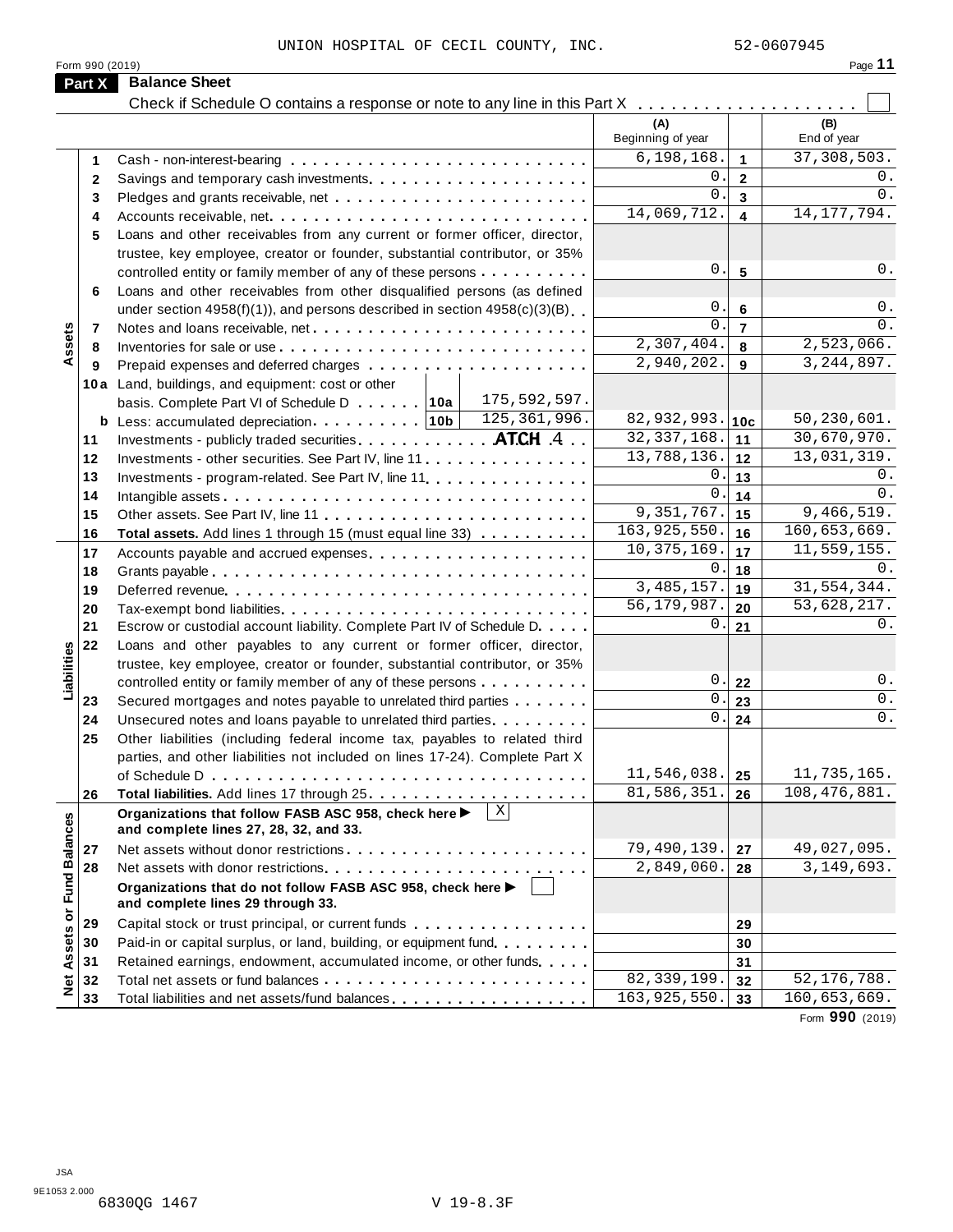UNION HOSPITAL OF CECIL COUNTY, INC. 52-0607945

|          | Form 990 (2019)                                                                                                                                                                                                               |                |                  |          | Page 12    |
|----------|-------------------------------------------------------------------------------------------------------------------------------------------------------------------------------------------------------------------------------|----------------|------------------|----------|------------|
| Part XI  | <b>Reconciliation of Net Assets</b>                                                                                                                                                                                           |                |                  |          |            |
|          |                                                                                                                                                                                                                               |                |                  |          | Χ          |
| 1        |                                                                                                                                                                                                                               | $\mathbf{1}$   | 158, 424, 151.   |          |            |
| 2        |                                                                                                                                                                                                                               | $\overline{2}$ | 162,995,693.     |          |            |
| 3        |                                                                                                                                                                                                                               | $\mathbf{3}$   | $-4,571,542.$    |          |            |
| 4        | Net assets or fund balances at beginning of year (must equal Part X, line 32, column (A))                                                                                                                                     | 4              | 82, 339, 199.    |          |            |
| 5        |                                                                                                                                                                                                                               | 5              |                  | 915,320. |            |
| 6        |                                                                                                                                                                                                                               | 6              |                  |          | $0$ .      |
| 7        |                                                                                                                                                                                                                               | $\overline{7}$ |                  |          | 0.         |
| 8        |                                                                                                                                                                                                                               | 8              |                  |          | $\Omega$ . |
| 9        | Other changes in net assets or fund balances (explain on Schedule O).                                                                                                                                                         | 9              | $-26, 506, 189.$ |          |            |
| 10       | Net assets or fund balances at end of year. Combine lines 3 through 9 (must equal Part X, line                                                                                                                                |                |                  |          |            |
|          |                                                                                                                                                                                                                               | 10             | 52, 176, 788.    |          |            |
| Part XII | <b>Financial Statements and Reporting</b>                                                                                                                                                                                     |                |                  |          |            |
|          |                                                                                                                                                                                                                               |                |                  |          |            |
|          |                                                                                                                                                                                                                               |                |                  | Yes      | No         |
| 1        | $\sqrt{X}$ Accrual<br>Accounting method used to prepare the Form 990:     Cash<br>Other                                                                                                                                       |                |                  |          |            |
|          | If the organization changed its method of accounting from a prior year or checked "Other," explain in                                                                                                                         |                |                  |          |            |
|          | Schedule O.                                                                                                                                                                                                                   |                |                  |          | Χ          |
|          | 2a Were the organization's financial statements compiled or reviewed by an independent accountant?                                                                                                                            |                | 2a               |          |            |
|          | If "Yes," check a box below to indicate whether the financial statements for the year were compiled or                                                                                                                        |                |                  |          |            |
|          | reviewed on a separate basis, consolidated basis, or both:<br><b>Consolidated basis</b>                                                                                                                                       |                |                  |          |            |
|          | Separate basis<br>Both consolidated and separate basis                                                                                                                                                                        |                | 2 <sub>b</sub>   | Χ        |            |
|          | <b>b</b> Were the organization's financial statements audited by an independent accountant?                                                                                                                                   |                |                  |          |            |
|          | If "Yes," check a box below to indicate whether the financial statements for the year were audited on a<br>separate basis, consolidated basis, or both:                                                                       |                |                  |          |            |
|          | $X$ Both consolidated and separate basis<br>Separate basis<br>Consolidated basis                                                                                                                                              |                |                  |          |            |
|          |                                                                                                                                                                                                                               |                |                  |          |            |
|          | c If "Yes" to line 2a or 2b, does the organization have a committee that assumes responsibility for oversight of<br>the audit, review, or compilation of its financial statements and selection of an independent accountant? |                | 2 <sub>c</sub>   | Χ        |            |
|          | If the organization changed either its oversight process or selection process during the tax year, explain on                                                                                                                 |                |                  |          |            |
|          | Schedule O.                                                                                                                                                                                                                   |                |                  |          |            |
|          | 3a As a result of a federal award, was the organization required to undergo an audit or audits as set forth in the                                                                                                            |                |                  |          |            |
|          |                                                                                                                                                                                                                               |                | 3a               |          | Χ          |
|          | <b>b</b> If "Yes," did the organization undergo the required audit or audits? If the organization did not undergo the                                                                                                         |                |                  |          |            |
|          | required audit or audits, explain why on Schedule O and describe any steps taken to undergo such audits                                                                                                                       |                | 3b               |          |            |
|          |                                                                                                                                                                                                                               |                |                  | 000      |            |

Form **990** (2019)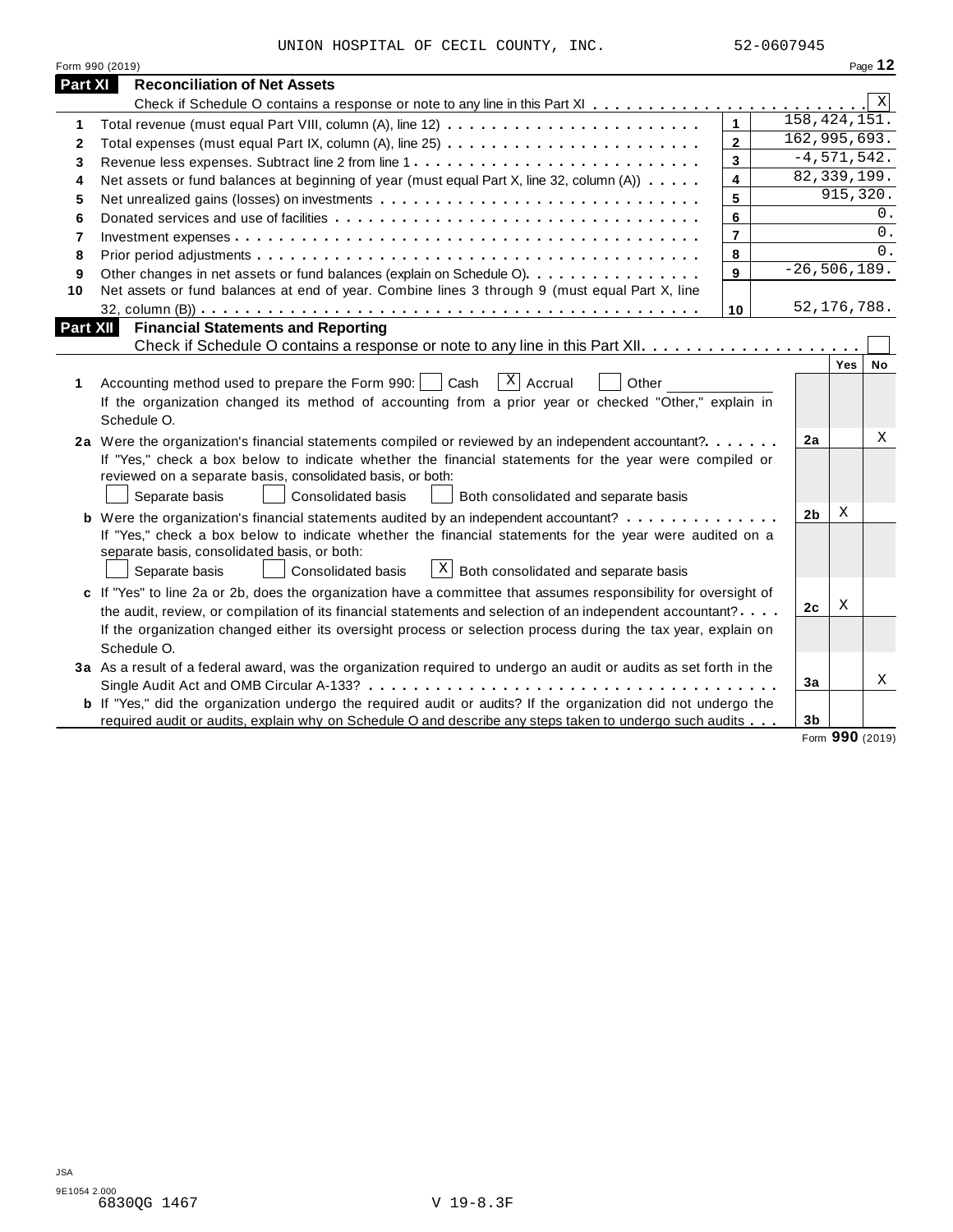| <b>SCHEDULE A</b> |  |
|-------------------|--|
|                   |  |

# **CHEDULE A Public Charity Status and Public Support**  $\frac{100\text{dB No. }1545-0047}{000\text{dB No.}}$

(Form 990 or 990-EZ) complete if the organization is a section 501(c)(3) organization or a section 4947(a)(1) nonexempt charitable trust.  $2019$ 

|              |                                                               |                                                            |                                                                                                              |     |                                                      | Complete if the organization is a section 501(c)(3) organization or a section 4947(a)(1) nonexempt charitable trust.                                                                                                                              | 4V<br>19                                   |
|--------------|---------------------------------------------------------------|------------------------------------------------------------|--------------------------------------------------------------------------------------------------------------|-----|------------------------------------------------------|---------------------------------------------------------------------------------------------------------------------------------------------------------------------------------------------------------------------------------------------------|--------------------------------------------|
|              | Department of the Treasury<br><b>Internal Revenue Service</b> |                                                            | Attach to Form 990 or Form 990-EZ.<br>Go to www.irs.gov/Form990 for instructions and the latest information. |     |                                                      |                                                                                                                                                                                                                                                   | <b>Open to Public</b><br><b>Inspection</b> |
|              | Name of the organization                                      |                                                            |                                                                                                              |     |                                                      | <b>Employer identification number</b>                                                                                                                                                                                                             |                                            |
|              | UNION HOSPITAL OF CECIL COUNTY, INC.                          |                                                            |                                                                                                              |     |                                                      | 52-0607945                                                                                                                                                                                                                                        |                                            |
| Part I       |                                                               |                                                            |                                                                                                              |     |                                                      | Reason for Public Charity Status (All organizations must complete this part.) See instructions.                                                                                                                                                   |                                            |
|              |                                                               |                                                            | The organization is not a private foundation because it is: (For lines 1 through 12, check only one box.)    |     |                                                      |                                                                                                                                                                                                                                                   |                                            |
| 1            |                                                               |                                                            | A church, convention of churches, or association of churches described in section 170(b)(1)(A)(i).           |     |                                                      |                                                                                                                                                                                                                                                   |                                            |
| 2            |                                                               |                                                            | A school described in section 170(b)(1)(A)(ii). (Attach Schedule E (Form 990 or 990-EZ).)                    |     |                                                      |                                                                                                                                                                                                                                                   |                                            |
| 3            | X                                                             |                                                            | A hospital or a cooperative hospital service organization described in section 170(b)(1)(A)(iii).            |     |                                                      |                                                                                                                                                                                                                                                   |                                            |
| 4            | hospital's name, city, and state:                             |                                                            |                                                                                                              |     |                                                      | A medical research organization operated in conjunction with a hospital described in section 170(b)(1)(A)(iii). Enter the                                                                                                                         |                                            |
| 5            |                                                               |                                                            |                                                                                                              |     |                                                      | An organization operated for the benefit of a college or university owned or operated by a governmental unit described in                                                                                                                         |                                            |
|              |                                                               | section 170(b)(1)(A)(iv). (Complete Part II.)              |                                                                                                              |     |                                                      |                                                                                                                                                                                                                                                   |                                            |
| 6            |                                                               |                                                            | A federal, state, or local government or governmental unit described in section 170(b)(1)(A)(v).             |     |                                                      |                                                                                                                                                                                                                                                   |                                            |
| 7            |                                                               |                                                            |                                                                                                              |     |                                                      | An organization that normally receives a substantial part of its support from a governmental unit or from the general public                                                                                                                      |                                            |
|              |                                                               | described in section 170(b)(1)(A)(vi). (Complete Part II.) |                                                                                                              |     |                                                      |                                                                                                                                                                                                                                                   |                                            |
| 8            |                                                               |                                                            | A community trust described in section 170(b)(1)(A)(vi). (Complete Part II.)                                 |     |                                                      |                                                                                                                                                                                                                                                   |                                            |
| 9            |                                                               |                                                            |                                                                                                              |     |                                                      | An agricultural research organization described in section 170(b)(1)(A)(ix) operated in conjunction with a land-grant college                                                                                                                     |                                            |
|              |                                                               |                                                            |                                                                                                              |     |                                                      | or university or a non-land-grant college of agriculture (see instructions). Enter the name, city, and state of the college or                                                                                                                    |                                            |
|              | university:                                                   |                                                            |                                                                                                              |     |                                                      | An organization that normally receives: (1) more than 331/3% of its support from contributions, membership fees, and gross                                                                                                                        |                                            |
| 10           |                                                               |                                                            | acquired by the organization after June 30, 1975. See section 509(a)(2). (Complete Part III.)                |     |                                                      | receipts from activities related to its exempt functions - subject to certain exceptions, and (2) no more than 331/3% of its<br>support from gross investment income and unrelated business taxable income (less section 511 tax) from businesses |                                            |
| 11           |                                                               |                                                            | An organization organized and operated exclusively to test for public safety. See section 509(a)(4).         |     |                                                      |                                                                                                                                                                                                                                                   |                                            |
| 12           |                                                               |                                                            |                                                                                                              |     |                                                      | An organization organized and operated exclusively for the benefit of, to perform the functions of, or to carry out the purposes                                                                                                                  |                                            |
|              |                                                               |                                                            |                                                                                                              |     |                                                      | of one or more publicly supported organizations described in section 509(a)(1) or section 509(a)(2). See section 509(a)(3).                                                                                                                       |                                            |
|              |                                                               |                                                            |                                                                                                              |     |                                                      | Check the box in lines 12a through 12d that describes the type of supporting organization and complete lines 12e, 12f, and 12g.                                                                                                                   |                                            |
| а            |                                                               |                                                            |                                                                                                              |     |                                                      | Type I. A supporting organization operated, supervised, or controlled by its supported organization(s), typically by giving                                                                                                                       |                                            |
|              |                                                               |                                                            |                                                                                                              |     |                                                      | the supported organization(s) the power to regularly appoint or elect a majority of the directors or trustees of the                                                                                                                              |                                            |
|              |                                                               |                                                            | supporting organization. You must complete Part IV, Sections A and B.                                        |     |                                                      |                                                                                                                                                                                                                                                   |                                            |
| b            |                                                               |                                                            |                                                                                                              |     |                                                      | Type II. A supporting organization supervised or controlled in connection with its supported organization(s), by having                                                                                                                           |                                            |
|              |                                                               |                                                            |                                                                                                              |     |                                                      | control or management of the supporting organization vested in the same persons that control or manage the supported                                                                                                                              |                                            |
|              |                                                               |                                                            | organization(s). You must complete Part IV, Sections A and C.                                                |     |                                                      |                                                                                                                                                                                                                                                   |                                            |
| c            |                                                               |                                                            |                                                                                                              |     |                                                      | Type III functionally integrated. A supporting organization operated in connection with, and functionally integrated with,                                                                                                                        |                                            |
|              |                                                               |                                                            | its supported organization(s) (see instructions). You must complete Part IV, Sections A, D, and E.           |     |                                                      |                                                                                                                                                                                                                                                   |                                            |
| d            |                                                               |                                                            |                                                                                                              |     |                                                      | Type III non-functionally integrated. A supporting organization operated in connection with its supported organization(s)                                                                                                                         |                                            |
|              |                                                               |                                                            |                                                                                                              |     |                                                      | that is not functionally integrated. The organization generally must satisfy a distribution requirement and an attentiveness                                                                                                                      |                                            |
|              |                                                               |                                                            | requirement (see instructions). You must complete Part IV, Sections A and D, and Part V.                     |     |                                                      |                                                                                                                                                                                                                                                   |                                            |
| е            |                                                               |                                                            |                                                                                                              |     |                                                      | Check this box if the organization received a written determination from the IRS that it is a Type I, Type II, Type III                                                                                                                           |                                            |
|              |                                                               |                                                            | functionally integrated, or Type III non-functionally integrated supporting organization.                    |     |                                                      |                                                                                                                                                                                                                                                   |                                            |
| f            |                                                               |                                                            |                                                                                                              |     |                                                      |                                                                                                                                                                                                                                                   |                                            |
| g            |                                                               |                                                            | Provide the following information about the supported organization(s).                                       |     |                                                      |                                                                                                                                                                                                                                                   |                                            |
|              | (i) Name of supported organization                            | $(ii)$ EIN                                                 | (iii) Type of organization<br>(described on lines 1-10                                                       |     | (iv) Is the organization<br>listed in your governing | (v) Amount of monetary<br>support (see                                                                                                                                                                                                            | (vi) Amount of<br>other support (see       |
|              |                                                               |                                                            | above (see instructions))                                                                                    |     | document?                                            | instructions)                                                                                                                                                                                                                                     | instructions)                              |
|              |                                                               |                                                            |                                                                                                              | Yes | No                                                   |                                                                                                                                                                                                                                                   |                                            |
| (A)          |                                                               |                                                            |                                                                                                              |     |                                                      |                                                                                                                                                                                                                                                   |                                            |
| (B)          |                                                               |                                                            |                                                                                                              |     |                                                      |                                                                                                                                                                                                                                                   |                                            |
| (C)          |                                                               |                                                            |                                                                                                              |     |                                                      |                                                                                                                                                                                                                                                   |                                            |
|              |                                                               |                                                            |                                                                                                              |     |                                                      |                                                                                                                                                                                                                                                   |                                            |
| (D)          |                                                               |                                                            |                                                                                                              |     |                                                      |                                                                                                                                                                                                                                                   |                                            |
| (E)          |                                                               |                                                            |                                                                                                              |     |                                                      |                                                                                                                                                                                                                                                   |                                            |
| <b>Total</b> |                                                               |                                                            |                                                                                                              |     |                                                      |                                                                                                                                                                                                                                                   |                                            |

For Paperwork Reduction Act Notice, see the Instructions for Form 990 or 990-EZ. Schedule A (Form 990 or 990-EZ) 2019 JSA 9E1210 1.000 6830QG 1467 V 19-8.3F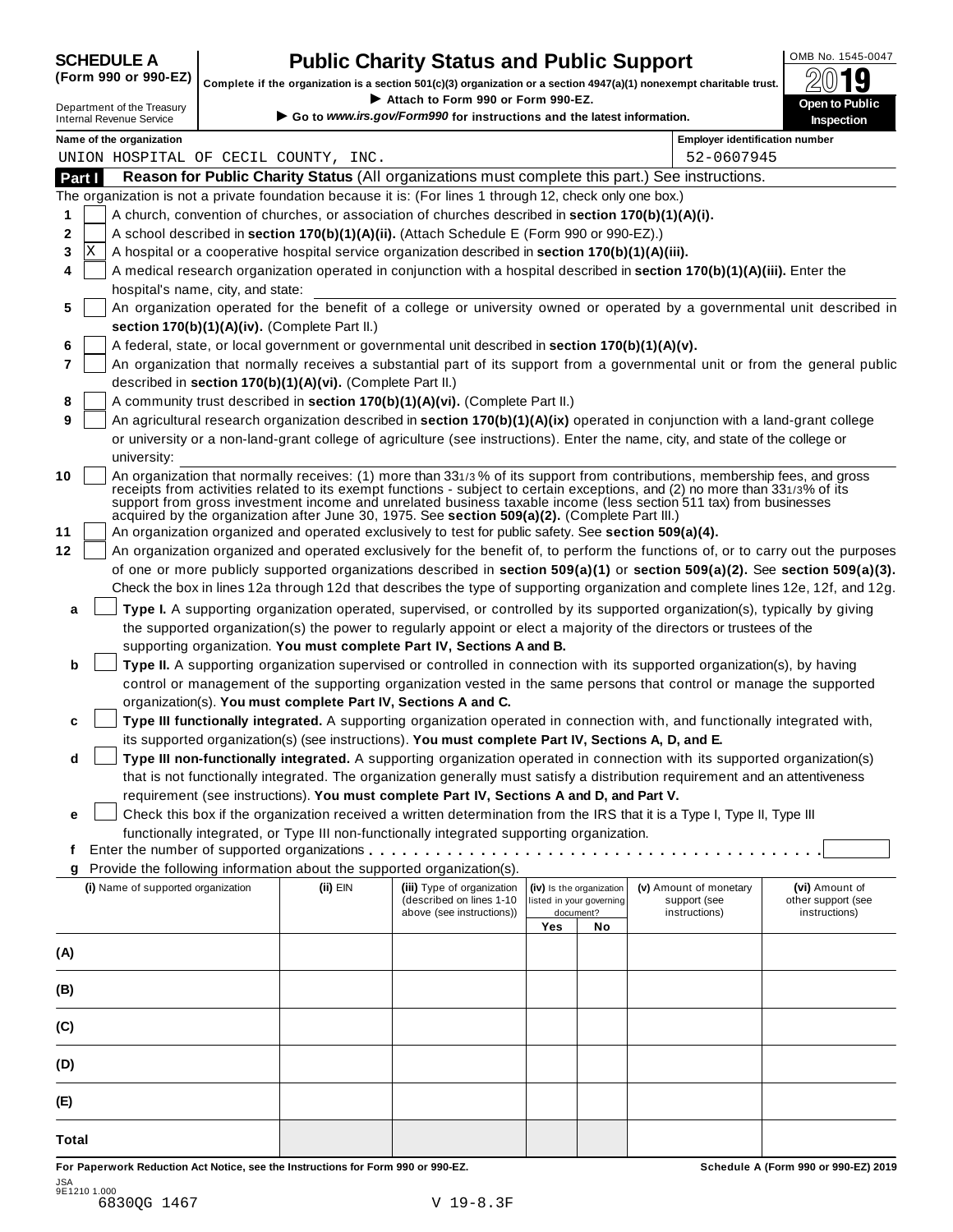### Schedule <sup>A</sup> (Form <sup>990</sup> or 990-EZ) <sup>2019</sup> Page **2**

**Support Schedule for Organizations Described in Sections 170(b)(1)(A)(iv) and 170(b)(1)(A)(vi)** Complete only if you checked the box on line 5, 7, or 8 of Part I or if the organization failed to qualify under Part III. If the organization fails to qualify under the tests listed below, please complete Part III.) **Part II**

|              | <b>Section A. Public Support</b>                                                                                                                                                                                                                                                 |          |          |          |            |          |           |
|--------------|----------------------------------------------------------------------------------------------------------------------------------------------------------------------------------------------------------------------------------------------------------------------------------|----------|----------|----------|------------|----------|-----------|
|              | Calendar year (or fiscal year beginning in) ▶                                                                                                                                                                                                                                    | (a) 2015 | (b) 2016 | (c) 2017 | $(d)$ 2018 | (e) 2019 | (f) Total |
| 1.           | Gifts, grants, contributions, and<br>membership fees received. (Do not<br>include any "unusual grants.")                                                                                                                                                                         |          |          |          |            |          |           |
| $\mathbf{2}$ | Tax revenues levied for the<br>organization's benefit and either paid<br>to or expended on its behalf                                                                                                                                                                            |          |          |          |            |          |           |
| 3            | The value of services or facilities<br>furnished by a governmental unit to the<br>organization without charge                                                                                                                                                                    |          |          |          |            |          |           |
|              | Total. Add lines 1 through 3                                                                                                                                                                                                                                                     |          |          |          |            |          |           |
| 5            | The portion of total contributions by<br>each person (other than a<br>governmental unit or publicly<br>supported organization) included on<br>line 1 that exceeds 2% of the amount<br>shown on line 11, column (f)                                                               |          |          |          |            |          |           |
| 6            | Public support. Subtract line 5 from line 4                                                                                                                                                                                                                                      |          |          |          |            |          |           |
|              | <b>Section B. Total Support</b>                                                                                                                                                                                                                                                  |          |          |          |            |          |           |
|              | Calendar year (or fiscal year beginning in) ▶                                                                                                                                                                                                                                    | (a) 2015 | (b) 2016 | (c) 2017 | $(d)$ 2018 | (e) 2019 | (f) Total |
| 7<br>8       | Amounts from line 4 <b>Amounts</b> from line 4<br>Gross income from interest, dividends,<br>payments received on securities loans,<br>rents, royalties, and income from<br>similar sources experiences                                                                           |          |          |          |            |          |           |
| 9            | Net income from unrelated business<br>activities, whether or not the business<br>is regularly carried on the control of the set of the set of the set of the set of the set of the set of the s                                                                                  |          |          |          |            |          |           |
| 10           | Other income. Do not include gain or<br>loss from the sale of capital assets<br>(Explain in Part VI.)                                                                                                                                                                            |          |          |          |            |          |           |
| 11           | Total support. Add lines 7 through 10                                                                                                                                                                                                                                            |          |          |          |            |          |           |
| 12           |                                                                                                                                                                                                                                                                                  |          |          |          |            |          |           |
| 13           | First five years. If the Form 990 is for the organization's first, second, third, fourth, or fifth tax year as a section 501(c)(3)<br>organization, check this box and stop here entitled and state of the state of the state of the state of the state of $\blacktriangleright$ |          |          |          |            |          |           |
|              | <b>Section C. Computation of Public Support Percentage</b>                                                                                                                                                                                                                       |          |          |          |            |          |           |
| 14           | Public support percentage for 2019 (line 6, column (f) divided by line 11, column (f)). 14                                                                                                                                                                                       |          |          |          |            |          | %         |
| 15           |                                                                                                                                                                                                                                                                                  |          |          |          |            |          | $\%$      |
|              | 16a 331/3% support test - 2019. If the organization did not check the box on line 13, and line 14 is 331/3% or more, check this                                                                                                                                                  |          |          |          |            |          |           |
|              |                                                                                                                                                                                                                                                                                  |          |          |          |            |          |           |
|              | b 331/3% support test - 2018. If the organization did not check a box on line 13 or 16a, and line 15 is 331/3% or more, check                                                                                                                                                    |          |          |          |            |          |           |
|              |                                                                                                                                                                                                                                                                                  |          |          |          |            |          |           |
|              | 17a 10%-facts-and-circumstances test - 2019. If the organization did not check a box on line 13, 16a, or 16b, and line 14 is                                                                                                                                                     |          |          |          |            |          |           |
|              | 10% or more, and if the organization meets the "facts-and-circumstances" test, check this box and stop here. Explain in                                                                                                                                                          |          |          |          |            |          |           |
|              | Part VI how the organization meets the "facts-and-circumstances" test. The organization qualifies as a publicly supported                                                                                                                                                        |          |          |          |            |          |           |
|              |                                                                                                                                                                                                                                                                                  |          |          |          |            |          |           |
|              | b 10%-facts-and-circumstances test - 2018. If the organization did not check a box on line 13, 16a, 16b, or 17a, and line                                                                                                                                                        |          |          |          |            |          |           |
|              | 15 is 10% or more, and if the organization meets the "facts-and-circumstances" test, check this box and stop here.                                                                                                                                                               |          |          |          |            |          |           |
|              | Explain in Part VI how the organization meets the "facts-and-circumstances" test. The organization qualifies as a publicly                                                                                                                                                       |          |          |          |            |          |           |
|              |                                                                                                                                                                                                                                                                                  |          |          |          |            |          |           |
| 18           | Private foundation. If the organization did not check a box on line 13, 16a, 16b, 17a, or 17b, check this box and see                                                                                                                                                            |          |          |          |            |          |           |
|              |                                                                                                                                                                                                                                                                                  |          |          |          |            |          |           |

**Schedule A (Form 990 or 990-EZ) 2019**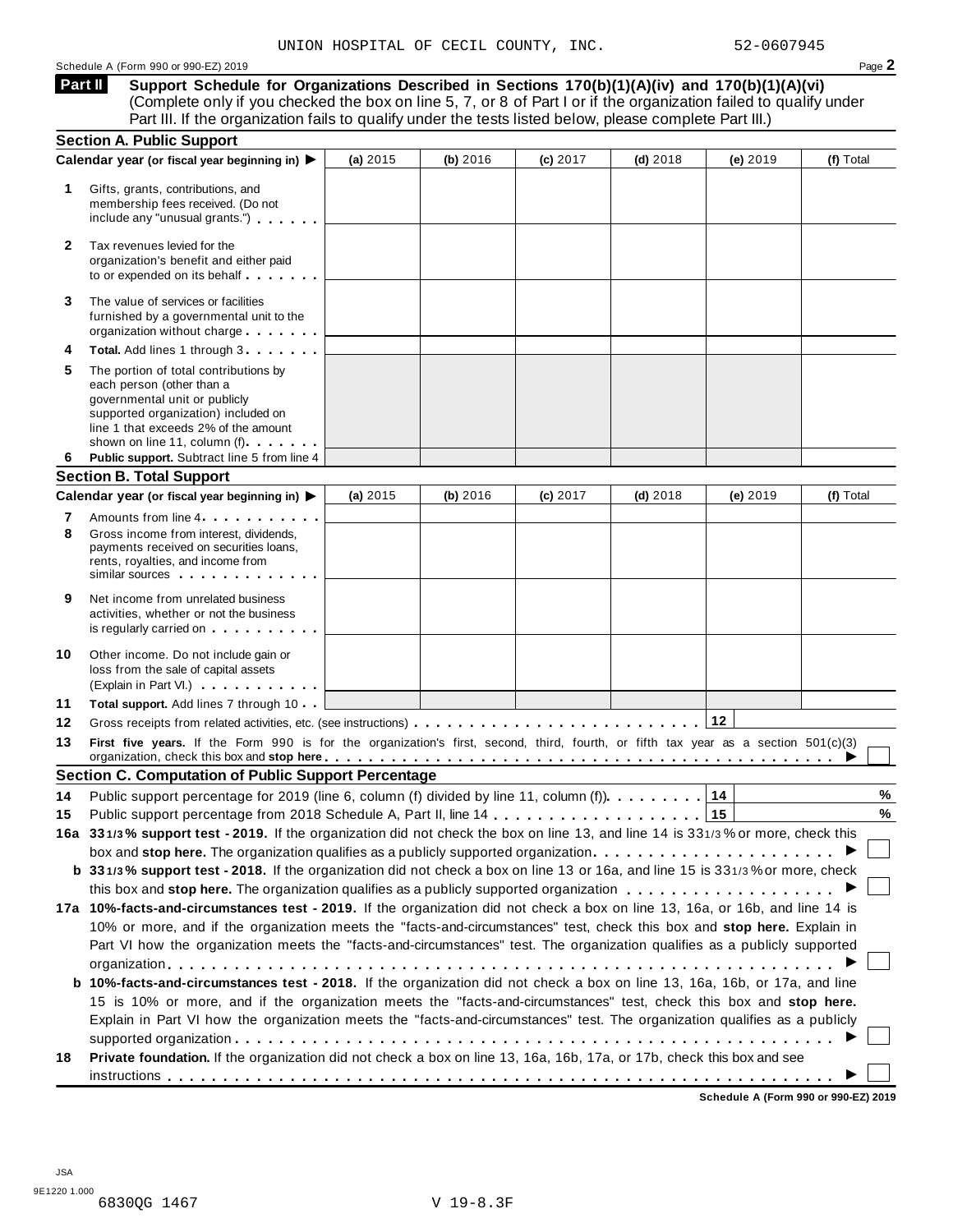### Schedule <sup>A</sup> (Form <sup>990</sup> or 990-EZ) <sup>2019</sup> Page **3**

**Support Schedule for Organizations Described in Section 509(a)(2) Part III**

(Complete only if you checked the box on line 10 of Part I or if the organization failed to qualify under Part II. If the organization fails to qualify under the tests listed below, please complete Part II.)

|            | <b>Section A. Public Support</b>                                                                                                                                                                                                     |            |             |            |            |                                      |           |
|------------|--------------------------------------------------------------------------------------------------------------------------------------------------------------------------------------------------------------------------------------|------------|-------------|------------|------------|--------------------------------------|-----------|
|            | Calendar year (or fiscal year beginning in) $\blacktriangleright$                                                                                                                                                                    | (a) $2015$ | (b) 2016    | $(c)$ 2017 | $(d)$ 2018 | $(e)$ 2019                           | (f) Total |
| 1.         | Gifts, grants, contributions, and membership fees                                                                                                                                                                                    |            |             |            |            |                                      |           |
|            | received. (Do not include any "unusual grants.")                                                                                                                                                                                     |            |             |            |            |                                      |           |
| 2          | Gross receipts from admissions, merchandise                                                                                                                                                                                          |            |             |            |            |                                      |           |
|            | sold or services performed, or facilities                                                                                                                                                                                            |            |             |            |            |                                      |           |
|            | furnished in any activity that is related to the                                                                                                                                                                                     |            |             |            |            |                                      |           |
|            | organization's tax-exempt purpose                                                                                                                                                                                                    |            |             |            |            |                                      |           |
| 3          | Gross receipts from activities that are not an                                                                                                                                                                                       |            |             |            |            |                                      |           |
|            | unrelated trade or business under section 513                                                                                                                                                                                        |            |             |            |            |                                      |           |
| 4          | Tax revenues levied for the                                                                                                                                                                                                          |            |             |            |            |                                      |           |
|            | organization's benefit and either paid to                                                                                                                                                                                            |            |             |            |            |                                      |           |
|            | or expended on its behalf <b>contains the set of the set of the set of the set of the set of the set of the set of the set of the set of the set of the set of the set of the set of the set of the set of the set of the set of</b> |            |             |            |            |                                      |           |
| 5          | The value of services or facilities                                                                                                                                                                                                  |            |             |            |            |                                      |           |
|            | furnished by a governmental unit to the                                                                                                                                                                                              |            |             |            |            |                                      |           |
|            | organization without charge                                                                                                                                                                                                          |            |             |            |            |                                      |           |
| 6          | <b>Total.</b> Add lines 1 through 5                                                                                                                                                                                                  |            |             |            |            |                                      |           |
|            | 7a Amounts included on lines 1, 2, and 3                                                                                                                                                                                             |            |             |            |            |                                      |           |
|            | received from disqualified persons                                                                                                                                                                                                   |            |             |            |            |                                      |           |
|            | <b>b</b> Amounts included on lines 2 and 3                                                                                                                                                                                           |            |             |            |            |                                      |           |
|            | received from other than disqualified                                                                                                                                                                                                |            |             |            |            |                                      |           |
|            | persons that exceed the greater of \$5,000                                                                                                                                                                                           |            |             |            |            |                                      |           |
|            | or 1% of the amount on line 13 for the year                                                                                                                                                                                          |            |             |            |            |                                      |           |
| 8          | c Add lines 7a and 7b<br>Public support. (Subtract line 7c from                                                                                                                                                                      |            |             |            |            |                                      |           |
|            | $line 6.)$                                                                                                                                                                                                                           |            |             |            |            |                                      |           |
|            | <b>Section B. Total Support</b>                                                                                                                                                                                                      |            |             |            |            |                                      |           |
|            |                                                                                                                                                                                                                                      | (a) $2015$ | (b) 2016    | $(c)$ 2017 | $(d)$ 2018 | $(e)$ 2019                           | (f) Total |
|            | Calendar year (or fiscal year beginning in) ▶                                                                                                                                                                                        |            |             |            |            |                                      |           |
| 9          | Amounts from line 6<br><b>10a</b> Gross income from interest, dividends,                                                                                                                                                             |            |             |            |            |                                      |           |
|            | payments received on securities loans,                                                                                                                                                                                               |            |             |            |            |                                      |           |
|            | rents, royalties, and income from similar                                                                                                                                                                                            |            |             |            |            |                                      |           |
|            | SOUICES                                                                                                                                                                                                                              |            |             |            |            |                                      |           |
|            | <b>b</b> Unrelated business taxable income (less                                                                                                                                                                                     |            |             |            |            |                                      |           |
|            | section 511 taxes) from businesses                                                                                                                                                                                                   |            |             |            |            |                                      |           |
|            | acquired after June 30, 1975                                                                                                                                                                                                         |            |             |            |            |                                      |           |
|            | c Add lines 10a and 10b                                                                                                                                                                                                              |            |             |            |            |                                      |           |
| 11         | Net income from unrelated business                                                                                                                                                                                                   |            |             |            |            |                                      |           |
|            | activities not included in line 10b, whether                                                                                                                                                                                         |            |             |            |            |                                      |           |
|            | or not the business is regularly carried on                                                                                                                                                                                          |            |             |            |            |                                      |           |
| 12.        | Other income. Do not include gain or                                                                                                                                                                                                 |            |             |            |            |                                      |           |
|            | loss from the sale of capital assets                                                                                                                                                                                                 |            |             |            |            |                                      |           |
|            | (Explain in Part VI.) <b>All Accords</b>                                                                                                                                                                                             |            |             |            |            |                                      |           |
| 13         | Total support. (Add lines 9, 10c, 11,                                                                                                                                                                                                |            |             |            |            |                                      |           |
|            | and $12.$ ) $\cdots$ $\cdots$ $\cdots$ $\cdots$ $\cdots$                                                                                                                                                                             |            |             |            |            |                                      |           |
| 14         | First five years. If the Form 990 is for the organization's first, second, third, fourth, or fifth tax year as a section 501(c)(3)                                                                                                   |            |             |            |            |                                      |           |
|            |                                                                                                                                                                                                                                      |            |             |            |            |                                      |           |
|            | Section C. Computation of Public Support Percentage                                                                                                                                                                                  |            |             |            |            |                                      |           |
| 15         | Public support percentage for 2019 (line 8, column (f), divided by line 13, column (f) [1] [1] [1] Public support percentage for 2019 (line 8, column (f), divided by line 13, column (f)                                            |            |             |            |            | 15                                   | %         |
| 16         |                                                                                                                                                                                                                                      |            |             |            |            | 16                                   | %         |
|            | Section D. Computation of Investment Income Percentage                                                                                                                                                                               |            |             |            |            |                                      |           |
| 17         | Investment income percentage for 2019 (line 10c, column (f), divided by line 13, column (f)).                                                                                                                                        |            |             |            |            | 17                                   | %         |
| 18         |                                                                                                                                                                                                                                      |            |             |            |            | 18                                   | %         |
|            | 19a 331/3% support tests - 2019. If the organization did not check the box on line 14, and line 15 is more than 331/3%, and line                                                                                                     |            |             |            |            |                                      |           |
|            |                                                                                                                                                                                                                                      |            |             |            |            |                                      |           |
|            | 17 is not more than 331/3%, check this box and stop here. The organization qualifies as a publicly supported organization                                                                                                            |            |             |            |            |                                      |           |
|            | <b>b</b> 331/3% support tests - 2018. If the organization did not check a box on line 14 or line 19a, and line 16 is more than 331/3%, and                                                                                           |            |             |            |            |                                      |           |
|            | line 18 is not more than 331/3%, check this box and stop here. The organization qualifies as a publicly supported organization                                                                                                       |            |             |            |            |                                      |           |
| 20         | Private foundation. If the organization did not check a box on line 14, 19a, or 19b, check this box and see instructions                                                                                                             |            |             |            |            |                                      |           |
| <b>JSA</b> | 9E1221 1.000                                                                                                                                                                                                                         |            |             |            |            | Schedule A (Form 990 or 990-EZ) 2019 |           |
|            | 6830QG 1467                                                                                                                                                                                                                          |            | $V 19-8.3F$ |            |            |                                      |           |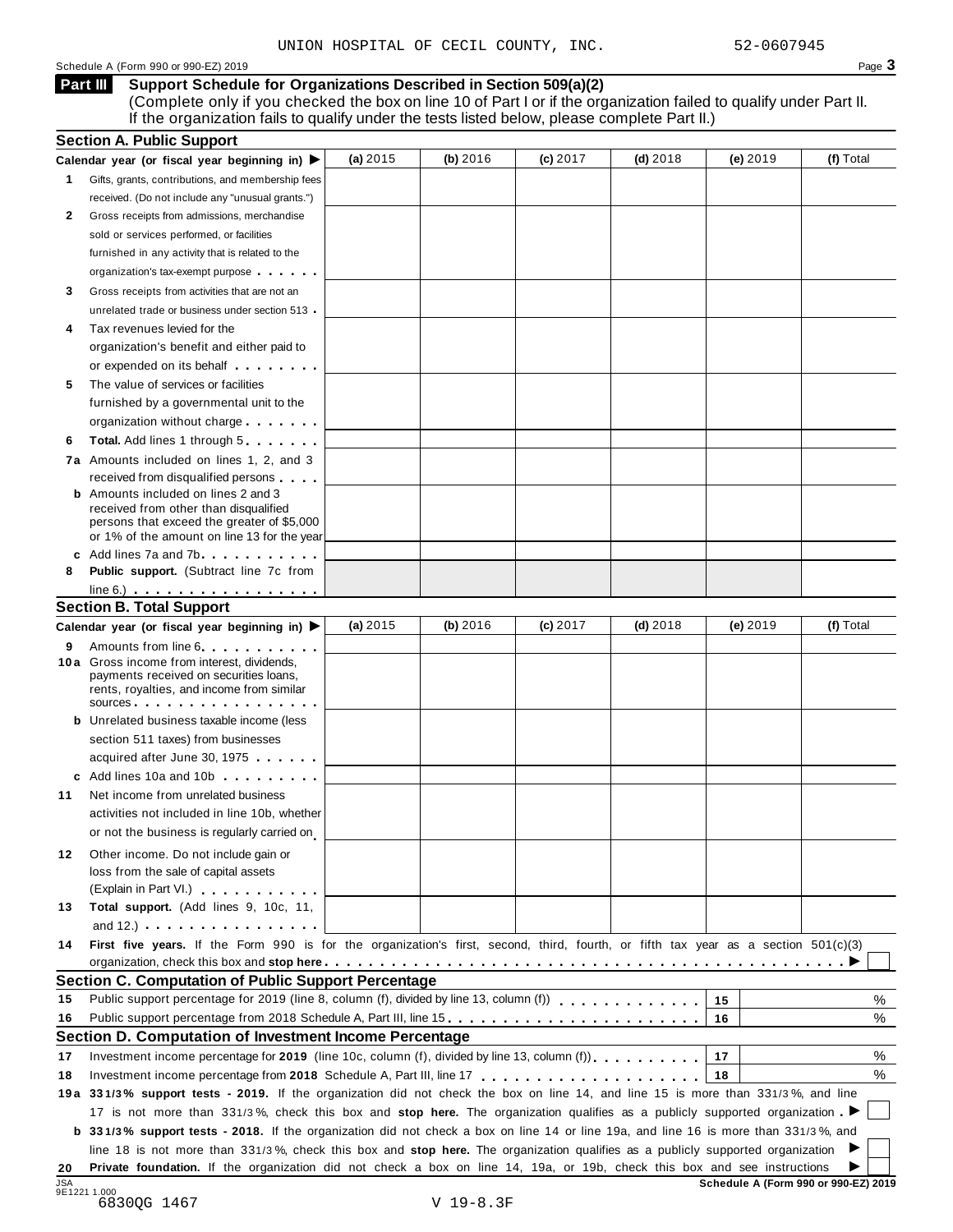### **Part IV Supporting Organizations**

(Complete only if you checked a box in line 12 on Part I. If you checked 12a of Part I, complete Sections A and B. If you checked 12b of Part I, complete Sections A and C. If you checked 12c of Part I, complete Sections A, D, and E. If you checked 12d of Part I, complete Sections A and D, and complete Part V.)

### **Section A. All Supporting Organizations**

- **1** Are all of the organization's supported organizations listed by name in the organization's governing documents? *If "No," describe in Part VI how the supported organizations are designated. If designated by class or purpose, describe the designation. If historic and continuing relationship, explain.* **1**
- **2** Did the organization have any supported organization that does not have an IRS determination of status under section 509(a)(1) or (2)? *If"Yes," explain in Part VI how the organization determined that the supported organization was described in section 509(a)(1) or (2).*
- **3 a** Did the organization have a supported organization described in section 501(c)(4), (5), or (6)? *If "Yes," answer (b) and (c) below.*
- **b** Did the organization confirm that each supported organization qualified under section 501(c)(4), (5), or (6) and | satisfied the public support tests under section 509(a)(2)? *If "Yes," describe in Part VI when and how the organization made the determination.*
- **c** Did the organization ensure that all support to such organizations was used exclusively for section 170(c)(2)(B) purposes? *If"Yes," explain in Part VI what controls the organization put in place to ensure such use.*
- **4 a** Was any supported organization not organized in the United States ("foreign supported organization")? *If "Yes," and if you checked 12a or 12b in Part I, answer (b) and (c) below.*
- **b** Did the organization have ultimate control and discretion in deciding whether to make grants to the foreign | supported organization? *If "Yes," describe in Part VI how the organization had such control and discretion despite being controlled or supervised by or in connection with its supported organizations.*
- **c** Did the organization support any foreign supported organization that does not have an IRS determination | under sections 501(c)(3) and 509(a)(1) or (2)? *If "Yes," explain in Part VI what controls the organization used to ensure that all support to the foreign supported organization was used exclusively for section 170(c)(2)(B) purposes.*
- **5 a** Did the organization add, substitute, or remove any supported organizations during the tax year? *If "Yes,"* answer (b) and (c) below (if applicable). Also, provide detail in Part VI, including (i) the names and EIN *numbers of the supported organizations added, substituted, or removed; (ii) the reasons for each such action;* (iii) the authority under the organization's organizing document authorizing such action; and (iv) how the action *was accomplished (such as by amendment to the organizing document).*
- **b Type I or Type II only.** Was any added or substituted supported organization part of a class already designated in the organization's organizing document?
- **c Substitutions only.** Was the substitution the result of an event beyond the organization's control?
- **6** Did the organization provide support (whether in the form of grants or the provision of services or facilities) to anyone other than (i) its supported organizations, (ii) individuals that are part of the charitable class benefited by one or more of its supported organizations, or (iii) other supporting organizations that also support or benefit one or more of the filing organization's supported organizations? *If"Yes," provide detail in Part VI.*
- **7** Did the organization provide a grant, loan, compensation, or other similar payment to a substantial contributor (as defined in section 4958(c)(3)(C)), a family member of a substantial contributor, or a 35% controlled entity with regard to a substantial contributor? *If"Yes," complete Part I of Schedule L (Form 990 or 990-EZ).*
- **8** Did the organization make a loan to a disqualified person (as defined in section 4958) not described in line 7? *If "Yes," complete Part I of Schedule L (Form 990 or 990-EZ).*
- **9a** Was the organization controlled directly or indirectly at any time during the tax year by one or more | disqualified persons as defined in section 4946 (other than foundation managers and organizations described in section 509(a)(1) or (2))? *If"Yes," provide detail in Part VI.*
- **b** Did one or more disqualified persons (as defined in line 9a) hold a controlling interest in any entity in which | the supporting organization had an interest? *If"Yes," provide detail in Part VI.*
- **c** Did a disqualified person (as defined in line 9a) have an ownership interest in, or derive any personal benefit from, assets in which the supporting organization also had an interest? *If"Yes," provide detail in Part VI.*
- **10a** Was the organization subject to the excess business holdings rules of section 4943 because of section | 4943(f) (regarding certain Type II supporting organizations, and all Type III non-functionally integrated supporting organizations)? *If"Yes," answer 10b below.*
	- **b** Did the organization have any excess business holdings in the tax year? *(Use Schedule C, Form 4720, to determine whether the organization had excess business holdings.)*

**Yes No**

**2**

**3a**

**3b**

**3c**

**4a**

**4b**

**4c**

**5a**

**5b 5c**

**6**

**7**

**8**

**9a**

**9b**

**9c**

**10a**

JSA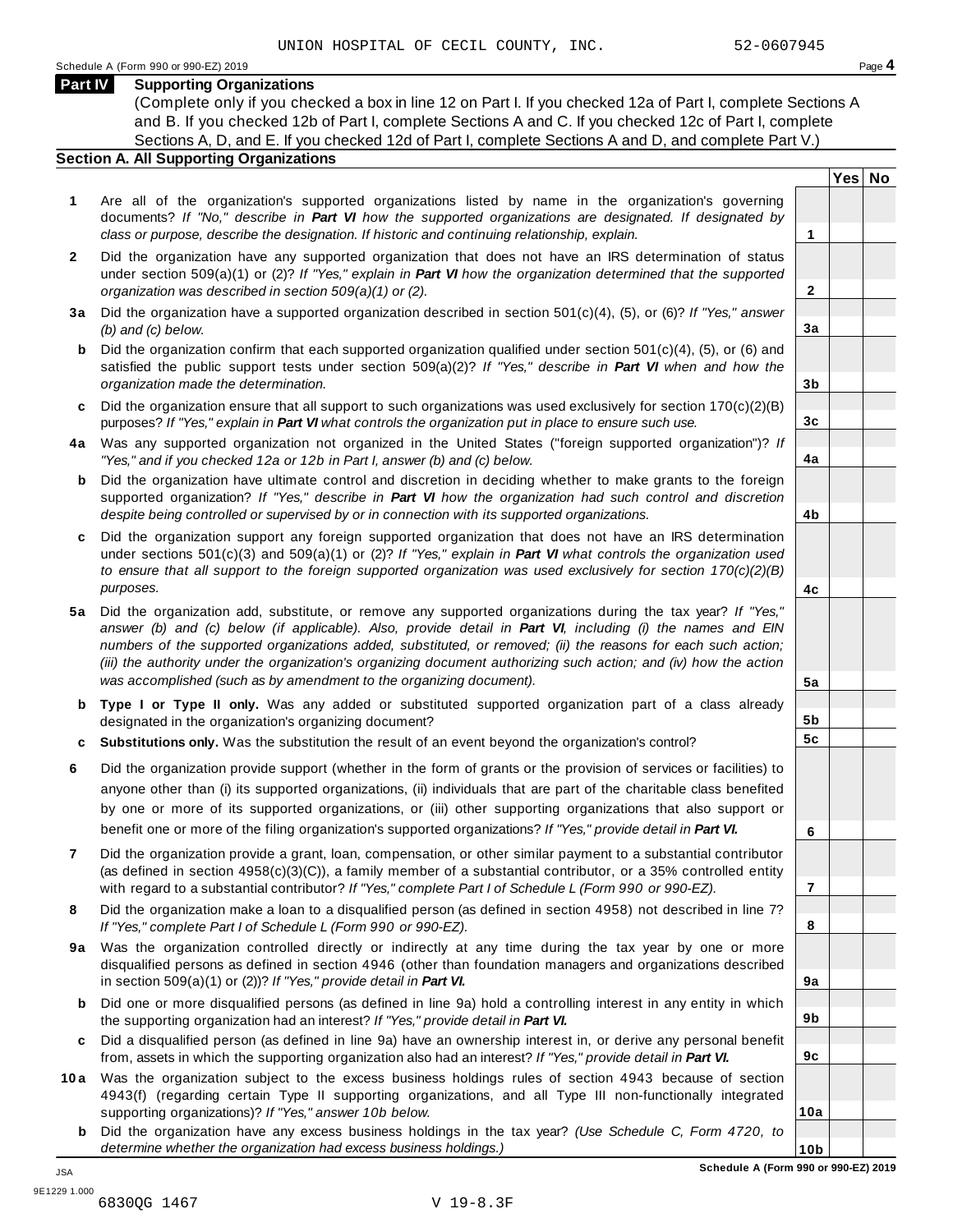|                  | 52-0607945<br>UNION HOSPITAL OF CECIL COUNTY, INC.                                                                                                                                                                                                                                                                                                                                                                                                                                                                                                                 |                 |        |        |
|------------------|--------------------------------------------------------------------------------------------------------------------------------------------------------------------------------------------------------------------------------------------------------------------------------------------------------------------------------------------------------------------------------------------------------------------------------------------------------------------------------------------------------------------------------------------------------------------|-----------------|--------|--------|
|                  | Schedule A (Form 990 or 990-EZ) 2019                                                                                                                                                                                                                                                                                                                                                                                                                                                                                                                               |                 |        | Page 5 |
| <b>Part IV</b>   | <b>Supporting Organizations (continued)</b>                                                                                                                                                                                                                                                                                                                                                                                                                                                                                                                        |                 |        |        |
|                  |                                                                                                                                                                                                                                                                                                                                                                                                                                                                                                                                                                    |                 | Yes No |        |
| 11               | Has the organization accepted a gift or contribution from any of the following persons?                                                                                                                                                                                                                                                                                                                                                                                                                                                                            |                 |        |        |
| a                | A person who directly or indirectly controls, either alone or together with persons described in (b) and (c)                                                                                                                                                                                                                                                                                                                                                                                                                                                       |                 |        |        |
|                  | below, the governing body of a supported organization?                                                                                                                                                                                                                                                                                                                                                                                                                                                                                                             | 11a             |        |        |
| b                | A family member of a person described in (a) above?                                                                                                                                                                                                                                                                                                                                                                                                                                                                                                                | 11 <sub>b</sub> |        |        |
| C                | A 35% controlled entity of a person described in (a) or (b) above? If "Yes" to a, b, or c, provide detail in Part VI.                                                                                                                                                                                                                                                                                                                                                                                                                                              | 11c             |        |        |
|                  | <b>Section B. Type I Supporting Organizations</b>                                                                                                                                                                                                                                                                                                                                                                                                                                                                                                                  |                 |        |        |
|                  |                                                                                                                                                                                                                                                                                                                                                                                                                                                                                                                                                                    |                 | Yes No |        |
| 1                | Did the directors, trustees, or membership of one or more supported organizations have the power to<br>regularly appoint or elect at least a majority of the organization's directors or trustees at all times during the<br>tax year? If "No," describe in Part VI how the supported organization(s) effectively operated, supervised, or<br>controlled the organization's activities. If the organization had more than one supported organization,<br>describe how the powers to appoint and/or remove directors or trustees were allocated among the supported |                 |        |        |
|                  | organizations and what conditions or restrictions, if any, applied to such powers during the tax year.                                                                                                                                                                                                                                                                                                                                                                                                                                                             | 1               |        |        |
| 2                | Did the organization operate for the benefit of any supported organization other than the supported<br>organization(s) that operated, supervised, or controlled the supporting organization? If "Yes," explain in Part<br>VI how providing such benefit carried out the purposes of the supported organization(s) that operated,                                                                                                                                                                                                                                   |                 |        |        |
|                  | supervised, or controlled the supporting organization.                                                                                                                                                                                                                                                                                                                                                                                                                                                                                                             | $\mathbf{2}$    |        |        |
|                  | <b>Section C. Type II Supporting Organizations</b>                                                                                                                                                                                                                                                                                                                                                                                                                                                                                                                 |                 |        |        |
|                  |                                                                                                                                                                                                                                                                                                                                                                                                                                                                                                                                                                    |                 | Yes No |        |
| 1                | Were a majority of the organization's directors or trustees during the tax year also a majority of the directors<br>or trustees of each of the organization's supported organization(s)? If "No," describe in Part VI how control<br>or management of the supporting organization was vested in the same persons that controlled or managed                                                                                                                                                                                                                        |                 |        |        |
|                  | the supported organization(s).                                                                                                                                                                                                                                                                                                                                                                                                                                                                                                                                     | 1               |        |        |
|                  | <b>Section D. All Type III Supporting Organizations</b>                                                                                                                                                                                                                                                                                                                                                                                                                                                                                                            |                 |        |        |
| 1                | Did the organization provide to each of its supported organizations, by the last day of the fifth month of the<br>organization's tax year, (i) a written notice describing the type and amount of support provided during the prior<br>tax year, (ii) a copy of the Form 990 that was most recently filed as of the date of notification, and (iii) copies of<br>the organization's governing documents in effect on the date of notification, to the extent not previously<br>provided?                                                                           | 1               | Yes No |        |
| 2                | Were any of the organization's officers, directors, or trustees either (i) appointed or elected by the supported                                                                                                                                                                                                                                                                                                                                                                                                                                                   |                 |        |        |
|                  | organization(s) or (ii) serving on the governing body of a supported organization? If "No," explain in Part VI how                                                                                                                                                                                                                                                                                                                                                                                                                                                 |                 |        |        |
|                  | the organization maintained a close and continuous working relationship with the supported organization(s).                                                                                                                                                                                                                                                                                                                                                                                                                                                        | 2               |        |        |
| 3                | By reason of the relationship described in (2), did the organization's supported organizations have a<br>significant voice in the organization's investment policies and in directing the use of the organization's<br>income or assets at all times during the tax year? If "Yes," describe in Part VI the role the organization's                                                                                                                                                                                                                                |                 |        |        |
|                  | supported organizations played in this regard.                                                                                                                                                                                                                                                                                                                                                                                                                                                                                                                     | 3               |        |        |
|                  | Section E. Type III Functionally Integrated Supporting Organizations                                                                                                                                                                                                                                                                                                                                                                                                                                                                                               |                 |        |        |
| 1<br>а<br>b<br>c | Check the box next to the method that the organization used to satisfy the Integral Part Test during the year (see instructions).<br>The organization satisfied the Activities Test. Complete line 2 below.<br>The organization is the parent of each of its supported organizations. Complete line 3 below.<br>The organization supported a governmental entity. Describe in Part VI how you supported a government entity (see instructions).                                                                                                                    |                 |        |        |
|                  |                                                                                                                                                                                                                                                                                                                                                                                                                                                                                                                                                                    |                 | Yes No |        |
| 2<br>а           | Activities Test. Answer (a) and (b) below.<br>Did substantially all of the organization's activities during the tax year directly further the exempt purposes of<br>the supported organization(s) to which the organization was responsive? If "Yes," then in Part VI identify<br>those supported organizations and explain how these activities directly furthered their exempt purposes,                                                                                                                                                                         |                 |        |        |
|                  | how the organization was responsive to those supported organizations, and how the organization determined<br>that these activities constituted substantially all of its activities.                                                                                                                                                                                                                                                                                                                                                                                | 2a              |        |        |
|                  |                                                                                                                                                                                                                                                                                                                                                                                                                                                                                                                                                                    |                 |        |        |
| b                | Did the activities described in (a) constitute activities that, but for the organization's involvement, one or more<br>of the organization's supported organization(s) would have been engaged in? If "Yes," explain in Part VI the<br>reasons for the organization's position that its supported organization(s) would have engaged in these                                                                                                                                                                                                                      |                 |        |        |
|                  | activities but for the organization's involvement.                                                                                                                                                                                                                                                                                                                                                                                                                                                                                                                 | 2b              |        |        |
| 3                | Parent of Supported Organizations. Answer (a) and (b) below.                                                                                                                                                                                                                                                                                                                                                                                                                                                                                                       |                 |        |        |

- **a** Did the organization have the power to regularly appoint or elect a majority of the officers, directors, or trustees of each of the supported organizations? *Provide details in Part VI.*
- **b** Did the organization exercise a substantial degree of direction over the policies, programs, and activities of each of its supported organizations? *If"Yes," describe in Part VI the role played by the organization in this regard.*

**3a**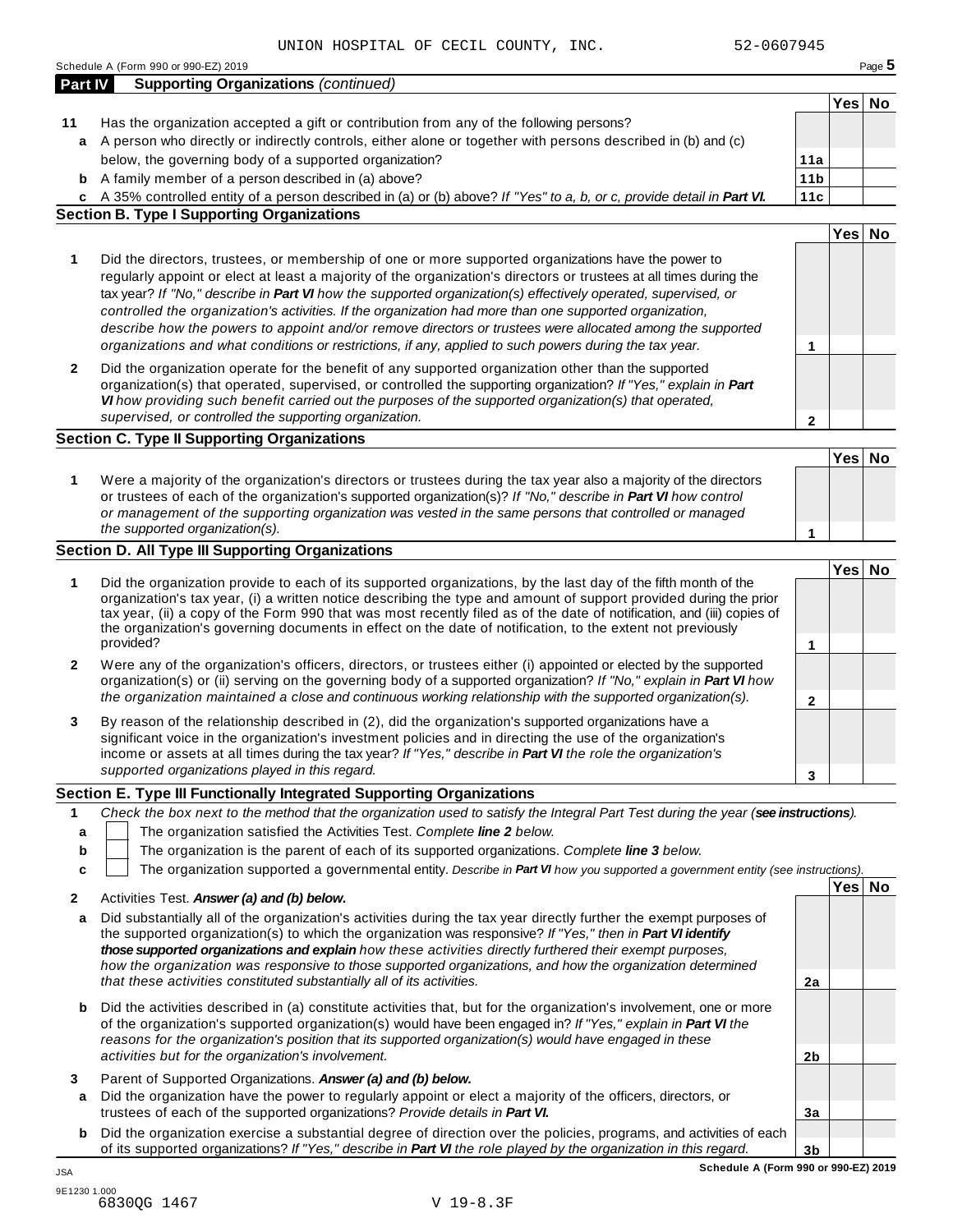| Schedule A (Form 990 or 990-EZ) 2019                                                                                                                                                                             |                         |                | Page $6$                       |
|------------------------------------------------------------------------------------------------------------------------------------------------------------------------------------------------------------------|-------------------------|----------------|--------------------------------|
| Type III Non-Functionally Integrated 509(a)(3) Supporting Organizations<br>Part V                                                                                                                                |                         |                |                                |
| Check here if the organization satisfied the Integral Part Test as a qualifying trust on Nov. 20, 1970 (explain in Part VI). See<br>$\mathbf 1$                                                                  |                         |                |                                |
| instructions. All other Type III non-functionally integrated supporting organizations must complete Sections A through E.                                                                                        |                         |                |                                |
| Section A - Adjusted Net Income                                                                                                                                                                                  |                         | (A) Prior Year | (B) Current Year<br>(optional) |
| 1 Net short-term capital gain                                                                                                                                                                                    | $\mathbf{1}$            |                |                                |
| 2 Recoveries of prior-year distributions                                                                                                                                                                         | $\mathbf{2}$            |                |                                |
| 3 Other gross income (see instructions)                                                                                                                                                                          | $\overline{\mathbf{3}}$ |                |                                |
| 4 Add lines 1 through 3.                                                                                                                                                                                         | 4                       |                |                                |
| <b>5</b> Depreciation and depletion                                                                                                                                                                              | 5                       |                |                                |
| 6 Portion of operating expenses paid or incurred for production or<br>collection of gross income or for management, conservation, or<br>maintenance of property held for production of income (see instructions) | 6                       |                |                                |
| 7 Other expenses (see instructions)                                                                                                                                                                              | $\overline{7}$          |                |                                |
| 8 Adjusted Net Income (subtract lines 5, 6, and 7 from line 4)                                                                                                                                                   | 8                       |                |                                |
| <b>Section B - Minimum Asset Amount</b>                                                                                                                                                                          |                         | (A) Prior Year | (B) Current Year<br>(optional) |
| 1 Aggregate fair market value of all non-exempt-use assets (see<br>instructions for short tax year or assets held for part of year):                                                                             |                         |                |                                |
| a Average monthly value of securities                                                                                                                                                                            | 1a                      |                |                                |
| <b>b</b> Average monthly cash balances                                                                                                                                                                           | 1 <sub>b</sub>          |                |                                |
| c Fair market value of other non-exempt-use assets                                                                                                                                                               | 1 <sub>c</sub>          |                |                                |
| d Total (add lines 1a, 1b, and 1c)                                                                                                                                                                               | 1 <sub>d</sub>          |                |                                |
| e Discount claimed for blockage or other<br>factors (explain in detail in <b>Part VI</b> ):                                                                                                                      |                         |                |                                |
| 2 Acquisition indebtedness applicable to non-exempt-use assets                                                                                                                                                   | $\mathbf{2}$            |                |                                |
| 3 Subtract line 2 from line 1d.                                                                                                                                                                                  | 3                       |                |                                |
| 4 Cash deemed held for exempt use. Enter 1-1/2% of line 3 (for greater amount,<br>see instructions).                                                                                                             | 4                       |                |                                |
| 5 Net value of non-exempt-use assets (subtract line 4 from line 3)                                                                                                                                               | 5                       |                |                                |
| 6 Multiply line 5 by .035.                                                                                                                                                                                       | 6                       |                |                                |
| 7 Recoveries of prior-year distributions                                                                                                                                                                         | $\overline{7}$          |                |                                |
| 8 Minimum Asset Amount (add line 7 to line 6)                                                                                                                                                                    | 8                       |                |                                |
| <b>Section C - Distributable Amount</b>                                                                                                                                                                          |                         |                | <b>Current Year</b>            |
| 1 Adjusted net income for prior year (from Section A, line 8, Column A)                                                                                                                                          | $\mathbf{1}$            |                |                                |
| 2 Enter 85% of line 1.                                                                                                                                                                                           | $\overline{\mathbf{2}}$ |                |                                |
| 3 Minimum asset amount for prior year (from Section B, line 8, Column A)                                                                                                                                         | 3                       |                |                                |
| 4 Enter greater of line 2 or line 3.                                                                                                                                                                             | 4                       |                |                                |
| 5 Income tax imposed in prior year                                                                                                                                                                               | 5                       |                |                                |
| 6 Distributable Amount. Subtract line 5 from line 4, unless subject to                                                                                                                                           |                         |                |                                |

emergency temporary reduction (see instructions).

**7 Check here if the current year is the organization's first as a non-functionally integrated Type III supporting organization (see** instructions).

**6**

**Schedule A (Form 990 or 990-EZ) 2019**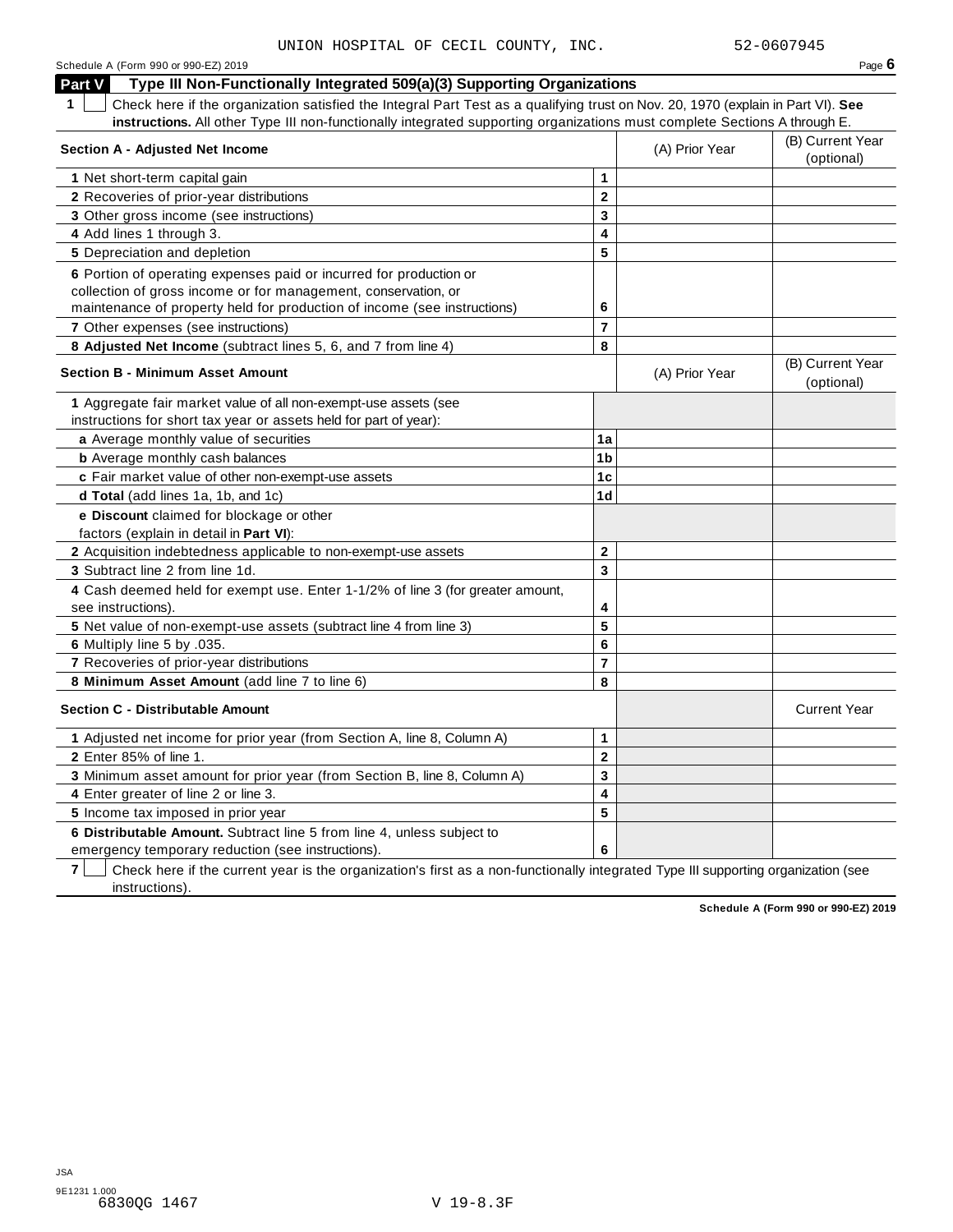|                | Schedule A (Form 990 or 990-EZ) 2019                                                                                                                          |                                    |                                               | Page 7                                           |
|----------------|---------------------------------------------------------------------------------------------------------------------------------------------------------------|------------------------------------|-----------------------------------------------|--------------------------------------------------|
| <b>Part V</b>  | Type III Non-Functionally Integrated 509(a)(3) Supporting Organizations (continued)<br><b>Section D - Distributions</b>                                       |                                    |                                               |                                                  |
|                |                                                                                                                                                               |                                    |                                               | <b>Current Year</b>                              |
| 1              | Amounts paid to supported organizations to accomplish exempt purposes<br>Amounts paid to perform activity that directly furthers exempt purposes of supported |                                    |                                               |                                                  |
| $\mathbf{2}$   | organizations, in excess of income from activity                                                                                                              |                                    |                                               |                                                  |
|                |                                                                                                                                                               |                                    |                                               |                                                  |
| 3              | Administrative expenses paid to accomplish exempt purposes of supported organizations                                                                         |                                    |                                               |                                                  |
| 4              | Amounts paid to acquire exempt-use assets                                                                                                                     |                                    |                                               |                                                  |
| 5              | Qualified set-aside amounts (prior IRS approval required)<br>Other distributions (describe in Part VI). See instructions.                                     |                                    |                                               |                                                  |
| 6              |                                                                                                                                                               |                                    |                                               |                                                  |
| 7              | Total annual distributions. Add lines 1 through 6.<br>Distributions to attentive supported organizations to which the organization is responsive              |                                    |                                               |                                                  |
| 8              | (provide details in Part VI). See instructions.                                                                                                               |                                    |                                               |                                                  |
| 9              | Distributable amount for 2019 from Section C, line 6                                                                                                          |                                    |                                               |                                                  |
| 10             | Line 8 amount divided by line 9 amount                                                                                                                        |                                    |                                               |                                                  |
|                |                                                                                                                                                               |                                    |                                               |                                                  |
|                | <b>Section E - Distribution Allocations (see instructions)</b>                                                                                                | (i)<br><b>Excess Distributions</b> | (ii)<br><b>Underdistributions</b><br>Pre-2019 | (iii)<br><b>Distributable</b><br>Amount for 2019 |
| 1              | Distributable amount for 2019 from Section C, line 6                                                                                                          |                                    |                                               |                                                  |
| $\mathbf{2}$   | Underdistributions, if any, for years prior to 2019                                                                                                           |                                    |                                               |                                                  |
|                | (reasonable cause required - explain in Part VI). See                                                                                                         |                                    |                                               |                                                  |
|                | instructions.                                                                                                                                                 |                                    |                                               |                                                  |
| 3              | Excess distributions carryover, if any, to 2019                                                                                                               |                                    |                                               |                                                  |
| а              | From 2014 $\frac{201}{20}$                                                                                                                                    |                                    |                                               |                                                  |
| b              | From 2015 $\frac{1}{2}$                                                                                                                                       |                                    |                                               |                                                  |
| c              | From 2016 $\frac{2016}{200}$                                                                                                                                  |                                    |                                               |                                                  |
| d              | From 2017 $\frac{1}{2}$                                                                                                                                       |                                    |                                               |                                                  |
| е              | From 2018                                                                                                                                                     |                                    |                                               |                                                  |
| f              | Total of lines 3a through e                                                                                                                                   |                                    |                                               |                                                  |
| g              | Applied to underdistributions of prior years                                                                                                                  |                                    |                                               |                                                  |
| h              | Applied to 2019 distributable amount                                                                                                                          |                                    |                                               |                                                  |
| j.             | Carryover from 2014 not applied (see instructions)                                                                                                            |                                    |                                               |                                                  |
|                | Remainder. Subtract lines 3g, 3h, and 3i from 3f.                                                                                                             |                                    |                                               |                                                  |
| 4              | Distributions for 2019 from                                                                                                                                   |                                    |                                               |                                                  |
|                | Section D, line 7:<br>\$                                                                                                                                      |                                    |                                               |                                                  |
| a              | Applied to underdistributions of prior years                                                                                                                  |                                    |                                               |                                                  |
| b              | Applied to 2019 distributable amount                                                                                                                          |                                    |                                               |                                                  |
| c              | Remainder. Subtract lines 4a and 4b from 4.                                                                                                                   |                                    |                                               |                                                  |
| 5              | Remaining underdistributions for years prior to 2019, if                                                                                                      |                                    |                                               |                                                  |
|                | any. Subtract lines 3g and 4a from line 2. For result                                                                                                         |                                    |                                               |                                                  |
|                | greater than zero, explain in Part VI. See instructions.                                                                                                      |                                    |                                               |                                                  |
| 6              | Remaining underdistributions for 2019. Subtract lines 3h                                                                                                      |                                    |                                               |                                                  |
|                | and 4b from line 1. For result greater than zero, explain in                                                                                                  |                                    |                                               |                                                  |
|                | Part VI. See instructions.                                                                                                                                    |                                    |                                               |                                                  |
| $\overline{7}$ | Excess distributions carryover to 2020. Add lines 3j                                                                                                          |                                    |                                               |                                                  |
|                | and 4c.                                                                                                                                                       |                                    |                                               |                                                  |
| 8              | Breakdown of line 7:                                                                                                                                          |                                    |                                               |                                                  |
| а              | Excess from 2015                                                                                                                                              |                                    |                                               |                                                  |
| b              | Excess from 2016                                                                                                                                              |                                    |                                               |                                                  |
| c              | Excess from 2017                                                                                                                                              |                                    |                                               |                                                  |
| d              | Excess from 2018                                                                                                                                              |                                    |                                               |                                                  |
| е              | Excess from 2019                                                                                                                                              |                                    |                                               |                                                  |

**Schedule A (Form 990 or 990-EZ) 2019**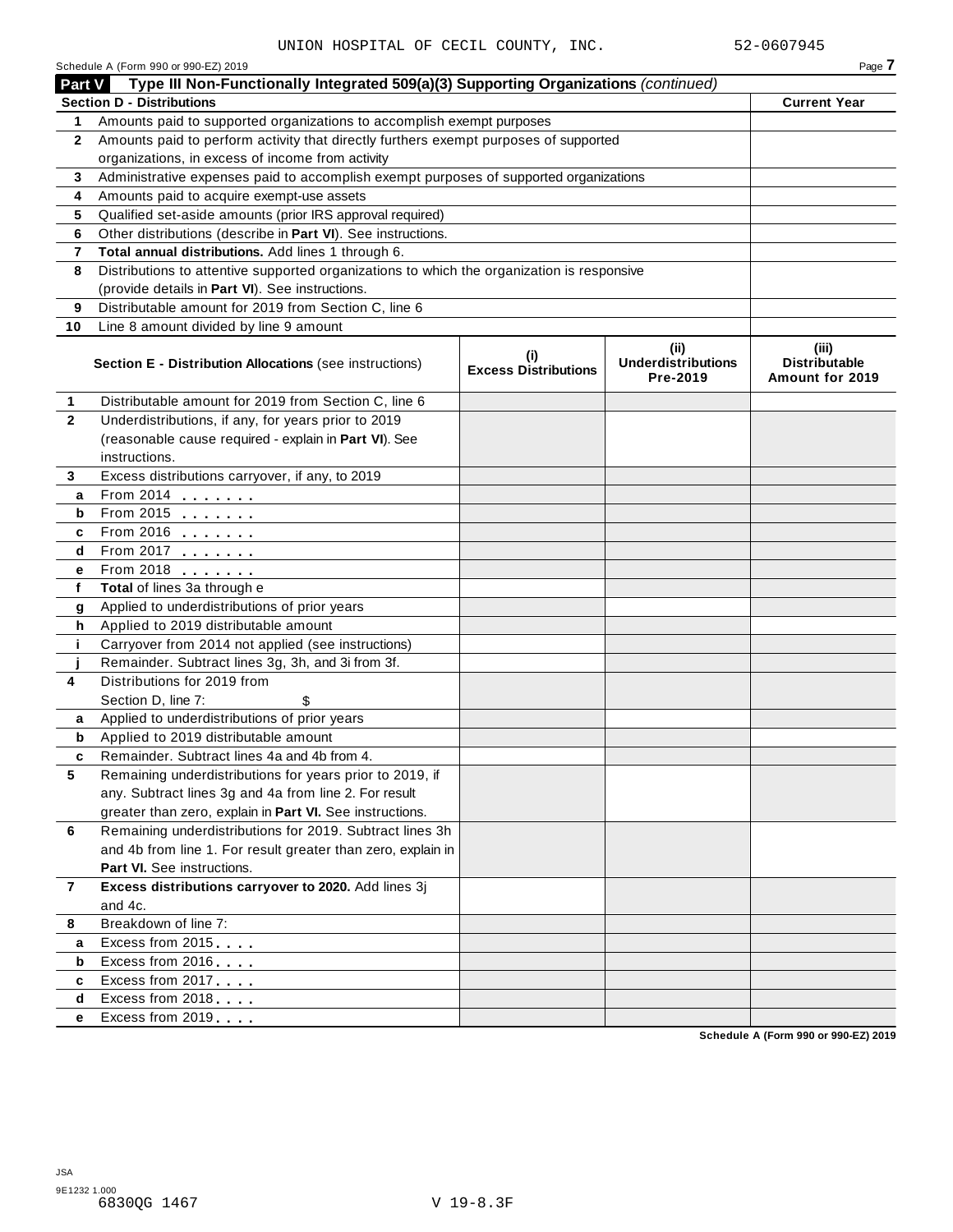Schedule <sup>A</sup> (Form <sup>990</sup> or 990-EZ) <sup>2019</sup> Page **8**

**Supplemental Information.** Provide the explanations required by Part II, line 10; Part II, line 17a or 17b; Part **Part VI** III, line 12; Part IV, Section A, lines 1, 2, 3b, 3c, 4b, 4c, 5a, 6, 9a, 9b, 9c, 11a, 11b, and 11c; Part IV, Section B, lines 1 and 2; Part IV, Section C, line 1; Part IV, Section D, lines 2 and 3; Part IV, Section E, lines 1c, 2a, 2b, 3a and 3b; Part V, line 1; Part V, Section B, line 1e; Part V, Section D, lines 5, 6, and 8; and Part V, Section E, lines 2, 5, and 6. Also complete this part for any additional information. (See instructions.)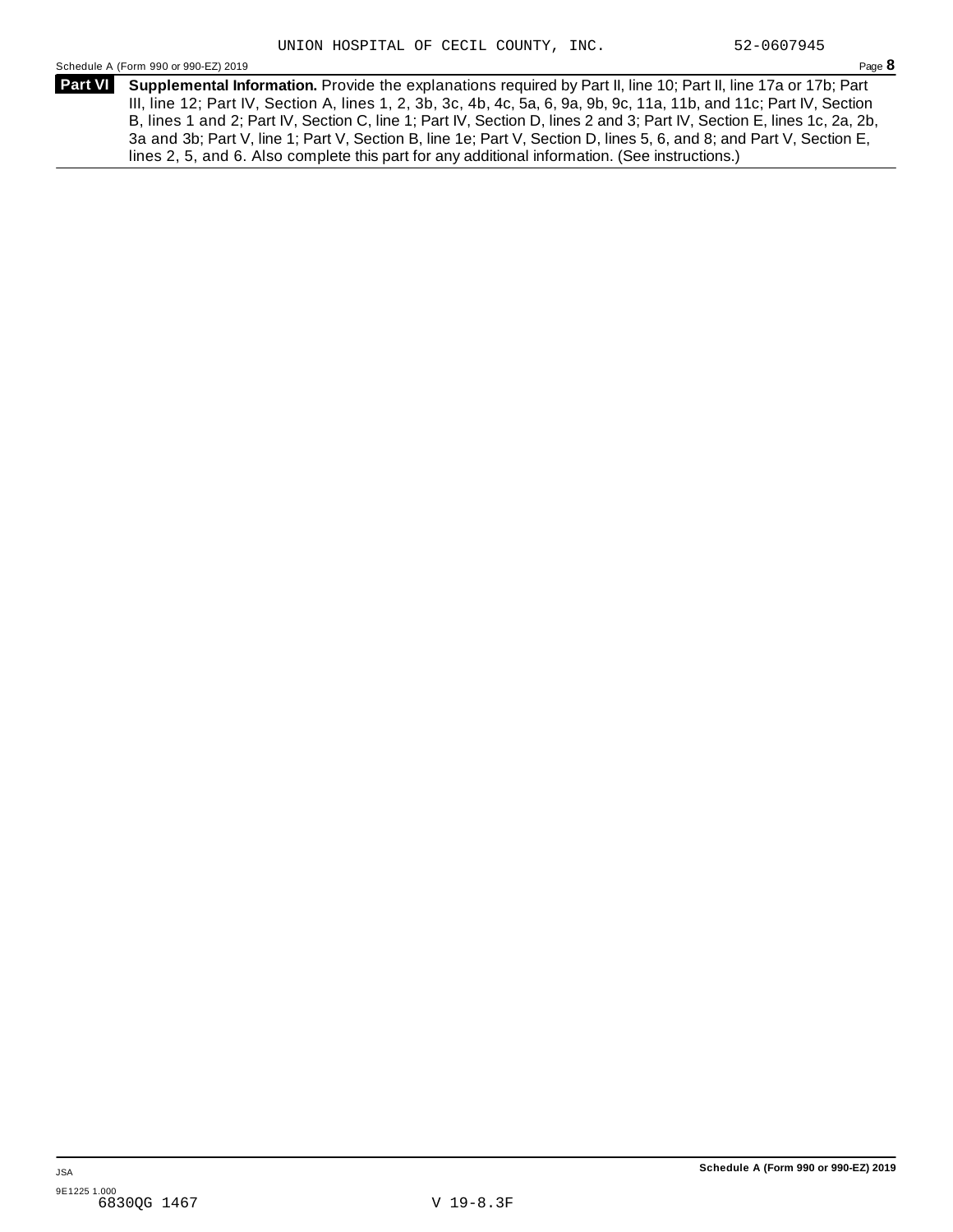**(Form 990, 990-EZ, or 990-PF)** Department of the Treasury<br>Internal Revenue Service

# **Schedule B chedule of Contributors**

2019

(Porm 990, Form 990, Form 990-EZ, or Form 990-PF.<br>Department of the Treasury → Attach to Form 990, Form 990-EZ, or Form 990-PF.<br>Internal Revenue Service → → Go to www.irs.gov/Form990 for the latest information.<br>Name of th

UNION HOSPITAL OF CECIL COUNTY, INC.

52-0607945

### **Organization type** (check one):

| Filers of:         | Section:                                                                  |
|--------------------|---------------------------------------------------------------------------|
| Form 990 or 990-EZ | $\mathbf{x}$<br>$501(c)(3)$ (enter number) organization                   |
|                    | 4947(a)(1) nonexempt charitable trust not treated as a private foundation |
|                    | 527 political organization                                                |
| Form 990-PF        | 501(c)(3) exempt private foundation                                       |
|                    | 4947(a)(1) nonexempt charitable trust treated as a private foundation     |
|                    | 501(c)(3) taxable private foundation                                      |

Check if your organization is covered by the **General Rule** or a **Special Rule.**

**Note:** Only a section 501(c)(7), (8), or (10) organization can check boxes for both the General Rule and a Special Rule. See instructions.

### **General Rule**

 $\overline{X}$  For an organization filing Form 990, 990-EZ, or 990-PF that received, during the year, contributions totaling \$5,000 or more (in money or property) from any one contributor. Complete Parts I and II. See instructions for determining a contributor's total contributions.

### **Special Rules**

For an organization described in section 501(c)(3) filing Form 990 or 990-EZ that met the 33 1/3% support test of the regulations under sections 509(a)(1) and 170(b)(1)(A)(vi), that checked Schedule A (Form 990 or 990-EZ), Part II, line 13, 16a, or 16b, and that received from any one contributor, during the year, total contributions of the greater of **(1)** \$5,000; or **(2)** 2% of the amount on (i) Form 990, Part VIII, line 1h; or (ii) Form 990-EZ, line 1. Complete Parts I and II.

For an organization described in section 501(c)(7), (8), or (10) filing Form 990 or 990-EZ that received from any one contributor, during the year, total contributions of more than \$1,000 *exclusively* for religious, charitable, scientific, literary, or educational purposes, or for the prevention of cruelty to children or animals. Complete Parts I, II, and III.

For an organization described in section 501(c)(7), (8), or (10) filing Form 990 or 990-EZ that received from any one contributor, during the year, contributions *exclusively* for religious, charitable, etc., purposes, but no such contributions totaled more than \$1,000. If this box is checked, enter here the total contributions that were received during the year for an *exclusively* religious, charitable, etc., purpose. Don't complete any of the parts unless the **General Rule** applies to this organization because it received *nonexclusively* religious, charitable, etc., contributions totaling \$5,000 or more during the year m m m m m m m m m m m m m m m m m m m m m m m m m m m m m m m I \$

**Caution:** An organization that isn't covered by the General Rule and/or the Special Rules doesn't file Schedule B (Form 990, 990-EZ, or 990-PF), but it **must** answer "No" on Part IV, line 2, of its Form 990; or check the box on line H of its Form 990-EZ or on its Form 990-PF, Part I, line 2, to certify that it doesn't meet the filing requirements of Schedule B (Form 990, 990-EZ, or 990-PF).

For Paperwork Reduction Act Notice, see the instructions for Form 990, 990-EZ, or 990-PF. Schedule B (Form 990, 990-EZ, or 990-PF) (2019)

JSA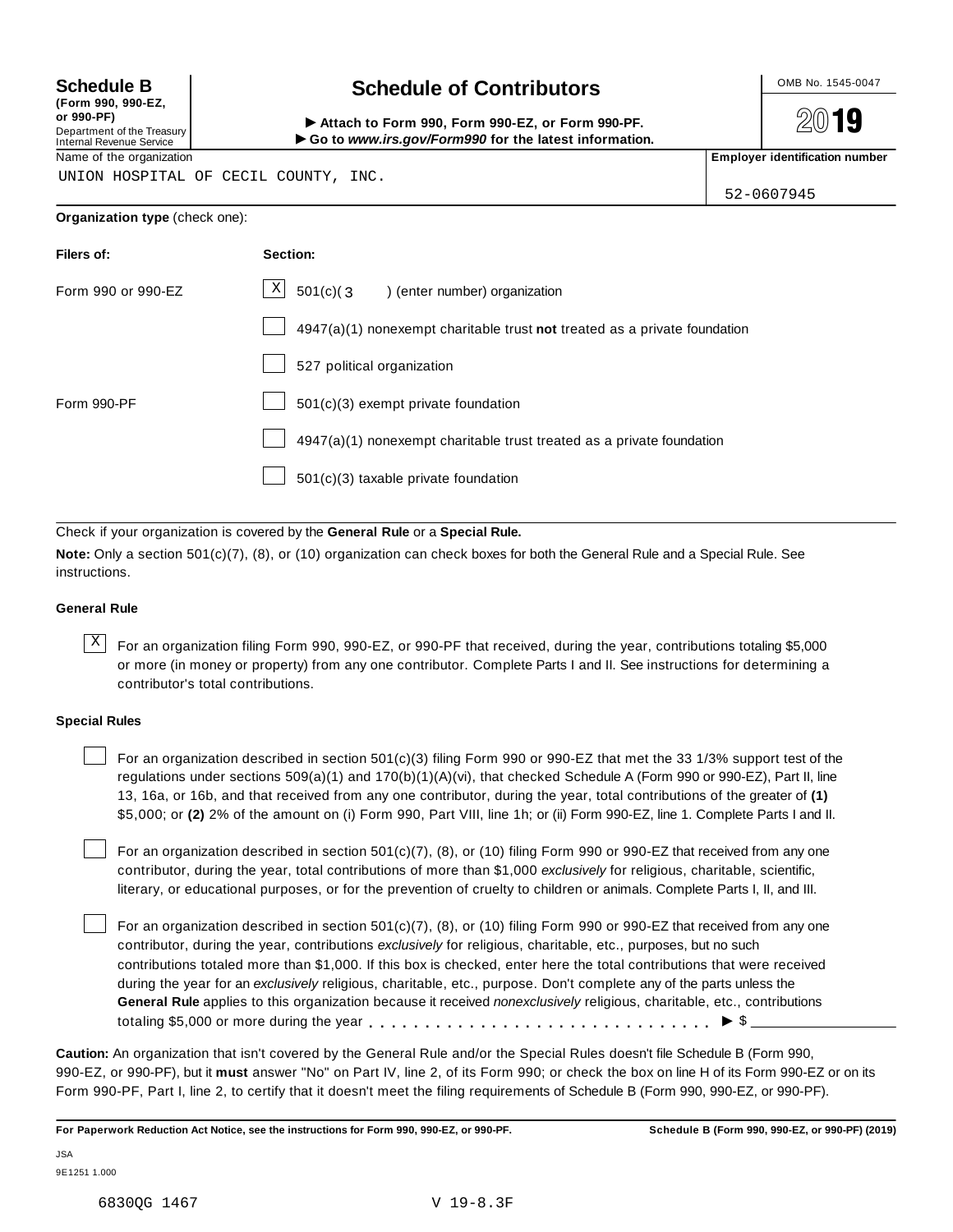| Part I     | <b>Contributors</b> (see instructions). Use duplicate copies of Part I if additional space is needed. |                                   |                                                                                         |
|------------|-------------------------------------------------------------------------------------------------------|-----------------------------------|-----------------------------------------------------------------------------------------|
| (a)<br>No. | (b)<br>Name, address, and ZIP + 4                                                                     | (c)<br><b>Total contributions</b> | (d)<br>Type of contribution                                                             |
| 1          | MARYLAND ENERGY ADMINISTRATION                                                                        |                                   | Χ<br>Person<br>Payroll                                                                  |
|            | 1800 WASHINGTON BLVD, STE. 755                                                                        | 325,290.<br>\$                    | <b>Noncash</b>                                                                          |
|            | BALTIMORE, MD<br>21230                                                                                |                                   | (Complete Part II for<br>noncash contributions.)                                        |
| (a)<br>No. | (b)<br>Name, address, and ZIP + 4                                                                     | (c)<br><b>Total contributions</b> | (d)<br>Type of contribution                                                             |
| 2          | MARYLAND HOSPITAL ASSOCIATION                                                                         |                                   | Χ<br>Person                                                                             |
|            | 6820 DEERPATH ROAD                                                                                    | 25,000.<br>\$                     | Payroll<br><b>Noncash</b>                                                               |
|            | ELKRIDGE, MD<br>21075                                                                                 |                                   | (Complete Part II for<br>noncash contributions.)                                        |
| (a)<br>No. | (b)<br>Name, address, and ZIP + 4                                                                     | (c)<br><b>Total contributions</b> | (d)<br>Type of contribution                                                             |
| 3          | SISCO - RCM&D SELF INSURED SRVS CO, INC.                                                              |                                   | Χ<br>Person                                                                             |
|            | 555 FAIRMOUNT AVE                                                                                     | 12,107.<br>\$                     | Payroll<br><b>Noncash</b>                                                               |
|            | 21286<br>BALTIMORE, MD                                                                                |                                   | (Complete Part II for<br>noncash contributions.)                                        |
| (a)<br>No. | (b)<br>Name, address, and ZIP + 4                                                                     | (c)<br><b>Total contributions</b> | (d)<br>Type of contribution                                                             |
| 4          | UNION HOSP. OF CECIL COUNTY FDN., INC.                                                                |                                   | Χ<br>Person                                                                             |
|            | 106 BOW STREET                                                                                        | 156,049.<br>\$                    | Payroll<br><b>Noncash</b>                                                               |
|            | 21921<br>ELKTON, MD                                                                                   |                                   | (Complete Part II for<br>noncash contributions.)                                        |
| (a)<br>No. | (b)<br>Name, address, and ZIP + 4                                                                     | (c)<br><b>Total contributions</b> | (d)<br>Type of contribution                                                             |
|            |                                                                                                       | \$                                | Person<br>Payroll<br><b>Noncash</b><br>(Complete Part II for<br>noncash contributions.) |
| (a)<br>No. | (b)<br>Name, address, and ZIP + 4                                                                     | (c)<br><b>Total contributions</b> | (d)<br>Type of contribution                                                             |
|            |                                                                                                       | \$                                | Person<br>Payroll<br><b>Noncash</b><br>(Complete Part II for<br>noncash contributions.) |

**Schedule B (Form 990, 990-EZ, or 990-PF) (2019)** JSA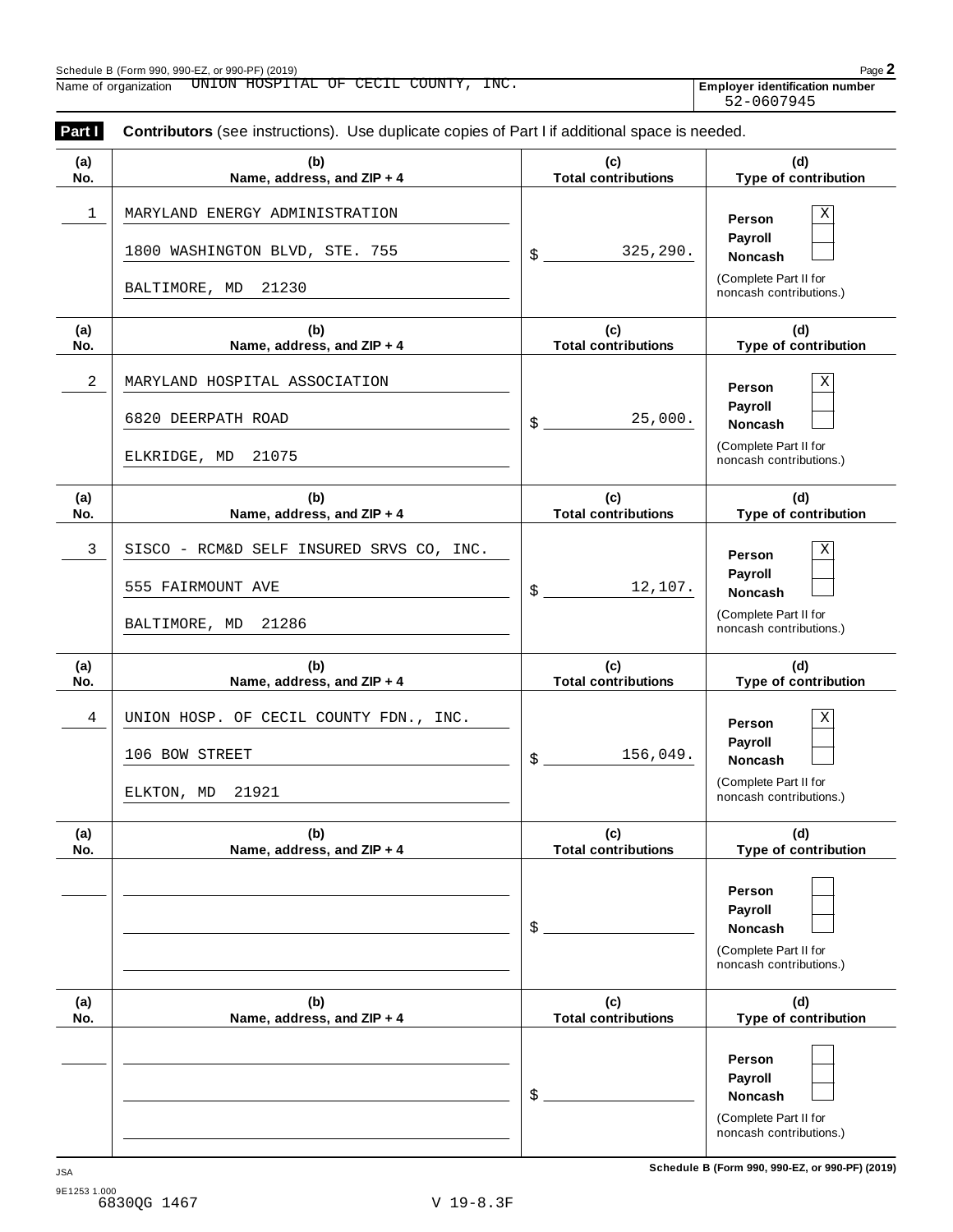Schedule B (Form 990, 990-EZ, or 990-PF) (2019)<br>
Name of organization UNION HOSPITAL OF CECIL COUNTY, INC. **Page 3**<br>
Page 3 Name of organization UNION HOSPITAL OF CECIL COUNTY, INC. **Employer identification number** 

52-0607945

| (a) No.<br>from<br>Part I | (b)<br>Description of noncash property given | (c)<br>FMV (or estimate)<br>(See instructions.) | (d)<br>Date received |
|---------------------------|----------------------------------------------|-------------------------------------------------|----------------------|
|                           |                                              |                                                 |                      |
|                           |                                              | $\mathcal{L}$                                   |                      |
| (a) No.<br>from<br>Part I | (b)<br>Description of noncash property given | (c)<br>FMV (or estimate)<br>(See instructions.) | (d)<br>Date received |
|                           |                                              | \$                                              |                      |
| (a) No.<br>from<br>Part I | (b)<br>Description of noncash property given | (c)<br>FMV (or estimate)<br>(See instructions.) | (d)<br>Date received |
|                           |                                              | \$                                              |                      |
| (a) No.<br>from<br>Part I | (b)<br>Description of noncash property given | (c)<br>FMV (or estimate)<br>(See instructions.) | (d)<br>Date received |
|                           |                                              | \$                                              |                      |
| (a) No.<br>from<br>Part I | (b)<br>Description of noncash property given | (c)<br>FMV (or estimate)<br>(See instructions.) | (d)<br>Date received |
|                           |                                              | \$                                              |                      |
| (a) No.<br>from<br>Part I | (b)<br>Description of noncash property given | (c)<br>FMV (or estimate)<br>(See instructions.) | (d)<br>Date received |
|                           |                                              |                                                 |                      |
|                           |                                              | \$                                              |                      |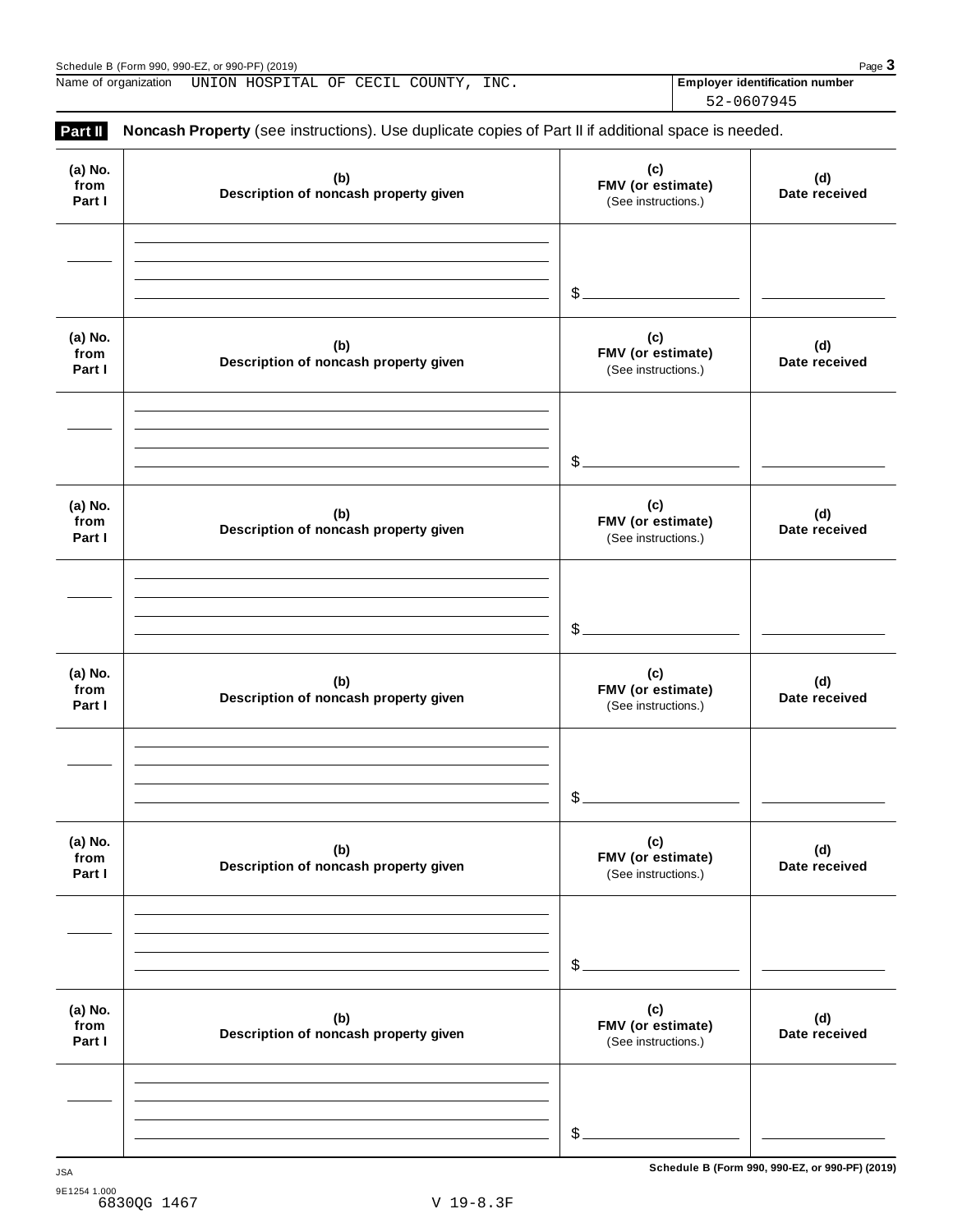| Schedule B (Form 990, 990-EZ, or 990-PF) (2019)                                                                                           | Page 4                                |
|-------------------------------------------------------------------------------------------------------------------------------------------|---------------------------------------|
| Name of organization UNION HOSPITAL OF CECIL COUNTY, INC.                                                                                 | <b>Employer identification number</b> |
|                                                                                                                                           | 52-0607945                            |
| <b>Part III</b><br><i>Exclusively</i> religious, charitable, etc., contributions to organizations described in section 501(c)(7), (8), or |                                       |
| (10) that total more than \$1,000 for the year from any one contributor. Complete columns (a) through (e) and                             |                                       |
| the following line entry. For organizations completing Part III, enter the total of exclusively religious, charitable, etc.,              |                                       |
| contributions of \$1,000 or less for the year. (Enter this information once. See instructions.) $\triangleright$ \$                       |                                       |
|                                                                                                                                           |                                       |

| (a) No.<br>from             | (b) Purpose of gift                     | (c) Use of gift      | (d) Description of how gift is held      |
|-----------------------------|-----------------------------------------|----------------------|------------------------------------------|
| Part I                      |                                         |                      |                                          |
|                             |                                         |                      |                                          |
|                             |                                         |                      |                                          |
|                             |                                         | (e) Transfer of gift |                                          |
|                             |                                         |                      |                                          |
|                             | Transferee's name, address, and ZIP + 4 |                      | Relationship of transferor to transferee |
|                             |                                         |                      |                                          |
|                             |                                         |                      |                                          |
| $(a)$ No.<br>from<br>Part I | (b) Purpose of gift                     | (c) Use of gift      | (d) Description of how gift is held      |
|                             |                                         |                      |                                          |
|                             |                                         |                      |                                          |
|                             |                                         |                      |                                          |
|                             |                                         | (e) Transfer of gift |                                          |
|                             | Transferee's name, address, and ZIP + 4 |                      | Relationship of transferor to transferee |
|                             |                                         |                      |                                          |
|                             |                                         |                      |                                          |
|                             |                                         |                      |                                          |
| $(a)$ No.<br>from<br>Part I | (b) Purpose of gift                     | (c) Use of gift      | (d) Description of how gift is held      |
|                             |                                         |                      |                                          |
|                             |                                         |                      |                                          |
|                             |                                         |                      |                                          |
|                             |                                         | (e) Transfer of gift |                                          |
|                             | Transferee's name, address, and ZIP + 4 |                      | Relationship of transferor to transferee |
|                             |                                         |                      |                                          |
|                             |                                         |                      |                                          |
|                             |                                         |                      |                                          |
| $(a)$ No.<br>from<br>Part I | (b) Purpose of gift                     | (c) Use of gift      | (d) Description of how gift is held      |
|                             |                                         |                      |                                          |
|                             |                                         |                      |                                          |
|                             |                                         |                      |                                          |
|                             |                                         | (e) Transfer of gift |                                          |
|                             | Transferee's name, address, and ZIP + 4 |                      | Relationship of transferor to transferee |
|                             |                                         |                      |                                          |
|                             |                                         |                      |                                          |
|                             |                                         |                      |                                          |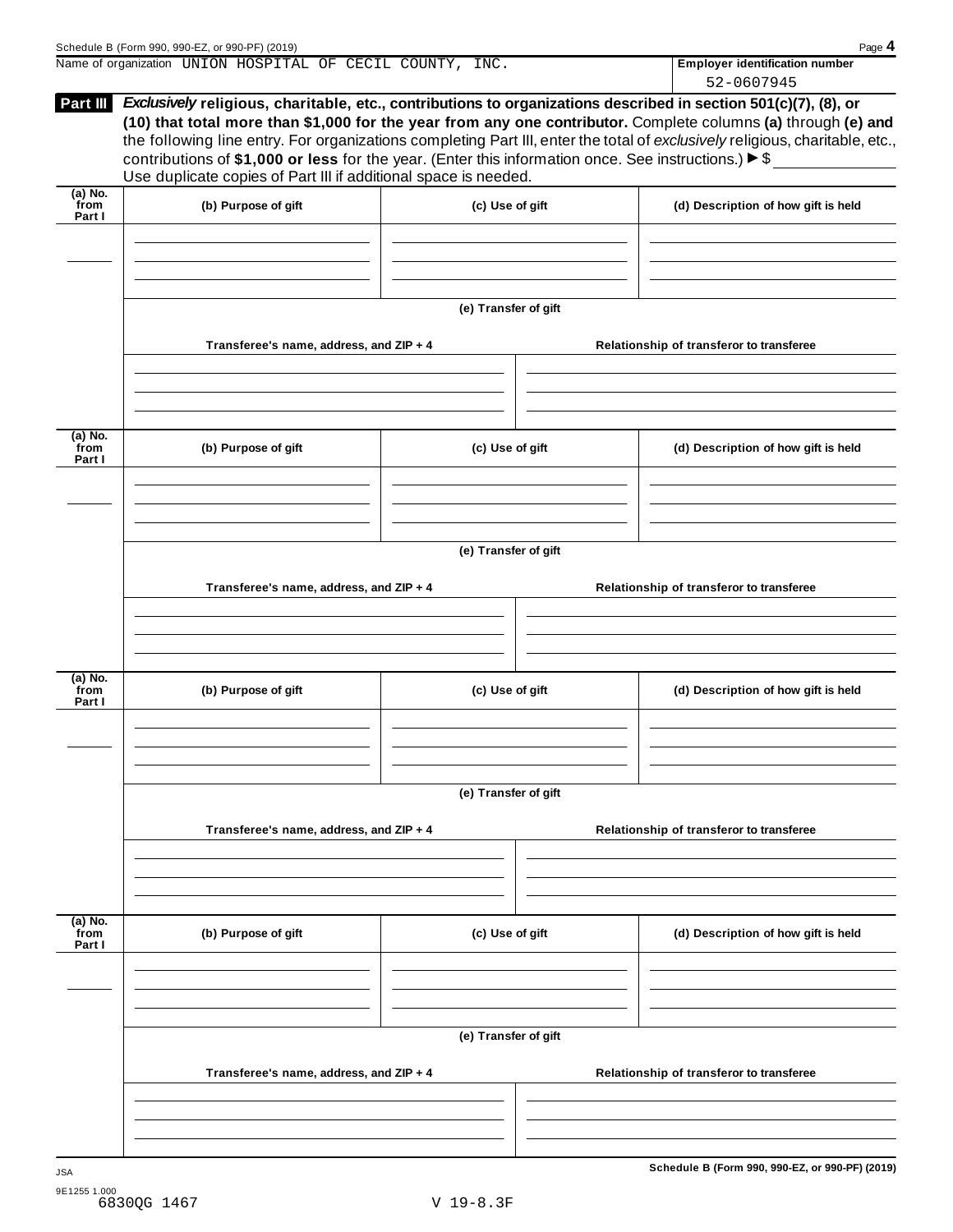| <b>SCHEDULE D</b> |  |
|-------------------|--|
| (Form 990)        |  |

# SCHEDULE D<br>
Supplemental Financial Statements<br>
Form 990)<br>
Part IV, line 6, 7, 8, 9, 10, 11a, 11b, 11c, 11d, 11e, 11f, 12a, or 12b.<br>
Part IV, line 6, 7, 8, 9, 10, 11a, 11b, 11c, 11d, 11e, 11f, 12a, or 12b.

Department of the Treasury **I Attach 1990.** The S. 7, 8, 9, 10, 11a, 11b, 11c, 11d, 11e, 11f, 12a, or 12b.<br> **Department of the Treasury Inches Containery Containery Containery Containery Containery Containery** 

|        | Department of the Treasury      |                                                                                                                                                                                                                                                                   | Attach to Form 990.                                                    |                                                    | <b>Open to Public</b>           |
|--------|---------------------------------|-------------------------------------------------------------------------------------------------------------------------------------------------------------------------------------------------------------------------------------------------------------------|------------------------------------------------------------------------|----------------------------------------------------|---------------------------------|
|        | <b>Internal Revenue Service</b> |                                                                                                                                                                                                                                                                   | Go to www.irs.gov/Form990 for instructions and the latest information. |                                                    | <b>Inspection</b>               |
|        | Name of the organization        |                                                                                                                                                                                                                                                                   |                                                                        | <b>Employer identification number</b>              |                                 |
|        |                                 | UNION HOSPITAL OF CECIL COUNTY, INC.                                                                                                                                                                                                                              |                                                                        | 52-0607945                                         |                                 |
|        | Part I                          | Organizations Maintaining Donor Advised Funds or Other Similar Funds or Accounts.                                                                                                                                                                                 |                                                                        |                                                    |                                 |
|        |                                 | Complete if the organization answered "Yes" on Form 990, Part IV, line 6.                                                                                                                                                                                         |                                                                        |                                                    |                                 |
|        |                                 |                                                                                                                                                                                                                                                                   | (a) Donor advised funds                                                | (b) Funds and other accounts                       |                                 |
| 1      |                                 | Total number at end of year <b>that the state of the state of the state of the state of the state of the state of the state of the state of the state of the state of the state of the state of the state of the state of the st</b>                              |                                                                        |                                                    |                                 |
| 2      |                                 | Aggregate value of contributions to (during year)                                                                                                                                                                                                                 |                                                                        |                                                    |                                 |
| 3      |                                 | Aggregate value of grants from (during year)                                                                                                                                                                                                                      |                                                                        |                                                    |                                 |
| 4      |                                 | Aggregate value at end of year                                                                                                                                                                                                                                    |                                                                        |                                                    |                                 |
| 5      |                                 | Did the organization inform all donors and donor advisors in writing that the assets held in donor advised                                                                                                                                                        |                                                                        |                                                    |                                 |
|        |                                 | funds are the organization's property, subject to the organization's exclusive legal control?                                                                                                                                                                     |                                                                        |                                                    | Yes<br>No                       |
| 6      |                                 | Did the organization inform all grantees, donors, and donor advisors in writing that grant funds can be used                                                                                                                                                      |                                                                        |                                                    |                                 |
|        |                                 | only for charitable purposes and not for the benefit of the donor or donor advisor, or for any other purpose                                                                                                                                                      |                                                                        |                                                    |                                 |
|        |                                 |                                                                                                                                                                                                                                                                   |                                                                        |                                                    | Yes<br>No                       |
|        | Part II                         | <b>Conservation Easements.</b>                                                                                                                                                                                                                                    |                                                                        |                                                    |                                 |
|        |                                 | Complete if the organization answered "Yes" on Form 990, Part IV, line 7.                                                                                                                                                                                         |                                                                        |                                                    |                                 |
| 1      |                                 | Purpose(s) of conservation easements held by the organization (check all that apply).                                                                                                                                                                             |                                                                        |                                                    |                                 |
|        |                                 | Preservation of land for public use (for example, recreation or education)                                                                                                                                                                                        |                                                                        | Preservation of a historically important land area |                                 |
|        |                                 | Protection of natural habitat                                                                                                                                                                                                                                     |                                                                        | Preservation of a certified historic structure     |                                 |
|        |                                 | Preservation of open space                                                                                                                                                                                                                                        |                                                                        |                                                    |                                 |
| 2      |                                 | Complete lines 2a through 2d if the organization held a qualified conservation contribution in the form of a conservation                                                                                                                                         |                                                                        |                                                    |                                 |
|        |                                 | easement on the last day of the tax year.                                                                                                                                                                                                                         |                                                                        |                                                    | Held at the End of the Tax Year |
| a      |                                 |                                                                                                                                                                                                                                                                   |                                                                        | 2a                                                 |                                 |
| b      |                                 | Total acreage restricted by conservation easements                                                                                                                                                                                                                |                                                                        | 2b                                                 |                                 |
| c      |                                 | Number of conservation easements on a certified historic structure included in (a)                                                                                                                                                                                |                                                                        | 2 <sub>c</sub>                                     |                                 |
| d      |                                 | Number of conservation easements included in (c) acquired after 7/25/06, and not on a                                                                                                                                                                             |                                                                        |                                                    |                                 |
|        |                                 |                                                                                                                                                                                                                                                                   |                                                                        | 2d                                                 |                                 |
| 3      |                                 | Number of conservation easements modified, transferred, released, extinguished, or terminated by the organization during the                                                                                                                                      |                                                                        |                                                    |                                 |
|        |                                 |                                                                                                                                                                                                                                                                   |                                                                        |                                                    |                                 |
| 4      |                                 | Number of states where property subject to conservation easement is located $\blacktriangleright$ ______                                                                                                                                                          |                                                                        |                                                    |                                 |
| 5      |                                 | Does the organization have a written policy regarding the periodic monitoring, inspection, handling of                                                                                                                                                            |                                                                        |                                                    |                                 |
|        |                                 |                                                                                                                                                                                                                                                                   |                                                                        |                                                    | Yes<br>No                       |
| 6      |                                 | Staff and volunteer hours devoted to monitoring, inspecting, handling of violations, and enforcing conservation easements during the year                                                                                                                         |                                                                        |                                                    |                                 |
|        |                                 |                                                                                                                                                                                                                                                                   |                                                                        |                                                    |                                 |
| 7      |                                 | Amount of expenses incurred in monitoring, inspecting, handling of violations, and enforcing conservation easements during the year                                                                                                                               |                                                                        |                                                    |                                 |
|        | ▶\$                             |                                                                                                                                                                                                                                                                   |                                                                        |                                                    |                                 |
| 8      |                                 | Does each conservation easement reported on line 2(d) above satisfy the requirements of section 170(h)(4)(B)(i)                                                                                                                                                   |                                                                        |                                                    |                                 |
|        |                                 |                                                                                                                                                                                                                                                                   |                                                                        |                                                    | No<br>Yes                       |
| 9      |                                 | In Part XIII, describe how the organization reports conservation easements in its revenue and expense statement and                                                                                                                                               |                                                                        |                                                    |                                 |
|        |                                 | balance sheet, and include, if applicable, the text of the footnote to the organization's financial statements that describes the<br>organization's accounting for conservation easements.                                                                        |                                                                        |                                                    |                                 |
|        | Part III                        | Organizations Maintaining Collections of Art, Historical Treasures, or Other Similar Assets.                                                                                                                                                                      |                                                                        |                                                    |                                 |
|        |                                 | Complete if the organization answered "Yes" on Form 990, Part IV, line 8.                                                                                                                                                                                         |                                                                        |                                                    |                                 |
|        |                                 |                                                                                                                                                                                                                                                                   |                                                                        |                                                    |                                 |
| 1a     |                                 | If the organization elected, as permitted under FASB ASC 958, not to report in its revenue statement and balance sheet works<br>of art, historical treasures, or other similar assets held for public exhibition, education, or research in furtherance of public |                                                                        |                                                    |                                 |
|        |                                 | service, provide in Part XIII the text of the footnote to its financial statements that describes these items.                                                                                                                                                    |                                                                        |                                                    |                                 |
| b      |                                 | If the organization elected, as permitted under FASB ASC 958, to report in its revenue statement and balance sheet works of                                                                                                                                       |                                                                        |                                                    |                                 |
|        |                                 | art, historical treasures, or other similar assets held for public exhibition, education, or research in furtherance of public service,                                                                                                                           |                                                                        |                                                    |                                 |
|        |                                 | provide the following amounts relating to these items:                                                                                                                                                                                                            |                                                                        |                                                    |                                 |
|        |                                 | (i) Revenue included on Form 990, Part VIII, line $1, \ldots, \ldots, \ldots, \ldots, \ldots, \ldots, \ldots, \ldots, \ldots$                                                                                                                                     |                                                                        |                                                    | $\triangleright$ \$             |
|        |                                 |                                                                                                                                                                                                                                                                   |                                                                        |                                                    | $\triangleright$ \$             |
| 2      |                                 | If the organization received or held works of art, historical treasures, or other similar assets for financial gain, provide the                                                                                                                                  |                                                                        |                                                    |                                 |
|        |                                 | following amounts required to be reported under FASB ASC 958 relating to these items:                                                                                                                                                                             |                                                                        |                                                    |                                 |
| а<br>b |                                 |                                                                                                                                                                                                                                                                   |                                                                        |                                                    | $\triangleright$ \$             |
|        |                                 |                                                                                                                                                                                                                                                                   |                                                                        |                                                    |                                 |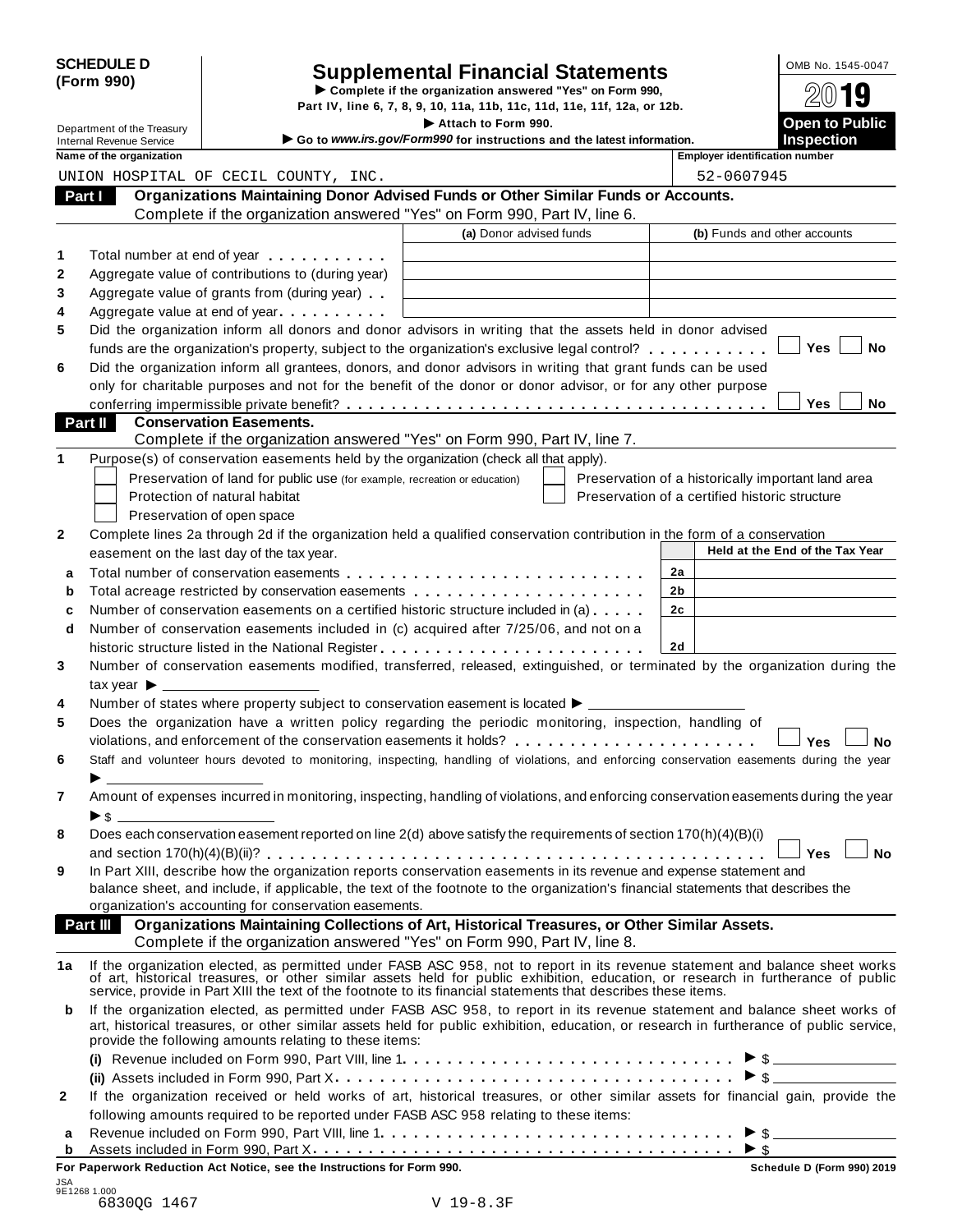UNION HOSPITAL OF CECIL COUNTY, INC. 52-0607945

|    | Schedule D (Form 990) 2019                                                                                                                                                                                                          |                  |                                         |       |                                    |                                 |                     |                            | Page 2 |
|----|-------------------------------------------------------------------------------------------------------------------------------------------------------------------------------------------------------------------------------------|------------------|-----------------------------------------|-------|------------------------------------|---------------------------------|---------------------|----------------------------|--------|
|    | Organizations Maintaining Collections of Art, Historical Treasures, or Other Similar Assets (continued)<br><b>Part III</b>                                                                                                          |                  |                                         |       |                                    |                                 |                     |                            |        |
| 3  | Using the organization's acquisition, accession, and other records, check any of the following that make significant use of its                                                                                                     |                  |                                         |       |                                    |                                 |                     |                            |        |
|    | collection items (check all that apply):                                                                                                                                                                                            |                  |                                         |       |                                    |                                 |                     |                            |        |
| a  | Public exhibition                                                                                                                                                                                                                   |                  | d                                       |       | Loan or exchange program           |                                 |                     |                            |        |
| b  | Scholarly research                                                                                                                                                                                                                  |                  | e                                       | Other |                                    |                                 |                     |                            |        |
| c  | Preservation for future generations                                                                                                                                                                                                 |                  |                                         |       |                                    |                                 |                     |                            |        |
| 4  | Provide a description of the organization's collections and explain how they further the organization's exempt purpose in Part                                                                                                      |                  |                                         |       |                                    |                                 |                     |                            |        |
|    | XIII.                                                                                                                                                                                                                               |                  |                                         |       |                                    |                                 |                     |                            |        |
| 5  | During the year, did the organization solicit or receive donations of art, historical treasures, or other similar                                                                                                                   |                  |                                         |       |                                    |                                 |                     |                            |        |
|    | assets to be sold to raise funds rather than to be maintained as part of the organization's collection?                                                                                                                             |                  |                                         |       |                                    |                                 | Yes                 |                            | No     |
|    | <b>Escrow and Custodial Arrangements.</b><br><b>Part IV</b>                                                                                                                                                                         |                  |                                         |       |                                    |                                 |                     |                            |        |
|    | Complete if the organization answered "Yes" on Form 990, Part IV, line 9, or reported an amount on Form                                                                                                                             |                  |                                         |       |                                    |                                 |                     |                            |        |
|    | 990, Part X, line 21.                                                                                                                                                                                                               |                  |                                         |       |                                    |                                 |                     |                            |        |
|    | 1a Is the organization an agent, trustee, custodian or other intermediary for contributions or other assets not                                                                                                                     |                  |                                         |       |                                    |                                 |                     |                            |        |
|    |                                                                                                                                                                                                                                     |                  |                                         |       |                                    |                                 | Yes                 |                            | No     |
|    | If "Yes," explain the arrangement in Part XIII and complete the following table:                                                                                                                                                    |                  |                                         |       |                                    |                                 |                     |                            |        |
|    |                                                                                                                                                                                                                                     |                  |                                         |       |                                    |                                 |                     |                            |        |
|    |                                                                                                                                                                                                                                     |                  |                                         |       |                                    |                                 | Amount              |                            |        |
| c  |                                                                                                                                                                                                                                     |                  |                                         |       | 1c                                 |                                 |                     |                            |        |
|    |                                                                                                                                                                                                                                     |                  |                                         |       | 1 <sub>d</sub>                     |                                 |                     |                            |        |
|    |                                                                                                                                                                                                                                     |                  |                                         |       | 1e                                 |                                 |                     |                            |        |
|    |                                                                                                                                                                                                                                     |                  |                                         |       | 1f                                 |                                 |                     |                            |        |
| 2a | Did the organization include an amount on Form 990, Part X, line 21, for escrow or custodial account liability?                                                                                                                     |                  |                                         |       |                                    |                                 | <b>Yes</b>          |                            | No     |
| b  | If "Yes," explain the arrangement in Part XIII. Check here if the explanation has been provided on Part XIII                                                                                                                        |                  |                                         |       |                                    |                                 |                     |                            |        |
|    | <b>Endowment Funds.</b><br>Part V                                                                                                                                                                                                   |                  |                                         |       |                                    |                                 |                     |                            |        |
|    | Complete if the organization answered "Yes" on Form 990, Part IV, line 10.                                                                                                                                                          |                  |                                         |       |                                    |                                 |                     |                            |        |
|    |                                                                                                                                                                                                                                     | (a) Current year | (b) Prior year                          |       | (c) Two years back                 | (d) Three years back            | (e) Four years back |                            |        |
| 1a | Beginning of year balance [15]                                                                                                                                                                                                      |                  |                                         |       |                                    |                                 |                     |                            |        |
| b  | Contributions <b>Contributions</b>                                                                                                                                                                                                  |                  |                                         |       |                                    |                                 |                     |                            |        |
| c  | Net investment earnings, gains,                                                                                                                                                                                                     |                  |                                         |       |                                    |                                 |                     |                            |        |
|    |                                                                                                                                                                                                                                     |                  |                                         |       |                                    |                                 |                     |                            |        |
| d  | Grants or scholarships                                                                                                                                                                                                              |                  |                                         |       |                                    |                                 |                     |                            |        |
| е  | Other expenditures for facilities                                                                                                                                                                                                   |                  |                                         |       |                                    |                                 |                     |                            |        |
|    | and programs $\ldots \ldots \ldots$                                                                                                                                                                                                 |                  |                                         |       |                                    |                                 |                     |                            |        |
| f  | Administrative expenses [                                                                                                                                                                                                           |                  |                                         |       |                                    |                                 |                     |                            |        |
| g  | End of year balance                                                                                                                                                                                                                 |                  |                                         |       |                                    |                                 |                     |                            |        |
| 2  | Provide the estimated percentage of the current year end balance (line 1g, column (a)) held as:                                                                                                                                     |                  |                                         |       |                                    |                                 |                     |                            |        |
|    | Board designated or quasi-endowment $\blacktriangleright$                                                                                                                                                                           |                  |                                         |       |                                    |                                 |                     |                            |        |
| b  | Permanent endowment ▶                                                                                                                                                                                                               | ℅                |                                         |       |                                    |                                 |                     |                            |        |
| c  | Term endowment ▶                                                                                                                                                                                                                    | $\frac{0}{0}$    |                                         |       |                                    |                                 |                     |                            |        |
|    | The percentages on lines 2a, 2b, and 2c should equal 100%.                                                                                                                                                                          |                  |                                         |       |                                    |                                 |                     |                            |        |
|    | 3a Are there endowment funds not in the possession of the organization that are held and administered for the                                                                                                                       |                  |                                         |       |                                    |                                 |                     |                            |        |
|    | organization by:                                                                                                                                                                                                                    |                  |                                         |       |                                    |                                 |                     | $\bar{Y}$ es               | No     |
|    |                                                                                                                                                                                                                                     |                  |                                         |       |                                    |                                 | 3a(i)               |                            |        |
|    |                                                                                                                                                                                                                                     |                  |                                         |       |                                    |                                 | 3a(ii)              |                            |        |
|    | If "Yes" on line 3a(ii), are the related organizations listed as required on Schedule R?                                                                                                                                            |                  |                                         |       |                                    |                                 | 3b                  |                            |        |
| 4  | Describe in Part XIII the intended uses of the organization's endowment funds.                                                                                                                                                      |                  |                                         |       |                                    |                                 |                     |                            |        |
|    | Land, Buildings, and Equipment.<br>Complete if the organization answered "Yes" on Form 990, Part IV, line 11a. See Form 990, Part X, line 10.<br><b>Part VI</b>                                                                     |                  |                                         |       |                                    |                                 |                     |                            |        |
|    |                                                                                                                                                                                                                                     |                  |                                         |       |                                    |                                 |                     |                            |        |
|    | Description of property                                                                                                                                                                                                             |                  | (a) Cost or other basis<br>(investment) |       | (b) Cost or other basis<br>(other) | (c) Accumulated<br>depreciation | (d) Book value      |                            |        |
| 1a |                                                                                                                                                                                                                                     |                  |                                         |       | 1,134,905.                         |                                 |                     | 1,134,905.                 |        |
| b  | Buildings <b>Example 20</b> Suite 1 and 20 Suite 1 and 20 Suite 20 Suite 20 Suite 20 Suite 20 Suite 20 Suite 20 Suite 20 Suite 20 Suite 20 Suite 20 Suite 20 Suite 20 Suite 20 Suite 20 Suite 20 Suite 20 Suite 20 Suite 20 Suite 2 |                  |                                         |       | 45, 935, 356.                      | 27, 146, 330                    | 18,789,026.         |                            |        |
| C  | Leasehold improvements entitled and the set of the set of the set of the set of the set of the set of the set o                                                                                                                     |                  |                                         |       | 956,373.                           | 356,466                         |                     | 599,907.                   |        |
| d  | Equipment                                                                                                                                                                                                                           |                  |                                         |       | 124,309,567.                       | 96, 441, 751                    | 27,867,816.         |                            |        |
| e  |                                                                                                                                                                                                                                     |                  |                                         |       | 3,256,396.                         | 1,417,449                       |                     | $\overline{1}$ , 838, 947. |        |
|    | Total. Add lines 1a through 1e. (Column (d) must equal Form 990, Part X, column (B), line 10c.)                                                                                                                                     |                  |                                         |       |                                    |                                 | 50, 230, 601.       |                            |        |
|    |                                                                                                                                                                                                                                     |                  |                                         |       |                                    |                                 |                     |                            |        |

**Schedule D (Form 990) 2019**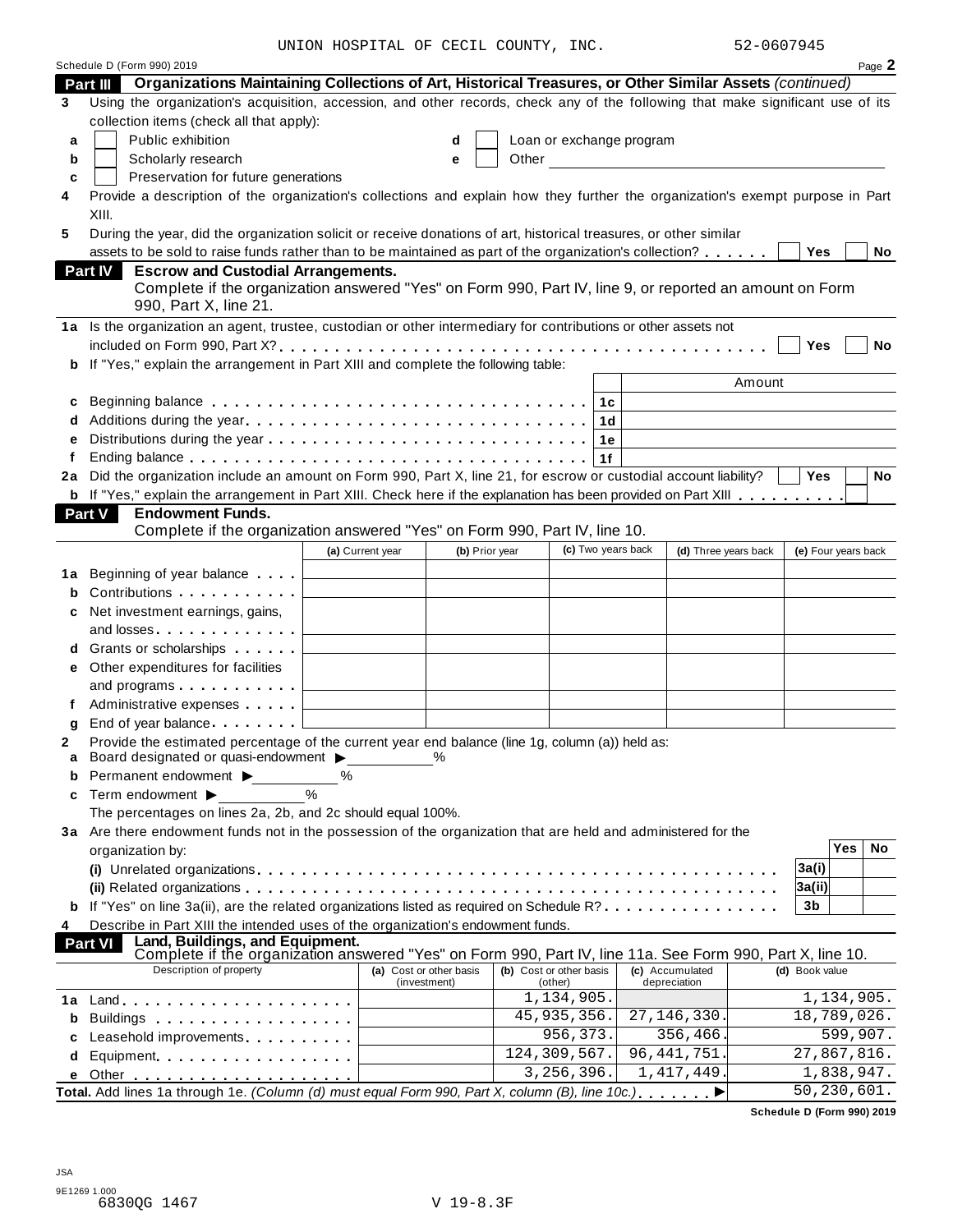| Schedule D (Form 990) 2019 |  |  |
|----------------------------|--|--|
|                            |  |  |

| Schedule D (Form 990) 2019                                                                                                                                                                                |                              | Page 3                                                                                                                      |
|-----------------------------------------------------------------------------------------------------------------------------------------------------------------------------------------------------------|------------------------------|-----------------------------------------------------------------------------------------------------------------------------|
| Part VII<br><b>Investments - Other Securities.</b>                                                                                                                                                        |                              | Complete if the organization answered "Yes" on Form 990, Part IV, line 11b. See Form 990, Part X, line 12.                  |
| (a) Description of security or category<br>(including name of security)                                                                                                                                   | (b) Book value               | (c) Method of valuation:<br>Cost or end-of-year market value                                                                |
| (1) Financial derivatives <b>All Accords</b> Financial derivatives                                                                                                                                        |                              |                                                                                                                             |
| (2) Closely held equity interests                                                                                                                                                                         | 5, 243, 103.                 | ATTACHMENT 1                                                                                                                |
| $(3)$ Other                                                                                                                                                                                               |                              |                                                                                                                             |
| (A) MANAGED HEDGE FUNDS                                                                                                                                                                                   | 7,788,216.                   | FMV                                                                                                                         |
| (B)                                                                                                                                                                                                       |                              |                                                                                                                             |
| (C)<br>(D)                                                                                                                                                                                                |                              |                                                                                                                             |
| (E)                                                                                                                                                                                                       |                              |                                                                                                                             |
| (F)                                                                                                                                                                                                       |                              |                                                                                                                             |
| (G)                                                                                                                                                                                                       |                              |                                                                                                                             |
| (H)                                                                                                                                                                                                       |                              |                                                                                                                             |
| Total. (Column (b) must equal Form 990, Part X, col. (B) line 12.) $\blacktriangleright$                                                                                                                  | 13,031,319.                  |                                                                                                                             |
| Part VIII<br><b>Investments - Program Related.</b>                                                                                                                                                        |                              | Complete if the organization answered "Yes" on Form 990, Part IV, line 11c. See Form 990, Part X, line 13.                  |
| (a) Description of investment                                                                                                                                                                             | (b) Book value               | (c) Method of valuation:                                                                                                    |
|                                                                                                                                                                                                           |                              | Cost or end-of-year market value                                                                                            |
| (1)                                                                                                                                                                                                       |                              |                                                                                                                             |
| (2)                                                                                                                                                                                                       |                              |                                                                                                                             |
| (3)                                                                                                                                                                                                       |                              |                                                                                                                             |
| (4)                                                                                                                                                                                                       |                              |                                                                                                                             |
| (5)                                                                                                                                                                                                       |                              |                                                                                                                             |
| (6)                                                                                                                                                                                                       |                              |                                                                                                                             |
| (7)                                                                                                                                                                                                       |                              |                                                                                                                             |
|                                                                                                                                                                                                           |                              |                                                                                                                             |
|                                                                                                                                                                                                           |                              |                                                                                                                             |
| (8)<br>(9)                                                                                                                                                                                                |                              |                                                                                                                             |
|                                                                                                                                                                                                           |                              |                                                                                                                             |
| <b>Other Assets.</b>                                                                                                                                                                                      |                              | Complete if the organization answered "Yes" on Form 990, Part IV, line 11d. See Form 990, Part X, line 15.                  |
|                                                                                                                                                                                                           | (a) Description              | (b) Book value                                                                                                              |
| OTHER ASSETS                                                                                                                                                                                              |                              | 1,436,326.                                                                                                                  |
| INSURANCE CLAIMS RECOVERABLE                                                                                                                                                                              |                              | 7,699,683.                                                                                                                  |
| DUE FROM AFFILIATES                                                                                                                                                                                       |                              | 330,510.                                                                                                                    |
|                                                                                                                                                                                                           |                              |                                                                                                                             |
|                                                                                                                                                                                                           |                              |                                                                                                                             |
|                                                                                                                                                                                                           |                              |                                                                                                                             |
|                                                                                                                                                                                                           |                              |                                                                                                                             |
|                                                                                                                                                                                                           |                              |                                                                                                                             |
|                                                                                                                                                                                                           |                              |                                                                                                                             |
| Total. (Column (b) must equal Form 990, Part X, col. (B) line 13.) $\blacktriangleright$<br>Part IX<br>(1)<br>(2)<br>(3)<br>(4)<br>(5)<br>(6)<br>(7)<br>(8)<br>(9)<br>Part X<br><b>Other Liabilities.</b> |                              | 9,466,519.<br>▶<br>Complete if the organization answered "Yes" on Form 990, Part IV, line 11e or 11f. See Form 990, Part X, |
| line 25.                                                                                                                                                                                                  |                              |                                                                                                                             |
|                                                                                                                                                                                                           | (a) Description of liability | (b) Book value                                                                                                              |
| Federal income taxes                                                                                                                                                                                      |                              |                                                                                                                             |
| CAPITAL LEASE OBLIGATIONS                                                                                                                                                                                 |                              | 1,384,942.                                                                                                                  |
| DUE TO AFFILIATES                                                                                                                                                                                         |                              | 461, 343.                                                                                                                   |
| EST. MEDICAL MALPRACTICE LIABILITY                                                                                                                                                                        |                              | 8,895,187.                                                                                                                  |
| OTHER LIABILITIES                                                                                                                                                                                         |                              | 993,693.                                                                                                                    |
|                                                                                                                                                                                                           |                              |                                                                                                                             |
|                                                                                                                                                                                                           |                              |                                                                                                                             |
| 1.<br>(1)<br>(2)<br>(3)<br>(4)<br>(5)<br>(6)<br>(7)<br>(8)                                                                                                                                                |                              |                                                                                                                             |
| (9)                                                                                                                                                                                                       |                              | 11,735,165.                                                                                                                 |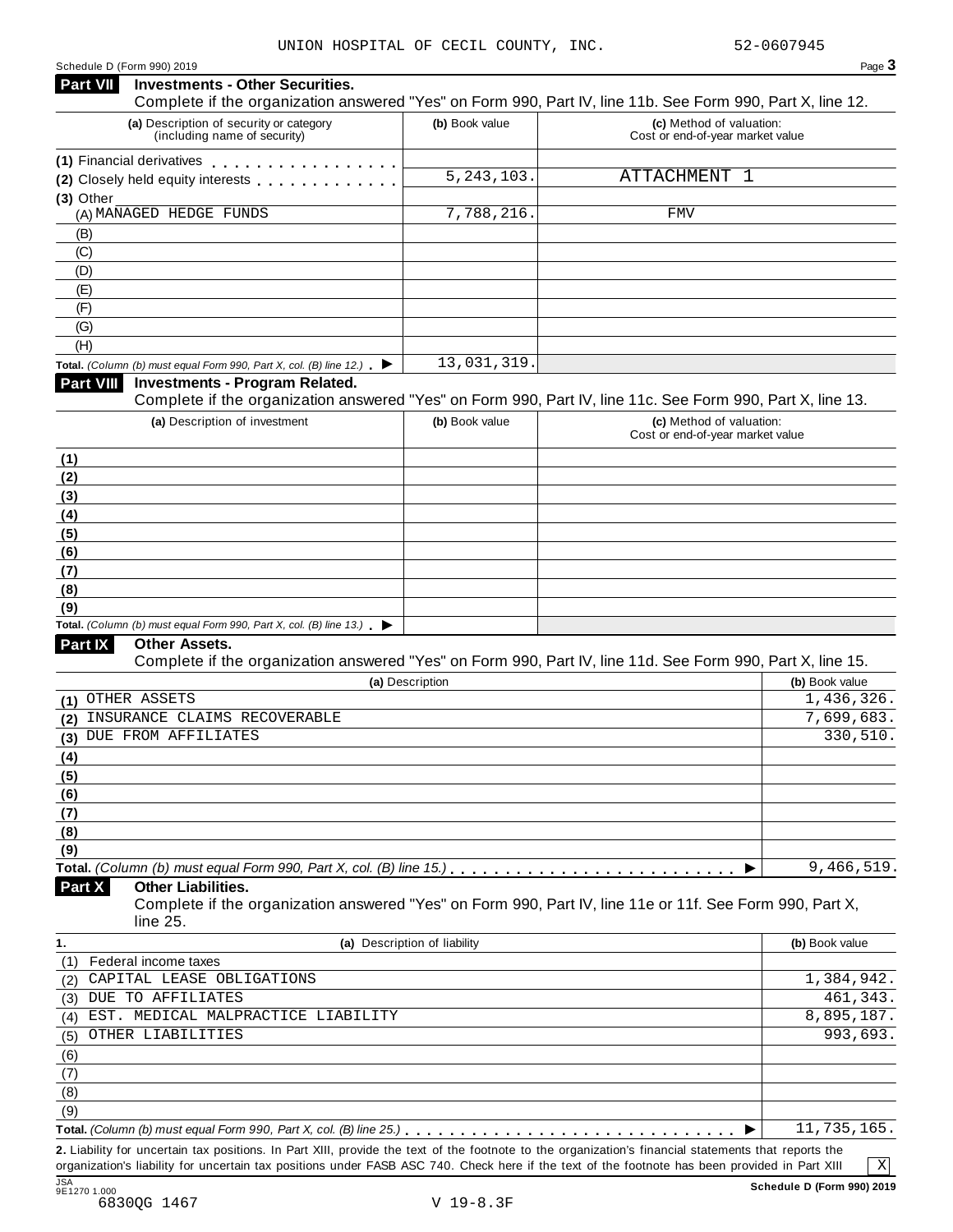|                | Schedule D (Form 990) 2019                                                                                                                                         |                      | Page 4         |
|----------------|--------------------------------------------------------------------------------------------------------------------------------------------------------------------|----------------------|----------------|
| <b>Part XI</b> | Reconciliation of Revenue per Audited Financial Statements With Revenue per Return.<br>Complete if the organization answered "Yes" on Form 990, Part IV, line 12a. |                      |                |
| 1              | Total revenue, gains, and other support per audited financial statements                                                                                           | $\blacktriangleleft$ | 158,926,606.   |
| $\mathbf{2}$   | Amounts included on line 1 but not on Form 990, Part VIII, line 12:                                                                                                |                      |                |
| a              | 915,320.<br>2a                                                                                                                                                     |                      |                |
| b              | 2 <sub>b</sub>                                                                                                                                                     |                      |                |
| c              | 2c                                                                                                                                                                 |                      |                |
| d              | $-412,865.$                                                                                                                                                        |                      |                |
| е              |                                                                                                                                                                    | 2e                   | 502, 455.      |
| 3              |                                                                                                                                                                    | 3                    | 158, 424, 151. |
| 4              | Amounts included on Form 990, Part VIII, line 12, but not on line 1:                                                                                               |                      |                |
| a              | 4а<br>Investment expenses not included on Form 990, Part VIII, line 7b                                                                                             |                      |                |
| b              | 4b                                                                                                                                                                 |                      |                |
| C              |                                                                                                                                                                    | 4с                   |                |
| 5.             | Total revenue. Add lines 3 and 4c. (This must equal Form 990, Part I, line $12.$ ) $\dots \dots \dots \dots \dots$                                                 | 5                    | 158, 424, 151. |
| Part XII       | Reconciliation of Expenses per Audited Financial Statements With Expenses per Return.                                                                              |                      |                |
|                | Complete if the organization answered "Yes" on Form 990, Part IV, line 12a.                                                                                        |                      |                |
| 1              |                                                                                                                                                                    | $\blacktriangleleft$ | 163, 197, 186. |
| 2              | Amounts included on line 1 but not on Form 990, Part IX, line 25:                                                                                                  |                      |                |
| a              | 2a<br>Donated services and use of facilities                                                                                                                       |                      |                |
| b              | 2 <sub>b</sub>                                                                                                                                                     |                      |                |
| c              | 2c                                                                                                                                                                 |                      |                |
| d              | 201,493.                                                                                                                                                           |                      |                |
| е              |                                                                                                                                                                    | 2e                   | 201,493.       |
| 3              |                                                                                                                                                                    | 3                    | 162,995,693.   |
| 4              | Amounts included on Form 990, Part IX, line 25, but not on line 1:                                                                                                 |                      |                |
| a              | Investment expenses not included on Form 990, Part VIII, line 7b $\boxed{4a}$                                                                                      |                      |                |
| b              |                                                                                                                                                                    |                      |                |
| C.             |                                                                                                                                                                    | 4c                   |                |
| 5              | Total expenses. Add lines 3 and 4c. (This must equal Form 990, Part I, line 18.).                                                                                  | 5                    | 162,995,693.   |
|                | <b>Part XIII</b> Supplemental Information.                                                                                                                         |                      |                |
|                | Provide the descriptions required for Part II, lines 3, 5, and 9; Part III, lines 1a and 4; Part IV, lines 1b and 2b; Part V, line 4; Part X, line                 |                      |                |
|                | 2; Part XI, lines 2d and 4b; and Part XII, lines 2d and 4b. Also complete this part to provide any additional information.                                         |                      |                |

SEE PAGE 5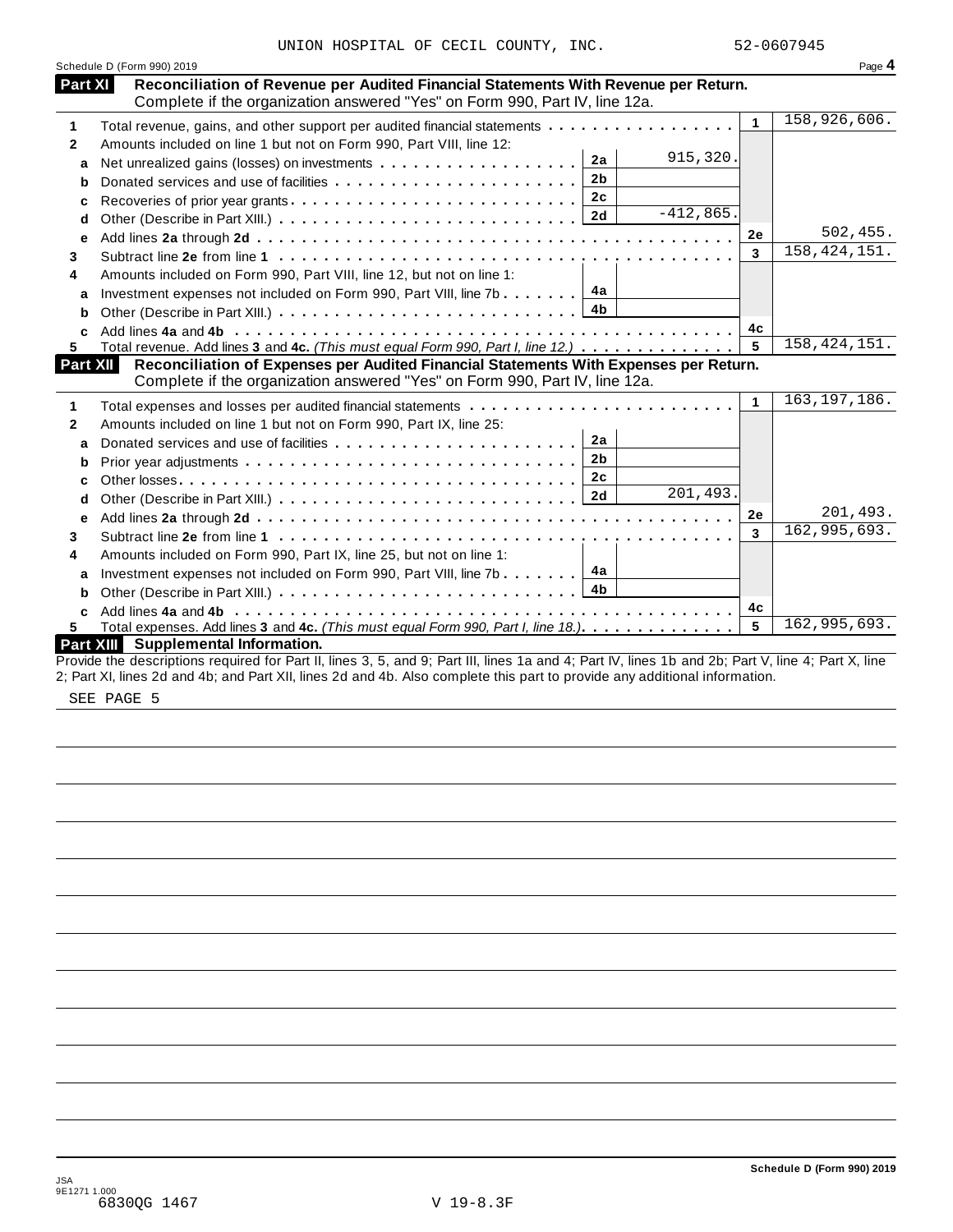FORM 990, SCHEDULE D, PART X, LINE 2 TEXT OF FIN 48 (ASC 740) FOOTNOTE

THE HOSPITAL IS A NOT-FOR-PROFIT CORPORATION AS DESCRIBED IN SECTION 501 (C)(3) OF THE IRC AND IS EXEMPT FROM FEDERAL INCOME TAXES ON THEIR EXEMPT INCOME UNDER SECTION 501 (A) OF THE IRC.

THE HOSPITAL ACCOUNTS FOR UNCERTAINTY IN INCOME TAXES BY PRESCRIBING A RECOGNITION THRESHOLD OF MORE-LIKELY-THAN-NOT TO BE SUSTAINED UPON EXAMINATION BY THE APPROPRIATE TAXING AUTHORITY. MEASUREMENT OF THE TAX UNCERTAINTY OCCURS IF THE RECOGNITION THRESHOLD HAS BEEN MET. THERE WERE NO TAX UNCERTAINTIES THAT MET THE RECOGNITION THRESHOLD FOR THE PERIOD JANUARY 1, 2020 THROUGH JUNE 30, 2020 (SUCCESSOR) AND PERIOD JULY 1, 2019 THROUGH DECEMBER 31, 2019 AND THE YEAR ENDED JUNE 30, 2019

THE HOSPITAL'S POLICY IS TO RECOGNIZE INTEREST RELATED TO UNRECOGNIZED TAX BENEFITS IN INTEREST EXPENSE AND PENALTIES IN OPERATING EXPENSES. ---------------

FORM 990, SCHEDULE D, PART XI, LINE 2D DETAIL OF OTHER ITEMS

BANK FEES  $\zeta$  (72,154) OTHER ADJUSTMENTS (340,711) ---------- TOTAL TO SCHEDULE D, PART XI, LINE 2D  $\sharp$  (412,865)

---------------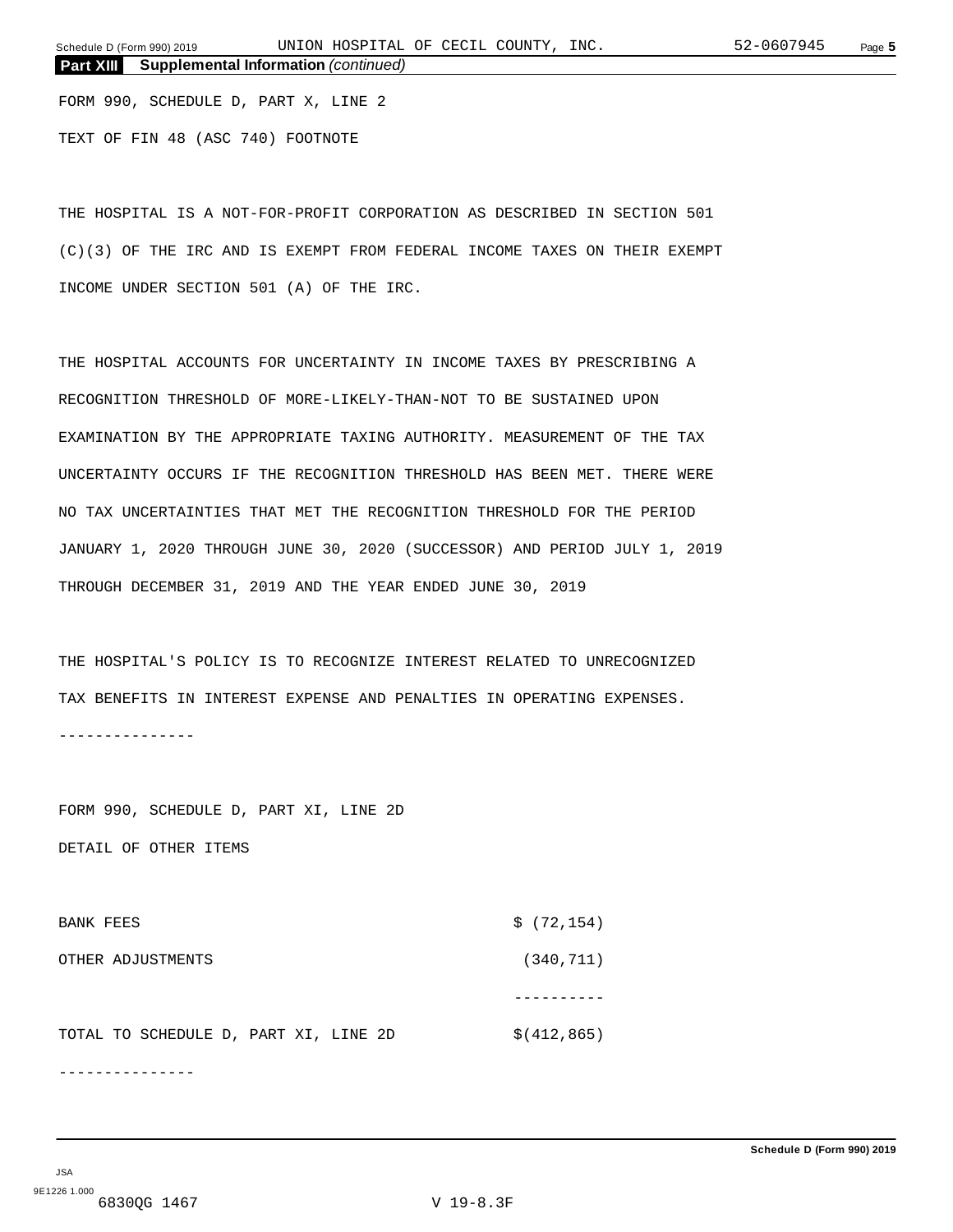| UNION HOSPITAL OF CECIL COUNTY, INC.<br>Schedule D (Form 990) 2019 |           | 52-0607945   | Page 5         |
|--------------------------------------------------------------------|-----------|--------------|----------------|
| <b>Part XIII</b> Supplemental Information (continued)              |           |              |                |
| FORM 990, SCHEDULE D, PART XII, LINE 4B                            |           |              |                |
| DETAIL OF OTHER ITEMS                                              |           |              |                |
|                                                                    |           |              |                |
|                                                                    |           |              |                |
| <b>BANK FEES</b>                                                   | \$72,154  |              |                |
| OTHER ADJUSTMENTS                                                  | 129,339   |              |                |
|                                                                    |           |              |                |
|                                                                    |           |              |                |
| TOTAL TO SCHEDULE D, PART XII, LINE 4D                             | \$201,493 |              |                |
|                                                                    |           |              |                |
|                                                                    |           | ATTACHMENT 1 |                |
| SCHEDULE D, PART VII - INVESTMENTS - CLOSELY HELD EQUITY INTERESTS |           |              |                |
| DESCRIPTION                                                        |           | BOOK VALUE   | COST<br>OR FMV |
|                                                                    |           |              |                |
| CLOSELY-HELD EQUITY INTERESTS                                      |           | 5, 243, 103. | COST           |

TOTALS 5, 243, 103.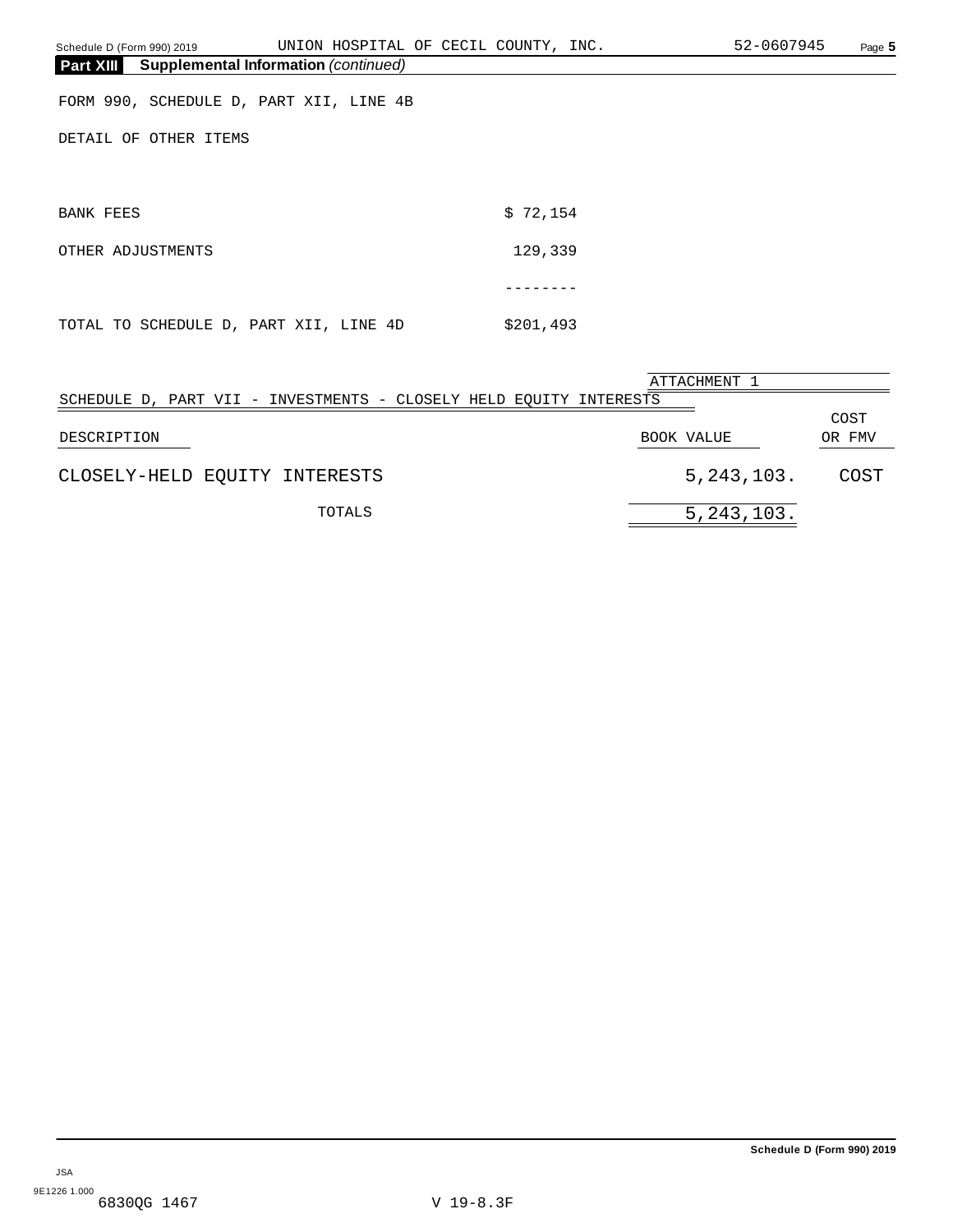| <b>SCHEDULE F</b>                                      | <b>Statement of Activities Outside the United States</b>                                                                                                                                                             | OMB No. 1545-0047                     |                                            |  |
|--------------------------------------------------------|----------------------------------------------------------------------------------------------------------------------------------------------------------------------------------------------------------------------|---------------------------------------|--------------------------------------------|--|
| (Form 990)                                             | ► Complete if the organization answered "Yes" on Form 990, Part IV, line 14b, 15, or 16.                                                                                                                             |                                       | $20$ 19                                    |  |
| Department of the Treasury<br>Internal Revenue Service | Attach to Form 990.<br>Go to www.irs.gov/Form990 for instructions and the latest information.                                                                                                                        |                                       | <b>Open to Public</b><br><b>Inspection</b> |  |
| Name of the organization                               |                                                                                                                                                                                                                      | <b>Employer identification number</b> |                                            |  |
| UNION HOSPITAL OF CECIL COUNTY, INC.                   |                                                                                                                                                                                                                      | 52-0607945                            |                                            |  |
| Part I                                                 | General Information on Activities Outside the United States. Complete if the organization answered "Yes" on<br>Form 990, Part IV, line 14b.                                                                          |                                       |                                            |  |
| award the grants or assistance?                        | For grantmakers. Does the organization maintain records to substantiate the amount of its grants and<br>other assistance, the grantees' eligibility for the grants or assistance, and the selection criteria used to |                                       | Nο<br>Yes                                  |  |

- **2 For grantmakers.** Describe in Part V the organization's procedures for monitoring the use of its grants and other assistance outside the United States.
- **3** Activities per Region. (The following Part I, line 3 table can be duplicated if additional space is needed.)

|                   | Transition por region. This ionowing I are it, line o table can be adplicated if additional space is necada.<br>(a) Region                                                                                                           | (b) Number<br>of offices in<br>the region | (c) Number of<br>employees,<br>agents, and<br>independent<br>contractors<br>in the region | (d) Activities conducted in the<br>region (by type) (such as,<br>fundraising, program services,<br>investments, grants to recipients<br>located in the region) | (e) If activity listed in (d) is<br>a program service,<br>describe specific type of<br>service(s) in the region | (f) Total<br>expenditures for<br>and investments<br>in the region |
|-------------------|--------------------------------------------------------------------------------------------------------------------------------------------------------------------------------------------------------------------------------------|-------------------------------------------|-------------------------------------------------------------------------------------------|----------------------------------------------------------------------------------------------------------------------------------------------------------------|-----------------------------------------------------------------------------------------------------------------|-------------------------------------------------------------------|
| (1)               | CENTRAL AMERICA/CARIBBEAN                                                                                                                                                                                                            | $\mathsf 0$ .                             | $\mathsf{0}$ .                                                                            | INVESTMENTS                                                                                                                                                    |                                                                                                                 | 20,000.                                                           |
| (2)               |                                                                                                                                                                                                                                      |                                           |                                                                                           |                                                                                                                                                                |                                                                                                                 |                                                                   |
| (3)               | <u> 1980 - Johann Barbara, martxa</u>                                                                                                                                                                                                |                                           |                                                                                           |                                                                                                                                                                |                                                                                                                 |                                                                   |
| (4)               |                                                                                                                                                                                                                                      |                                           |                                                                                           |                                                                                                                                                                |                                                                                                                 |                                                                   |
| (5)               | <u> The Communication of the Communication of the Communication of the Communication of the Communication of the Communication of the Communication of the Communication of the Communication of the Communication of the Commun</u> |                                           |                                                                                           |                                                                                                                                                                |                                                                                                                 |                                                                   |
| (6)               |                                                                                                                                                                                                                                      |                                           |                                                                                           |                                                                                                                                                                |                                                                                                                 |                                                                   |
| (7)               | <u> 1989 - Johann Barn, mars ann an t-</u>                                                                                                                                                                                           |                                           |                                                                                           |                                                                                                                                                                |                                                                                                                 |                                                                   |
| (8)               |                                                                                                                                                                                                                                      |                                           |                                                                                           |                                                                                                                                                                |                                                                                                                 |                                                                   |
| (9)               |                                                                                                                                                                                                                                      |                                           |                                                                                           |                                                                                                                                                                |                                                                                                                 |                                                                   |
| (10)              |                                                                                                                                                                                                                                      |                                           |                                                                                           |                                                                                                                                                                |                                                                                                                 |                                                                   |
| (11)              | <u> 1980 - Johann Barbara, martxa a</u>                                                                                                                                                                                              |                                           |                                                                                           |                                                                                                                                                                |                                                                                                                 |                                                                   |
| (12)              | <u> 1980 - Johann Barbara, martxa a</u>                                                                                                                                                                                              |                                           |                                                                                           |                                                                                                                                                                |                                                                                                                 |                                                                   |
| (13)              |                                                                                                                                                                                                                                      |                                           |                                                                                           |                                                                                                                                                                |                                                                                                                 |                                                                   |
| (14)              |                                                                                                                                                                                                                                      |                                           |                                                                                           |                                                                                                                                                                |                                                                                                                 |                                                                   |
| (15)              |                                                                                                                                                                                                                                      |                                           |                                                                                           |                                                                                                                                                                |                                                                                                                 |                                                                   |
| (16)              |                                                                                                                                                                                                                                      |                                           |                                                                                           |                                                                                                                                                                |                                                                                                                 |                                                                   |
| (17)              |                                                                                                                                                                                                                                      |                                           |                                                                                           |                                                                                                                                                                |                                                                                                                 |                                                                   |
| 3a<br>$\mathbf b$ | Subtotal<br>continuation<br>Total<br>from<br>sheets to Part I                                                                                                                                                                        |                                           |                                                                                           |                                                                                                                                                                |                                                                                                                 | 20,000.                                                           |
|                   | c Totals (add lines 3a and 3b)<br>For Paperwork Reduction Act Notice, see the Instructions for Form 990.                                                                                                                             |                                           |                                                                                           |                                                                                                                                                                |                                                                                                                 | 20,000.<br>Schedule F (Form 990) 2019                             |

JSA 9E1274 1.000 6830QG 1467 V 19-8.3F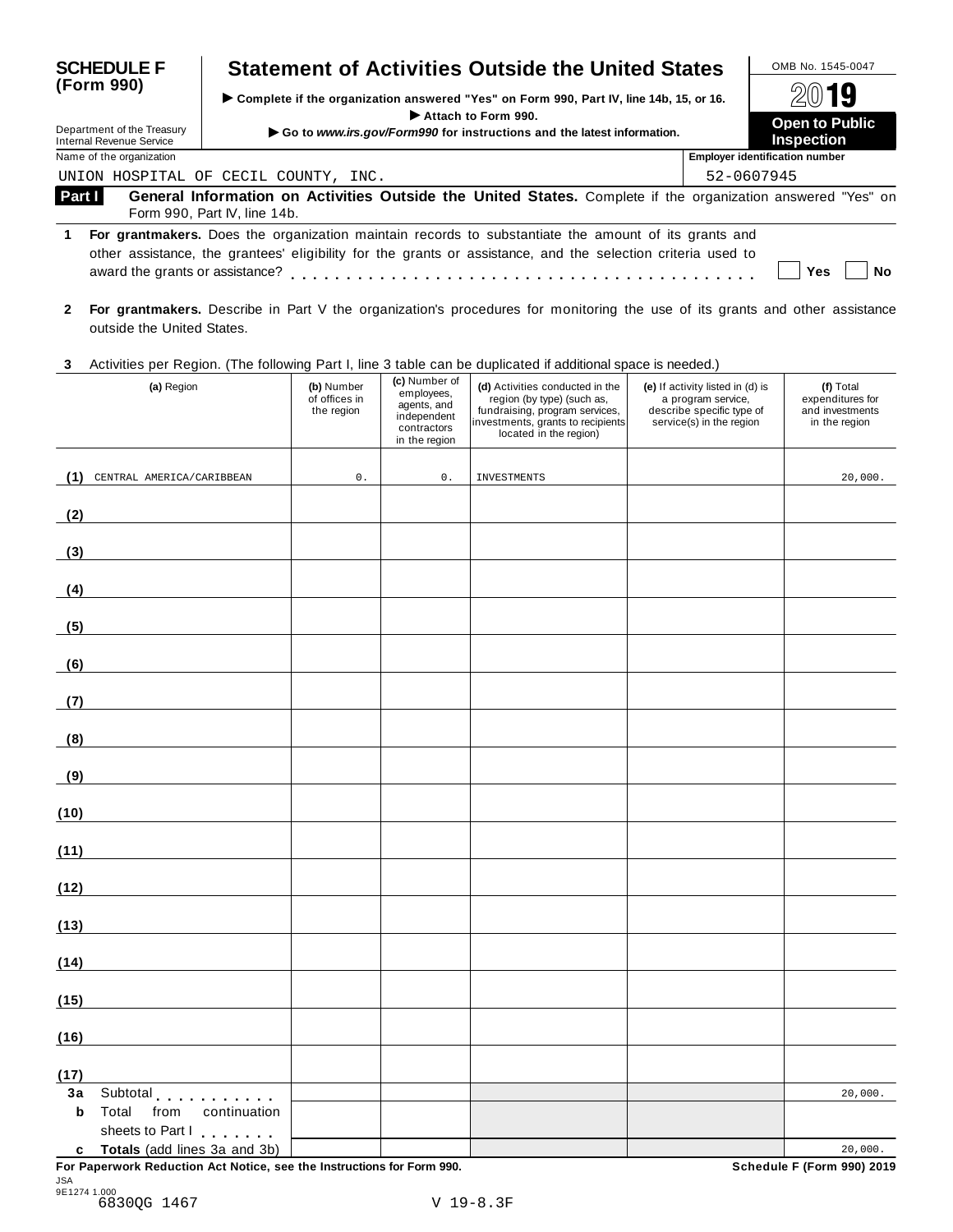Schedule <sup>F</sup> (Form 990) <sup>2019</sup> Page **2**

| $\mathbf{1}$ | (a) Name of<br>organization | (b) IRS code<br>section and EIN<br>(if applicable) | (c) Region | (d) Purpose of<br>grant | (e) Amount of<br>cash grant | (f) Manner of<br>cash<br>disbursement | (g) Amount of<br>noncash<br>assistance | (h) Description<br>of noncash<br>assistance | (i) Method of<br>valuation<br>(book, FMV,<br>appraisal, other) |
|--------------|-----------------------------|----------------------------------------------------|------------|-------------------------|-----------------------------|---------------------------------------|----------------------------------------|---------------------------------------------|----------------------------------------------------------------|
| (1)          |                             |                                                    |            |                         |                             |                                       |                                        |                                             |                                                                |
| (2)          |                             |                                                    |            |                         |                             |                                       |                                        |                                             |                                                                |
| (3)          |                             |                                                    |            |                         |                             |                                       |                                        |                                             |                                                                |
| (4)          |                             |                                                    |            |                         |                             |                                       |                                        |                                             |                                                                |
| (5)          |                             |                                                    |            |                         |                             |                                       |                                        |                                             |                                                                |
| (6)          |                             |                                                    |            |                         |                             |                                       |                                        |                                             |                                                                |
| (7)          |                             |                                                    |            |                         |                             |                                       |                                        |                                             |                                                                |
| (8)          |                             |                                                    |            |                         |                             |                                       |                                        |                                             |                                                                |
| (9)          |                             |                                                    |            |                         |                             |                                       |                                        |                                             |                                                                |
| (10)         |                             |                                                    |            |                         |                             |                                       |                                        |                                             |                                                                |
| (11)         |                             |                                                    |            |                         |                             |                                       |                                        |                                             |                                                                |
| (12)         |                             |                                                    |            |                         |                             |                                       |                                        |                                             |                                                                |
| (13)         |                             |                                                    |            |                         |                             |                                       |                                        |                                             |                                                                |
| (14)         |                             |                                                    |            |                         |                             |                                       |                                        |                                             |                                                                |
| (15)         |                             |                                                    |            |                         |                             |                                       |                                        |                                             |                                                                |
| (16)         |                             |                                                    |            |                         |                             |                                       |                                        |                                             |                                                                |

<sup>m</sup> <sup>m</sup> <sup>m</sup> <sup>m</sup> <sup>m</sup> <sup>m</sup> <sup>m</sup> <sup>m</sup> <sup>m</sup> <sup>m</sup> <sup>m</sup> <sup>m</sup> <sup>m</sup> <sup>m</sup> <sup>m</sup> <sup>m</sup> <sup>m</sup> <sup>m</sup> <sup>m</sup> <sup>m</sup> **<sup>3</sup>** Enter total number of other organizations or entities <sup>m</sup> <sup>m</sup> <sup>m</sup> <sup>m</sup> <sup>m</sup> <sup>m</sup> <sup>m</sup> <sup>m</sup> <sup>m</sup> <sup>m</sup> <sup>m</sup> <sup>m</sup> <sup>m</sup> <sup>m</sup> <sup>m</sup> <sup>m</sup> <sup>m</sup> <sup>m</sup> <sup>m</sup> <sup>m</sup> <sup>m</sup> <sup>m</sup> <sup>m</sup> <sup>m</sup> <sup>m</sup> <sup>m</sup> <sup>m</sup> <sup>m</sup> <sup>m</sup> <sup>m</sup> <sup>m</sup> <sup>m</sup> <sup>m</sup> <sup>m</sup> <sup>m</sup> <sup>m</sup> <sup>m</sup> <sup>m</sup> <sup>m</sup> <sup>m</sup> <sup>m</sup> <sup>m</sup> <sup>m</sup> <sup>m</sup> <sup>m</sup> <sup>m</sup>

**Schedule F (Form 990) 2019**

 $\overline{\phantom{a}}$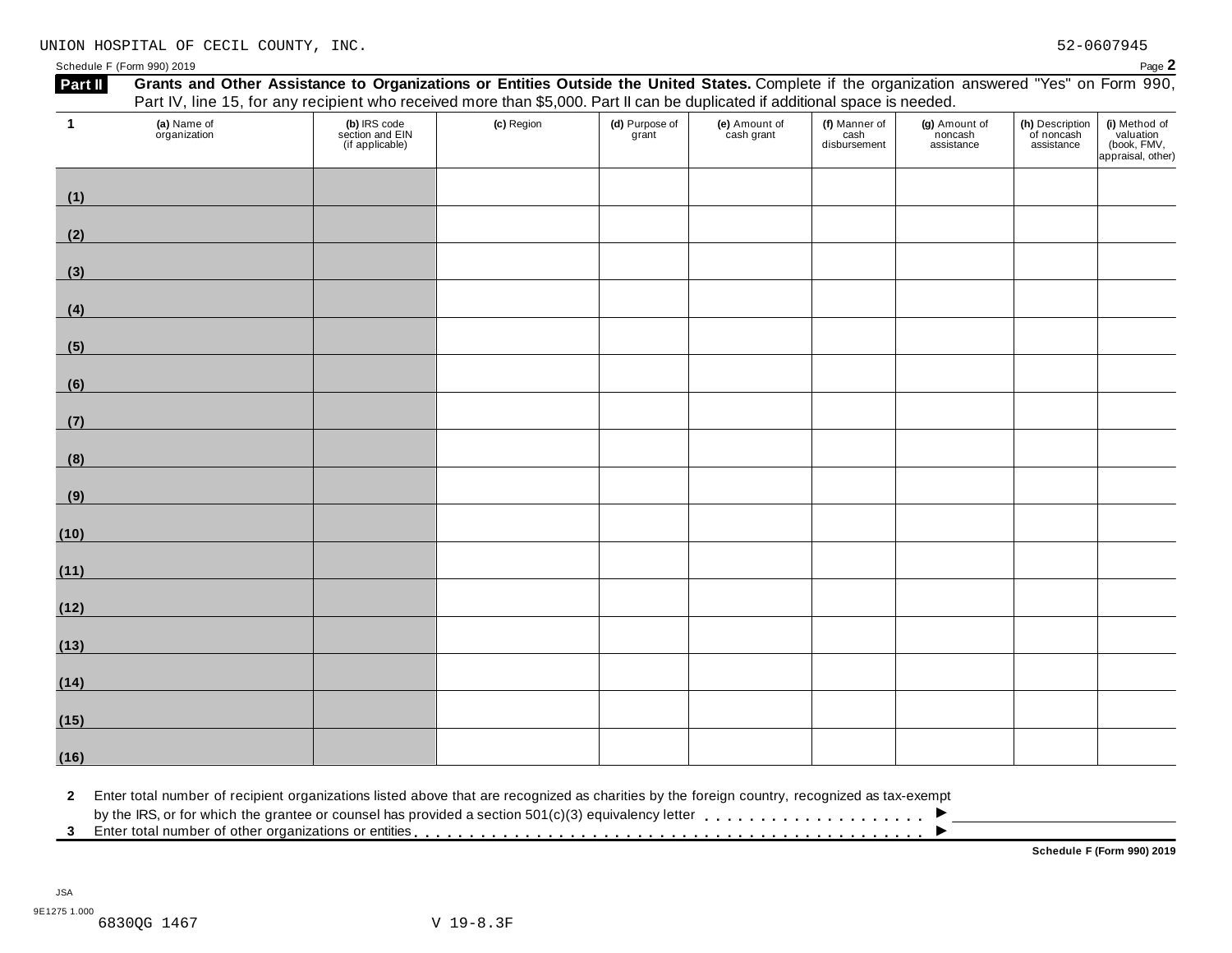### Schedule <sup>F</sup> (Form 990) <sup>2019</sup> Page **3**

| (a) Type of grant or assistance                                                                                              | (b) Region | (c) Number of<br>recipients | (d) Amount of<br>cash grant | (e) Manner of<br>cash<br>disbursement | (f) Amount of<br>noncash<br>assistance | (g) Description<br>of noncash<br>assistance | (h) Method of<br>valuation<br>(book, FMV,<br>appraisal, other) |
|------------------------------------------------------------------------------------------------------------------------------|------------|-----------------------------|-----------------------------|---------------------------------------|----------------------------------------|---------------------------------------------|----------------------------------------------------------------|
| (1)                                                                                                                          |            |                             |                             |                                       |                                        |                                             |                                                                |
| (2)<br><u> 1980 - Johann Barbara, martxa a</u>                                                                               |            |                             |                             |                                       |                                        |                                             |                                                                |
| (3)<br><u> 1989 - Johann Barn, mars eta bainar eta industrial eta industrial eta industrial eta industrial eta industria</u> |            |                             |                             |                                       |                                        |                                             |                                                                |
| (4)<br><u> 1980 - Johann Barn, mars an t-Amerikaansk ferskeider (</u>                                                        |            |                             |                             |                                       |                                        |                                             |                                                                |
| (5)                                                                                                                          |            |                             |                             |                                       |                                        |                                             |                                                                |
| (6)                                                                                                                          |            |                             |                             |                                       |                                        |                                             |                                                                |
| (7)                                                                                                                          |            |                             |                             |                                       |                                        |                                             |                                                                |
| (8)                                                                                                                          |            |                             |                             |                                       |                                        |                                             |                                                                |
| (9)                                                                                                                          |            |                             |                             |                                       |                                        |                                             |                                                                |
| (10)                                                                                                                         |            |                             |                             |                                       |                                        |                                             |                                                                |
| (11)                                                                                                                         |            |                             |                             |                                       |                                        |                                             |                                                                |
| (12)                                                                                                                         |            |                             |                             |                                       |                                        |                                             |                                                                |
| (13)                                                                                                                         |            |                             |                             |                                       |                                        |                                             |                                                                |
| (14)                                                                                                                         |            |                             |                             |                                       |                                        |                                             |                                                                |
| (15)                                                                                                                         |            |                             |                             |                                       |                                        |                                             |                                                                |
| (16)                                                                                                                         |            |                             |                             |                                       |                                        |                                             |                                                                |
| (17)                                                                                                                         |            |                             |                             |                                       |                                        |                                             |                                                                |
| (18)                                                                                                                         |            |                             |                             |                                       |                                        |                                             |                                                                |

**Schedule F (Form 990) 2019**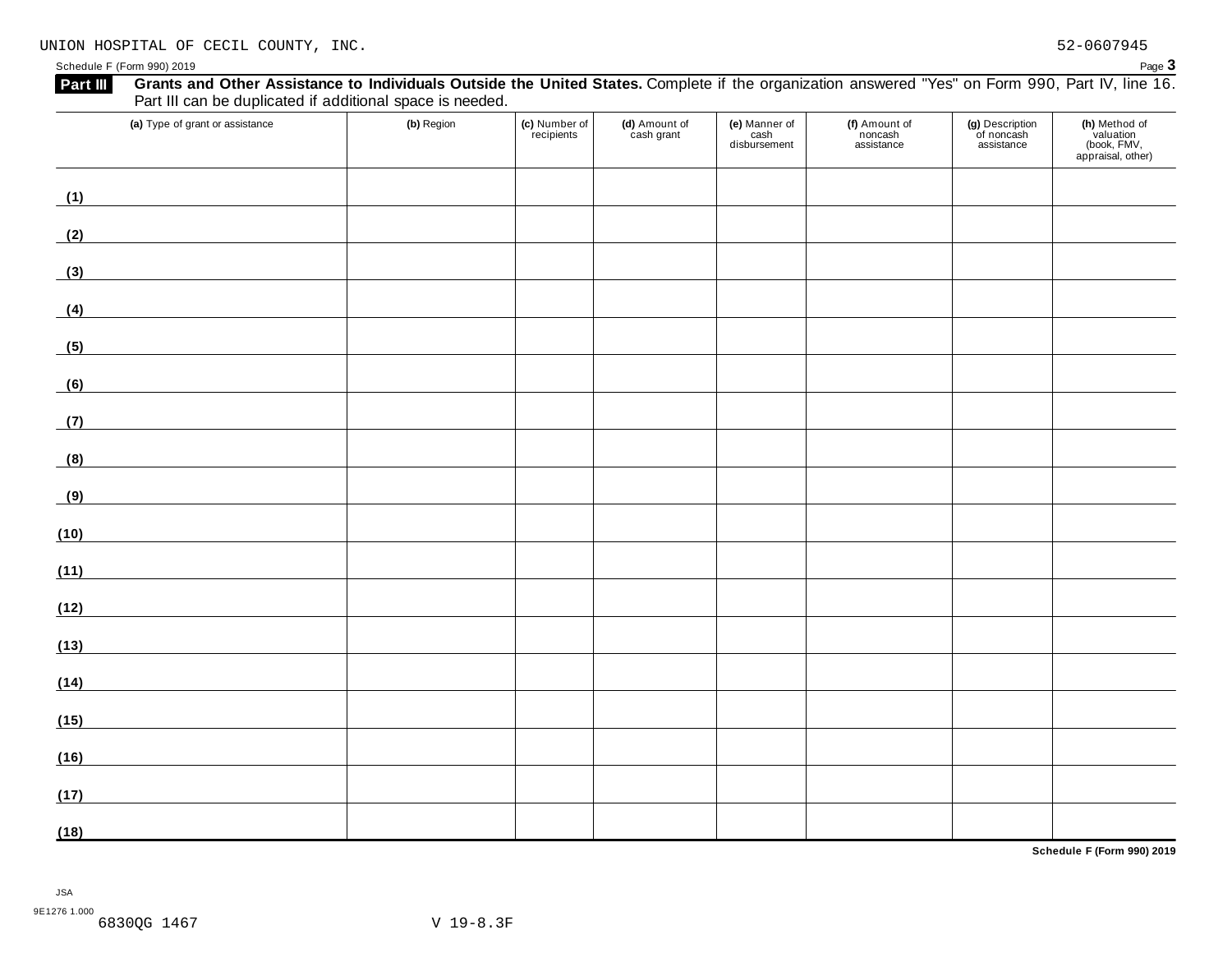UNION HOSPITAL OF CECIL COUNTY, INC. 52-0607945

|                | Schedule F (Form 990) 2019                                                                                                                                                                                                                                                                                                                                                                                                    | Page 4                       |
|----------------|-------------------------------------------------------------------------------------------------------------------------------------------------------------------------------------------------------------------------------------------------------------------------------------------------------------------------------------------------------------------------------------------------------------------------------|------------------------------|
| <b>Part IV</b> | <b>Foreign Forms</b>                                                                                                                                                                                                                                                                                                                                                                                                          |                              |
| 1.             | Was the organization a U.S. transferor of property to a foreign corporation during the tax year? If "Yes,"<br>the organization may be required to file Form 926, Return by a U.S. Transferor of Property to a Foreign<br>Χ<br>Yes                                                                                                                                                                                             | No                           |
| $\mathbf{2}$   | Did the organization have an interest in a foreign trust during the tax year? If "Yes," the organization<br>may be required to separately file Form 3520, Annual Return To Report Transactions With Foreign<br>Trusts and Receipt of Certain Foreign Gifts, and/or Form 3520-A, Annual Information Return of Foreign<br>Trust With a U.S. Owner (see Instructions for Forms 3520 and 3520-A; don't file with Form 990)<br>Yes | X <br><b>No</b>              |
| 3              | Did the organization have an ownership interest in a foreign corporation during the tax year? If "Yes,"<br>the organization may be required to file Form 5471, Information Return of U.S. Persons With Respect to<br>Χ<br>Yes                                                                                                                                                                                                 | No                           |
| 4              | Was the organization a direct or indirect shareholder of a passive foreign investment company or a<br>qualified electing fund during the tax year? If "Yes," the organization may be required to file Form 8621,<br>Information Return by a Shareholder of a Passive Foreign Investment Company or Qualified Electing<br>Fund (see Instructions for Form 8621)<br>Yes                                                         | $\vert X \vert$<br><b>No</b> |
| 5              | Did the organization have an ownership interest in a foreign partnership during the tax year? If "Yes,"<br>the organization may be required to file Form 8865, Return of U.S. Persons With Respect to Certain<br>Foreign Partnerships (see Instructions for Form 8865)<br>Yes                                                                                                                                                 | $\mathbf{X}$<br><b>No</b>    |
| 6              | Did the organization have any operations in or related to any boycotting countries during the tax year? If<br>"Yes," the organization may be required to separately file Form 5713, International Boycott Report (see<br>Instructions for Form 5713; don't file with Form 990)<br>Yes                                                                                                                                         | Χ<br><b>No</b>               |

**Schedule F (Form 990) 2019**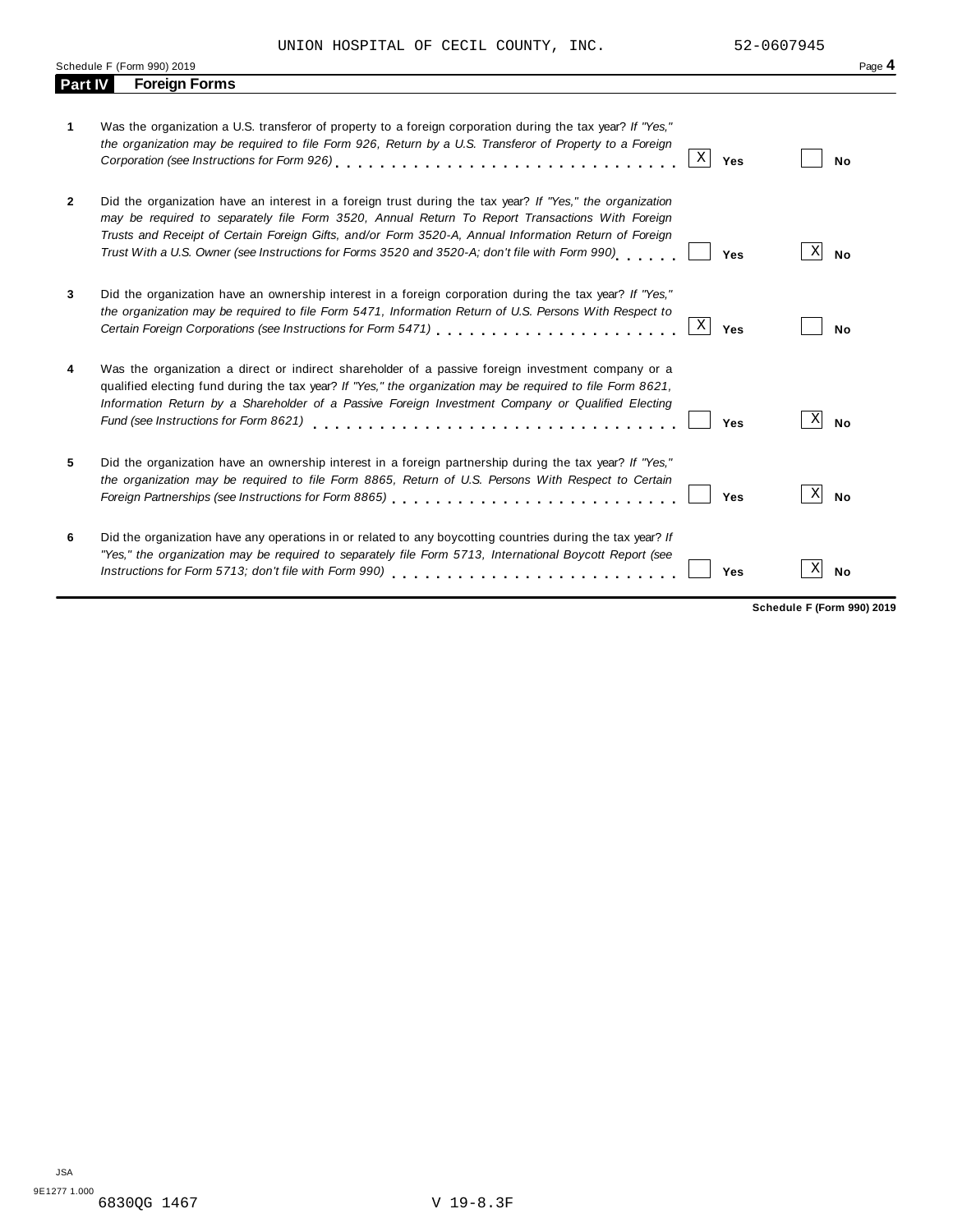### **Part V Supplemental Information**

Provide the information required by Part I, line 2 (monitoring of funds); Part I, line 3, column (f) (accounting method; amounts of investments vs. expenditures per region); Part II, line 1 (accounting method); Part III (accounting method); and Part III, column (c) (estimated number of recipients), as applicable. Also complete this part to provide any additional information (see instructions).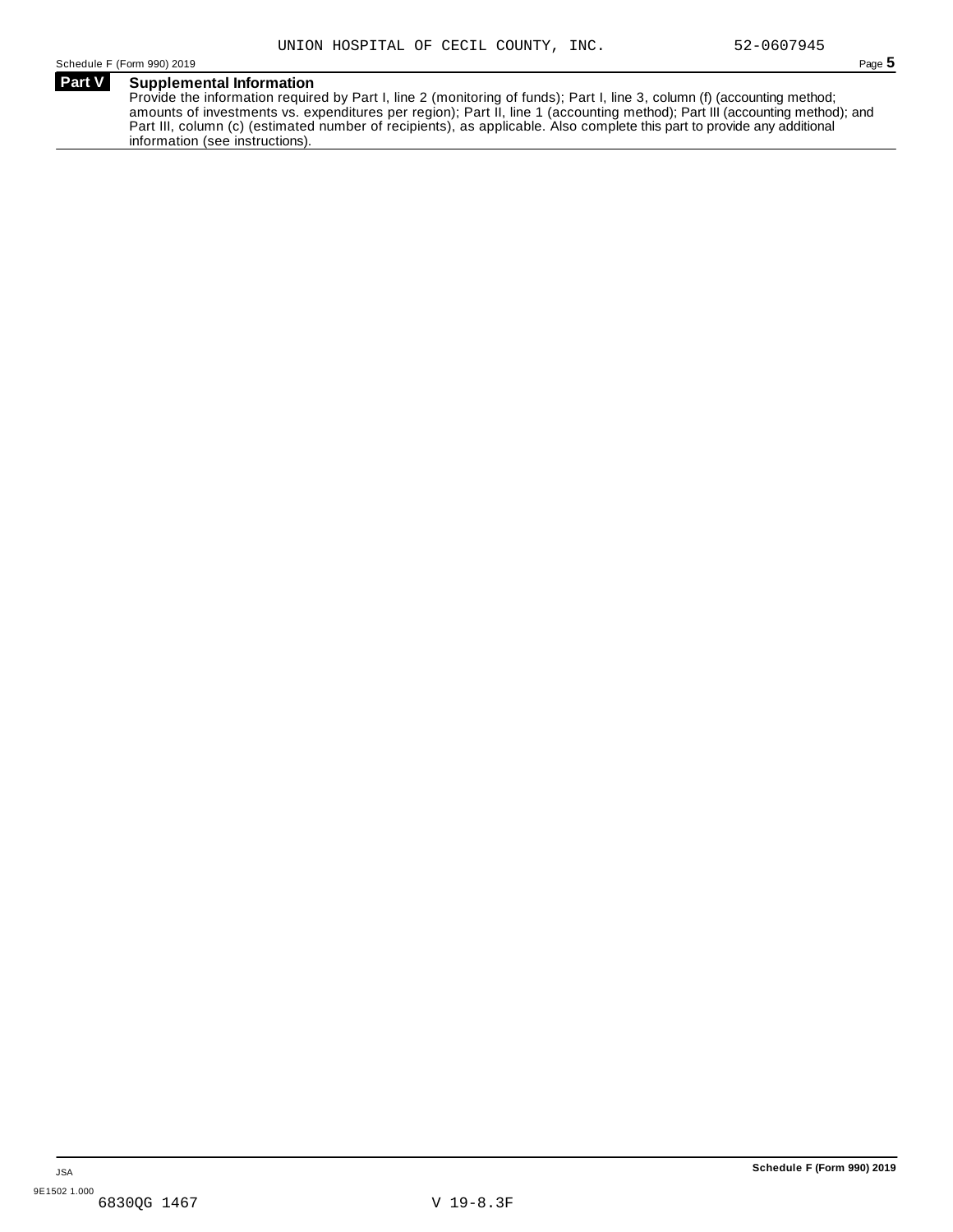| Part I                   |                                                                                                                                                                                                                               |                                                                                                                     |                                     | <b>Hospitals</b>                                                                                                                                                                                                                                                                                                                                       |                                               |                                       | OMB No. 1545-0047 |                                    |                                  |
|--------------------------|-------------------------------------------------------------------------------------------------------------------------------------------------------------------------------------------------------------------------------|---------------------------------------------------------------------------------------------------------------------|-------------------------------------|--------------------------------------------------------------------------------------------------------------------------------------------------------------------------------------------------------------------------------------------------------------------------------------------------------------------------------------------------------|-----------------------------------------------|---------------------------------------|-------------------|------------------------------------|----------------------------------|
|                          |                                                                                                                                                                                                                               | (Form 990)<br>Complete if the organization answered "Yes" on Form 990, Part IV, question 20.<br>Attach to Form 990. |                                     |                                                                                                                                                                                                                                                                                                                                                        |                                               |                                       |                   |                                    | 19<br><b>Open to Public</b>      |
|                          | Department of the Treasury<br><b>Internal Revenue Service</b>                                                                                                                                                                 |                                                                                                                     |                                     | Go to www.irs.gov/Form990 for instructions and the latest information.                                                                                                                                                                                                                                                                                 |                                               |                                       | <b>Inspection</b> |                                    |                                  |
|                          | Name of the organization                                                                                                                                                                                                      |                                                                                                                     |                                     |                                                                                                                                                                                                                                                                                                                                                        |                                               | <b>Employer identification number</b> |                   |                                    |                                  |
|                          | UNION HOSPITAL OF CECIL COUNTY, INC.                                                                                                                                                                                          |                                                                                                                     |                                     |                                                                                                                                                                                                                                                                                                                                                        |                                               | 52-0607945                            |                   |                                    |                                  |
|                          |                                                                                                                                                                                                                               |                                                                                                                     |                                     | <b>Financial Assistance and Certain Other Community Benefits at Cost</b>                                                                                                                                                                                                                                                                               |                                               |                                       |                   |                                    |                                  |
|                          |                                                                                                                                                                                                                               |                                                                                                                     |                                     |                                                                                                                                                                                                                                                                                                                                                        |                                               |                                       |                   | Yes                                | No                               |
|                          |                                                                                                                                                                                                                               |                                                                                                                     |                                     | 1a Did the organization have a financial assistance policy during the tax year? If "No," skip to question 6a                                                                                                                                                                                                                                           |                                               |                                       | 1a                | Χ                                  |                                  |
|                          |                                                                                                                                                                                                                               |                                                                                                                     |                                     |                                                                                                                                                                                                                                                                                                                                                        |                                               |                                       | 1 <sub>b</sub>    | Χ                                  |                                  |
| 2                        | Χ<br>Applied uniformly to all hospital facilities                                                                                                                                                                             |                                                                                                                     |                                     | If the organization had multiple hospital facilities, indicate which of the following best describes application of<br>the financial assistance policy to its various hospital facilities during the tax year.                                                                                                                                         | Applied uniformly to most hospital facilities |                                       |                   |                                    |                                  |
| 3                        | Generally tailored to individual hospital facilities<br>Answer the following based on the financial assistance eligibility criteria that applied to the largest number of<br>the organization's patients during the tax year. |                                                                                                                     |                                     |                                                                                                                                                                                                                                                                                                                                                        |                                               |                                       |                   |                                    |                                  |
|                          |                                                                                                                                                                                                                               |                                                                                                                     |                                     | Did the organization use Federal Poverty Guidelines (FPG) as a factor in determining eligibility for providing<br>free care? If "Yes," indicate which of the following was the FPG family income limit for eligibility for free care:                                                                                                                  |                                               |                                       | За                | Χ                                  |                                  |
|                          | 100%                                                                                                                                                                                                                          | X<br>150%                                                                                                           | 200%                                | Other                                                                                                                                                                                                                                                                                                                                                  | $\%$                                          |                                       |                   |                                    |                                  |
|                          |                                                                                                                                                                                                                               |                                                                                                                     |                                     | <b>b</b> Did the organization use FPG as a factor in determining eligibility for providing discounted care? If "Yes,"                                                                                                                                                                                                                                  |                                               |                                       |                   |                                    |                                  |
|                          | 200%                                                                                                                                                                                                                          | 250%                                                                                                                | 300%                                | indicate which of the following was the family income limit for eligibility for discounted care:<br> X <br>350%<br>400%                                                                                                                                                                                                                                | Other                                         | $\sim$ %                              | 3b                | Χ                                  |                                  |
|                          | discounted care.                                                                                                                                                                                                              |                                                                                                                     |                                     | c If the organization used factors other than FPG in determining eligibility, describe in Part VI the criteria used<br>for determining eligibility for free or discounted care. Include in the description whether the organization used<br>an asset test or other threshold, regardless of income, as a factor in determining eligibility for free or |                                               |                                       |                   |                                    |                                  |
| 4                        |                                                                                                                                                                                                                               |                                                                                                                     |                                     | Did the organization's financial assistance policy that applied to the largest number of its patients during the<br>tax year provide for free or discounted care to the "medically indigent"?                                                                                                                                                          |                                               |                                       | 4                 | Χ                                  |                                  |
|                          |                                                                                                                                                                                                                               |                                                                                                                     |                                     |                                                                                                                                                                                                                                                                                                                                                        |                                               |                                       | 5a                | Χ                                  |                                  |
| 5а                       |                                                                                                                                                                                                                               |                                                                                                                     |                                     | Did the organization budget amounts for free or discounted care provided under its financial assistance policy during the tax year?                                                                                                                                                                                                                    |                                               |                                       | 5b                | Χ                                  |                                  |
| b                        |                                                                                                                                                                                                                               |                                                                                                                     |                                     | If "Yes," did the organization's financial assistance expenses exceed the budgeted amount?                                                                                                                                                                                                                                                             |                                               |                                       |                   |                                    |                                  |
|                          |                                                                                                                                                                                                                               |                                                                                                                     |                                     | If "Yes" to line 5b, as a result of budget considerations, was the organization unable to provide free or                                                                                                                                                                                                                                              |                                               |                                       | 5 <sub>c</sub>    |                                    | Χ                                |
|                          |                                                                                                                                                                                                                               |                                                                                                                     |                                     |                                                                                                                                                                                                                                                                                                                                                        |                                               |                                       | 6a                | Χ                                  |                                  |
|                          |                                                                                                                                                                                                                               |                                                                                                                     |                                     |                                                                                                                                                                                                                                                                                                                                                        |                                               |                                       | 6b                | Χ                                  |                                  |
|                          |                                                                                                                                                                                                                               |                                                                                                                     |                                     | Complete the following table using the worksheets provided in the Schedule H instructions. Do not submit                                                                                                                                                                                                                                               |                                               |                                       |                   |                                    |                                  |
|                          | these worksheets with the Schedule H.<br>7 Financial Assistance and Certain Other Community Benefits at Cost                                                                                                                  |                                                                                                                     |                                     |                                                                                                                                                                                                                                                                                                                                                        |                                               |                                       |                   |                                    |                                  |
|                          | <b>Financial Assistance and</b><br><b>Means-Tested Government</b>                                                                                                                                                             | (a) Number of<br>activities or<br>programs<br>(optional)                                                            | (b) Persons<br>served<br>(optional) | (c) Total community<br>benefit expense                                                                                                                                                                                                                                                                                                                 | (d) Direct offsetting<br>revenue              | (e) Net community<br>benefit expense  |                   | (f) Percent<br>of total<br>expense |                                  |
|                          | Programs<br><b>a</b> Financial Assistance at cost                                                                                                                                                                             |                                                                                                                     |                                     |                                                                                                                                                                                                                                                                                                                                                        |                                               |                                       |                   |                                    |                                  |
|                          | (from Worksheet 1)                                                                                                                                                                                                            |                                                                                                                     |                                     | 1,432,600.                                                                                                                                                                                                                                                                                                                                             |                                               | 1,432,600.                            |                   |                                    | .87                              |
|                          | <b>b</b> Medicaid (from Worksheet 3,                                                                                                                                                                                          |                                                                                                                     |                                     |                                                                                                                                                                                                                                                                                                                                                        |                                               |                                       |                   |                                    |                                  |
|                          | column a) experience and a more and a more and a more and a more and a more and a more and a more and a more a<br>Costs of other means-tested                                                                                 |                                                                                                                     |                                     |                                                                                                                                                                                                                                                                                                                                                        |                                               |                                       |                   |                                    |                                  |
|                          | government programs (from<br>Worksheet 3, column b)<br><b>Total.</b> Financial Assistance                                                                                                                                     |                                                                                                                     |                                     |                                                                                                                                                                                                                                                                                                                                                        |                                               |                                       |                   |                                    |                                  |
|                          |                                                                                                                                                                                                                               |                                                                                                                     |                                     |                                                                                                                                                                                                                                                                                                                                                        |                                               |                                       |                   |                                    |                                  |
|                          | and Means-Tested                                                                                                                                                                                                              |                                                                                                                     |                                     |                                                                                                                                                                                                                                                                                                                                                        |                                               |                                       |                   |                                    |                                  |
|                          | Government Programs                                                                                                                                                                                                           |                                                                                                                     |                                     | 1,432,600.                                                                                                                                                                                                                                                                                                                                             |                                               | 1,432,600.                            |                   |                                    |                                  |
|                          | <b>Other Benefits</b>                                                                                                                                                                                                         |                                                                                                                     |                                     |                                                                                                                                                                                                                                                                                                                                                        |                                               |                                       |                   |                                    |                                  |
|                          | <b>e</b> Community health improvement<br>services and community benefit                                                                                                                                                       |                                                                                                                     | 2389                                | 82,687.                                                                                                                                                                                                                                                                                                                                                |                                               | 82,687.                               |                   |                                    |                                  |
|                          | operations (from Worksheet 4)                                                                                                                                                                                                 |                                                                                                                     |                                     |                                                                                                                                                                                                                                                                                                                                                        |                                               |                                       |                   |                                    |                                  |
|                          | f Health professions education                                                                                                                                                                                                |                                                                                                                     | 185                                 | 115,183.                                                                                                                                                                                                                                                                                                                                               |                                               | 115,183.                              |                   |                                    |                                  |
|                          | (from Worksheet 5)                                                                                                                                                                                                            |                                                                                                                     |                                     |                                                                                                                                                                                                                                                                                                                                                        |                                               |                                       |                   |                                    |                                  |
|                          | Subsidized health services (from                                                                                                                                                                                              |                                                                                                                     | 37                                  | 15,697,981.                                                                                                                                                                                                                                                                                                                                            | 6,887,031.                                    | 8,810,950.                            |                   |                                    |                                  |
|                          | Worksheet 6)<br>$\alpha$ , $\alpha$ , $\alpha$ , $\alpha$ , $\alpha$ , $\alpha$ , $\alpha$                                                                                                                                    |                                                                                                                     |                                     | 14,205.                                                                                                                                                                                                                                                                                                                                                |                                               | 14,205.                               |                   |                                    | .87<br>.05<br>.07<br>5.41<br>.01 |
|                          | Research (from Worksheet 7)<br>Cash and in-kind contributions                                                                                                                                                                 |                                                                                                                     |                                     |                                                                                                                                                                                                                                                                                                                                                        |                                               |                                       |                   |                                    |                                  |
|                          | for community benefit (from<br>Worksheet 8)<br>.                                                                                                                                                                              |                                                                                                                     | 24298                               | 279,842.                                                                                                                                                                                                                                                                                                                                               | 172,024.                                      | 107,818.                              |                   |                                    |                                  |
| C.<br>q<br>h.<br>j.<br>Ť | <b>Total.</b> Other Benefits                                                                                                                                                                                                  |                                                                                                                     | 26909                               | 16,189,898.                                                                                                                                                                                                                                                                                                                                            | 7,059,055.                                    | 9,130,843.                            |                   |                                    | .07<br>5.61                      |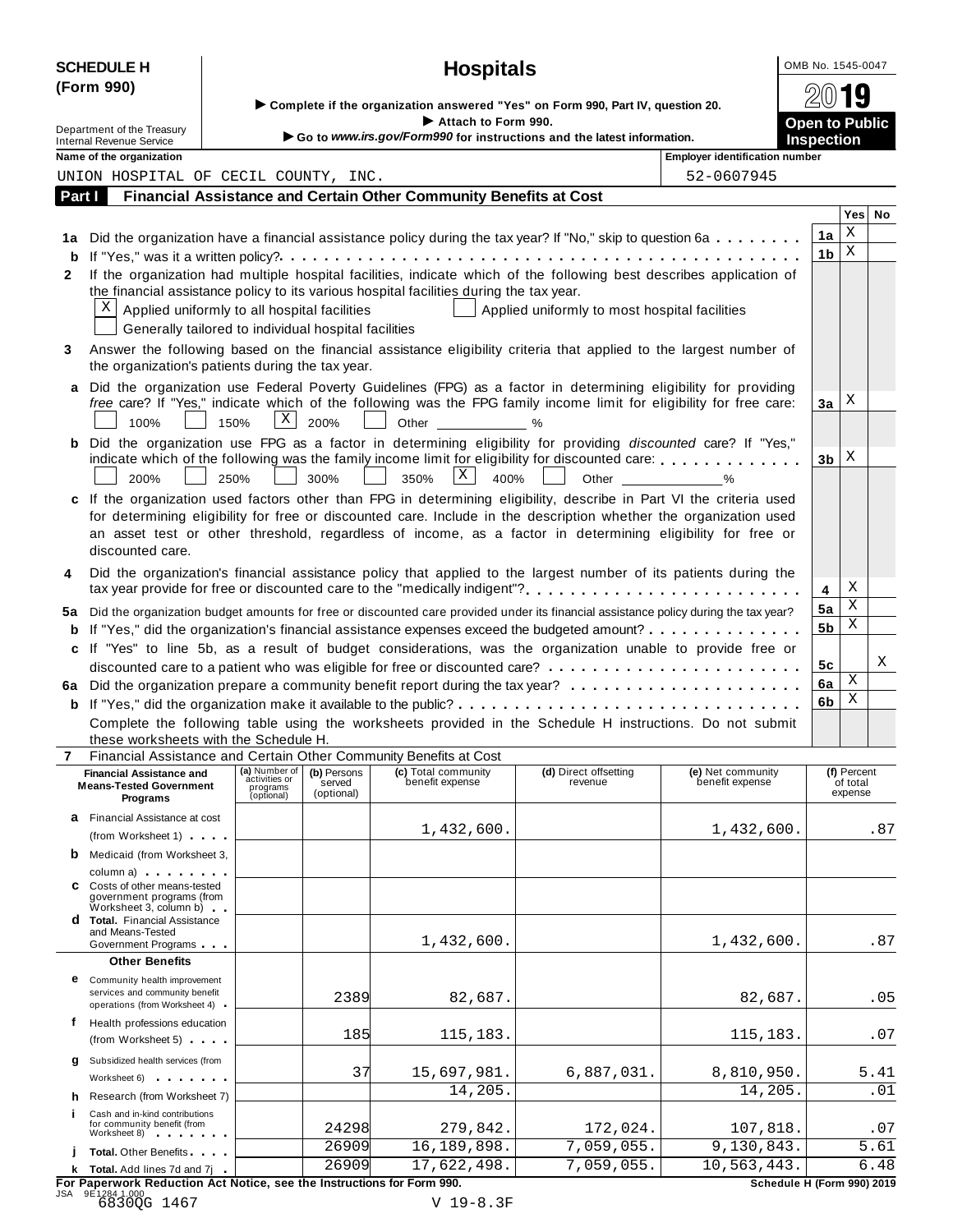#### **Community Building Activities** Complete this table if the organization conducted any community building activities during the tax year, and describe in Part VI how its community building activities promoted the health of the communities it serves. **Part II**

|            |                                                                                                                                                                                                                                                                        | (a) Number of<br>activities or<br>programs<br>(optional) | (b) Persons<br>(c) Total community<br>(e) Net community<br>(d) Direct offsetting<br>building expense<br>building expense<br>served<br>revenue<br>(optional) |                                                                                                                                                       |                                                        | (f) Percent of<br>total expense                                                             |    |                                                     |     |
|------------|------------------------------------------------------------------------------------------------------------------------------------------------------------------------------------------------------------------------------------------------------------------------|----------------------------------------------------------|-------------------------------------------------------------------------------------------------------------------------------------------------------------|-------------------------------------------------------------------------------------------------------------------------------------------------------|--------------------------------------------------------|---------------------------------------------------------------------------------------------|----|-----------------------------------------------------|-----|
|            | 1 Physical improvements and housing                                                                                                                                                                                                                                    |                                                          |                                                                                                                                                             |                                                                                                                                                       |                                                        |                                                                                             |    |                                                     |     |
|            | 2 Economic development                                                                                                                                                                                                                                                 |                                                          |                                                                                                                                                             | 12,798.                                                                                                                                               |                                                        | 12,798.                                                                                     |    |                                                     | .01 |
|            | 3 Community support                                                                                                                                                                                                                                                    |                                                          |                                                                                                                                                             | 7,110.                                                                                                                                                |                                                        | 7,110.                                                                                      |    |                                                     |     |
|            | 4 Environmental improvements                                                                                                                                                                                                                                           |                                                          |                                                                                                                                                             |                                                                                                                                                       |                                                        |                                                                                             |    |                                                     |     |
|            | 5 Leadership development and                                                                                                                                                                                                                                           |                                                          |                                                                                                                                                             |                                                                                                                                                       |                                                        |                                                                                             |    |                                                     |     |
|            | training for community members                                                                                                                                                                                                                                         |                                                          |                                                                                                                                                             |                                                                                                                                                       |                                                        |                                                                                             |    |                                                     |     |
|            | 6 Coalition building                                                                                                                                                                                                                                                   |                                                          |                                                                                                                                                             |                                                                                                                                                       |                                                        |                                                                                             |    |                                                     |     |
|            | 7 Community health improvement                                                                                                                                                                                                                                         |                                                          |                                                                                                                                                             |                                                                                                                                                       |                                                        |                                                                                             |    |                                                     |     |
|            | advocacy                                                                                                                                                                                                                                                               |                                                          |                                                                                                                                                             |                                                                                                                                                       |                                                        |                                                                                             |    |                                                     |     |
|            | 8 Workforce development                                                                                                                                                                                                                                                |                                                          |                                                                                                                                                             |                                                                                                                                                       |                                                        |                                                                                             |    |                                                     |     |
|            | 9 Other                                                                                                                                                                                                                                                                |                                                          |                                                                                                                                                             |                                                                                                                                                       |                                                        |                                                                                             |    |                                                     |     |
|            | 10 Total                                                                                                                                                                                                                                                               |                                                          |                                                                                                                                                             | 19,908.                                                                                                                                               |                                                        | 19,908.                                                                                     |    |                                                     | .01 |
|            | Part III<br><b>Bad Debt, Medicare, &amp; Collection Practices</b>                                                                                                                                                                                                      |                                                          |                                                                                                                                                             |                                                                                                                                                       |                                                        |                                                                                             |    |                                                     |     |
|            | Section A. Bad Debt Expense<br>Did the organization report bad debt expense in accordance with Healthcare Financial Management Association<br>Enter the amount of the organization's bad debt expense. Explain in Part VI the                                          |                                                          |                                                                                                                                                             |                                                                                                                                                       |                                                        |                                                                                             | 1  | Yes<br>х                                            | No  |
|            | methodology used by the organization to estimate this amount                                                                                                                                                                                                           |                                                          |                                                                                                                                                             |                                                                                                                                                       | $\overline{2}$                                         | 7,168,709.                                                                                  |    |                                                     |     |
|            | Enter the estimated amount of the organization's bad debt expense attributable to<br>patients eligible under the organization's financial assistance policy. Explain in Part VI<br>the methodology used by the organization to estimate this amount and the rationale, |                                                          |                                                                                                                                                             |                                                                                                                                                       | 3                                                      | 70,906.                                                                                     |    |                                                     |     |
|            | if any, for including this portion of bad debt as community benefit                                                                                                                                                                                                    |                                                          |                                                                                                                                                             |                                                                                                                                                       |                                                        |                                                                                             |    |                                                     |     |
|            | Provide in Part VI the text of the footnote to the organization's financial statements that describes bad debt                                                                                                                                                         |                                                          |                                                                                                                                                             |                                                                                                                                                       |                                                        |                                                                                             |    |                                                     |     |
|            | expense or the page number on which this footnote is contained in the attached financial statements.                                                                                                                                                                   |                                                          |                                                                                                                                                             |                                                                                                                                                       |                                                        |                                                                                             |    |                                                     |     |
|            | <b>Section B. Medicare</b>                                                                                                                                                                                                                                             |                                                          |                                                                                                                                                             |                                                                                                                                                       |                                                        |                                                                                             |    |                                                     |     |
|            | Enter total revenue received from Medicare (including DSH and IME)                                                                                                                                                                                                     |                                                          |                                                                                                                                                             |                                                                                                                                                       | $5\phantom{1}$                                         | 67,859,200.                                                                                 |    |                                                     |     |
|            | Enter Medicare allowable costs of care relating to payments on line 5                                                                                                                                                                                                  |                                                          |                                                                                                                                                             |                                                                                                                                                       | 6                                                      | 67,859,200.                                                                                 |    |                                                     |     |
| 7          | Subtract line 6 from line 5. This is the surplus (or shortfall)                                                                                                                                                                                                        |                                                          |                                                                                                                                                             |                                                                                                                                                       | $\overline{7}$                                         |                                                                                             |    |                                                     |     |
| 8          | Describe in Part VI the extent to which any shortfall reported on line 7 should be treated as community<br>benefit. Also describe in Part VI the costing methodology or source used to determine the amount reported                                                   |                                                          |                                                                                                                                                             |                                                                                                                                                       |                                                        |                                                                                             |    |                                                     |     |
|            | on line 6. Check the box that describes the method used:                                                                                                                                                                                                               |                                                          |                                                                                                                                                             |                                                                                                                                                       |                                                        |                                                                                             |    |                                                     |     |
|            |                                                                                                                                                                                                                                                                        |                                                          |                                                                                                                                                             | X                                                                                                                                                     |                                                        |                                                                                             |    |                                                     |     |
|            | Cost accounting system                                                                                                                                                                                                                                                 |                                                          |                                                                                                                                                             | Cost to charge ratio                                                                                                                                  | Other                                                  |                                                                                             |    |                                                     |     |
|            | <b>Section C. Collection Practices</b>                                                                                                                                                                                                                                 |                                                          |                                                                                                                                                             |                                                                                                                                                       |                                                        |                                                                                             |    | Χ                                                   |     |
|            | 9a Did the organization have a written debt collection policy during the tax year?                                                                                                                                                                                     |                                                          |                                                                                                                                                             |                                                                                                                                                       |                                                        |                                                                                             | 9а |                                                     |     |
|            | <b>b</b> If "Yes," did the organization's collection policy that applied to the largest number of its patients during the tax year contain provisions on the                                                                                                           |                                                          |                                                                                                                                                             |                                                                                                                                                       |                                                        |                                                                                             |    |                                                     |     |
|            | collection practices to be followed for patients who are known to qualify for financial assistance? Describe in Part VI                                                                                                                                                |                                                          |                                                                                                                                                             |                                                                                                                                                       |                                                        |                                                                                             | 9b | Χ                                                   |     |
|            | <b>Part IV</b>                                                                                                                                                                                                                                                         |                                                          |                                                                                                                                                             | <b>Management Companies and Joint Ventures</b> (owned 10% or more by officers, directors, trustees, key employees, and physicians - see instructions) |                                                        |                                                                                             |    |                                                     |     |
|            | (a) Name of entity                                                                                                                                                                                                                                                     |                                                          |                                                                                                                                                             | (b) Description of primary<br>activity of entity                                                                                                      | (c) Organization's<br>profit % or stock<br>ownership % | (d) Officers, directors,<br>trustees, or key<br>employees' profit %<br>or stock ownership % |    | (e) Physicians'<br>profit % or stock<br>ownership % |     |
| 1          |                                                                                                                                                                                                                                                                        |                                                          |                                                                                                                                                             |                                                                                                                                                       |                                                        |                                                                                             |    |                                                     |     |
| 2          |                                                                                                                                                                                                                                                                        |                                                          |                                                                                                                                                             |                                                                                                                                                       |                                                        |                                                                                             |    |                                                     |     |
| 3          |                                                                                                                                                                                                                                                                        |                                                          |                                                                                                                                                             |                                                                                                                                                       |                                                        |                                                                                             |    |                                                     |     |
| 4          |                                                                                                                                                                                                                                                                        |                                                          |                                                                                                                                                             |                                                                                                                                                       |                                                        |                                                                                             |    |                                                     |     |
| 5          |                                                                                                                                                                                                                                                                        |                                                          |                                                                                                                                                             |                                                                                                                                                       |                                                        |                                                                                             |    |                                                     |     |
| 6          |                                                                                                                                                                                                                                                                        |                                                          |                                                                                                                                                             |                                                                                                                                                       |                                                        |                                                                                             |    |                                                     |     |
| 7          |                                                                                                                                                                                                                                                                        |                                                          |                                                                                                                                                             |                                                                                                                                                       |                                                        |                                                                                             |    |                                                     |     |
| 8          |                                                                                                                                                                                                                                                                        |                                                          |                                                                                                                                                             |                                                                                                                                                       |                                                        |                                                                                             |    |                                                     |     |
| 9          |                                                                                                                                                                                                                                                                        |                                                          |                                                                                                                                                             |                                                                                                                                                       |                                                        |                                                                                             |    |                                                     |     |
| 10         |                                                                                                                                                                                                                                                                        |                                                          |                                                                                                                                                             |                                                                                                                                                       |                                                        |                                                                                             |    |                                                     |     |
| 11         |                                                                                                                                                                                                                                                                        |                                                          |                                                                                                                                                             |                                                                                                                                                       |                                                        |                                                                                             |    |                                                     |     |
| 12         |                                                                                                                                                                                                                                                                        |                                                          |                                                                                                                                                             |                                                                                                                                                       |                                                        |                                                                                             |    |                                                     |     |
| 13         |                                                                                                                                                                                                                                                                        |                                                          |                                                                                                                                                             |                                                                                                                                                       |                                                        |                                                                                             |    |                                                     |     |
| <b>JSA</b> | 9E1285 1.000<br>6830QG 1467                                                                                                                                                                                                                                            |                                                          |                                                                                                                                                             | $V$ 19-8.3F                                                                                                                                           |                                                        | Schedule H (Form 990) 2019                                                                  |    |                                                     |     |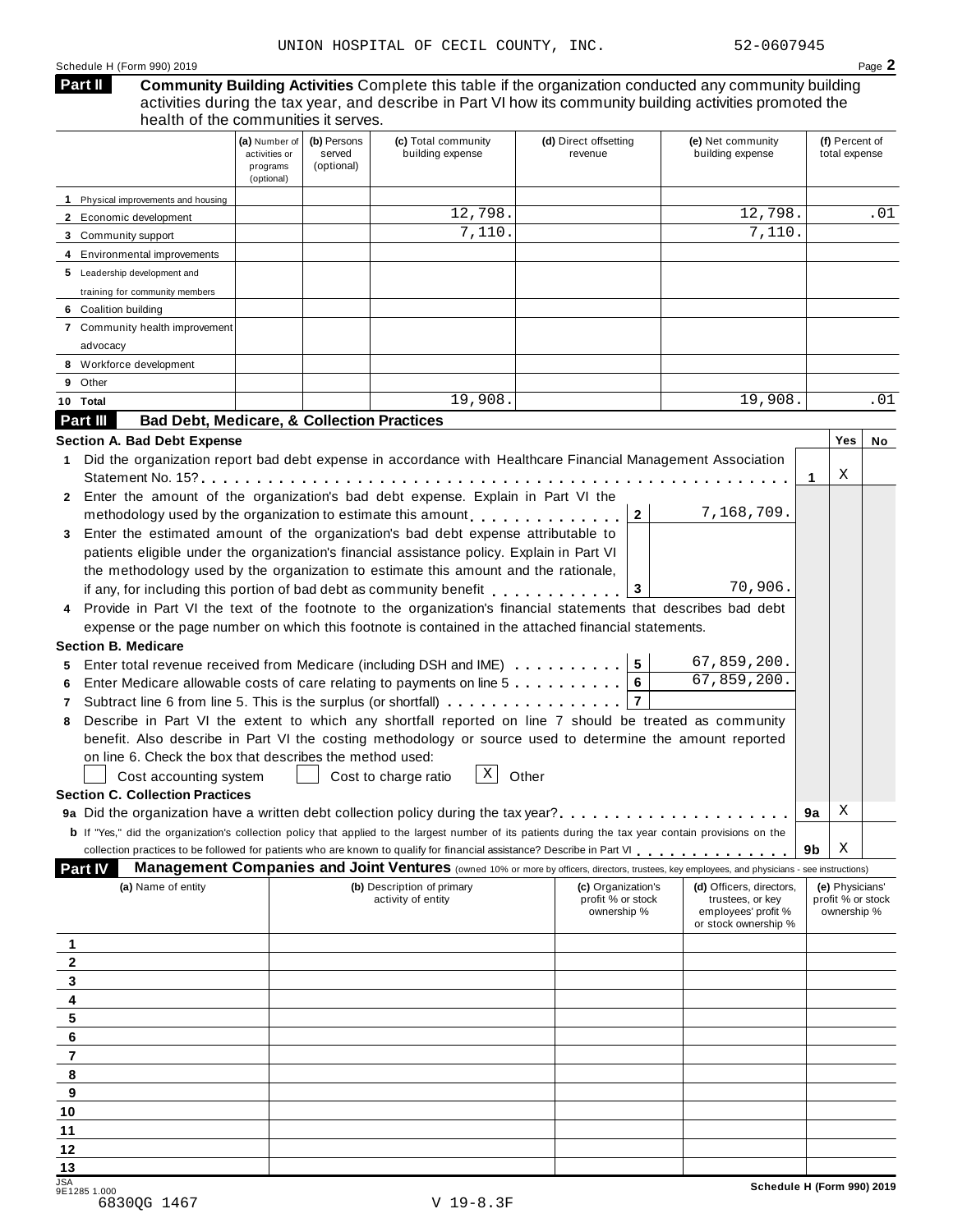**7**

**8**

**9**

**10**

| UNION HOSPITAL OF CECIL COUNTY, INC.                                 |                   |                   |                     |                   |                          |                   |             |          | 52-0607945       |           |
|----------------------------------------------------------------------|-------------------|-------------------|---------------------|-------------------|--------------------------|-------------------|-------------|----------|------------------|-----------|
| Schedule H (Form 990) 2019<br><b>Part V</b> Facility Information     |                   |                   |                     |                   |                          |                   |             |          |                  | Page 3    |
| <b>Section A. Hospital Facilities</b>                                |                   |                   |                     |                   |                          |                   |             |          |                  |           |
| (list in order of size, from largest to smallest - see instructions) |                   |                   |                     |                   |                          |                   | ER-24 hours | ER-other |                  |           |
| How many hospital facilities did the organization operate during     |                   |                   |                     |                   |                          |                   |             |          |                  |           |
| ı<br>the tax year?                                                   |                   |                   |                     |                   |                          | Research facility |             |          |                  |           |
| Name, address, primary website address, and state license            | Licensed hospital | General medical & | Children's hospital | Teaching hospital | Critical access hospital |                   |             |          |                  |           |
| number (and if a group return, the name and EIN of the               |                   |                   |                     |                   |                          |                   |             |          |                  | Facility  |
| subordinate hospital organization that operates the hospital         |                   | k surgical        |                     |                   |                          |                   |             |          |                  | reporting |
| facility)                                                            |                   |                   |                     |                   |                          |                   |             |          | Other (describe) | group     |
| 1 UNION HOSPITAL OF CECIL COUNTY, INC.                               |                   |                   |                     |                   |                          |                   |             |          |                  |           |
| 106 BOW STREET                                                       |                   |                   |                     |                   |                          |                   |             |          |                  |           |
| <b>ELKTON</b><br>MD 21921                                            |                   |                   |                     |                   |                          |                   |             |          |                  |           |
| WWW.UHCC.COM                                                         |                   |                   |                     |                   |                          |                   |             |          |                  |           |
| LICENSE# 07-005                                                      | X                 | X                 |                     |                   |                          |                   | Χ           |          |                  |           |
| $\mathbf{2}$                                                         |                   |                   |                     |                   |                          |                   |             |          |                  |           |
|                                                                      |                   |                   |                     |                   |                          |                   |             |          |                  |           |
|                                                                      |                   |                   |                     |                   |                          |                   |             |          |                  |           |
|                                                                      |                   |                   |                     |                   |                          |                   |             |          |                  |           |
|                                                                      |                   |                   |                     |                   |                          |                   |             |          |                  |           |
| $3^{\circ}$                                                          |                   |                   |                     |                   |                          |                   |             |          |                  |           |
|                                                                      |                   |                   |                     |                   |                          |                   |             |          |                  |           |
|                                                                      |                   |                   |                     |                   |                          |                   |             |          |                  |           |
|                                                                      |                   |                   |                     |                   |                          |                   |             |          |                  |           |
|                                                                      |                   |                   |                     |                   |                          |                   |             |          |                  |           |
| $\overline{4}$                                                       |                   |                   |                     |                   |                          |                   |             |          |                  |           |
|                                                                      |                   |                   |                     |                   |                          |                   |             |          |                  |           |
|                                                                      |                   |                   |                     |                   |                          |                   |             |          |                  |           |
|                                                                      |                   |                   |                     |                   |                          |                   |             |          |                  |           |
|                                                                      |                   |                   |                     |                   |                          |                   |             |          |                  |           |
| 5                                                                    |                   |                   |                     |                   |                          |                   |             |          |                  |           |
|                                                                      |                   |                   |                     |                   |                          |                   |             |          |                  |           |
|                                                                      |                   |                   |                     |                   |                          |                   |             |          |                  |           |
|                                                                      |                   |                   |                     |                   |                          |                   |             |          |                  |           |
|                                                                      |                   |                   |                     |                   |                          |                   |             |          |                  |           |
| 6                                                                    |                   |                   |                     |                   |                          |                   |             |          |                  |           |
|                                                                      |                   |                   |                     |                   |                          |                   |             |          |                  |           |
|                                                                      |                   |                   |                     |                   |                          |                   |             |          |                  |           |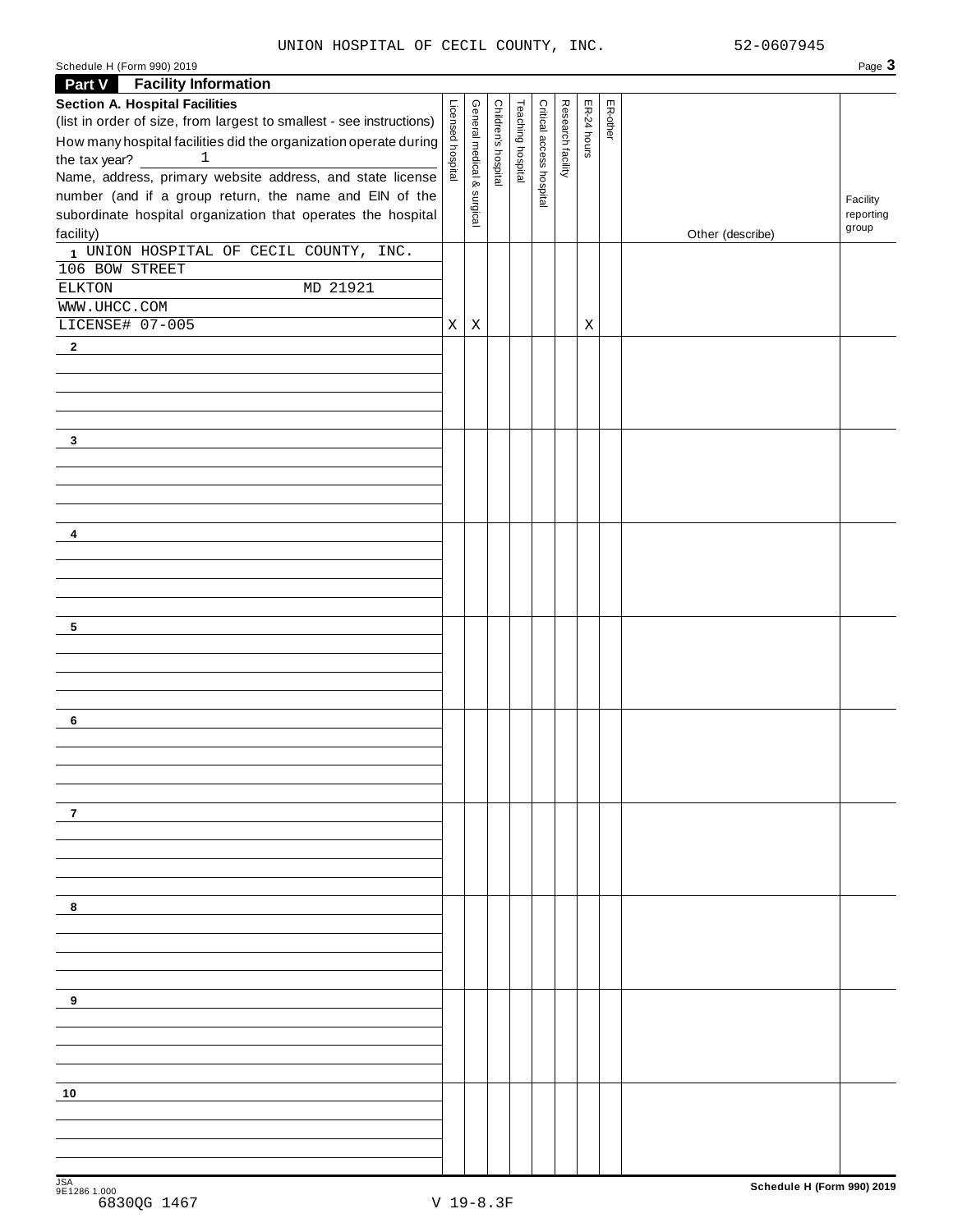1

| Page 4 |  |
|--------|--|
|        |  |

# **Part V Facility Information** *(continued)*

## **Section B. Facility Policies and Practices**

(complete a separate Section B for each of the hospital facilities or facility reporting groups listed in Part V, Section A)

**Name of hospital facility or letter of facility reporting group** UNION HOSPITAL OF CECIL COUNTY, INC.

**Line number of hospital facility, or line numbers of hospital facilities in a facility reporting group (from Part V, Section A):**

|     |                                                                                                                                 |                 | Yes | No |
|-----|---------------------------------------------------------------------------------------------------------------------------------|-----------------|-----|----|
|     | <b>Community Health Needs Assessment</b>                                                                                        |                 |     |    |
| 1   | Was the hospital facility first licensed, registered, or similarly recognized by a state as a hospital facility in the          |                 |     |    |
|     |                                                                                                                                 | 1               |     | Χ  |
| 2   | Was the hospital facility acquired or placed into service as a tax-exempt hospital in the current tax year or                   |                 |     |    |
|     | the immediately preceding tax year? If "Yes," provide details of the acquisition in Section C.                                  | $\mathbf{2}$    |     | Χ  |
| 3   | During the tax year or either of the two immediately preceding tax years, did the hospital facility conduct a                   |                 |     |    |
|     | community health needs assessment (CHNA)? If "No," skip to line 12                                                              | 3               | Χ   |    |
|     | If "Yes," indicate what the CHNA report describes (check all that apply):                                                       |                 |     |    |
| a   | X <br>A definition of the community served by the hospital facility                                                             |                 |     |    |
| b   | X<br>Demographics of the community                                                                                              |                 |     |    |
| c   | ΧJ<br>Existing health care facilities and resources within the community that are available to respond to the                   |                 |     |    |
|     | health needs of the community<br>$\mathbf{X}$                                                                                   |                 |     |    |
| d   | How data was obtained                                                                                                           |                 |     |    |
| е   | X<br>The significant health needs of the community                                                                              |                 |     |    |
| f   | X<br>Primary and chronic disease needs and other health issues of uninsured persons, low-income persons,<br>and minority groups |                 |     |    |
|     | X <br>The process for identifying and prioritizing community health needs and services to meet the                              |                 |     |    |
| g   | community health needs                                                                                                          |                 |     |    |
| h   | $X$ The process for consulting with persons representing the community's interests                                              |                 |     |    |
|     | ΧJ<br>The impact of any actions taken to address the significant health needs identified in the hospital                        |                 |     |    |
|     | facility's prior CHNA(s)                                                                                                        |                 |     |    |
|     | Other (describe in Section C)                                                                                                   |                 |     |    |
|     | Indicate the tax year the hospital facility last conducted a CHNA: 20 $19$                                                      |                 |     |    |
|     | In conducting its most recent CHNA, did the hospital facility take into account input from persons who represent                |                 |     |    |
|     | the broad interests of the community served by the hospital facility, including those with special knowledge of or              |                 |     |    |
|     | expertise in public health? If "Yes," describe in Section C how the hospital facility took into account input from              |                 |     |    |
|     | persons who represent the community, and identify the persons the hospital facility consulted                                   | 5               | Χ   |    |
|     | 6a Was the hospital facility's CHNA conducted with one or more other hospital facilities? If "Yes," list the other              |                 |     |    |
|     |                                                                                                                                 | 6a              | Χ   |    |
| b   | Was the hospital facility's CHNA conducted with one or more organizations other than hospital facilities? If "Yes,"             |                 |     |    |
|     | list the other organizations in Section C                                                                                       | 6b              | Χ   |    |
|     | Did the hospital facility make its CHNA report widely available to the public?<br>                                              | $\overline{7}$  | X   |    |
| 7   | If "Yes," indicate how the CHNA report was made widely available (check all that apply):                                        |                 |     |    |
| a   | Hospital facility's website (list url): SEE PART V, SECTION C<br>X                                                              |                 |     |    |
| b   | Other website (list url): SEE PART V, SECTION C<br>X                                                                            |                 |     |    |
| c   | Χ<br>Made a paper copy available for public inspection without charge at the hospital facility                                  |                 |     |    |
| d   | Other (describe in Section C)                                                                                                   |                 |     |    |
| 8   | Did the hospital facility adopt an implementation strategy to meet the significant community health needs                       |                 |     |    |
|     |                                                                                                                                 | 8               | Χ   |    |
|     | Indicate the tax year the hospital facility last adopted an implementation strategy: $20^{19}$                                  |                 |     |    |
|     | Is the hospital facility's most recently adopted implementation strategy posted on a website?                                   | 10              | Χ   |    |
| a   | If "Yes," (list url): SEE PART V, SECTION C                                                                                     |                 |     |    |
| b   | If "No," is the hospital facility's most recently adopted implementation strategy attached to this return?                      | 10 <sub>b</sub> |     |    |
|     | Describe in Section C how the hospital facility is addressing the significant needs identified in its most                      |                 |     |    |
|     | recently conducted CHNA and any such needs that are not being addressed together with the reasons why                           |                 |     |    |
|     | such needs are not being addressed.                                                                                             |                 |     |    |
| 12a | Did the organization incur an excise tax under section 4959 for the hospital facility's failure to conduct a                    |                 |     |    |
|     |                                                                                                                                 | 12a             |     | Χ  |
|     |                                                                                                                                 |                 |     |    |
|     | If "Yes" to line 12a, did the organization file Form 4720 to report the section 4959 excise tax?                                | 12b             |     |    |
|     | If "Yes" to line 12b, what is the total amount of section 4959 excise tax the organization reported on Form                     |                 |     |    |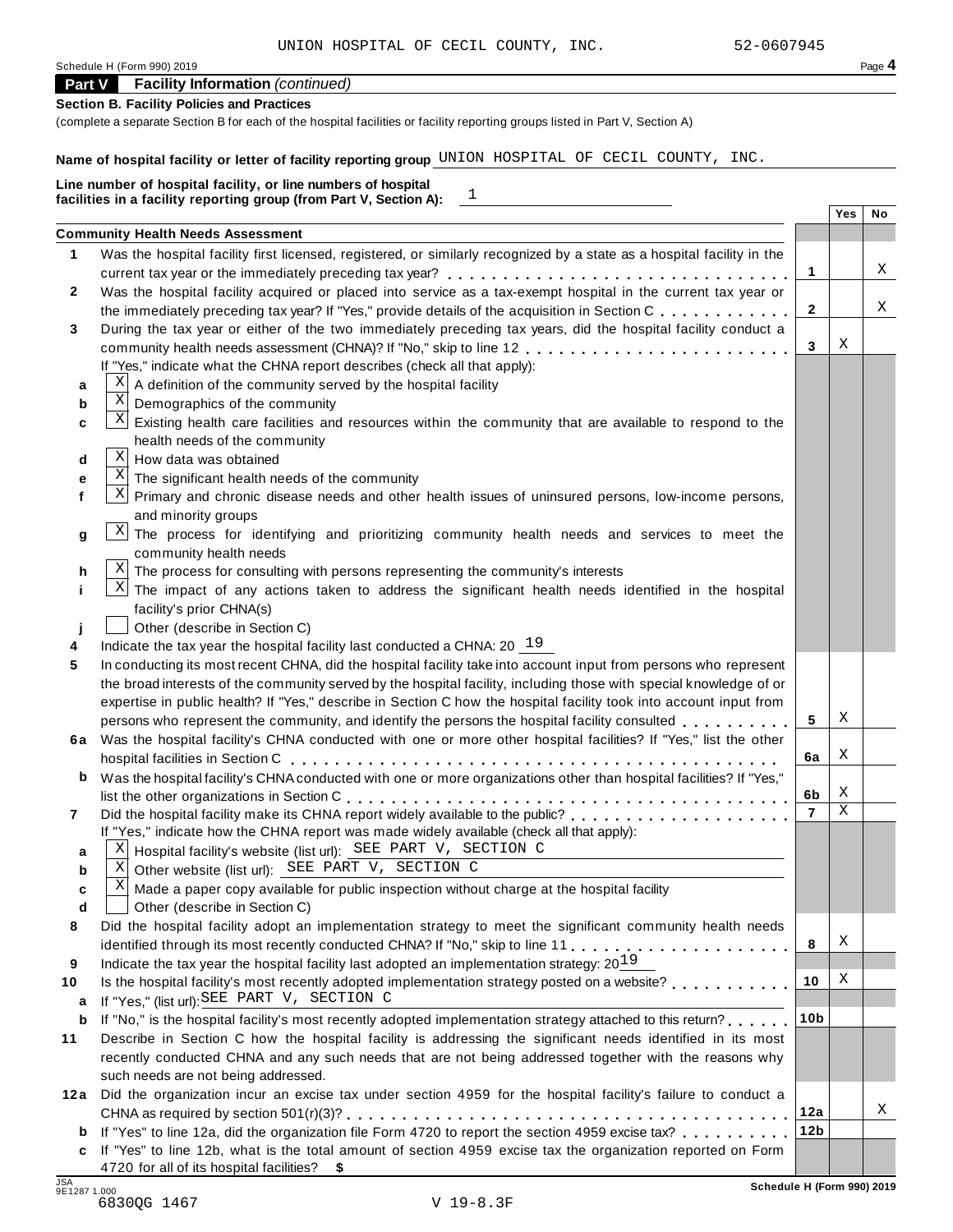|         |              | UNION HOSPITAL OF CECIL COUNTY, INC.<br>Schedule H (Form 990) 2019                                                                                                                                                                | 52-0607945 |     | Page 5 |
|---------|--------------|-----------------------------------------------------------------------------------------------------------------------------------------------------------------------------------------------------------------------------------|------------|-----|--------|
| Part V  |              | <b>Facility Information (continued)</b>                                                                                                                                                                                           |            |     |        |
|         |              | <b>Financial Assistance Policy (FAP)</b>                                                                                                                                                                                          |            |     |        |
|         |              |                                                                                                                                                                                                                                   |            |     |        |
|         |              | Name of hospital facility or letter of facility reporting group UNION HOSPITAL OF CECIL COUNTY, INC.                                                                                                                              |            | Yes | No     |
|         |              |                                                                                                                                                                                                                                   |            |     |        |
| 13      |              | Did the hospital facility have in place during the tax year a written financial assistance policy that:<br>Explained eligibility criteria for financial assistance, and whether such assistance included free or discounted care? | 13         | Χ   |        |
|         |              | If "Yes," indicate the eligibility criteria explained in the FAP:                                                                                                                                                                 |            |     |        |
| a       | X            | Federal poverty guidelines (FPG), with FPG family income limit for eligibility for free care of 200.0000 %                                                                                                                        |            |     |        |
|         |              | and FPG family income limit for eligibility for discounted care of 400.0000 %                                                                                                                                                     |            |     |        |
| b       | Χ            | Income level other than FPG (describe in Section C)                                                                                                                                                                               |            |     |        |
| c       | X            | Asset level                                                                                                                                                                                                                       |            |     |        |
| d       | $\mathbf X$  | Medical indigency                                                                                                                                                                                                                 |            |     |        |
| е       | $\mathbf X$  | Insurance status                                                                                                                                                                                                                  |            |     |        |
| f       | Χ            | Underinsurance status                                                                                                                                                                                                             |            |     |        |
| g       | X            | Residency                                                                                                                                                                                                                         |            |     |        |
| h       |              | Other (describe in Section C)                                                                                                                                                                                                     |            |     |        |
| 14      |              | Explained the basis for calculating amounts charged to patients?                                                                                                                                                                  | 14         | Χ   |        |
| 15      |              | Explained the method for applying for financial assistance?                                                                                                                                                                       | 15         | Χ   |        |
|         |              | If "Yes," indicate how the hospital facility's FAP or FAP application form (including accompanying                                                                                                                                |            |     |        |
|         |              | instructions) explained the method for applying for financial assistance (check all that apply):                                                                                                                                  |            |     |        |
| a       | X            | Described the information the hospital facility may require an individual to provide as part of his or her                                                                                                                        |            |     |        |
|         |              | application                                                                                                                                                                                                                       |            |     |        |
| b       | $\mathbf{X}$ | Described the supporting documentation the hospital facility may require an individual to submit as part                                                                                                                          |            |     |        |
|         |              | of his or her application                                                                                                                                                                                                         |            |     |        |
| c       | $\mathbf{X}$ | Provided the contact information of hospital facility staff who can provide an individual with information                                                                                                                        |            |     |        |
|         | $\mathbf{X}$ | about the FAP and FAP application process                                                                                                                                                                                         |            |     |        |
| d       |              | Provided the contact information of nonprofit organizations or government agencies that may be                                                                                                                                    |            |     |        |
|         |              | sources of assistance with FAP applications                                                                                                                                                                                       |            |     |        |
| e<br>16 |              | Other (describe in Section C)<br>Was widely publicized within the community served by the hospital facility?                                                                                                                      | 16         | Χ   |        |
|         |              | If "Yes," indicate how the hospital facility publicized the policy (check all that apply):                                                                                                                                        |            |     |        |
| a       | X            | The FAP was widely available on a website (list url): SEE PART V, PAGE 8                                                                                                                                                          |            |     |        |
| b       | Χ            | The FAP application form was widely available on a website (list url): SEE PART V, PAGE 8                                                                                                                                         |            |     |        |
| c       | Χ            | A plain language summary of the FAP was widely available on a website (list url): SEE PART V, PAGE                                                                                                                                | 8          |     |        |
| d       | Χ            | The FAP was available upon request and without charge (in public locations in the hospital facility and                                                                                                                           |            |     |        |
|         |              | by mail)                                                                                                                                                                                                                          |            |     |        |
| е       | $\mathbf{x}$ | The FAP application form was available upon request and without charge (in public locations in the                                                                                                                                |            |     |        |
|         |              | hospital facility and by mail)                                                                                                                                                                                                    |            |     |        |
| f       | $\mathbf{x}$ | A plain language summary of the FAP was available upon request and without charge (in public                                                                                                                                      |            |     |        |
|         |              | locations in the hospital facility and by mail)                                                                                                                                                                                   |            |     |        |
| g       | $\mathbf{x}$ | Individuals were notified about the FAP by being offered a paper copy of the plain language summary of                                                                                                                            |            |     |        |
|         |              | the FAP, by receiving a conspicuous written notice about the FAP on their billing statements, and via                                                                                                                             |            |     |        |
|         |              | conspicuous public displays or other measures reasonably calculated to attract patients' attention                                                                                                                                |            |     |        |
|         |              |                                                                                                                                                                                                                                   |            |     |        |
| h       | $\mathbf{X}$ | Notified members of the community who are most likely to require financial assistance about availability                                                                                                                          |            |     |        |
|         |              | of the FAP                                                                                                                                                                                                                        |            |     |        |
|         | $\mathbf{X}$ | The FAP, FAP application form, and plain language summary of the FAP were translated into the<br>primary language(s) spoken by Limited English Proficiency (LEP) populations                                                      |            |     |        |

**Other (describe in Section C)**  $j$  X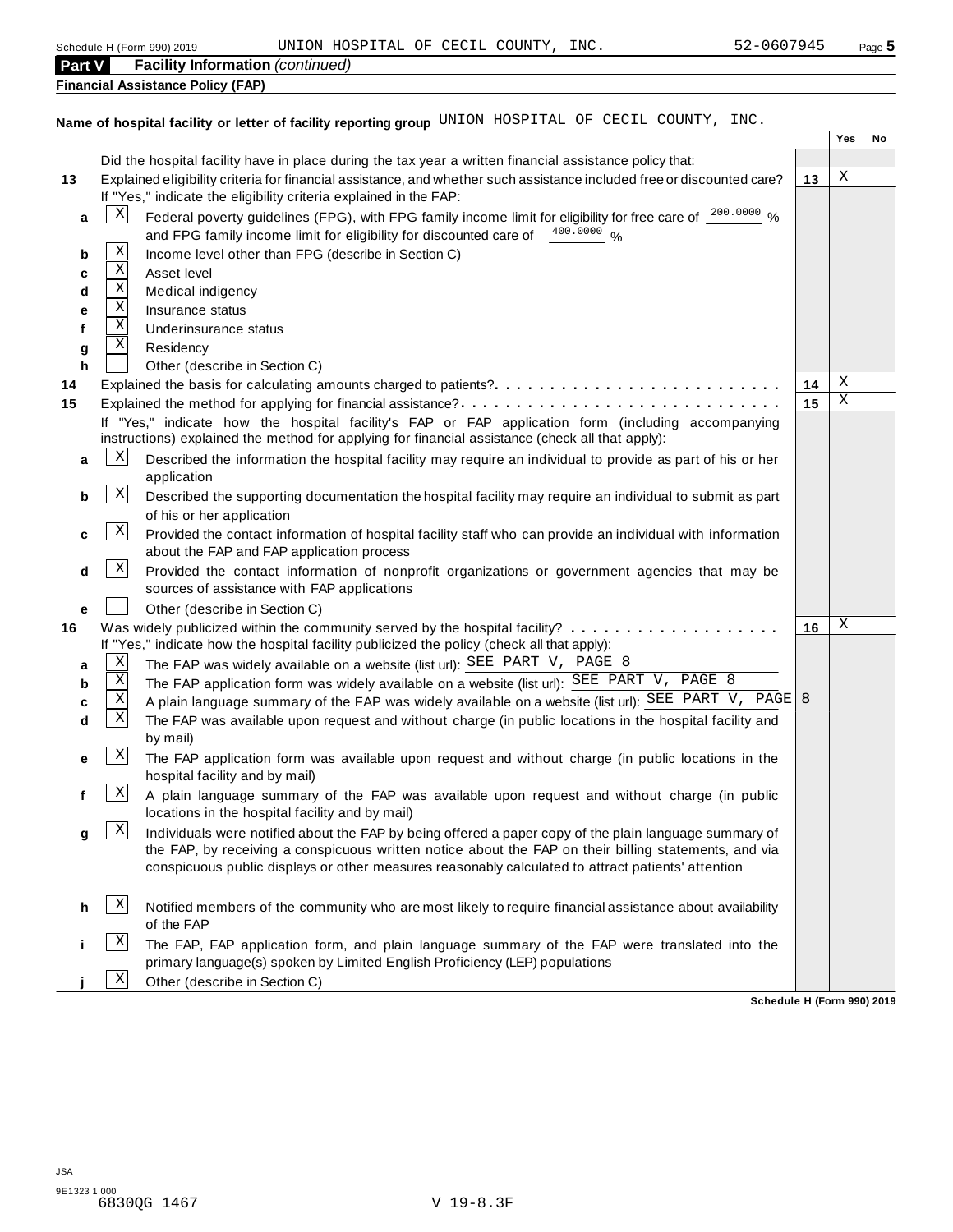| Schedule H (Form 990) 2019 |  |
|----------------------------|--|
|                            |  |

|                                                  | Schedule H (Form 990) 2019                                                                                                                                                                               |    |     | Page 6 |  |  |  |
|--------------------------------------------------|----------------------------------------------------------------------------------------------------------------------------------------------------------------------------------------------------------|----|-----|--------|--|--|--|
| Part V                                           | <b>Facility Information (continued)</b>                                                                                                                                                                  |    |     |        |  |  |  |
|                                                  | <b>Billing and Collections</b>                                                                                                                                                                           |    |     |        |  |  |  |
|                                                  | Name of hospital facility or letter of facility reporting group UNION HOSPITAL OF CECIL COUNTY, INC.                                                                                                     |    |     |        |  |  |  |
| 17                                               | Did the hospital facility have in place during the tax year a separate billing and collections policy, or a written                                                                                      |    | Yes | No     |  |  |  |
|                                                  | financial assistance policy (FAP) that explained all of the actions the hospital facility or other authorized party                                                                                      |    |     |        |  |  |  |
|                                                  |                                                                                                                                                                                                          | 17 | Χ   |        |  |  |  |
| 18                                               | Check all of the following actions against an individual that were permitted under the hospital facility's                                                                                               |    |     |        |  |  |  |
|                                                  | policies during the tax year before making reasonable efforts to determine the individual's eligibility under the                                                                                        |    |     |        |  |  |  |
|                                                  | facility's FAP:                                                                                                                                                                                          |    |     |        |  |  |  |
| a                                                | Reporting to credit agency(ies)                                                                                                                                                                          |    |     |        |  |  |  |
| b                                                | Selling an individual's debt to another party                                                                                                                                                            |    |     |        |  |  |  |
| c                                                | Deferring, denying, or requiring a payment before providing medically necessary care due to                                                                                                              |    |     |        |  |  |  |
|                                                  | nonpayment of a previous bill for care covered under the hospital facility's FAP                                                                                                                         |    |     |        |  |  |  |
| d                                                | Actions that require a legal or judicial process                                                                                                                                                         |    |     |        |  |  |  |
| е                                                | Other similar actions (describe in Section C)                                                                                                                                                            |    |     |        |  |  |  |
| f                                                | Χ<br>None of these actions or other similar actions were permitted                                                                                                                                       |    |     |        |  |  |  |
| 19                                               | Did the hospital facility or other authorized party perform any of the following actions during the tax year                                                                                             |    |     |        |  |  |  |
|                                                  | before making reasonable efforts to determine the individual's eligibility under the facility's FAP?                                                                                                     | 19 |     | Χ      |  |  |  |
|                                                  | If "Yes," check all actions in which the hospital facility or a third party engaged:                                                                                                                     |    |     |        |  |  |  |
| a                                                | Reporting to credit agency(ies)                                                                                                                                                                          |    |     |        |  |  |  |
| b                                                | Selling an individual's debt to another party                                                                                                                                                            |    |     |        |  |  |  |
| c                                                | Deferring, denying, or requiring a payment before providing medically necessary care due to                                                                                                              |    |     |        |  |  |  |
|                                                  | nonpayment of a previous bill for care covered under the hospital facility's FAP                                                                                                                         |    |     |        |  |  |  |
| d                                                | Actions that require a legal or judicial process                                                                                                                                                         |    |     |        |  |  |  |
| е                                                | Other similar actions (describe in Section C)                                                                                                                                                            |    |     |        |  |  |  |
| 20                                               | Indicate which efforts the hospital facility or other authorized party made before initiating any of the actions listed (whether or                                                                      |    |     |        |  |  |  |
|                                                  | not checked) in line 19 (check all that apply):                                                                                                                                                          |    |     |        |  |  |  |
| а                                                | Provided a written notice about upcoming ECAs (Extraordinary Collection Action) and a plain language summary of the<br>FAP at least 30 days before initiating those ECAs (if not, describe in Section C) |    |     |        |  |  |  |
| b                                                | Χ<br>Made a reasonable effort to orally notify individuals about the FAP and FAP application process (if not, describe in Section C)                                                                     |    |     |        |  |  |  |
| с                                                | Χ<br>Processed incomplete and complete FAP applications (if not, describe in Section C)                                                                                                                  |    |     |        |  |  |  |
| d                                                | Χ<br>Made presumptive eligibility determinations (if not, describe in Section C)                                                                                                                         |    |     |        |  |  |  |
| е                                                | Other (describe in Section C)                                                                                                                                                                            |    |     |        |  |  |  |
|                                                  | None of these efforts were made                                                                                                                                                                          |    |     |        |  |  |  |
| <b>Policy Relating to Emergency Medical Care</b> |                                                                                                                                                                                                          |    |     |        |  |  |  |
| 21                                               | Did the hospital facility have in place during the tax year a written policy relating to emergency medical care                                                                                          |    |     |        |  |  |  |
|                                                  | that required the hospital facility to provide, without discrimination, care for emergency medical conditions to                                                                                         |    |     |        |  |  |  |
|                                                  | individuals regardless of their eligibility under the hospital facility's financial assistance policy?                                                                                                   | 21 | Χ   |        |  |  |  |
|                                                  | If "No," indicate why:                                                                                                                                                                                   |    |     |        |  |  |  |
| а                                                | The hospital facility did not provide care for any emergency medical conditions                                                                                                                          |    |     |        |  |  |  |
| b                                                | The hospital facility's policy was not in writing                                                                                                                                                        |    |     |        |  |  |  |
| c                                                | The hospital facility limited who was eligible to receive care for emergency medical conditions (describe                                                                                                |    |     |        |  |  |  |
|                                                  | in Section C)                                                                                                                                                                                            |    |     |        |  |  |  |

**d** Other (describe in Section C)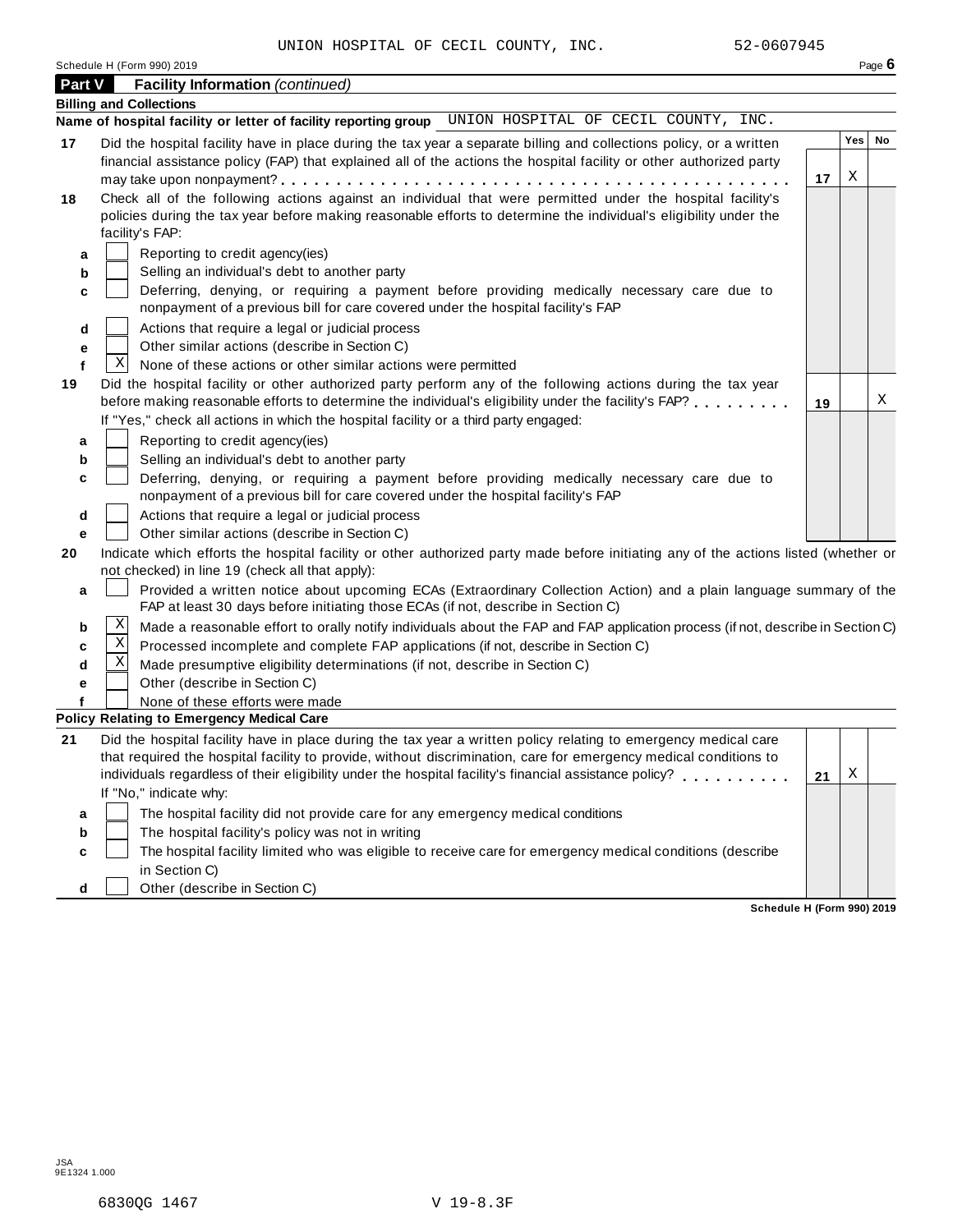| <b>Part V</b> | <b>Facility Information</b> (continued)                                                                                                                                                                                                                       |    |          |   |  |  |  |  |
|---------------|---------------------------------------------------------------------------------------------------------------------------------------------------------------------------------------------------------------------------------------------------------------|----|----------|---|--|--|--|--|
|               | Charges to Individuals Eligible for Assistance Under the FAP (FAP-Eligible Individuals)                                                                                                                                                                       |    |          |   |  |  |  |  |
|               | Name of hospital facility or letter of facility reporting group UNION HOSPITAL OF CECIL COUNTY, INC.                                                                                                                                                          |    |          |   |  |  |  |  |
|               |                                                                                                                                                                                                                                                               |    | Yes   No |   |  |  |  |  |
| 22            | Indicate how the hospital facility determined, during the tax year, the maximum amounts that can be charged<br>to FAP-eligible individuals for emergency or other medically necessary care.                                                                   |    |          |   |  |  |  |  |
| a             | The hospital facility used a look-back method based on claims allowed by Medicare fee-for-service<br>during a prior 12-month period                                                                                                                           |    |          |   |  |  |  |  |
| b             | The hospital facility used a look-back method based on claims allowed by Medicare fee-for-service and<br>all private health insurers that pay claims to the hospital facility during a prior 12-month period                                                  |    |          |   |  |  |  |  |
| c             | The hospital facility used a look-back method based on claims allowed by Medicaid, either alone or in<br>combination with Medicare fee-for-service and all private health insurers that pay claims to the hospital<br>facility during a prior 12-month period |    |          |   |  |  |  |  |
| d             | X<br>The hospital facility used a prospective Medicare or Medicaid method                                                                                                                                                                                     |    |          |   |  |  |  |  |
| 23            | During the tax year, did the hospital facility charge any FAP-eligible individual to whom the hospital facility<br>provided emergency or other medically necessary services more than the amounts generally billed to<br>If "Yes," explain in Section C.      | 23 |          | X |  |  |  |  |
| 24            | During the tax year, did the hospital facility charge any FAP-eligible individual an amount equal to the gross<br>If "Yes," explain in Section C.                                                                                                             | 24 |          | Χ |  |  |  |  |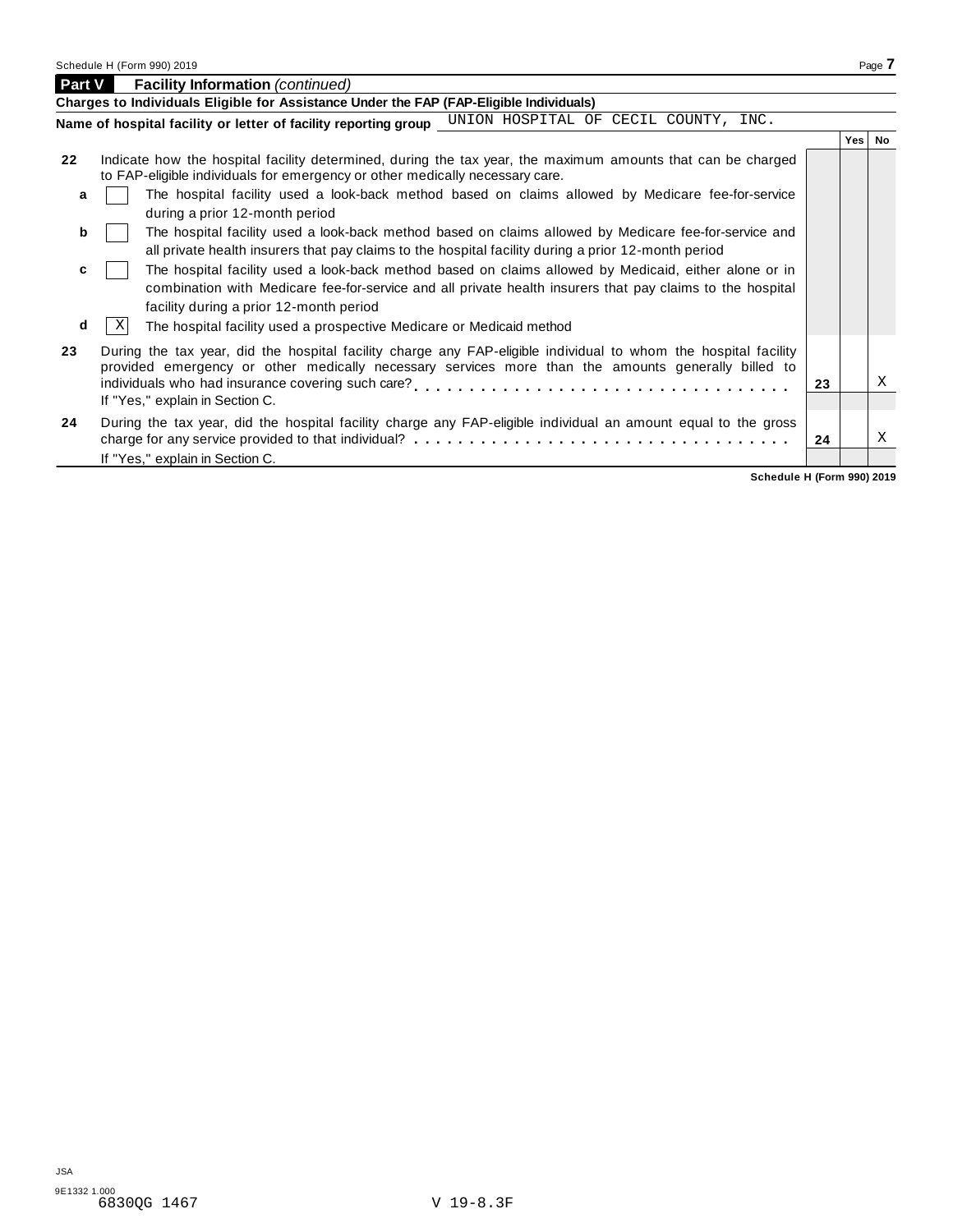## **Part V Facility Information** *(continued)*

**Section C. Supplemental Information for Part V, Section B.** Provide descriptions required for Part V, Section B, lines 2, 3j, 5, 6a, 6b, 7d, 11, 13b, 13h, 15e, 16j, 18e, 19e, 20a, 20b, 20c, 20d, 20e, 21c, 21d, 23, and 24. If applicable, provide separate descriptions for each hospital facility in a facility reporting group, designated by facility reporting group letter and hospital facility line number from Part V, Section A ("A, 1," "A, 4," "B, 2," "B, 3," etc.) and name of hospital facility.

PART V, SECTION B, LINES 5, 6A & 6B (INPUT FROM COMMUNITY; JOINT CHNA)

UNION HOSPITAL AND THE CECIL COUNTY HEALTH DEPARTMENT (CHNA PLANNING TEAM) HAVE COLLABORATED SINCE 2013 TO DEVELOP THE COMMUNITY HEALTH NEEDS ASSESSMENT (CHNA) AND IMPLEMENTATION PLAN. TO ENSURE THE 2019 CHNA WOULD REFLECT COMMUNITY NEEDS AND PRIORITIES, THE CHNA PLANNING TEAM DEVELOPED A COMMUNITY SURVEY, HELD FOCUS GROUPS, AND CONDUCTED INTERVIEWS WITH LOCAL LEADERS.

THE SURVEY WAS DEVELOPED BY THE CHNA PLANNING TEAM AND CONSISTED OF 20 QUESTIONS DIVIDED INTO 4 SECTIONS PERTAINING TO DEMOGRAPHICS, COMMUNITY HEALTH, QUALITY OF LIFE, AND ACCESS TO HEALTH CARE. 1,403 INDIVIDUALS COMPLETED THE SURVEY WHICH WAS AVAILABLE FROM JULY 2018 TO SEPTEMBER 2018 ONLINE AND IN PAPER FORM AT COMMUNITY LOCATIONS SUCH AS THE COUNTY PUBLIC LIBRARIES AND UNION HOSPITAL'S MULTI-SPECIALTY PRACTICES.

THE CHNA PLANNING TEAM ALSO HOSTED 4 FOCUS GROUPS FOR VULNERABLE POPULATIONS: HOMELESS, VETERANS, OLDER ADULTS, AND LOW-INCOME OR ASSET LIMITED INCOME CONSTRAINED EMPLOYED (ALICE) ADULTS. A 5TH FOCUS GROUP WITH AFRICAN AMERICANS WAS ALSO HELD TO DISCUSS HEALTH DISPARITIES IN CECIL COUNTY.

EACH FOCUS GROUP SESSION LASTED 1 TO 1.5 HOURS AND ALWAYS BEGAN WITH A DESCRIPTION OF THE CHNA, THE PURPOSE OF THE FOCUS GROUP, THE RULES OF ENGAGEMENT, AND A REFERENCE WORKSHEET WITH SESSION QUESTIONS.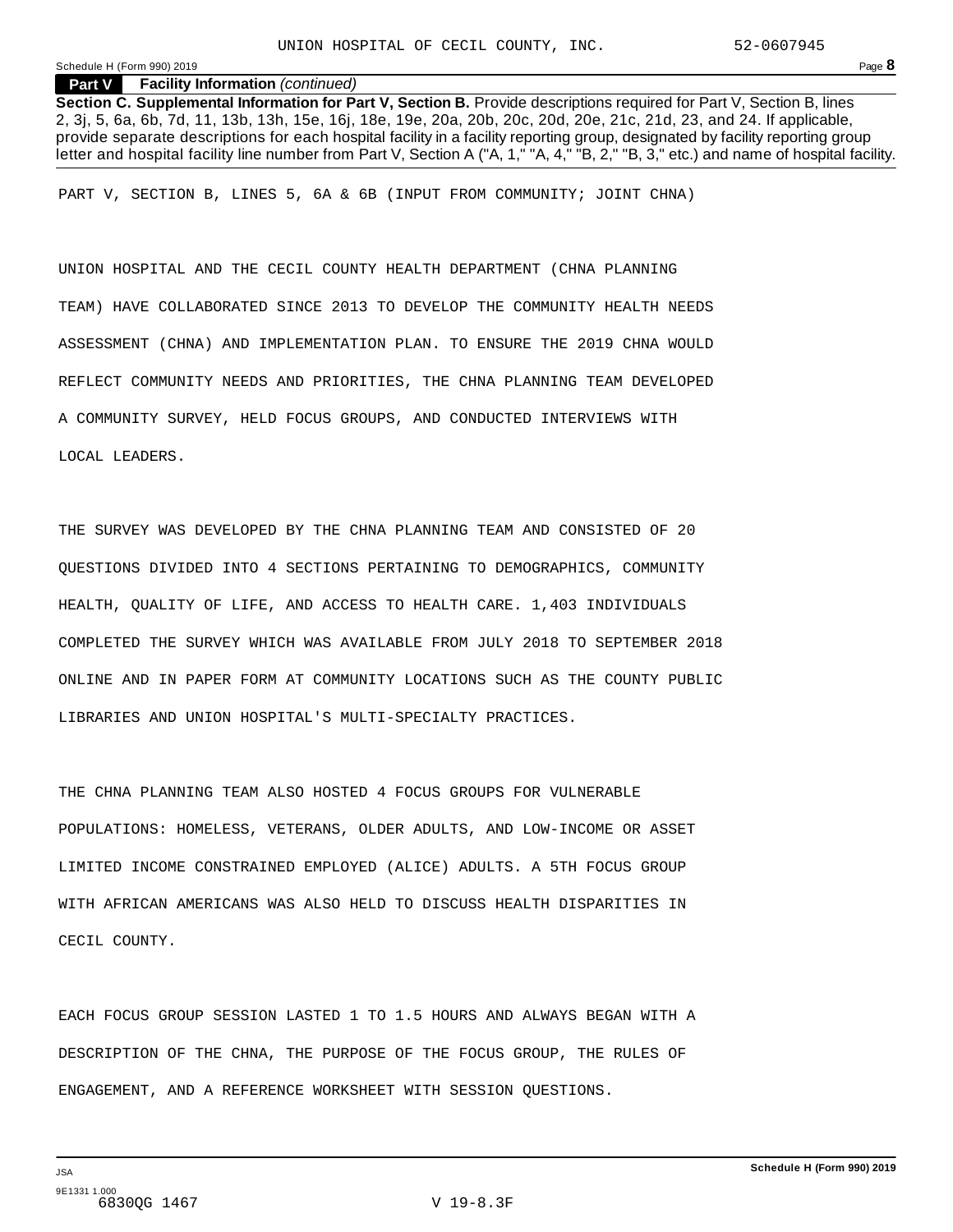Schedule <sup>H</sup> (Form 990) <sup>2019</sup> Page **8 Part V Facility Information** *(continued)* **Section C. Supplemental Information for Part V, Section B.** Provide descriptions required for Part V, Section B, lines 2, 3j, 5, 6a, 6b, 7d, 11, 13b, 13h, 15e, 16j, 18e, 19e, 20a, 20b, 20c, 20d, 20e, 21c, 21d, 23, and 24. If applicable, provide separate descriptions for each hospital facility in a facility reporting group, designated by facility reporting group letter and hospital facility line number from Part V, Section A ("A, 1," "A, 4," "B, 2," "B, 3," etc.) and name of hospital facility. PARTICIPATION WAS ANONYMOUS WITH A HEAD COUNT PROVIDING THE NUMBER OF PARTICIPANTS. THE AVERAGE FOR EACH SESSION WAS 10 PARTICIPANTS. AT EACH SESSION, THE FOLLOWING QUESTIONS WERE ASKED: 1) WHAT ARE THE GREATEST STRENGTHS OF OUR COMMUNITY? 2) WHAT DO YOU THINK ARE THE MOST IMPORTANT HEALTH ISSUES IN CECIL COUNTY? 3) WHAT WOULD MOST IMPROVE THE QUALITY OF LIFE IN CECIL COUNTY? 4) WHAT ARE THE MOST SIGNIFICANT BARRIERS TO ACCESSING HEALTH CARE IN CECIL COUNTY? 5) RELATED TO HEALTH AND QUALITY OF LIFE, WHAT RESOURCES OR SERVICES DO YOU THINK ARE MISSING IN CECIL COUNTY? FINALLY, INTERVIEWS WERE CONDUCTED TO UNDERSTAND THE COMMUNITY LEADERSHIP PERSPECTIVE OF THE HEALTH AND QUALITY OF LIFE IN CECIL COUNTY. TWELVE 1-2 HOUR INTERVIEWS WITH 2-5 COMMUNITY LEADERS WERE CONDUCTED BY UNION HOSPITAL. TO ENSURE PARTICIPANTS FELT FREE TO SHARE THEIR THOUGHTS, PARTICIPATION WAS KEPT CONFIDENTIAL. THE SURVEY TOOK APPROXIMATELY 15 TO 20 MINUTES TO COMPLETE AND 506 PEOPLE COMPLETED THE SURVEY.

---------------

SCHEDULE H, PART V, SECTION B, LINE 7A & B (CHNA AVAILABILITY)

UNION HOSPITAL OF CECIL COUNTY, INC.'S CHNA IS AVAILABLE ON ITS WEBSITE AT: HTTPS://WWW.UHCC.COM/ABOUT-US/COMMUNITY-BENEFIT/REPORTS/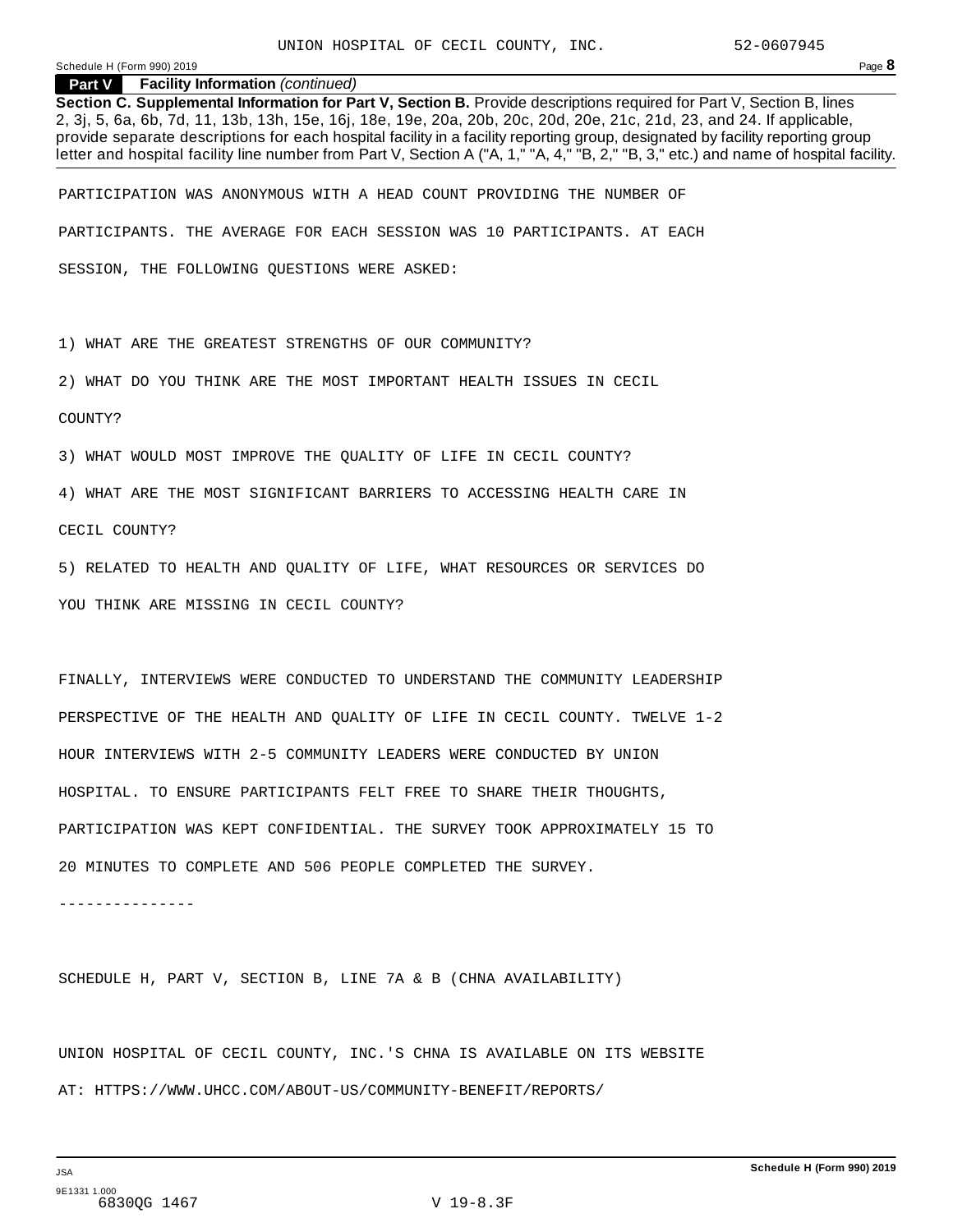**Part V Facility Information** *(continued)*

**Section C. Supplemental Information for Part V, Section B.** Provide descriptions required for Part V, Section B, lines 2, 3j, 5, 6a, 6b, 7d, 11, 13b, 13h, 15e, 16j, 18e, 19e, 20a, 20b, 20c, 20d, 20e, 21c, 21d, 23, and 24. If applicable, provide separate descriptions for each hospital facility in a facility reporting group, designated by facility reporting group letter and hospital facility line number from Part V, Section A ("A, 1," "A, 4," "B, 2," "B, 3," etc.) and name of hospital facility.

UNION HOSPITAL OF CECIL COUNTY, INC.'S CHNA IS ALSO AVAILABLE AT:

HTTPS://CECILCOUNTYHEALTH.ORG/RESOURCES/HEALTH-ADVISORY-COMMITTEE/

---------------

SCHEDULE H, PART V, SECTION B, LINE 10 (IMP. STRATEGY PUBLIC

AVAILABILITY)

UNION HOSPITAL OF CECIL COUNTY, INC.'S CHIP IS AVAILABLE ON ITS WEBSITE AT: HTTP://WWW.UHCC.COM/ABOUT-US/COMMUNITY-BENEFIT/REPORTS/

---------------

SCHEDULE H, PART V, SECTION B, LINE 11 (ADDRESSING NEEDS FROM THE CHNA)

UNION HOSPITAL'S MOST RECENT CHNA, COMPLETED IN COLLABORATION WITH THE CECIL COUNTY PUBLIC HEALTH DEPARTMENT PRIORITIZED THE FOLLOWING HEALTH NEEDS:

- CANCER

- BEHAVIORAL HEALTH (COMPRISED OF MENTAL HEALTH AND SUBSTANCE USE)

- CHILDHOOD TRAUMA

WHILE CANCER INCIDENCE RATES HAVE STEADILY DECLINED IN CECIL COUNTY OVER THE LAST SEVERAL YEARS, THE INCIDENCE RATE REMAINS HIGH IN COMPARISON TO THE STATE AND NATION. UNFORTUNATELY, MANY MEMBERS OF OUR COMMUNITY HAVE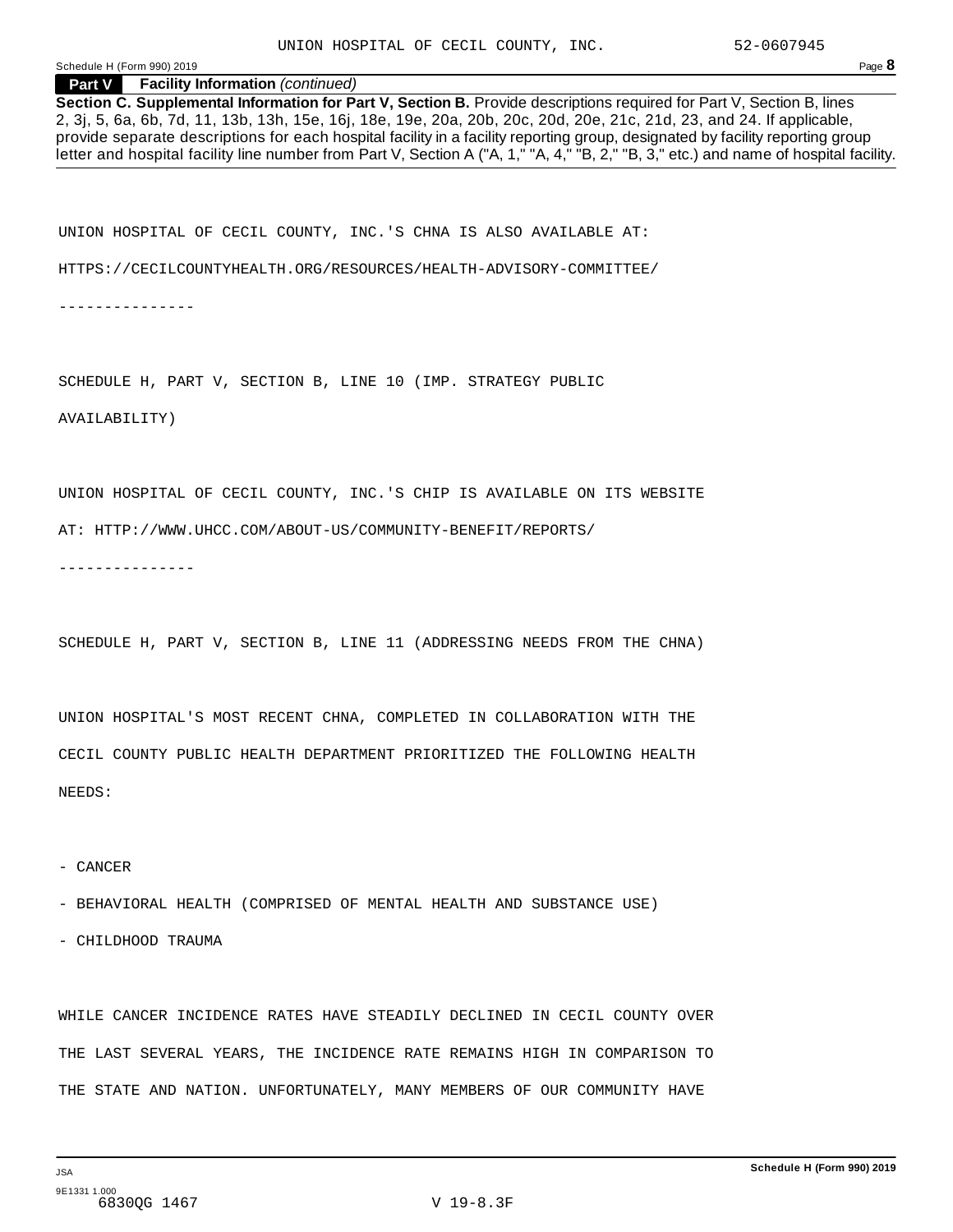#### **Part V Facility Information** *(continued)*

**Section C. Supplemental Information for Part V, Section B.** Provide descriptions required for Part V, Section B, lines 2, 3j, 5, 6a, 6b, 7d, 11, 13b, 13h, 15e, 16j, 18e, 19e, 20a, 20b, 20c, 20d, 20e, 21c, 21d, 23, and 24. If applicable, provide separate descriptions for each hospital facility in a facility reporting group, designated by facility reporting group letter and hospital facility line number from Part V, Section A ("A, 1," "A, 4," "B, 2," "B, 3," etc.) and name of hospital facility.

BEEN IMPACTED BY CANCER.

FOR THE LAST 10 YEARS, BEHAVIORAL HEALTH HAS BEEN PRIORITIZED AS AN AREA OF NEED. IN THE 2013 AND 2016 CHNAS, SUBSTANCE USE WAS IDENTIFIED AS THE NUMBER ONE HEALTH PRIORITY FOLLOWED BY MENTAL HEALTH. AS ILLICIT DRUG USE HAS BEEN INCREASING IN CECIL COUNTY IN RECENT YEARS, WITH OPIOID USE HAVING A SIGNIFICANT IMPACT IN OUR COMMUNITY, IT IS NOT SURPRISING THAT THIS REMAINS AN AREA OF NEED.

FINALLY, CHILDHOOD TRAUMA WAS IDENTIFIED AS AN AREA OF NEED BECAUSE OF THE LIKELIHOOD THAT MEMBERS IN OUR COMMUNITY SUFFERED A TRAUMA IN CHILDHOOD AND THE DAMAGING IMPACT IT HAS THROUGHOUT LIFE. ADVERSE CHILDHOOD EXPERIENCES (ACE) IS THE TERM COMMONLY USED TO DESCRIBE ALL TYPES OF ABUSE, NEGLECT, AND OTHER POTENTIALLY TRAUMATIC EXPERIENCES THAT OCCUR TO PEOPLE UNDER THE AGE OF 18. ACES HAVE BEEN LINKED TO RISKY BEHAVIORS, CHRONIC HEALTH CONDITIONS, LOW LIFE POTENTIAL AND PREMATURE DEATH. NEARLY TWO-THIRDS OF ADULTS IN CECIL COUNTY REPORTED EXPERIENCING AT LEAST ONE ACE DURING THEIR CHILDHOOD (2019 CHNA, PAGE 26).

## CANCER

UNION HOSPITAL'S COMPREHENSIVE CANCER SERVICES INCLUDE PREVENTION, DETECTION, INPATIENT AND OUTPATIENT TREATMENT, FOLLOW-UP CARE, AND ONGOING SUPPORT THROUGH A DEDICATED SOCIAL WORKER AND THE CANCER RESOURCE CENTER WHICH IS A VOLUNTEER RUN ORGANIZATION. THE UNION HOSPITAL CANCER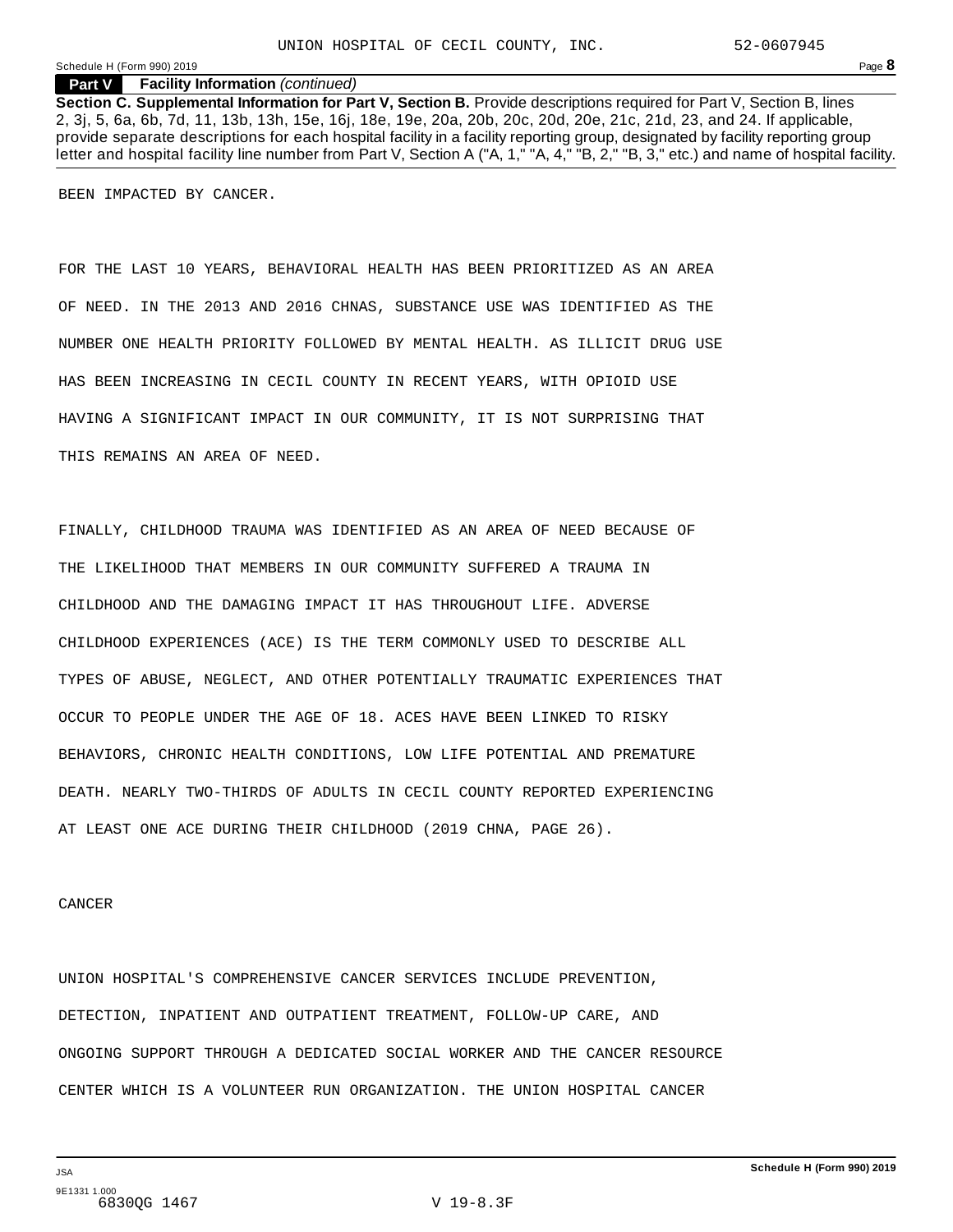#### **Part V Facility Information** *(continued)*

**Section C. Supplemental Information for Part V, Section B.** Provide descriptions required for Part V, Section B, lines 2, 3j, 5, 6a, 6b, 7d, 11, 13b, 13h, 15e, 16j, 18e, 19e, 20a, 20b, 20c, 20d, 20e, 21c, 21d, 23, and 24. If applicable, provide separate descriptions for each hospital facility in a facility reporting group, designated by facility reporting group letter and hospital facility line number from Part V, Section A ("A, 1," "A, 4," "B, 2," "B, 3," etc.) and name of hospital facility. PROGRAM IS CERTIFIED BY THE COMMISSION ON CANCER OF THE AMERICAN COLLEGE OF SURGEONS AND IS A RECIPIENT OF ITS PRESTIGIOUS OUTSTANDING ACHIEVEMENT AWARD. TREATMENT OPTIONS INCLUDE RADIATION THERAPY IN COLLABORATION WITH UNIVERSITY OF MARYLAND RADIATION ONCOLOGY, AN ADVANCED INFUSION CENTER, AND PARTICIPATION IN CLINICAL TRIALS. INPATIENT AND OUTPATIENT SERVICES ARE OFFERED AT UNION HOSPITAL, AT CHRISTIANACARE'S HELEN F. GRAHAM CANCER CENTER & RESEARCH INSTITUTE AND RADIATION ONCOLOGISTS, PA.

IN FY 20, UNION HOSPITAL CONTINUED TO PROVIDE SCREENINGS FOR LUNG, BREAST, COLORECTAL, AND PROSTATE CANCERS WHICH ARE CANCERS THAT WERE THE FOCUS OF OUR 2019 CHNA, AND TO PROVIDE INFORMATION TO ELIGIBLE PATIENTS FOR SCREENINGS PROVIDED BY THE CECIL COUNTY HEALTH DEPARTMENT. IN SEPTEMBER 2019, UNION HOSPITAL PROVIDED ITS ANNUAL FREE PROSTATE SCREENING AND EDUCATION EVENTS AND SUCCESSFULLY SCREENED 27 INDIVIDUALS.

FOR THE PAST SEVERAL YEARS, FREE SCREENINGS FOR HEAD AND NECK CANCERS HAVE BEEN OFFERED IN THE SPRING. UNFORTUNATELY, DUE TO THE CORONAVIRUS PANDEMIC, THESE SCREENINGS WERE NOT HELD IN THE SPRING OF 2020.

UNION HOSPITAL CONTINUES TO PROVIDE LOW-DOSE LUNG CT (LDCT) SCREENINGS WHICH DETECT MALIGNANT TUMORS BEFORE SYMPTOMS APPEAR. THIS SCREENING IS SIGNIFICANT BECAUSE THE EARLIER LUNG CANCER CAN BE DETECTED, THE BETTER THE CHANCE OF SURVIVAL. LDCT SCANS ARE RECOMMENDED FOR THOSE:

- BETWEEN THE AGES OF 55 AND 74 YEARS OLD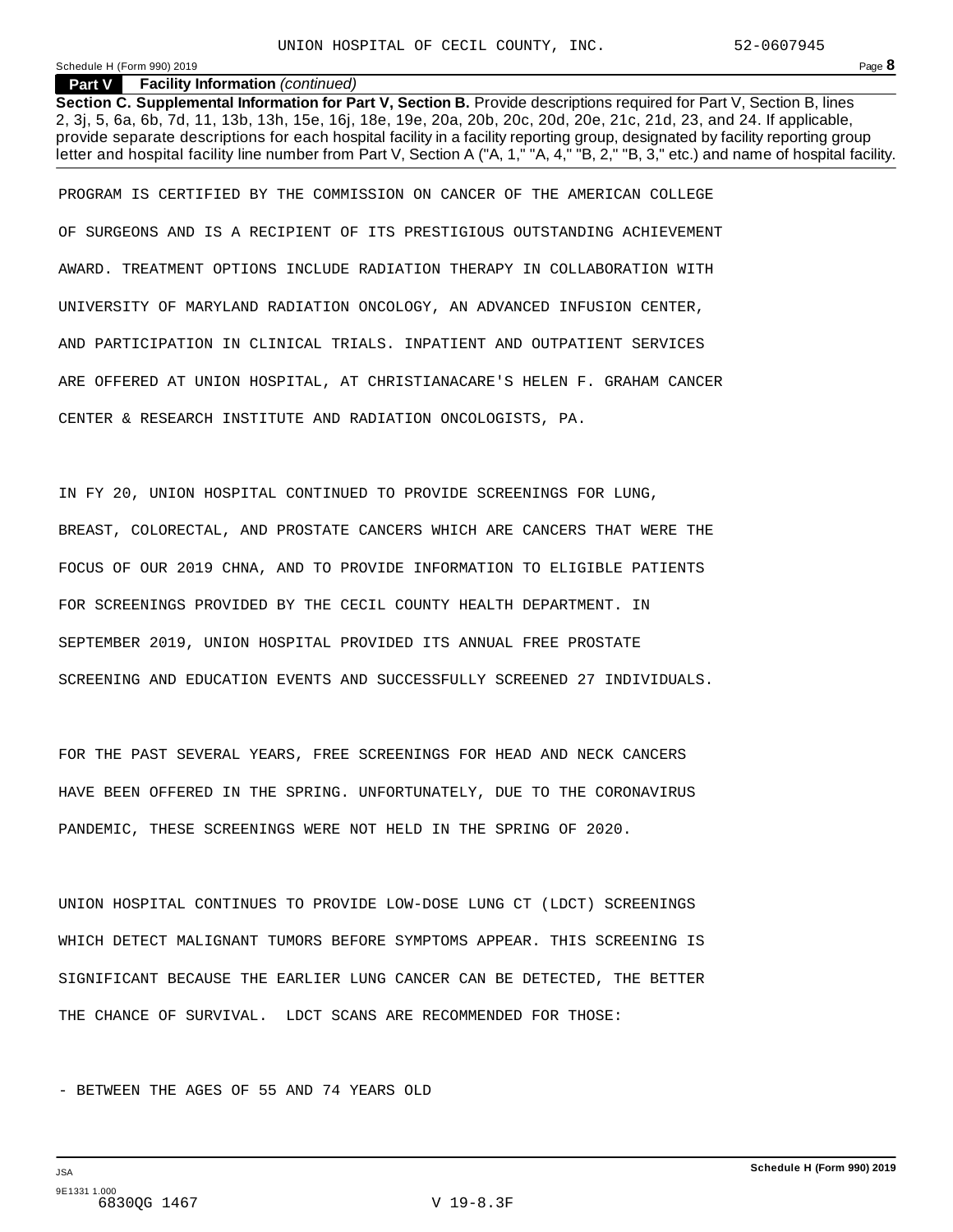#### **Part V Facility Information** *(continued)*

**Section C. Supplemental Information for Part V, Section B.** Provide descriptions required for Part V, Section B, lines 2, 3j, 5, 6a, 6b, 7d, 11, 13b, 13h, 15e, 16j, 18e, 19e, 20a, 20b, 20c, 20d, 20e, 21c, 21d, 23, and 24. If applicable, provide separate descriptions for each hospital facility in a facility reporting group, designated by facility reporting group letter and hospital facility line number from Part V, Section A ("A, 1," "A, 4," "B, 2," "B, 3," etc.) and name of hospital facility.

- CURRENT SMOKER OR HAVE QUIT IN THE PAST 15 YEARS

- HAVE NO SYMPTOMS OF LUNG CANCER

- HAVE A 30 PACK YEAR SMOKING HISTORY (PACK YEAR = NUMBER OF PACKS OF

CIGARETTES SMOKED PER DAY MULTIPLIED BY NUMBER OF YEARS AS A SMOKER)

IN THE 2020-2022 IMPLEMENTATION PLAN, THE STATED OBJECTIVE WAS TO INCREASE THE NUMBER OF INDIVIDUALS RECEIVING LDCT SCANS BY 5% WAS SET. IN CALENDAR YEARS 2016, 2017, AND 2018, 556 PEOPLE WERE SCREENED. THE GOAL FOR CALENDAR YEARS 2019, 2020, AND 2021 IS TO SCAN 584 INDIVIDUALS. IN FISCAL YEAR 2020, UNION HOSPITAL 241 PATIENTS RECEIVED THE LDCT SCAN. WHILE WE EXPECT DECREASED NUMBERS IN FISCAL YEAR 2021 DUE TO THE CORONAVIRUS PANDEMIC, WE BELIEVE THE HIGH NUMBER SCREENED IN FISCAL YEAR 2020 WILL HELP US TO MEET THAT GOAL. BECAUSE SMOKING IN ADULTS IN CECIL COUNTY DOUBLED FROM 2014 TO 2017 (2019 CHNA, PAGE 14) THIS PARTICULAR SCREENING IS A CRITICALLY IMPORTANT OFFERING FOR THE COMMUNITY.

DUE TO THE INCREASE IN SMOKING IN CECIL COUNTY, AND COMMUNITY CONCERN WITH RESPIRATORY DISEASES INCLUDING LUNG CANCER, UNION HOSPITAL ALSO IMPLEMENTED THE ABILITY TO REFER PATIENTS THROUGH THEIR ELECTRONIC HEALTH RECORD TO CECIL COUNTY HEALTH DEPARTMENT TOBACCO CESSATION PROGRAMS. IN FY 2020, 44 INDIVIDUALS WERE REFERRED TO COUNTY TOBACCO CESSATION PROGRAMS.

ANOTHER IMPORTANT ASPECT OF THE 2020 - 2022 IMPLEMENTATION PLAN IS TO SUPPORT THE WORK OF CECIL COUNTY CANCER TASK FORCE WHICH IS COMPRISED OF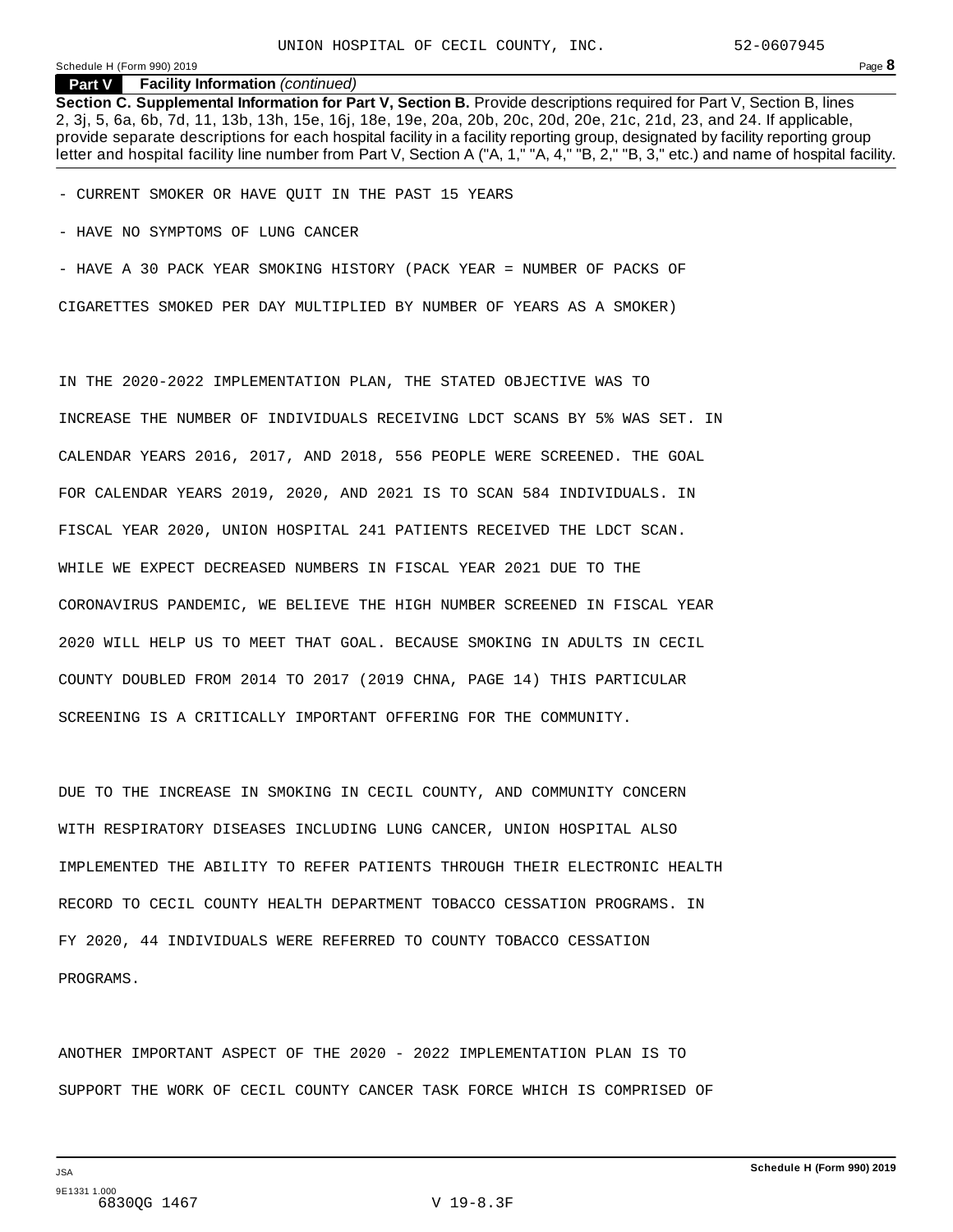#### **Part V Facility Information** *(continued)*

**Section C. Supplemental Information for Part V, Section B.** Provide descriptions required for Part V, Section B, lines 2, 3j, 5, 6a, 6b, 7d, 11, 13b, 13h, 15e, 16j, 18e, 19e, 20a, 20b, 20c, 20d, 20e, 21c, 21d, 23, and 24. If applicable, provide separate descriptions for each hospital facility in a facility reporting group, designated by facility reporting group letter and hospital facility line number from Part V, Section A ("A, 1," "A, 4," "B, 2," "B, 3," etc.) and name of hospital facility. LEADERS IN CANCER CARE, COMMUNITY HEALTH, SOCIAL SUPPORTS, PUBLIC HEALTH, AND THE FAITH-BASED COMMUNITY. REPRESENTATIVES FROM UNION HOSPITAL PARTICIPATE ON THIS COMMITTEE AND A UNION HOSPITAL CAREGIVER CHAIRED THE COMMITTEE IN FISCAL YEAR 2020. THROUGH PARTICIPATION IN THIS COMMITTEE, UNION HOSPITAL WORKS WITH ITS COMMUNITY PARTNERS TO PROMOTE EDUCATION AND AWARENESS OF CANCER PREVENTION AND SCREENINGS, AND COLLABORATES TO MEET OBJECTIVES SET BY COMMUNITY PARTNERS.

FINALLY, UNION HOSPITAL CONTINUED TO RUN AN ACTIVE BREAST CANCER SURVIVORS SUPPORT GROUP IN FY 2020. DESPITE THE CORONAVIRUS PANDEMIC MAKING COMMUNITY EVENTS IN THE SPRING OF 2020 IMPOSSIBLE, OUR CAREGIVERS ADAPTED AND WERE ABLE TO PROVIDE VIRTUAL SESSIONS FOR THE FINAL FEW MONTHS OF FISCAL YEAR. IN TOTAL, 12 SESSIONS, INCLUDING A FULL DAY RETREAT AND 2 VIRTUAL SESSIONS, WERE HELD IN FY 2020.

## BEHAVIORAL HEALTH

UNION HOSPITAL WORKS TO ADDRESS BEHAVIORAL HEALTH ISSUES WITHIN ITS COMMUNITY THROUGH DIRECT PROGRAMMING AND COLLABORATION WITH COMMUNITY PARTNERS. UNION HOSPITAL HAS A 12-BED INPATIENT UNIT, AN OUTPATIENT PRACTICE, AND AN INTENSIVE OUTPATIENT PROGRAM FOR ADULTS STRUGGLING TO MANAGE MENTAL HEALTH DISORDERS. ALL OF THESE OFFERINGS SEEK TO ADDRESS THE PATIENTS' NEEDS HOLISTICALLY WITH A PERSON-CENTERED APPROACH THAT RELIES ON MULTI-DISCIPLINARY TEAMS.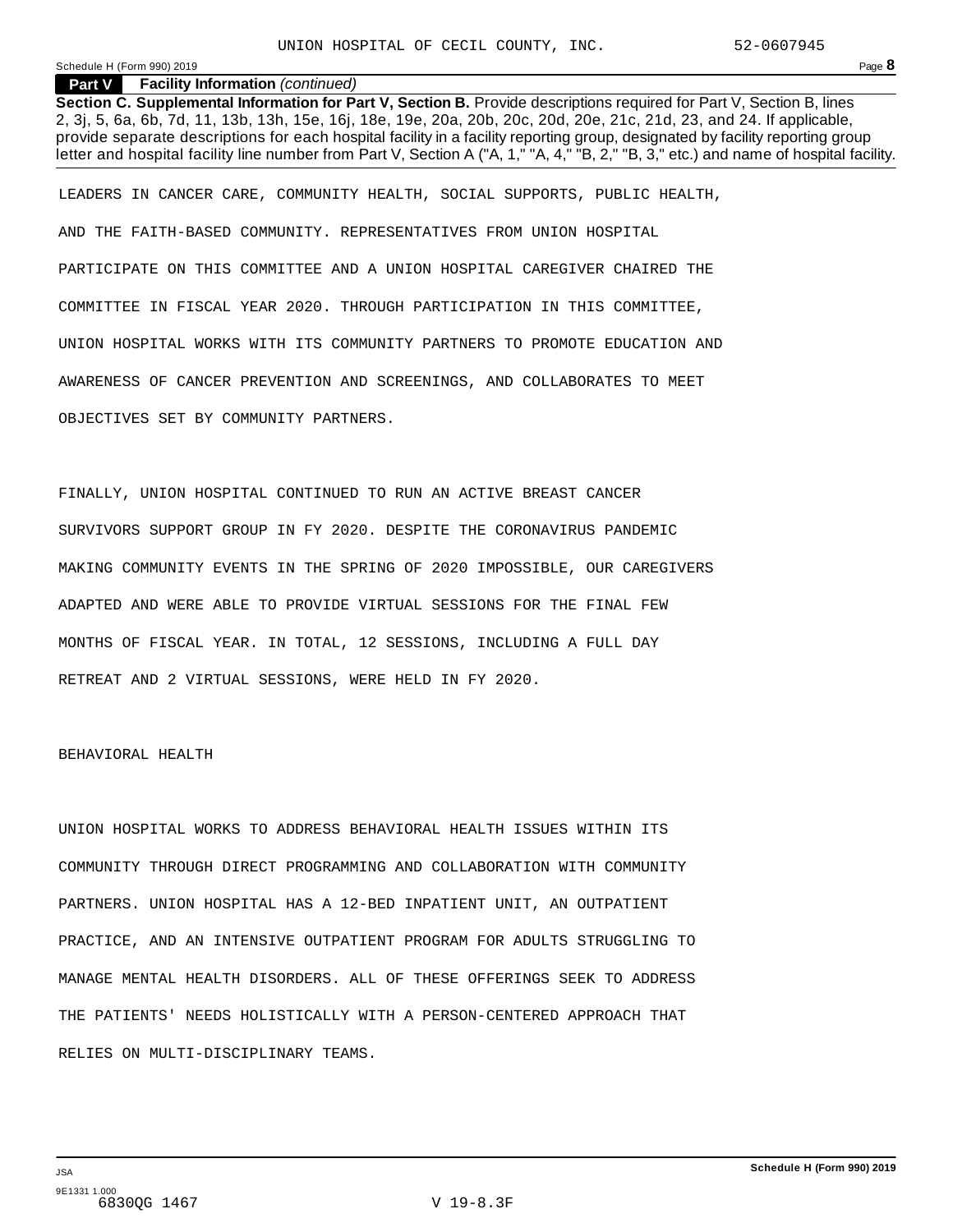**Part V Facility Information** *(continued)*

**Section C. Supplemental Information for Part V, Section B.** Provide descriptions required for Part V, Section B, lines 2, 3j, 5, 6a, 6b, 7d, 11, 13b, 13h, 15e, 16j, 18e, 19e, 20a, 20b, 20c, 20d, 20e, 21c, 21d, 23, and 24. If applicable, provide separate descriptions for each hospital facility in a facility reporting group, designated by facility reporting group letter and hospital facility line number from Part V, Section A ("A, 1," "A, 4," "B, 2," "B, 3," etc.) and name of hospital facility.

IN FY 2020, UNION HOSPITAL CAREGIVERS PARTICIPATED IN THE FOLLOWING COMMUNITY GROUPS FOCUSED ON BEHAVIORAL HEALTH:

LOCAL OVERDOSE FATALITY REVIEW TEAM: A COUNTY LEVEL MEETING THAT REVIEWS CONFIRMED OVERDOSE DEATHS IN CECIL COUNTY AND LOOKS FOR OPPORTUNITIES TO CLOSE GAPS IN TREATMENT.

CIT ADVISORY COMMITTEE: THIS COMMITTEE MEETS QUARTERLY TO ADVISE AFFILIATED SANTE GROUP ON THEIR GRANT FUNDED INITIATIVE TO BRING CRISIS INTERVENTION TREATMENT TRAINING TO FIRST RESPONDERS IN THE COUNTY.

CIT COMMITTEE: THIS COMMITTEE MEETS QUARTERLY TO REVIEW CRISIS INTERVENTION TRAINING PROGRESS AND OPPORTUNITIES FOR CECIL COUNTY.

CECIL COUNTY DRUG AND ALCOHOL COUNCIL: THIS COUNCIL IDENTIFIES PRIORITIES AND STRATEGIES FOR MEETING THE EVALUATION, PREVENTION, AND TREATMENT NEEDS OF THE PUBLIC AND THE JUSTICE SYSTEM. COUNCIL MEETINGS ARE OPEN TO THE PUBLIC AND INCLUDE REPRESENTATIVES FROM LOCAL/REGIONAL PREVENTION AND TREATMENT PROVIDERS, HEALTH DEPARTMENT, SOCIAL SERVICES, CRIMINAL JUSTICE ORGANIZATIONS, FAITH COMMUNITY, MEMBERS OF THE RECOVERY COMMUNITY, AND CONCERNED CITIZENS.

CECIL COUNTY CORE SERVICES AGENCY: ORGANIZED BY THE CECIL COUNTY HEALTH DEPARTMENT, THESE MEETINGS ARE DESIGNED TO KEEP COMMUNITY PARTNERS AWARE OF NEW AND ONGOING MENTAL HEALTH AND SUBSTANCE USE DISORDER PROGRAMS TO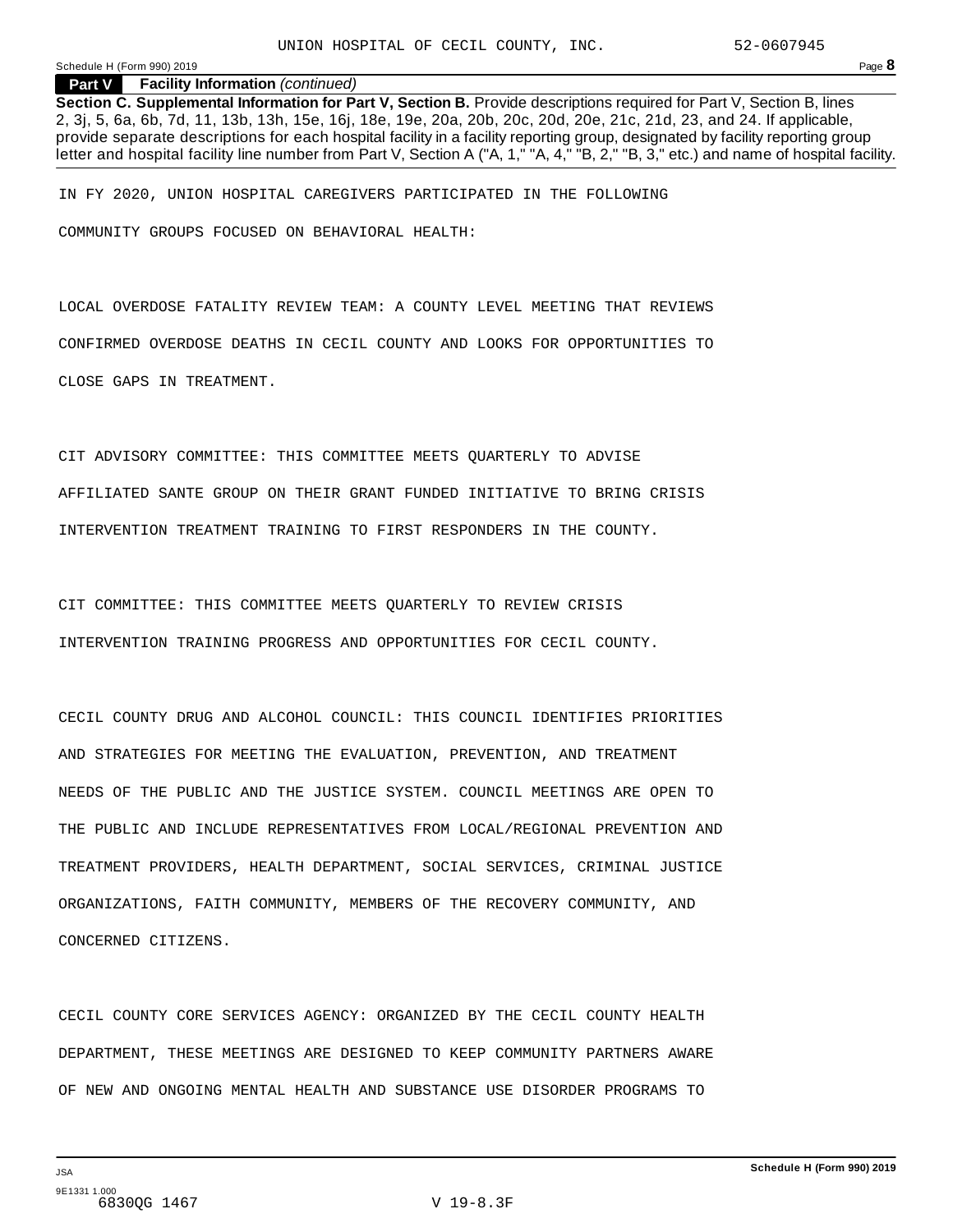**Part V Facility Information** *(continued)*

**Section C. Supplemental Information for Part V, Section B.** Provide descriptions required for Part V, Section B, lines 2, 3j, 5, 6a, 6b, 7d, 11, 13b, 13h, 15e, 16j, 18e, 19e, 20a, 20b, 20c, 20d, 20e, 21c, 21d, 23, and 24. If applicable, provide separate descriptions for each hospital facility in a facility reporting group, designated by facility reporting group letter and hospital facility line number from Part V, Section A ("A, 1," "A, 4," "B, 2," "B, 3," etc.) and name of hospital facility.

ENSURE THEY CAN DIRECT CECIL COUNTY RESIDENTS AND THEIR FAMILIES TO THESE

RESOURCES.

UNION HOSPITAL CONTINUED THE PEER RECOVERY ADVOCATES PROGRAM IN COLLABORATION WITH THE CECIL COUNTY HEALTH DEPARTMENT IN FY 2020. UNION HOSPITAL CAREGIVERS IDENTIFY INDIVIDUALS IN THE EMERGENCY DEPARTMENT AND THE PSYCHIATRIC UNIT WHO MAY SUFFER FROM A SUBSTANCE USE DISORDER AND THEN COORDINATE WITH THE PEER PROGRAM TO ENSURE THOSE INDIVIDUALS CONNECT WITH A PEER. THE PEER THEN WORKS TO IDENTIFY THE INDIVIDUAL'S NEEDS, GET THEM INTO TREATMENT, AND GET CONNECTED WITH THE APPROPRIATE COMMUNITY RESOURCES. IMPORTANTLY, THE PEERS REMAIN IN COMMUNICATION WITH THESE INDIVIDUALS TO ENSURE CONTINUED SUCCESS. 285 INDIVIDUALS WERE REFERRED TO THE PEER PROGRAM IN FISCAL YEAR 2020. THE PROGRAM HAS BEEN HALTED SINCE MARCH 2020 DUE TO THE PANDEMIC, BUT WE EXPECT TO RESUME THIS MUCH NEEDED PROGRAM IN THE NEAR FUTURE.

UNION HOSPITAL CONTINUED ITS PARTNERSHIP WITH TWO COMMUNITY TREATMENT CENTERS, SERENITY HEALTH AND ELKTON TREATMENT CENTER, TO ALLOW CAREGIVERS TO VISIT THE SITES AND PROVIDE EXPECTANT AND NEW MOTHERS WITH EDUCATION PERTAINING TO CARING FOR INFANTS GENERALLY, BUT ALSO INFANTS WHO EXPERIENCE NEONATAL ABSTINENCE SYNDROME (NAS). IN FY 20, 43 MOTHERS WERE PROVIDED EDUCATION. PRIOR TO FY 20, UNION HOSPITAL CAREGIVERS WOULD PROVIDE THIS EDUCATION AS VOLUNTEERS ON THEIR OWN TIME. IN RECOGNITION OF THE IMPORTANCE OF THIS COMMUNITY NEED, UNION HOSPITAL MADE THE DECISION TO BEGIN PAYING CAREGIVERS FOR THEIR TIME PROVIDING EDUCATION AT THESE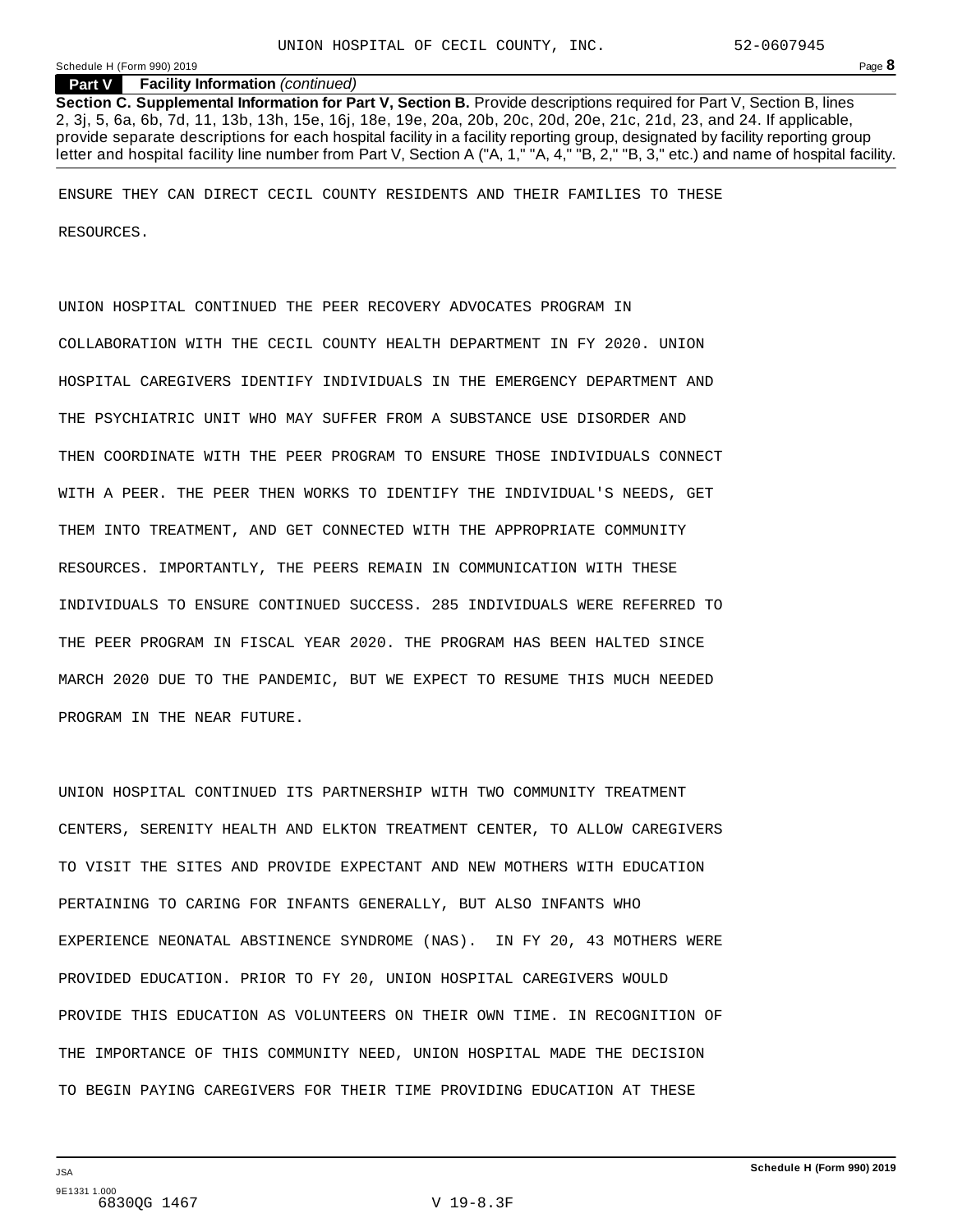**Part V Facility Information** *(continued)*

**Section C. Supplemental Information for Part V, Section B.** Provide descriptions required for Part V, Section B, lines 2, 3j, 5, 6a, 6b, 7d, 11, 13b, 13h, 15e, 16j, 18e, 19e, 20a, 20b, 20c, 20d, 20e, 21c, 21d, 23, and 24. If applicable, provide separate descriptions for each hospital facility in a facility reporting group, designated by facility reporting group letter and hospital facility line number from Part V, Section A ("A, 1," "A, 4," "B, 2," "B, 3," etc.) and name of hospital facility.

TWO TREATMENT LOCATIONS. THE EDUCATION WAS SUSPENDED DUE TO THE PANDEMIC, BUT WE HOPE TO RESUME IT ONCE IT IS SAFE TO DO SO.

CHILDHOOD TRAUMA

SOME EFFORTS TO ADDRESS CHILDHOOD TRAUMA HAVE BEEN MENTIONED PREVIOUSLY SUCH AS PARTICIPATION ON THE LOCAL MANAGEMENT BOARD OF CECIL COUNTY WHICH SERVES AS THE COORDINATOR OF COLLABORATION FOR CHILD AND FAMILY SERVICES AND THE NAS PARENTING EDUCATION PROVIDED AT ELKTON TREATMENT CENTER AND SERENITY HEALTH. PARENTING EDUCATION IS A SIGNIFICANT TOOL TO PREVENT ADVERSE CHILDHOOD EXPERIENCES, AND 278 NEW MOTHERS PARTICIPATED IN WEEKLY FREE BREASTFEEDING CLASSES IN FY 2020 (UNTIL MARCH 2020 WHEN CLASSES WERE CANCELLED DUE TO THE PANDEMIC). UNION HOSPITAL ALSO PROVIDES A SERIES OF CHILDBIRTH AND NEWBORN EDUCATION WITH DISCOUNTED PRICES FOR THOSE WHO QUALIFY.

UNION HOSPITAL ALSO SUPPORTS THE CHILD ADVOCACY CENTER (CAC), AN ORGANIZATION WHOSE MISSION IS TO PARTNER FOR BETTER INVESTIGATION AND ASSESSMENT OF ABUSE ALLEGATIONS, PROSECUTION OF OFFENDERS, AND TREATMENT FOR CHILDREN AND FAMILIES IMPACTED BY CHILD ABUSE AND NEGLECT. THE CAC IS A COLLABORATION OF AGENCIES THAT FACILITATE MULTIDISCIPLINARY TEAM INVESTIGATIONS OF CHILD MALTREATMENT AND OFFERS DIRECT SERVICES TO THE CHILD AND FAMILY DURING AND AFTER THE INVESTIGATION. TWO UNION HOSPITAL CAREGIVERS, A CASE MANAGER AND A DOCTOR, PROVIDE EXAMINATIONS TO DETERMINE CHILD ABUSE AS WELL AS PARTICIPATE IN MONTHLY CAC MEETINGS. IN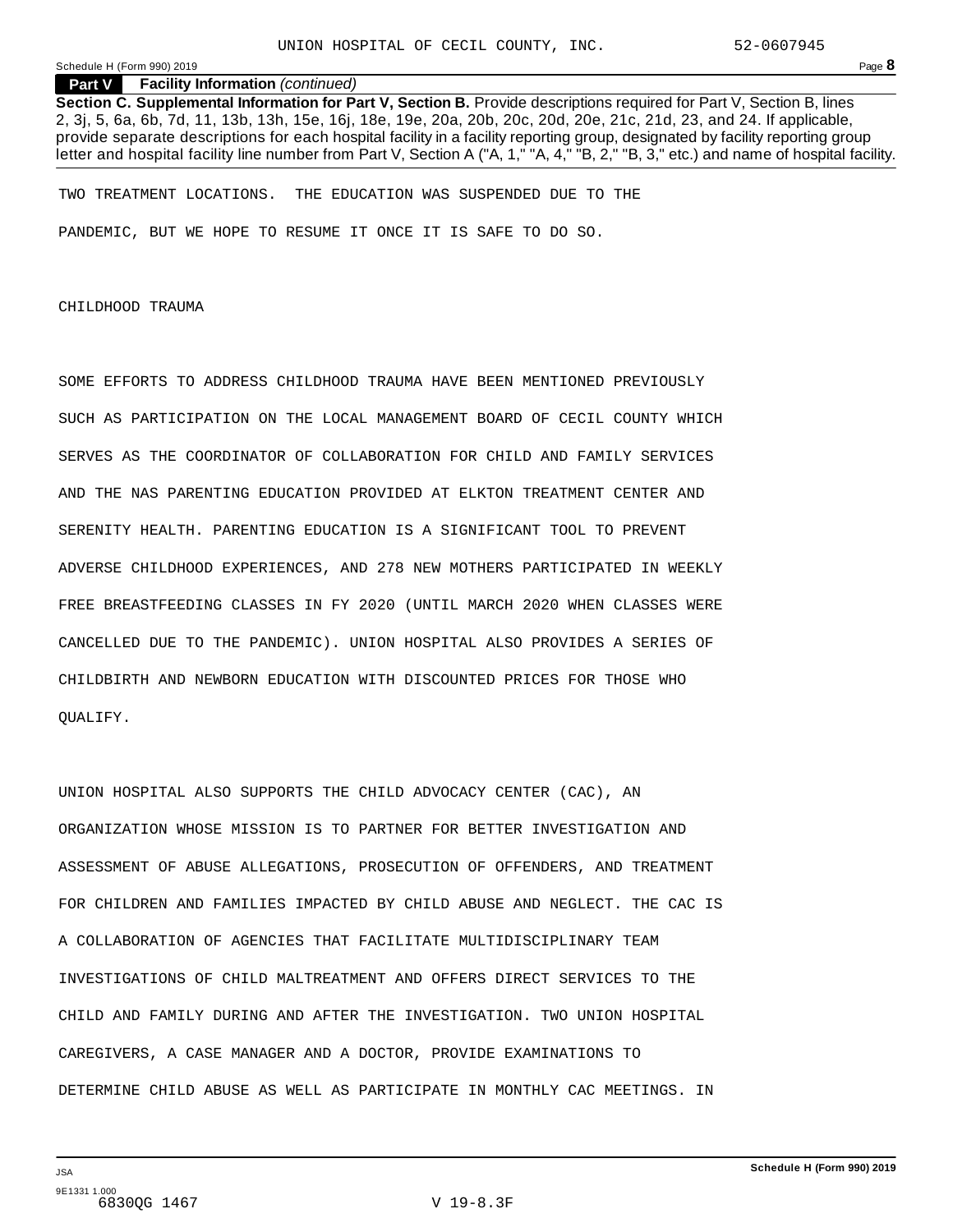#### **Part V Facility Information** *(continued)*

**Section C. Supplemental Information for Part V, Section B.** Provide descriptions required for Part V, Section B, lines 2, 3j, 5, 6a, 6b, 7d, 11, 13b, 13h, 15e, 16j, 18e, 19e, 20a, 20b, 20c, 20d, 20e, 21c, 21d, 23, and 24. If applicable, provide separate descriptions for each hospital facility in a facility reporting group, designated by facility reporting group letter and hospital facility line number from Part V, Section A ("A, 1," "A, 4," "B, 2," "B, 3," etc.) and name of hospital facility.

FY 2020, 4 EXAMINATIONS WERE UNDERTAKEN BY THE DOCTOR AND CASE MANAGER.

MUCH OF THE 2020-2022 IMPLEMENTATION PLAN RELIES ON EDUCATION EVENTS TO RAISE COMMUNITY AND MEDICAL PROVIDER AWARENESS ABOUT CHILDHOOD TRAUMA. WHILE THE PANDEMIC SURELY HAD A NEGATIVE IMPACT ON COMMUNITY EDUCATION EVENTS, AS WE BECOME MORE ACCLIMATED TO VIRTUAL OPPORTUNITIES AND AS VACCINATIONS INCREASE IN THE COMMUNITY, WE ARE HOPEFUL THE WORK WILL BE ABLE TO CONTINUE.

THE FOLLOWING DESCRIBES THE HEALTH NEEDS OF THE COMMUNITY THAT WERE IDENTIFIED IN THE 2019 CHNA, BUT NOT PRIORITIZED BECAUSE THE RESOURCES TO DO SO DID NOT EXIST OR CONVERSELY, A COMMUNITY FOCUS ON THIS NEED ALREADY EXISTS (2019 CHNA, PAGE 27-30).

SCHEDULE H, PART V, SECTION B, LINE 11 (ADDRESSING NEEDS FROM THE CHNA)

HEALTH NEEDS IDENTIFIED BUT NOT PRIORITIZED:

- ACCESS TO CARE: ONGOING EFFORTS THROUGH HEALTH SERVICES TO BRING MORE PROVIDERS INTO THE COMMUNITY COVERING A RANGE OF SPECIALTIES, INCLUDING PRIMARY CARE AND GERIATRIC SERVICES.

- HOMELESSNESS: CHAC DOES NOT HAVE ENOUGH RESOURCES TO MANAGE THIS PROBLEM. HOMELESS PROVIDERS IN THE AREA MEET THROUGH THE CECIL COUNTY INTERAGENCY COUNCIL ON HOMELESSNESS TO WORK THROUGH ISSUES AND FIND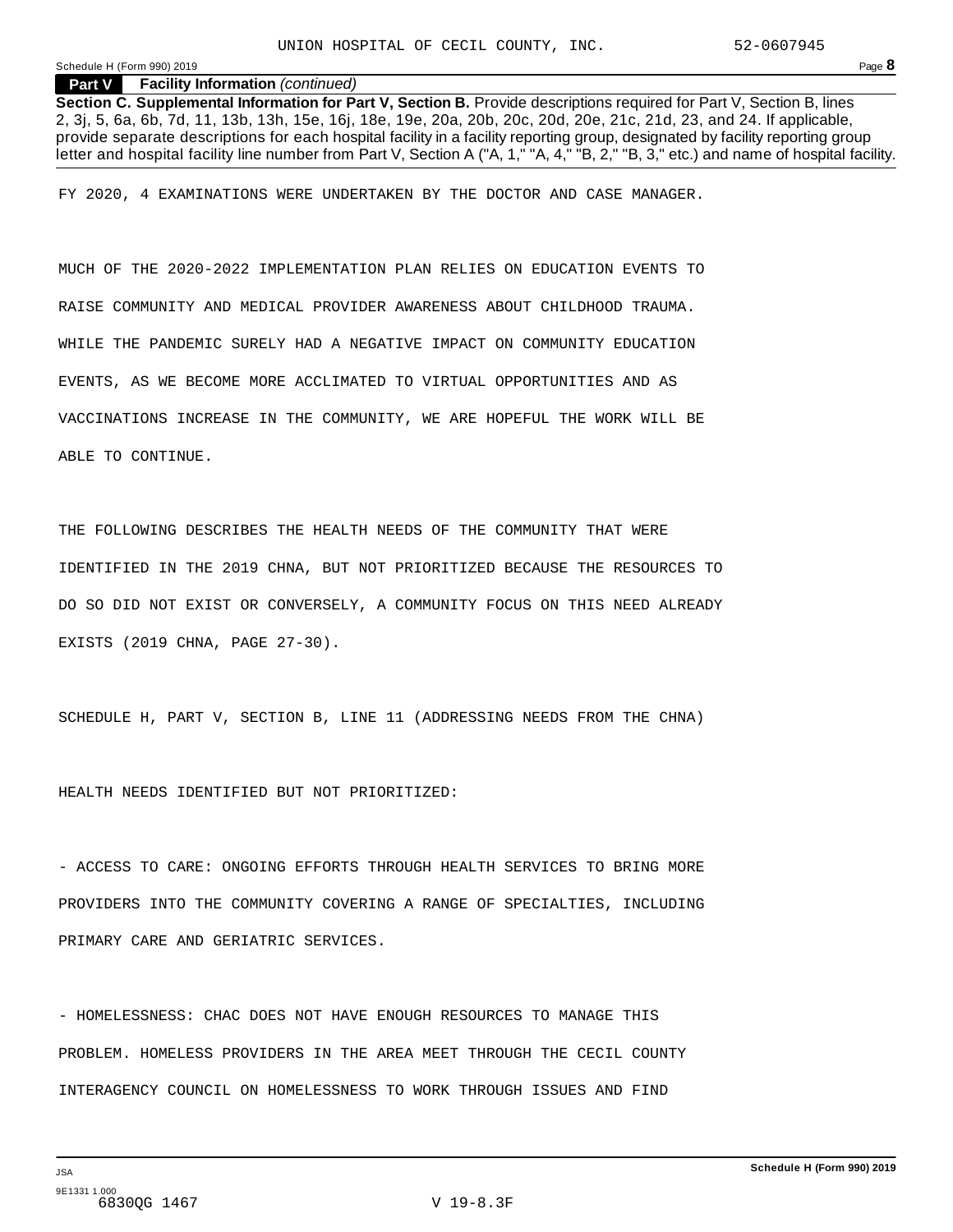#### **Part V Facility Information** *(continued)*

**Section C. Supplemental Information for Part V, Section B.** Provide descriptions required for Part V, Section B, lines 2, 3j, 5, 6a, 6b, 7d, 11, 13b, 13h, 15e, 16j, 18e, 19e, 20a, 20b, 20c, 20d, 20e, 21c, 21d, 23, and 24. If applicable, provide separate descriptions for each hospital facility in a facility reporting group, designated by facility reporting group letter and hospital facility line number from Part V, Section A ("A, 1," "A, 4," "B, 2," "B, 3," etc.) and name of hospital facility.

ADDITIONAL SUPPORTS.

- CHRONIC DISEASE: CHRONIC DISEASES IDENTIFIED: ARTHRITIS, ASTHMA, COPD, HEART DISEASE, HYPERTENSION, OBESITY, STROKE, AND DIABETES. WHILE RESOURCE CONSTRAINTS LIMIT THE ABILITY TO IMPLEMENT TARGETED PROGRAMS, THERE ARE ONGOING EFFORTS THROUGH HEALTH SERVICES TO BRING MORE PROVIDERS INTO THE COMMUNITY COVERING A RANGE OF SPECIALTIES, INCLUDING PRIMARY CARE AND GERIATRIC SERVICES.

- DENTAL HEALTH: WITH THE DENTAL CLINIC CLOSURE, STARTING A NEW EFFORT TO MANAGE DENTAL HEALTH NEEDS IN VULNERABLE COMMUNITIES WAS NOT FEASIBLE. THE DENTAL ADVISORY COMMITTEE IS CURRENTLY WORKING ON STRATEGIES TO INCREASE AWARENESS AROUND DENTAL HEALTH IN VULNERABLE AND UNDERSERVED NEIGHBORHOODS, PRIMARILY WORKING THROUGH NEIGHBORHOOD COMMUNITY CENTERS AND LOCAL LIBRARIES.

- TOBACCO USE: TOBACCO USE IS A RISK FACTOR THAT IS ADDRESSED THROUGH PROGRAMS AT THE CECIL COUNTY HEALTH DEPARTMENT AND THROUGH THE MARYLAND QUITLINE.

- INFECTIOUS & COMMUNICABLE DISEASES: THERE ARE PROGRAMS IN PLACE THROUGH THE CECIL COUNTY HEALTH DEPARTMENT TO ADDRESS INFECTIOUS AND COMMUNICABLE DISEASE.

- VACCINATION: ADDRESSED BY THE SCHOOLS, CECIL COUNTY HEALTH DEPARTMENT,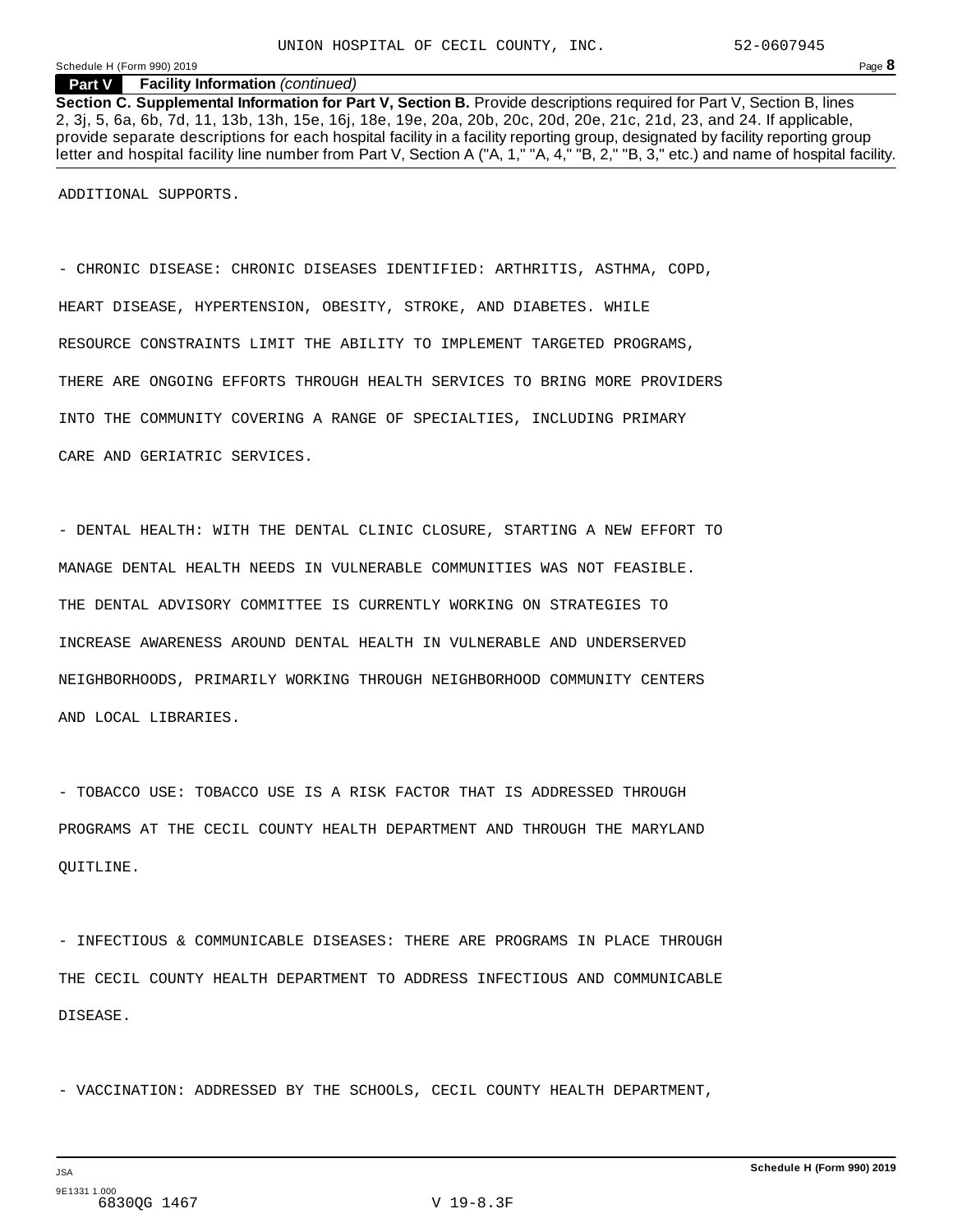#### **Part V Facility Information** *(continued)*

**Section C. Supplemental Information for Part V, Section B.** Provide descriptions required for Part V, Section B, lines 2, 3j, 5, 6a, 6b, 7d, 11, 13b, 13h, 15e, 16j, 18e, 19e, 20a, 20b, 20c, 20d, 20e, 21c, 21d, 23, and 24. If applicable, provide separate descriptions for each hospital facility in a facility reporting group, designated by facility reporting group letter and hospital facility line number from Part V, Section A ("A, 1," "A, 4," "B, 2," "B, 3," etc.) and name of hospital facility.

UNION HOSPITAL, AND PHYSICIAN PRACTICES.

- ENVIRONMENTAL HEALTH: ADDRESSED BY DEPT OF NATURAL RESOURCES AND CECIL

COUNTY HEATH DEPT. LACK OF AVAILABLE RESOURCES; TOO BROAD.

- INJURIES MOTOR VEHICLE/PEDESTRIAN: ADDRESSED BY LAW ENFORCEMENT AND THE

DEPT OF TRANSPORTATION.

- CHILD ABUSE AND NEGLECT: HANDLED THROUGH REPORTS TO CPS AND MEDICAL EXAMS FROM THE CECIL COUNTY CHILD ADVOCACY CENTER

- DOMESTIC VIOLENCE: ADDRESSED BY THE DOMESTIC VIOLENCE SHELTER, A PART OF THE DEPARTMENT OF SOCIAL SERVICES, AND LOCAL LAW ENFORCEMENT

- VIOLENT CRIME: ADDRESSED BY LOCAL AND STATE LAW ENFORCEMENT IN CECIL COUNTY. AGENCIES AND HEALTH CARE SERVICES ALSO PARTNER WITH LAW ENFORCEMENT TO SUPPORT THEIR EFFORTS.

- SUICIDE: ADDRESSED THROUGH INPATIENT AND OUTPATIENT PROGRAMS IN THE COMMUNITY, MEDIATION SERVICES LIKE EASTERN SHORE MOBILE CRISIS, UPPER BAY COUNSELING SERVICES, AND HOT- AND WARM-LINES PROVIDING REAL-TIME INTERVENTIONS TO THOSE AT-RISK FOR SUICIDE.

BARRIERS TO CARE IDENTIFIED BUT NOT PRIORITIZED: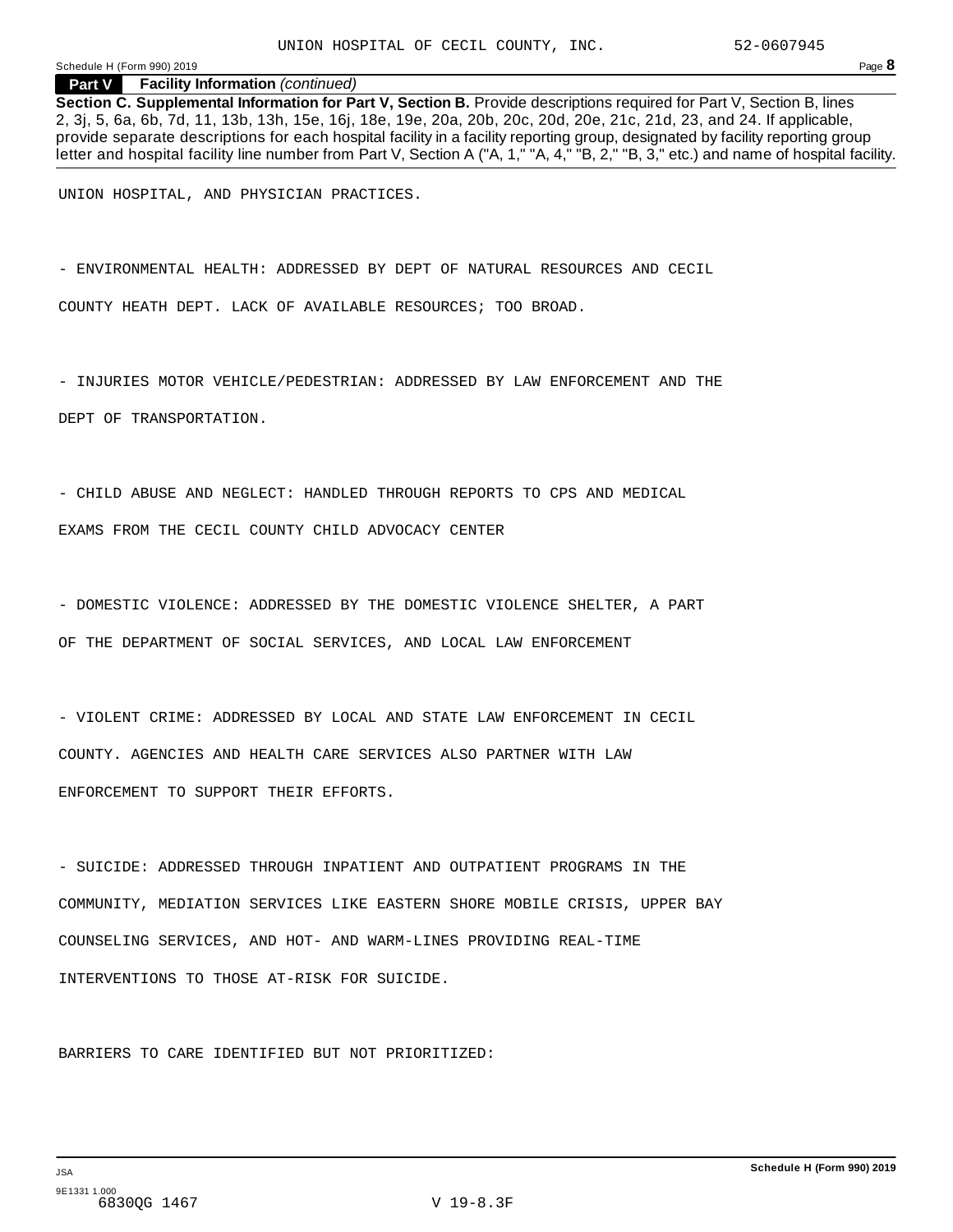## **Part V Facility Information** *(continued)*

**Section C. Supplemental Information for Part V, Section B.** Provide descriptions required for Part V, Section B, lines 2, 3j, 5, 6a, 6b, 7d, 11, 13b, 13h, 15e, 16j, 18e, 19e, 20a, 20b, 20c, 20d, 20e, 21c, 21d, 23, and 24. If applicable, provide separate descriptions for each hospital facility in a facility reporting group, designated by facility reporting group letter and hospital facility line number from Part V, Section A ("A, 1," "A, 4," "B, 2," "B, 3," etc.) and name of hospital facility.

- INCOME & POVERTY: MAY BE ADDRESSED AS PART OF EACH OF THE HEALTH PRIORITY AREAS. REQUIRES STRONGER GOVERNMENT/PUBLIC PROGRAMS AND AND FUNDING TO SUPPORT OVERCOMING THESE BARRIERS.

- EMPLOYMENT: MAY BE ADDRESSED AS PART OF THE BEHAVIORAL HEALTH PRIORITY. OTHERWISE ADDRESSED BY SUSQUEHANNA WORKFORCE NETWORK, CECIL COLLEGE, AND OTHER LOCAL NON-PROFITS, LIKE THOSE THAT ASSIST VETERANS.

- HEALTH INSURANCE AVAILABILITY AND COST: ADDRESSED THROUGH THE MARYLAND HEALTH CONNECTION AND SEEDCO.

- TRANSPORTATION: ADDRESSED THROUGH VOUCHER PROGRAMS AT DEPT OF COMMUNITY SERVICES AND THROUGH LOCAL PARTNERSHIPS.

- HEALTH CARE COSTS: ADDRESSED THROUGH PROGRAMS LIKE: UNION HOSPITAL COMMUNITY ASSISTED MEDICATION PROGRAM (CAMP), THE UNION HOSPITAL CANCER PROGRAM COMMUNITY OUTREACH SUPPORT, MANY OUTREACH PROGRAMS AT THE CECIL COUNTY HEALTH DEPARTMENT, LOCAL PHARMACY ASSISTANCE PROGRAMS, AND THE DEPARTMENT OF COMMUNITY SERVICES ASSISTANCE PROGRAMS THROUGH MAPP, OPTIONS COUNSELING, AND COMMUNITY FIRST CHOICE.

- HOME HEALTH ELIGIBILITY: ADDRESSED THROUGH PROGRAMS THAT ASSIST PERSONS WITH THE APPLICATION PROCESS (EX. THE COUNTY DEPARTMENT OF COMMUNITY SERVICES).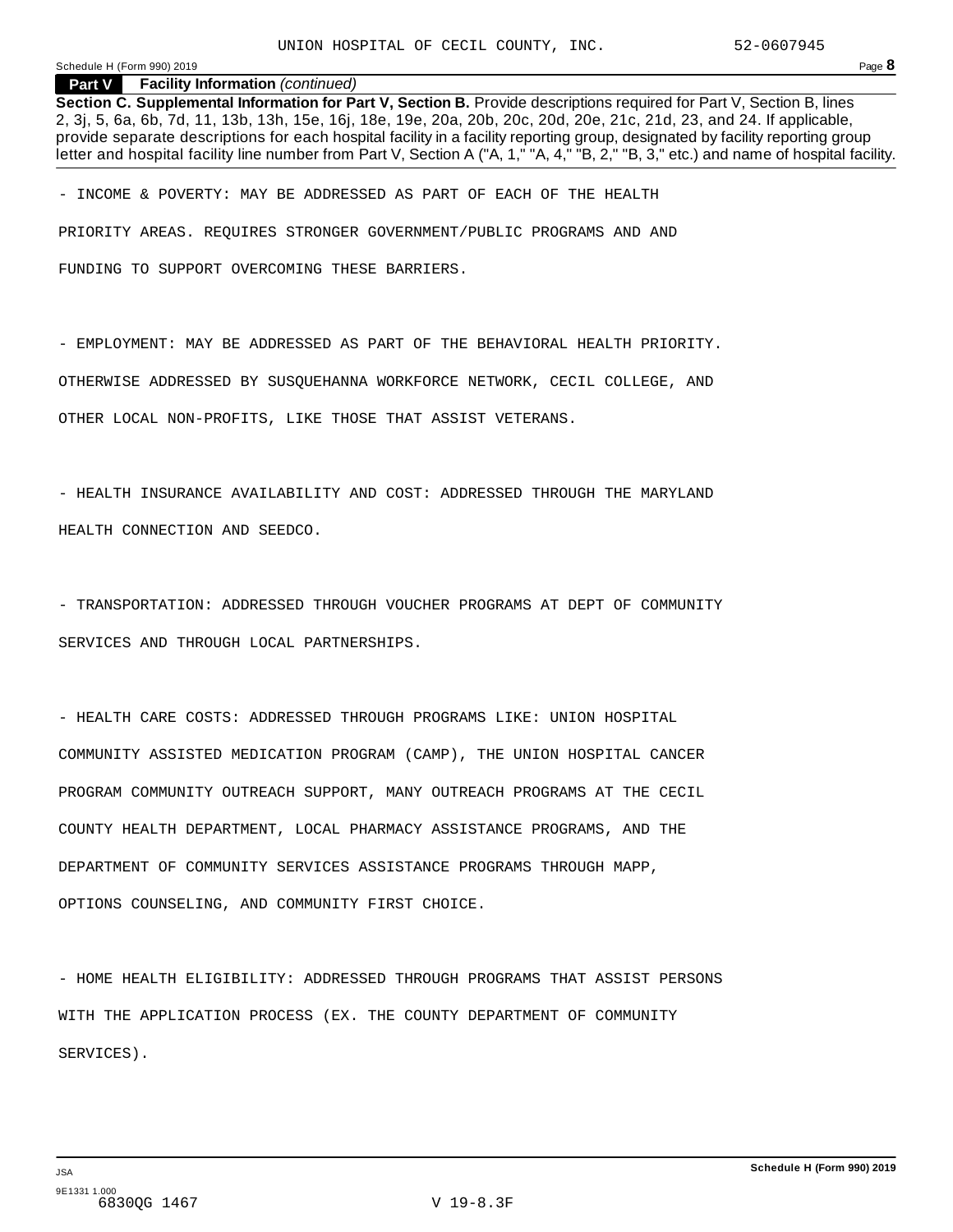#### **Part V Facility Information** *(continued)*

**Section C. Supplemental Information for Part V, Section B.** Provide descriptions required for Part V, Section B, lines 2, 3j, 5, 6a, 6b, 7d, 11, 13b, 13h, 15e, 16j, 18e, 19e, 20a, 20b, 20c, 20d, 20e, 21c, 21d, 23, and 24. If applicable, provide separate descriptions for each hospital facility in a facility reporting group, designated by facility reporting group letter and hospital facility line number from Part V, Section A ("A, 1," "A, 4," "B, 2," "B, 3," etc.) and name of hospital facility.

- LACK OF KNOWLEDGE (INCL. LOW HEALTH LITERACY, LACK OF ACCESS TO HEALTH INFORMATION): OPPORTUNITIES TO ADDRESS HEALTH LITERACY ARE BEING EXPLORED FOR ALL PRIORITY AREAS.

- PUBLIC ASSISTANCE QUALIFICATIONS: ADDRESSED THROUGH CECIL COUNTY HEALTH DEPARTMENT, THE DEPARTMENT OF COMMUNITY SERVICES, THE DEPARTMENT OF SOCIAL SERVICES, AND THE CERTIFIED HEALTH INSURANCE NAVIGATORS THROUGH SEEDCO AND THE MARYLAND HEALTH CONNECTION.

- NEED FOR MORE MEDICAL AND SOCIAL SUPPORTS: ADDRESSED BY DEPT OF SOCIAL SERVICES, DEPT OF COMMUNITY SERVICES, CECIL COUNTY HEALTH DEPARTMENT, AND OTHER SOCIAL SERVICES.

- EDUCATIONAL ATTAINMENT: ADDRESSED BY LOCAL NON-PROFITS WORK WITH SPECIAL AND VULNERABLE POPULATIONS WHO EXPERIENCE BARRIERS TO GETTING A GED; LOCAL FEDERAL CREDIT UNIONS PROVIDE EDUCATION ON HOW TO AFFORDABLY FINANCE EDUCATION; CECIL COLLEGE OFFERS SCHOLARSHIPS TO ELIGIBLE INDIVIDUALS; AND WORKPLACES PROVIDE TUITION REIMBURSEMENT FOR APPLICABLE EDUCATIONAL ATTAINMENT (E.G.. WORKPLACE CERTIFICATIONS OR DEGREES).

- AFFORDABLE HOUSING: AFFORDABLE HOUSING IS A LARGE BARRIER IN CECIL COUNTY, ESPECIALLY AMONG THE POOR AND LOW-INCOME. WHILE WAIT LISTS ARE LONG FOR MOST HOUSING PROGRAMS, THERE ARE AGENCIES IN THE COMMUNITY THAT MANAGE THIS ISSUE. ALSO, WHILE NEW DEVELOPMENT IS COSTLY, THERE ARE SOME RESOURCES AVAILABLE TO PURCHASE AND/OR REHAB EXISTING OR NEW PROPERTIES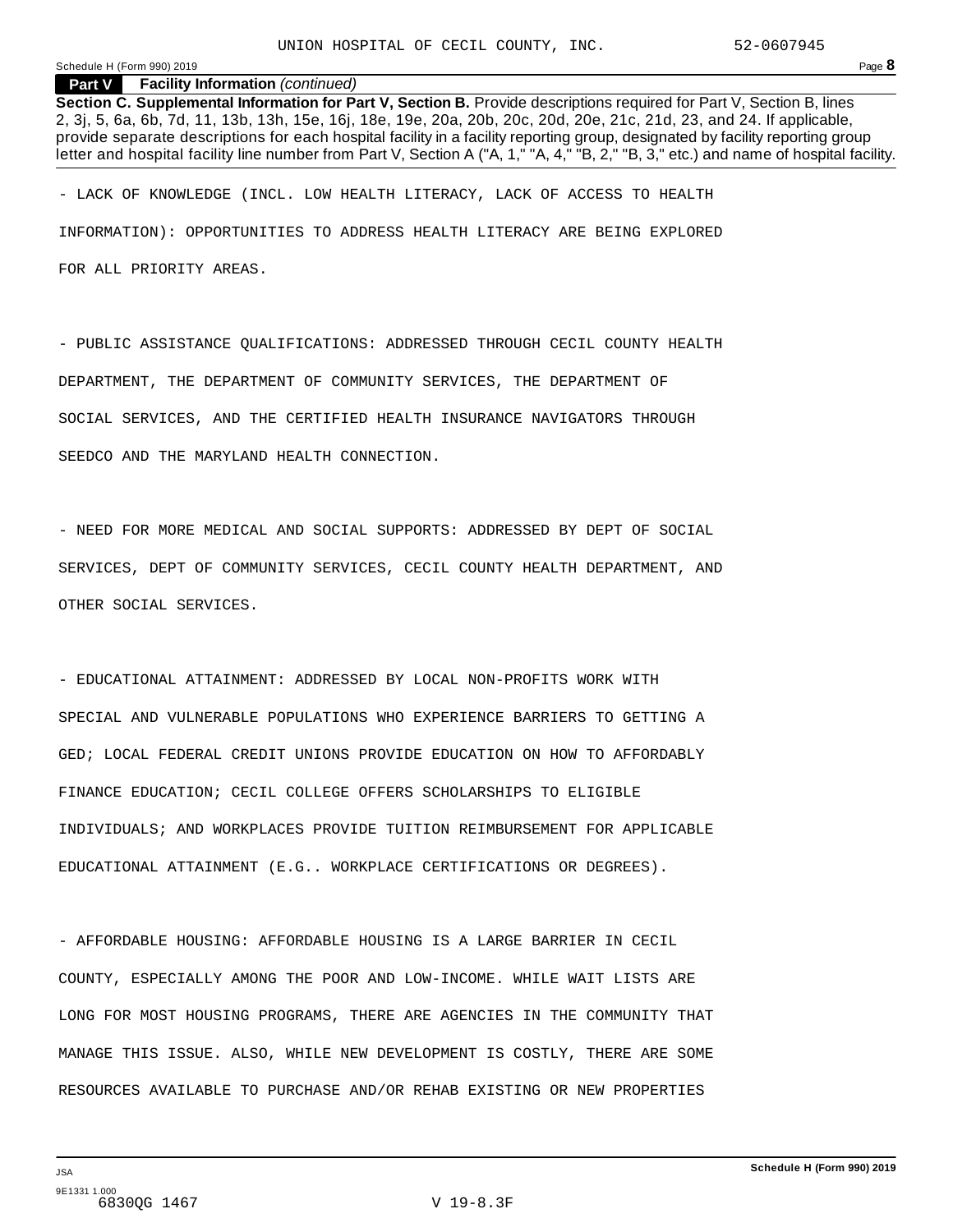#### **Part V Facility Information** *(continued)*

**Section C. Supplemental Information for Part V, Section B.** Provide descriptions required for Part V, Section B, lines 2, 3j, 5, 6a, 6b, 7d, 11, 13b, 13h, 15e, 16j, 18e, 19e, 20a, 20b, 20c, 20d, 20e, 21c, 21d, 23, and 24. If applicable, provide separate descriptions for each hospital facility in a facility reporting group, designated by facility reporting group letter and hospital facility line number from Part V, Section A ("A, 1," "A, 4," "B, 2," "B, 3," etc.) and name of hospital facility. FOR TRANSITIONAL HOUSING. SOME COMMUNITY WORK HAS BEEN DONE TO STRIKE

COMPROMISES WITH LANDLORDS TO HOUSE HOMELESS AND OTHER TENANTS WHO CAN DEMONSTRATE THE ABILITY TO SUSTAIN HOUSING.

- LANGUAGE BARRIERS: LANGUAGE BARRIERS CAN BE ADDRESSED THROUGH THE USE OF INTERPRETERS. MOST PROGRAMS IN THE COUNTY HAVE ACCESS TO MEDICAL AND SOCIAL INTERPRETERS OR CONTRACTED INTERPRETER SERVICES. IF ACCESS IS A PROBLEM THEN THERE IS OPPORTUNITY TO PARTNER WITH ORGANIZATIONS THAT HAVE THESE RESOURCES. FOR PATIENTS OR CLIENTS WITH LANGUAGE BARRIERS THERE IS OPPORTUNITY FOR ORGANIZATIONS TO PROVIDE MATERIALS IN OTHER LANGUAGES AND HIRE OR ACCESS PROFESSIONALS THAT CAN SPEAK OTHER LANGUAGES.

- TIME LIMITATIONS: IN ALL THE FOCUS GROUPS IT WAS VOICED THAT THERE ARE NOT ENOUGH DOCTORS' OFFICES OPEN IN THE EVENING HOURS. UNION HOSPITAL AND MANY OTHER PROVIDERS IN THE COMMUNITY HAVE ADDED EVENING AND WEEKEND HOURS FOR FREQUENTLY USED SERVICES, LIKE PRIMARY CARE AND URGENT CARE. ---------------

SCHEDULE H, PART V, SECTION B, LINE 13B (DETAIL OF INCOME LEVEL)

PATIENTS WITH A HOUSEHOLD INCOME UP TO 500% OF FPL AND WITH A FINANCIAL HARDSHIP (MEDICAL DEBT, INCURRED BY A FAMILY OVER A 12-MONTH PERIOD THAT EXCEEDS 25 PERCENT OF THE FAMILY INCOME) WILL RECEIVE A 25% ADJUSTMENT. ---------------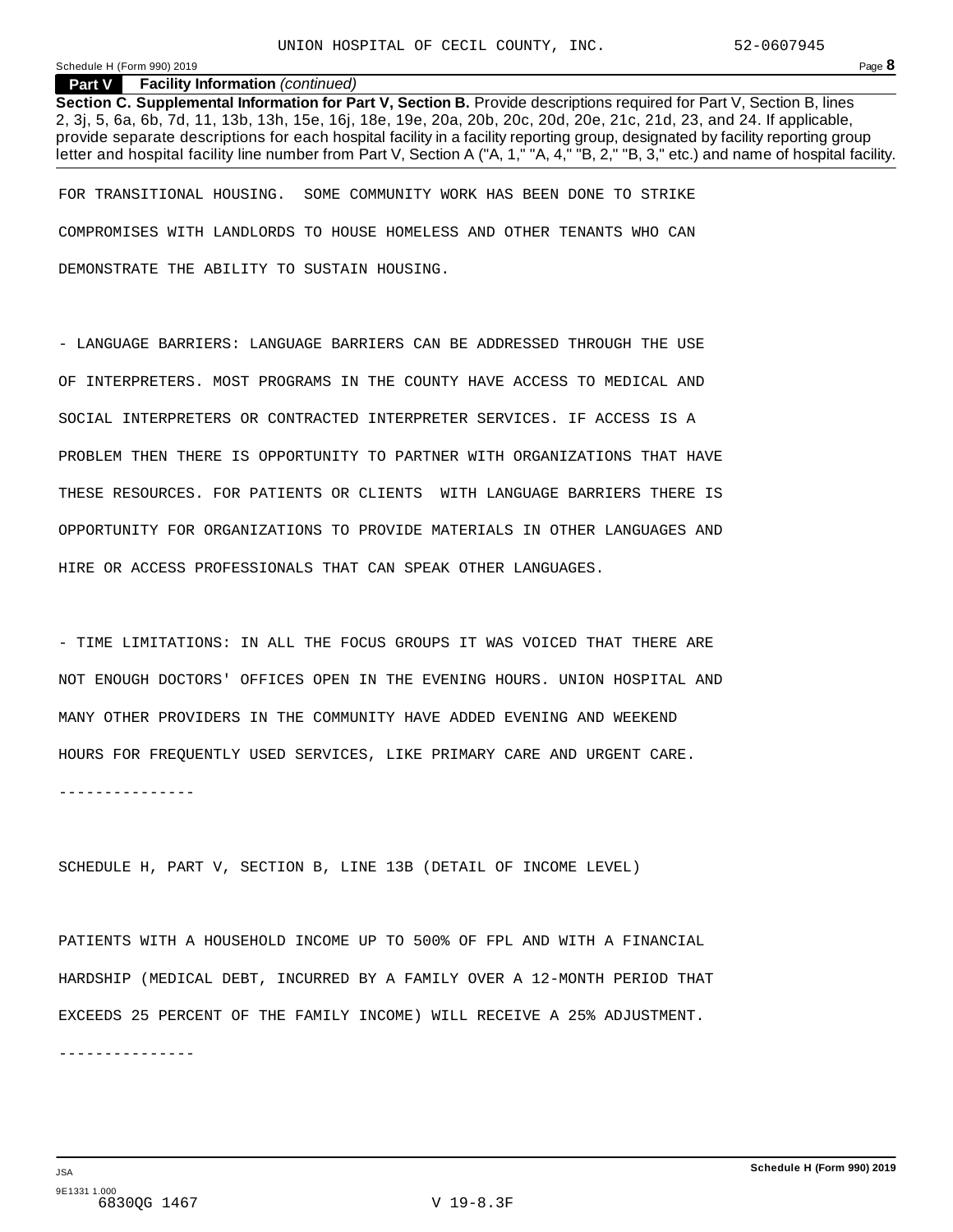**Part V Facility Information** *(continued)*

**Section C. Supplemental Information for Part V, Section B.** Provide descriptions required for Part V, Section B, lines 2, 3j, 5, 6a, 6b, 7d, 11, 13b, 13h, 15e, 16j, 18e, 19e, 20a, 20b, 20c, 20d, 20e, 21c, 21d, 23, and 24. If applicable, provide separate descriptions for each hospital facility in a facility reporting group, designated by facility reporting group letter and hospital facility line number from Part V, Section A ("A, 1," "A, 4," "B, 2," "B, 3," etc.) and name of hospital facility.

SCHEDULE H, PART V, SECTION B, LINE 16A (FAP AVAILABILITY)

FAP WEBSITE:

HTTPS://WWW.UHCC.COM/PATIENT-FINANCIAL-SERVICES/FINANCIAL-ASSISTANCE/

---------------

SCHEDULE H, PART V, SECTION B, LINE 16B (FAP APPLICATION AVAILABILITY)

FAP APPLICATION WEBSITE:

HTTPS://WWW.UHCC.COM/PATIENT-FINANCIAL-SERVICES/FINANCIAL-ASSISTANCE/

---------------

SCHEDULE H, PART V, SECTION B, LINE 16C (FAP PLS AVAILABILITY)

FAP PLAIN LANGUAGE SUMMARY WEBSITE:

HTTPS://WWW.UHCC.COM/PATIENT-FINANCIAL-SERVICES/FINANCIAL-ASSISTANCE/

---------------

SCHEDULE H, PART V, SECTION B, LINE 16J (FAP OTHER AVAILABILITY)

UNION HOSPITAL PLACES AN ADVERTISEMENT ONCE A YEAR IN THE LOCAL NEWSPAPERS OUTLINING THE FAP AND HOW TO APPLY. FAP IS PUBLICIZED ON ALL BILLING STATEMENTS, INVOICES, AND FINANCIAL CONSENT FORMS. FAP IS COMMUNICATED TO PATIENTS UPON DISCHARGE FROM INPATIENT, OBSERVATION, AND SURGICAL SERVICES.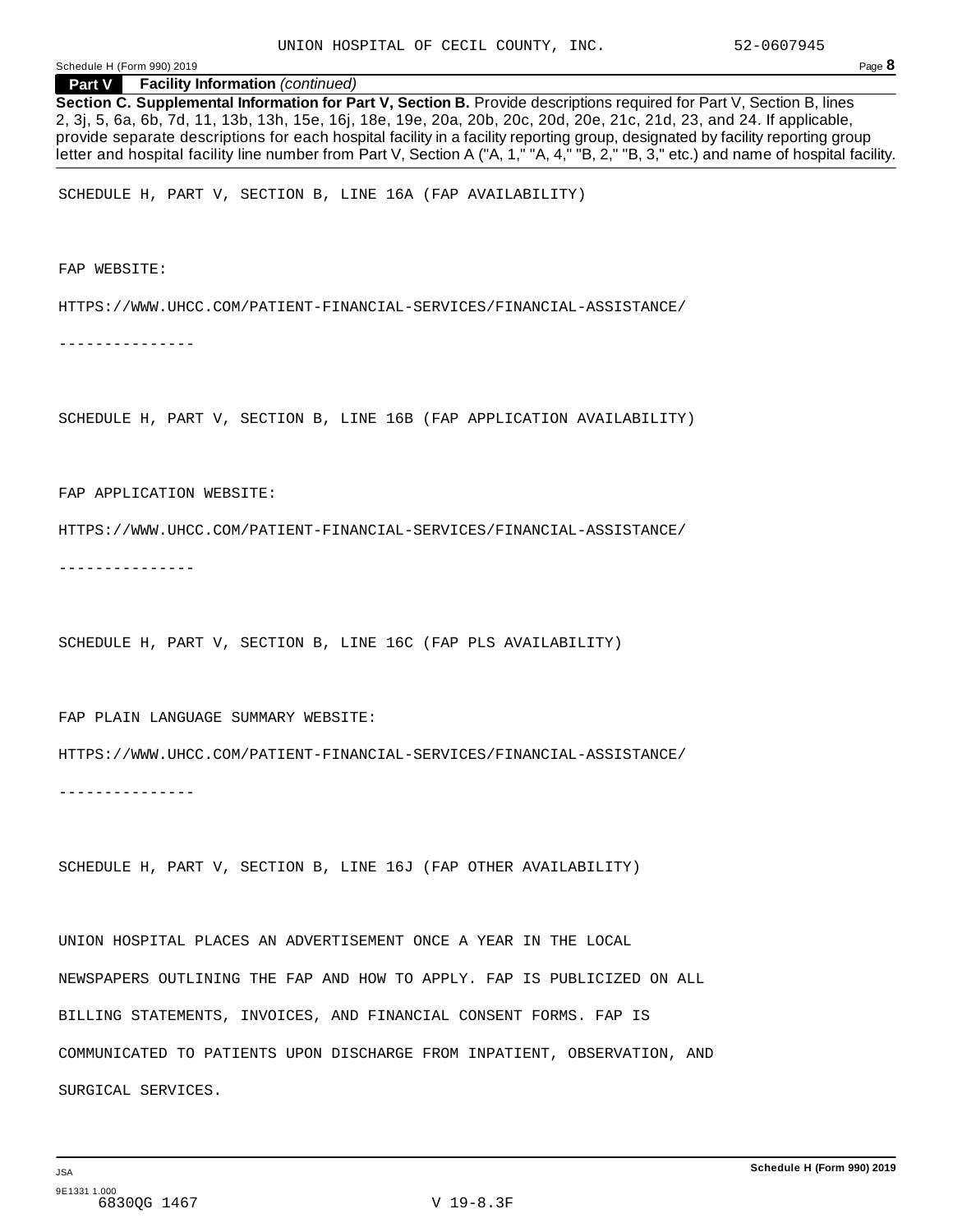## **Part V Facility Information** *(continued)*

Section D. Other Health Care Facilities That Are Not Licensed, Registered, or Similarly Recognized as a Hospital Facility (list in order of size, from largest to smallest)

How many non-hospital health care facilities did the organization operate during the tax year? \_\_\_\_\_\_\_\_\_\_\_\_\_\_\_\_\_\_\_\_\_

| Name and address           | Type of Facility (describe) |
|----------------------------|-----------------------------|
| $\blacksquare$             |                             |
|                            |                             |
|                            |                             |
| $\overline{\phantom{2}}^2$ |                             |
|                            |                             |
| $\overline{\phantom{0}3}$  |                             |
|                            |                             |
|                            |                             |
| $\overline{\mathbf{4}}$    |                             |
|                            |                             |
| $\overline{\phantom{0}}$   |                             |
|                            |                             |
|                            |                             |
| $\overline{\phantom{0}}$ 6 |                             |
|                            |                             |
| $\overline{\phantom{0}}$   |                             |
|                            |                             |
|                            |                             |
| $\overline{\mathbf{8}}$    |                             |
|                            |                             |
|                            |                             |
| $\overline{\phantom{a}}$   |                             |
|                            |                             |
| 10                         |                             |
|                            |                             |
|                            |                             |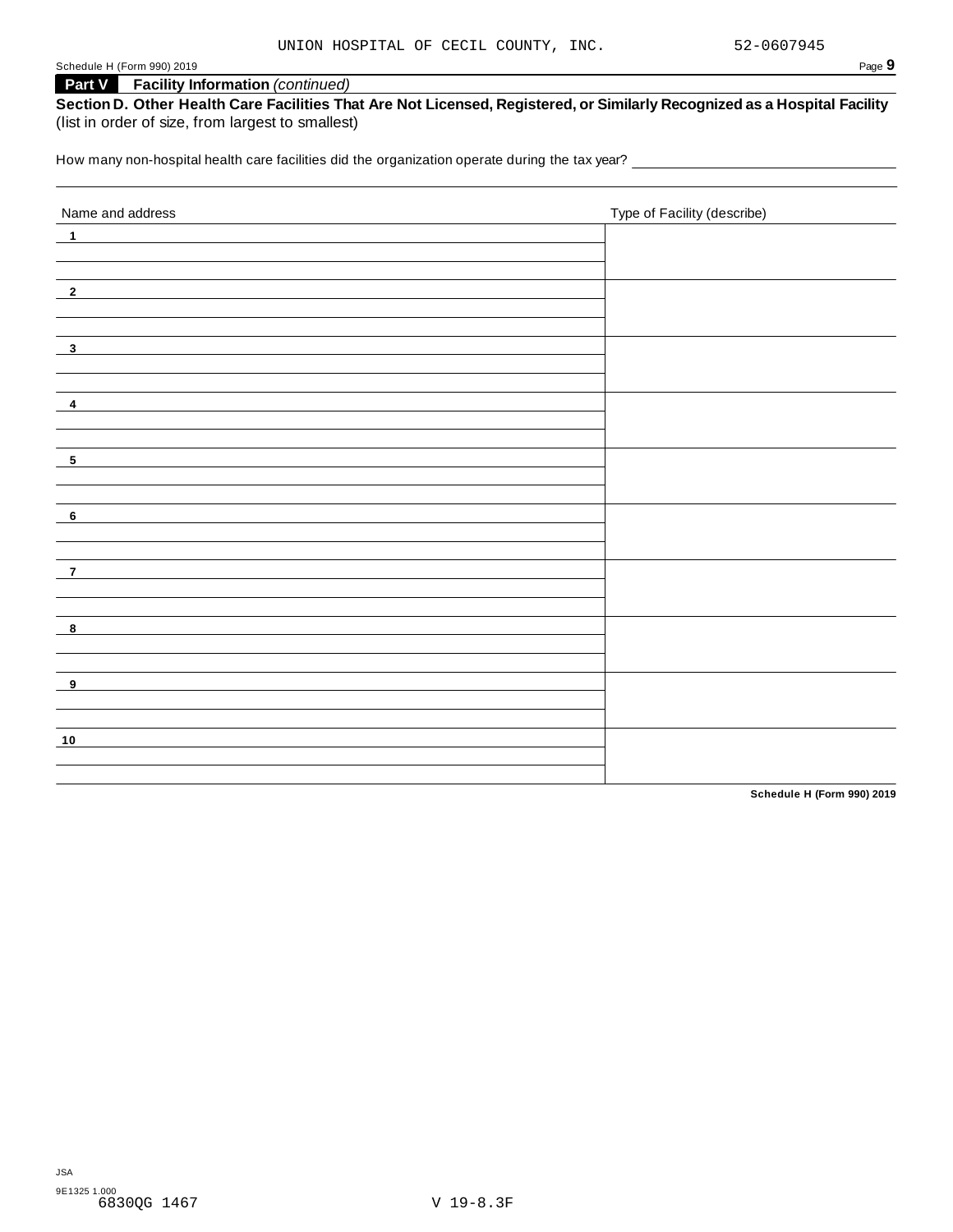Provide the following information.

- **1 Required descriptions.** Provide the descriptions required for Part I, lines 3c, 6a, and 7; Part II and Part III, lines 2, 3, 4, 8 and 9b.
- **2 Needs assessment.** Describe how the organization assesses the health care needs of the communities it serves, in addition to any CHNAs reported in Part V, Section B.
- **3 Patient education of eligibility for assistance.** Describe how the organization informs and educates patients and persons who may be billed for patient care about their eligibility for assistance under federal, state, or local government programs or under the organization's financial assistance policy.
- **4 Community information.** Describe the community the organization serves, taking into account the geographic area and demographic constituents it serves.
- **5 Promotion of community health.** Provide any other information important to describing how the organization's hospital facilities or other health care facilities further its exempt purpose by promoting the health of the community (e.g., open medical staff, community board, use of surplus funds, etc.).
- **6 Affiliated health care system.** If the organization is part of an affiliated health care system, describe the respective roles of the organization and its affiliates in promoting the health of the communities served.
- **7 State filing of community benefit report.** If applicable, identify all states with which the organization, or a related organization, files a community benefit report.

PART I, LINE 7 (BAD DEBT EXPENSE, COSTING METHODOLOGY USED)

IMPLICIT PRICE CONCESSIONS ARE TREATED AS A CONTRA-REVENUE ITEM ON THE STATEMENT OF REVENUE. AS A RESULT, THERE ARE NO BAD DEBT EXPENSES INCLUDED ON FORM 990, PART IX THAT NEED TO BE SUBTRACTED FOR PURPOSES OF CALCULATING THE PERCENTAGES LISTED.

THE COSTING METHODOLOGY USED IN CALCULATING THE AMOUNTS REPORTED ON THE LINE 7 TABLE ARE BASED ON ACTUAL COST PLUS OVERHEAD. OVERHEAD IS A HOSPITAL AVERAGE PERCENTAGE OF OVERHEAD TO DIRECT COSTS. DIRECT COSTS EXCLUDE BAD DEBT EXPENSE.

---------------

PART II (DETAIL OF COMMUNITY BUILDING ACTIVITIES)

IN FISCAL YEAR 2020, UNION HOSPITAL PARTICIPATED IN ECONOMIC DEVELOPMENT COMMUNITY BUILDING ACTIVITIES THROUGH THE PARTICIPATION OF ITS PRESIDENT, RICH SZUMEL, ON THE BOARDS OF THE ECONOMIC DEVELOPMENT COMMISSION FOR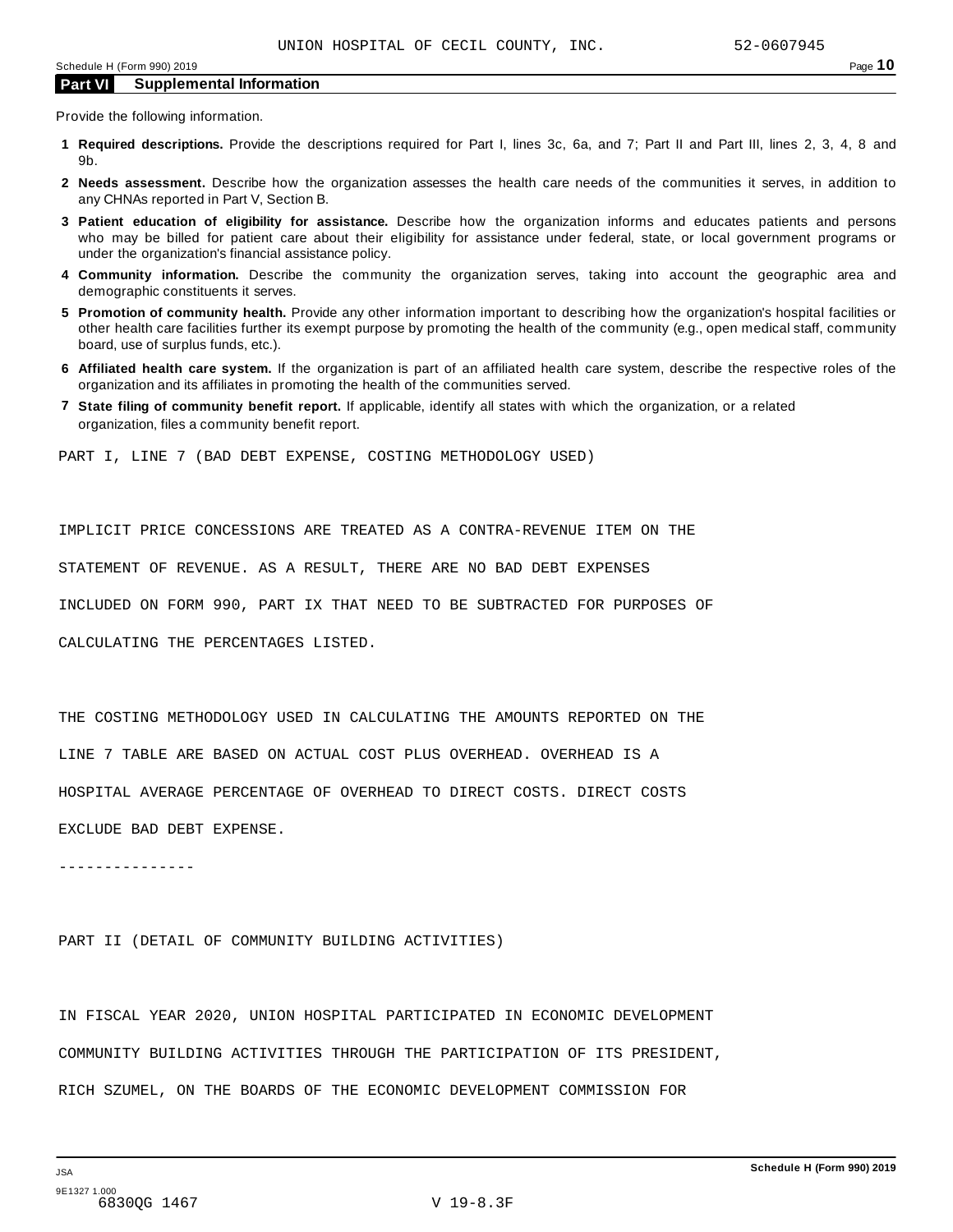Provide the following information.

- **1 Required descriptions.** Provide the descriptions required for Part I, lines 3c, 6a, and 7; Part II and Part III, lines 2, 3, 4, 8 and 9b.
- **2 Needs assessment.** Describe how the organization assesses the health care needs of the communities it serves, in addition to any CHNAs reported in Part V, Section B.
- **3 Patient education of eligibility for assistance.** Describe how the organization informs and educates patients and persons who may be billed for patient care about their eligibility for assistance under federal, state, or local government programs or under the organization's financial assistance policy.
- **4 Community information.** Describe the community the organization serves, taking into account the geographic area and demographic constituents it serves.
- **5 Promotion of community health.** Provide any other information important to describing how the organization's hospital facilities or other health care facilities further its exempt purpose by promoting the health of the community (e.g., open medical staff, community board, use of surplus funds, etc.).
- **6 Affiliated health care system.** If the organization is part of an affiliated health care system, describe the respective roles of the organization and its affiliates in promoting the health of the communities served.
- **7 State filing of community benefit report.** If applicable, identify all states with which the organization, or a related organization, files a community benefit report.

CECIL COUNTY AND THE ELKTON ALLIANCE.

THE ECONOMIC DEVELOPMENT COMMISSION FOCUSES ON BUSINESS AND INDUSTRY DEVELOPMENT BY BUILDING RELATIONSHIPS WITH LOCAL PARTNERS IN CECIL COUNTY. UNION HOSPITAL COLLABORATES WITH THIS COMMISSION TO PROMOTE STABILITY WITHIN THE HOSPITAL'S WORKFORCE AND TO BRING MUCH NEEDED PRACTITIONERS TO THE AREA, ESPECIALLY WHERE THERE ARE TOO FEW PROVIDERS OR IDENTIFIED SERVICE GAPS.

THE ELKTON ALLIANCE COLLABORATES WITH LOCAL GOVERNMENT AND BUSINESS COMMUNITIES TO RESTORE, PROMOTE, AND MAINTAIN THE DIVERSE HISTORIC DOWNTOWN ELKTON AREA, WHILE ATTRACTING NEW ENTERPRISES FOR THE BENEFIT OF COMMUNITY RESIDENTS, BUSINESSES, AND VISITORS. IN COLLABORATING WITH THE ELKTON ALLIANCE, UNION HOSPITAL SEEKS TO MAINTAIN A POSITIVE PRESENCE IN THE COMMUNITY BY HELPING TO ADDRESS COMMUNITY DEVELOPMENT ISSUES.

IN FY 2020, DR. RICH SZUMEL ALSO PARTICIPATED IN COMMUNITY SUPPORT COMMUNITY BUILDING ACTIVITIES THROUGH HIS PARTICIPATION ON THE LOCAL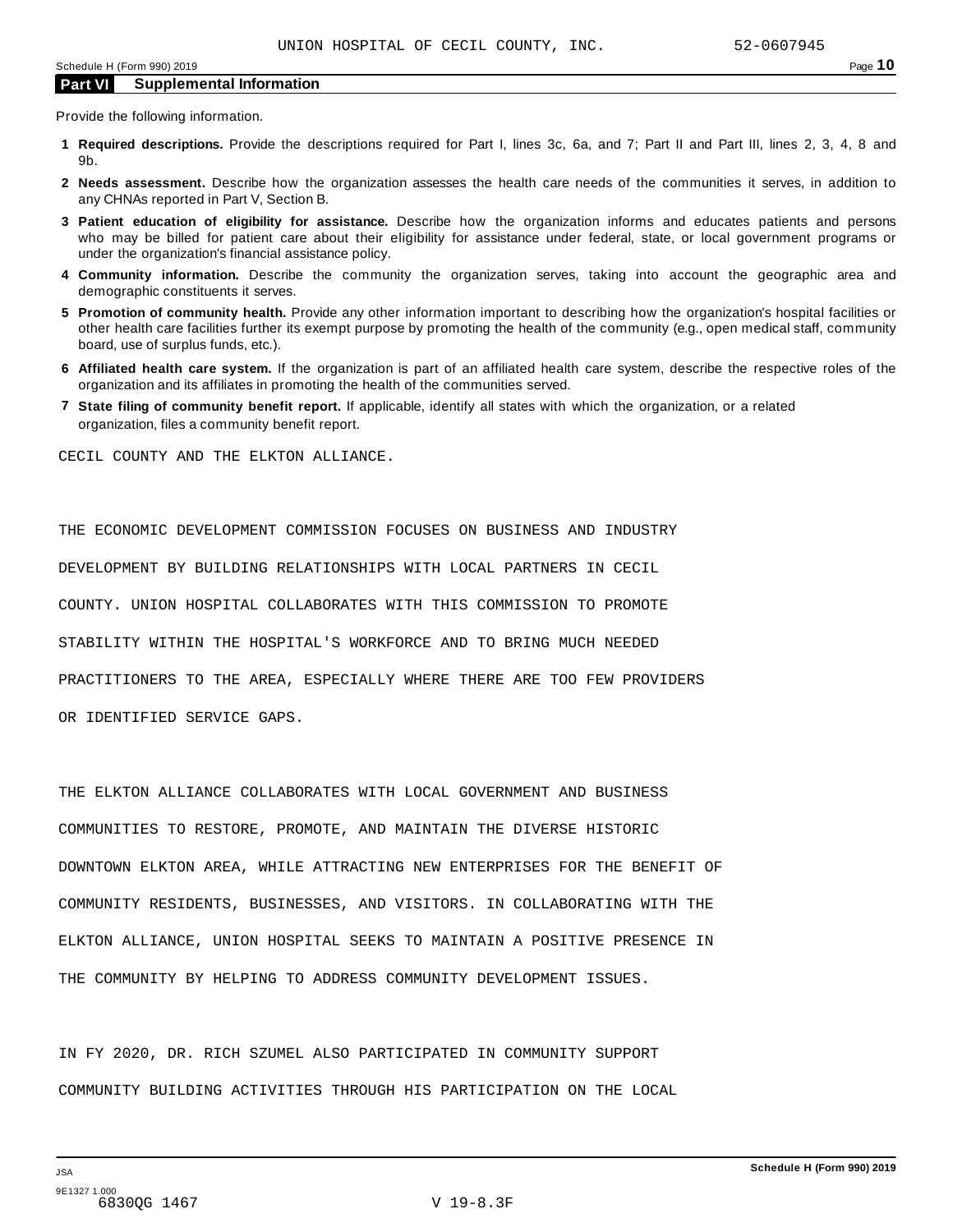Provide the following information.

- **1 Required descriptions.** Provide the descriptions required for Part I, lines 3c, 6a, and 7; Part II and Part III, lines 2, 3, 4, 8 and 9b.
- **2 Needs assessment.** Describe how the organization assesses the health care needs of the communities it serves, in addition to any CHNAs reported in Part V, Section B.
- **3 Patient education of eligibility for assistance.** Describe how the organization informs and educates patients and persons who may be billed for patient care about their eligibility for assistance under federal, state, or local government programs or under the organization's financial assistance policy.
- **4 Community information.** Describe the community the organization serves, taking into account the geographic area and demographic constituents it serves.
- **5 Promotion of community health.** Provide any other information important to describing how the organization's hospital facilities or other health care facilities further its exempt purpose by promoting the health of the community (e.g., open medical staff, community board, use of surplus funds, etc.).
- **6 Affiliated health care system.** If the organization is part of an affiliated health care system, describe the respective roles of the organization and its affiliates in promoting the health of the communities served.
- **7 State filing of community benefit report.** If applicable, identify all states with which the organization, or a related organization, files a community benefit report.

MANAGEMENT BOARD OF CECIL COUNTY. THE CORE FUNCTION OF LOCAL MANAGEMENT

BOARDS (LMBS) IS TO IDENTIFY COMMUNITY DRIVEN PRIORITIES AND TARGET

RESOURCES FOR THEIR COMMUNITIES, AS WELL AS SERVE AS THE COORDINATOR OF

COLLABORATION FOR CHILD AND FAMILY SERVICES. THERE IS A LOCAL MANAGEMENT

BOARD IN EACH COUNTY IN MARYLAND, INCLUDING BALTIMORE CITY. ON THIS

BOARD, DR. SZUMEL PROVIDED INSIGHT ON THE CONNECTION BETWEEN HOSPITAL

SERVICES/POPULATION HEALTH INITIATIVES AND SUPPORT FOR COMMUNITY

DIRECTIVES/STRATEGIC PRIORITIES.

---------------

PART III, SECTION A, LINE 2 (IMPLICIT PRICE CONCESSIONS/BAD DEBT EXPENSE)

THE COSTING METHODOLOGY USED IN DETERMINING THE AMOUNTS REPORTED ON LINES 2 AND 3 ARE BASED ON ACTUAL CHARGES WRITTEN OFF (AMOUNTS THAT ARE DEEMED TO BE UNCOLLECTIBLE AND RECORDED AS IMPLICIT PRICE CONCESSIONS UNDER ACCOUNTING PRONOUNCEMENT ASC 606)TIMES THE COST TO CHARGE RATIO.

---------------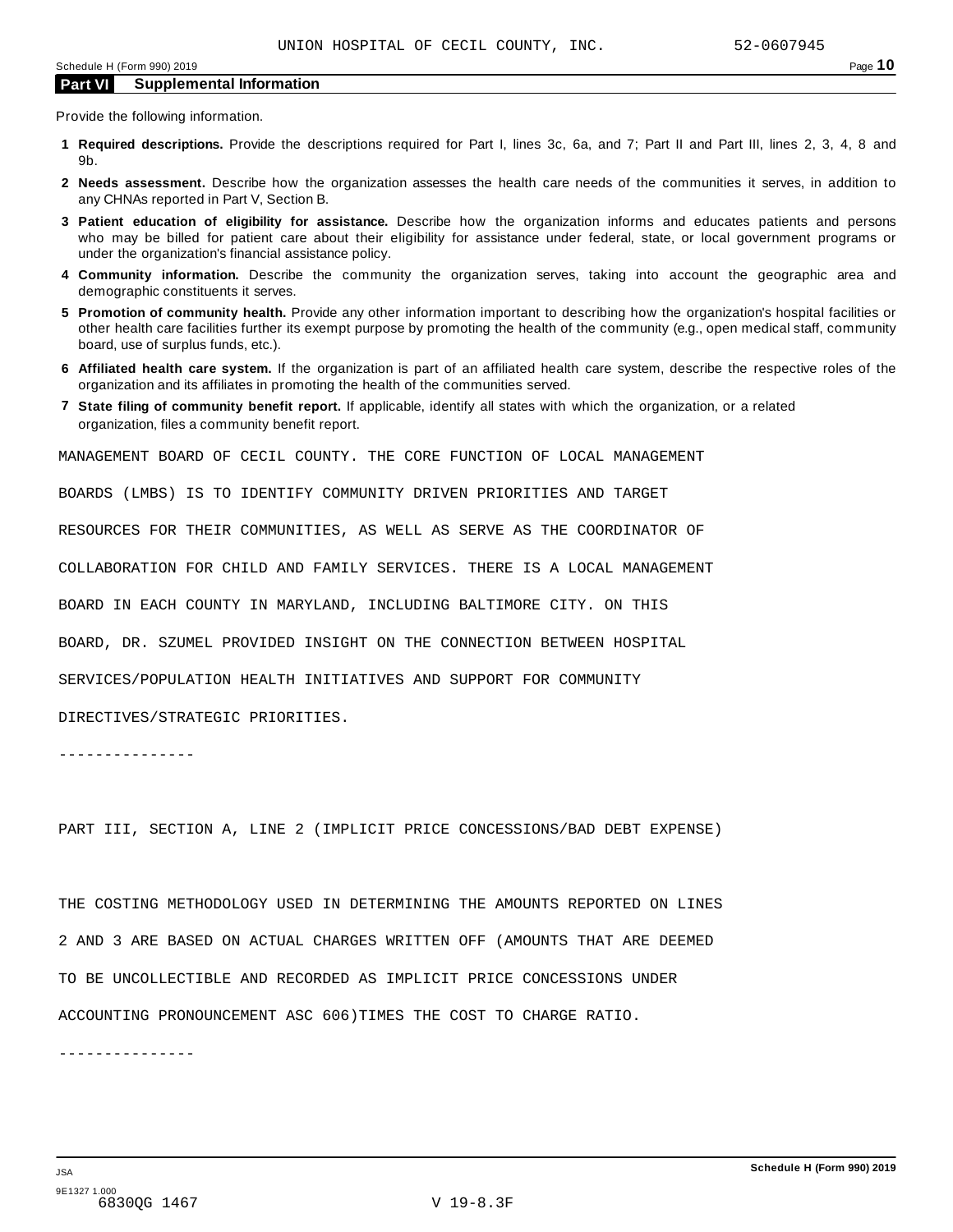Provide the following information.

- **1 Required descriptions.** Provide the descriptions required for Part I, lines 3c, 6a, and 7; Part II and Part III, lines 2, 3, 4, 8 and 9b.
- **2 Needs assessment.** Describe how the organization assesses the health care needs of the communities it serves, in addition to any CHNAs reported in Part V, Section B.
- **3 Patient education of eligibility for assistance.** Describe how the organization informs and educates patients and persons who may be billed for patient care about their eligibility for assistance under federal, state, or local government programs or under the organization's financial assistance policy.
- **4 Community information.** Describe the community the organization serves, taking into account the geographic area and demographic constituents it serves.
- **5 Promotion of community health.** Provide any other information important to describing how the organization's hospital facilities or other health care facilities further its exempt purpose by promoting the health of the community (e.g., open medical staff, community board, use of surplus funds, etc.).
- **6 Affiliated health care system.** If the organization is part of an affiliated health care system, describe the respective roles of the organization and its affiliates in promoting the health of the communities served.
- **7 State filing of community benefit report.** If applicable, identify all states with which the organization, or a related organization, files a community benefit report.

PART III, SECTION A, LINE 3 (IMPLICIT PRICE CONCESSION METHODOLOGY)

THE IMPLICIT PRICE CONCESSION METHODOLOGY ASSUMES THAT THE PERCENTAGE OF CHARITY CARE TO TOTAL REVENUE CAN BE APPLIED TO THE AMOUNT OF IMPLICIT PRICE CONCESSIONS FOR THE YEAR. OTHER IMPLICIT PRICE CONCESSION AMOUNTS ARE NOT INCLUDED IN COMMUNITY BENEFITS.

---------------

PART III, SECTION A, LINE 4 (IMPLICIT PRICE CONCESSION FOOTNOTE)

THE TEXT OF THE IMPLICIT PRICE CONCESSION (BAD DEBT EXPENSE) FOOTNOTE CAN

BE FOUND ON PAGE 13 OF THE ELECTRONICALLY ATTACHED AUDITED FINANCIAL

STATEMENTS.

---------------

PART III, SECTION B, LINE 8 (COSTING METHODOLOGY, MEDICARE SHORTFALL)

COSTING METHODOLOGY USED TO DETERMINE AMOUNT OF MEDICARE ALLOWABLE COSTS: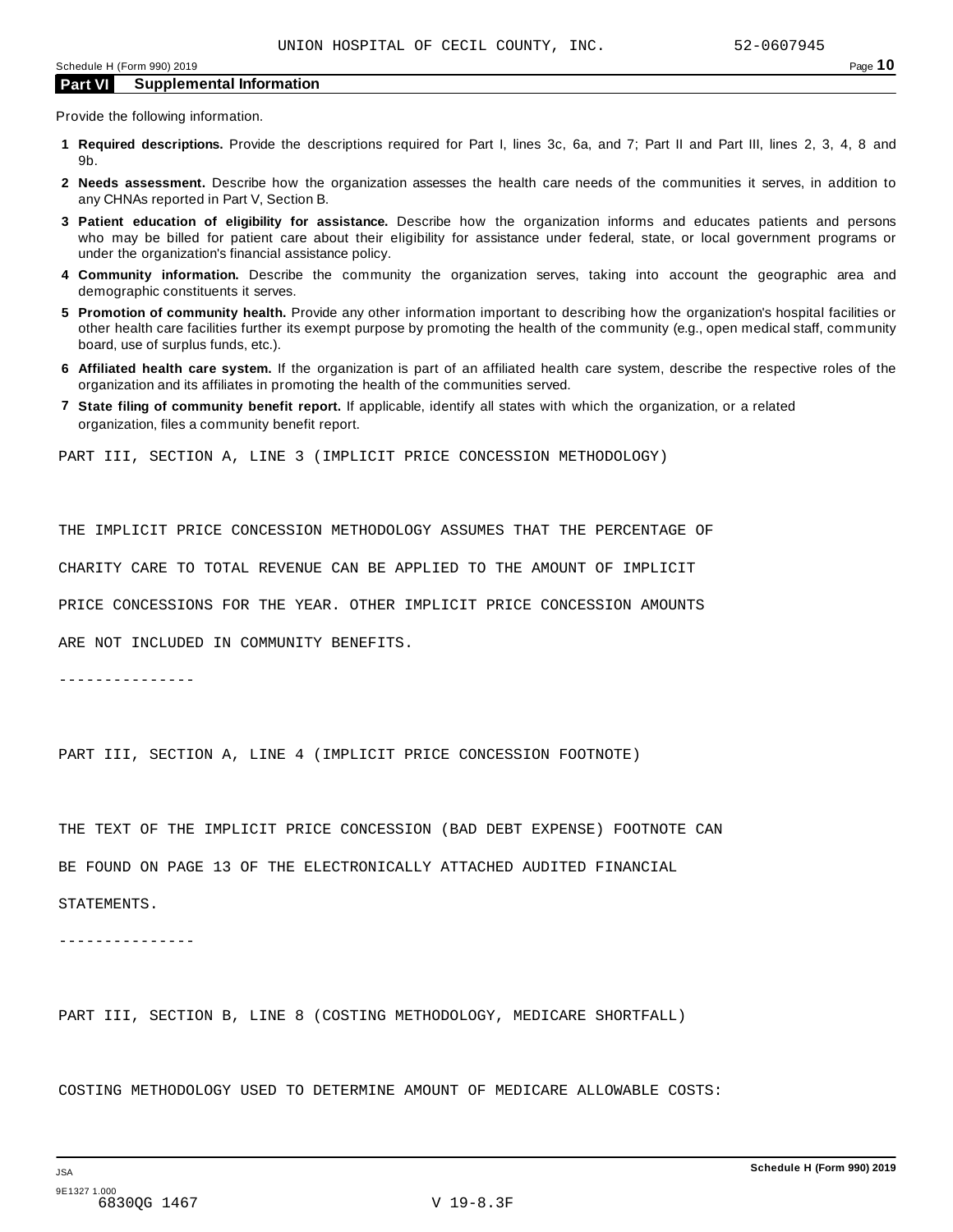Provide the following information.

- **1 Required descriptions.** Provide the descriptions required for Part I, lines 3c, 6a, and 7; Part II and Part III, lines 2, 3, 4, 8 and 9b.
- **2 Needs assessment.** Describe how the organization assesses the health care needs of the communities it serves, in addition to any CHNAs reported in Part V, Section B.
- **3 Patient education of eligibility for assistance.** Describe how the organization informs and educates patients and persons who may be billed for patient care about their eligibility for assistance under federal, state, or local government programs or under the organization's financial assistance policy.
- **4 Community information.** Describe the community the organization serves, taking into account the geographic area and demographic constituents it serves.
- **5 Promotion of community health.** Provide any other information important to describing how the organization's hospital facilities or other health care facilities further its exempt purpose by promoting the health of the community (e.g., open medical staff, community board, use of surplus funds, etc.).
- **6 Affiliated health care system.** If the organization is part of an affiliated health care system, describe the respective roles of the organization and its affiliates in promoting the health of the communities served.
- **7 State filing of community benefit report.** If applicable, identify all states with which the organization, or a related organization, files a community benefit report.

MEDICARE ALLOWABLE COSTS EQUAL MEDICARE REVENUE ADJUSTED FOR THE HOSPITAL

TOTAL RATIO OF PATIENT CARE COSTS TO CHARGES DUE TO THE FACT THAT

MEDICARE PAYS FULL CHARGES IN MARYLAND.

EXTENT TO WHICH MEDICARE SHORTFALL SHOULD BE TREATED AS COMMUNITY

BENEFIT: IN THE STATE OF MARYLAND, MEDICARE PAYS FULL CHARGES. THERE IS

NO SHORTFALL THAT SHOULD BE TREATED AS A COMMUNITY BENEFIT.

---------------

PART III, SECTION B, LINE 9B (COLLECTION PRACTICES)

UNION HOSPITAL'S F-416 CREDIT AND COLLECTION POLICY AND PROCEDURE HAS A SECTION CALLED, "INTERNAL COLLECTION EFFORTS" WHICH STATES: "UPON DISCHARGE, PATIENTS RECEIVE AN ITEMIZED BILL FOR INPATIENT ADMISSIONS IN ACCORDANCE WITH THE MARYLAND HOSPITAL COST REVIEW COMMISSION REQUIREMENTS. WHEN INSURANCE PAYMENTS ARE RECEIVED LEAVING A SELF-PAY BALANCE, OR THE ACCOUNT IS STRICTLY SELF-PAY, IT IS OUTSOURCED FOR FOLLOW-UP BUT REMAINS ON THE HOSPITAL'S ACTIVE ACCOUNTS RECEIVABLE.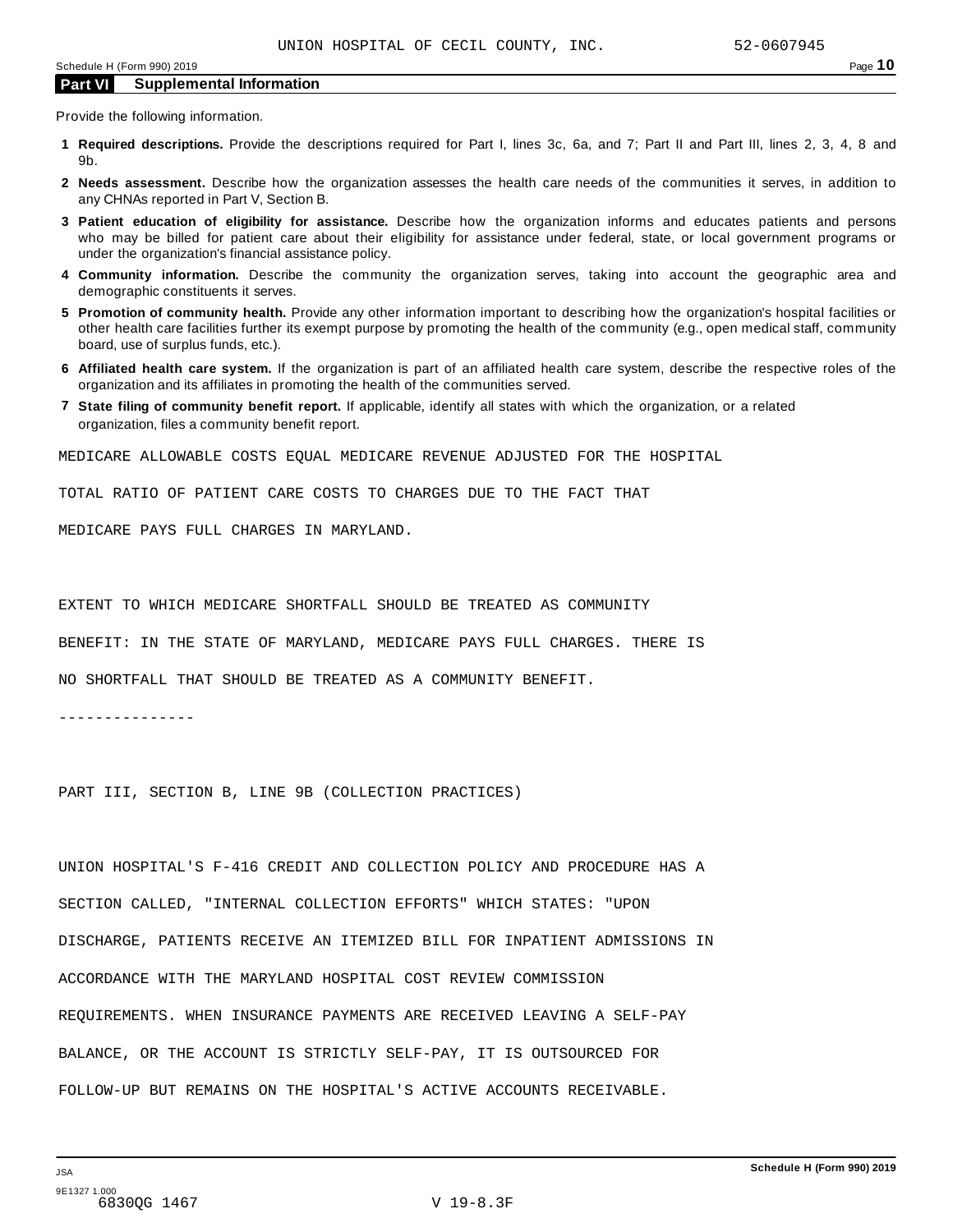Provide the following information.

- **1 Required descriptions.** Provide the descriptions required for Part I, lines 3c, 6a, and 7; Part II and Part III, lines 2, 3, 4, 8 and 9b.
- **2 Needs assessment.** Describe how the organization assesses the health care needs of the communities it serves, in addition to any CHNAs reported in Part V, Section B.
- **3 Patient education of eligibility for assistance.** Describe how the organization informs and educates patients and persons who may be billed for patient care about their eligibility for assistance under federal, state, or local government programs or under the organization's financial assistance policy.
- **4 Community information.** Describe the community the organization serves, taking into account the geographic area and demographic constituents it serves.
- **5 Promotion of community health.** Provide any other information important to describing how the organization's hospital facilities or other health care facilities further its exempt purpose by promoting the health of the community (e.g., open medical staff, community board, use of surplus funds, etc.).
- **6 Affiliated health care system.** If the organization is part of an affiliated health care system, describe the respective roles of the organization and its affiliates in promoting the health of the communities served.
- **7 State filing of community benefit report.** If applicable, identify all states with which the organization, or a related organization, files a community benefit report.

AGENTS WORK THE ACCOUNTS IN THE HOSPITAL'S NAME AND REPRESENTATIVES ARE

DIRECTED TO ACCEPT MONTHLY PAYMENTS UNTIL THE ACCOUNT IS PAID IN FULL.

COLLECTION EFFORTS CONSIST OF PHONE CALLS AND MONTHLY STATEMENTS. THE

PATIENT MAY ALSO APPLY FOR FINANCIAL ASSISTANCE AT ANY TIME DURING THIS

PROCESS (SEE POLICY F-415, FINANCIAL ASSISTANCE)." IN THE F-415 FINANCIAL

ASSISTANCE POLICY AND PROCEDURE, UNDER SECTION, "ACTION IN THE EVENT OF

NON-PAYMENT," IT IS EXPLAINED THAT: "A. UNION HOSPITAL MAY CONTRACT WITH

OUTSIDE COLLECTION SERVICES TO PURSUE COLLECTION OF DELINQUENT ACCOUNTS.

ALL UNPAID ACCOUNTS WITHOUT EXCEPTION OR PAYMENT ARRANGEMENTS ARE PLACED

IN OUTSIDE COLLECTION AFTER A MINIMUM OF 90 DAYS FROM THE INITIAL BILLING

STATEMENT AND DELIVERY OF ALL SCHEDULED PATIENT ACCOUNT STATEMENTS TO THE

PATIENT/GUARANTOR. B. UNION HOSPITAL DOES NOT CONDUCT, OR PERMIT

COLLECTION AGENCIES TO CONDUCT ON THEIR BEHALF, EXTRAORDINARY COLLECTIONS

EFFORTS AGAINST INDIVIDUALS."

IN ADDITION, IN THE F-416 POLICY, UNDER THE SECTION, "EXTERNAL COLLECTION (BAD DEBT WRITE-OFF)," IT EXPLAINS THAT PATIENTS WITH BALANCES BEING COLLECTED BY AN ASSIGNED COLLECTION AGENCY WILL HAVE THEIR BALANCES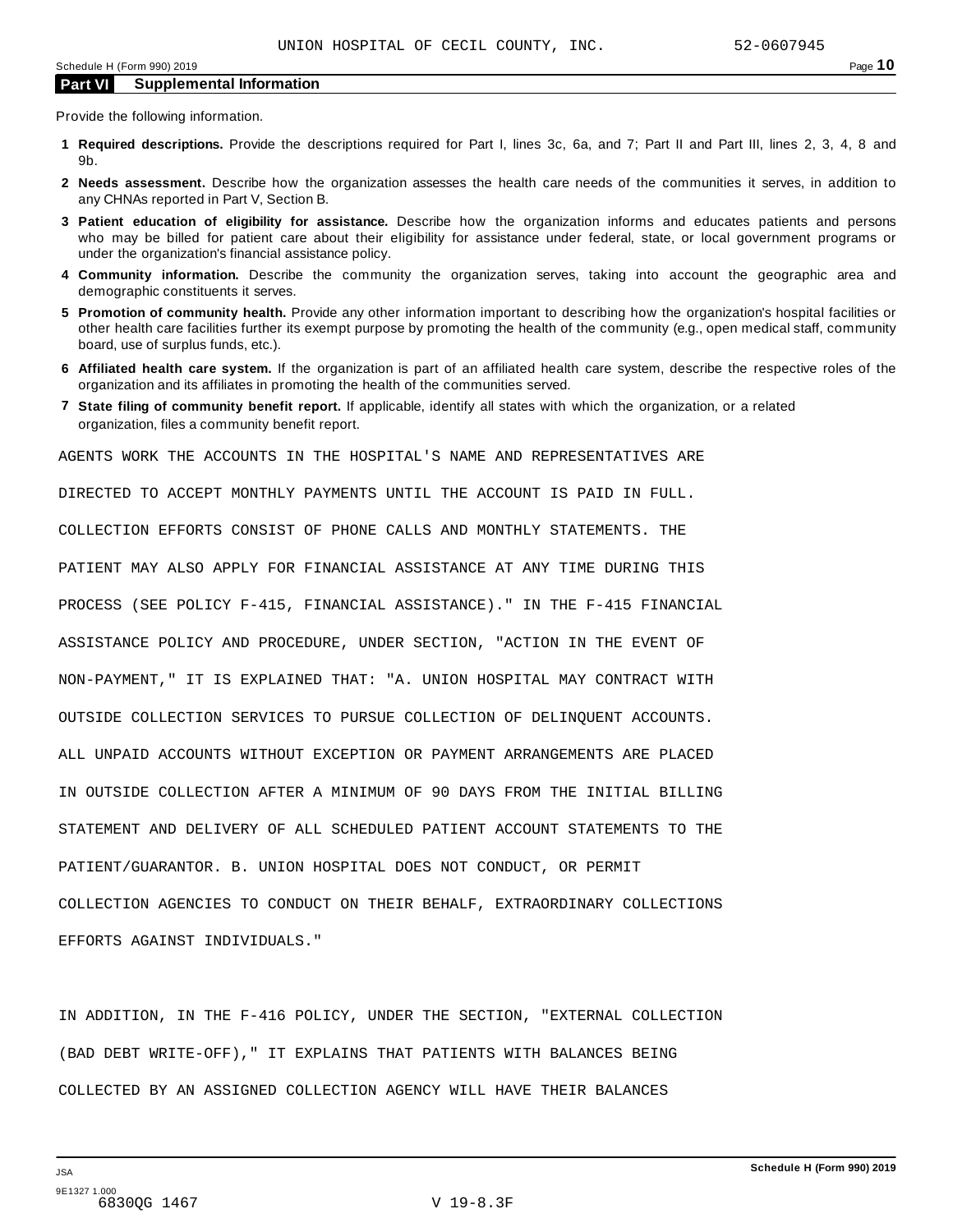Provide the following information.

- **1 Required descriptions.** Provide the descriptions required for Part I, lines 3c, 6a, and 7; Part II and Part III, lines 2, 3, 4, 8 and 9b.
- **2 Needs assessment.** Describe how the organization assesses the health care needs of the communities it serves, in addition to any CHNAs reported in Part V, Section B.
- **3 Patient education of eligibility for assistance.** Describe how the organization informs and educates patients and persons who may be billed for patient care about their eligibility for assistance under federal, state, or local government programs or under the organization's financial assistance policy.
- **4 Community information.** Describe the community the organization serves, taking into account the geographic area and demographic constituents it serves.
- **5 Promotion of community health.** Provide any other information important to describing how the organization's hospital facilities or other health care facilities further its exempt purpose by promoting the health of the community (e.g., open medical staff, community board, use of surplus funds, etc.).
- **6 Affiliated health care system.** If the organization is part of an affiliated health care system, describe the respective roles of the organization and its affiliates in promoting the health of the communities served.
- **7 State filing of community benefit report.** If applicable, identify all states with which the organization, or a related organization, files a community benefit report.

WIRTTEN OFF IF THEY ARE DETERMINED TO BE INDIGENT.

---------------

PART VI, LINE 2 (NEEDS ASSESSMENT)

UNION HOSPITAL ASSESSES THE HEALTH CARE NEEDS OF THE COMMUNITIES IT SERVES THROUGH ITS ROBUST COMMUNITY PARTNERSHIPS. PERHAPS ITS MOST SIGNIFICANT PARTNERSHIPS ARE WITH THE CECIL COUNTY HEALTH DEPARTMENT (CCHD) AND THE COMMUNITY HEALTH ADVISORY COMMITTEE (CHAC). UNION HOSPITAL HAS PARTNERED WITH THE CCHD TO CONDUCT AND COMPLETE ITS NEEDS ASSESSMENT (CHNA) SINCE 2013. THE CHAC ALSO PLAYS A SIGNIFICANT ROLE IN THIS PROCESS AS IT PROVIDES SUBSTANTIAL INPUT ON THE SELECTION OF THE PRIORITIZED NEEDS AND IT GOVERNS THE HEALTH TASK FORCES THAT WORK ON AND MONITOR PROGRESS MADE ON THE COMMUNITY HEALTH IMPROVEMENT PLAN (CHIP) STRATEGIES THAT ADDRESS THE HEALTH PRIORITIES IDENTIFIED IN THE CHNA. THE CCHD IS INVOLVED IN MANY HEALTH INITIATIVES THROUGHOUT CECIL COUNTY AND THE CHAC IS COMPRISED OF A NUMBER OF LOCAL GOVERNMENT AND COMMUNITY ORGANIZATIONS. THESE PARTNERSHIPS PROVIDE UNION HOSPITAL WITH RICH INSIGHT INTO THE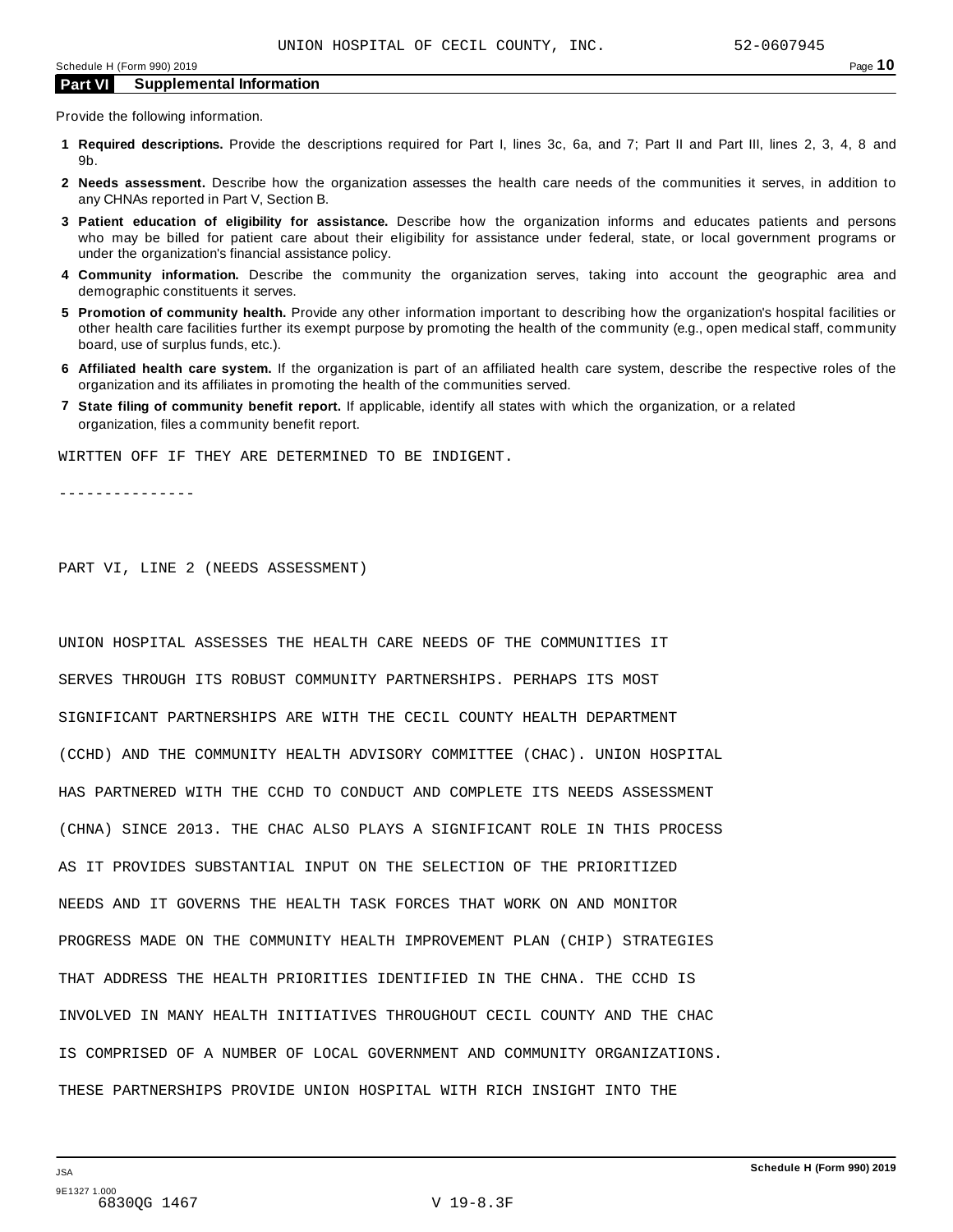Provide the following information.

- **1 Required descriptions.** Provide the descriptions required for Part I, lines 3c, 6a, and 7; Part II and Part III, lines 2, 3, 4, 8 and 9b.
- **2 Needs assessment.** Describe how the organization assesses the health care needs of the communities it serves, in addition to any CHNAs reported in Part V, Section B.
- **3 Patient education of eligibility for assistance.** Describe how the organization informs and educates patients and persons who may be billed for patient care about their eligibility for assistance under federal, state, or local government programs or under the organization's financial assistance policy.
- **4 Community information.** Describe the community the organization serves, taking into account the geographic area and demographic constituents it serves.
- **5 Promotion of community health.** Provide any other information important to describing how the organization's hospital facilities or other health care facilities further its exempt purpose by promoting the health of the community (e.g., open medical staff, community board, use of surplus funds, etc.).
- **6 Affiliated health care system.** If the organization is part of an affiliated health care system, describe the respective roles of the organization and its affiliates in promoting the health of the communities served.
- **7 State filing of community benefit report.** If applicable, identify all states with which the organization, or a related organization, files a community benefit report.

HEALTH OF OUR COMMUNITY.

UNION HOSPITAL CAREGIVERS ALSO PARTICIPATE IN A NUMBER OF DIFFERENT

COMMUNITY BOARDS AND COMMITTEES THAT FOCUS ON DIFFERENT AREAS OF

COMMUNITY NEED AND INTEREST. BESIDES THE MANY ALREADY MENTIONED IN PRIOR

SECTIONS:

- CECIL COUNTY DRUG AND ALCOHOL COUNCIL
- CECIL COUNTY CORE SERVICES AGENCY
- CHILD ADVOCACY CENTER
- CIT ADVISORY COMMITTEE
- CIT COMMITTEE
- ECONOMIC DEVELOPMENT COMMISSION
- ELKTON ALLIANCE
- LOCAL MANAGEMENT BOARD OF CECIL COUNTY
- LOCAL OVERDOSE FATALITY REVIEW TEAM

IN FY 2020, UNION HOSPITAL ALSO PARTICIPATED IN THESE ADDITIONAL GROUPS: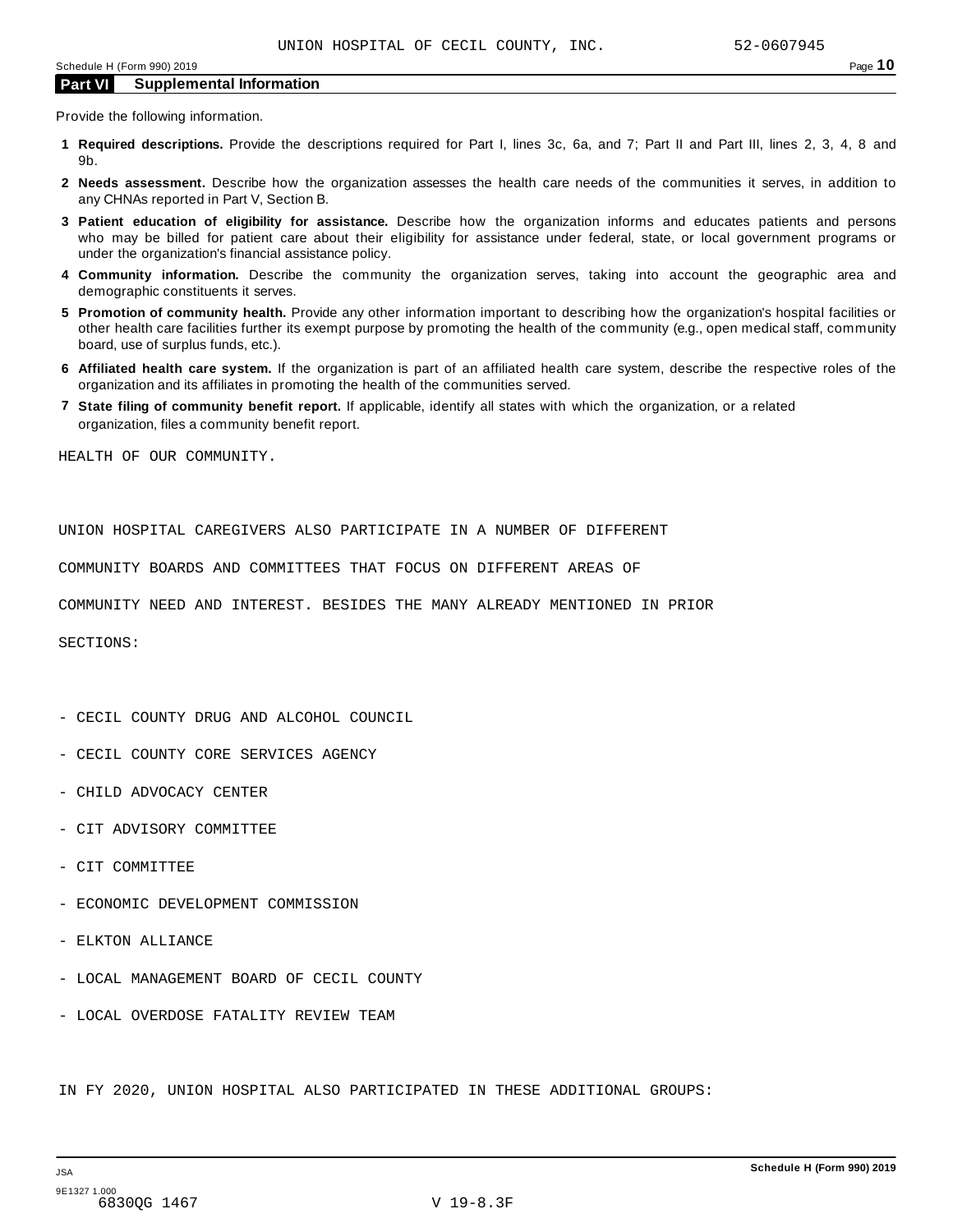Provide the following information.

- **1 Required descriptions.** Provide the descriptions required for Part I, lines 3c, 6a, and 7; Part II and Part III, lines 2, 3, 4, 8 and 9b.
- **2 Needs assessment.** Describe how the organization assesses the health care needs of the communities it serves, in addition to any CHNAs reported in Part V, Section B.
- **3 Patient education of eligibility for assistance.** Describe how the organization informs and educates patients and persons who may be billed for patient care about their eligibility for assistance under federal, state, or local government programs or under the organization's financial assistance policy.
- **4 Community information.** Describe the community the organization serves, taking into account the geographic area and demographic constituents it serves.
- **5 Promotion of community health.** Provide any other information important to describing how the organization's hospital facilities or other health care facilities further its exempt purpose by promoting the health of the community (e.g., open medical staff, community board, use of surplus funds, etc.).
- **6 Affiliated health care system.** If the organization is part of an affiliated health care system, describe the respective roles of the organization and its affiliates in promoting the health of the communities served.
- **7 State filing of community benefit report.** If applicable, identify all states with which the organization, or a related organization, files a community benefit report.

- CECIL COUNTY DEPARTMENT OF SOCIAL SERVICES BOARD

- ELKTON ROTARY
- MARYLAND STRATEGIC PREVENTION FRAMEWORK

IN JANUARY 2020, UNION HOSPITAL BECAME A PART OF CHRISTIANACARE. CHRISTIANACARE IS ONE OF THE COUNTRY'S MOST DYNAMIC HEALTH CARE ORGANIZATIONS, CENTERED ON IMPROVING HEALTH OUTCOMES, MAKING HIGH-QUALITY CARE MORE ACCESSIBLE AND LOWERING HEALTH CARE COSTS. CHRISTIANACARE ALSO ABIDES BY THE CHRISTIANACARE WAY: WE SERVE OUR NEIGHBORS AS RESPECTFUL, EXPERT, CARING PARTNERS IN THEIR HEALTH. WE DO THIS BY CREATING INNOVATIVE, EFFECTIVE, AFFORDABLE SYSTEMS OF CARE THAT OUR NEIGHBORS VALUE. CHRISTIANACARE IS GUIDED BY ITS COMMITMENT TO PARTNERING WITH OUR NEIGHBORS TO BETTER UNDERSTAND THEIR NEEDS AND GOALS FOR HEALTH. UNION HOSPITAL WAS ALREADY UNDERTAKING THE CHRISTIANACARE WAY IN SPIRIT, AND WE EXPECT OUR COMMUNITY PARTNERSHIPS TO CONTINUE TO STRENGTHEN.

---------------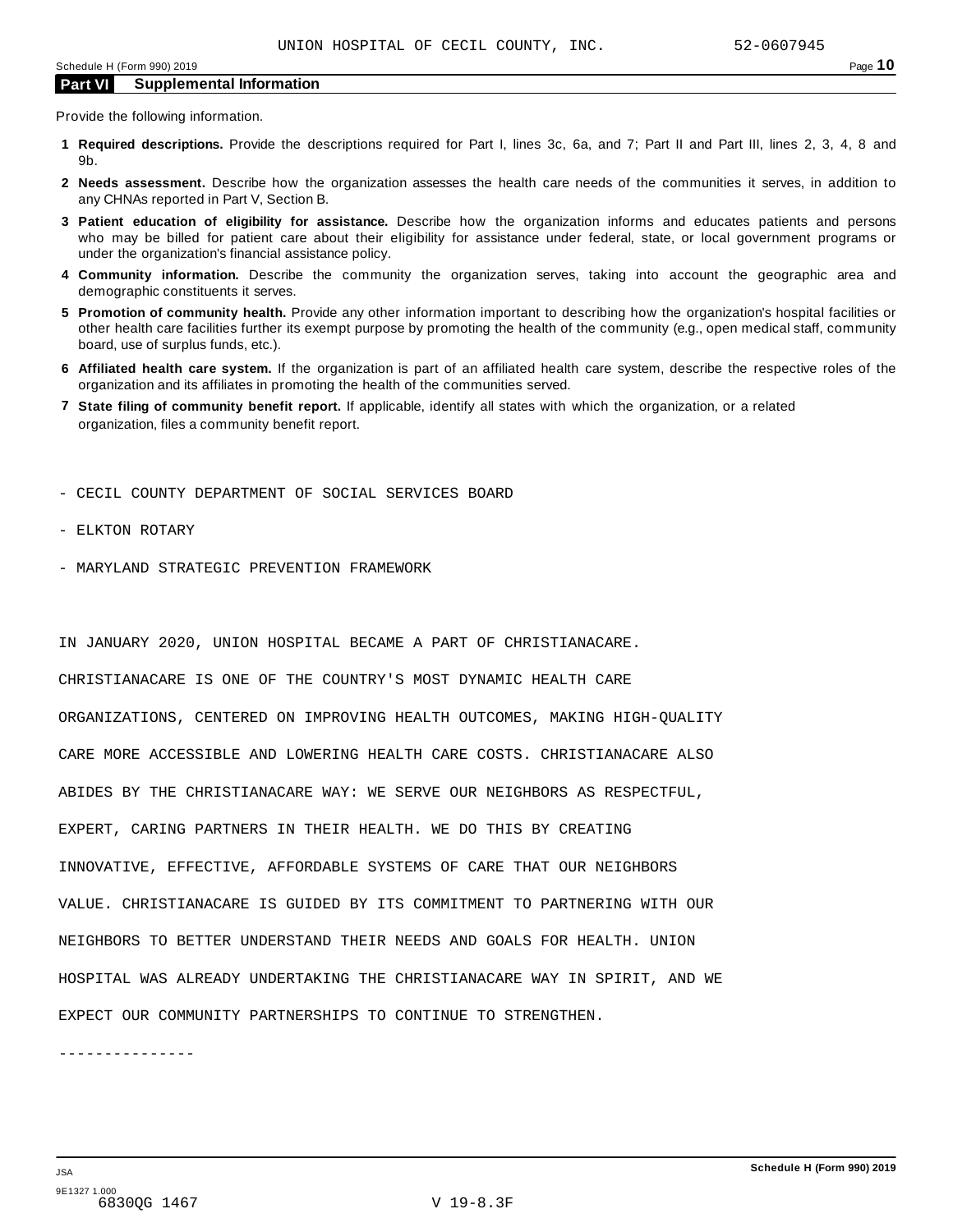Provide the following information.

- **1 Required descriptions.** Provide the descriptions required for Part I, lines 3c, 6a, and 7; Part II and Part III, lines 2, 3, 4, 8 and 9b.
- **2 Needs assessment.** Describe how the organization assesses the health care needs of the communities it serves, in addition to any CHNAs reported in Part V, Section B.
- **3 Patient education of eligibility for assistance.** Describe how the organization informs and educates patients and persons who may be billed for patient care about their eligibility for assistance under federal, state, or local government programs or under the organization's financial assistance policy.
- **4 Community information.** Describe the community the organization serves, taking into account the geographic area and demographic constituents it serves.
- **5 Promotion of community health.** Provide any other information important to describing how the organization's hospital facilities or other health care facilities further its exempt purpose by promoting the health of the community (e.g., open medical staff, community board, use of surplus funds, etc.).
- **6 Affiliated health care system.** If the organization is part of an affiliated health care system, describe the respective roles of the organization and its affiliates in promoting the health of the communities served.
- **7 State filing of community benefit report.** If applicable, identify all states with which the organization, or a related organization, files a community benefit report.

PART VI, LINE 3 (PATIENT EDUCATION OF ELIGIBILITY FOR ASSISTANCE)

UNION HOSPITAL OF CECIL COUNTY UTILIZES A FINANCIAL ASSISTANCE POLICY (FAP) TO ENSURE THAT THE HOSPITAL'S STAFF FOLLOWS A CONSISTENT AND EQUITABLE PROCESS IN GRANTING FINANCIAL ASSISTANCE TO PATIENTS, WHILE RESPECTING THE INDIVIDUAL'S DIGNITY. THE POLICY ADHERES TO THE ESTABLISHED MARYLAND STATE FINANCIAL ASSISTANCE GUIDELINES.

THE FAP CLEARLY DEFINES PATIENT EXPECTATIONS, OFFERS A STEP-BY-STEP PROCESS FOR PATIENT APPLICATION, DOCUMENT REVIEW, AND REQUEST FOR MORE INFORMATION. INDIVIDUALS WHO PRESENT TO UNION HOSPITAL IN PERSON TO DISCUSS A BILL ARE PROVIDED WITH A FINANCIAL ASSISTANCE APPLICATION. ALL INPATIENT, SELF-PAY PATIENTS ARE VISITED BY FINANCIAL ASSISTANCE NAVIGATORS AND ARE SCREENED FOR THE FINANCIAL ASSISTANCE PROGRAM, AS WELL AS FOR MEDICAID AND OTHER STATE AND COUNTY PROGRAMS.FOLLOWING DISCHARGE FROM THE HOSPITAL, EACH PATIENT RECEIVES A SUMMARY OF CHARGES WHICH INCLUDES NOTICE OF THE FINANCIAL ASSISTANCE PROGRAM AND A DESIGNATED CONTACT TELEPHONE NUMBER AND EMAIL. PATIENT BILLING ALSO INCLUDES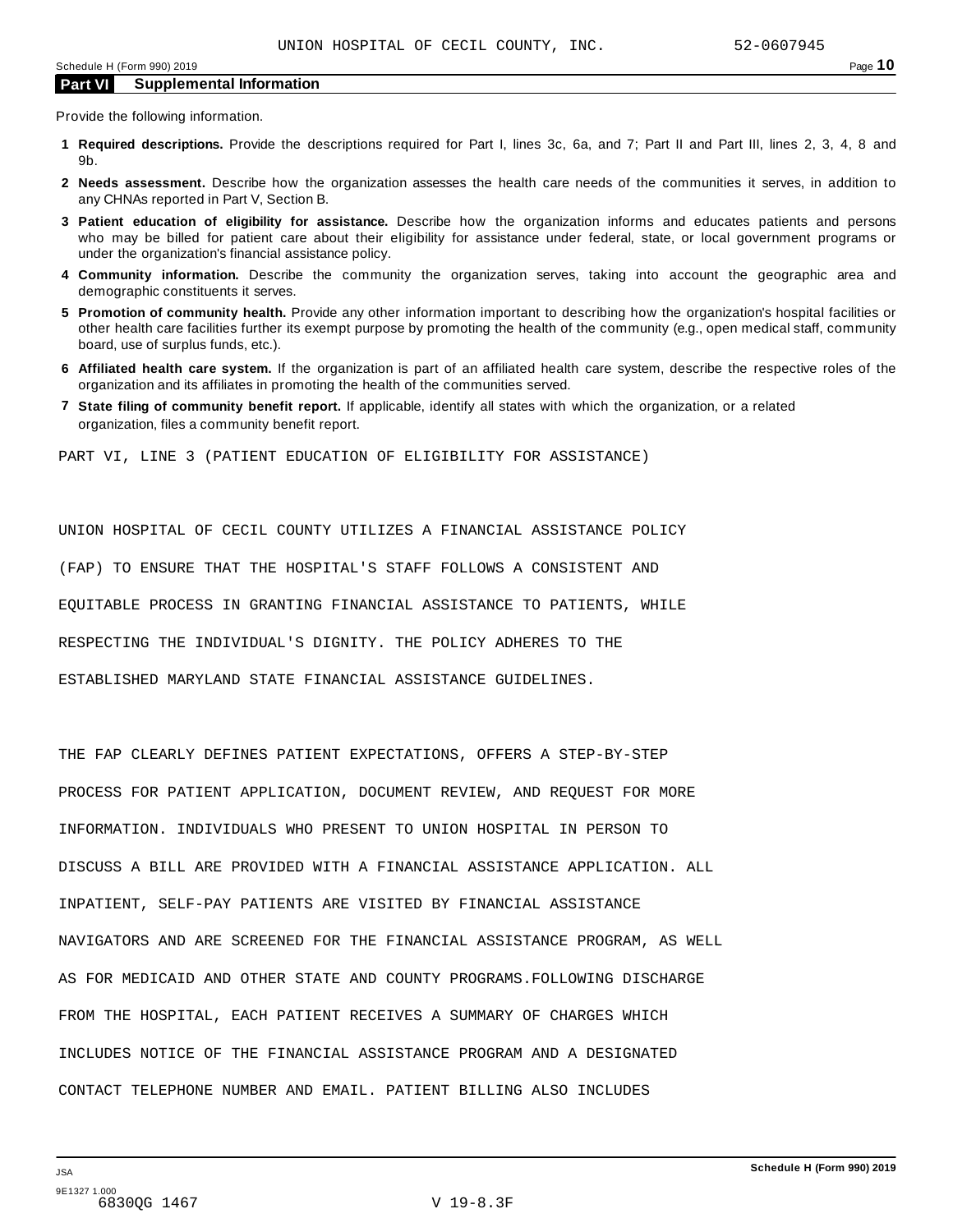Provide the following information.

- **1 Required descriptions.** Provide the descriptions required for Part I, lines 3c, 6a, and 7; Part II and Part III, lines 2, 3, 4, 8 and 9b.
- **2 Needs assessment.** Describe how the organization assesses the health care needs of the communities it serves, in addition to any CHNAs reported in Part V, Section B.
- **3 Patient education of eligibility for assistance.** Describe how the organization informs and educates patients and persons who may be billed for patient care about their eligibility for assistance under federal, state, or local government programs or under the organization's financial assistance policy.
- **4 Community information.** Describe the community the organization serves, taking into account the geographic area and demographic constituents it serves.
- **5 Promotion of community health.** Provide any other information important to describing how the organization's hospital facilities or other health care facilities further its exempt purpose by promoting the health of the community (e.g., open medical staff, community board, use of surplus funds, etc.).
- **6 Affiliated health care system.** If the organization is part of an affiliated health care system, describe the respective roles of the organization and its affiliates in promoting the health of the communities served.
- **7 State filing of community benefit report.** If applicable, identify all states with which the organization, or a related organization, files a community benefit report.

INFORMATION ON HOW TO APPLY FOR FINANCIAL ASSISTANCE.

THE FINANCIAL ASSISTANCE APPLICATION IS AVAILABLE TO ALL UNDERINSURED AND UNINSURED PATIENTS OF UNION HOSPITAL. ALL FINANCIAL ASSISTANCE APPLICATIONS RECEIVED ARE PROCESSED FOR ELIGIBILITY. PATIENTS WHO ARE NOT ELIGIBLE FOR FINANCIAL ASSISTANCE ARE REFERRED TO THE CECIL COUNTY HEALTH DEPARTMENT, OTHER STATE PROGRAMS, THE MARYLAND HEALTH CONNECTION,

AND MEDICAID TO DETERMINE IF OTHER ASSISTANCE IS AVAILABLE.

FINANCIAL ASSISTANCE APPLICATIONS AND FAP SIGNAGE ARE LOCATED THROUGHOUT

THE HOSPITAL, EMERGENCY ROOM, AND OUTPATIENT AREAS. THE FINANCIAL

ASSISTANCE APPLICATION AND BROCHURE (ENGLISH AND SPANISH) ARE AVAILABLE

ON THE HOSPITAL'S WEBSITE:

HTTPS://WWW.UHCC.COM/PATIENT-FINANCIAL-SERVICES/FINANCIAL-ASSISTANCE/.

IN ADDITION, UNION HOSPITAL PLACES AN ADVERTISEMENT ONCE A YEAR IN THE LOCAL NEWSPAPERS OUTLINING THE FAP, HOW TO ACCESS FINANCIAL ASSISTANCE MATERIALS, AND HOW TO APPLY FOR FINANCIAL ASSISTANCE.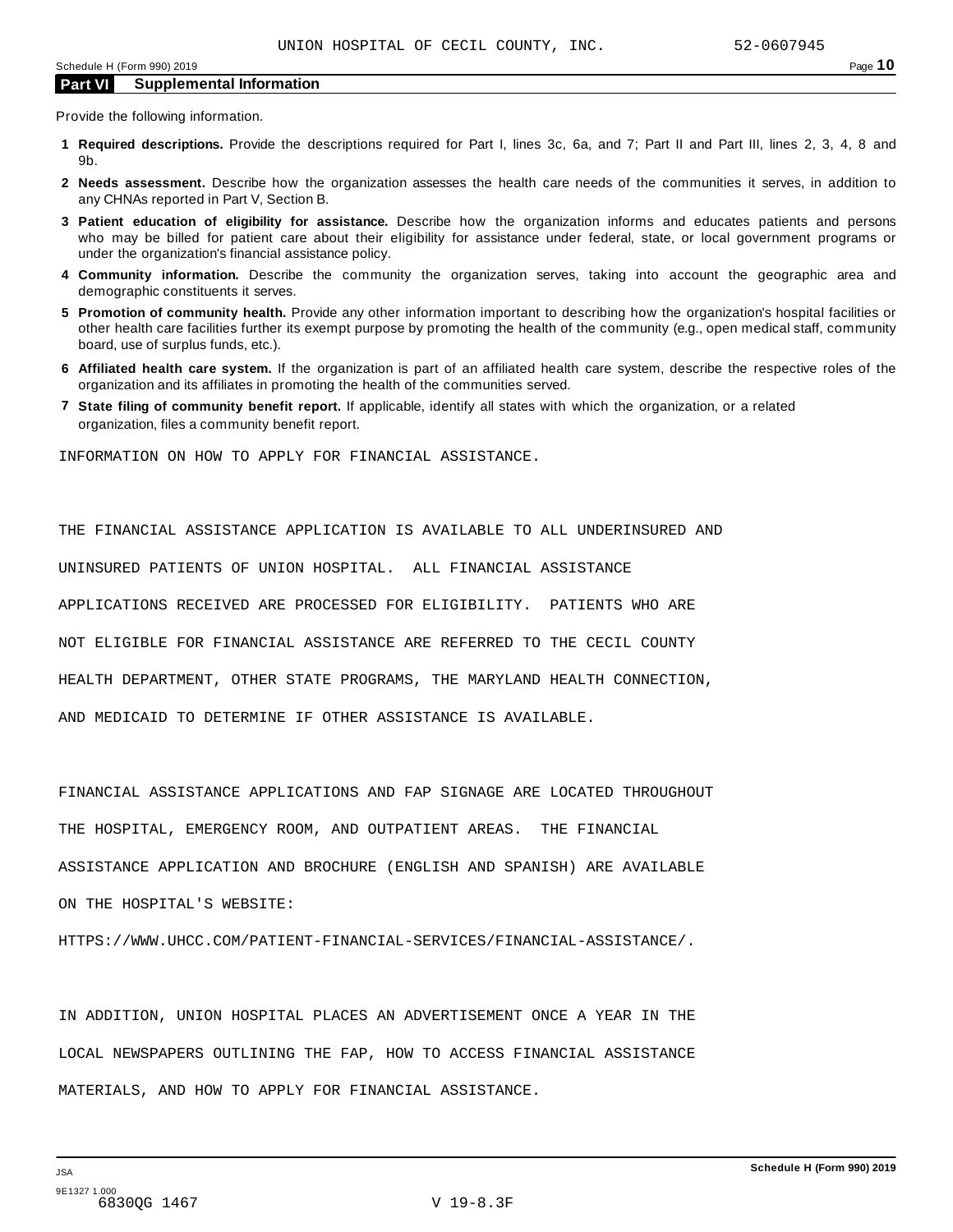Provide the following information.

- **1 Required descriptions.** Provide the descriptions required for Part I, lines 3c, 6a, and 7; Part II and Part III, lines 2, 3, 4, 8 and 9b.
- **2 Needs assessment.** Describe how the organization assesses the health care needs of the communities it serves, in addition to any CHNAs reported in Part V, Section B.
- **3 Patient education of eligibility for assistance.** Describe how the organization informs and educates patients and persons who may be billed for patient care about their eligibility for assistance under federal, state, or local government programs or under the organization's financial assistance policy.
- **4 Community information.** Describe the community the organization serves, taking into account the geographic area and demographic constituents it serves.
- **5 Promotion of community health.** Provide any other information important to describing how the organization's hospital facilities or other health care facilities further its exempt purpose by promoting the health of the community (e.g., open medical staff, community board, use of surplus funds, etc.).
- **6 Affiliated health care system.** If the organization is part of an affiliated health care system, describe the respective roles of the organization and its affiliates in promoting the health of the communities served.
- **7 State filing of community benefit report.** If applicable, identify all states with which the organization, or a related organization, files a community benefit report.

---------------

PART VI, LINE 4 (COMMUNITY INFORMATION)

UNION HOSPITAL IS THE ONLY HOSPITAL IN CECIL COUNTY AND SERVES THE ENTIRE COUNTY. CECIL COUNTY IS LOCATED IN THE UPPER NORTHEASTERN CORNER OF THE CHESAPEAKE BAY IN MARYLAND AND BORDERS PENNSYLVANIA AND DELAWARE. THE COUNTY SEAT IS ELKTON, MARYLAND, AND THERE ARE EIGHT TOWNS AND SEVEN UNINCORPORATED COMMUNITIES IN THE COUNTY.

PRIMARY SERVICE AREA

- 21921 ELKTON
- 21922 ELKTON
- 21901 NORTH EAST
- 21916 CHILDS
- 21920 ELK MILLS
- 21915 CHESAPEAKE CITY
- 21914 CHARLESTOWN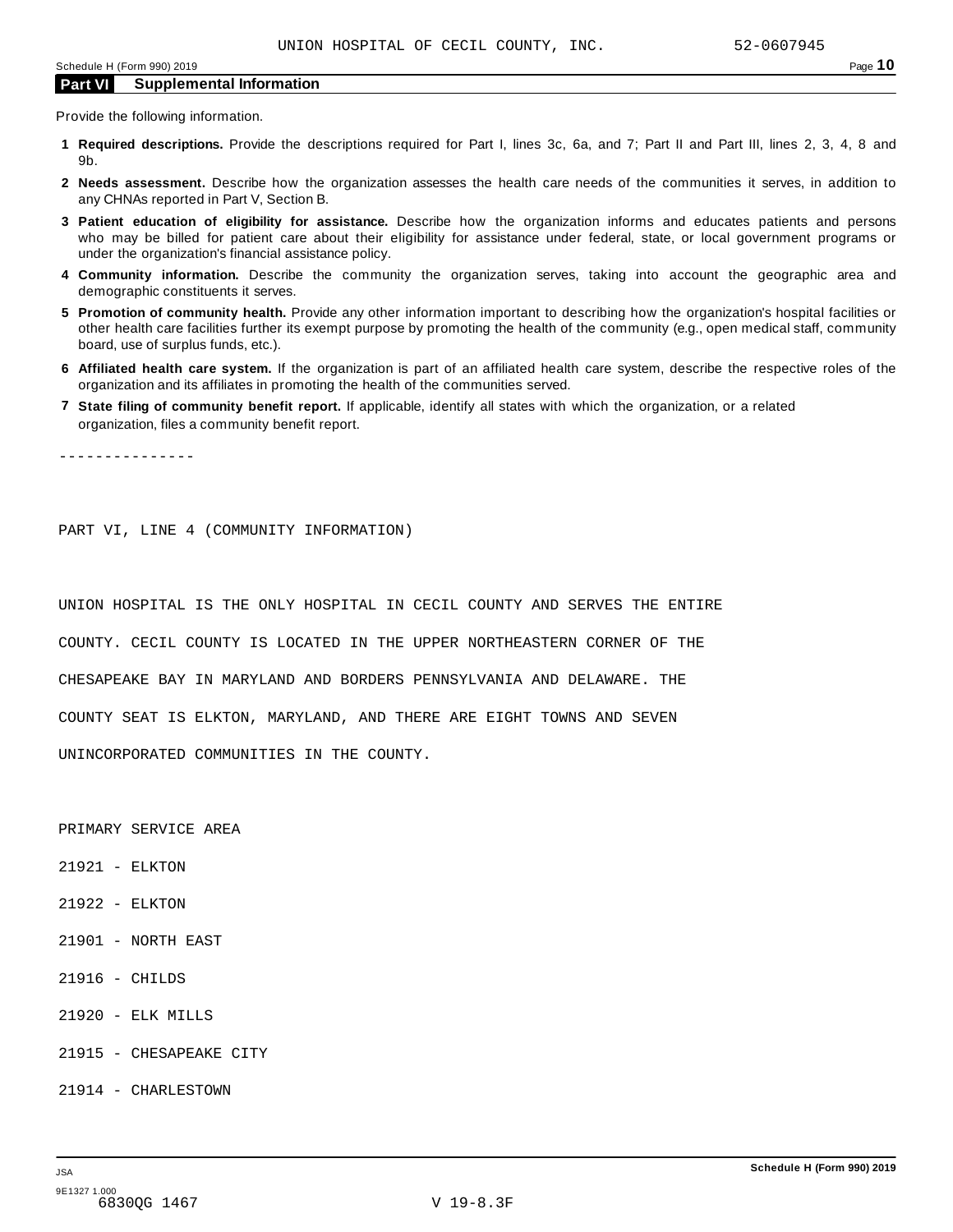Provide the following information.

- **1 Required descriptions.** Provide the descriptions required for Part I, lines 3c, 6a, and 7; Part II and Part III, lines 2, 3, 4, 8 and 9b.
- **2 Needs assessment.** Describe how the organization assesses the health care needs of the communities it serves, in addition to any CHNAs reported in Part V, Section B.
- **3 Patient education of eligibility for assistance.** Describe how the organization informs and educates patients and persons who may be billed for patient care about their eligibility for assistance under federal, state, or local government programs or under the organization's financial assistance policy.
- **4 Community information.** Describe the community the organization serves, taking into account the geographic area and demographic constituents it serves.
- **5 Promotion of community health.** Provide any other information important to describing how the organization's hospital facilities or other health care facilities further its exempt purpose by promoting the health of the community (e.g., open medical staff, community board, use of surplus funds, etc.).
- **6 Affiliated health care system.** If the organization is part of an affiliated health care system, describe the respective roles of the organization and its affiliates in promoting the health of the communities served.
- **7 State filing of community benefit report.** If applicable, identify all states with which the organization, or a related organization, files a community benefit report.

21911 - RISING SUN

21912 - WARWICK

- 21913 CECILTON
- 21919 EARLEVILLE

### SECONDARY SERVICE AREA

- 21902 PERRYPOINT
- 21903 PERRYVILLE
- 21904 PORT DEPOSIT
- 21917 COLORA
- 21918 CONOWINGO
- 21930 GEORGETOWN

THE LARGEST POPULATION CENTERS IN CECIL COUNTY ARE ELKTON (21921), NORTH EAST, AND RISING SUN. HOSPITAL UTILIZATION SHOWS THAT 60% OF THE HOSPITAL'S PATIENTS COME FROM ELKTON AND NORTH EAST.

ACCORDING TO THE CENSUS BUREAU, IN 2019 THE CECIL COUNTY POPULATION WAS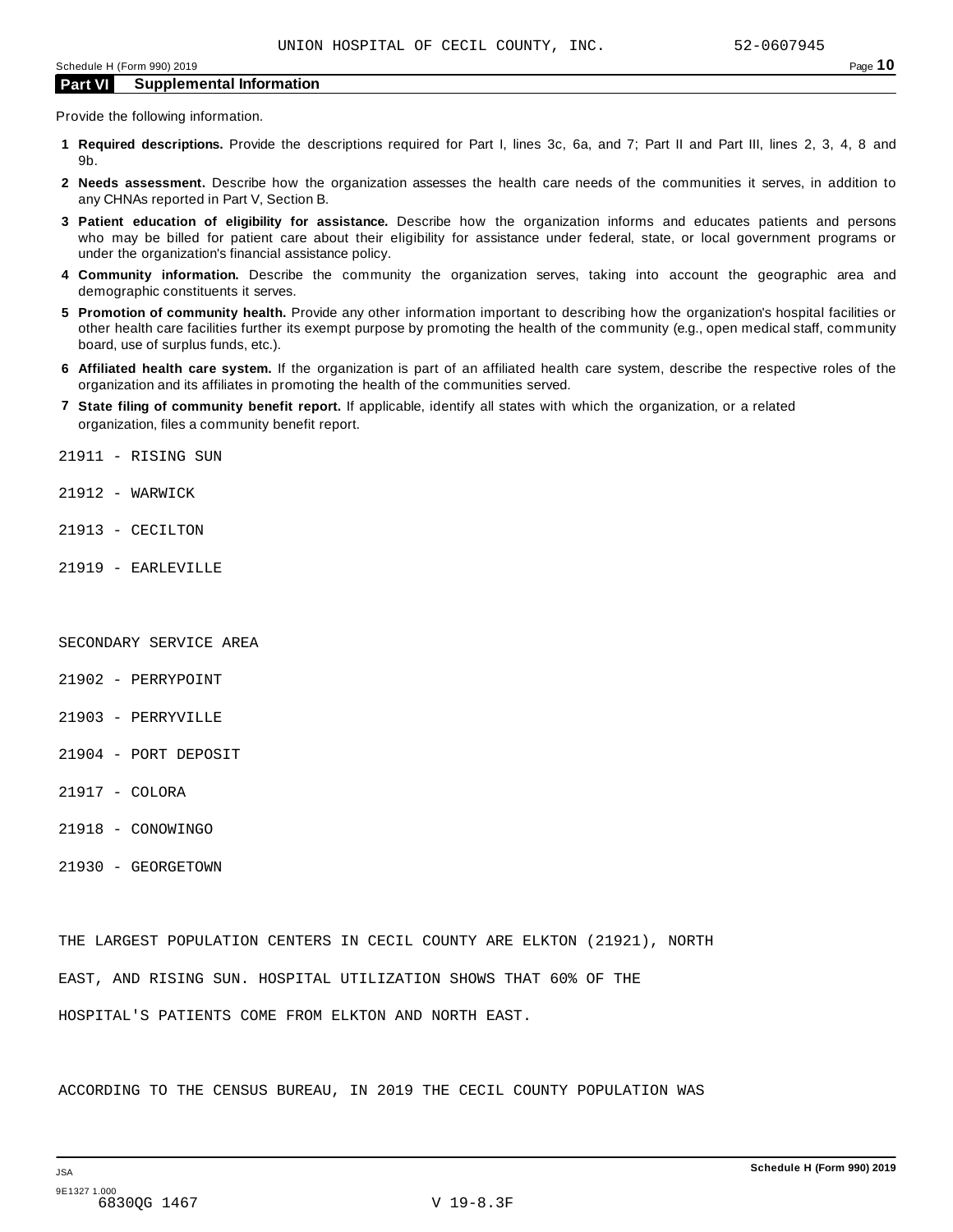Provide the following information.

- **1 Required descriptions.** Provide the descriptions required for Part I, lines 3c, 6a, and 7; Part II and Part III, lines 2, 3, 4, 8 and 9b.
- **2 Needs assessment.** Describe how the organization assesses the health care needs of the communities it serves, in addition to any CHNAs reported in Part V, Section B.
- **3 Patient education of eligibility for assistance.** Describe how the organization informs and educates patients and persons who may be billed for patient care about their eligibility for assistance under federal, state, or local government programs or under the organization's financial assistance policy.
- **4 Community information.** Describe the community the organization serves, taking into account the geographic area and demographic constituents it serves.
- **5 Promotion of community health.** Provide any other information important to describing how the organization's hospital facilities or other health care facilities further its exempt purpose by promoting the health of the community (e.g., open medical staff, community board, use of surplus funds, etc.).
- **6 Affiliated health care system.** If the organization is part of an affiliated health care system, describe the respective roles of the organization and its affiliates in promoting the health of the communities served.
- **7 State filing of community benefit report.** If applicable, identify all states with which the organization, or a related organization, files a community benefit report.

ESTIMATED TO BE 102,855 WITH 22.5% UNDER THE AGE OF 18 AND 16.2% AGED 65

AND OLDER. 50.5% OF THE POPULATION IS FEMALE.

CECIL COUNTY IS LESS RACIALLY DIVERSE THAN MARYLAND WITH 84.6% WHITE (NOT IDENTIFYING AS HISPANIC OR LATINO), 7.3% BLACK OR AFRICAN AMERICAN, 4.7% HISPANIC OR LATINO, AND 1.4% ASIAN.

THE MEDIAN INCOME IS \$76,887 IN THE COUNTY (\$84,805 IN MARYLAND) AND THERE IS A 10.3% POVERTY RATE. 89.5% OF CECIL COUNTY RESIDENTS ARE HIGH SCHOOL GRADUATES OR HIGHER AND 23.9% HAVE A BACHELOR'S DEGREE OR HIGHER (40.2% MARYLANDERS HAVE A BACHELOR'S DEGREE OR HIGHER).

CECIL COUNTY IS A LARGELY RURAL AREA AND ACCESSING SERVICES CAN BE CHALLENGING, ESPECIALLY IF INDIVIDUALS ALSO FACE A LACK OF TRANSPORTATION AND OTHER BARRIERS.

(CENSUS BUREAU, QUICKFACTS,

HTTPS://WWW.CENSUS.GOV/QUICKFACTS/CECILCOUNTYMARYLAND)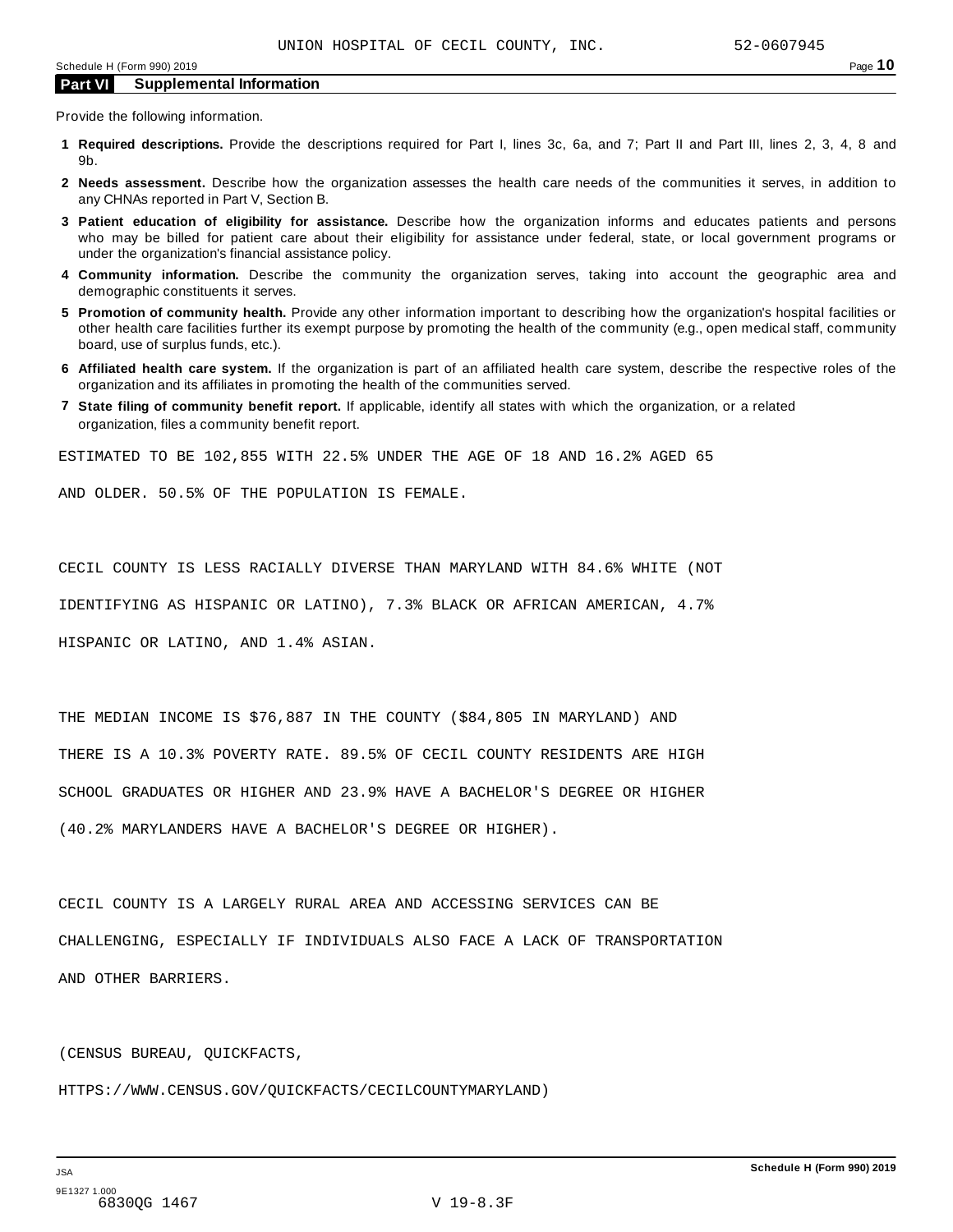Provide the following information.

- **1 Required descriptions.** Provide the descriptions required for Part I, lines 3c, 6a, and 7; Part II and Part III, lines 2, 3, 4, 8 and 9b.
- **2 Needs assessment.** Describe how the organization assesses the health care needs of the communities it serves, in addition to any CHNAs reported in Part V, Section B.
- **3 Patient education of eligibility for assistance.** Describe how the organization informs and educates patients and persons who may be billed for patient care about their eligibility for assistance under federal, state, or local government programs or under the organization's financial assistance policy.
- **4 Community information.** Describe the community the organization serves, taking into account the geographic area and demographic constituents it serves.
- **5 Promotion of community health.** Provide any other information important to describing how the organization's hospital facilities or other health care facilities further its exempt purpose by promoting the health of the community (e.g., open medical staff, community board, use of surplus funds, etc.).
- **6 Affiliated health care system.** If the organization is part of an affiliated health care system, describe the respective roles of the organization and its affiliates in promoting the health of the communities served.
- **7 State filing of community benefit report.** If applicable, identify all states with which the organization, or a related organization, files a community benefit report.

---------------

PART VI, LINE 5 (INFORMATION REGARDING PROMOTION OF COMMUNITY HEALTH)

FISCAL YEAR 2020 BROUGHT A LOT OF CHANGES TO UNION HOSPITAL. IT JOINED CHRISTIANACARE IN JANUARY 2020, UNION HOSPITAL'S COMMUNITY BENEFIT MANAGER WHO HAS LED MOST COMMUNITY BENEFIT ACTIVITIES FOR YEARS LEFT IN THE EARLY MONTHS OF THE FISCAL YEAR, AND THE PANDEMIC BROUGHT TO A HALT MANY COMMUNITY ACTIVITIES THAT WOULD TYPICALLY OCCUR IN THE SPRING. WHILE IT HAS BEEN CHALLENGING TO PROVIDE THE SAME COMMUNITY BENEFIT SERVICES AMIDST THE PANDEMIC, LIKE OUR ON-SITE YOUTH PROGRAMMING CAMP SCRUBS AND THE EXPLORERS POST, ALL OF THESE CHANGES PROVIDE EXCELLENT OPPORTUNITIES TO STRENGTHEN OUR COMMUNITY BENEFIT EFFORTS AND CONSIDER OUR COMMUNITY CHALLENGES WITH A NEW PERSPECTIVE.

GUIDED BY THE CHRISTIANACARE WAY AND OUR VALUES OF LOVE AND EXCELLENCE, CHRISTIANACARE INCLUDES AN EXTENSIVE NETWORK OF OUTPATIENT SERVICES, HOME HEALTH CARE, URGENT CARE CENTERS, THREE HOSPITALS (1,299 BEDS), A LEVEL I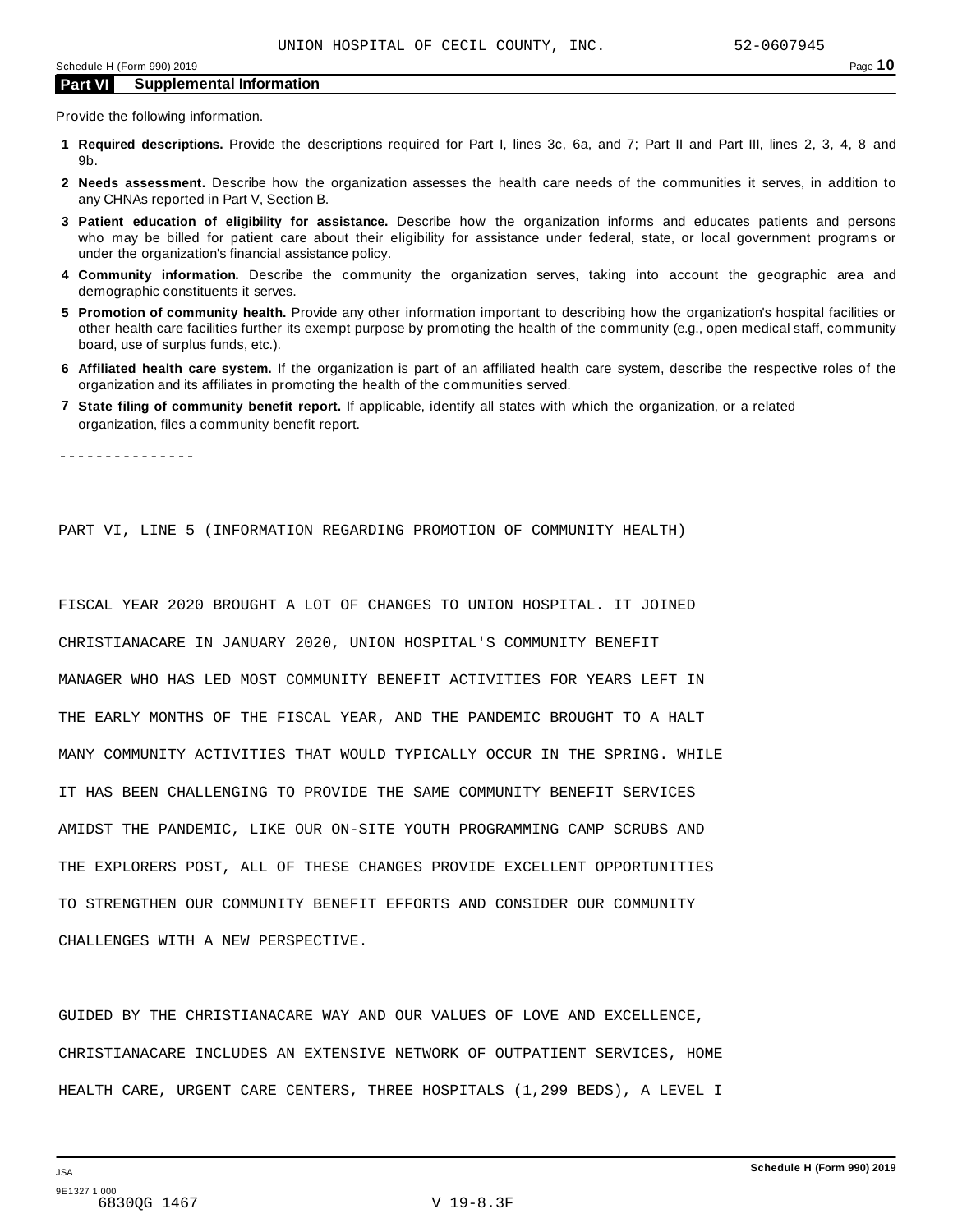Provide the following information.

- **1 Required descriptions.** Provide the descriptions required for Part I, lines 3c, 6a, and 7; Part II and Part III, lines 2, 3, 4, 8 and 9b.
- **2 Needs assessment.** Describe how the organization assesses the health care needs of the communities it serves, in addition to any CHNAs reported in Part V, Section B.
- **3 Patient education of eligibility for assistance.** Describe how the organization informs and educates patients and persons who may be billed for patient care about their eligibility for assistance under federal, state, or local government programs or under the organization's financial assistance policy.
- **4 Community information.** Describe the community the organization serves, taking into account the geographic area and demographic constituents it serves.
- **5 Promotion of community health.** Provide any other information important to describing how the organization's hospital facilities or other health care facilities further its exempt purpose by promoting the health of the community (e.g., open medical staff, community board, use of surplus funds, etc.).
- **6 Affiliated health care system.** If the organization is part of an affiliated health care system, describe the respective roles of the organization and its affiliates in promoting the health of the communities served.
- **7 State filing of community benefit report.** If applicable, identify all states with which the organization, or a related organization, files a community benefit report.

TRAUMA CENTER AND A LEVEL III NEONATAL INTENSIVE CARE UNIT, A

COMPREHENSIVE STROKE CENTER AND REGIONAL CENTERS OF EXCELLENCE IN HEART

AND VASCULAR CARE, CANCER CARE AND WOMEN'S HEALTH. IT ALSO INCLUDES THE

PIONEERING GENE EDITING INSTITUTE AND WAS RATED BY IDG COMPUTERWORLD AS

ONE OF THE NATION'S BEST PLACES TO WORK IN IT. CHRISTIANACARE IS A

NONPROFIT TEACHING HEALTH SYSTEM WITH MORE THAN 281 RESIDENTS AND

FELLOWS. CHRISTIANACARE IS CONTINUALLY RANKED BY US NEWS & WORLD REPORT

AS A BEST HOSPITAL. WITH OUR UNIQUE, DATA-POWERED CARE COORDINATION

SERVICE CAREVIO AND A FOCUS ON POPULATION HEALTH AND VALUE-BASED CARE,

CHRISTIANACARE IS SHAPING THE FUTURE OF HEALTH CARE. UNION HOSPITAL, NOW

KNOWN AS CHRISTIANACARE, UNION HOSPITAL, WILL BENEFIT FROM ALL THE

EXPERTISE AND INNOVATION OF CHRISTIANACARE AND WE FULLY EXPECT TO ALSO

LEARN FROM UNION HOSPITAL, PARTICULARLY AS WE STRIVE TO SERVE A LESS

DIVERSE AND MORE RURAL POPULATION IN CECIL COUNTY WITH ITS OWN SET OF

UNIQUE CHALLENGES AND STRENGTHS. CHRISTIANACARE SYSTEM LEVEL COMMUNITY

HEALTH AND POPULATION HEALTH TEAMS ARE WORKING ON INTEGRATION AND WE LOOK

CECIL COUNTY NEIGHBORS AND STRENGTHENED POSITIVE IMPACT ON THE COMMUNITY.

FORWARD TO CONTINUED LEARNING FROM OUR UNION HOSPITAL CAREGIVERS AND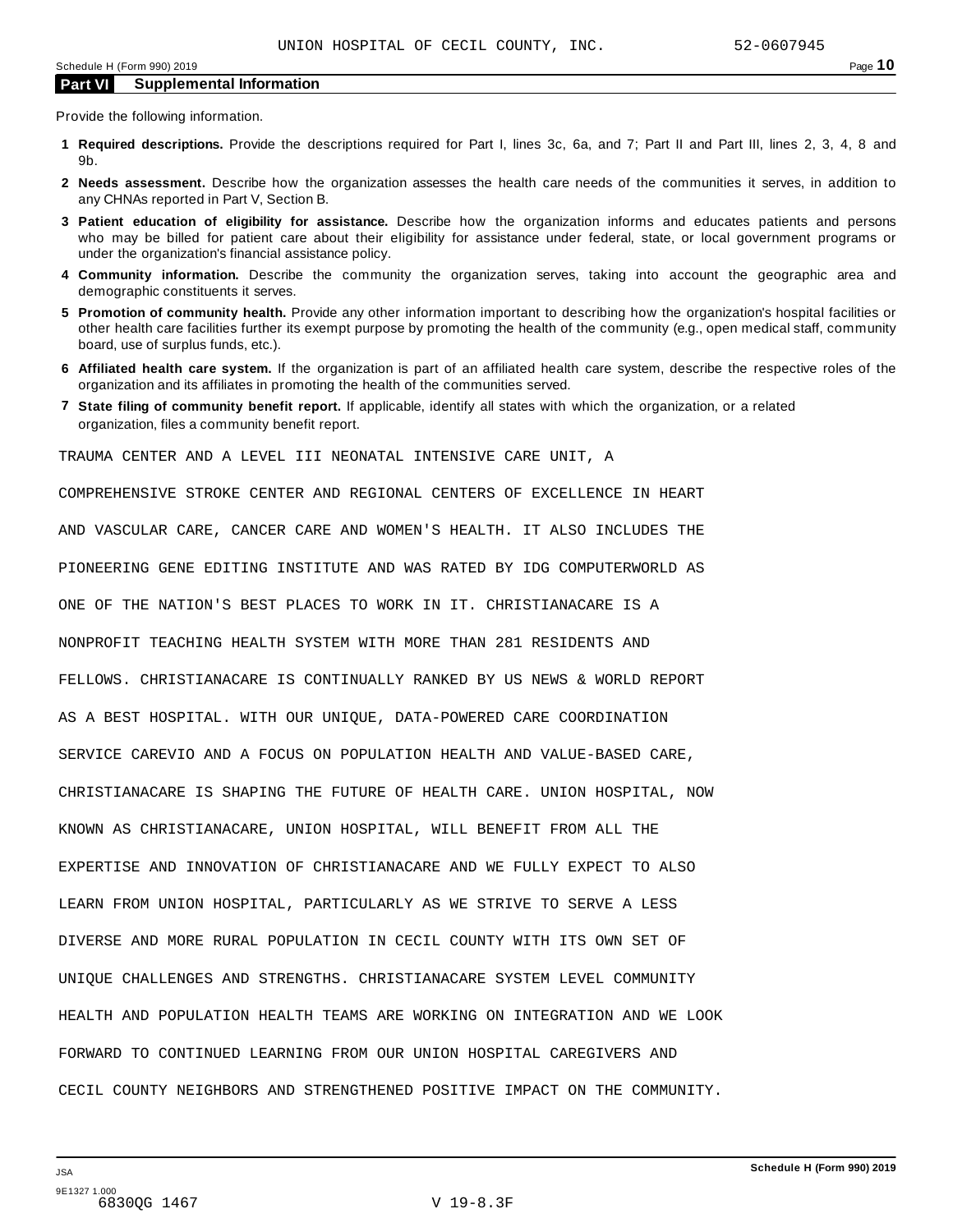Provide the following information.

- **1 Required descriptions.** Provide the descriptions required for Part I, lines 3c, 6a, and 7; Part II and Part III, lines 2, 3, 4, 8 and 9b.
- **2 Needs assessment.** Describe how the organization assesses the health care needs of the communities it serves, in addition to any CHNAs reported in Part V, Section B.
- **3 Patient education of eligibility for assistance.** Describe how the organization informs and educates patients and persons who may be billed for patient care about their eligibility for assistance under federal, state, or local government programs or under the organization's financial assistance policy.
- **4 Community information.** Describe the community the organization serves, taking into account the geographic area and demographic constituents it serves.
- **5 Promotion of community health.** Provide any other information important to describing how the organization's hospital facilities or other health care facilities further its exempt purpose by promoting the health of the community (e.g., open medical staff, community board, use of surplus funds, etc.).
- **6 Affiliated health care system.** If the organization is part of an affiliated health care system, describe the respective roles of the organization and its affiliates in promoting the health of the communities served.
- **7 State filing of community benefit report.** If applicable, identify all states with which the organization, or a related organization, files a community benefit report.

EACH FISCAL YEAR, UNION HOSPITAL SERVES THE CECIL COUNTY COMMUNITY BY PROVIDING ACTIVITIES, PROGRAMS, AND INITIATIVES THAT SEEK TO IMPROVE COMMUNITY HEALTH, ESPECIALLY SERVING UNDERSERVED AREAS AND VULNERABLE POPULATIONS. WHILE MANY OF THESE ACTIVITIES WERE HALTED IN MARCH 2020 AND SOME WERE UNABLE TO BE COMPLETED AS THE RECENTLY DEPARTED COMMUNITY BENEFIT MANAGER WAS LEADING THEM, NEVERTHELESS, WE PROVIDED SERVICES TO THE COMMUNITY IN FY 2020. THE FOLLOWING IS A SUMMARY OF THE COMMUNITY BENEFIT ACTIVITIES, PROGRAMS, AND INITIATIVES THAT UNION HOSPITAL PROVIDED IN CECIL COUNTY DURING FY 2020 THAT HAVE NOT BEEN MENTIONED PREVIOUSLY IN THIS NARRATIVE:

### A1: COMMUNITY HEALTH EDUCATION

### UNION HOSPITAL PROVIDED:

- A VARIETY OF HEALTH EDUCATION PRESENTATIONS IN THE COMMUNITY ON TOPICS SUCH AS DIABETES, BREAST CANCER, AND NUTRITION

- EXPLORER POST AT UNION HOSPITAL AND CAMP SCRUBS FOR STUDENTS SEEKING EXPOSURE TO MEDICAL OR HEALTH SCIENCE EXPERIENCES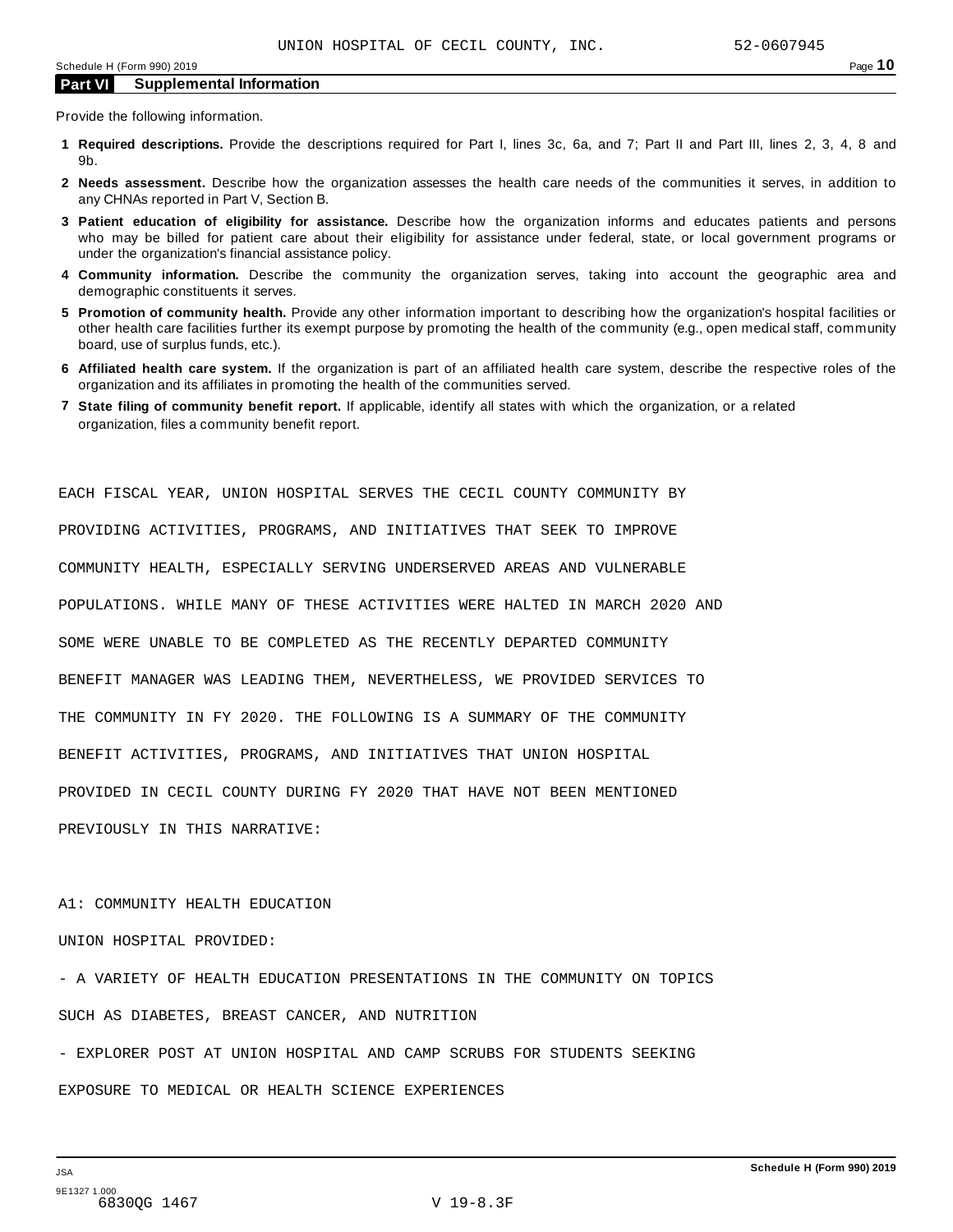Provide the following information.

- **1 Required descriptions.** Provide the descriptions required for Part I, lines 3c, 6a, and 7; Part II and Part III, lines 2, 3, 4, 8 and 9b.
- **2 Needs assessment.** Describe how the organization assesses the health care needs of the communities it serves, in addition to any CHNAs reported in Part V, Section B.
- **3 Patient education of eligibility for assistance.** Describe how the organization informs and educates patients and persons who may be billed for patient care about their eligibility for assistance under federal, state, or local government programs or under the organization's financial assistance policy.
- **4 Community information.** Describe the community the organization serves, taking into account the geographic area and demographic constituents it serves.
- **5 Promotion of community health.** Provide any other information important to describing how the organization's hospital facilities or other health care facilities further its exempt purpose by promoting the health of the community (e.g., open medical staff, community board, use of surplus funds, etc.).
- **6 Affiliated health care system.** If the organization is part of an affiliated health care system, describe the respective roles of the organization and its affiliates in promoting the health of the communities served.
- **7 State filing of community benefit report.** If applicable, identify all states with which the organization, or a related organization, files a community benefit report.
- SUPPORT GROUPS FOR NEW MOMS, BREAST CANCER SURVIVORS, AND DIABETES
- TARGETED EDUCATION AT TREATMENT CLINICS FOR NEW MOMS WHOSE BABIES MAY

BE DELIVERED WITH NEONATAL ABSTINENCE SYNDROME

A2: COMMUNITY-BASED CLINICAL SERVICES

UNION HOSPITAL PROVIDED:

- FREE FOOT AND EYE SCREENINGS FOR DIABETICS
- TYPICALLY, UNION HOSPITAL ALSO PROVIDES FREE HEAD AND NECK CANCER

SCREENINGS, BUT THESE WERE CANCELLED DUE TO THE PANDEMIC.

- UNION HOSPITAL ALSO PROVIDES A FREE SPORTS PHYSICALS CLINIC FOR COUNTY

PUBLIC AND PRIVATE MIDDLE SCHOOL AND HIGH SCHOOL STUDENTS - THIS EVENT

WAS POSTPONED DUE TO THE PANDEMIC. WHILE IT DID NOT HAPPEN IN FY 20, IT

HAPPENED IN EARLY FY 21.

A4: SOCIAL AND ENVIRONMENTAL IMPROVEMENTS

UNION HOSPITAL:

- PARTICIPATED IN BOARD SERVICE WITH ORGANIZATIONS SUPPORTING SOCIAL AND

ENVIRONMENTAL HEALTH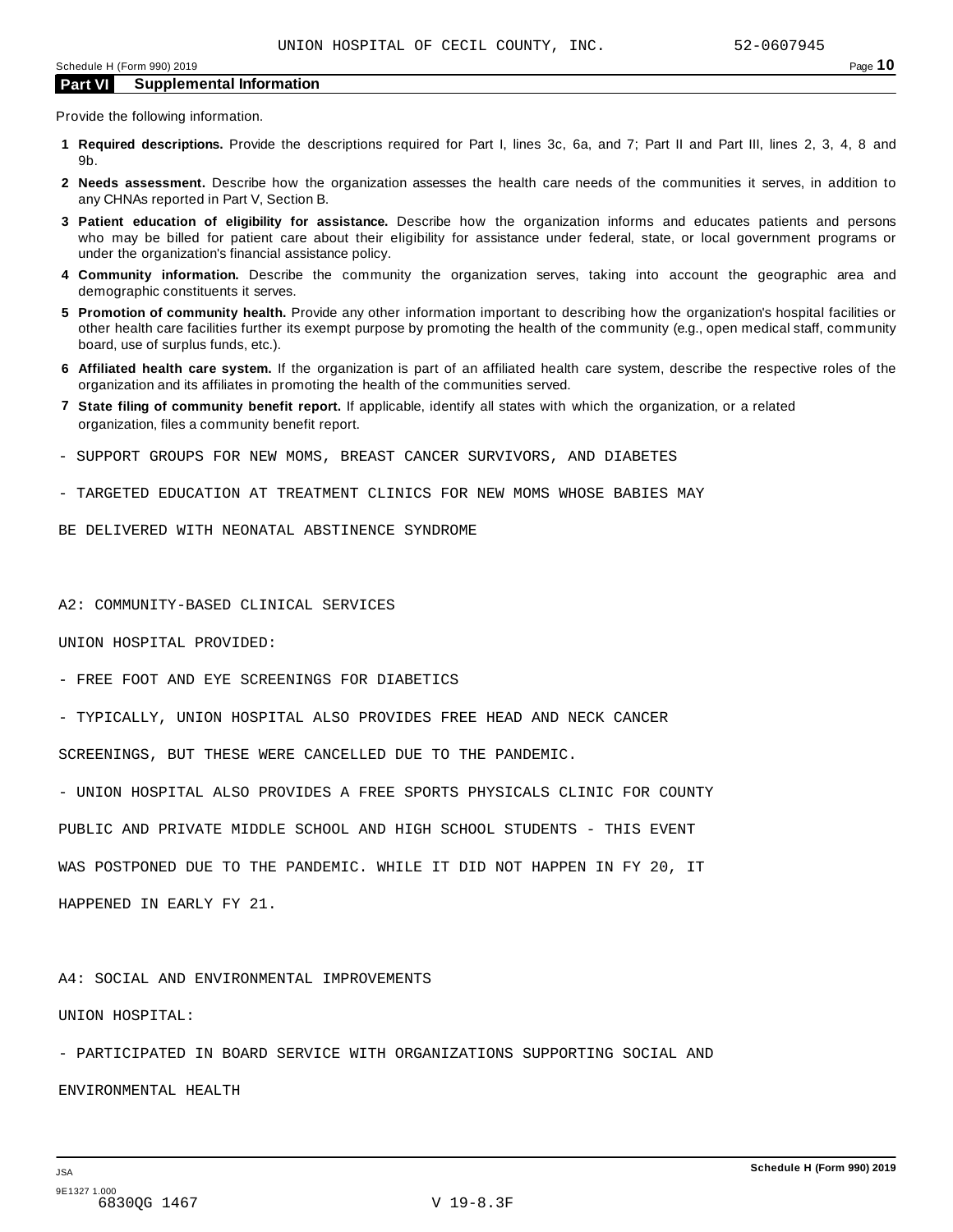```
Schedule H (Form 990) 2019 Page 10
```
Provide the following information.

- **1 Required descriptions.** Provide the descriptions required for Part I, lines 3c, 6a, and 7; Part II and Part III, lines 2, 3, 4, 8 and 9b.
- **2 Needs assessment.** Describe how the organization assesses the health care needs of the communities it serves, in addition to any CHNAs reported in Part V, Section B.
- **3 Patient education of eligibility for assistance.** Describe how the organization informs and educates patients and persons who may be billed for patient care about their eligibility for assistance under federal, state, or local government programs or under the organization's financial assistance policy.
- **4 Community information.** Describe the community the organization serves, taking into account the geographic area and demographic constituents it serves.
- **5 Promotion of community health.** Provide any other information important to describing how the organization's hospital facilities or other health care facilities further its exempt purpose by promoting the health of the community (e.g., open medical staff, community board, use of surplus funds, etc.).
- **6 Affiliated health care system.** If the organization is part of an affiliated health care system, describe the respective roles of the organization and its affiliates in promoting the health of the communities served.
- **7 State filing of community benefit report.** If applicable, identify all states with which the organization, or a related organization, files a community benefit report.
- PROVIDED TRANSPORTATION DONATIONS FOR ELIGIBLE (NEEDS-BASED) PATIENTS

AND THEIR FAMILIES

B1-B3: HEALTH PROFESSIONS EDUCATION

UNION HOSPITAL STAFF PRECEPTED POST-SECONDARY STUDENTS THROUGH STUDENT

EXPERIENCES FOR NURSING AND MEDICAL RESIDENCY CLINICAL ROTATIONS,

GRADUATE STUDENT INTERNSHIPS, AND ALLIED HEALTH OBSERVATIONS AND

INTERNSHIPS.

C: MISSION DRIVEN HEALTH SERVICES

UNION HOSPITAL PROVIDED THESE SERVICES TO MEET IDENTIFIED NEEDS IN THE

COMMUNITY, EVEN THOUGH THEY OPERATE AT A LOSS:

- EMPLOYED PHYSICIAN PRACTICE SUBSIDIES (C3)

- ADULT DAY SERVICES FOR OLDER ADULT CLIENTS WITH DEMENTIA AND OTHER

NEUROLOGICAL DISORDERS (C7)

- HOSPICE CARE (C9)

D1: CLINICAL RESEARCH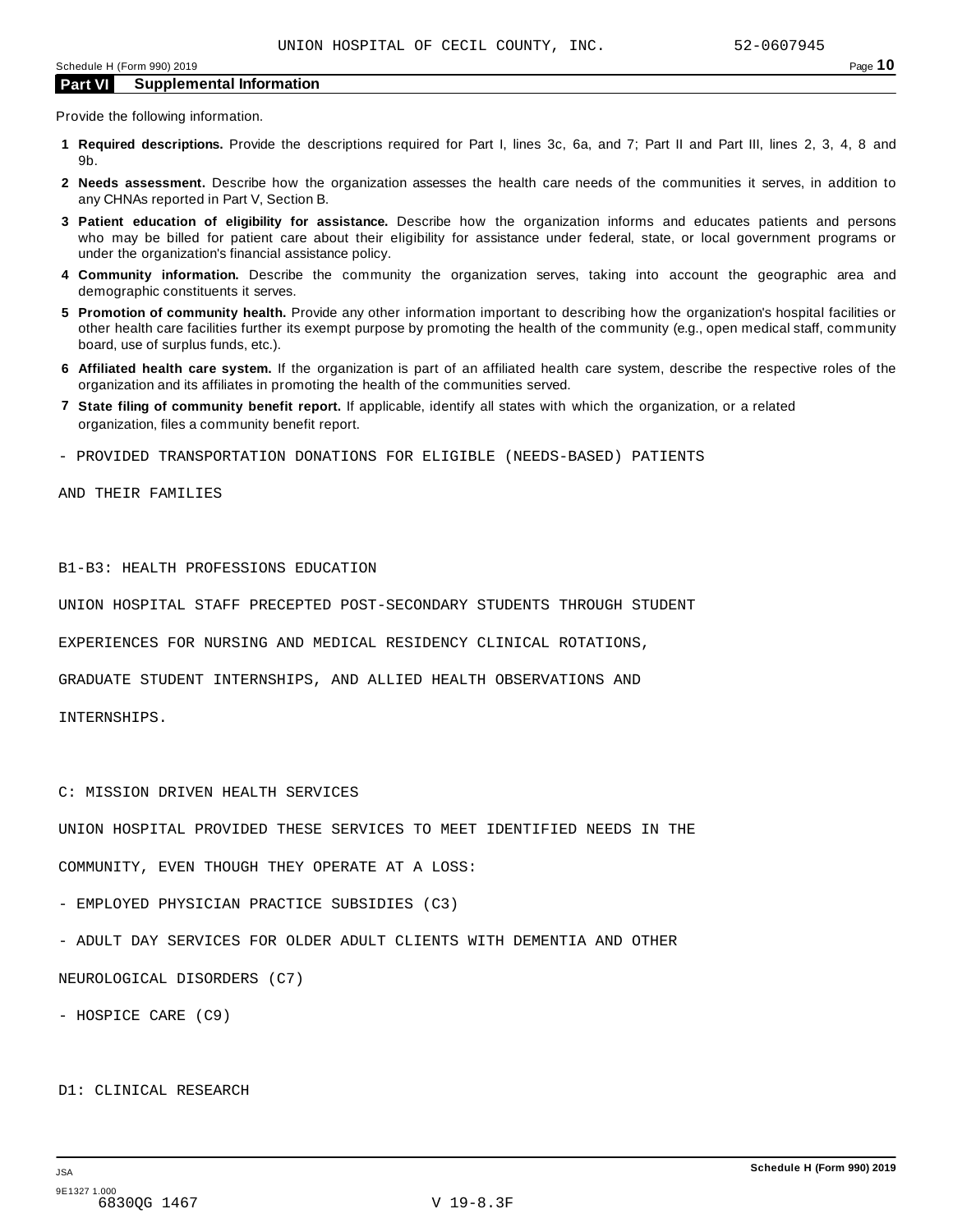Provide the following information.

- **1 Required descriptions.** Provide the descriptions required for Part I, lines 3c, 6a, and 7; Part II and Part III, lines 2, 3, 4, 8 and 9b.
- **2 Needs assessment.** Describe how the organization assesses the health care needs of the communities it serves, in addition to any CHNAs reported in Part V, Section B.
- **3 Patient education of eligibility for assistance.** Describe how the organization informs and educates patients and persons who may be billed for patient care about their eligibility for assistance under federal, state, or local government programs or under the organization's financial assistance policy.
- **4 Community information.** Describe the community the organization serves, taking into account the geographic area and demographic constituents it serves.
- **5 Promotion of community health.** Provide any other information important to describing how the organization's hospital facilities or other health care facilities further its exempt purpose by promoting the health of the community (e.g., open medical staff, community board, use of surplus funds, etc.).
- **6 Affiliated health care system.** If the organization is part of an affiliated health care system, describe the respective roles of the organization and its affiliates in promoting the health of the communities served.
- **7 State filing of community benefit report.** If applicable, identify all states with which the organization, or a related organization, files a community benefit report.

UNION HOSPITAL MAINTAINED A CANCER REGISTRY THROUGH THE CANCER PROGRAM

THAT WAS AVAILABLE TO HEALTH SERVICE PROVIDERS AND RESEARCHERS.

### E3: IN-KIND CONTRIBUTIONS

UNION HOSPITAL PROVIDED DONATIONS OF TIME AND MATERIALS FOR THE CECIL

COUNTY COMMUNITY BY:

- PROVIDING FREE AMBULANCE TRANSPORTS AND FREE SUPPLIES FOR AMBULANCE

STOCK-UPS

- GIVING BLOOD AT BLOOD DRIVES HELD AT THE HOSPITAL AND OTHER LOCAL DONOR

LOCATIONS

- ATTENDING MEETINGS FOR COMMUNITY HEALTH IMPROVEMENT (LOCAL HEALTH

IMPROVEMENT COALITION, COMMUNITY BOARDS, COALITIONS, ETC.)

- PROVIDING FOOD FOR THE HOME DELIVERED MEALS PROGRAM (MEALS ON WHEELS)
- IN A PARTNERSHIP BETWEEN UNION HOSPITAL'S FOOD SERVICE DEPARTMENT AND THE

CECIL COUNTY DEPARTMENT OF COMMUNITY SERVICES' AGING AND DISABILITY

RESOURCE CENTER AND COMMUNITY WELLNESS DIVISIONS

- PROVIDING FREE NOTARY SERVICES FOR THE COMMUNITY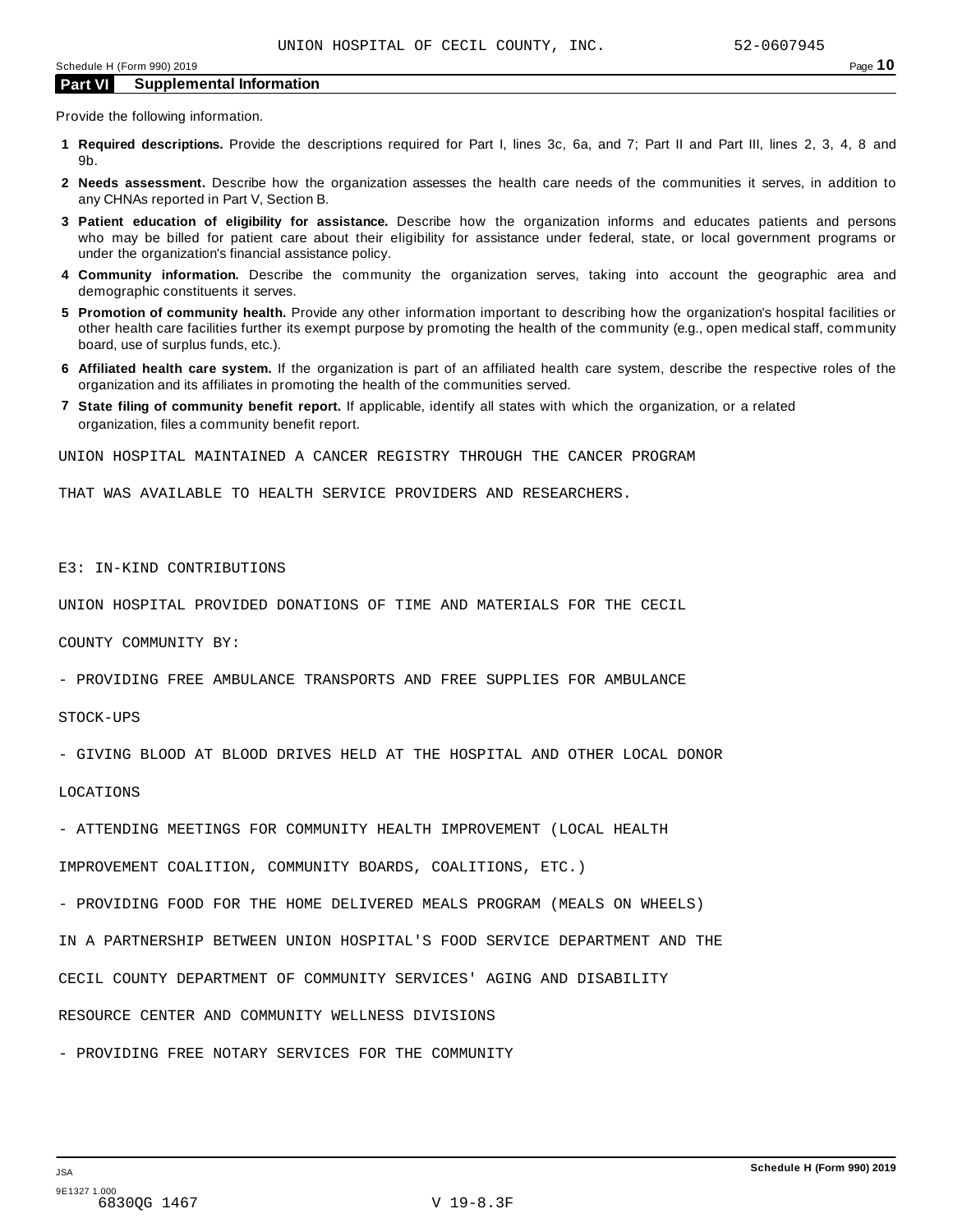Provide the following information.

- **1 Required descriptions.** Provide the descriptions required for Part I, lines 3c, 6a, and 7; Part II and Part III, lines 2, 3, 4, 8 and 9b.
- **2 Needs assessment.** Describe how the organization assesses the health care needs of the communities it serves, in addition to any CHNAs reported in Part V, Section B.
- **3 Patient education of eligibility for assistance.** Describe how the organization informs and educates patients and persons who may be billed for patient care about their eligibility for assistance under federal, state, or local government programs or under the organization's financial assistance policy.
- **4 Community information.** Describe the community the organization serves, taking into account the geographic area and demographic constituents it serves.
- **5 Promotion of community health.** Provide any other information important to describing how the organization's hospital facilities or other health care facilities further its exempt purpose by promoting the health of the community (e.g., open medical staff, community board, use of surplus funds, etc.).
- **6 Affiliated health care system.** If the organization is part of an affiliated health care system, describe the respective roles of the organization and its affiliates in promoting the health of the communities served.
- **7 State filing of community benefit report.** If applicable, identify all states with which the organization, or a related organization, files a community benefit report.

ONLY 3 MONTHS OF FY 2020 WERE AFFECTED BY THE PANDEMIC, BUT

UNFORTUNATELY, PROGRAMMING LIKE BLOOD DRIVES, SPORTS PHYSICALS, HEALTH

FAIRS AND PRESENTATIONS, AND STUDENT INITIATIVES TYPICALLY OCCUR IN THE

SPRING MONTHS. IN PERSON PROGRAMS SUCH AS THE PEER RECOVERY ADVOCATES

PROGRAM AND THE NAS PARENTING EDUCATION WERE ALSO HALTED AND SO DESPITE

ONLY AFFECTING A QUARTER OF THE YEAR, WE CERTAINLY FELT THE BURDEN OF THE

PANDEMIC ON OUR COMMUNITY WORK IN FY 2020. UNION HOSPITAL ADAPTED WITH

STRENGTH AND PERSEVERANCE AND LIKE THE REST OF THE NATION AND WORLD, WAS

REMINDED THROUGH THE EXPERIENCE OF THE PANDEMIC HOW TRULY VITAL HEALTH IS

TO OUR LIVES AND COMMUNITIES. WE ARE EAGER TO GET BACK INTO OUR

COMMUNITIES AND NOT JUST VIRTUALLY! WITH THE SHARED LEARNING AND

INTEGRATION BETWEEN UNION HOSPITAL AND CHRISTIANACARE, WE ARE EXCITED

ABOUT THE NEW PROGRAMMING AND INITIATIVES TO BE INTRODUCED INTO CECIL

COUNTY AS THE PANDEMIC SUBSIDES. OF COURSE, EVERY INITIATIVE WILL BE

SUBJECT TO OUR PARTNER AND COMMUNITY'S APPROVAL AS WE STRIVE TO TRULY

PARTNER WITH OUR COMMUNITIES.

---------------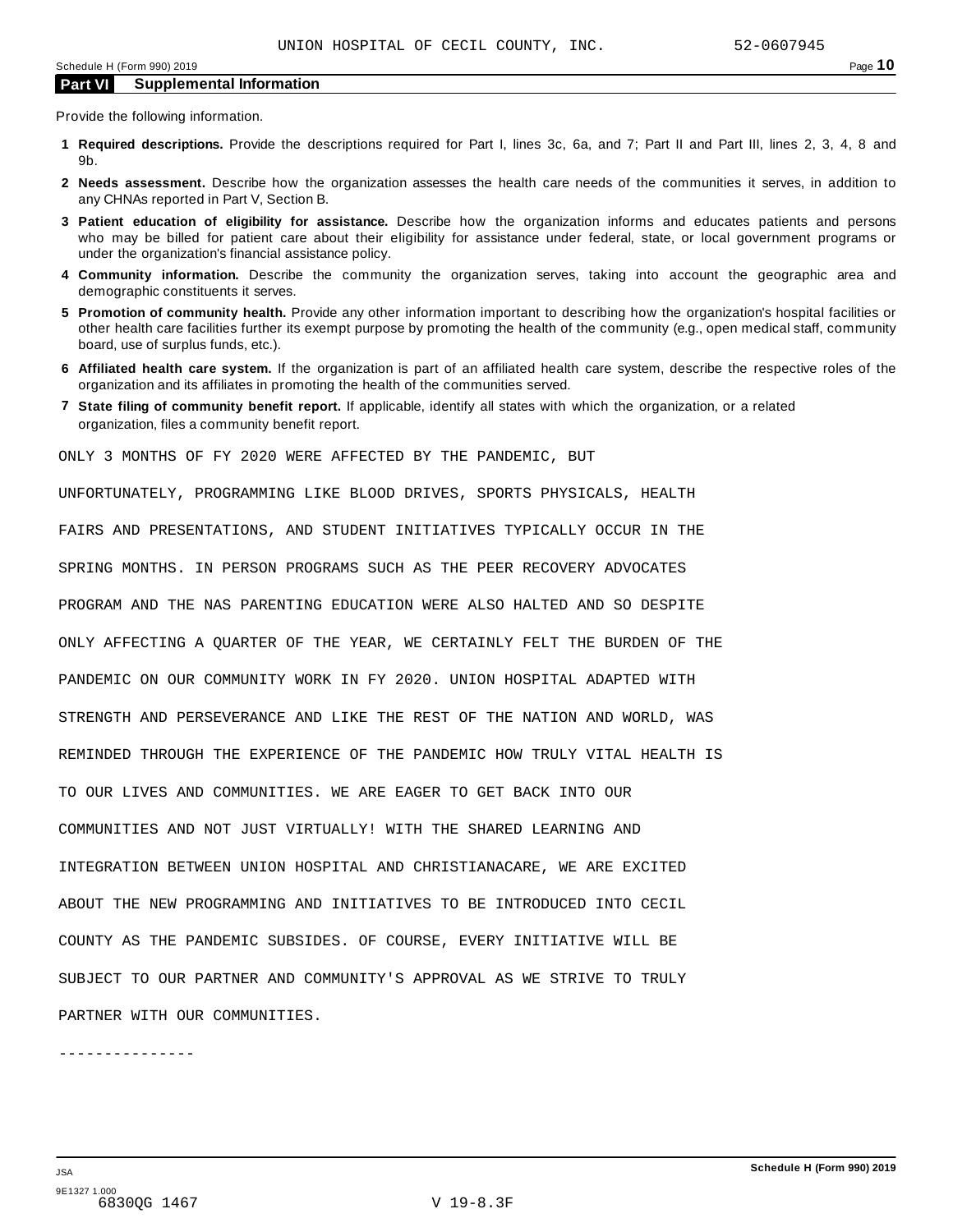Provide the following information.

- **1 Required descriptions.** Provide the descriptions required for Part I, lines 3c, 6a, and 7; Part II and Part III, lines 2, 3, 4, 8 and 9b.
- **2 Needs assessment.** Describe how the organization assesses the health care needs of the communities it serves, in addition to any CHNAs reported in Part V, Section B.
- **3 Patient education of eligibility for assistance.** Describe how the organization informs and educates patients and persons who may be billed for patient care about their eligibility for assistance under federal, state, or local government programs or under the organization's financial assistance policy.
- **4 Community information.** Describe the community the organization serves, taking into account the geographic area and demographic constituents it serves.
- **5 Promotion of community health.** Provide any other information important to describing how the organization's hospital facilities or other health care facilities further its exempt purpose by promoting the health of the community (e.g., open medical staff, community board, use of surplus funds, etc.).
- **6 Affiliated health care system.** If the organization is part of an affiliated health care system, describe the respective roles of the organization and its affiliates in promoting the health of the communities served.
- **7 State filing of community benefit report.** If applicable, identify all states with which the organization, or a related organization, files a community benefit report.

PART VI, LINE 6 (AFFILIATED HEALTHCARE SYSTEM INFORMATION)

UNION HOSPITAL OF CECIL COUNTY, INC. IS PART OF AN AFFILIATED HEALTH CARE SYSTEM IN WHICH AFFINITY HEALTH ALLIANCE, INC. (AHA) IS THE PARENT

ENTITY.

AHA'S PURPOSE IS TO SUPPORT THE UNION HOSPITAL OF CECIL COUNTY IN PROVIDING HEALTH CARE AND HEALTH CARE RELATED SERVICES THROUGH THE EFFECTIVE MANAGEMENT OF ALL AFFILIATED CORPORATIONS. SPECIFICALLY, THIS INVOLVES COORDINATING SYSTEM WIDE POLICIES, FUNDRAISING AND STRATEGIC PLANNING PROGRAMS TO PROVIDE HEALTH CARE SERVICES IN RESPONSE TO THE MEDICAL, HUMAN AND RELATED SERVICE NEEDS OF THE COMMUNITY.

OTHER TAX-EXEMPT ORGANIZATIONS IN THE GROUP INCLUDE THE UNION HOSPITAL OF CECIL COUNTY FOUNDATION, INC., UNION HOSPITAL OF CECIL COUNTY HEALTH SERVICES, INC., AND UNION HOSPITAL OF CECIL COUNTY ONCOLOGY, INC.

THE FOUNDATION CONDUCTS AND SUPERVISES FUNDRAISING ACTIVITIES ON BEHALF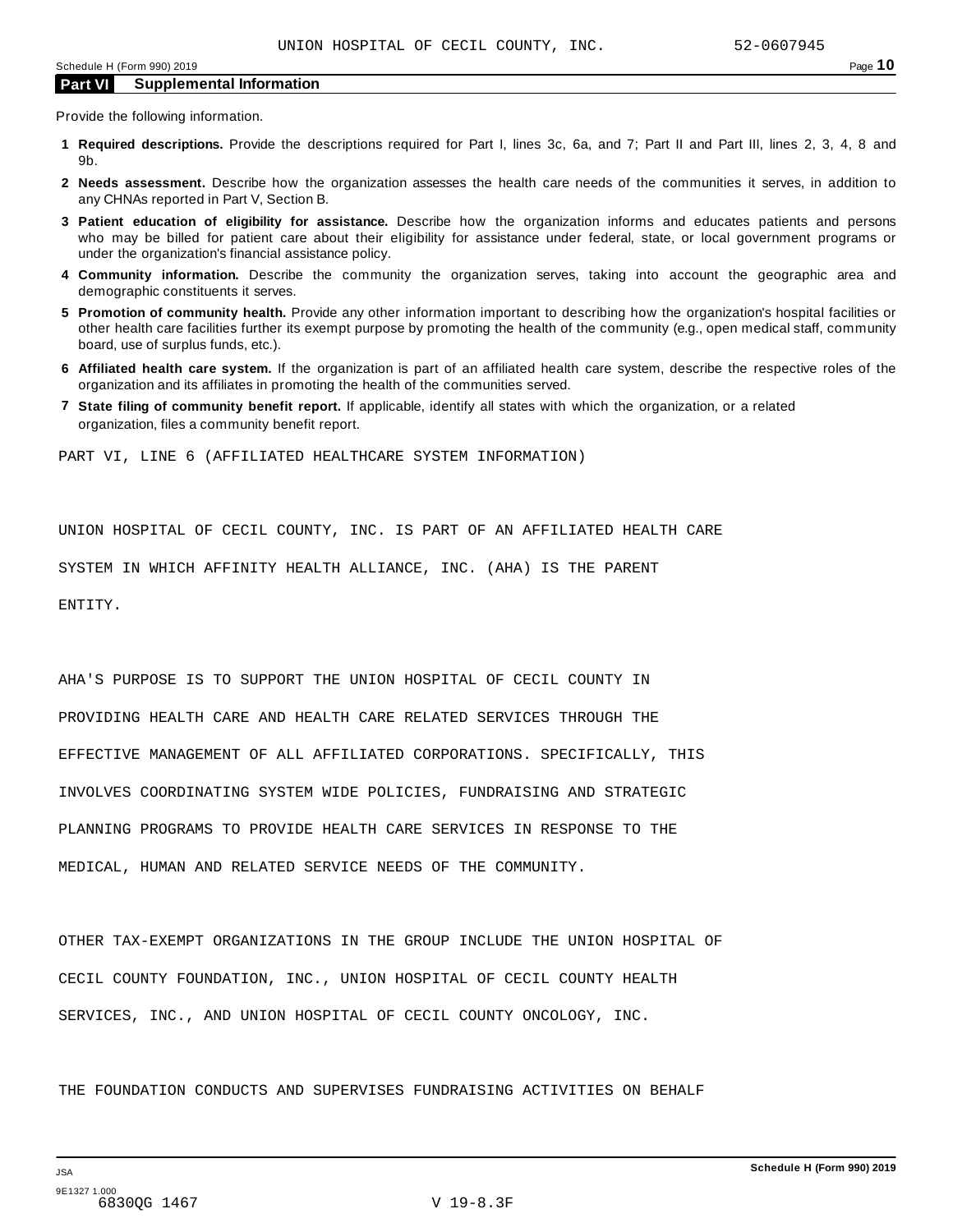Provide the following information.

- **1 Required descriptions.** Provide the descriptions required for Part I, lines 3c, 6a, and 7; Part II and Part III, lines 2, 3, 4, 8 and 9b.
- **2 Needs assessment.** Describe how the organization assesses the health care needs of the communities it serves, in addition to any CHNAs reported in Part V, Section B.
- **3 Patient education of eligibility for assistance.** Describe how the organization informs and educates patients and persons who may be billed for patient care about their eligibility for assistance under federal, state, or local government programs or under the organization's financial assistance policy.
- **4 Community information.** Describe the community the organization serves, taking into account the geographic area and demographic constituents it serves.
- **5 Promotion of community health.** Provide any other information important to describing how the organization's hospital facilities or other health care facilities further its exempt purpose by promoting the health of the community (e.g., open medical staff, community board, use of surplus funds, etc.).
- **6 Affiliated health care system.** If the organization is part of an affiliated health care system, describe the respective roles of the organization and its affiliates in promoting the health of the communities served.
- **7 State filing of community benefit report.** If applicable, identify all states with which the organization, or a related organization, files a community benefit report.

OF ITS TAX-EXEMPT AFFILIATES. THE FOUNDATION ENGAGES IN CORPORATE

FUNDRAISING, CAPITAL CAMPAIGNS, SPECIAL EVENTS, ACTIVITIES, AND A

MULTI-FACETED COMMUNICATION PROGRAM THAT APPEALS TO PRIVATE AND CORPORATE

CONTRIBUTORS.

UNION HOSPITAL OF CECIL COUNTY HEALTH SERVICES, INC.'S MISSION IS TO OWN, MANAGE AND MAINTAIN PROPERTIES FOR HEALTH RELATED VENTURES TO SERVICE CECIL COUNTY AND THE SURROUNDING AREAS. THE ACTIVITIES OF THIS CORPORATION COMPLEMENT AND AUGMENT THE HEALTH CARE ACTIVITIES OF THE HOSPITAL.

UNION HOSPITAL OF CECIL COUNTY ONCOLOGY, INC'S (THE "CORPORATION") DUTY AND MISSION IS TO PROVIDE HIGH QUALITY, ADVANCED RADIATION ONCOLOGY SERVICES TO THE CECIL COUNTY AREA IN ORDER TO FOSTER THE BEST CANCER TREATMENT PROCESS CLOSE TO HOME. CANCER-RELATED DEATHS ARE AMONG THE HIGHEST CAUSES OF MORTALITY IN CECIL COUNTY, SO IT IS THE CORPORATION'S MISSION TO BRING SOME OF THE MOST ADVANCED RADIATION THERAPIES TO CECIL COUNTY TO PROVIDE THE MOST COMPREHENSIVE CANCER CARE POSSIBLE TO THE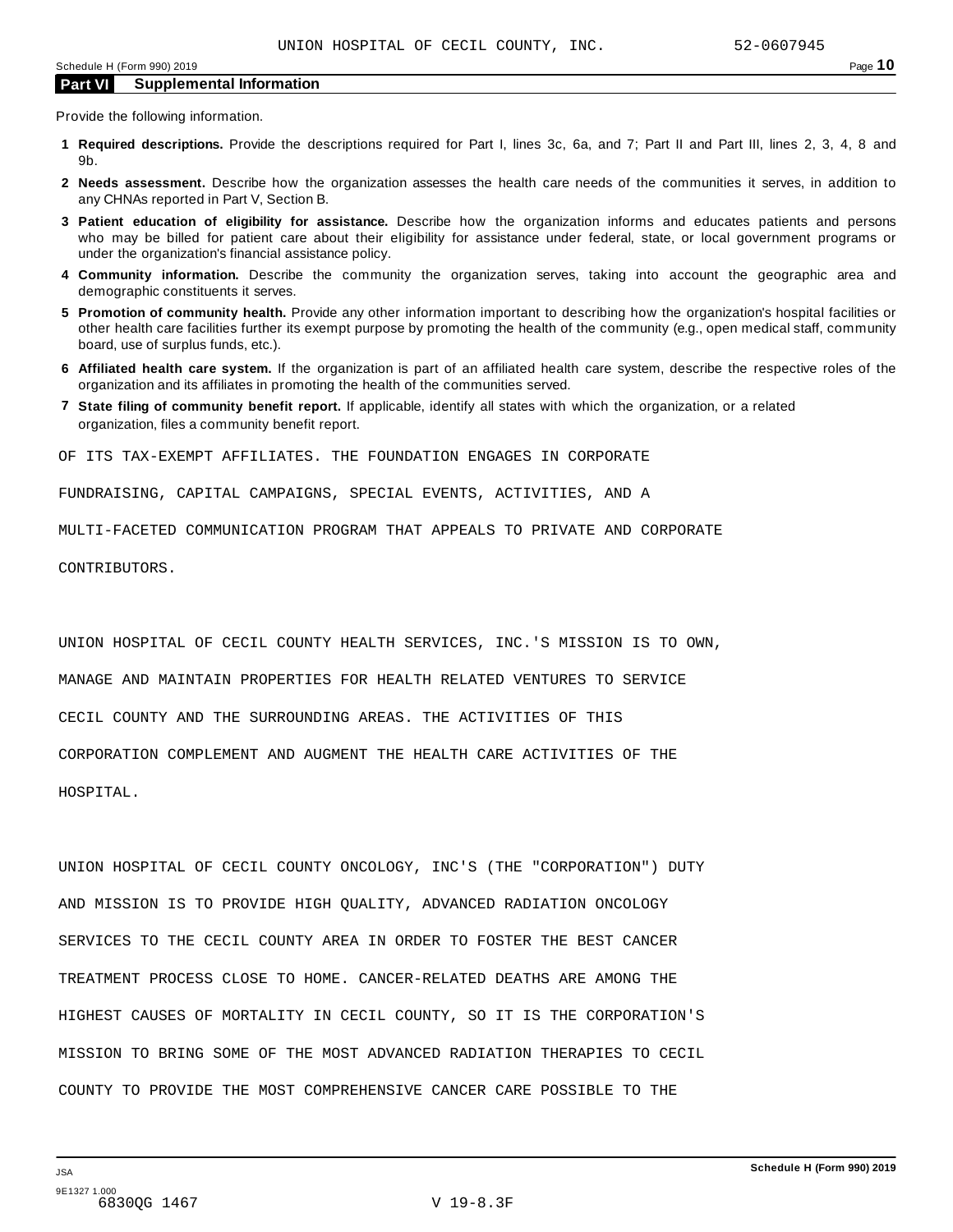Provide the following information.

- **1 Required descriptions.** Provide the descriptions required for Part I, lines 3c, 6a, and 7; Part II and Part III, lines 2, 3, 4, 8 and 9b.
- **2 Needs assessment.** Describe how the organization assesses the health care needs of the communities it serves, in addition to any CHNAs reported in Part V, Section B.
- **3 Patient education of eligibility for assistance.** Describe how the organization informs and educates patients and persons who may be billed for patient care about their eligibility for assistance under federal, state, or local government programs or under the organization's financial assistance policy.
- **4 Community information.** Describe the community the organization serves, taking into account the geographic area and demographic constituents it serves.
- **5 Promotion of community health.** Provide any other information important to describing how the organization's hospital facilities or other health care facilities further its exempt purpose by promoting the health of the community (e.g., open medical staff, community board, use of surplus funds, etc.).
- **6 Affiliated health care system.** If the organization is part of an affiliated health care system, describe the respective roles of the organization and its affiliates in promoting the health of the communities served.
- **7 State filing of community benefit report.** If applicable, identify all states with which the organization, or a related organization, files a community benefit report.

PEOPLE LIVING WITH CANCER HERE AND IN NEIGHBORING COMMUNITIES. BY

OFFERING THESE ADVANCED CANCER TREATMENT OPTIONS, THE CORPORATION

FURTHERS ITS CHARITABLE PURPOSE OF PROVIDING MEDICAL SERVICES TO PROMOTE

THE HEALTH AND WELFARE OF THE RESIDENTS OF CECIL COUNTY AND NEIGHBORING

COMMUNITIES.

UNION HOSPITAL OF CECIL COUNTY VENTURES, INC. IS A FOR-PROFIT STOCK CORPORATION. ITS PURPOSE IS TO ENGAGE IN ANY BUSINESS OR TRANSACTION WHICH WILL BENEFIT THE ACTIVITIES AND GOALS OF ITS AFFILIATES. OPERATIONS CONSIST PRIMARILY OF PROVIDING MANAGEMENT SUPPORT SERVICES FOR PHYSICIAN PRACTICES AND PROVIDING IMAGING SERVICES TO PHYSICIANS AND HEALTH CENTERS THROUGH ITS WHOLLY OWNED SUBSIDIARIES, TRIANGLE ALLIANCE LLC AND OPEN MRI AND IMAGING CENTER OF ELKTON LLC.

ON JANUARY 1, 2020, AHA BECAME A MEMBER OF CHRISTIANA CARE HEALTH SYSTEM. CHRISTIANA CARE IS A MAJOR TEACHING HEALTH SYSTEM WITH MORE THAN 1,600 MEDICAL-STAFF MEMBERS AND 260 MEDICAL-DENTAL RESIDENTS AND FELLOWS AND INCLUDES A NUMBER OF ENTITIES INCLUDING CHRISTIANA CARE HEALTH SERVICES,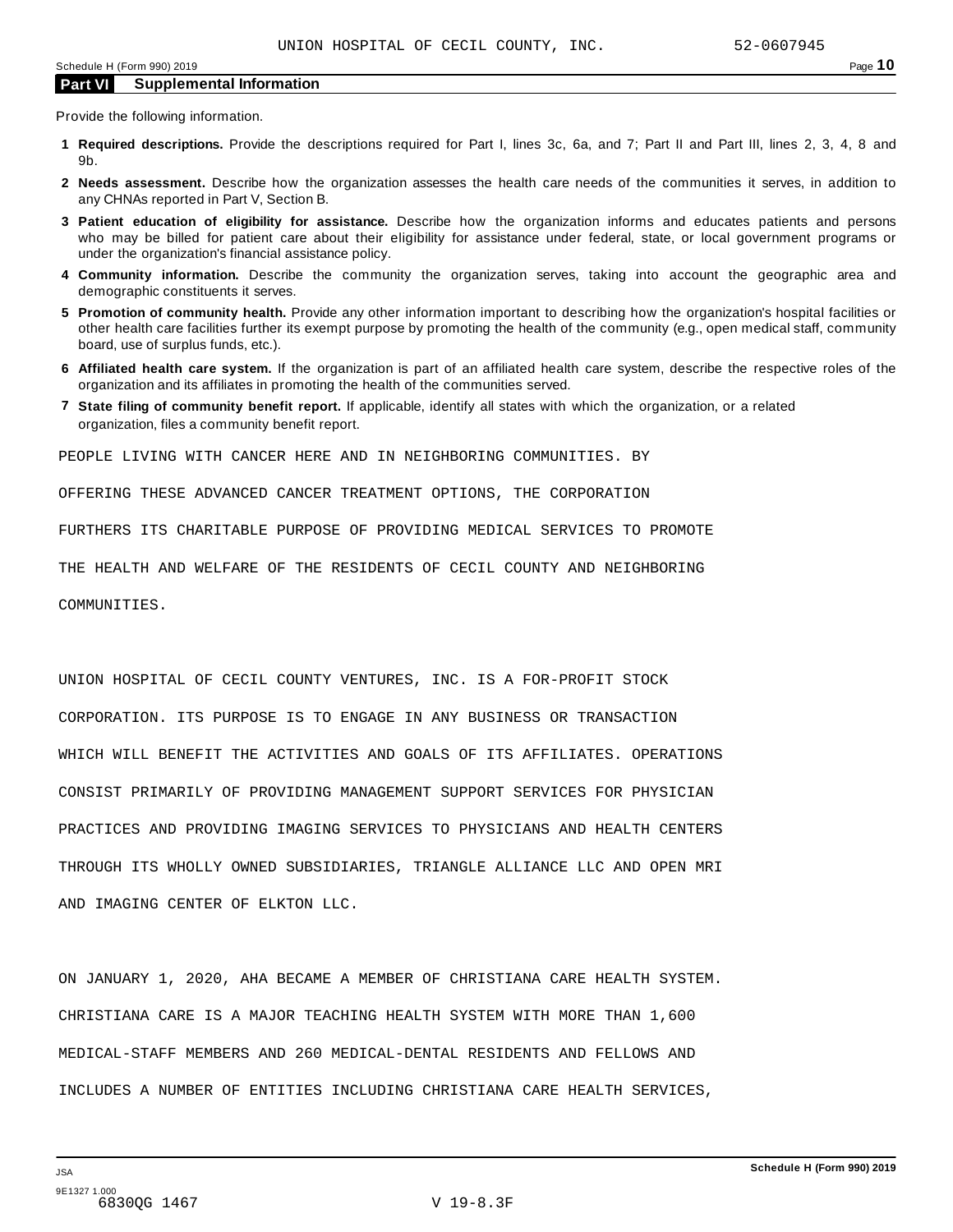Provide the following information.

- **1 Required descriptions.** Provide the descriptions required for Part I, lines 3c, 6a, and 7; Part II and Part III, lines 2, 3, 4, 8 and 9b.
- **2 Needs assessment.** Describe how the organization assesses the health care needs of the communities it serves, in addition to any CHNAs reported in Part V, Section B.
- **3 Patient education of eligibility for assistance.** Describe how the organization informs and educates patients and persons who may be billed for patient care about their eligibility for assistance under federal, state, or local government programs or under the organization's financial assistance policy.
- **4 Community information.** Describe the community the organization serves, taking into account the geographic area and demographic constituents it serves.
- **5 Promotion of community health.** Provide any other information important to describing how the organization's hospital facilities or other health care facilities further its exempt purpose by promoting the health of the community (e.g., open medical staff, community board, use of surplus funds, etc.).
- **6 Affiliated health care system.** If the organization is part of an affiliated health care system, describe the respective roles of the organization and its affiliates in promoting the health of the communities served.
- **7 State filing of community benefit report.** If applicable, identify all states with which the organization, or a related organization, files a community benefit report.

INC.

---------------

PART VI, LINE 7 (STATES FILING OF COMMUNITY BENEFIT REPORT)

LIST OF STATES RECEIVING COMMUNITY BENEFIT REPORT: MD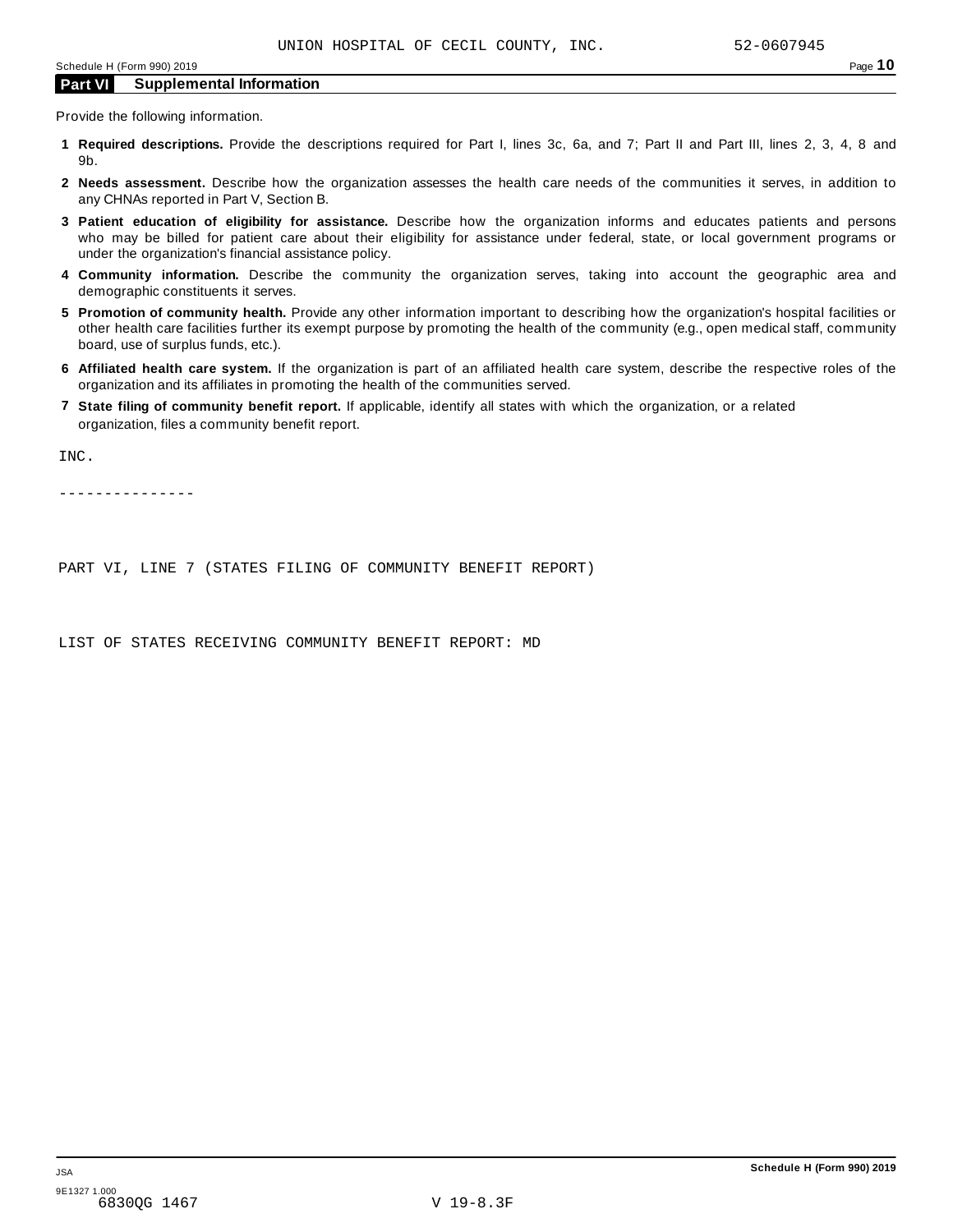|              | <b>SCHEDULE J</b>                                    |                                                  | <b>Compensation Information</b>                                                                                      |                                       | OMB No. 1545-0047     |             |             |
|--------------|------------------------------------------------------|--------------------------------------------------|----------------------------------------------------------------------------------------------------------------------|---------------------------------------|-----------------------|-------------|-------------|
|              | (Form 990)                                           |                                                  | For certain Officers, Directors, Trustees, Key Employees, and Highest                                                |                                       |                       | 9           |             |
|              |                                                      |                                                  | <b>Compensated Employees</b><br>Complete if the organization answered "Yes" on Form 990, Part IV, line 23.           |                                       |                       |             |             |
|              | Department of the Treasury                           |                                                  | Attach to Form 990.                                                                                                  |                                       | <b>Open to Public</b> |             |             |
|              | Internal Revenue Service<br>Name of the organization |                                                  | Go to www.irs.gov/Form990 for instructions and the latest information.                                               | <b>Employer identification number</b> | <b>Inspection</b>     |             |             |
|              |                                                      | UNION HOSPITAL OF CECIL COUNTY, INC.             |                                                                                                                      | 52-0607945                            |                       |             |             |
| Part I       |                                                      | <b>Questions Regarding Compensation</b>          |                                                                                                                      |                                       |                       |             |             |
|              |                                                      |                                                  |                                                                                                                      |                                       |                       | <b>Yes</b>  | No          |
|              |                                                      |                                                  | 1a Check the appropriate box(es) if the organization provided any of the following to or for a person listed on Form |                                       |                       |             |             |
|              |                                                      |                                                  | 990, Part VII, Section A, line 1a. Complete Part III to provide any relevant information regarding these items.      |                                       |                       |             |             |
|              |                                                      | First-class or charter travel                    | Housing allowance or residence for personal use                                                                      |                                       |                       |             |             |
|              |                                                      | Travel for companions                            | Payments for business use of personal residence                                                                      |                                       |                       |             |             |
|              |                                                      | Tax indemnification and gross-up payments        | Health or social club dues or initiation fees                                                                        |                                       |                       |             |             |
|              |                                                      | Discretionary spending account                   | Personal services (such as maid, chauffeur, chef)                                                                    |                                       |                       |             |             |
| b            |                                                      |                                                  | If any of the boxes on line 1a are checked, did the organization follow a written policy regarding payment           |                                       |                       |             |             |
|              |                                                      |                                                  | or reimbursement or provision of all of the expenses described above? If "No," complete Part III to                  |                                       | 1 <sub>b</sub>        |             |             |
| $\mathbf{2}$ |                                                      |                                                  | Did the organization require substantiation prior to reimbursing or allowing expenses incurred by all                |                                       |                       |             |             |
|              |                                                      |                                                  | directors, trustees, and officers, including the CEO/Executive Director, regarding the items checked on line         |                                       |                       |             |             |
|              |                                                      |                                                  |                                                                                                                      |                                       | 2                     |             |             |
| 3            |                                                      |                                                  | Indicate which, if any, of the following the organization used to establish the compensation of the                  |                                       |                       |             |             |
|              |                                                      |                                                  | organization's CEO/Executive Director. Check all that apply. Do not check any boxes for methods used by a            |                                       |                       |             |             |
|              |                                                      |                                                  | related organization to establish compensation of the CEO/Executive Director, but explain in Part III.               |                                       |                       |             |             |
|              | Χ                                                    | Compensation committee                           | Written employment contract                                                                                          |                                       |                       |             |             |
|              | Χ                                                    | Independent compensation consultant              | $\mathbf X$<br>Compensation survey or study                                                                          |                                       |                       |             |             |
|              |                                                      | Form 990 of other organizations                  | $\overline{\mathbf{X}}$<br>Approval by the board or compensation committee                                           |                                       |                       |             |             |
| 4            |                                                      | organization or a related organization:          | During the year, did any person listed on Form 990, Part VII, Section A, line 1a, with respect to the filing         |                                       |                       |             |             |
|              |                                                      |                                                  | a Receive a severance payment or change-of-control payment?                                                          |                                       | 4a                    | Χ           |             |
| b            |                                                      |                                                  | Participate in, or receive payment from, a supplemental nonqualified retirement plan?                                |                                       | 4b                    | $\mathbf X$ |             |
| c            |                                                      |                                                  | Participate in, or receive payment from, an equity-based compensation arrangement?                                   |                                       | 4c                    |             | Χ           |
|              |                                                      |                                                  | If "Yes" to any of lines 4a-c, list the persons and provide the applicable amounts for each item in Part III.        |                                       |                       |             |             |
|              |                                                      |                                                  |                                                                                                                      |                                       |                       |             |             |
|              |                                                      |                                                  | Only section $501(c)(3)$ , $501(c)(4)$ , and $501(c)(29)$ organizations must complete lines 5-9.                     |                                       |                       |             |             |
| 5            |                                                      |                                                  | For persons listed on Form 990, Part VII, Section A, line 1a, did the organization pay or accrue any                 |                                       |                       |             |             |
|              |                                                      | compensation contingent on the revenues of:      |                                                                                                                      |                                       | 5a                    |             | Χ           |
| b            |                                                      |                                                  |                                                                                                                      |                                       | 5b                    |             | $\mathbf X$ |
|              |                                                      | If "Yes" on line 5a or 5b, describe in Part III. |                                                                                                                      |                                       |                       |             |             |
| 6            |                                                      |                                                  | For persons listed on Form 990, Part VII, Section A, line 1a, did the organization pay or accrue any                 |                                       |                       |             |             |
|              |                                                      | compensation contingent on the net earnings of:  |                                                                                                                      |                                       |                       |             |             |
| a            |                                                      |                                                  |                                                                                                                      |                                       | 6a                    |             | Χ           |
| b            |                                                      |                                                  |                                                                                                                      |                                       | 6b                    |             | Χ           |
|              |                                                      | If "Yes" on line 6a or 6b, describe in Part III. |                                                                                                                      |                                       |                       |             |             |
| 7            |                                                      |                                                  | For persons listed on Form 990, Part VII, Section A, line 1a, did the organization provide any nonfixed              |                                       |                       |             |             |
|              |                                                      |                                                  | payments not described on lines 5 and 6? If "Yes," describe in Part III.                                             |                                       | 7                     | Χ           |             |
| 8            |                                                      |                                                  | Were any amounts reported on Form 990, Part VII, paid or accrued pursuant to a contract that was subject             |                                       |                       |             |             |
|              |                                                      |                                                  | to the initial contract exception described in Regulations section 53.4958-4(a)(3)? If "Yes," describe               |                                       |                       |             |             |
|              |                                                      |                                                  |                                                                                                                      |                                       | 8                     |             | X           |
| 9            |                                                      |                                                  | If "Yes" on line 8, did the organization also follow the rebuttable presumption procedure described in               |                                       |                       |             |             |
|              |                                                      |                                                  |                                                                                                                      |                                       | 9                     |             |             |

**For Paperwork Reduction Act Notice, see the Instructions for Form 990. Schedule J (Form 990) 2019**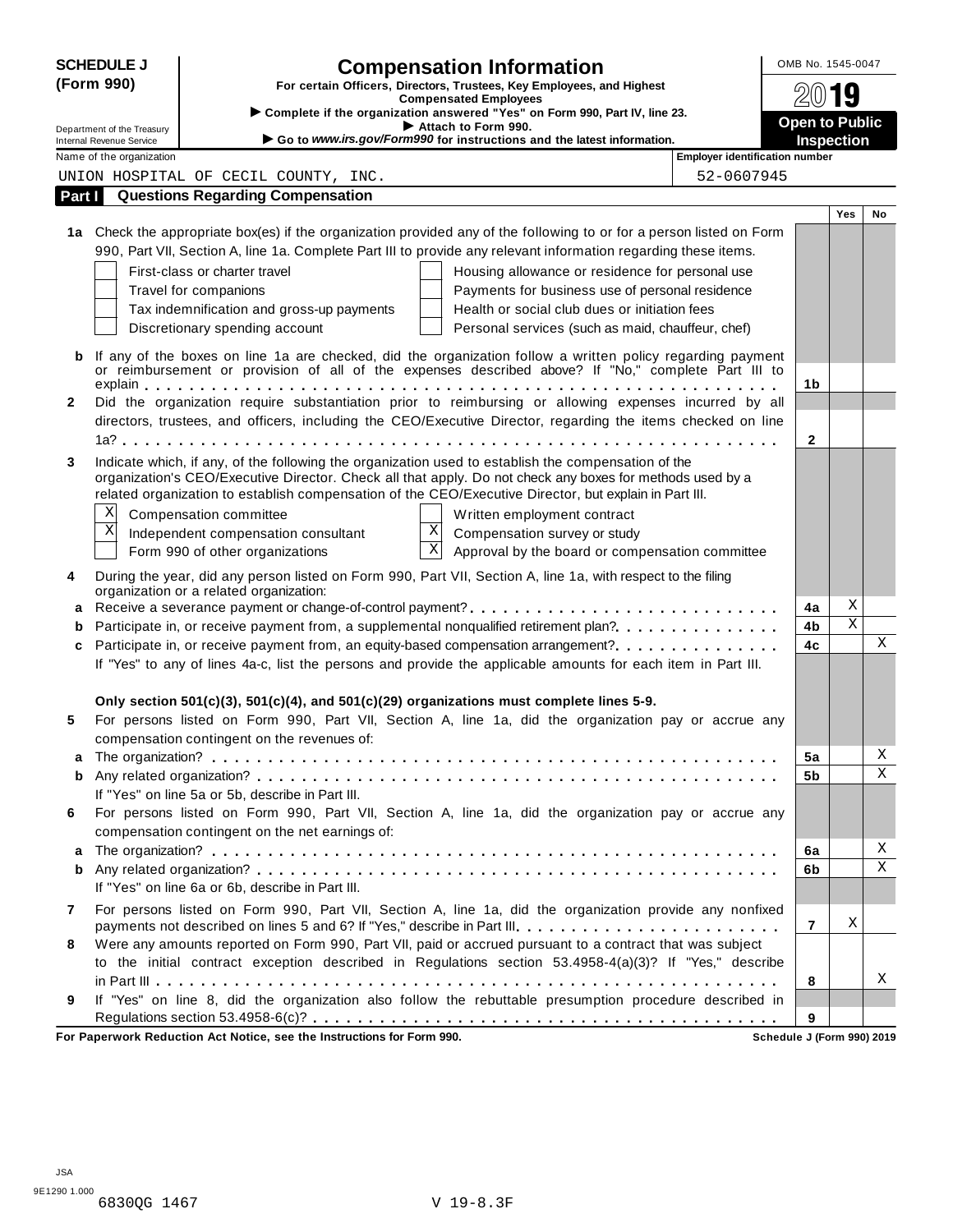## **Part II Officers, Directors, Trustees, Key Employees, and Highest Compensated Employees.** Use duplicate copies ifadditional space is needed.

For each individual whose compensation must be reported on Schedule J, report compensation from the organization on row (i) and from related organizations, described in the instructions, on row (ii). Do not list any individuals that aren't listed on Form 990, Part VII.

Note: The sum of columns (B)(i)-(iii) for each listed individual must equal the total amount of Form 990, Part VII, Section A, line 1a, applicable column (D) and (E) amounts for that individual.

|                                            |      |                          | (B) Breakdown of W-2 and/or 1099-MISC compensation |                                           | (C) Retirement and             | (D) Nontaxable | (E) Total of columns | (F) Compensation                                           |
|--------------------------------------------|------|--------------------------|----------------------------------------------------|-------------------------------------------|--------------------------------|----------------|----------------------|------------------------------------------------------------|
| (A) Name and Title                         |      | (i) Base<br>compensation | (ii) Bonus & incentive<br>compensation             | (iii) Other<br>reportable<br>compensation | other deferred<br>compensation | benefits       | $(B)(i)-(D)$         | in column (B) reported<br>as deferred on prior<br>Form 990 |
| RICHARD C. SZUMEL, MD                      | (i)  | $\Omega$                 | $\mathbf{0}$ .                                     | $\Omega$                                  | $\Omega$                       | 0.             | $\Omega$ .           | 0.                                                         |
| PRESIDENT & CEO                            | (ii) | 461,034                  | $\Omega$                                           | 21,647.                                   | 77,504                         | 8,287.         | 568,472              | $\overline{0}$ .                                           |
| JOSE MA, MD                                | (i)  | 113,761                  | 132,654.                                           | 24,236.                                   | 3,458                          | 26,163.        | 300,272.             | $0$ .                                                      |
| $2^{\text{DIFFOR}}$                        | (ii) | 0                        | 0                                                  | 0                                         | $\Omega$                       | 0.             | $\Omega$             | 0.                                                         |
| JAMES G. RAAB                              | (i)  | $\Omega$                 | $0$ .                                              | $\Omega$                                  | $\Omega$                       | 0.             | $\Omega$             | 0.                                                         |
| 3 <sup>SENIOR VP/CFO THRU 10/2020</sup>    | (i)  | 265,004                  | $\mathbf 0$                                        | 34,345                                    | 3,784                          | 21,672.        | 324,805              | 0.                                                         |
| AARON Z. ROYSTON (THRU                     | (i)  | 177,655                  | $\mathsf 0$                                        | 64,790                                    | 2,790                          | 1,382.         | 246,617              | $\overline{0}$ .                                           |
| 4 <sup>VP</sup> OF PROVIDER ENTERPRISE     | (ii) | $\Omega$                 | 0                                                  | $\Omega$ .                                | $\Omega$                       | $0$ .          | 0                    | 0.                                                         |
| CRAIG M. BABBITT                           | (i)  | 284,148                  | 0                                                  | 52,033                                    | 4,200                          | 7,080.         | 347,461              | $0$ .                                                      |
| $5^{IN-HOUSE}$ LEGAL COUNSEL               | (ii) | 0                        | 0                                                  | $\Omega$ .                                | 0                              | 0.             | $\mathbf{0}$ .       | $0$ .                                                      |
| FAHD RAHMAN                                | (i)  | 378,996                  | 180,294.                                           | 131,074.                                  | 4,200                          | 26,666.        | 721,230              | 0.                                                         |
| $6^{PHYSICIAN}$                            | (i)  | 0                        | 0                                                  | $\Omega$                                  | 0                              | 0.             | 0                    | $\overline{0}$ .                                           |
| JUSTIN SAUSVILLE, MD                       | (i)  | 398,786                  | 29,694.                                            | 119,804.                                  | 4,200                          | 26,722.        | 579, 206.            | $\overline{0}$ .                                           |
| DIRECTOR, PHYSICIAN                        | (ii) | $\Omega$                 | $\Omega$                                           | $\Omega$                                  | $\Omega$                       | $0$ .          | $\Omega$             | 0.                                                         |
| ROGER D. WU                                | (i)  | 445,628                  | 26,510                                             | 38,436                                    | 4,200                          | 22,536.        | 537,310              | $0$ .                                                      |
| $8^{\text{PHYSICIAN}}$                     | (ii) | $\Omega$                 | $\Omega$                                           | $\Omega$                                  | 0                              | 0.             | 0                    | $0$ .                                                      |
| NAVEED HASAN                               | (i)  | 332,313                  | 27,500                                             | 126,411                                   | 4,200                          | 22, 267.       | 512,691              | $\overline{0}$ .                                           |
| $9^{\text{PHYSICIAN}}$                     | (ii) | $\Omega$                 | $\Omega$                                           | $\Omega$                                  | $\Omega$                       | 0.             | $\Omega$             | $\overline{0}$ .                                           |
| HANHAN LI                                  | (i)  | 391,867                  | 17,500                                             | 63,172                                    | 4,200                          | 8,430.         | 485,169              | $\overline{0}$ .                                           |
| 10 <sup>PHYSICIAN</sup>                    | (ii) | $\Omega$                 | $\mathbf 0$ .                                      | $\Omega$                                  | $\Omega$                       | $0$ .          | $\Omega$             | $0$ .                                                      |
| MICHELLE TWUM-DANSO                        | (i)  | 168,143                  | 0                                                  | 12,177                                    | 1,993                          | 1,618.         | 183,931              | $0$ .                                                      |
| 11 <sup>ASSOCIATE</sup> VP HUMAN RESOURCES | (i)  | 0                        | 0                                                  | $\Omega$                                  | $\Omega$                       | 0.             | 0                    | 0.                                                         |
| DR. RYAN GERACIMOS                         | (i)  | 0                        | 0                                                  | 0                                         | $\Omega$                       | 0.             | 0                    | 0.                                                         |
| 12 <sup>CHIEF</sup> MEDICAL OFFICER        | (i)  | 288,101                  | 0                                                  | 14,800                                    | 1,511                          | 1,541          | 305,953              | $\overline{0}$ .                                           |
| MARIE VASBINDER                            | (i)  | 0                        | $\mathsf{0}$ .                                     | $\Omega$ .                                | 0                              | 0.             | $\mathsf{O}$ .       | 0.                                                         |
| 13 <sup>SR. VP/CHIEF NURSE OFFICER</sup>   | (ii) | 97,550                   | 0                                                  | 119,896.                                  | 1,613                          | 781.           | 219,840              | 0.                                                         |
| DERON BROWN                                | (i)  | 144,989                  | 0                                                  | 6,482.                                    | 2,180                          | 1,970.         | 155,621              | 0.                                                         |
| 14 <sup>EXEC</sup> DIRECTOR OF FINANCE     | (ii) | 0                        | $\Omega$                                           | $\Omega$ .                                | $\Omega$                       | 0.             | $\mathbf{0}$ .       | $\overline{0}$ .                                           |
| EUGENIA M. GRAY                            | (i)  | 396,682                  | 11,250                                             | 1,892                                     | 4,200                          | 15, 153.       | 429,177              | 0.                                                         |
| $15^{\text{PHYSICIAN}}$                    | (i)  | 0                        | 0                                                  | $\mathbf{0}$ .                            | $\Omega$                       | $\Omega$ .     | $\Omega$             | 0.                                                         |
| CYDNEY TEAL                                | (i)  | $\Omega$                 | 0                                                  | $\Omega$                                  | 0                              | $\Omega$ .     | $\Omega$             | $0$ .                                                      |
| 16 FORMER VP MEDICAL AFFAIRS               | (i)  | 54,628                   | 0.                                                 | $\overline{47}$ , 635.                    | 3,759                          | 3,400.         | 109,422              | $\mathsf 0$ .                                              |

**Schedule J (Form 990) 2019**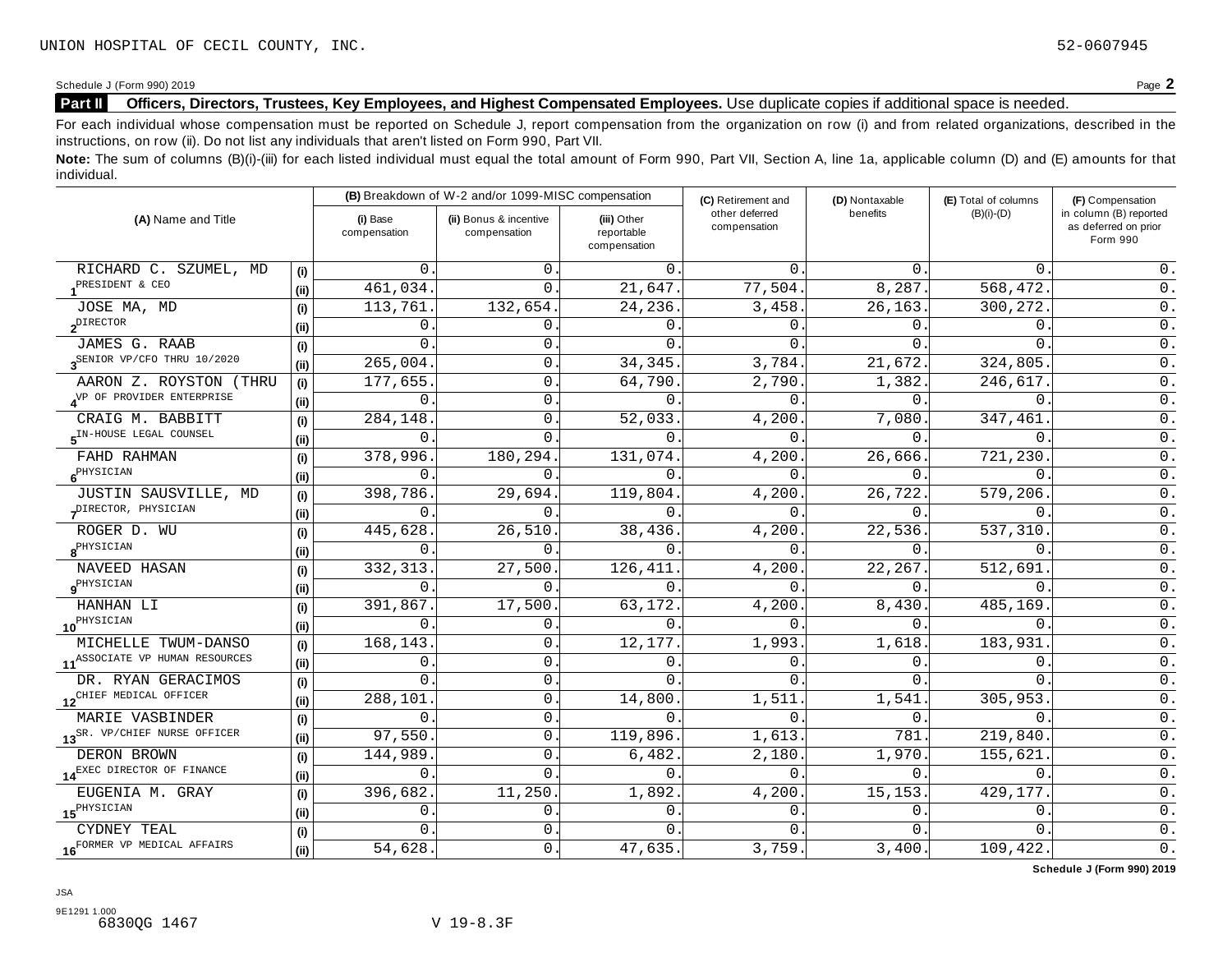## **Part II Officers, Directors, Trustees, Key Employees, and Highest Compensated Employees.** Use duplicate copies ifadditional space is needed.

For each individual whose compensation must be reported on Schedule J, report compensation from the organization on row (i) and from related organizations, described in the instructions, on row (ii). Do not list any individuals that aren't listed on Form 990, Part VII.

Note: The sum of columns (B)(i)-(iii) for each listed individual must equal the total amount of Form 990, Part VII, Section A, line 1a, applicable column (D) and (E) amounts for that individual.

|                                        |                              |                          | (B) Breakdown of W-2 and/or 1099-MISC compensation |                                           | (C) Retirement and             | (D) Nontaxable   | (E) Total of columns | (F) Compensation                                           |
|----------------------------------------|------------------------------|--------------------------|----------------------------------------------------|-------------------------------------------|--------------------------------|------------------|----------------------|------------------------------------------------------------|
| (A) Name and Title                     |                              | (i) Base<br>compensation | (ii) Bonus & incentive<br>compensation             | (iii) Other<br>reportable<br>compensation | other deferred<br>compensation | benefits         | $(B)(i)-(D)$         | in column (B) reported<br>as deferred on prior<br>Form 990 |
| <b>JOAN PIRRUNG</b>                    | (i)                          | $\mathsf{O}$             | 0                                                  | $\mathsf{O}$ .                            | $\mathsf{0}$ .                 | $\mathsf 0$ .    | $0\,$ .              |                                                            |
| 1 <sup>VP</sup> OF NURSING             | (i)                          | 119,904                  | 22,911                                             | 17,094.                                   | 18,369                         | 21,913.          | 200, 191             | $\mathsf 0$ .                                              |
| AMY MARSTON                            | (i)                          | $\overline{0}$           | $\overline{0}$ .                                   | $\overline{0}$ .                          | $\overline{0}$ .               | $\overline{0}$ . | $\overline{0}$ .     | $\overline{0}$ .                                           |
| 2 <sup>CAMPUS</sup> OPERATIONS OFFICER | (i)                          | 131,676                  | 14,994.                                            | 13,284.                                   | 4,935.                         | 22,733.          | 187,622              | $\overline{0}$ .                                           |
|                                        | (i)                          |                          |                                                    |                                           |                                |                  |                      |                                                            |
| $\mathbf{3}$                           | (ii)                         |                          |                                                    |                                           |                                |                  |                      |                                                            |
|                                        | (i)                          |                          |                                                    |                                           |                                |                  |                      |                                                            |
| 4                                      | (i)                          |                          |                                                    |                                           |                                |                  |                      |                                                            |
|                                        | $\qquad \qquad \textbf{(i)}$ |                          |                                                    |                                           |                                |                  |                      |                                                            |
| 5                                      | (i)                          |                          |                                                    |                                           |                                |                  |                      |                                                            |
|                                        | (i)                          |                          |                                                    |                                           |                                |                  |                      |                                                            |
| 6                                      | (ii)                         |                          |                                                    |                                           |                                |                  |                      |                                                            |
|                                        | (i)                          |                          |                                                    |                                           |                                |                  |                      |                                                            |
| 7                                      | (i)                          |                          |                                                    |                                           |                                |                  |                      |                                                            |
|                                        | (i)                          |                          |                                                    |                                           |                                |                  |                      |                                                            |
| 8                                      | (i)                          |                          |                                                    |                                           |                                |                  |                      |                                                            |
|                                        | $\qquad \qquad \textbf{(i)}$ |                          |                                                    |                                           |                                |                  |                      |                                                            |
| 9                                      | (i)                          |                          |                                                    |                                           |                                |                  |                      |                                                            |
|                                        | $\qquad \qquad \textbf{(i)}$ |                          |                                                    |                                           |                                |                  |                      |                                                            |
| 10                                     | (ii)                         |                          |                                                    |                                           |                                |                  |                      |                                                            |
|                                        | (i)                          |                          |                                                    |                                           |                                |                  |                      |                                                            |
| 11                                     | (ii)                         |                          |                                                    |                                           |                                |                  |                      |                                                            |
|                                        | (i)                          |                          |                                                    |                                           |                                |                  |                      |                                                            |
| $12$                                   | (ii)                         |                          |                                                    |                                           |                                |                  |                      |                                                            |
|                                        | $\qquad \qquad \textbf{(i)}$ |                          |                                                    |                                           |                                |                  |                      |                                                            |
| 13                                     | (ii)                         |                          |                                                    |                                           |                                |                  |                      |                                                            |
|                                        | (i)                          |                          |                                                    |                                           |                                |                  |                      |                                                            |
| 14                                     | (i)                          |                          |                                                    |                                           |                                |                  |                      |                                                            |
|                                        | (i)                          |                          |                                                    |                                           |                                |                  |                      |                                                            |
| 15                                     | (i)                          |                          |                                                    |                                           |                                |                  |                      |                                                            |
|                                        | (i)                          |                          |                                                    |                                           |                                |                  |                      |                                                            |
| 16                                     | (ii)                         |                          |                                                    |                                           |                                |                  |                      |                                                            |

**Schedule J (Form 990) 2019**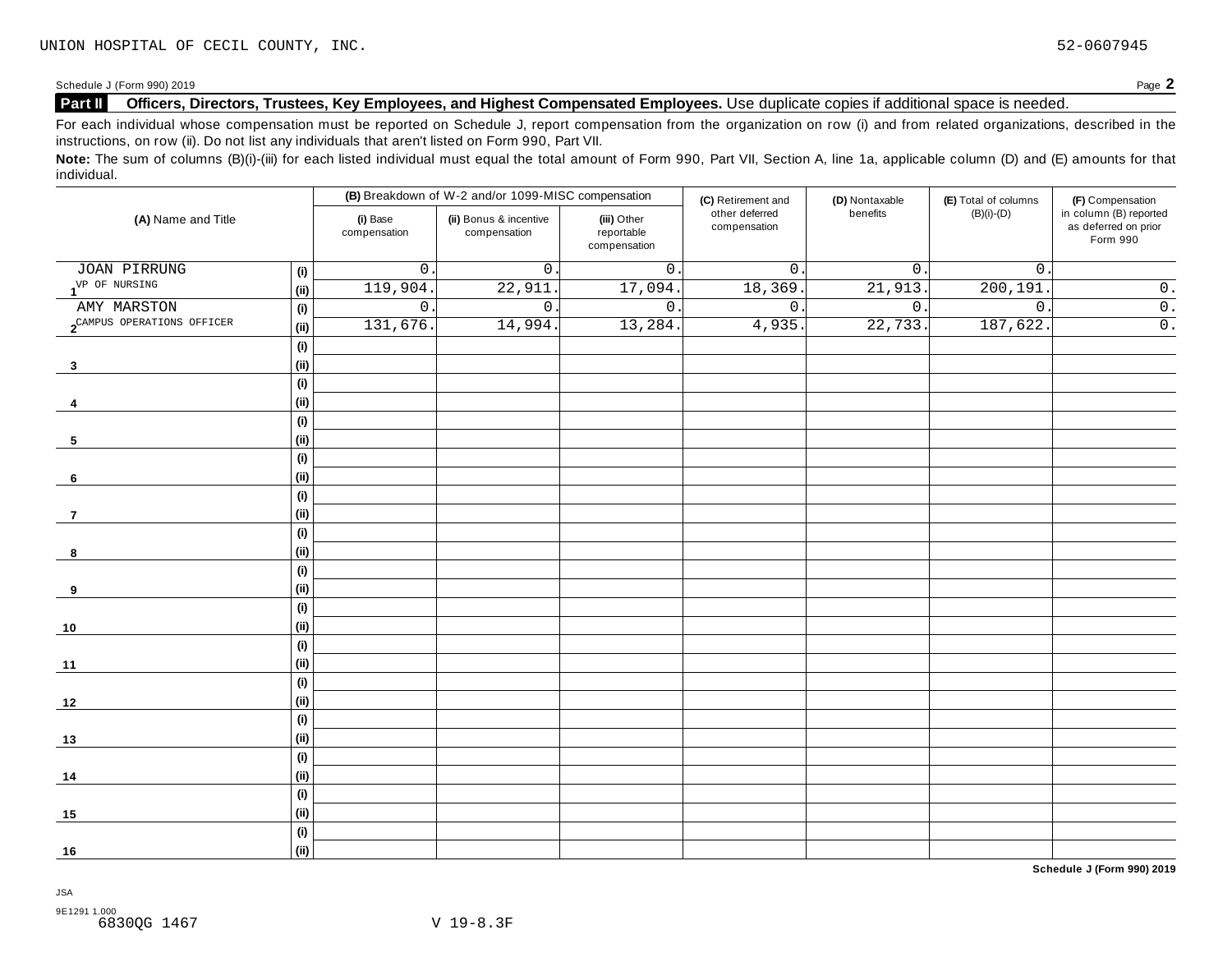Schedule J (Form 990) 2019 Page **3**

## **Part III Supplemental Information**

Provide the information, explanation, or descriptions required for Part I, lines 1a, 1b, 3, 4a, 4b, 4c, 5a, 5b, 6a, 6b, 7, and 8, and for Part II. Also complete this part for any additional information.

FORM 990, SCHEDULE J, PART I, LINE 4A

DEATAIL OF SEVERANCE PAYMENTS

THE FOLLOWING INDIVIDUALS RECEIVED SEVERANCE PAYMENTS DURING THE CALENDAR

YEAR 2019:

- AARON Z. ROYSTON \$33,408
- CRAIG M. BABBITT \$29,376
- MARIE VASBINDER \$103,846

---------------

FORM 990, SCHEDULE J, PART I, LINE 4B

SUPPLEMENTAL NONQUALIFIED PLAN PARTICIPATION

DR. RICHARD C. SZUMEL (PRESIDENT & CEO) PARTICIPATES IN A SUPPLEMENTAL,

NON-QUALIFIED RETIREMENT PLAN UNDER SECTION 457(F) OF THE INTERNAL

REVENUE CODE WITH CONTRIBUTION AMOUNT OF \$73,304 DURING THE CALENDAR YEAR

2019.

---------------

**Schedule J (Form 990) 2019**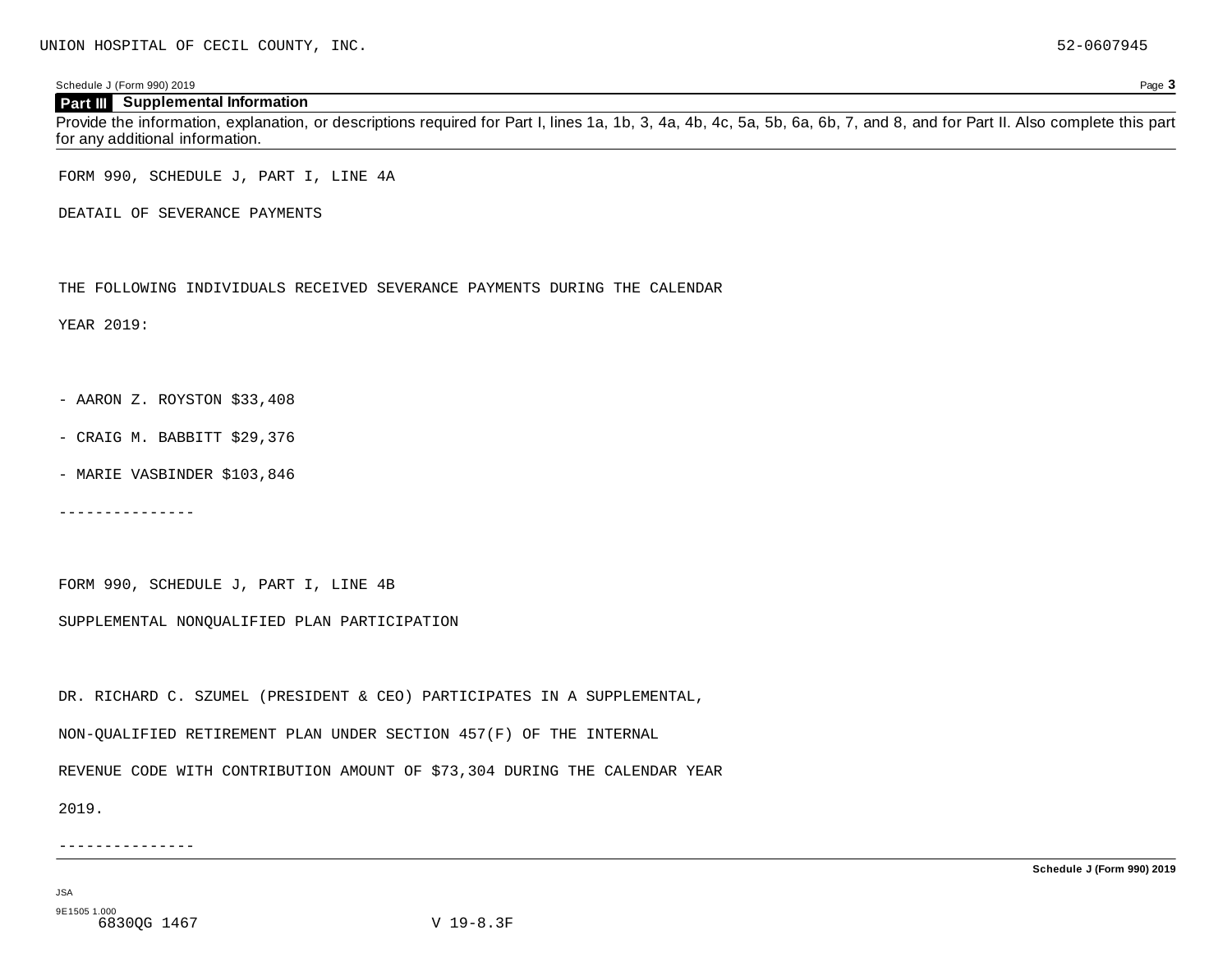Schedule J (Form 990) 2019 Page **3**

## **Part III Supplemental Information**

Provide the information, explanation, or descriptions required for Part I, lines 1a, 1b, 3, 4a, 4b, 4c, 5a, 5b, 6a, 6b, 7, and 8, and for Part II. Also complete this part for any additional information.

FORM 990, SCHEDULE J, PART I, LINE 7

PROVISION OF NON-FIXED PAYMENTS

A PORTION OF THE BONUSES AND MERIT INCREASE ARE TIED TO THE

ORGANIZATIONAL GOALS, SUCH AS PATIENT SATISFACTION, QUALITY, EMPLOYEE

TURNOVER, ETC.

A PORTION OF THE BONUSES AND MERIT INCREASE ARE ALSO TIED TO EXPENSES PER

EQUIVALENT INPATIENT DAYS OF UNION HOSPITAL OF CECIL COUNTY.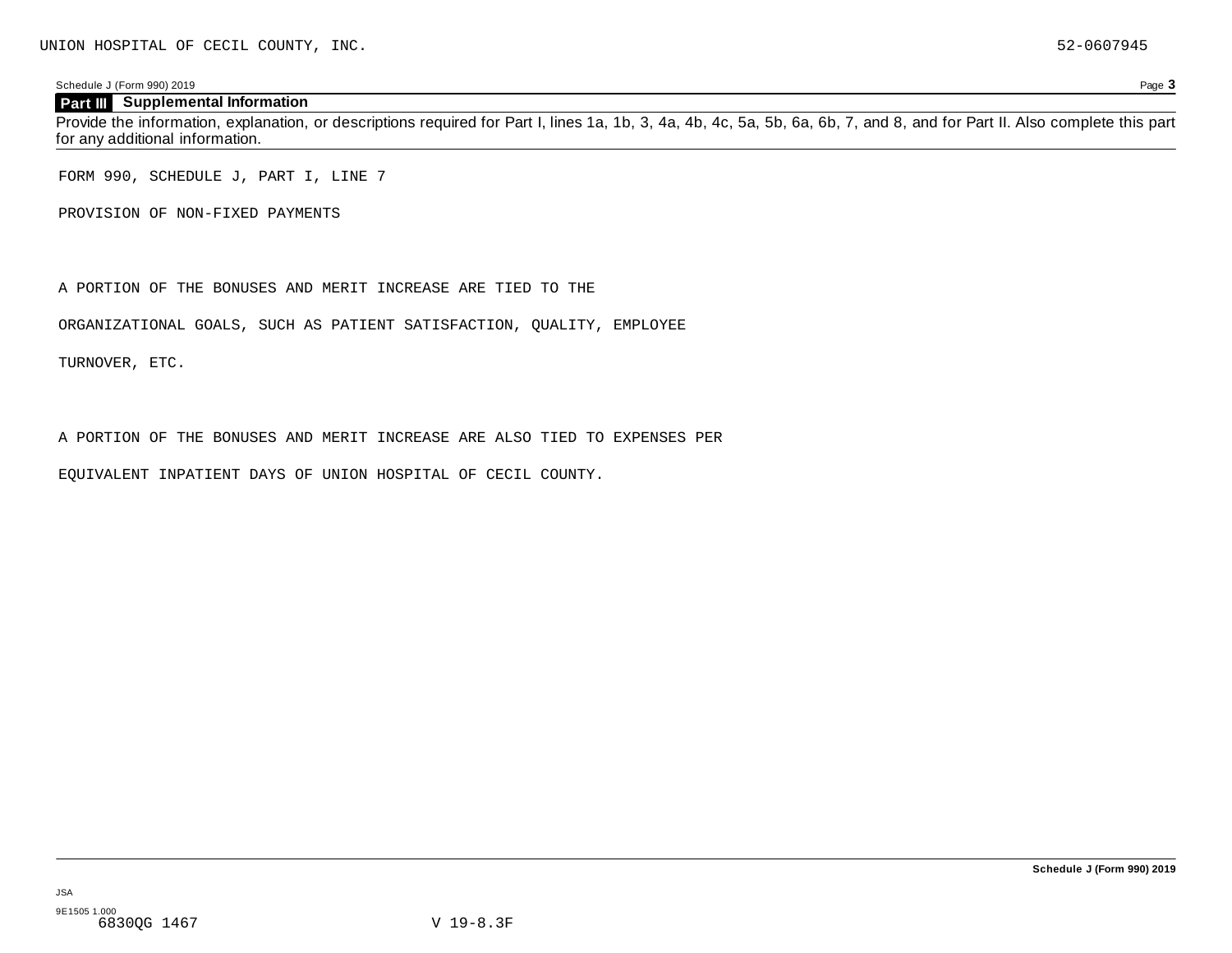TAX-EXEMPT BONDS

## **(Form 990)**

## SCHEDULE K  $\bigcup_{\text{OMB No. 1545-0047}}$  **Supplemental Information on Tax-Exempt Bonds**

 $\triangleright$  Complete if the organization answered "Yes" on Form 990, Part IV, line 24a. Provide descriptions,<br>explanations, and any additional information in Part VI.

Department of the Treasury

Department of the Treasury<br>
Inspection ■ Department of the Treasury<br>
Name of the organization **Department of the Treasury** ● Go to www.irs.gov/Form990 for instructions and the latest information.<br>
Name of the organization



UNION HOSPITAL OF CECIL COUNTY, INC. 52-0607945

| (a) Issuer name                                                                               | (b) Issuer EIN | (c) CUSIP $\#$ | (d) Date issued | (e) Issue price | (f) Description of purpose                     |   | (g) Defeased |    |            | $(h)$ On<br>behalf of<br>issuer | (i) Pooled<br>financing |   |
|-----------------------------------------------------------------------------------------------|----------------|----------------|-----------------|-----------------|------------------------------------------------|---|--------------|----|------------|---------------------------------|-------------------------|---|
|                                                                                               |                |                |                 |                 |                                                |   | Yes          | No | <b>Yes</b> | No                              | Yes $N$                 |   |
| A TOWN OF ELKTON - SERIES 2012A                                                               | 52-6000790     |                | 05/18/2012      |                 | 10,000,000. REFUND PORTION OF SERIES 2009 BOND |   |              | X  |            | X                               |                         | X |
| <b>B</b> TOWN OF ELKTON - SERIES 2012B1/B2                                                    | 52-6000790     |                | 05/18/2012      | 8,662,336.      | REFUND SERIES 2009 & 2000 BONDS                |   |              | X  |            | X                               |                         | X |
| C TOWN OF ELKTON - SERIES 2012C                                                               | 52-6000790     |                | 05/18/2012      |                 | 9,000,000. REFUND ESCROW TO REPAY 2002 BOND    |   |              | Х  |            |                                 |                         |   |
| D MD HEALTH & HIGHER EDUCATION FACILITIES AUTHORITY                                           | 52-0936091     |                | 07/18/2012      |                 | 9,924,000. REFUND PORTION OF SERIES 2002 BOND  |   |              | Χ  |            | $\boldsymbol{\mathsf{x}}$       |                         |   |
| Part II<br><b>Proceeds</b>                                                                    |                |                |                 |                 |                                                |   |              |    |            |                                 |                         |   |
|                                                                                               |                |                |                 |                 | в                                              | C |              |    |            |                                 |                         |   |
|                                                                                               |                |                |                 | 2,667,702.      | 4,378,636.                                     |   |              |    |            |                                 | 7,698,735.              |   |
| Amount of bonds legally defeased entering reserves in the case of the Amount of bonds legally |                |                |                 |                 |                                                |   |              |    |            |                                 |                         |   |

|               |                                                                             |            | 2,667,702.  |            | 4,378,636.   |            |              |            | 7,698,735.                        |
|---------------|-----------------------------------------------------------------------------|------------|-------------|------------|--------------|------------|--------------|------------|-----------------------------------|
| $\mathcal{P}$ |                                                                             |            |             |            |              |            |              |            |                                   |
| 3             |                                                                             |            | 10,000,000. |            | 8,662,336.   |            | 9,000,000.   |            | 9,924,000.                        |
| 4             |                                                                             |            |             |            |              |            |              |            |                                   |
| 5             |                                                                             |            |             |            |              |            |              |            |                                   |
| 6             |                                                                             |            |             |            |              |            |              |            |                                   |
| 7             |                                                                             |            |             |            |              |            |              |            |                                   |
| 8             |                                                                             |            |             |            |              |            |              |            |                                   |
| 9             |                                                                             |            |             |            |              |            |              |            |                                   |
| 10            |                                                                             |            |             |            |              |            |              |            |                                   |
| 11            |                                                                             |            | 10,000,000. |            | 8,662,336.   |            | 9,000,000.   |            | 9,924,000.                        |
| 12            |                                                                             |            |             |            |              |            |              |            |                                   |
| 13            |                                                                             | 2012       |             | 2012       |              | 2012       |              | 2012       |                                   |
|               |                                                                             | <b>Yes</b> | <b>No</b>   | <b>Yes</b> | No           | <b>Yes</b> | No.          | <b>Yes</b> | No                                |
| 14            | Were the bonds issued as part of a refunding issue of tax-exempt bonds (or, |            |             |            |              |            |              |            |                                   |
|               |                                                                             | X          |             | X          |              | X          |              | X          |                                   |
| 15            | Were the bonds issued as part of a refunding issue of taxable bonds (or, if |            |             |            |              |            |              |            |                                   |
|               | issued prior to 2018, an advance refunding issue)?                          |            | Χ           |            | $\mathbf{X}$ |            | $\mathbf{X}$ |            | Χ                                 |
| 16            |                                                                             | X          |             | X          |              | X          |              | X          |                                   |
| 17            | Does the organization maintain adequate books and records to support the    |            |             |            |              |            |              |            |                                   |
|               |                                                                             | Χ          |             | X          |              | X          |              | X          |                                   |
|               | For Paperwork Reduction Act Notice, see the Instructions for Form 990.      |            |             |            |              |            |              |            | <b>Schedule K (Form 990) 2019</b> |

JSA

9E1295 1.000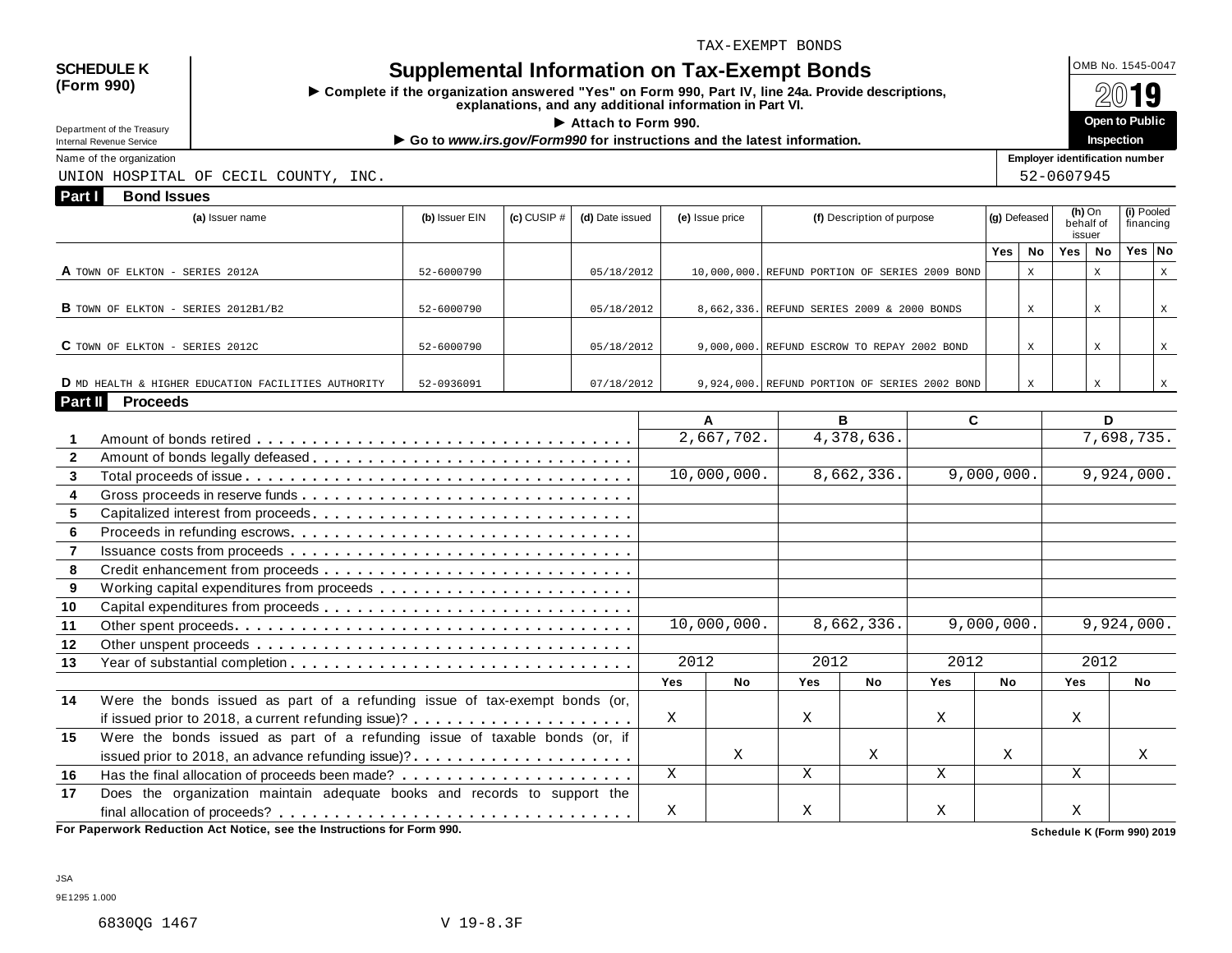TAX-EXEMPT BONDS 2

# **(Form 990)**

## SCHEDULE K  $\bigcup_{\text{OMB No. 1545-0047}}$  **Supplemental Information on Tax-Exempt Bonds**

 $\triangleright$  Complete if the organization answered "Yes" on Form 990, Part IV, line 24a. Provide descriptions,<br>explanations, and any additional information in Part VI.

Department of the Treasury<br>Internal Revenue Service

Department of the Treasury<br>
Inspection ■ Department of the Treasury<br>
Name of the organization **Department of the Treasury** ● Go to www.irs.gov/Form990 for instructions and the latest information.<br>
Name of the organization



UNION HOSPITAL OF CECIL COUNTY, INC. Same of the set of the set of the set of the set of the set of the set of the set of the set of the set of the set of the set of the set of the set of the set of the set of the set of t

| (a) Issuer name                                            | (b) Issuer EIN | $ $ (c) CUSIP $\#$ $ $ | (d) Date issued | (e) Issue price | (f) Description of purpose                  | (g) Defeased |                      | (h) On<br>behalf of | issuer                                 | (i) Pooled<br>financing |  |
|------------------------------------------------------------|----------------|------------------------|-----------------|-----------------|---------------------------------------------|--------------|----------------------|---------------------|----------------------------------------|-------------------------|--|
|                                                            |                |                        |                 |                 |                                             | Yes          | No                   | Yes <sub>1</sub>    | No                                     | Yes No                  |  |
| A MD HEALTH & HIGHER EDUCATION FACILITIES AUTHORITY        | 52-0936091     |                        | 07/18/2012      |                 | 4,007,000. FINANCE ACQUISITION OF EQUIPMENT |              | $\cdot$ $\cdot$<br>▵ |                     |                                        |                         |  |
|                                                            |                |                        |                 |                 |                                             |              |                      |                     |                                        |                         |  |
| <b>B</b> MD HEALTH & HIGHER EDUCATION FACILITIES AUTHORITY | 52-0936091     |                        | 12/01/2014      |                 | 30,778,000. REFINANCE THE 2005 BOND         |              | $\cdot$ $\cdot$<br>▵ |                     | $\ddot{\phantom{0}}$<br>$\overline{1}$ |                         |  |
|                                                            |                |                        |                 |                 |                                             |              |                      |                     |                                        |                         |  |
| C                                                          |                |                        |                 |                 |                                             |              |                      |                     |                                        |                         |  |
|                                                            |                |                        |                 |                 |                                             |              |                      |                     |                                        |                         |  |
| D                                                          |                |                        |                 |                 |                                             |              |                      |                     |                                        |                         |  |

| Part II        |                                                                             |             | A          |            | в           | C.         |           |     | D         |
|----------------|-----------------------------------------------------------------------------|-------------|------------|------------|-------------|------------|-----------|-----|-----------|
|                |                                                                             |             | 3,019,674. |            | 540,000.    |            |           |     |           |
| $\overline{2}$ |                                                                             |             |            |            |             |            |           |     |           |
| $\overline{3}$ |                                                                             |             | 4,007,000. |            | 30,778,000. |            |           |     |           |
| 4              | Gross proceeds in reserve funds                                             |             |            |            |             |            |           |     |           |
| 5              |                                                                             |             |            |            |             |            |           |     |           |
| 6              |                                                                             |             |            |            |             |            |           |     |           |
| $\overline{7}$ |                                                                             |             |            |            |             |            |           |     |           |
| 8              |                                                                             |             |            |            |             |            |           |     |           |
| 9              |                                                                             |             |            |            |             |            |           |     |           |
| 10             |                                                                             |             |            |            |             |            |           |     |           |
| 11             |                                                                             |             | 4,007,000. |            | 30,778,000. |            |           |     |           |
| 12             |                                                                             |             |            |            |             |            |           |     |           |
| 13             |                                                                             | 2012        |            | 2014       |             |            |           |     |           |
|                |                                                                             | <b>Yes</b>  | <b>No</b>  | <b>Yes</b> | <b>No</b>   | <b>Yes</b> | <b>No</b> | Yes | <b>No</b> |
| 14             | Were the bonds issued as part of a refunding issue of tax-exempt bonds (or, |             |            |            |             |            |           |     |           |
|                |                                                                             | X           |            | X          |             |            |           |     |           |
| 15             | Were the bonds issued as part of a refunding issue of taxable bonds (or, if |             |            |            |             |            |           |     |           |
|                | issued prior to 2018, an advance refunding issue)?                          |             | X          |            | X           |            |           |     |           |
| 16             |                                                                             | $\mathbf X$ |            | X          |             |            |           |     |           |
| 17             | Does the organization maintain adequate books and records to support the    |             |            |            |             |            |           |     |           |
|                |                                                                             | X           |            | X          |             |            |           |     |           |

JSA

9E1295 1.000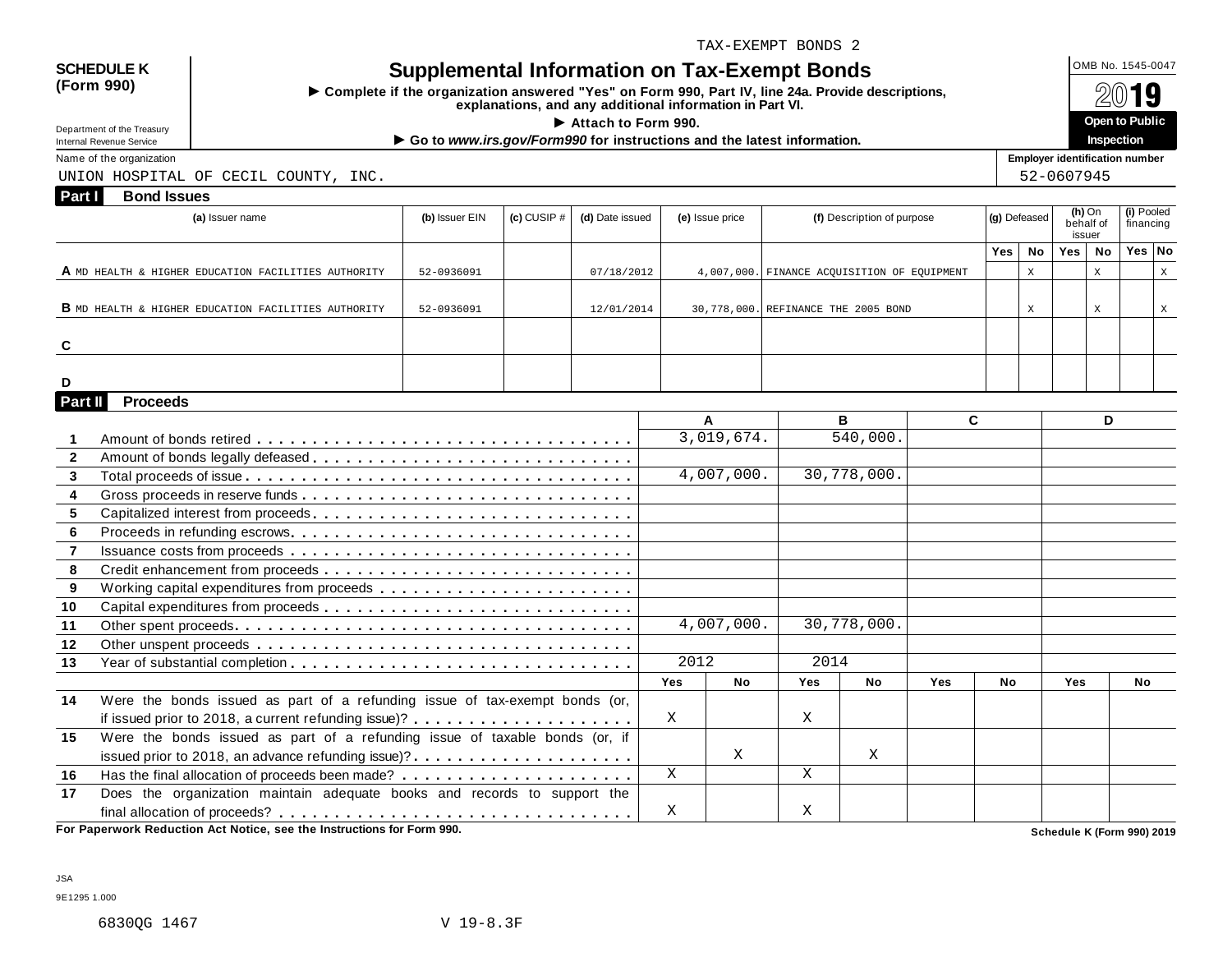UNION HOSPITAL OF CECIL COUNTY, INC. 52

Schedule <sup>K</sup> (Form 990) <sup>2019</sup> Page **2**

| B<br>$\mathbf{C}$<br>D<br>A<br><b>No</b><br>Yes<br><b>Yes</b><br>Yes<br>No<br>No<br><b>Yes</b><br>Was the organization a partner in a partnership, or a member of an LLC,<br>No<br>1<br>$\mathbf x$<br>X<br>X<br>X<br>Are there any lease arrangements that may result in private business use of<br>$\mathbf{2}$<br>X<br>X<br>X<br>Χ<br>3a Are there any management or service contracts that may result in private<br>Χ<br>Χ<br>Χ<br>Χ<br>b If "Yes" to line 3a, does the organization routinely engage bond counsel or other outside<br>X<br>X<br>X<br>Χ<br>counsel to review any management or service contracts relating to the financed property?<br>c Are there any research agreements that may result in private business use of<br>$\mathbf x$<br>Χ<br>X<br>X<br>d If "Yes" to line 3c, does the organization routinely engage bond counsel or other<br>outside counsel to review any research agreements relating to the financed property?<br>4 Enter the percentage of financed property used in a private business use by entities<br>$\%$<br>%<br>%<br>other than a section 501(c)(3) organization or a state or local government $\dots \dots$<br>%<br>Enter the percentage of financed property used in a private business use as a<br>5<br>result of unrelated trade or business activity carried on by your organization,<br>another section 501(c)(3) organization, or a state or local government $\dots \dots$<br>%<br>%<br>%<br>%<br>$\overline{\%}$<br>$\%$<br>%<br>%<br>-6<br>$\mathbf X$<br>Χ<br>Χ<br>Χ<br>Does the bond issue meet the private security or payment test?<br>$\mathbf{7}$<br>8a Has there been a sale or disposition of any of the bond-financed property to a<br>X<br>Χ<br>Χ<br>X<br>nongovernmental person other than $a\,501(c)(3)$ organization since the bonds were issued?<br><b>b</b> If "Yes" to line 8a, enter the percentage of bond-financed property sold or<br>%<br>$\%$<br>%<br>℅<br>c If "Yes" to line 8a, was any remedial action taken pursuant to Regulations<br>sections 1.141-12 and 1.145-2? $\dots \dots \dots \dots \dots \dots \dots \dots \dots \dots \dots \dots \dots \dots$<br>9 Has the organization established written procedures to ensure that all<br>nonqualified bonds of the issue are remediated in accordance with the<br>requirements under Regulations sections 1.141-12 and 1.145-2?<br>X<br>X<br>X<br>X<br>Arbitrage<br>C<br>в<br>D<br>A<br><b>No</b><br>Has the issuer filed Form 8038-T, Arbitrage Rebate, Yield Reduction and<br>No<br>Yes<br>Yes<br><b>No</b><br><b>Yes</b><br><b>Yes</b><br>No<br>$\mathbf 1$<br>X<br>X<br>X<br>X<br>2 If "No" to line 1, did the following apply?<br>$\mathbf x$<br>X<br>Χ<br>Χ<br>$\mathbf{X}$<br>$\mathbf x$<br>$\mathbf{X}$<br>X<br>$\mathbf{x}$<br>X<br>X<br>X<br>If "Yes" to line 2c, provide in Part VI the date the rebate computation was<br>$\mathbf X$<br>X<br>X<br>X | <b>Private Business Use</b><br>Part III | TAX-EXEMPT BONDS |  |  |  |  |
|-----------------------------------------------------------------------------------------------------------------------------------------------------------------------------------------------------------------------------------------------------------------------------------------------------------------------------------------------------------------------------------------------------------------------------------------------------------------------------------------------------------------------------------------------------------------------------------------------------------------------------------------------------------------------------------------------------------------------------------------------------------------------------------------------------------------------------------------------------------------------------------------------------------------------------------------------------------------------------------------------------------------------------------------------------------------------------------------------------------------------------------------------------------------------------------------------------------------------------------------------------------------------------------------------------------------------------------------------------------------------------------------------------------------------------------------------------------------------------------------------------------------------------------------------------------------------------------------------------------------------------------------------------------------------------------------------------------------------------------------------------------------------------------------------------------------------------------------------------------------------------------------------------------------------------------------------------------------------------------------------------------------------------------------------------------------------------------------------------------------------------------------------------------------------------------------------------------------------------------------------------------------------------------------------------------------------------------------------------------------------------------------------------------------------------------------------------------------------------------------------------------------------------------------------------------------------------------------------------------------------------------------------------------------------------------------------------------------------------------------------------------------------------------------------------------------------------------------------------------------------------------------------------------|-----------------------------------------|------------------|--|--|--|--|
|                                                                                                                                                                                                                                                                                                                                                                                                                                                                                                                                                                                                                                                                                                                                                                                                                                                                                                                                                                                                                                                                                                                                                                                                                                                                                                                                                                                                                                                                                                                                                                                                                                                                                                                                                                                                                                                                                                                                                                                                                                                                                                                                                                                                                                                                                                                                                                                                                                                                                                                                                                                                                                                                                                                                                                                                                                                                                                           |                                         |                  |  |  |  |  |
|                                                                                                                                                                                                                                                                                                                                                                                                                                                                                                                                                                                                                                                                                                                                                                                                                                                                                                                                                                                                                                                                                                                                                                                                                                                                                                                                                                                                                                                                                                                                                                                                                                                                                                                                                                                                                                                                                                                                                                                                                                                                                                                                                                                                                                                                                                                                                                                                                                                                                                                                                                                                                                                                                                                                                                                                                                                                                                           |                                         |                  |  |  |  |  |
|                                                                                                                                                                                                                                                                                                                                                                                                                                                                                                                                                                                                                                                                                                                                                                                                                                                                                                                                                                                                                                                                                                                                                                                                                                                                                                                                                                                                                                                                                                                                                                                                                                                                                                                                                                                                                                                                                                                                                                                                                                                                                                                                                                                                                                                                                                                                                                                                                                                                                                                                                                                                                                                                                                                                                                                                                                                                                                           |                                         |                  |  |  |  |  |
|                                                                                                                                                                                                                                                                                                                                                                                                                                                                                                                                                                                                                                                                                                                                                                                                                                                                                                                                                                                                                                                                                                                                                                                                                                                                                                                                                                                                                                                                                                                                                                                                                                                                                                                                                                                                                                                                                                                                                                                                                                                                                                                                                                                                                                                                                                                                                                                                                                                                                                                                                                                                                                                                                                                                                                                                                                                                                                           |                                         |                  |  |  |  |  |
|                                                                                                                                                                                                                                                                                                                                                                                                                                                                                                                                                                                                                                                                                                                                                                                                                                                                                                                                                                                                                                                                                                                                                                                                                                                                                                                                                                                                                                                                                                                                                                                                                                                                                                                                                                                                                                                                                                                                                                                                                                                                                                                                                                                                                                                                                                                                                                                                                                                                                                                                                                                                                                                                                                                                                                                                                                                                                                           |                                         |                  |  |  |  |  |
|                                                                                                                                                                                                                                                                                                                                                                                                                                                                                                                                                                                                                                                                                                                                                                                                                                                                                                                                                                                                                                                                                                                                                                                                                                                                                                                                                                                                                                                                                                                                                                                                                                                                                                                                                                                                                                                                                                                                                                                                                                                                                                                                                                                                                                                                                                                                                                                                                                                                                                                                                                                                                                                                                                                                                                                                                                                                                                           |                                         |                  |  |  |  |  |
|                                                                                                                                                                                                                                                                                                                                                                                                                                                                                                                                                                                                                                                                                                                                                                                                                                                                                                                                                                                                                                                                                                                                                                                                                                                                                                                                                                                                                                                                                                                                                                                                                                                                                                                                                                                                                                                                                                                                                                                                                                                                                                                                                                                                                                                                                                                                                                                                                                                                                                                                                                                                                                                                                                                                                                                                                                                                                                           |                                         |                  |  |  |  |  |
|                                                                                                                                                                                                                                                                                                                                                                                                                                                                                                                                                                                                                                                                                                                                                                                                                                                                                                                                                                                                                                                                                                                                                                                                                                                                                                                                                                                                                                                                                                                                                                                                                                                                                                                                                                                                                                                                                                                                                                                                                                                                                                                                                                                                                                                                                                                                                                                                                                                                                                                                                                                                                                                                                                                                                                                                                                                                                                           |                                         |                  |  |  |  |  |
|                                                                                                                                                                                                                                                                                                                                                                                                                                                                                                                                                                                                                                                                                                                                                                                                                                                                                                                                                                                                                                                                                                                                                                                                                                                                                                                                                                                                                                                                                                                                                                                                                                                                                                                                                                                                                                                                                                                                                                                                                                                                                                                                                                                                                                                                                                                                                                                                                                                                                                                                                                                                                                                                                                                                                                                                                                                                                                           |                                         |                  |  |  |  |  |
|                                                                                                                                                                                                                                                                                                                                                                                                                                                                                                                                                                                                                                                                                                                                                                                                                                                                                                                                                                                                                                                                                                                                                                                                                                                                                                                                                                                                                                                                                                                                                                                                                                                                                                                                                                                                                                                                                                                                                                                                                                                                                                                                                                                                                                                                                                                                                                                                                                                                                                                                                                                                                                                                                                                                                                                                                                                                                                           |                                         |                  |  |  |  |  |
|                                                                                                                                                                                                                                                                                                                                                                                                                                                                                                                                                                                                                                                                                                                                                                                                                                                                                                                                                                                                                                                                                                                                                                                                                                                                                                                                                                                                                                                                                                                                                                                                                                                                                                                                                                                                                                                                                                                                                                                                                                                                                                                                                                                                                                                                                                                                                                                                                                                                                                                                                                                                                                                                                                                                                                                                                                                                                                           |                                         |                  |  |  |  |  |
|                                                                                                                                                                                                                                                                                                                                                                                                                                                                                                                                                                                                                                                                                                                                                                                                                                                                                                                                                                                                                                                                                                                                                                                                                                                                                                                                                                                                                                                                                                                                                                                                                                                                                                                                                                                                                                                                                                                                                                                                                                                                                                                                                                                                                                                                                                                                                                                                                                                                                                                                                                                                                                                                                                                                                                                                                                                                                                           |                                         |                  |  |  |  |  |
|                                                                                                                                                                                                                                                                                                                                                                                                                                                                                                                                                                                                                                                                                                                                                                                                                                                                                                                                                                                                                                                                                                                                                                                                                                                                                                                                                                                                                                                                                                                                                                                                                                                                                                                                                                                                                                                                                                                                                                                                                                                                                                                                                                                                                                                                                                                                                                                                                                                                                                                                                                                                                                                                                                                                                                                                                                                                                                           |                                         |                  |  |  |  |  |
|                                                                                                                                                                                                                                                                                                                                                                                                                                                                                                                                                                                                                                                                                                                                                                                                                                                                                                                                                                                                                                                                                                                                                                                                                                                                                                                                                                                                                                                                                                                                                                                                                                                                                                                                                                                                                                                                                                                                                                                                                                                                                                                                                                                                                                                                                                                                                                                                                                                                                                                                                                                                                                                                                                                                                                                                                                                                                                           |                                         |                  |  |  |  |  |
|                                                                                                                                                                                                                                                                                                                                                                                                                                                                                                                                                                                                                                                                                                                                                                                                                                                                                                                                                                                                                                                                                                                                                                                                                                                                                                                                                                                                                                                                                                                                                                                                                                                                                                                                                                                                                                                                                                                                                                                                                                                                                                                                                                                                                                                                                                                                                                                                                                                                                                                                                                                                                                                                                                                                                                                                                                                                                                           |                                         |                  |  |  |  |  |
|                                                                                                                                                                                                                                                                                                                                                                                                                                                                                                                                                                                                                                                                                                                                                                                                                                                                                                                                                                                                                                                                                                                                                                                                                                                                                                                                                                                                                                                                                                                                                                                                                                                                                                                                                                                                                                                                                                                                                                                                                                                                                                                                                                                                                                                                                                                                                                                                                                                                                                                                                                                                                                                                                                                                                                                                                                                                                                           |                                         |                  |  |  |  |  |
|                                                                                                                                                                                                                                                                                                                                                                                                                                                                                                                                                                                                                                                                                                                                                                                                                                                                                                                                                                                                                                                                                                                                                                                                                                                                                                                                                                                                                                                                                                                                                                                                                                                                                                                                                                                                                                                                                                                                                                                                                                                                                                                                                                                                                                                                                                                                                                                                                                                                                                                                                                                                                                                                                                                                                                                                                                                                                                           |                                         |                  |  |  |  |  |
|                                                                                                                                                                                                                                                                                                                                                                                                                                                                                                                                                                                                                                                                                                                                                                                                                                                                                                                                                                                                                                                                                                                                                                                                                                                                                                                                                                                                                                                                                                                                                                                                                                                                                                                                                                                                                                                                                                                                                                                                                                                                                                                                                                                                                                                                                                                                                                                                                                                                                                                                                                                                                                                                                                                                                                                                                                                                                                           |                                         |                  |  |  |  |  |
|                                                                                                                                                                                                                                                                                                                                                                                                                                                                                                                                                                                                                                                                                                                                                                                                                                                                                                                                                                                                                                                                                                                                                                                                                                                                                                                                                                                                                                                                                                                                                                                                                                                                                                                                                                                                                                                                                                                                                                                                                                                                                                                                                                                                                                                                                                                                                                                                                                                                                                                                                                                                                                                                                                                                                                                                                                                                                                           |                                         |                  |  |  |  |  |
|                                                                                                                                                                                                                                                                                                                                                                                                                                                                                                                                                                                                                                                                                                                                                                                                                                                                                                                                                                                                                                                                                                                                                                                                                                                                                                                                                                                                                                                                                                                                                                                                                                                                                                                                                                                                                                                                                                                                                                                                                                                                                                                                                                                                                                                                                                                                                                                                                                                                                                                                                                                                                                                                                                                                                                                                                                                                                                           |                                         |                  |  |  |  |  |
|                                                                                                                                                                                                                                                                                                                                                                                                                                                                                                                                                                                                                                                                                                                                                                                                                                                                                                                                                                                                                                                                                                                                                                                                                                                                                                                                                                                                                                                                                                                                                                                                                                                                                                                                                                                                                                                                                                                                                                                                                                                                                                                                                                                                                                                                                                                                                                                                                                                                                                                                                                                                                                                                                                                                                                                                                                                                                                           |                                         |                  |  |  |  |  |
|                                                                                                                                                                                                                                                                                                                                                                                                                                                                                                                                                                                                                                                                                                                                                                                                                                                                                                                                                                                                                                                                                                                                                                                                                                                                                                                                                                                                                                                                                                                                                                                                                                                                                                                                                                                                                                                                                                                                                                                                                                                                                                                                                                                                                                                                                                                                                                                                                                                                                                                                                                                                                                                                                                                                                                                                                                                                                                           |                                         |                  |  |  |  |  |
|                                                                                                                                                                                                                                                                                                                                                                                                                                                                                                                                                                                                                                                                                                                                                                                                                                                                                                                                                                                                                                                                                                                                                                                                                                                                                                                                                                                                                                                                                                                                                                                                                                                                                                                                                                                                                                                                                                                                                                                                                                                                                                                                                                                                                                                                                                                                                                                                                                                                                                                                                                                                                                                                                                                                                                                                                                                                                                           |                                         |                  |  |  |  |  |
|                                                                                                                                                                                                                                                                                                                                                                                                                                                                                                                                                                                                                                                                                                                                                                                                                                                                                                                                                                                                                                                                                                                                                                                                                                                                                                                                                                                                                                                                                                                                                                                                                                                                                                                                                                                                                                                                                                                                                                                                                                                                                                                                                                                                                                                                                                                                                                                                                                                                                                                                                                                                                                                                                                                                                                                                                                                                                                           |                                         |                  |  |  |  |  |
|                                                                                                                                                                                                                                                                                                                                                                                                                                                                                                                                                                                                                                                                                                                                                                                                                                                                                                                                                                                                                                                                                                                                                                                                                                                                                                                                                                                                                                                                                                                                                                                                                                                                                                                                                                                                                                                                                                                                                                                                                                                                                                                                                                                                                                                                                                                                                                                                                                                                                                                                                                                                                                                                                                                                                                                                                                                                                                           |                                         |                  |  |  |  |  |
|                                                                                                                                                                                                                                                                                                                                                                                                                                                                                                                                                                                                                                                                                                                                                                                                                                                                                                                                                                                                                                                                                                                                                                                                                                                                                                                                                                                                                                                                                                                                                                                                                                                                                                                                                                                                                                                                                                                                                                                                                                                                                                                                                                                                                                                                                                                                                                                                                                                                                                                                                                                                                                                                                                                                                                                                                                                                                                           |                                         |                  |  |  |  |  |
|                                                                                                                                                                                                                                                                                                                                                                                                                                                                                                                                                                                                                                                                                                                                                                                                                                                                                                                                                                                                                                                                                                                                                                                                                                                                                                                                                                                                                                                                                                                                                                                                                                                                                                                                                                                                                                                                                                                                                                                                                                                                                                                                                                                                                                                                                                                                                                                                                                                                                                                                                                                                                                                                                                                                                                                                                                                                                                           |                                         |                  |  |  |  |  |
|                                                                                                                                                                                                                                                                                                                                                                                                                                                                                                                                                                                                                                                                                                                                                                                                                                                                                                                                                                                                                                                                                                                                                                                                                                                                                                                                                                                                                                                                                                                                                                                                                                                                                                                                                                                                                                                                                                                                                                                                                                                                                                                                                                                                                                                                                                                                                                                                                                                                                                                                                                                                                                                                                                                                                                                                                                                                                                           |                                         |                  |  |  |  |  |
|                                                                                                                                                                                                                                                                                                                                                                                                                                                                                                                                                                                                                                                                                                                                                                                                                                                                                                                                                                                                                                                                                                                                                                                                                                                                                                                                                                                                                                                                                                                                                                                                                                                                                                                                                                                                                                                                                                                                                                                                                                                                                                                                                                                                                                                                                                                                                                                                                                                                                                                                                                                                                                                                                                                                                                                                                                                                                                           |                                         |                  |  |  |  |  |
|                                                                                                                                                                                                                                                                                                                                                                                                                                                                                                                                                                                                                                                                                                                                                                                                                                                                                                                                                                                                                                                                                                                                                                                                                                                                                                                                                                                                                                                                                                                                                                                                                                                                                                                                                                                                                                                                                                                                                                                                                                                                                                                                                                                                                                                                                                                                                                                                                                                                                                                                                                                                                                                                                                                                                                                                                                                                                                           | Part IV                                 |                  |  |  |  |  |
|                                                                                                                                                                                                                                                                                                                                                                                                                                                                                                                                                                                                                                                                                                                                                                                                                                                                                                                                                                                                                                                                                                                                                                                                                                                                                                                                                                                                                                                                                                                                                                                                                                                                                                                                                                                                                                                                                                                                                                                                                                                                                                                                                                                                                                                                                                                                                                                                                                                                                                                                                                                                                                                                                                                                                                                                                                                                                                           |                                         |                  |  |  |  |  |
|                                                                                                                                                                                                                                                                                                                                                                                                                                                                                                                                                                                                                                                                                                                                                                                                                                                                                                                                                                                                                                                                                                                                                                                                                                                                                                                                                                                                                                                                                                                                                                                                                                                                                                                                                                                                                                                                                                                                                                                                                                                                                                                                                                                                                                                                                                                                                                                                                                                                                                                                                                                                                                                                                                                                                                                                                                                                                                           |                                         |                  |  |  |  |  |
|                                                                                                                                                                                                                                                                                                                                                                                                                                                                                                                                                                                                                                                                                                                                                                                                                                                                                                                                                                                                                                                                                                                                                                                                                                                                                                                                                                                                                                                                                                                                                                                                                                                                                                                                                                                                                                                                                                                                                                                                                                                                                                                                                                                                                                                                                                                                                                                                                                                                                                                                                                                                                                                                                                                                                                                                                                                                                                           |                                         |                  |  |  |  |  |
|                                                                                                                                                                                                                                                                                                                                                                                                                                                                                                                                                                                                                                                                                                                                                                                                                                                                                                                                                                                                                                                                                                                                                                                                                                                                                                                                                                                                                                                                                                                                                                                                                                                                                                                                                                                                                                                                                                                                                                                                                                                                                                                                                                                                                                                                                                                                                                                                                                                                                                                                                                                                                                                                                                                                                                                                                                                                                                           |                                         |                  |  |  |  |  |
|                                                                                                                                                                                                                                                                                                                                                                                                                                                                                                                                                                                                                                                                                                                                                                                                                                                                                                                                                                                                                                                                                                                                                                                                                                                                                                                                                                                                                                                                                                                                                                                                                                                                                                                                                                                                                                                                                                                                                                                                                                                                                                                                                                                                                                                                                                                                                                                                                                                                                                                                                                                                                                                                                                                                                                                                                                                                                                           |                                         |                  |  |  |  |  |
|                                                                                                                                                                                                                                                                                                                                                                                                                                                                                                                                                                                                                                                                                                                                                                                                                                                                                                                                                                                                                                                                                                                                                                                                                                                                                                                                                                                                                                                                                                                                                                                                                                                                                                                                                                                                                                                                                                                                                                                                                                                                                                                                                                                                                                                                                                                                                                                                                                                                                                                                                                                                                                                                                                                                                                                                                                                                                                           |                                         |                  |  |  |  |  |
|                                                                                                                                                                                                                                                                                                                                                                                                                                                                                                                                                                                                                                                                                                                                                                                                                                                                                                                                                                                                                                                                                                                                                                                                                                                                                                                                                                                                                                                                                                                                                                                                                                                                                                                                                                                                                                                                                                                                                                                                                                                                                                                                                                                                                                                                                                                                                                                                                                                                                                                                                                                                                                                                                                                                                                                                                                                                                                           |                                         |                  |  |  |  |  |
|                                                                                                                                                                                                                                                                                                                                                                                                                                                                                                                                                                                                                                                                                                                                                                                                                                                                                                                                                                                                                                                                                                                                                                                                                                                                                                                                                                                                                                                                                                                                                                                                                                                                                                                                                                                                                                                                                                                                                                                                                                                                                                                                                                                                                                                                                                                                                                                                                                                                                                                                                                                                                                                                                                                                                                                                                                                                                                           |                                         |                  |  |  |  |  |
|                                                                                                                                                                                                                                                                                                                                                                                                                                                                                                                                                                                                                                                                                                                                                                                                                                                                                                                                                                                                                                                                                                                                                                                                                                                                                                                                                                                                                                                                                                                                                                                                                                                                                                                                                                                                                                                                                                                                                                                                                                                                                                                                                                                                                                                                                                                                                                                                                                                                                                                                                                                                                                                                                                                                                                                                                                                                                                           |                                         |                  |  |  |  |  |
|                                                                                                                                                                                                                                                                                                                                                                                                                                                                                                                                                                                                                                                                                                                                                                                                                                                                                                                                                                                                                                                                                                                                                                                                                                                                                                                                                                                                                                                                                                                                                                                                                                                                                                                                                                                                                                                                                                                                                                                                                                                                                                                                                                                                                                                                                                                                                                                                                                                                                                                                                                                                                                                                                                                                                                                                                                                                                                           |                                         |                  |  |  |  |  |

**Schedule K (Form 990) 2019**

JSA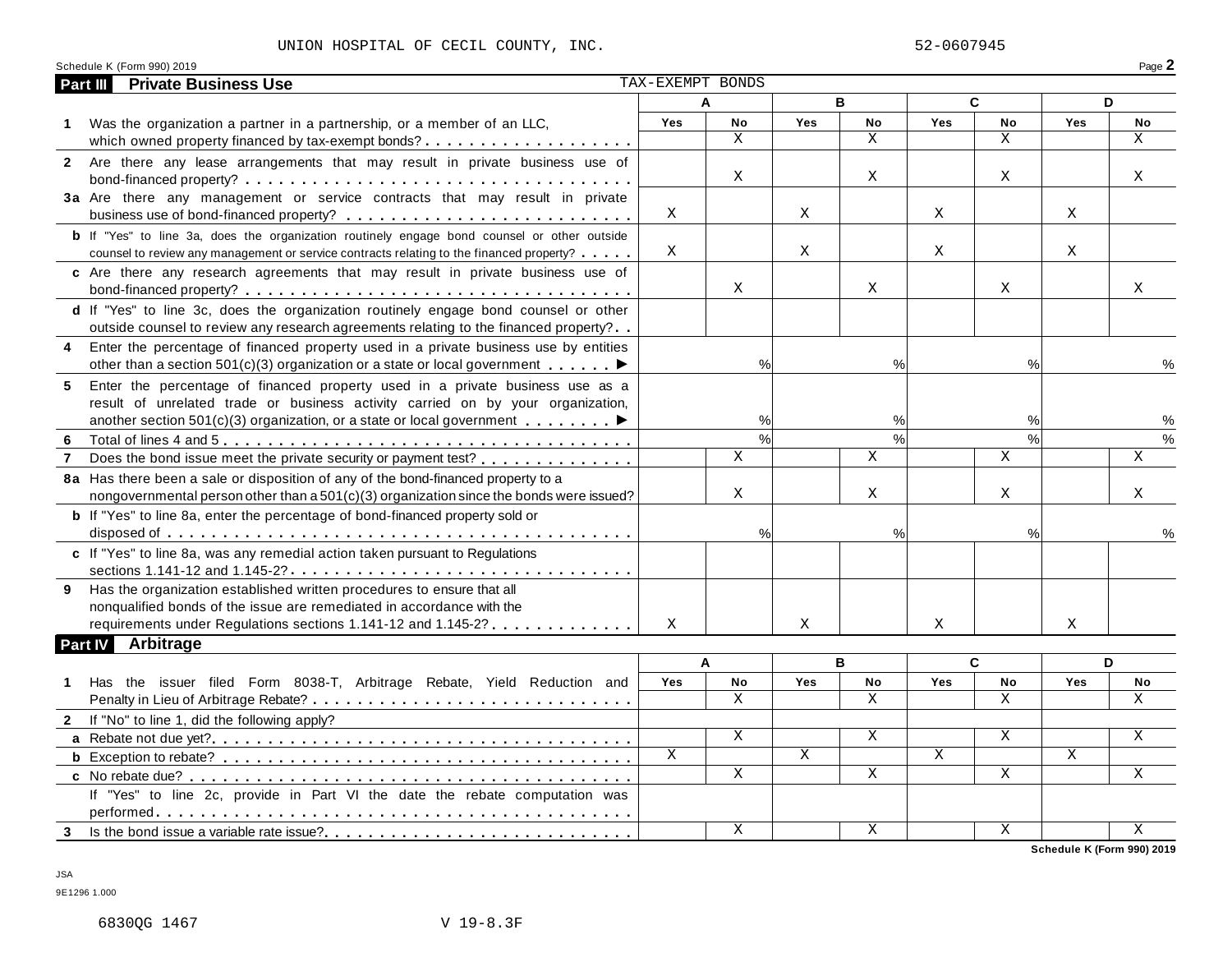UNION HOSPITAL OF CECIL COUNTY, INC. 52

| 2-0607945 |  |
|-----------|--|
|-----------|--|

Schedule <sup>K</sup> (Form 990) <sup>2019</sup> Page **2**

| B<br>$\mathbf{C}$<br>D<br>A<br><b>Yes</b><br><b>No</b><br>Yes<br>No<br><b>Yes</b><br>No<br><b>Yes</b><br>Was the organization a partner in a partnership, or a member of an LLC,<br>No<br>$\mathbf 1$<br>$\mathbf{X}$<br>X<br>Are there any lease arrangements that may result in private business use of<br>$\mathbf{2}$<br>$\mathbf x$<br>X<br>3a Are there any management or service contracts that may result in private<br>X<br>X<br>b If "Yes" to line 3a, does the organization routinely engage bond counsel or other outside<br>Χ<br>X<br>counsel to review any management or service contracts relating to the financed property?<br>c Are there any research agreements that may result in private business use of<br>Χ<br>Χ<br>d If "Yes" to line 3c, does the organization routinely engage bond counsel or other<br>outside counsel to review any research agreements relating to the financed property?<br>Enter the percentage of financed property used in a private business use by entities<br>4<br>$\%$<br>%<br>$\%$<br>other than a section 501(c)(3) organization or a state or local government $\ldots \ldots$<br>℅<br>Enter the percentage of financed property used in a private business use as a<br>5<br>result of unrelated trade or business activity carried on by your organization,<br>$\%$<br>$\%$<br>another section 501(c)(3) organization, or a state or local government $\dots \dots$<br>%<br>%<br>$\overline{\frac{9}{6}}$<br>$\frac{9}{6}$<br>%<br>$\frac{1}{2}$<br>6.<br>$\overline{\mathbf{x}}$<br>$\mathbf X$<br>Does the bond issue meet the private security or payment test?<br>$\mathbf{7}$<br>8a Has there been a sale or disposition of any of the bond-financed property to a<br>X<br>X<br>nongovernmental person other than a 501(c)(3) organization since the bonds were issued?<br><b>b</b> If "Yes" to line 8a, enter the percentage of bond-financed property sold or<br>$\%$<br>$\%$<br>%<br>%<br>c If "Yes" to line 8a, was any remedial action taken pursuant to Regulations<br>Has the organization established written procedures to ensure that all<br>9<br>nonqualified bonds of the issue are remediated in accordance with the<br>requirements under Regulations sections 1.141-12 and 1.145-2?<br>X<br>$\mathbf x$<br>Arbitrage<br><b>Part IV</b><br>B<br>C<br>D<br>A<br>Has the issuer filed Form 8038-T, Arbitrage Rebate, Yield Reduction and<br>No<br>No<br><b>Yes</b><br><b>Yes</b><br><b>Yes</b><br><b>Yes</b><br>No<br>No<br>1<br>X<br>$\mathbf{x}$<br>If "No" to line 1, did the following apply?<br>$\overline{2}$<br>$\mathbf X$<br>$\mathbf{X}$<br>X<br>X<br>$\mathbf{X}$<br>X<br>If "Yes" to line 2c, provide in Part VI the date the rebate computation was<br>X<br>X |             | <b>Private Business Use</b><br>Part III | TAX-EXEMPT BONDS 2 |  |  |  |
|------------------------------------------------------------------------------------------------------------------------------------------------------------------------------------------------------------------------------------------------------------------------------------------------------------------------------------------------------------------------------------------------------------------------------------------------------------------------------------------------------------------------------------------------------------------------------------------------------------------------------------------------------------------------------------------------------------------------------------------------------------------------------------------------------------------------------------------------------------------------------------------------------------------------------------------------------------------------------------------------------------------------------------------------------------------------------------------------------------------------------------------------------------------------------------------------------------------------------------------------------------------------------------------------------------------------------------------------------------------------------------------------------------------------------------------------------------------------------------------------------------------------------------------------------------------------------------------------------------------------------------------------------------------------------------------------------------------------------------------------------------------------------------------------------------------------------------------------------------------------------------------------------------------------------------------------------------------------------------------------------------------------------------------------------------------------------------------------------------------------------------------------------------------------------------------------------------------------------------------------------------------------------------------------------------------------------------------------------------------------------------------------------------------------------------------------------------------------------------------------------------------------------------------------------------------------------------------------------------------------------------------------------------------------------------------------------------------------------------------------------|-------------|-----------------------------------------|--------------------|--|--|--|
|                                                                                                                                                                                                                                                                                                                                                                                                                                                                                                                                                                                                                                                                                                                                                                                                                                                                                                                                                                                                                                                                                                                                                                                                                                                                                                                                                                                                                                                                                                                                                                                                                                                                                                                                                                                                                                                                                                                                                                                                                                                                                                                                                                                                                                                                                                                                                                                                                                                                                                                                                                                                                                                                                                                                                      |             |                                         |                    |  |  |  |
|                                                                                                                                                                                                                                                                                                                                                                                                                                                                                                                                                                                                                                                                                                                                                                                                                                                                                                                                                                                                                                                                                                                                                                                                                                                                                                                                                                                                                                                                                                                                                                                                                                                                                                                                                                                                                                                                                                                                                                                                                                                                                                                                                                                                                                                                                                                                                                                                                                                                                                                                                                                                                                                                                                                                                      |             |                                         |                    |  |  |  |
|                                                                                                                                                                                                                                                                                                                                                                                                                                                                                                                                                                                                                                                                                                                                                                                                                                                                                                                                                                                                                                                                                                                                                                                                                                                                                                                                                                                                                                                                                                                                                                                                                                                                                                                                                                                                                                                                                                                                                                                                                                                                                                                                                                                                                                                                                                                                                                                                                                                                                                                                                                                                                                                                                                                                                      |             |                                         |                    |  |  |  |
|                                                                                                                                                                                                                                                                                                                                                                                                                                                                                                                                                                                                                                                                                                                                                                                                                                                                                                                                                                                                                                                                                                                                                                                                                                                                                                                                                                                                                                                                                                                                                                                                                                                                                                                                                                                                                                                                                                                                                                                                                                                                                                                                                                                                                                                                                                                                                                                                                                                                                                                                                                                                                                                                                                                                                      |             |                                         |                    |  |  |  |
|                                                                                                                                                                                                                                                                                                                                                                                                                                                                                                                                                                                                                                                                                                                                                                                                                                                                                                                                                                                                                                                                                                                                                                                                                                                                                                                                                                                                                                                                                                                                                                                                                                                                                                                                                                                                                                                                                                                                                                                                                                                                                                                                                                                                                                                                                                                                                                                                                                                                                                                                                                                                                                                                                                                                                      |             |                                         |                    |  |  |  |
|                                                                                                                                                                                                                                                                                                                                                                                                                                                                                                                                                                                                                                                                                                                                                                                                                                                                                                                                                                                                                                                                                                                                                                                                                                                                                                                                                                                                                                                                                                                                                                                                                                                                                                                                                                                                                                                                                                                                                                                                                                                                                                                                                                                                                                                                                                                                                                                                                                                                                                                                                                                                                                                                                                                                                      |             |                                         |                    |  |  |  |
|                                                                                                                                                                                                                                                                                                                                                                                                                                                                                                                                                                                                                                                                                                                                                                                                                                                                                                                                                                                                                                                                                                                                                                                                                                                                                                                                                                                                                                                                                                                                                                                                                                                                                                                                                                                                                                                                                                                                                                                                                                                                                                                                                                                                                                                                                                                                                                                                                                                                                                                                                                                                                                                                                                                                                      |             |                                         |                    |  |  |  |
|                                                                                                                                                                                                                                                                                                                                                                                                                                                                                                                                                                                                                                                                                                                                                                                                                                                                                                                                                                                                                                                                                                                                                                                                                                                                                                                                                                                                                                                                                                                                                                                                                                                                                                                                                                                                                                                                                                                                                                                                                                                                                                                                                                                                                                                                                                                                                                                                                                                                                                                                                                                                                                                                                                                                                      |             |                                         |                    |  |  |  |
|                                                                                                                                                                                                                                                                                                                                                                                                                                                                                                                                                                                                                                                                                                                                                                                                                                                                                                                                                                                                                                                                                                                                                                                                                                                                                                                                                                                                                                                                                                                                                                                                                                                                                                                                                                                                                                                                                                                                                                                                                                                                                                                                                                                                                                                                                                                                                                                                                                                                                                                                                                                                                                                                                                                                                      |             |                                         |                    |  |  |  |
|                                                                                                                                                                                                                                                                                                                                                                                                                                                                                                                                                                                                                                                                                                                                                                                                                                                                                                                                                                                                                                                                                                                                                                                                                                                                                                                                                                                                                                                                                                                                                                                                                                                                                                                                                                                                                                                                                                                                                                                                                                                                                                                                                                                                                                                                                                                                                                                                                                                                                                                                                                                                                                                                                                                                                      |             |                                         |                    |  |  |  |
|                                                                                                                                                                                                                                                                                                                                                                                                                                                                                                                                                                                                                                                                                                                                                                                                                                                                                                                                                                                                                                                                                                                                                                                                                                                                                                                                                                                                                                                                                                                                                                                                                                                                                                                                                                                                                                                                                                                                                                                                                                                                                                                                                                                                                                                                                                                                                                                                                                                                                                                                                                                                                                                                                                                                                      |             |                                         |                    |  |  |  |
|                                                                                                                                                                                                                                                                                                                                                                                                                                                                                                                                                                                                                                                                                                                                                                                                                                                                                                                                                                                                                                                                                                                                                                                                                                                                                                                                                                                                                                                                                                                                                                                                                                                                                                                                                                                                                                                                                                                                                                                                                                                                                                                                                                                                                                                                                                                                                                                                                                                                                                                                                                                                                                                                                                                                                      |             |                                         |                    |  |  |  |
|                                                                                                                                                                                                                                                                                                                                                                                                                                                                                                                                                                                                                                                                                                                                                                                                                                                                                                                                                                                                                                                                                                                                                                                                                                                                                                                                                                                                                                                                                                                                                                                                                                                                                                                                                                                                                                                                                                                                                                                                                                                                                                                                                                                                                                                                                                                                                                                                                                                                                                                                                                                                                                                                                                                                                      |             |                                         |                    |  |  |  |
|                                                                                                                                                                                                                                                                                                                                                                                                                                                                                                                                                                                                                                                                                                                                                                                                                                                                                                                                                                                                                                                                                                                                                                                                                                                                                                                                                                                                                                                                                                                                                                                                                                                                                                                                                                                                                                                                                                                                                                                                                                                                                                                                                                                                                                                                                                                                                                                                                                                                                                                                                                                                                                                                                                                                                      |             |                                         |                    |  |  |  |
|                                                                                                                                                                                                                                                                                                                                                                                                                                                                                                                                                                                                                                                                                                                                                                                                                                                                                                                                                                                                                                                                                                                                                                                                                                                                                                                                                                                                                                                                                                                                                                                                                                                                                                                                                                                                                                                                                                                                                                                                                                                                                                                                                                                                                                                                                                                                                                                                                                                                                                                                                                                                                                                                                                                                                      |             |                                         |                    |  |  |  |
|                                                                                                                                                                                                                                                                                                                                                                                                                                                                                                                                                                                                                                                                                                                                                                                                                                                                                                                                                                                                                                                                                                                                                                                                                                                                                                                                                                                                                                                                                                                                                                                                                                                                                                                                                                                                                                                                                                                                                                                                                                                                                                                                                                                                                                                                                                                                                                                                                                                                                                                                                                                                                                                                                                                                                      |             |                                         |                    |  |  |  |
|                                                                                                                                                                                                                                                                                                                                                                                                                                                                                                                                                                                                                                                                                                                                                                                                                                                                                                                                                                                                                                                                                                                                                                                                                                                                                                                                                                                                                                                                                                                                                                                                                                                                                                                                                                                                                                                                                                                                                                                                                                                                                                                                                                                                                                                                                                                                                                                                                                                                                                                                                                                                                                                                                                                                                      |             |                                         |                    |  |  |  |
|                                                                                                                                                                                                                                                                                                                                                                                                                                                                                                                                                                                                                                                                                                                                                                                                                                                                                                                                                                                                                                                                                                                                                                                                                                                                                                                                                                                                                                                                                                                                                                                                                                                                                                                                                                                                                                                                                                                                                                                                                                                                                                                                                                                                                                                                                                                                                                                                                                                                                                                                                                                                                                                                                                                                                      |             |                                         |                    |  |  |  |
|                                                                                                                                                                                                                                                                                                                                                                                                                                                                                                                                                                                                                                                                                                                                                                                                                                                                                                                                                                                                                                                                                                                                                                                                                                                                                                                                                                                                                                                                                                                                                                                                                                                                                                                                                                                                                                                                                                                                                                                                                                                                                                                                                                                                                                                                                                                                                                                                                                                                                                                                                                                                                                                                                                                                                      |             |                                         |                    |  |  |  |
|                                                                                                                                                                                                                                                                                                                                                                                                                                                                                                                                                                                                                                                                                                                                                                                                                                                                                                                                                                                                                                                                                                                                                                                                                                                                                                                                                                                                                                                                                                                                                                                                                                                                                                                                                                                                                                                                                                                                                                                                                                                                                                                                                                                                                                                                                                                                                                                                                                                                                                                                                                                                                                                                                                                                                      |             |                                         |                    |  |  |  |
|                                                                                                                                                                                                                                                                                                                                                                                                                                                                                                                                                                                                                                                                                                                                                                                                                                                                                                                                                                                                                                                                                                                                                                                                                                                                                                                                                                                                                                                                                                                                                                                                                                                                                                                                                                                                                                                                                                                                                                                                                                                                                                                                                                                                                                                                                                                                                                                                                                                                                                                                                                                                                                                                                                                                                      |             |                                         |                    |  |  |  |
|                                                                                                                                                                                                                                                                                                                                                                                                                                                                                                                                                                                                                                                                                                                                                                                                                                                                                                                                                                                                                                                                                                                                                                                                                                                                                                                                                                                                                                                                                                                                                                                                                                                                                                                                                                                                                                                                                                                                                                                                                                                                                                                                                                                                                                                                                                                                                                                                                                                                                                                                                                                                                                                                                                                                                      |             |                                         |                    |  |  |  |
|                                                                                                                                                                                                                                                                                                                                                                                                                                                                                                                                                                                                                                                                                                                                                                                                                                                                                                                                                                                                                                                                                                                                                                                                                                                                                                                                                                                                                                                                                                                                                                                                                                                                                                                                                                                                                                                                                                                                                                                                                                                                                                                                                                                                                                                                                                                                                                                                                                                                                                                                                                                                                                                                                                                                                      |             |                                         |                    |  |  |  |
|                                                                                                                                                                                                                                                                                                                                                                                                                                                                                                                                                                                                                                                                                                                                                                                                                                                                                                                                                                                                                                                                                                                                                                                                                                                                                                                                                                                                                                                                                                                                                                                                                                                                                                                                                                                                                                                                                                                                                                                                                                                                                                                                                                                                                                                                                                                                                                                                                                                                                                                                                                                                                                                                                                                                                      |             |                                         |                    |  |  |  |
|                                                                                                                                                                                                                                                                                                                                                                                                                                                                                                                                                                                                                                                                                                                                                                                                                                                                                                                                                                                                                                                                                                                                                                                                                                                                                                                                                                                                                                                                                                                                                                                                                                                                                                                                                                                                                                                                                                                                                                                                                                                                                                                                                                                                                                                                                                                                                                                                                                                                                                                                                                                                                                                                                                                                                      |             |                                         |                    |  |  |  |
|                                                                                                                                                                                                                                                                                                                                                                                                                                                                                                                                                                                                                                                                                                                                                                                                                                                                                                                                                                                                                                                                                                                                                                                                                                                                                                                                                                                                                                                                                                                                                                                                                                                                                                                                                                                                                                                                                                                                                                                                                                                                                                                                                                                                                                                                                                                                                                                                                                                                                                                                                                                                                                                                                                                                                      |             |                                         |                    |  |  |  |
|                                                                                                                                                                                                                                                                                                                                                                                                                                                                                                                                                                                                                                                                                                                                                                                                                                                                                                                                                                                                                                                                                                                                                                                                                                                                                                                                                                                                                                                                                                                                                                                                                                                                                                                                                                                                                                                                                                                                                                                                                                                                                                                                                                                                                                                                                                                                                                                                                                                                                                                                                                                                                                                                                                                                                      |             |                                         |                    |  |  |  |
|                                                                                                                                                                                                                                                                                                                                                                                                                                                                                                                                                                                                                                                                                                                                                                                                                                                                                                                                                                                                                                                                                                                                                                                                                                                                                                                                                                                                                                                                                                                                                                                                                                                                                                                                                                                                                                                                                                                                                                                                                                                                                                                                                                                                                                                                                                                                                                                                                                                                                                                                                                                                                                                                                                                                                      |             |                                         |                    |  |  |  |
|                                                                                                                                                                                                                                                                                                                                                                                                                                                                                                                                                                                                                                                                                                                                                                                                                                                                                                                                                                                                                                                                                                                                                                                                                                                                                                                                                                                                                                                                                                                                                                                                                                                                                                                                                                                                                                                                                                                                                                                                                                                                                                                                                                                                                                                                                                                                                                                                                                                                                                                                                                                                                                                                                                                                                      |             |                                         |                    |  |  |  |
|                                                                                                                                                                                                                                                                                                                                                                                                                                                                                                                                                                                                                                                                                                                                                                                                                                                                                                                                                                                                                                                                                                                                                                                                                                                                                                                                                                                                                                                                                                                                                                                                                                                                                                                                                                                                                                                                                                                                                                                                                                                                                                                                                                                                                                                                                                                                                                                                                                                                                                                                                                                                                                                                                                                                                      |             |                                         |                    |  |  |  |
|                                                                                                                                                                                                                                                                                                                                                                                                                                                                                                                                                                                                                                                                                                                                                                                                                                                                                                                                                                                                                                                                                                                                                                                                                                                                                                                                                                                                                                                                                                                                                                                                                                                                                                                                                                                                                                                                                                                                                                                                                                                                                                                                                                                                                                                                                                                                                                                                                                                                                                                                                                                                                                                                                                                                                      |             |                                         |                    |  |  |  |
|                                                                                                                                                                                                                                                                                                                                                                                                                                                                                                                                                                                                                                                                                                                                                                                                                                                                                                                                                                                                                                                                                                                                                                                                                                                                                                                                                                                                                                                                                                                                                                                                                                                                                                                                                                                                                                                                                                                                                                                                                                                                                                                                                                                                                                                                                                                                                                                                                                                                                                                                                                                                                                                                                                                                                      |             |                                         |                    |  |  |  |
|                                                                                                                                                                                                                                                                                                                                                                                                                                                                                                                                                                                                                                                                                                                                                                                                                                                                                                                                                                                                                                                                                                                                                                                                                                                                                                                                                                                                                                                                                                                                                                                                                                                                                                                                                                                                                                                                                                                                                                                                                                                                                                                                                                                                                                                                                                                                                                                                                                                                                                                                                                                                                                                                                                                                                      |             |                                         |                    |  |  |  |
|                                                                                                                                                                                                                                                                                                                                                                                                                                                                                                                                                                                                                                                                                                                                                                                                                                                                                                                                                                                                                                                                                                                                                                                                                                                                                                                                                                                                                                                                                                                                                                                                                                                                                                                                                                                                                                                                                                                                                                                                                                                                                                                                                                                                                                                                                                                                                                                                                                                                                                                                                                                                                                                                                                                                                      |             |                                         |                    |  |  |  |
|                                                                                                                                                                                                                                                                                                                                                                                                                                                                                                                                                                                                                                                                                                                                                                                                                                                                                                                                                                                                                                                                                                                                                                                                                                                                                                                                                                                                                                                                                                                                                                                                                                                                                                                                                                                                                                                                                                                                                                                                                                                                                                                                                                                                                                                                                                                                                                                                                                                                                                                                                                                                                                                                                                                                                      |             |                                         |                    |  |  |  |
|                                                                                                                                                                                                                                                                                                                                                                                                                                                                                                                                                                                                                                                                                                                                                                                                                                                                                                                                                                                                                                                                                                                                                                                                                                                                                                                                                                                                                                                                                                                                                                                                                                                                                                                                                                                                                                                                                                                                                                                                                                                                                                                                                                                                                                                                                                                                                                                                                                                                                                                                                                                                                                                                                                                                                      |             |                                         |                    |  |  |  |
|                                                                                                                                                                                                                                                                                                                                                                                                                                                                                                                                                                                                                                                                                                                                                                                                                                                                                                                                                                                                                                                                                                                                                                                                                                                                                                                                                                                                                                                                                                                                                                                                                                                                                                                                                                                                                                                                                                                                                                                                                                                                                                                                                                                                                                                                                                                                                                                                                                                                                                                                                                                                                                                                                                                                                      |             |                                         |                    |  |  |  |
|                                                                                                                                                                                                                                                                                                                                                                                                                                                                                                                                                                                                                                                                                                                                                                                                                                                                                                                                                                                                                                                                                                                                                                                                                                                                                                                                                                                                                                                                                                                                                                                                                                                                                                                                                                                                                                                                                                                                                                                                                                                                                                                                                                                                                                                                                                                                                                                                                                                                                                                                                                                                                                                                                                                                                      |             |                                         |                    |  |  |  |
|                                                                                                                                                                                                                                                                                                                                                                                                                                                                                                                                                                                                                                                                                                                                                                                                                                                                                                                                                                                                                                                                                                                                                                                                                                                                                                                                                                                                                                                                                                                                                                                                                                                                                                                                                                                                                                                                                                                                                                                                                                                                                                                                                                                                                                                                                                                                                                                                                                                                                                                                                                                                                                                                                                                                                      |             |                                         |                    |  |  |  |
|                                                                                                                                                                                                                                                                                                                                                                                                                                                                                                                                                                                                                                                                                                                                                                                                                                                                                                                                                                                                                                                                                                                                                                                                                                                                                                                                                                                                                                                                                                                                                                                                                                                                                                                                                                                                                                                                                                                                                                                                                                                                                                                                                                                                                                                                                                                                                                                                                                                                                                                                                                                                                                                                                                                                                      | $3^{\circ}$ |                                         |                    |  |  |  |

**Schedule K (Form 990) 2019**

JSA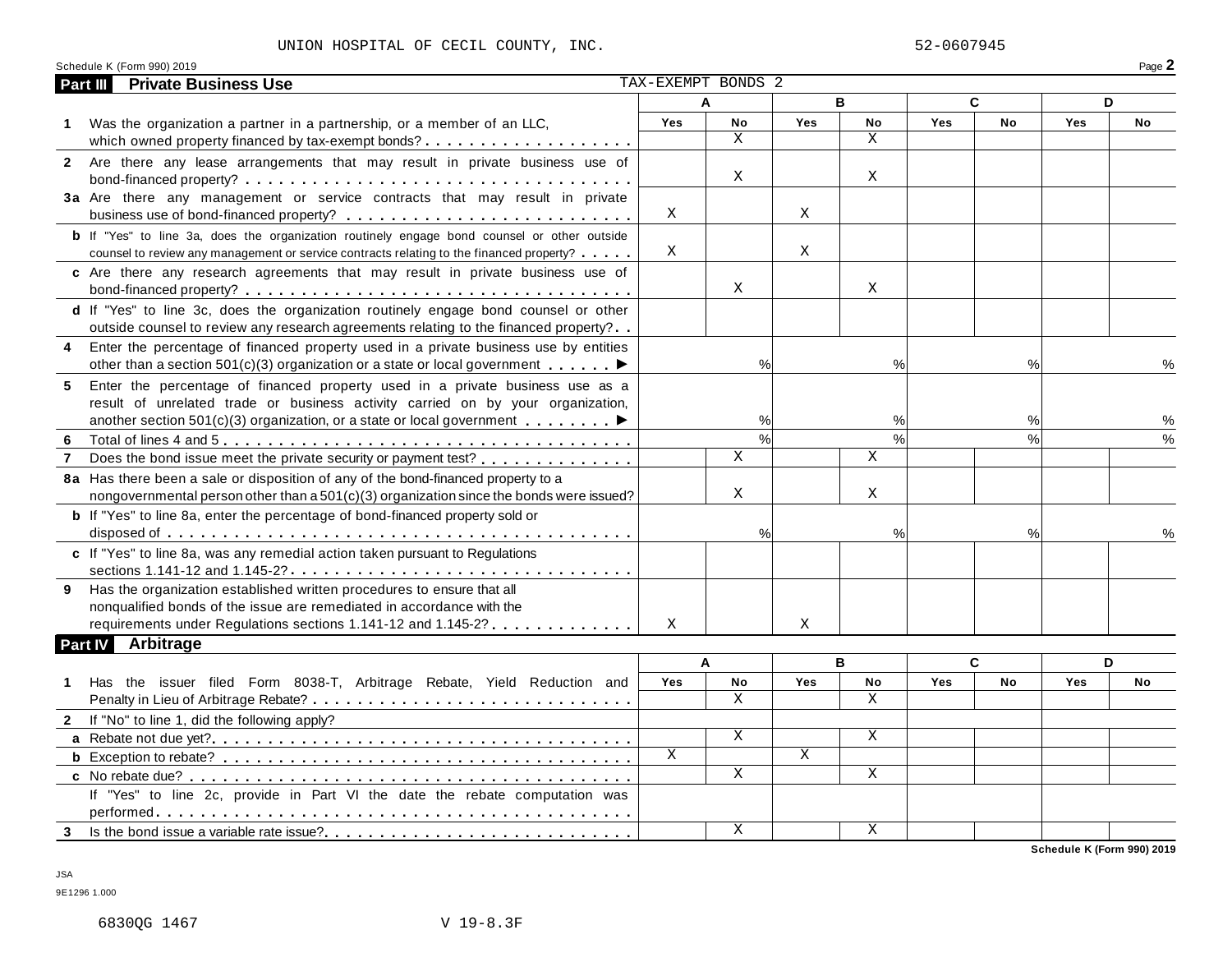## UNION HOSPITAL OF CECIL COUNTY, INC. 52-0607945

| Arbitrage (continued)<br><b>Part IV</b>                                                                                        |             |              |     |             |     |             |     |    |
|--------------------------------------------------------------------------------------------------------------------------------|-------------|--------------|-----|-------------|-----|-------------|-----|----|
|                                                                                                                                |             | A            | B   |             |     | C           |     | D  |
| 4a Has the organization or the governmental issuer entered into a qualified                                                    | <b>Yes</b>  | <b>No</b>    | Yes | No          | Yes | No          | Yes | No |
|                                                                                                                                |             | X            |     | X           |     | X           |     | X  |
|                                                                                                                                |             |              |     |             |     |             |     |    |
|                                                                                                                                |             |              |     |             |     |             |     |    |
|                                                                                                                                |             |              |     |             |     |             |     |    |
|                                                                                                                                |             |              |     |             |     |             |     |    |
| 5a Were gross proceeds invested in a guaranteed investment contract (GIC)?                                                     |             | X            |     | X           |     | X           |     | X  |
|                                                                                                                                |             |              |     |             |     |             |     |    |
|                                                                                                                                |             |              |     |             |     |             |     |    |
| d Was the regulatory safe harbor for establishing the fair market value of the GIC satisfied?                                  |             |              |     |             |     |             |     |    |
| 6 Were any gross proceeds invested beyond an available temporary period?                                                       |             | $\mathbf{x}$ |     | $\mathbf x$ |     | $\mathbf x$ |     | X  |
| 7 Has the organization established written procedures to monitor the                                                           |             |              |     |             |     |             |     |    |
|                                                                                                                                | Χ           |              | X   |             | X   |             | X   |    |
| <b>Procedures To Undertake Corrective Action</b><br><b>Part V</b>                                                              |             |              |     |             |     |             |     |    |
|                                                                                                                                |             | A            | B   |             |     | C           |     | D  |
| Has the organization established written procedures to ensure that violations                                                  | <b>Yes</b>  | <b>No</b>    | Yes | No          | Yes | No          | Yes | No |
| of federal tax requirements are timely identified and corrected through the                                                    |             |              |     |             |     |             |     |    |
| voluntary closing agreement program if self-remediation isn't available under                                                  |             |              |     |             |     |             |     |    |
|                                                                                                                                |             |              |     |             |     |             |     |    |
| Supplemental Information. Provide additional information for responses to questions on Schedule K. See instructions<br>Part VI | $\mathbf X$ |              | X   |             | X   |             | X   |    |
|                                                                                                                                |             |              |     |             |     |             |     |    |
|                                                                                                                                |             |              |     |             |     |             |     |    |
|                                                                                                                                |             |              |     |             |     |             |     |    |
|                                                                                                                                |             |              |     |             |     |             |     |    |
|                                                                                                                                |             |              |     |             |     |             |     |    |
|                                                                                                                                |             |              |     |             |     |             |     |    |
|                                                                                                                                |             |              |     |             |     |             |     |    |
|                                                                                                                                |             |              |     |             |     |             |     |    |
|                                                                                                                                |             |              |     |             |     |             |     |    |
|                                                                                                                                |             |              |     |             |     |             |     |    |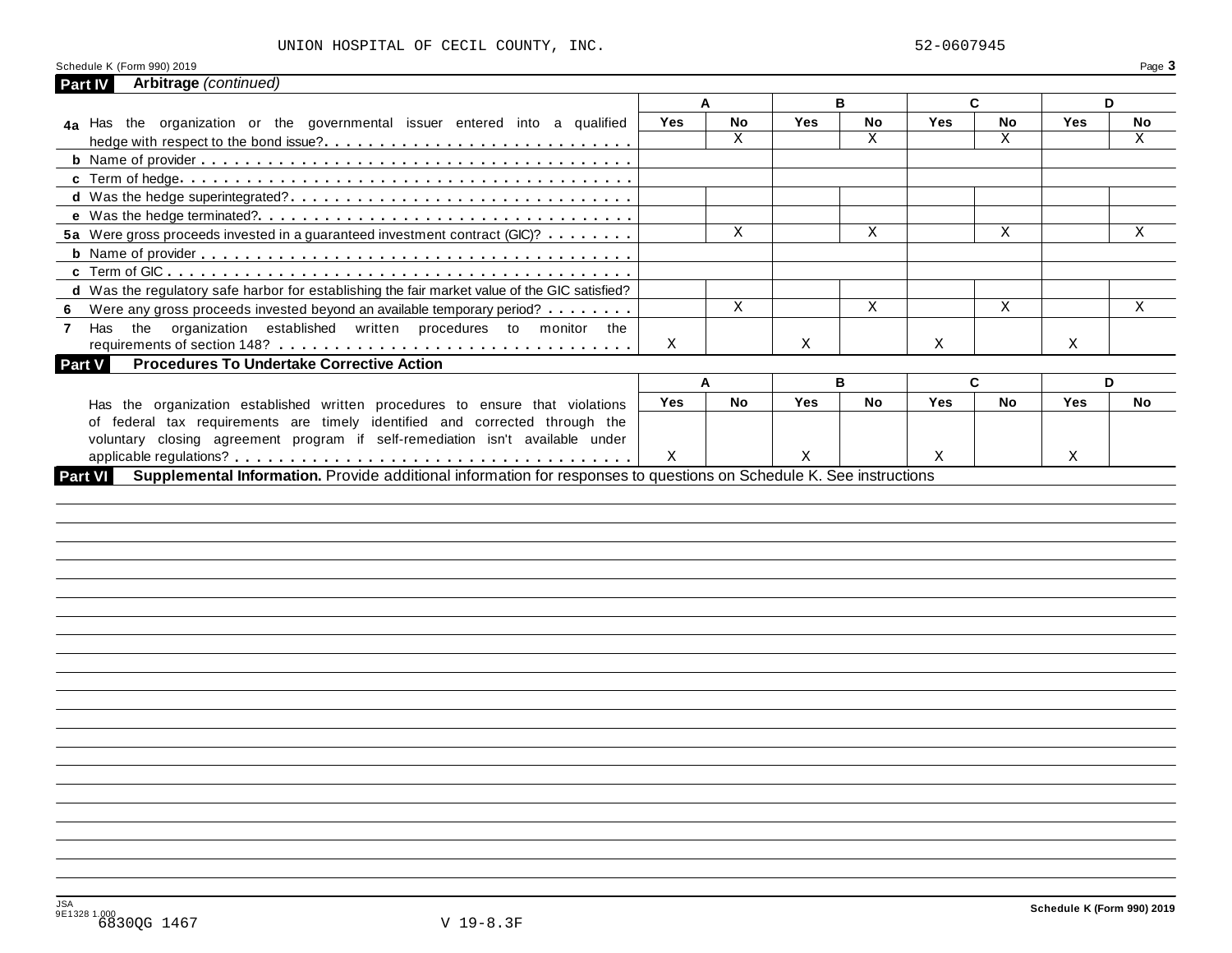## UNION HOSPITAL OF CECIL COUNTY, INC. 52-0607945

| Arbitrage (continued)<br><b>Part IV</b>                                                                                        |            |              |            |             |            |              |            |    |
|--------------------------------------------------------------------------------------------------------------------------------|------------|--------------|------------|-------------|------------|--------------|------------|----|
|                                                                                                                                |            | A            |            | в           |            | C            |            | D  |
| 4a Has the organization or the governmental issuer entered into a qualified                                                    | Yes        | No           | Yes        | No          | Yes        | No           | Yes        | No |
|                                                                                                                                |            | X            |            | $\mathbf x$ |            |              |            |    |
|                                                                                                                                |            |              |            |             |            |              |            |    |
|                                                                                                                                |            |              |            |             |            |              |            |    |
|                                                                                                                                |            |              |            |             |            |              |            |    |
|                                                                                                                                |            |              |            |             |            |              |            |    |
| 5a Were gross proceeds invested in a guaranteed investment contract (GIC)?                                                     |            | X            |            | X           |            |              |            |    |
|                                                                                                                                |            |              |            |             |            |              |            |    |
|                                                                                                                                |            |              |            |             |            |              |            |    |
| d Was the regulatory safe harbor for establishing the fair market value of the GIC satisfied?                                  |            |              |            |             |            |              |            |    |
| Were any gross proceeds invested beyond an available temporary period?<br>6                                                    |            | X            |            | X           |            |              |            |    |
| 7 Has the organization established written procedures to monitor the                                                           |            |              |            |             |            |              |            |    |
|                                                                                                                                | Χ          |              | Χ          |             |            |              |            |    |
| <b>Procedures To Undertake Corrective Action</b><br>Part V                                                                     |            |              |            |             |            |              |            |    |
|                                                                                                                                |            | $\mathbf{A}$ |            | B           |            | $\mathbf{C}$ |            | D  |
| Has the organization established written procedures to ensure that violations                                                  | <b>Yes</b> | <b>No</b>    | <b>Yes</b> | <b>No</b>   | <b>Yes</b> | <b>No</b>    | <b>Yes</b> | No |
| of federal tax requirements are timely identified and corrected through the                                                    |            |              |            |             |            |              |            |    |
|                                                                                                                                |            |              |            |             |            |              |            |    |
|                                                                                                                                |            |              |            |             |            |              |            |    |
| voluntary closing agreement program if self-remediation isn't available under                                                  | X          |              | X          |             |            |              |            |    |
|                                                                                                                                |            |              |            |             |            |              |            |    |
| Supplemental Information. Provide additional information for responses to questions on Schedule K. See instructions<br>Part VI |            |              |            |             |            |              |            |    |
|                                                                                                                                |            |              |            |             |            |              |            |    |
|                                                                                                                                |            |              |            |             |            |              |            |    |
|                                                                                                                                |            |              |            |             |            |              |            |    |
|                                                                                                                                |            |              |            |             |            |              |            |    |
|                                                                                                                                |            |              |            |             |            |              |            |    |
|                                                                                                                                |            |              |            |             |            |              |            |    |
|                                                                                                                                |            |              |            |             |            |              |            |    |
|                                                                                                                                |            |              |            |             |            |              |            |    |
|                                                                                                                                |            |              |            |             |            |              |            |    |
|                                                                                                                                |            |              |            |             |            |              |            |    |
|                                                                                                                                |            |              |            |             |            |              |            |    |
|                                                                                                                                |            |              |            |             |            |              |            |    |
|                                                                                                                                |            |              |            |             |            |              |            |    |
|                                                                                                                                |            |              |            |             |            |              |            |    |
|                                                                                                                                |            |              |            |             |            |              |            |    |
|                                                                                                                                |            |              |            |             |            |              |            |    |
|                                                                                                                                |            |              |            |             |            |              |            |    |
|                                                                                                                                |            |              |            |             |            |              |            |    |
|                                                                                                                                |            |              |            |             |            |              |            |    |
|                                                                                                                                |            |              |            |             |            |              |            |    |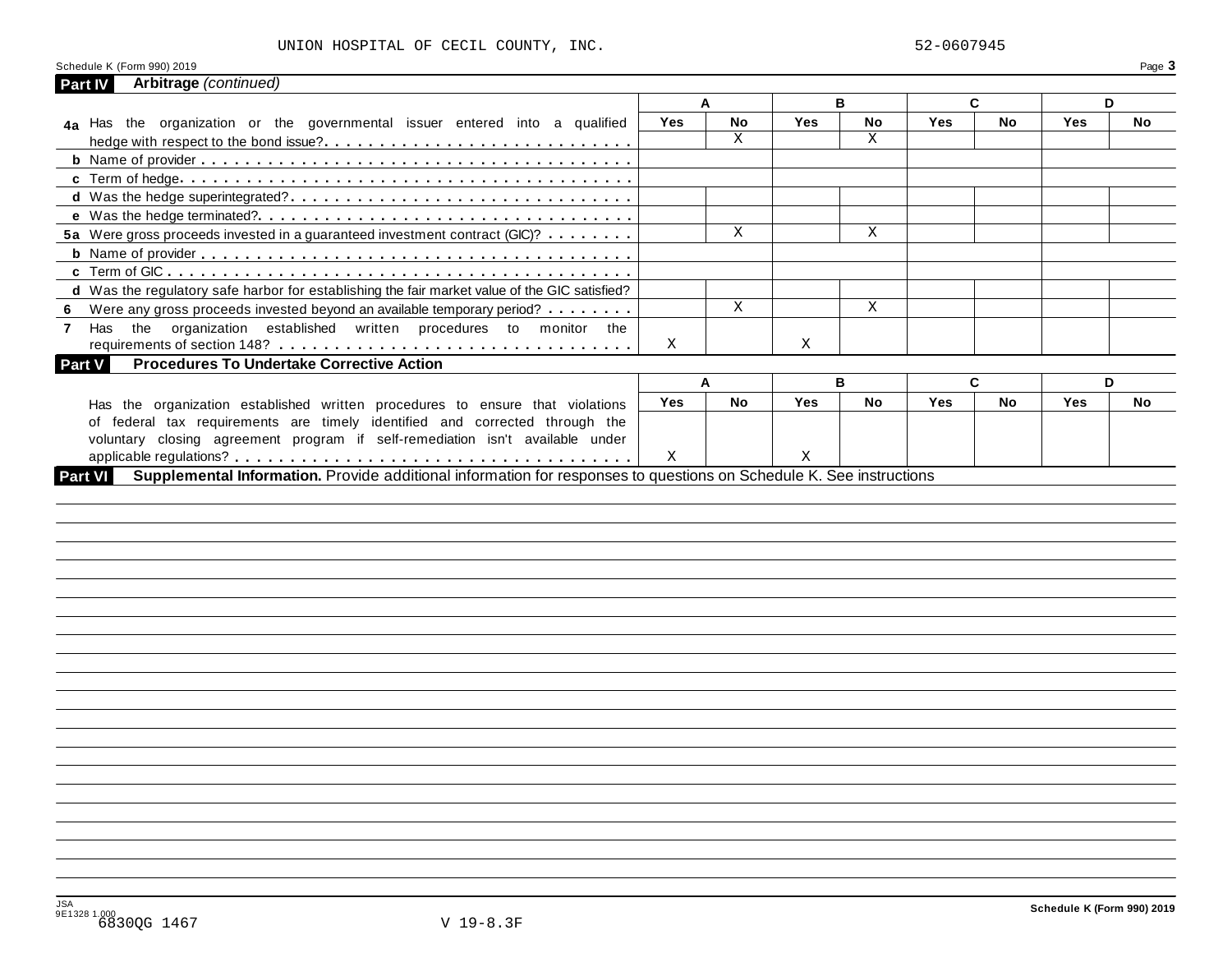Schedule K (Form 990) 2019 Page **4**

**Part VI Supplemental Information.** Provide additional information for responses to questions on Schedule K (see instructions) *(Continued)*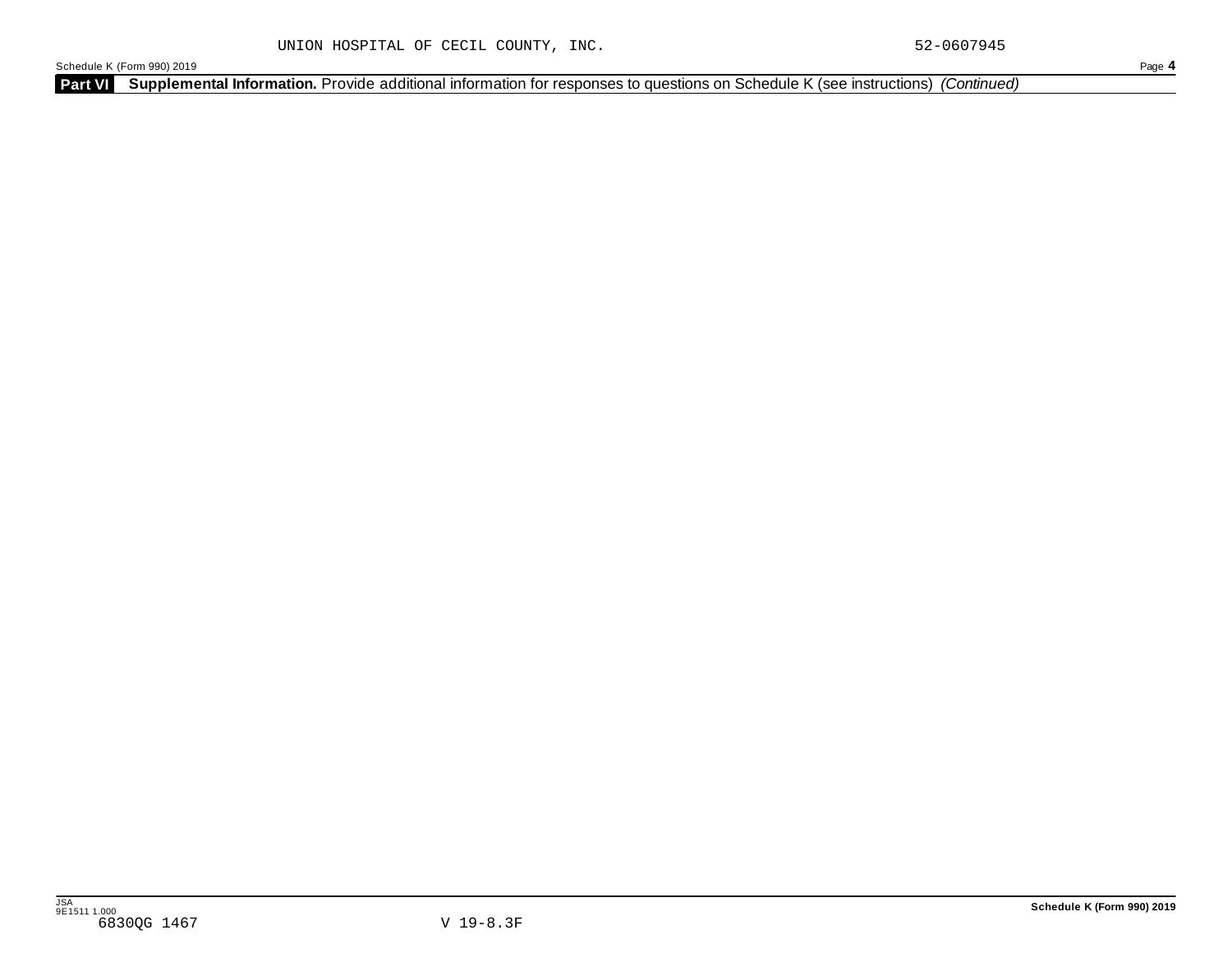Department of the Treasury<br>Internal Revenue Service

## **SCHEDULE O** Supplemental Information to Form 990 or 990-EZ DMB No. 1545-0047

**(Form 990 or 990-EZ) Complete to provide information for responses to specific questions on** plete to provide information for responses to specific questions on  $\mathbb{Z}^{0}$  **19 EV I D**<br>
■ Attach to Form 990 or 990-EZ.<br>
■ Public Public Public Public Public Department of the Treasury between to Public<br>
Internal Revenue Service between to Public<br>
Name of the organization<br>
Name of the organization

gov/form990. **Inspection**<br>Employer identification number

UNION HOSPITAL OF CECIL COUNTY, INC.  $\vert$  52-0607945

FORM 990, PART III, LINE 3

DETAIL OF CHANGES IN ACTIVITIES

THE ORGANIZATION'S ADULT DAYCARE PROGRAM WAS CEASED IN NOVEMBER 2019.

---------------

FORM 990, PART VI, SECTION A, LINE 6

DETAIL OF MEMBERS AND STOCKHOLDERS

CHRISTIANA CARE HEALTH SERVICES, INC. IS THE SOLE MEMBER OF AFFINITY HEALTH ALLIANCE ("AFFINITY"), BOTH TAX-EXEMPT ORGANIZATIONS. AFFINITY IS THE SOLE MEMBER OF THE UNION HOSPITAL OF CECIL COUNTY, INC.

---------------

FORM 990, PART VI, SECTION A, LINE 7A GOVERNING BODY AND MANAGEMENT

THE BYLAWS OF THE HOSPITAL PROVIDE THAT ITS DIRECTORS ARE APPOINTED BY ITS SOLE MEMBER, AFFINITY.

---------------

FORM 990, PART VI, SECTION A, LINE 7B GOVERNING BODY AND MANAGEMENT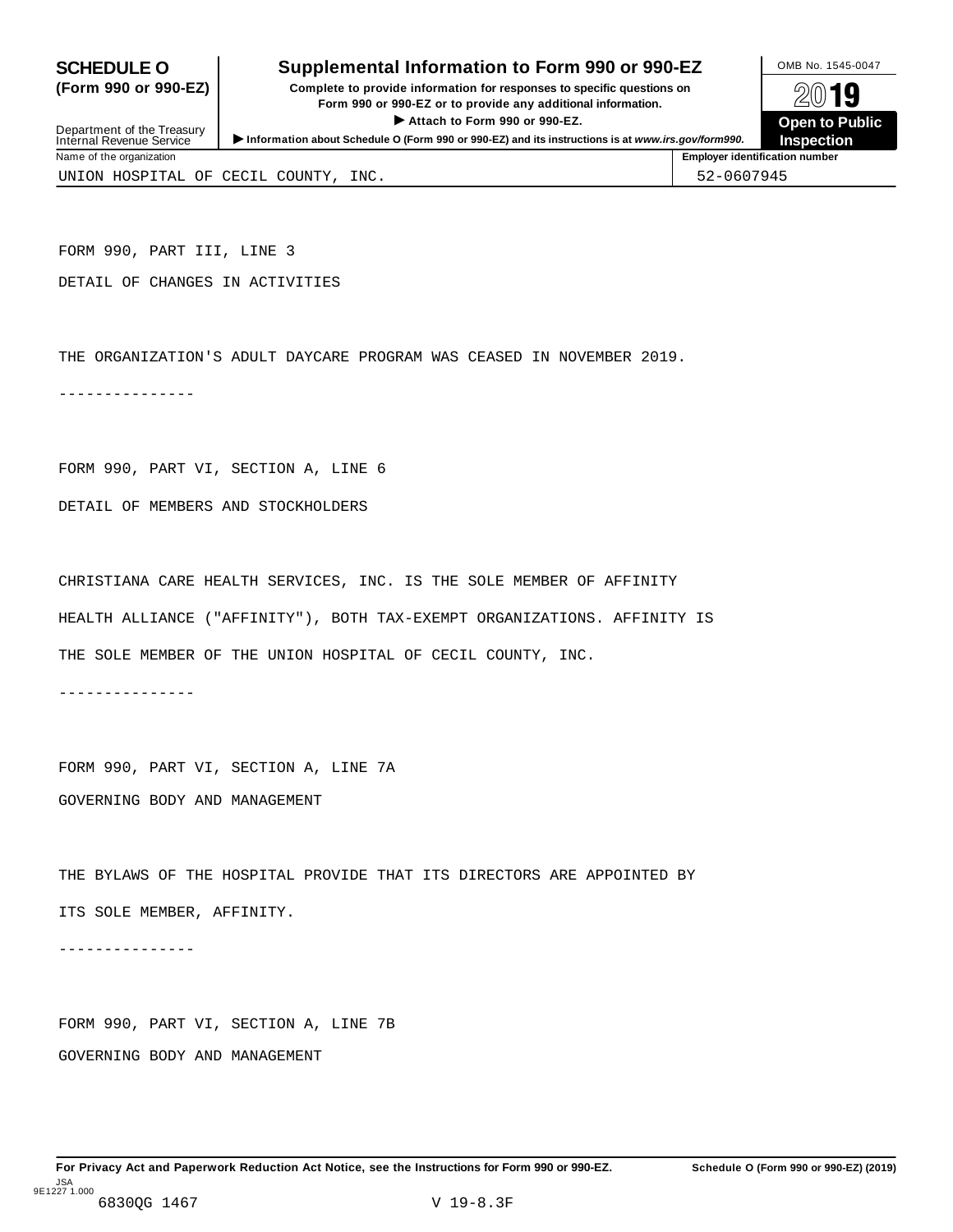| Schedule O (Form 990 or 990-EZ) 2019   | Page $\blacktriangle$                 |
|----------------------------------------|---------------------------------------|
| Name of the organization               | <b>Employer identification number</b> |
| INC.<br>UNION HOSPITAL OF CECIL COUNTY | 52-0607945                            |

THE BYLAWS OF THE HOSPITAL PROVIDE THAT ITS SOLE MEMBER (AFFINITY) MAY AMEND ITS BYLAWS.

---------------

FORM 990, PART VI, SECTION B, LINE 11B FORM 990 REVIEW PROCESS

INFORMATION RELATED TO THE UNION HOSPITAL OF CECIL COUNTY, INC. FORM 990 IS GATHERED BY FINANCE STAFF AND PROVIDED TO PRICEWATERHOUSECOOPERS LLP FOR REVIEW. THE FINAL 2019 FORM 990 FOR THE FISCAL YEAR ENDING JUNE 30, 2020 WAS REVIEWED AND APPROVED BY VARIOUS SENIOR MANAGEMENT OFFICIALS. THE ORGANIZATION'S GOVERNING BOARD WAS ALSO PROVIDED ACCESS TO THE APPROVED 2019 FORM 990 VIA ITS BOARD OF DIRECTORS PORTAL.

---------------

FORM 990, PART VI, SECTION B, LINE 12C CONFLICT OF INTEREST POLICY

BOARD MEMBERS AND OFFICERS ARE REQUIRED TO ANNUALLY DISCLOSE ANY POTENTIAL CONFLICT OF INTEREST. THE ORGANIZATION'S CEO REVIEWS THE SIGNED ANNUAL DISCLOSURES. THE CORPORATE COMPLIANCE OFFICER IS MADE AWARE OF ANY DISCLOSED CONFLICT, INVESTIGATES THE CONFLICT, AND REPORTS BACK TO THE BOARD OF DIRECTORS. THE BOARD CONSIDERS THE FACTS AND MAKES AN APPROPRIATE FINDING. ANY BOARD MEMBER WITH A CONFLICT MUST ABSTAIN FROM BOARD DELIBERATIONS AND VOTING ON THE MATTER.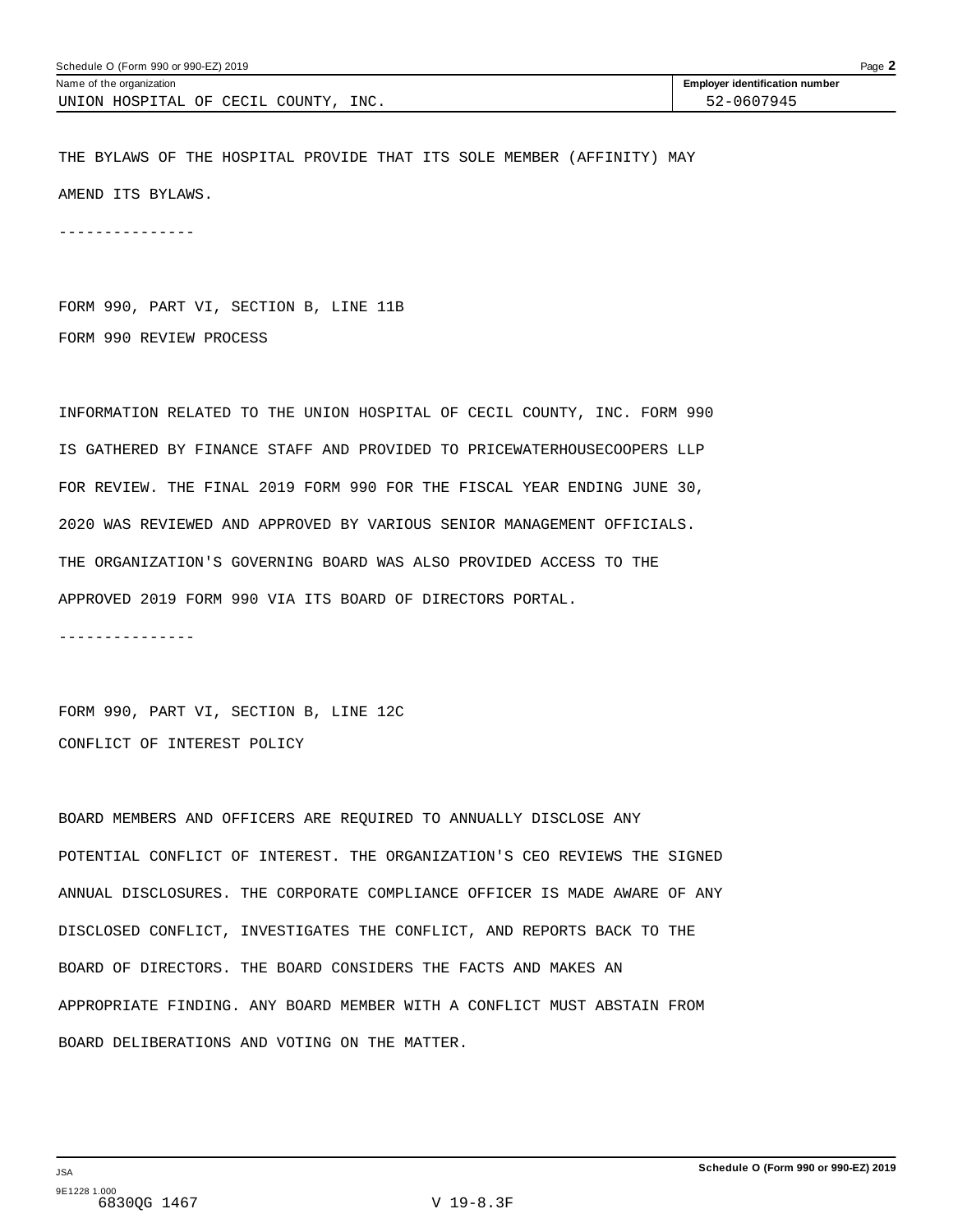| Schedule O (Form 990 or 990-EZ) 2019    |                                       | Page $\blacktriangle$ |
|-----------------------------------------|---------------------------------------|-----------------------|
| Name of the organization                | <b>Employer identification number</b> |                       |
| UNION HOSPITAL OF CECIL COUNTY,<br>INC. | 52-0607945                            |                       |

ALL VICE PRESIDENTS ANNUALLY RECEIVE A LIST OF THE INDIVIDUALS UNDER THEIR SUPERVISION WHO MAY HAVE A POTENTIAL CONFLICT OF INTEREST. THE LIST IS COMPRISED OF ALL MANAGERS, CERTAIN PROFESSIONAL STAFF WHO MAY HAVE RESPONSIBILITY NEGOTIATING WITH VENDORS, AND ANY OTHER PERSONS THAT HOSPITAL EXECUTIVES DEEM APPROPRIATE. EACH VICE PRESIDENT REVIEWS THE CONFLICT OF INTEREST POLICY WITH THEIR DESIGNATED EMPLOYEES, AND EACH EMPLOYEE IS REQUIRED TO SIGN A FORM STIPULATING WHETHER OR NOT THEY HAVE A CONFLICT. THE FORMS ARE REVIEWED BY THE VICE PRESIDENT OF HUMAN RESOURCES. IF A CONFLICT IS NOTED, IT IS BROUGHT TO THE ATTENTION OF THE APPROPRIATE VICE PRESIDENT AND THE CEO TO DETERMINE WHETHER OPERATIONAL CHANGES NEED TO OCCUR BECAUSE OF THE POTENTIAL CONFLICT.

---------------

FORM 990, PART VI, SECTION B, LINE 15 COMPENSATION REVIEW AND APPROVAL PROCESS

THE COMPENSATION COMMITTEE OF THE ORGANIZATION'S BOARD OF DIRECTORS IS RESPONSIBLE FOR SETTING THE OVERALL COMPENSATION PHILOSOPHY OF THE ORGANIZATION, AS WELL AS SETTING, MONITORING AND REVIEWING THE COMPENSATION PACKAGE OF THE ORGANIZATION'S CEO AND OTHER MEMBERS OF THE EXECUTIVE MANAGEMENT TEAM. THE COMMITTEE USES RELEVANT MARKET INFORMATION, INCLUDING THE USE OF AN INDEPENDENT COMPENSATION CONSULTANT AND COMPENSATION OR SURVEYS, TO SET COMPENSATION. DURING FISCAL YEAR 2020, AN INDEPENDENT COMPENSATION CONSULTANT PROVIDED THE FOLLOWING SERVICES: EXECUTIVE COMPENSATION AND PERFORMANCE EVALUATION.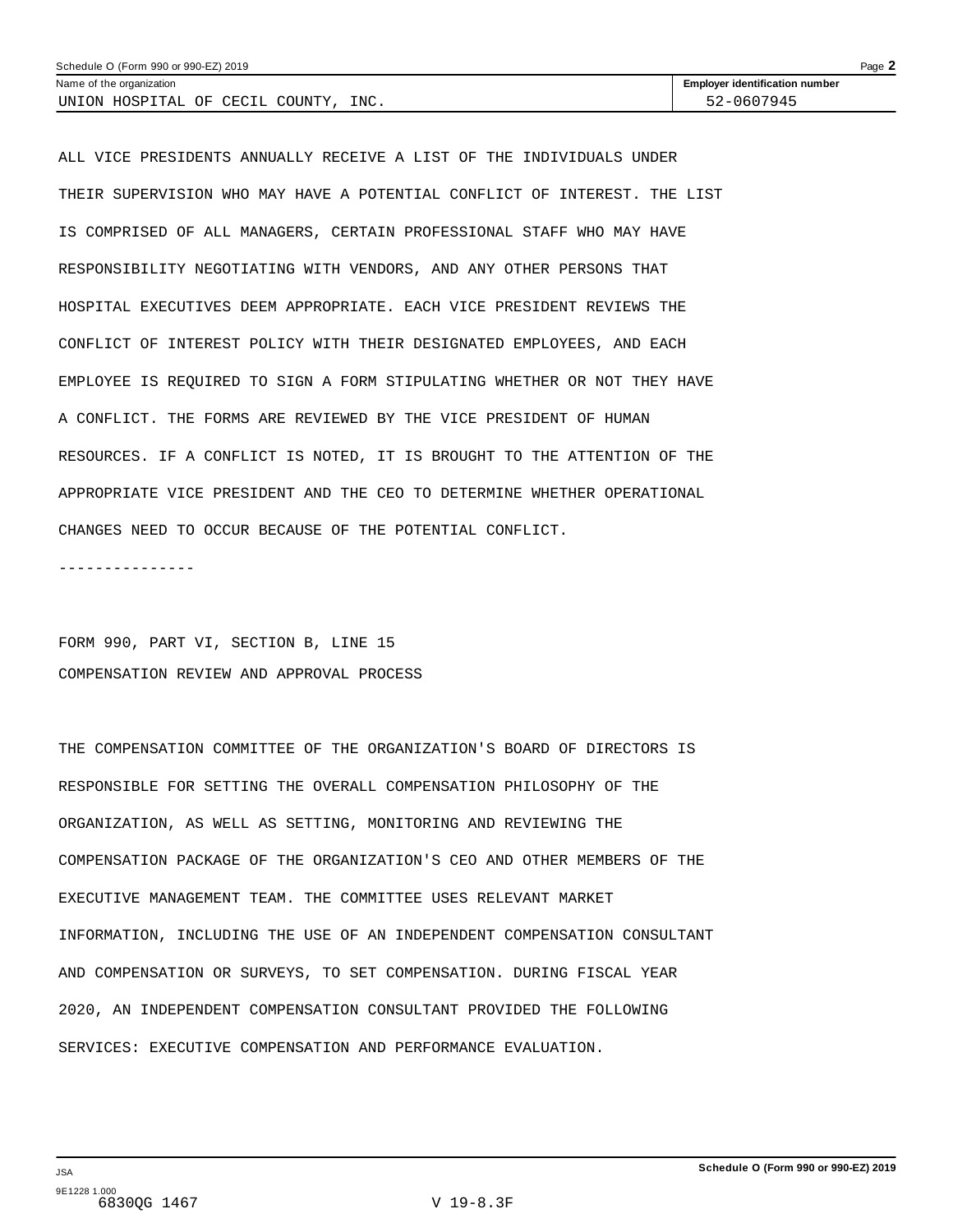| Schedule O (Form 990 or 990-EZ) 2019   |                                       | Page $\blacktriangle$ |
|----------------------------------------|---------------------------------------|-----------------------|
| Name of the organization               | <b>Employer identification number</b> |                       |
| INC.<br>UNION HOSPITAL OF CECIL COUNTY | 52-0607945                            |                       |

COMPENSATION REVIEW AND APPROVAL IS DOCUMENTED VIA BOARD MINUTES.

---------------

FORM 990, PART VI, SECTION C, LINE 19 GOVERNANCE, MANAGEMENT & DISCLOSURE

THE ORGANIZATION MAKES ITS GOVERNING DOCUMENTS, CONFLICT OF INTEREST POLICY, AND FINANCIAL STATEMENTS AVAILABLE TO THE PUBLIC UPON REQUEST.

---------------

FORM 990, PART XI, LINE 9

DETAIL OF OTHER CHANGES IN NET ASSETS

| INVESTMENT IN CCHS & SUBSIDIARIES  | \$(26,601,805) |
|------------------------------------|----------------|
| CHANGE IN NET ASSETS OF FOUNDATION | 95,616         |
|                                    |                |

TOTAL  $\qquad \qquad$  (26,506,189)

---------------

---------------

ATTACHMENT 1

## FORM 990, PART III - PROGRAM SERVICE, LINE 4A

UNION HOSPITAL OF CECIL COUNTY'S MISSION IS TO PROVIDE QUALITY HEALTH CARE SERVICES TO THE RESIDENTS OF CECIL COUNTY, MARYLAND AND NEIGHBORING COMMUNITIES. SERVICES ARE PROVIDED WITH MODERN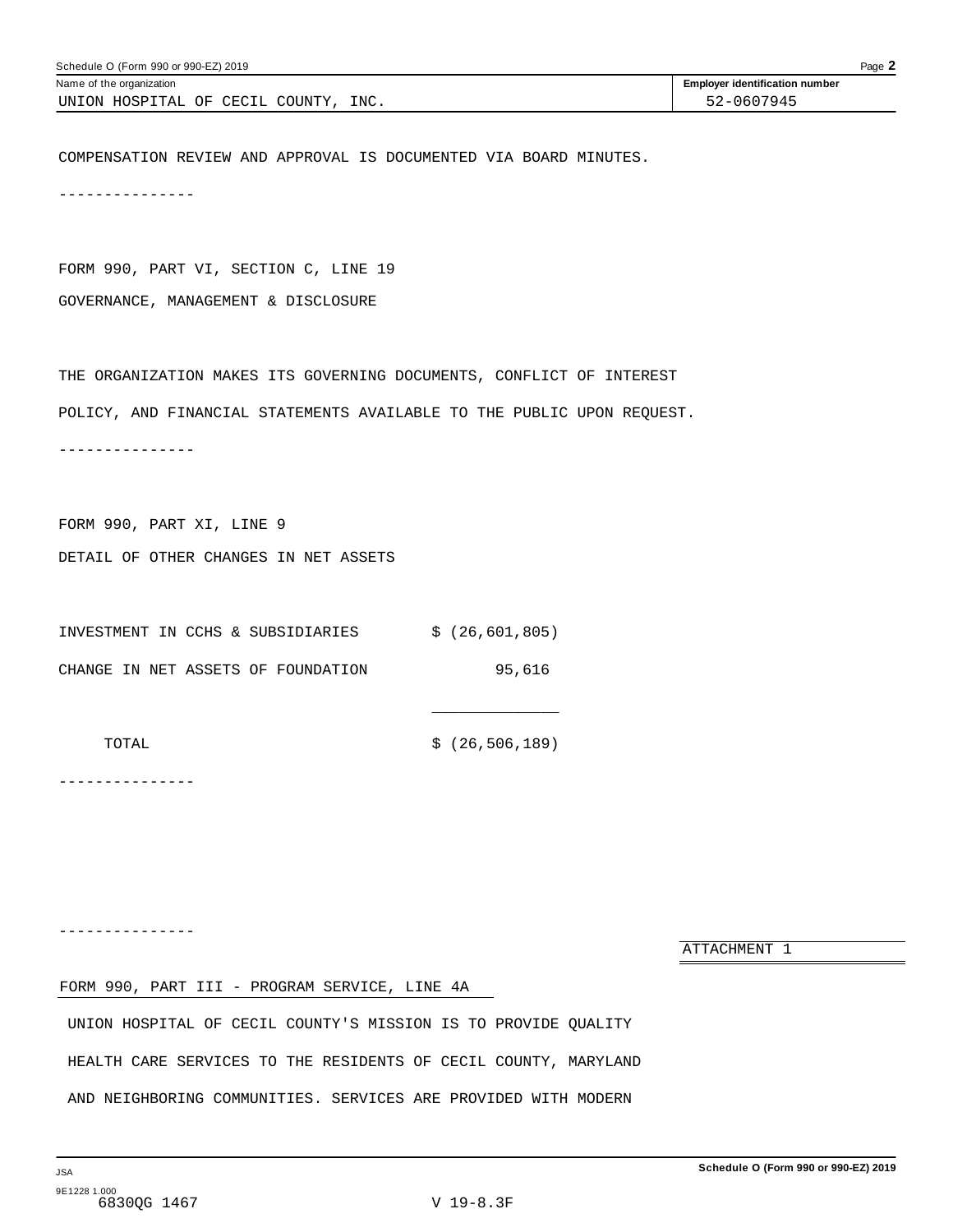UNION HOSPITAL OF CECIL COUNTY, INC.  $\vert$  52-0607945

Name of the organization **intervalse of the organization <b>intervalse of the original intervalse of the original intervalse of the original intervalse of the original intervalse of the original intervalse of the original in** 

ATTACHMENT 1 (CONT'D)

TECHNOLOGY AND COMPASSIONATE CARE FROM HEALTH CARE PROFESSIONALS. SERVICES ARE PROVIDED REGARDLESS OF RACE, GENDER, ETHNICITY, AGE, DISABILITY, RELIGION, OR ABILITY TO PAY. ALTHOUGH REIMBURSEMENT FOR SERVICES RENDERED IS VITALLY IMPORTANT TO THE OPERATION, STABILITY, AND VIABILITY OF UNION HOSPITAL OF CECIL COUNTY, IT IS RECOGNIZED THAT NOT ALL MEMBERS OF THE COMMUNITY ARE IN THE FINANCIAL POSITION TO PURCHASE HEALTH CARE SERVICES. FOR ELIGIBLE INDIVIDUALS, UNION HOSPITAL OF CECIL COUNTY OFFERS FREE AND/OR SUBSIDIZED CARE, AS WELL AS ACCESS TO COMMUNITY FINANCIAL ASSISTANCE.

DURING THE YEAR, UNION HOSPITAL OF CECIL COUNTY PROVIDED \$9,807,394 IN UNCOMPENSATED CARE (CHARITY CARE).

IN ADDITION, COMMUNITY BENEFIT ACTIVITIES ARE PROVIDED TO SERVE VULNERABLE POPULATIONS (I.E. MEDICALLY UNDERSERVED, WORKING POOR, HOMELESS). ACTIVITIES ARE CREATED BASED ON COMMUNITY NEED AND ARE PROVIDED IN AN EFFORT TO IMPROVE THE HEALTH OF THE COMMUNITY. COMMUNITY BENEFITS INCLUDE:

A) COMMUNITY SUPPORT GROUPS FOR CANCER, DIABETES, STROKE, ALZHEIMER'S,AND BREASTFEEDING B) HEALTH EDUCATION FOR DIABETES AND NUTRITION, CANCER PREVENTION, STROKE RISK, AND HOW TO CARE FOR SUBSTANCE-EFFECTED NEWBORNS

C) FREE SCREENINGS IN THE COMMUNITY FOR PROSTATE CANCER, HEAD AND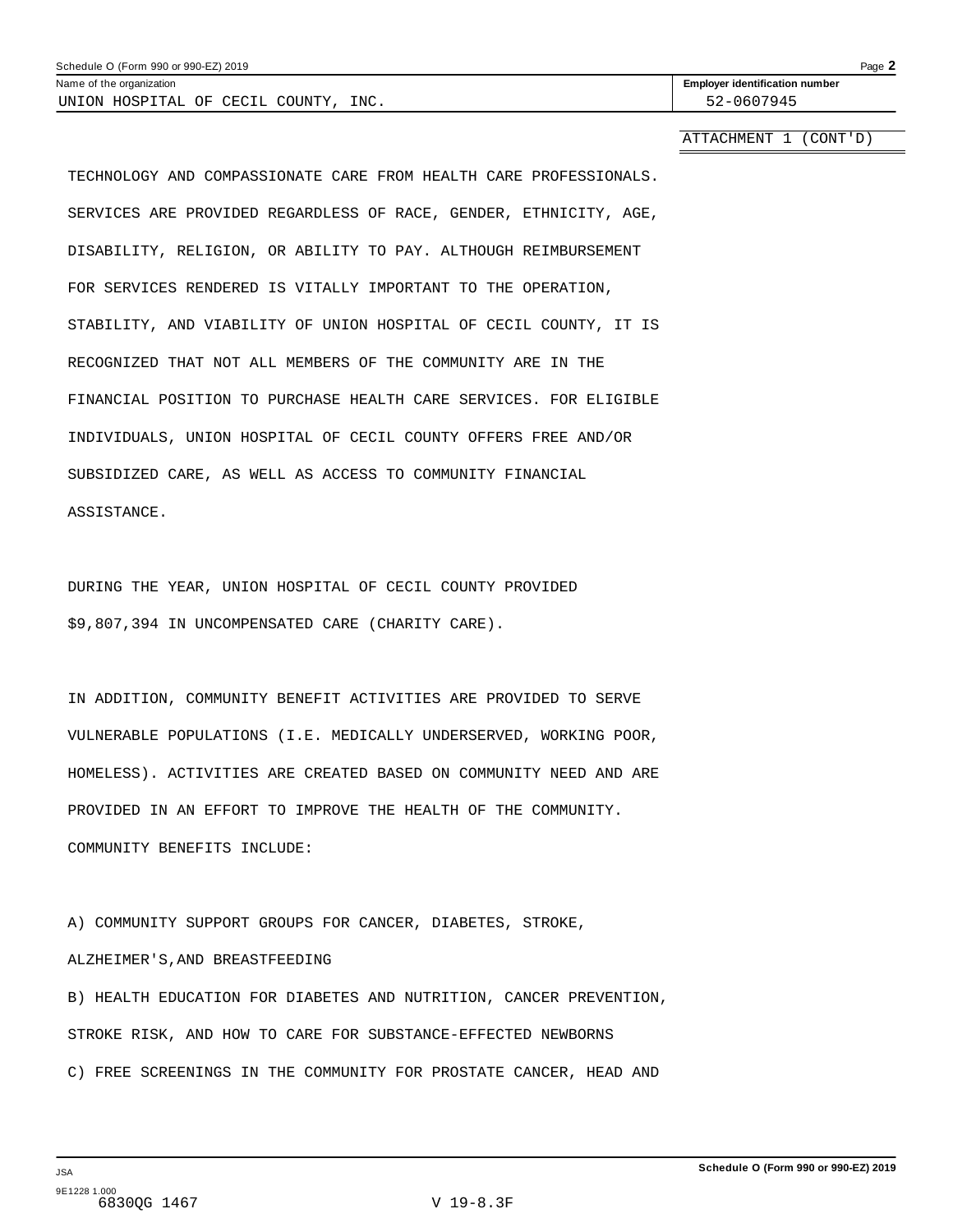| Schedule O (Form 990 or 990-EZ) 2019 | $P$ age. |  |
|--------------------------------------|----------|--|
|--------------------------------------|----------|--|

UNION HOSPITAL OF CECIL COUNTY, INC.  $\vert$  52-0607945

Name of the organization **intervalse of the organization <b>intervalse of the original intervalse of the original intervalse of the original intervalse of the original intervalse of the original intervalse of the original in** 

ATTACHMENT 1 (CONT'D)

NECK CANCER, SKIN CANCER, AND DIABETES (EYES AND FEET) D) PROVIDING MEETING FACILITIES FOR LOCAL NONPROFITS AND AGENCIES E) ENHANCING FOOD SECURITY WITH MEALS ON WHEELS AND FOOD DONATIONS TO HOMELESS SERVING PROVIDERS IN THE COMMUNITY F) HOSPITAL STAFF PARTICIPATION ON COMMUNITY BOARDS AND COALITIONS, LIKE THE DENTAL HEALTH ADVISORY BOARD, UNITED WAY, VOICES OF HOPE, CECIL COUNTY DRUG-FREE COMMUNITIES COALITION, CORE SERVICE AGENCY MENTAL HEALTH ADVISORY BOARD, DEPARTMENT OF SOCIAL SERVICES BOARD, AND CECIL COUNTY COMMUNITY HEALTH ADVISORY COALITION. UNION HOSPITAL OF CECIL COUNTY SERVICED 4,419 DISCHARGES PROVIDING 18,523 PATIENT DAYS TO INPATIENTS IN FISCAL YEAR 2020 OF WHICH: 1) PATIENTS COVERED UNDER THE MEDICARE PROGRAM WERE 1,960

DISCHARGES AND 9,206 PATIENT DAYS

2) PATIENTS COVERED UNDER THE MEDICAID PROGRAM WERE 137 DISCHARGES AND 587 PATIENT DAYS

3) PATIENTS COVERED UNDER THE MEDICAID HMO PROGRAM WERE 1,203 DISCHARGES AND 4,242 PATIENT DAYS

4) PATIENTS COVERED UNDER THE MEDICARE HMO PROGRAM WERE 166 DISCHARGES AND 764 PATIENT DAYS

ATTACHMENT 2

## 990, PART VII- COMPENSATION OF THE FIVE HIGHEST PAID IND. CONTRACTORS

NAME AND ADDRESS DESCRIPTION OF SERVICES COMPENSATION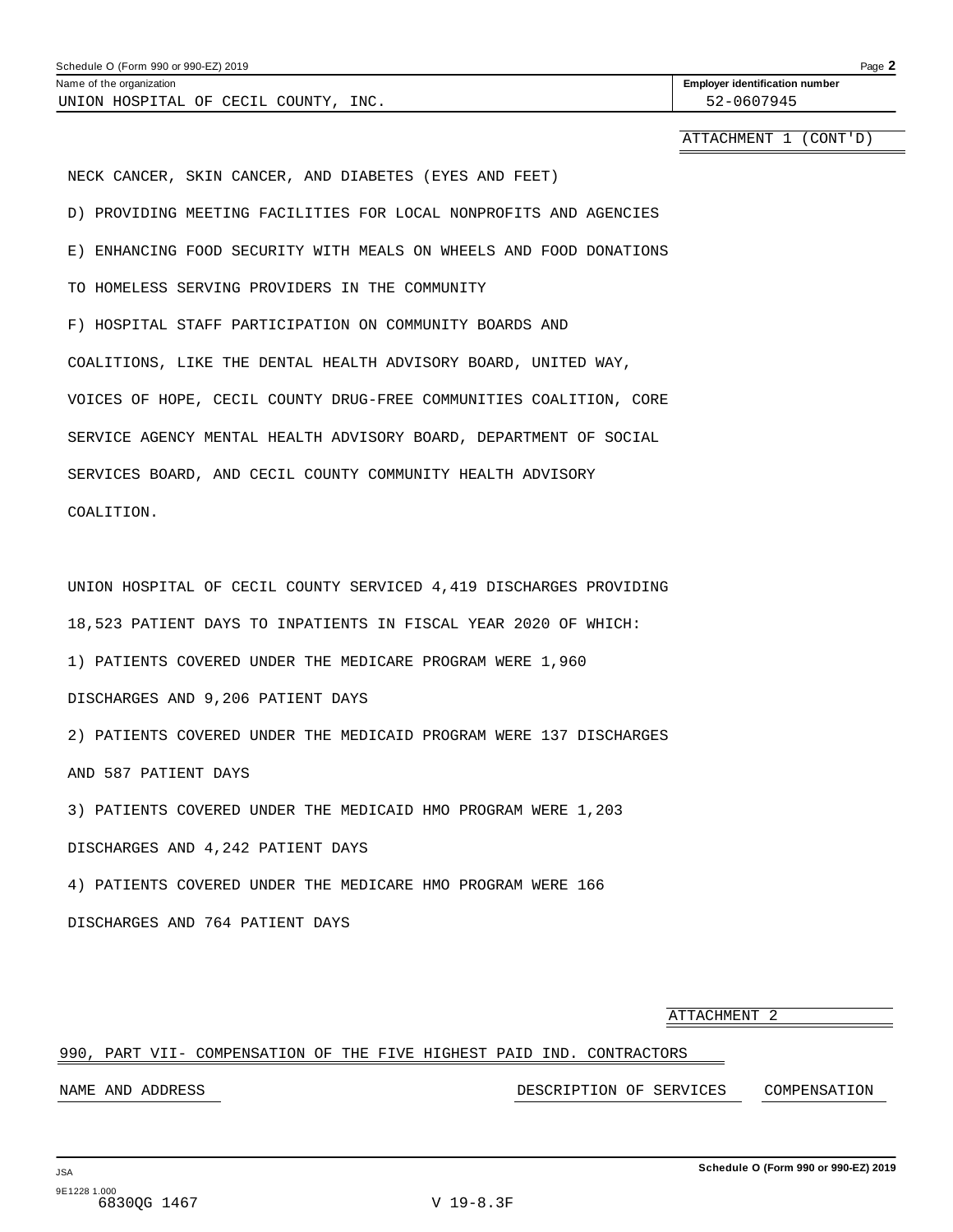| Schedule O (Form 990 or 990-EZ) 2019    | Page $\lambda$                        |
|-----------------------------------------|---------------------------------------|
| Name of the organization                | <b>Employer identification number</b> |
| INC.<br>UNION HOSPITAL OF CECIL COUNTY, | 52-0607945                            |
|                                         | 2 THE AILMENT C<br>(OMT T D)          |

## ATTACHMENT 2 (CONT'D)

## 990, PART VII- COMPENSATION OF THE FIVE HIGHEST PAID IND. CONTRACTORS

| NAME AND ADDRESS                                                                         | DESCRIPTION OF SERVICES | COMPENSATION |
|------------------------------------------------------------------------------------------|-------------------------|--------------|
| UNION RADIOLOGISTS, LLC<br>106 BOW STREET<br>ELKTON, MD 21921                            | RADIOLOGY SERVICES      | 3,472,625.   |
| USACS INTEGRATED ACUTE CARE SRVCS OF MD<br>4535 DRESSLER RD NW<br>CANTON, OH 44718       | ACUTE CARE SERVICES     | 2,437,932.   |
| CHG COMPANIES, INC.<br>PO BOX 972651<br>DALLAS, TX 75397                                 | PROF. STAFFING          | 2,227,364.   |
| CLEARPATH SOLUTIONS GROUP LLC<br>2465 CENTREVILLE RD, SUITE J17-722<br>HERNDON, VA 20171 | IT SERVICES             | 1,155,886.   |
| FLYNN MID ATLANTIC, LP<br>5200 RAYNOR AVENUE<br>LITHICUM, MD 21090                       | CONTRACTOR SERVICES     | 1,010,184.   |

ATTACHMENT 3

## FORM 990, PART IX - OTHER FEES

|                                | (A)        | (B)                                | (C)         | (D)         |
|--------------------------------|------------|------------------------------------|-------------|-------------|
|                                | TOTAL      | PROGRAM                            | MANAGEMENT  | FUNDRAISING |
| DESCRIPTION                    | FEES       | SERVICE EXP.                       | AND GENERAL | EXPENSES    |
| CONTRACTED SERVICES            | 9,437,392. | 9,114,516.                         | 322,876.    | 0.          |
| PHYSICIAN SERVICES             |            | $11,380,354.$ $11,328,604.$        | 51,750.     | 0.          |
| PURCHASED SERVICES & FEES      |            | 1,737,637.  1,725,112.             | 12,525.     | $0$ .       |
| AGENCY EMPLOYEES               |            | $2,683,491.$ $2,076,777.$ 606,714. |             | $0$ .       |
| TRANSCRIPTION SERVICES         |            | 185,785. 185,785.                  | 0.          | 0.          |
| CLEANING SERVICES              |            | 170,985. 170,985.                  | $0$ .       | 0.          |
| BILLING & COLLECTIONS SERVICES |            | $2,367,149.$ $2,367,149.$          | $0$ .       | 0.          |
| ADMINISTRATIVE SERVICES        |            | 179,700. 179,700.                  | $0$ .       | 0.          |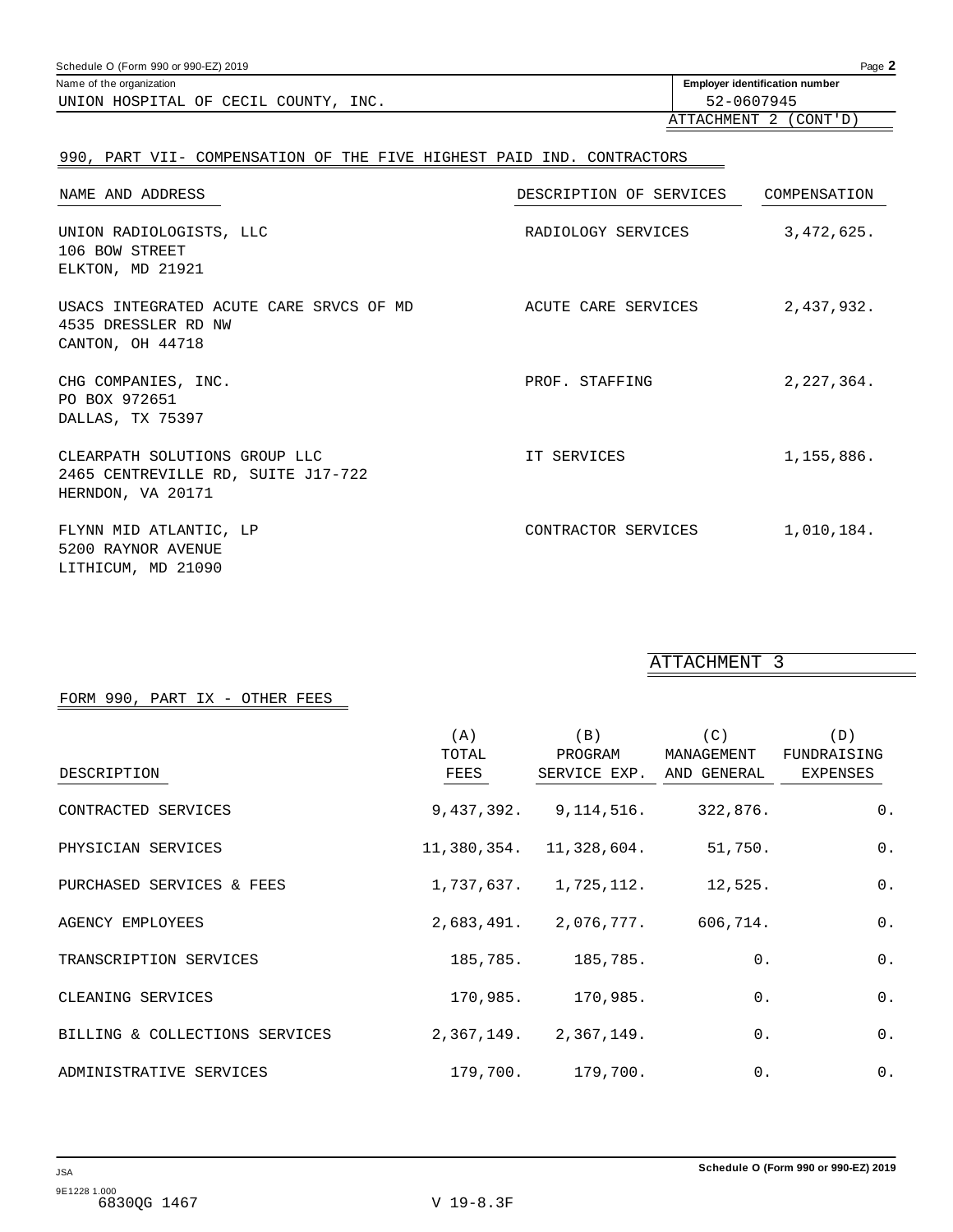| Schedule O (Form 990 or 990-EZ) 2019 |                      |                                |                                       | Page 2                                |
|--------------------------------------|----------------------|--------------------------------|---------------------------------------|---------------------------------------|
| Name of the organization             |                      |                                | <b>Employer identification number</b> |                                       |
| UNION HOSPITAL OF CECIL COUNTY, INC. |                      |                                | 52-0607945                            |                                       |
|                                      |                      |                                | ATTACHMENT                            | CONT'D)<br>-3                         |
| FORM 990, PART IX - OTHER FEES       |                      |                                |                                       |                                       |
| DESCRIPTION                          | (A)<br>TOTAL<br>FEES | (B)<br>PROGRAM<br>SERVICE EXP. | (C)<br>MANAGEMENT<br>AND GENERAL      | (D)<br>FUNDRAISING<br><b>EXPENSES</b> |
| TOTALS                               | 28, 142, 493.        | 27, 148, 628.                  | 993,865.                              | 0.                                    |

ATTACHMENT 4

## FORM 990, PART X - INVESTMENTS - PUBLICLY TRADED SECURITIES

| DESCRIPTION |        | BEGINNING<br>BOOK VALUE | ENDING<br>BOOK VALUE | COST<br>OR FMV |
|-------------|--------|-------------------------|----------------------|----------------|
| INVESTMENTS |        | 32,337,168.             | 30,670,970.          | FMV            |
|             | TOTALS | 32,337,168.             | 30,670,970.          |                |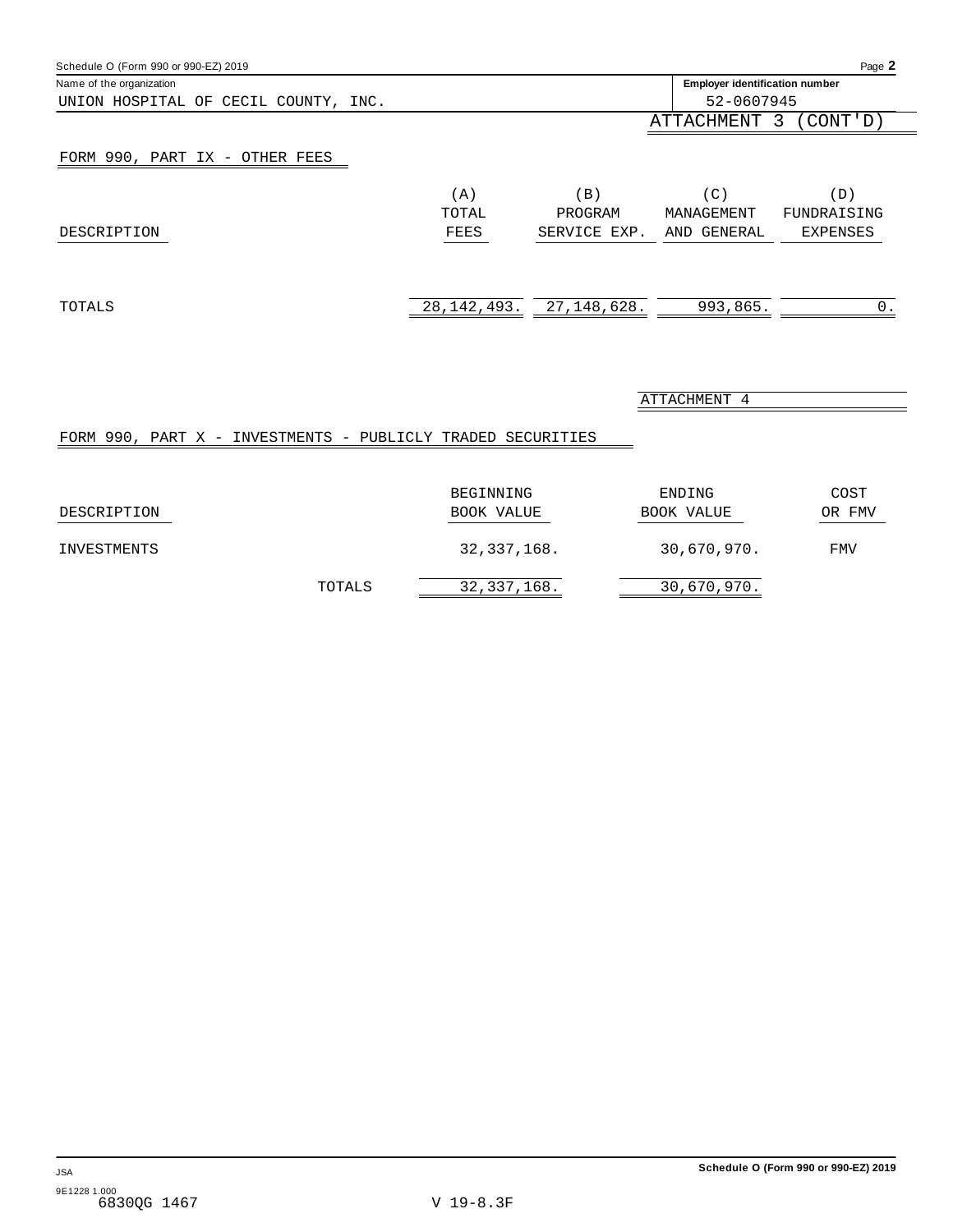# OMB No. 1545-0047 **SCHEDULE R (Form 990) Related Organizations and Unrelated Partnerships**

 $\triangleright$  Complete if the organization answered "Yes" on Form 990, Part IV, line 33, 34, 35b, 36, or 37.



Department of the Treasury<br>Internal Revenue Service

UNION HOSPITAL OF CECIL COUNTY, INC. 52-0607945

## **Part I Identification of Disregarded Entities.** Complete if the organization answered "Yes" on Form 990, Part IV, line 33.

| (a)<br>Name, address, and EIN (if applicable) of disregarded entity | (b)<br>Primary activity | (c)<br>Legal domicile (state<br>or foreign country) | (d)<br>Total income | (e)<br>End-of-year assets | (f)<br>Direct controlling<br>entity |
|---------------------------------------------------------------------|-------------------------|-----------------------------------------------------|---------------------|---------------------------|-------------------------------------|
| (1)                                                                 |                         |                                                     |                     |                           |                                     |
| (2)                                                                 |                         |                                                     |                     |                           |                                     |
| (3)                                                                 |                         |                                                     |                     |                           |                                     |
| (4)                                                                 |                         |                                                     |                     |                           |                                     |
| (5)                                                                 |                         |                                                     |                     |                           |                                     |
| (6)                                                                 |                         |                                                     |                     |                           |                                     |

**Identification of Related Tax-Exempt Organizations.** Complete if the organization answered "Yes" on Form 990, Part IV, line 34, because it had **Part II** one or more related tax-exempt organizations during the tax year.

| (a)<br>Name, address, and EIN of related organization         | (b)<br>Primary activity | (c)<br>Legal domicile (state<br>or foreign country) | (d)<br>Exempt Code section | (e)<br>Public charity status<br>(if section $501(c)(3)$ ) | (f)<br>Direct controlling<br>entity | (g)<br>Section 512(b)(13)<br>controlled<br>entity? |           |
|---------------------------------------------------------------|-------------------------|-----------------------------------------------------|----------------------------|-----------------------------------------------------------|-------------------------------------|----------------------------------------------------|-----------|
|                                                               |                         |                                                     |                            |                                                           |                                     | <b>Yes</b>                                         | <b>No</b> |
| UNION HOSPITAL OF CECIL COUNTY FDN, INC.<br>52-1794552<br>(1) |                         |                                                     |                            |                                                           |                                     |                                                    |           |
| ELKTON, MD 21921<br>106 BOW STREET                            | FUNDRAISING             | MD                                                  | 501(C)(3)                  |                                                           | AFFINITY                            |                                                    | Χ         |
| UNION HOSPITAL OF CECIL COUNTY HLTH SVCS<br>52-1794553<br>(2) |                         |                                                     |                            |                                                           |                                     |                                                    |           |
| ELKTON, MD 21921<br>106 BOW STREET                            | PROPERTY MGMT           | MD                                                  | 501(C)(3)                  | 10                                                        | AFFINITY                            |                                                    | Χ         |
| (3) AFFINITY HEALTH ALLIANCE, INC.<br>52-1794697              |                         |                                                     |                            |                                                           |                                     |                                                    |           |
| ELKTON, MD 21921<br>106 BOW STREET                            | MANAGEMENT              | MD                                                  | 501(C)(3)                  | $12B$ , II                                                | <b>CCH SERVICES</b>                 |                                                    | Χ         |
| UNION HOSPITAL OF CECIL COUNTY ONCOLOGY<br>81-2662359<br>(4)  |                         |                                                     |                            |                                                           |                                     |                                                    |           |
| 106 BOW STREET<br>ELKTON, MD 21921                            | HEALTHCARE              | MD                                                  | 501(C)(3)                  | 3                                                         | AFFINITY                            |                                                    | Χ         |
| CHRISTIANA CARE HEALTH SYSTEM, INC.<br>52-1479538<br>(5)      |                         |                                                     |                            |                                                           |                                     |                                                    |           |
| 501 WEST 14TH STREET<br>WILMINGTON, DE 19801                  | FUNDRAISING             | DE                                                  | 501(C)(3)                  |                                                           | N/A                                 |                                                    | X         |
| CHRISTIANA CARE HLTH INITIATIVES, INC.<br>51-0295186<br>(6)   |                         |                                                     |                            |                                                           |                                     |                                                    |           |
| 200 HYGEIA DRIVE, SUITE 2300<br>NEWARK, DE 19713              | OUTPATIENT SV           | DE                                                  | 501(C)(3)                  | 10                                                        | <b>CCH SYSTEM</b>                   |                                                    | Χ         |
| CHRISTIANA CARE HOME HEALTH & COM SRVCS<br>51-0064334<br>(7)  |                         |                                                     |                            |                                                           |                                     |                                                    |           |
| WILMINGTON, DE 19803<br>4000 NEXUS DRIVE, STE W2              | HOME HLTHCARE           | DE                                                  | 501(C)(3)                  |                                                           | <b>CCH SYSTEM</b>                   |                                                    | Χ         |

**For Paperwork Reduction Act Notice, see the Instructions for Form 990. Schedule R (Form 990) 2019**

JSA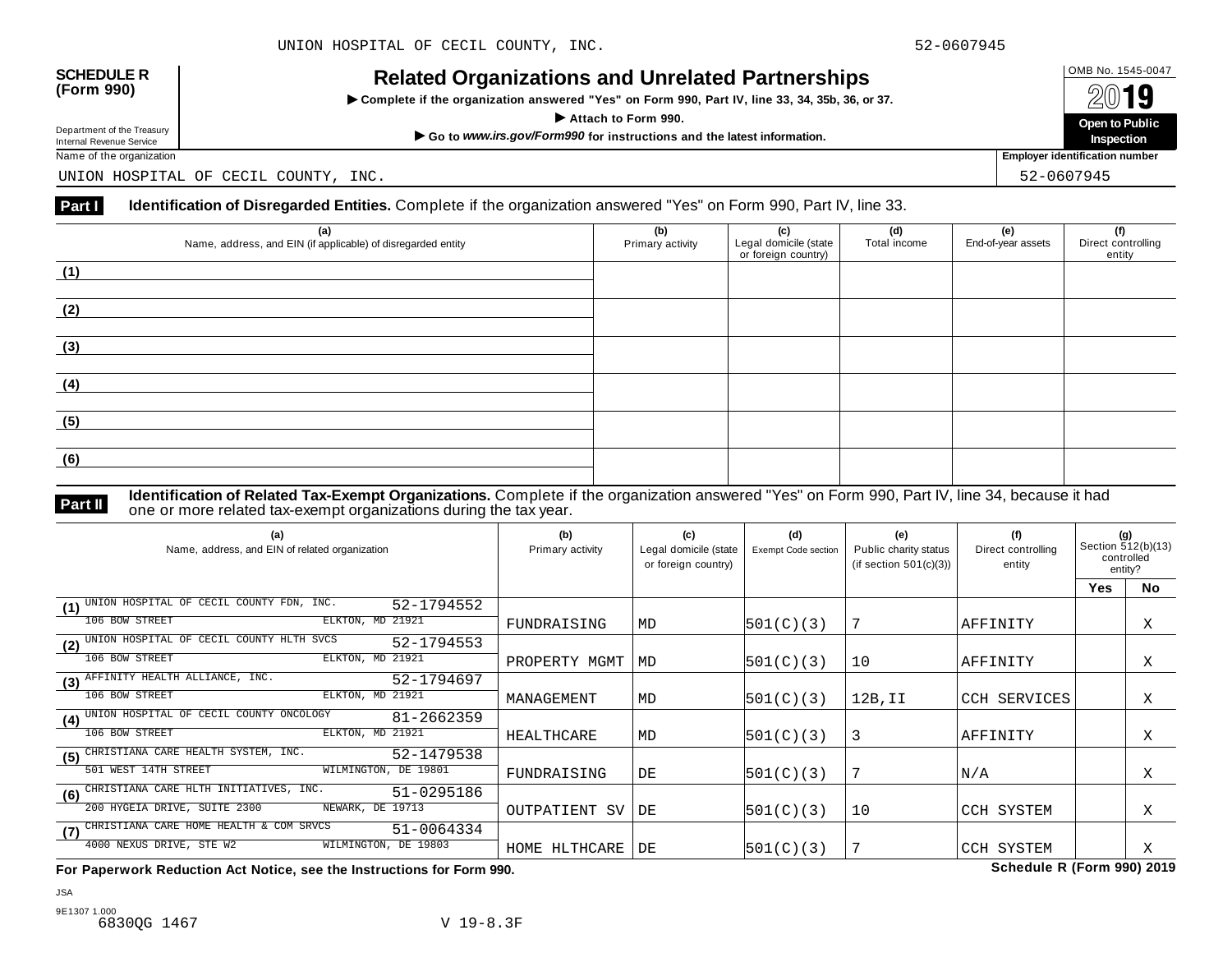# OMB No. 1545-0047 **SCHEDULE R (Form 990) Related Organizations and Unrelated Partnerships**

 $\triangleright$  Complete if the organization answered "Yes" on Form 990, Part IV, line 33, 34, 35b, 36, or 37.



Department of the Treasury<br>Internal Revenue Service

UNION HOSPITAL OF CECIL COUNTY, INC. 52-0607945

## **Part I Identification of Disregarded Entities.** Complete if the organization answered "Yes" on Form 990, Part IV, line 33.

| (a)<br>Name, address, and EIN (if applicable) of disregarded entity | (b)<br>Primary activity | (c)<br>Legal domicile (state<br>or foreign country) | (d)<br>Total income | (e)<br>End-of-year assets | (f)<br>Direct controlling<br>entity |
|---------------------------------------------------------------------|-------------------------|-----------------------------------------------------|---------------------|---------------------------|-------------------------------------|
| (1)                                                                 |                         |                                                     |                     |                           |                                     |
| (2)                                                                 |                         |                                                     |                     |                           |                                     |
| (3)                                                                 |                         |                                                     |                     |                           |                                     |
| (4)                                                                 |                         |                                                     |                     |                           |                                     |
| (5)                                                                 |                         |                                                     |                     |                           |                                     |
| (6)                                                                 |                         |                                                     |                     |                           |                                     |

## **Identification of Related Tax-Exempt Organizations.** Complete if the organization answered "Yes" on Form 990, Part IV, line 34, because it had **Part II** one or more related tax-exempt organizations during the tax year.

| (a)<br>Name, address, and EIN of related organization   | (b)<br>Primary activity | (c)<br>Legal domicile (state  <br>or foreign country) | (d)<br>Exempt Code section | (e)<br>Public charity status<br>(if section $501(c)(3)$ ) | (f)<br>Direct controlling<br>entity | $\Big  \text{Section 512(b)(13)}$<br>controlled<br>entity? |    |
|---------------------------------------------------------|-------------------------|-------------------------------------------------------|----------------------------|-----------------------------------------------------------|-------------------------------------|------------------------------------------------------------|----|
|                                                         |                         |                                                       |                            |                                                           |                                     | Yes                                                        | No |
| (1) CHRISTIANA CARE HEALTH SERVICES, INC.<br>51-0103684 |                         |                                                       |                            |                                                           |                                     |                                                            |    |
| P.O. BOX 2653<br>WILMINGTON, DE 19805                   | HOSPITAL                | DE                                                    | 501(C)(3)                  | 3                                                         | CCH SYSTEM                          |                                                            | Χ  |
| (2)                                                     |                         |                                                       |                            |                                                           |                                     |                                                            |    |
|                                                         |                         |                                                       |                            |                                                           |                                     |                                                            |    |
| (3)                                                     |                         |                                                       |                            |                                                           |                                     |                                                            |    |
|                                                         |                         |                                                       |                            |                                                           |                                     |                                                            |    |
| (4)                                                     |                         |                                                       |                            |                                                           |                                     |                                                            |    |
|                                                         |                         |                                                       |                            |                                                           |                                     |                                                            |    |
| (5)                                                     |                         |                                                       |                            |                                                           |                                     |                                                            |    |
|                                                         |                         |                                                       |                            |                                                           |                                     |                                                            |    |
| (6)                                                     |                         |                                                       |                            |                                                           |                                     |                                                            |    |
|                                                         |                         |                                                       |                            |                                                           |                                     |                                                            |    |
| (7)                                                     |                         |                                                       |                            |                                                           |                                     |                                                            |    |
|                                                         |                         |                                                       |                            |                                                           |                                     |                                                            |    |

**For Paperwork Reduction Act Notice, see the Instructions for Form 990. Schedule R (Form 990) 2019**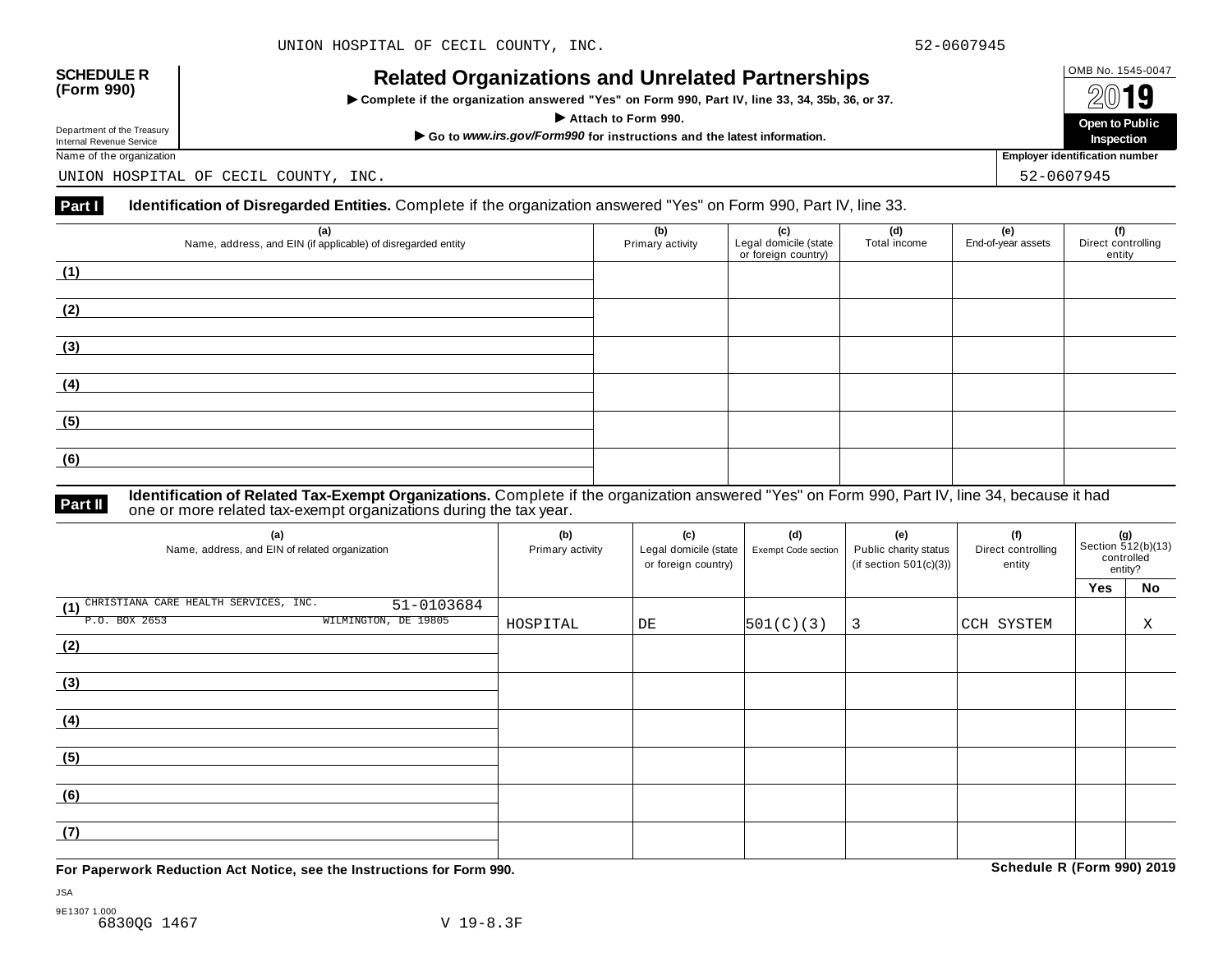**Identification of Related Organizations Taxable as a Partnership.** Complete if the organization answered "Yes" on Form 990, Part IV, line 34, **because it had one or more related organizations Taxable as a Partnership.** Complete it the organizations treated as a partnership during the tax year.

| (a)<br>Name, address, and EIN of<br>related organization | (b)<br>Primary activity | (c)<br>Legal<br>domicile<br>(state or<br>foreign<br>country) | (d)<br>Direct controlling<br>entity | ັ<br>(e)<br>Predominant<br>income (related,<br>unrelated,<br>excluded from<br>tax under<br>sections 512 - 514) | (f)<br>Share of total<br>income | (g)<br>Share of end-of-<br>year assets | (h)<br>Disproportionate<br>allocations? |  | (i)<br>Code V - UBI<br>amount in box 20<br>of Schedule K-1<br>(Form 1065) | (i)<br>General or<br>managing<br>partner? |        | (k)<br>Percentage<br>ownership |
|----------------------------------------------------------|-------------------------|--------------------------------------------------------------|-------------------------------------|----------------------------------------------------------------------------------------------------------------|---------------------------------|----------------------------------------|-----------------------------------------|--|---------------------------------------------------------------------------|-------------------------------------------|--------|--------------------------------|
|                                                          |                         |                                                              |                                     |                                                                                                                |                                 |                                        | Yes No                                  |  |                                                                           |                                           | Yes No |                                |
| (1) CHRISTIANACARE GOHEALTH URGENT                       |                         |                                                              |                                     |                                                                                                                |                                 |                                        |                                         |  |                                                                           |                                           |        |                                |
| 5555 GLENRIDGE CONNECTOR, STE                            | URGENT CARE SRVCS       | DE                                                           | CCH SERVICES                        |                                                                                                                |                                 |                                        |                                         |  |                                                                           |                                           |        |                                |
| (2) CHRISTIANACARE VALUE HEALTH JV                       |                         |                                                              |                                     |                                                                                                                |                                 |                                        |                                         |  |                                                                           |                                           |        |                                |
| 11221 ROE AVENUE LEAWOOD, KS 6   AMBULATORY SRVCS        |                         | DE                                                           | <b>CCH SERVICES</b>                 |                                                                                                                |                                 |                                        |                                         |  |                                                                           |                                           |        |                                |
| (3)                                                      |                         |                                                              |                                     |                                                                                                                |                                 |                                        |                                         |  |                                                                           |                                           |        |                                |
| (4)                                                      |                         |                                                              |                                     |                                                                                                                |                                 |                                        |                                         |  |                                                                           |                                           |        |                                |
| (5)                                                      |                         |                                                              |                                     |                                                                                                                |                                 |                                        |                                         |  |                                                                           |                                           |        |                                |
| (6)                                                      |                         |                                                              |                                     |                                                                                                                |                                 |                                        |                                         |  |                                                                           |                                           |        |                                |
| (7)                                                      |                         |                                                              |                                     |                                                                                                                |                                 |                                        |                                         |  |                                                                           |                                           |        |                                |

**Identification of Related Organizations Taxable as a Corporation or Trust.** Complete if the organization answered "Yes" on Form 990, Part IV, **Part IV** Identification of Related Organizations Taxable as a Corporation or Trust. Complete if the organization ansignation control line 34, because it had one or more related organizations treated as a corporation or tr

| (a)<br>Name, address, and EIN of related organization  |            | (b)<br>Primary activity | (c)<br>Legal domicile<br>(state or foreign<br>country) | (d)<br>Direct controlling<br>entity | (e)<br>Type of entity<br>(C corp, S corp, or trust) | (f)<br>Share of total<br>income | (g)<br>Share of<br>end-of-year assets   ownership | (h)<br>Percentage | (i)<br>Section<br>512(b)(13)<br>controlled<br>entity? |   |
|--------------------------------------------------------|------------|-------------------------|--------------------------------------------------------|-------------------------------------|-----------------------------------------------------|---------------------------------|---------------------------------------------------|-------------------|-------------------------------------------------------|---|
|                                                        |            |                         |                                                        |                                     |                                                     |                                 |                                                   |                   | Yes No                                                |   |
| (1) UNION HOSPITAL OF CECIL COUNTY VENTURES            | 52-1793691 |                         |                                                        |                                     |                                                     |                                 |                                                   |                   |                                                       |   |
| 106 BOW STREET ELKTON, MD 21921                        |            | MEDICAL SERVICES        | MD                                                     | AFFINITY                            | C CORP                                              |                                 |                                                   |                   |                                                       | X |
| (2) THE DE CTR FOR MAT FETAL MED OF CC, INC.           | 20-5891272 |                         |                                                        |                                     |                                                     |                                 |                                                   |                   |                                                       |   |
| 4000 NEXUS DR. STE NW3-100 WILMINGTON, DE 19803        |            | <b>HEALTHCARE</b>       | DE                                                     | CC HEALTH SRVCSIC CORP              |                                                     |                                 |                                                   |                   |                                                       | X |
| (3) CHRISTIANA CARE HEALTH PLANS                       | 51-0352728 |                         |                                                        |                                     |                                                     |                                 |                                                   |                   |                                                       |   |
| 4000 NEXUS DR. STE NW3-100 WILMINGTON, DE 19803        |            | INSURANCE               | DE                                                     | <b>CCH SYSTEM</b>                   | C CORP                                              |                                 |                                                   |                   |                                                       |   |
| (4) CHRISTIANA CARE DEFERRED COMP PLAN                 | 81-6359549 |                         |                                                        |                                     |                                                     |                                 |                                                   |                   |                                                       |   |
| 4755 OGLETOWN STANTON RD NEWARK, DE 19718              |            | DEF COMP PLAN           | DE                                                     | CC HEALTH SRVCS TRUST               |                                                     |                                 |                                                   |                   |                                                       | X |
| (5) CHRISTIANA CARE EXEC DEFERRED COMP PLAN            | 35-7048822 |                         |                                                        |                                     |                                                     |                                 |                                                   |                   |                                                       |   |
| 4755 OGLETOWN STANTON RD NEWARK, DE 19718              |            | DEF COMP PLAN           | DE                                                     | CC HEALTH SRVCS TRUST               |                                                     |                                 |                                                   |                   |                                                       | X |
| (6) CARE ASSOCIATES DEFERRED COMP PLAN                 | 35-7048714 |                         |                                                        |                                     |                                                     |                                 |                                                   |                   |                                                       |   |
| 4755 OGLETOWN STANTON RD NEWARK, DE 19718              |            | DEF COMP PLAN           | DE                                                     | CC HEALTH SRVCS TRUST               |                                                     |                                 |                                                   |                   |                                                       | X |
| (7) CHRISTIANA CARE INSURANCE CO, LTD                  | 98-1489490 |                         |                                                        |                                     |                                                     |                                 |                                                   |                   |                                                       |   |
| P.O. BOX 1159, 878 W. BAY RD GRAND CAYMAN, CJ KY1-1102 |            | SELF-INSURANCE          | CJ                                                     | CC HEALTH SRVCS C CORP              |                                                     |                                 |                                                   |                   |                                                       |   |

**Schedule R (Form 990) 2019**

JSA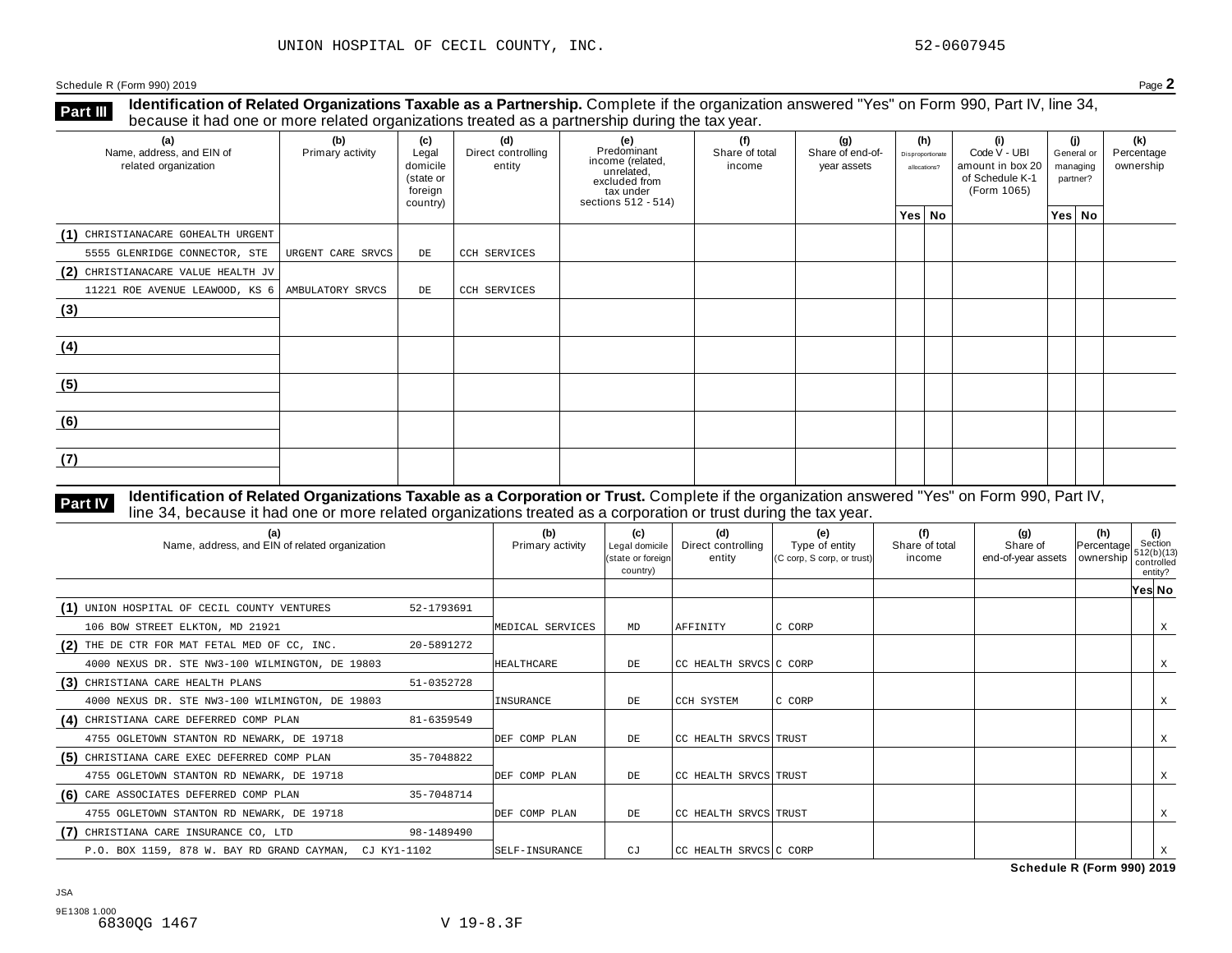**Part III** Identification of Related Organizations Taxable as a Partnership. Complete if the organization answered "Yes" on Form 990, Part IV, line 34,<br>because it had one or more related organizations treated as a partners

| (a)<br>Name, address, and EIN of<br>related organization | ັ<br>(b)<br>Primary activity | (c)<br>Legal<br>domicile<br>(state or<br>foreign<br>country) | .<br>(d)<br>Direct controlling<br>entity | ັ<br>(e)<br>Predominant<br>Frecomman<br>income (related,<br>unrelated,<br>excluded from<br>sections 512 - 514) | (f)<br>Share of total<br>income | (g)<br>Share of end-of-<br>year assets |        | (h)<br>Disproportionate<br>allocations? | (i)<br>Code V - UBI<br>amount in box 20<br>of Schedule K-1<br>(Form 1065) | (j)<br>General or<br>managing<br>partner? |        | (k)<br>Percentage<br>ownership |
|----------------------------------------------------------|------------------------------|--------------------------------------------------------------|------------------------------------------|----------------------------------------------------------------------------------------------------------------|---------------------------------|----------------------------------------|--------|-----------------------------------------|---------------------------------------------------------------------------|-------------------------------------------|--------|--------------------------------|
|                                                          |                              |                                                              |                                          |                                                                                                                |                                 |                                        | Yes No |                                         |                                                                           |                                           | Yes No |                                |
| (1)                                                      |                              |                                                              |                                          |                                                                                                                |                                 |                                        |        |                                         |                                                                           |                                           |        |                                |
| (2)                                                      |                              |                                                              |                                          |                                                                                                                |                                 |                                        |        |                                         |                                                                           |                                           |        |                                |
| (3)                                                      |                              |                                                              |                                          |                                                                                                                |                                 |                                        |        |                                         |                                                                           |                                           |        |                                |
| (4)                                                      |                              |                                                              |                                          |                                                                                                                |                                 |                                        |        |                                         |                                                                           |                                           |        |                                |
| (5)                                                      |                              |                                                              |                                          |                                                                                                                |                                 |                                        |        |                                         |                                                                           |                                           |        |                                |
| (6)                                                      |                              |                                                              |                                          |                                                                                                                |                                 |                                        |        |                                         |                                                                           |                                           |        |                                |
| (7)                                                      |                              |                                                              |                                          |                                                                                                                |                                 |                                        |        |                                         |                                                                           |                                           |        |                                |

## **Part IV** Identification of Related Organizations Taxable as a Corporation or Trust. Complete if the organization answered "Yes" on Form 990, Part IV,<br>line 34, because it had one or more related organizations treated as a

| (a)<br>Name, address, and EIN of related organization   | (b)<br>Primary activity | (c)<br>Legal domicile<br>(state or foreign<br>country) | (d)<br>Direct controlling<br>entity | (e)<br>Type of entity<br>(C corp, S corp, or trust) | (f)<br>Share of total<br>income | $\begin{array}{ c c }\n\hline\n\text{(g)} & \text{(h)} & \text{(i)} \\ \text{Share of } & \text{Percentage} & \text{Section} \\ \text{end-of-year assets} & \text{ ownership} & \text{controlled} \\ \hline\n\end{array}$ | entity? |   |
|---------------------------------------------------------|-------------------------|--------------------------------------------------------|-------------------------------------|-----------------------------------------------------|---------------------------------|---------------------------------------------------------------------------------------------------------------------------------------------------------------------------------------------------------------------------|---------|---|
|                                                         |                         |                                                        |                                     |                                                     |                                 |                                                                                                                                                                                                                           | Yes No  |   |
| (1) CHRISTIANA CARE STRATEGIC INVESTMENTS<br>85-3348300 |                         |                                                        |                                     |                                                     |                                 |                                                                                                                                                                                                                           |         |   |
| 4000 NEXUS DR. STE NW3-100 WILMINGTON, DE 19803         | STRATEGY                | DE                                                     | CCH SYSTEM                          | C CORP                                              |                                 |                                                                                                                                                                                                                           |         | X |
| (2)                                                     |                         |                                                        |                                     |                                                     |                                 |                                                                                                                                                                                                                           |         |   |
|                                                         |                         |                                                        |                                     |                                                     |                                 |                                                                                                                                                                                                                           |         |   |
| (3)                                                     |                         |                                                        |                                     |                                                     |                                 |                                                                                                                                                                                                                           |         |   |
|                                                         |                         |                                                        |                                     |                                                     |                                 |                                                                                                                                                                                                                           |         |   |
| (4)                                                     |                         |                                                        |                                     |                                                     |                                 |                                                                                                                                                                                                                           |         |   |
|                                                         |                         |                                                        |                                     |                                                     |                                 |                                                                                                                                                                                                                           |         |   |
| (5)                                                     |                         |                                                        |                                     |                                                     |                                 |                                                                                                                                                                                                                           |         |   |
|                                                         |                         |                                                        |                                     |                                                     |                                 |                                                                                                                                                                                                                           |         |   |
| (6)                                                     |                         |                                                        |                                     |                                                     |                                 |                                                                                                                                                                                                                           |         |   |
|                                                         |                         |                                                        |                                     |                                                     |                                 |                                                                                                                                                                                                                           |         |   |
| (7)                                                     |                         |                                                        |                                     |                                                     |                                 |                                                                                                                                                                                                                           |         |   |
|                                                         |                         |                                                        |                                     |                                                     |                                 |                                                                                                                                                                                                                           |         |   |

**Schedule R (Form 990) 2019**

JSA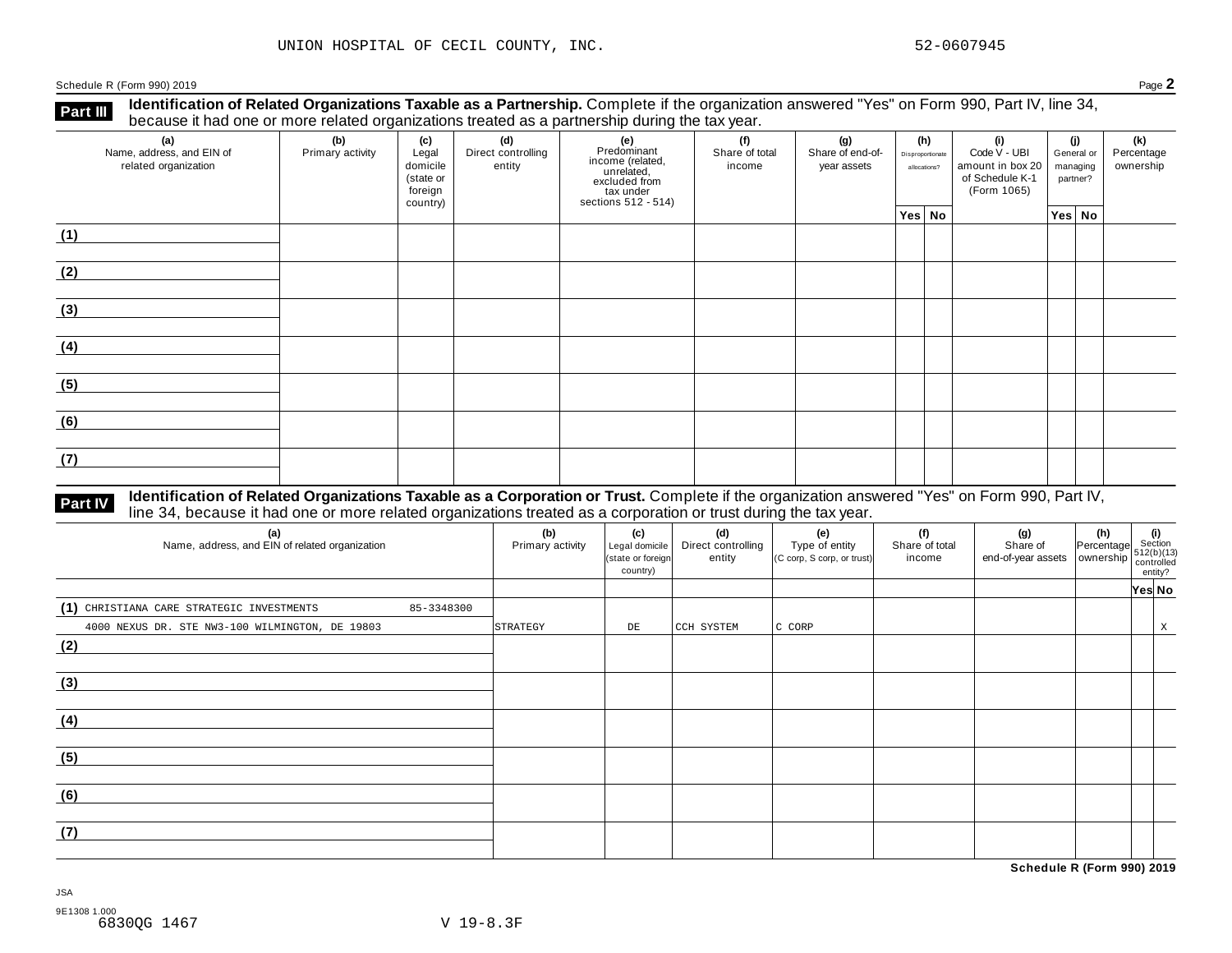UNION HOSPITAL OF CECIL COUNTY, INC. 52-0607945

Schedule R (Form 990) 2019 **Page 3** 

| Transactions With Related Organizations. Complete if the organization answered "Yes" on Form 990, Part IV, line 34, 35b, or 36.<br><b>Part V</b>                                               |                                   |                        |                                                 |                           |
|------------------------------------------------------------------------------------------------------------------------------------------------------------------------------------------------|-----------------------------------|------------------------|-------------------------------------------------|---------------------------|
| Note: Complete line 1 if any entity is listed in Parts II, III, or IV of this schedule.                                                                                                        |                                   |                        |                                                 | Yes No                    |
| During the tax year, did the organization engage in any of the following transactions with one or more related organizations listed in Parts II-IV?                                            |                                   |                        |                                                 |                           |
| a                                                                                                                                                                                              |                                   |                        | 1a                                              | X                         |
| b                                                                                                                                                                                              |                                   |                        | 1 <sub>b</sub>                                  | $\overline{X}$            |
| c                                                                                                                                                                                              |                                   |                        | 1c                                              | $\mathbf X$               |
| d                                                                                                                                                                                              |                                   |                        | 1 <sub>d</sub>                                  | X                         |
|                                                                                                                                                                                                |                                   |                        | 1e                                              | $\mathbf x$               |
| f                                                                                                                                                                                              |                                   |                        | 1f                                              | X                         |
| g                                                                                                                                                                                              |                                   |                        | 1g                                              | $\overline{X}$            |
| h                                                                                                                                                                                              |                                   |                        | 1 <sub>h</sub>                                  | $\mathbf X$               |
|                                                                                                                                                                                                |                                   |                        | 11                                              | $\mathbf x$               |
|                                                                                                                                                                                                |                                   |                        | 1j                                              | $\, {\rm X}$              |
|                                                                                                                                                                                                |                                   |                        | 1 k                                             | X                         |
|                                                                                                                                                                                                |                                   |                        | 11                                              | $\overline{X}$            |
| m                                                                                                                                                                                              |                                   |                        | 1m                                              | $\mathbf X$               |
| n                                                                                                                                                                                              |                                   |                        | 1n                                              | $\, {\rm X}$              |
|                                                                                                                                                                                                |                                   |                        | 10 <sub>1</sub>                                 | X                         |
|                                                                                                                                                                                                |                                   |                        | 1p                                              | X                         |
|                                                                                                                                                                                                |                                   |                        | 1q                                              | $\boldsymbol{\mathrm{X}}$ |
| q                                                                                                                                                                                              |                                   |                        |                                                 |                           |
|                                                                                                                                                                                                |                                   |                        | 1r                                              | X                         |
|                                                                                                                                                                                                |                                   |                        | 1s                                              | X                         |
| If the answer to any of the above is "Yes," see the instructions for information on who must complete this line, including covered relationships and transaction thresholds.<br>$\overline{2}$ |                                   |                        |                                                 |                           |
| (a)<br>Name of related organization                                                                                                                                                            | (b)<br>Transaction<br>$type(a-s)$ | (c)<br>Amount involved | (d)<br>Method of determining<br>amount involved |                           |
| (1)                                                                                                                                                                                            |                                   |                        |                                                 |                           |
| (2)                                                                                                                                                                                            |                                   |                        |                                                 |                           |
| (3)                                                                                                                                                                                            |                                   |                        |                                                 |                           |
| (4)                                                                                                                                                                                            |                                   |                        |                                                 |                           |
|                                                                                                                                                                                                |                                   |                        |                                                 |                           |
| (5)                                                                                                                                                                                            |                                   |                        |                                                 |                           |
| (6)                                                                                                                                                                                            |                                   |                        |                                                 |                           |
| <b>JSA</b>                                                                                                                                                                                     |                                   |                        | Schedule R (Form 990) 2019                      |                           |
| 9E1309 1.000<br>6830QG 1467<br>V 19-8.3F                                                                                                                                                       |                                   |                        |                                                 |                           |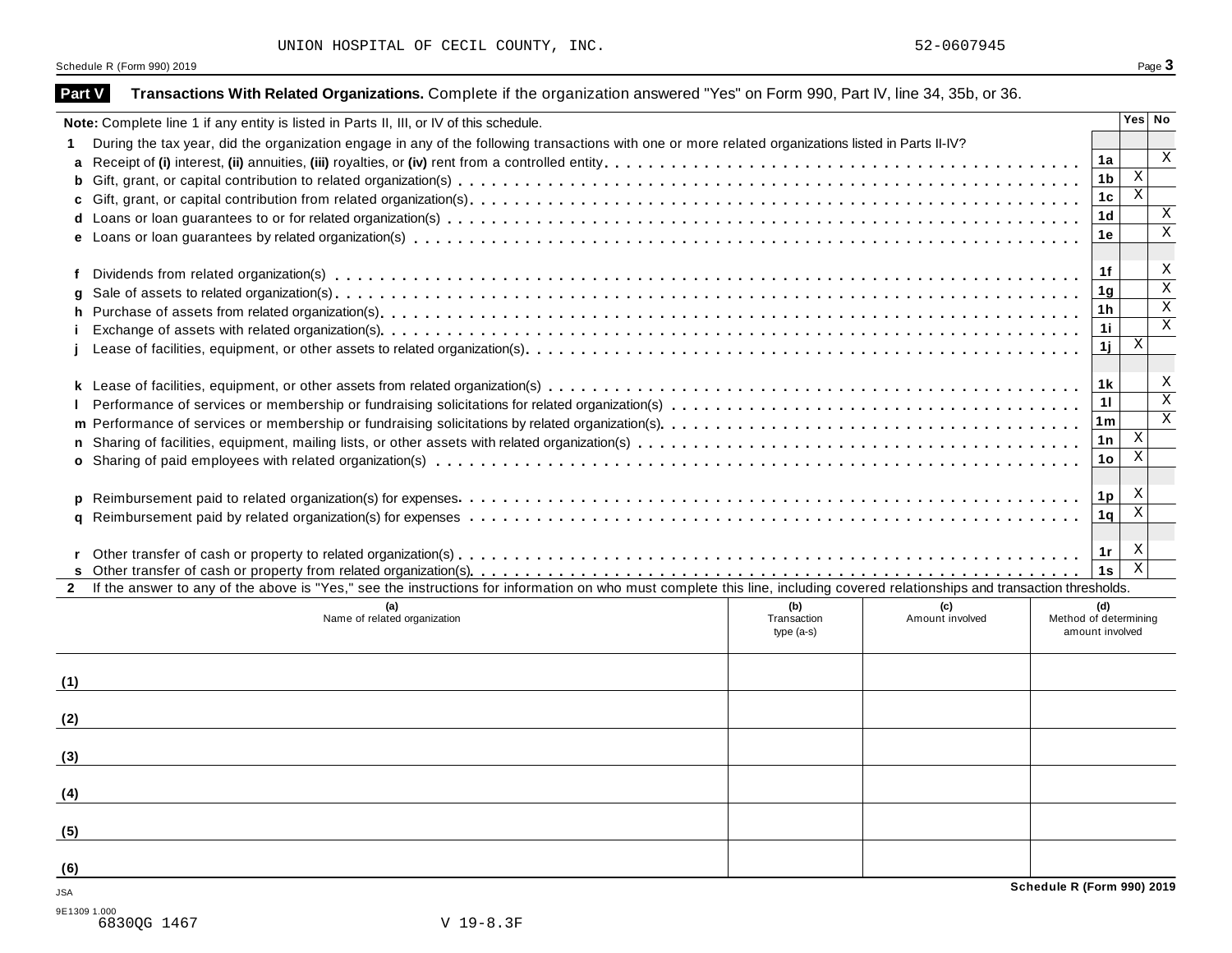## **Part VI Unrelated Organizations Taxable as a Partnership.** Complete if the organization answered "Yes" on Form 990, Part IV, line 37.

Provide the following information for each entity taxed as a partnership through which the organization conducted more than five percent of its activities (measured by total assets or gross revenue) that was not a related organization. See instructions regarding exclusion for certain investment partnerships.

| $\mathbf{z}$<br>(a)<br>Name, address, and EIN of entity                                                                     | (b)<br>Primary activity | ັ<br>(c)<br>Legal domicile    |                                                                                                                   |  |  | (f)<br>Share of | . .                                      |                                  | (h)           |                                                                             |                      |               |                                                    |
|-----------------------------------------------------------------------------------------------------------------------------|-------------------------|-------------------------------|-------------------------------------------------------------------------------------------------------------------|--|--|-----------------|------------------------------------------|----------------------------------|---------------|-----------------------------------------------------------------------------|----------------------|---------------|----------------------------------------------------|
|                                                                                                                             |                         | (state or foreign<br>country) | (d)<br>Predominant<br>income (related,<br>unrelated, excluded<br>from tax under<br>sections 512-514)<br>Pes<br>No |  |  | total income    | (g)<br>Share of<br>end-of-year<br>assets | Disproportionate<br>allocations? |               | (i)<br>Code $V - UBI$<br>amount in box 20<br>of Schedule K-1<br>(Form 1065) | managing<br>partner? |               | (i)<br>General or Percentage<br>managing ownership |
|                                                                                                                             |                         |                               |                                                                                                                   |  |  |                 |                                          |                                  | $Yes \mid No$ |                                                                             |                      | $Yes \mid No$ |                                                    |
| (1)                                                                                                                         |                         |                               |                                                                                                                   |  |  |                 |                                          |                                  |               |                                                                             |                      |               |                                                    |
| (2)                                                                                                                         |                         |                               |                                                                                                                   |  |  |                 |                                          |                                  |               |                                                                             |                      |               |                                                    |
| (3)                                                                                                                         |                         |                               |                                                                                                                   |  |  |                 |                                          |                                  |               |                                                                             |                      |               |                                                    |
| (4)                                                                                                                         |                         |                               |                                                                                                                   |  |  |                 |                                          |                                  |               |                                                                             |                      |               |                                                    |
| (5)                                                                                                                         |                         |                               |                                                                                                                   |  |  |                 |                                          |                                  |               |                                                                             |                      |               |                                                    |
| (6)<br><u> 1990 - Jan Jawa Barat, prima prima prima prima prima prima prima prima prima prima prima prima prima prima p</u> |                         |                               |                                                                                                                   |  |  |                 |                                          |                                  |               |                                                                             |                      |               |                                                    |
| (7)<br>and the company of the company of                                                                                    |                         |                               |                                                                                                                   |  |  |                 |                                          |                                  |               |                                                                             |                      |               |                                                    |
| (8)                                                                                                                         |                         |                               |                                                                                                                   |  |  |                 |                                          |                                  |               |                                                                             |                      |               |                                                    |
| (9)                                                                                                                         |                         |                               |                                                                                                                   |  |  |                 |                                          |                                  |               |                                                                             |                      |               |                                                    |
| (10)                                                                                                                        |                         |                               |                                                                                                                   |  |  |                 |                                          |                                  |               |                                                                             |                      |               |                                                    |
| (11)                                                                                                                        |                         |                               |                                                                                                                   |  |  |                 |                                          |                                  |               |                                                                             |                      |               |                                                    |
| (12)                                                                                                                        |                         |                               |                                                                                                                   |  |  |                 |                                          |                                  |               |                                                                             |                      |               |                                                    |
| (13)                                                                                                                        |                         |                               |                                                                                                                   |  |  |                 |                                          |                                  |               |                                                                             |                      |               |                                                    |
|                                                                                                                             |                         |                               |                                                                                                                   |  |  |                 |                                          |                                  |               |                                                                             |                      |               |                                                    |
| (14)                                                                                                                        |                         |                               |                                                                                                                   |  |  |                 |                                          |                                  |               |                                                                             |                      |               |                                                    |
| (15)                                                                                                                        |                         |                               |                                                                                                                   |  |  |                 |                                          |                                  |               |                                                                             |                      |               |                                                    |
| (16)                                                                                                                        |                         |                               |                                                                                                                   |  |  |                 |                                          |                                  |               |                                                                             |                      |               |                                                    |

**Schedule R (Form 990) 2019**